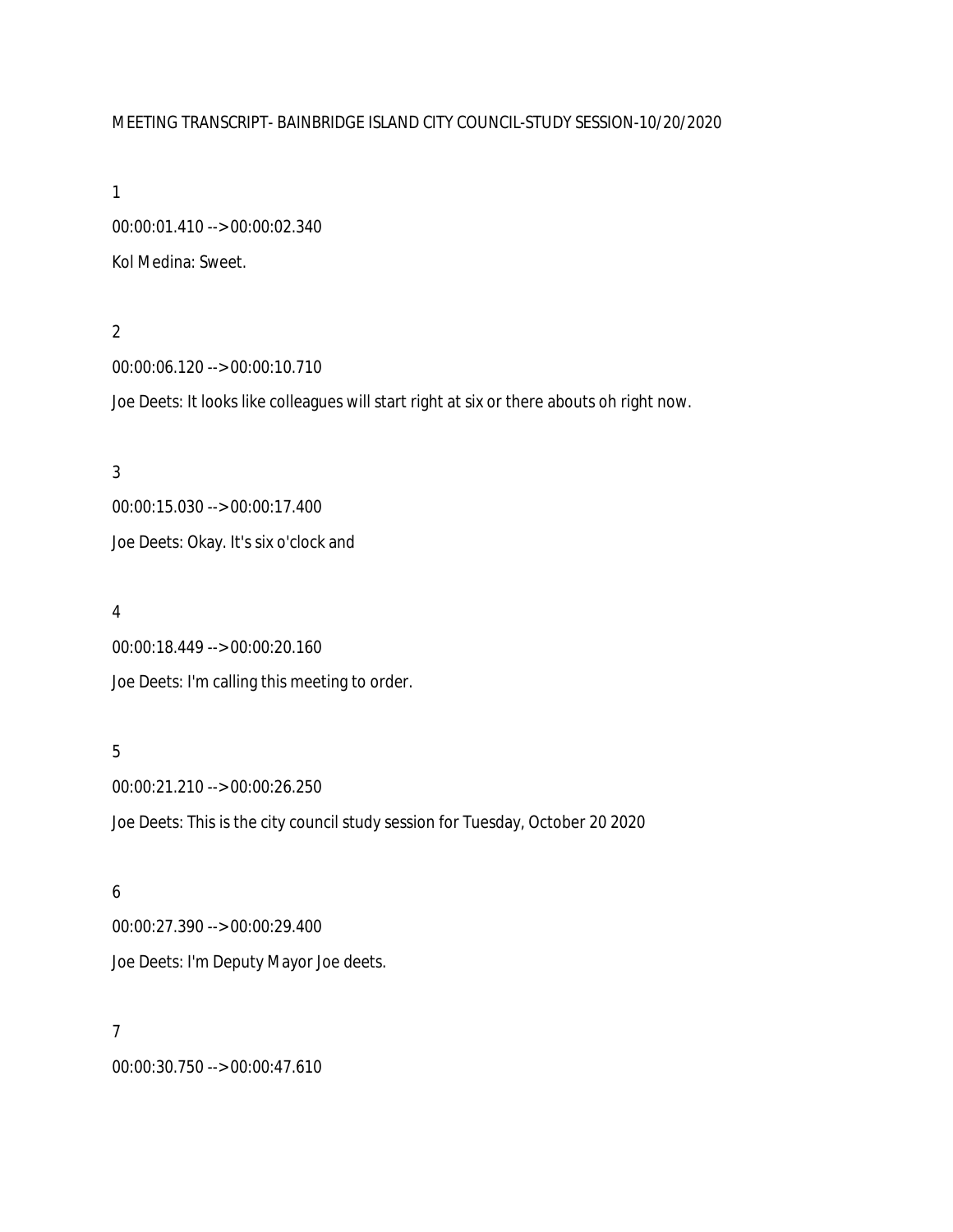Joe Deets: Deputy mayor's chair study sessions and attending here is all of us will do a roll call here in a moment. But I want to welcome our city manager MARTIN SMITH coming back from her break the city attorney.

8

00:00:48.690 --> 00:00:55.530

Joe Deets: Joel the ban the city clerk is here in attendance as is our IT person.

9

00:00:56.880 --> 00:01:01.080

Joe Deets: So quick roll call here a council member. Hey topless.

10

00:01:04.050 --> 00:01:07.710

Joe Deets: Okay. She raised her hand. Councilmember car.

11 00:01:08.910 --> 00:01:10.230 Christy Carr: Good evening. Hello.

12 00:01:11.850 --> 00:01:13.020 Joe Deets: Council member now, sir.

13 00:01:14.700 --> 00:01:15.150 Rasham Nassar: Well,

14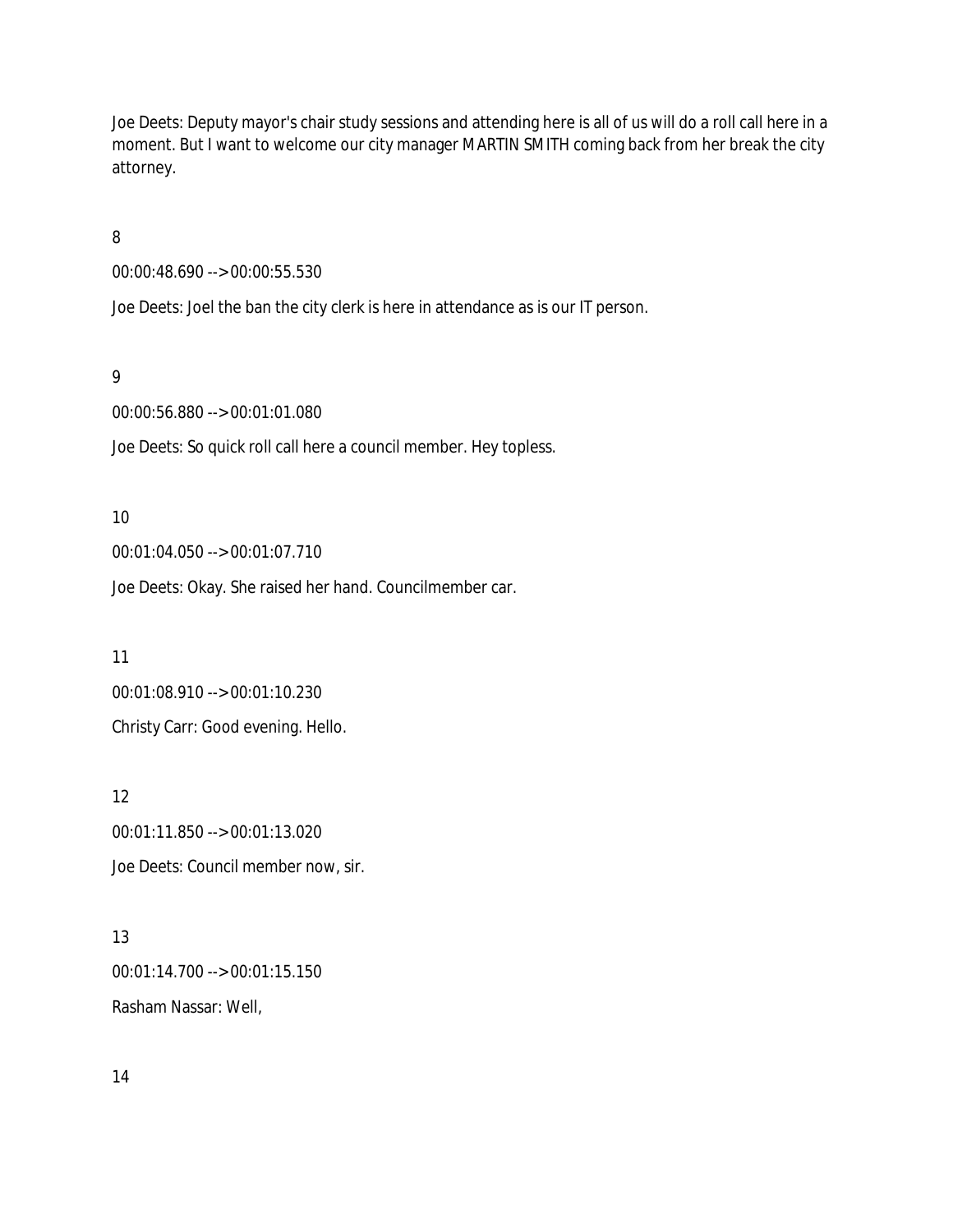00:01:17.250 --> 00:01:18.270

Joe Deets: Mayor, Leslie.

15

00:01:20.070 --> 00:01:22.140

Leslie Schneider: I'm here very glad to be here. Thank you.

16

00:01:22.950 --> 00:01:24.240

Joe Deets: COUNCILMEMBER Medina.

### 17

00:01:27.180 --> 00:01:39.450

Kol Medina: Good evening everybody. I just want to let you all know, and the public know that I have a family thing. I can't get out of tonight. So I'm going to be leaving a little early. And if I back in time, I'll get back on that I'll be leaving about 740

18

00:01:40.170 --> 00:01:43.680

Joe Deets: Okay, thank you for that heads up. Councilmember pilot

19

00:01:44.700 --> 00:01:46.950

Michael Pollock: Good evening, everybody. Good to be here.

### 20

00:01:48.030 --> 00:01:51.060

Joe Deets: Okay, excellent. So we're all here and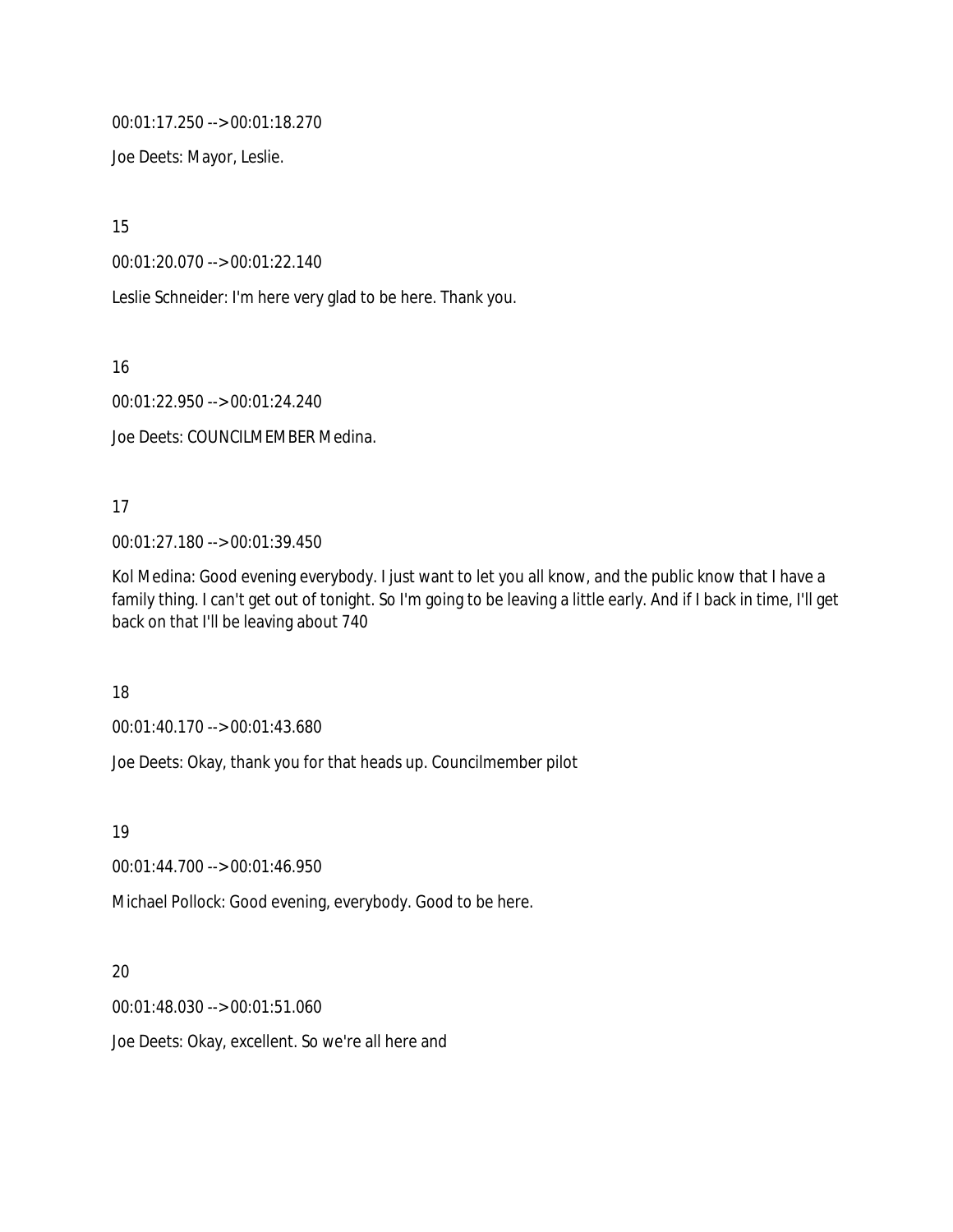00:01:54.210 --> 00:01:55.200 Joe Deets: Let me just start off

22

00:01:56.430 --> 00:02:00.540

Joe Deets: I'm going to redo it landed on acknowledgement. You've heard me do this before and

23

00:02:01.560 --> 00:02:05.190

Joe Deets: I will do one tonight. This is from the Squamish tribe.

### 24

00:02:07.170 --> 00:02:14.460

Joe Deets: We'd like to begin by acknowledging that the land in which we gather is within the Aboriginal territory of the people of clear saltwater.

### 25

00:02:15.540 --> 00:02:26.940

Joe Deets: Expert fisherman canoe builders and basket Weaver's the people have clear salt water live in harmony with the lands and waterways along Washington central sailor sees see

### 26

00:02:27.360 --> 00:02:43.980

Joe Deets: As they have for thousands of years. Here, the people of clear saltwater live and protect the land and waters of their ancestors for future generations as promised by the point Elliot treaty of 1855

### 27

00:02:45.750 --> 00:02:53.520

Joe Deets: Okay, move on to item number two approval of the agenda, um, any motions books.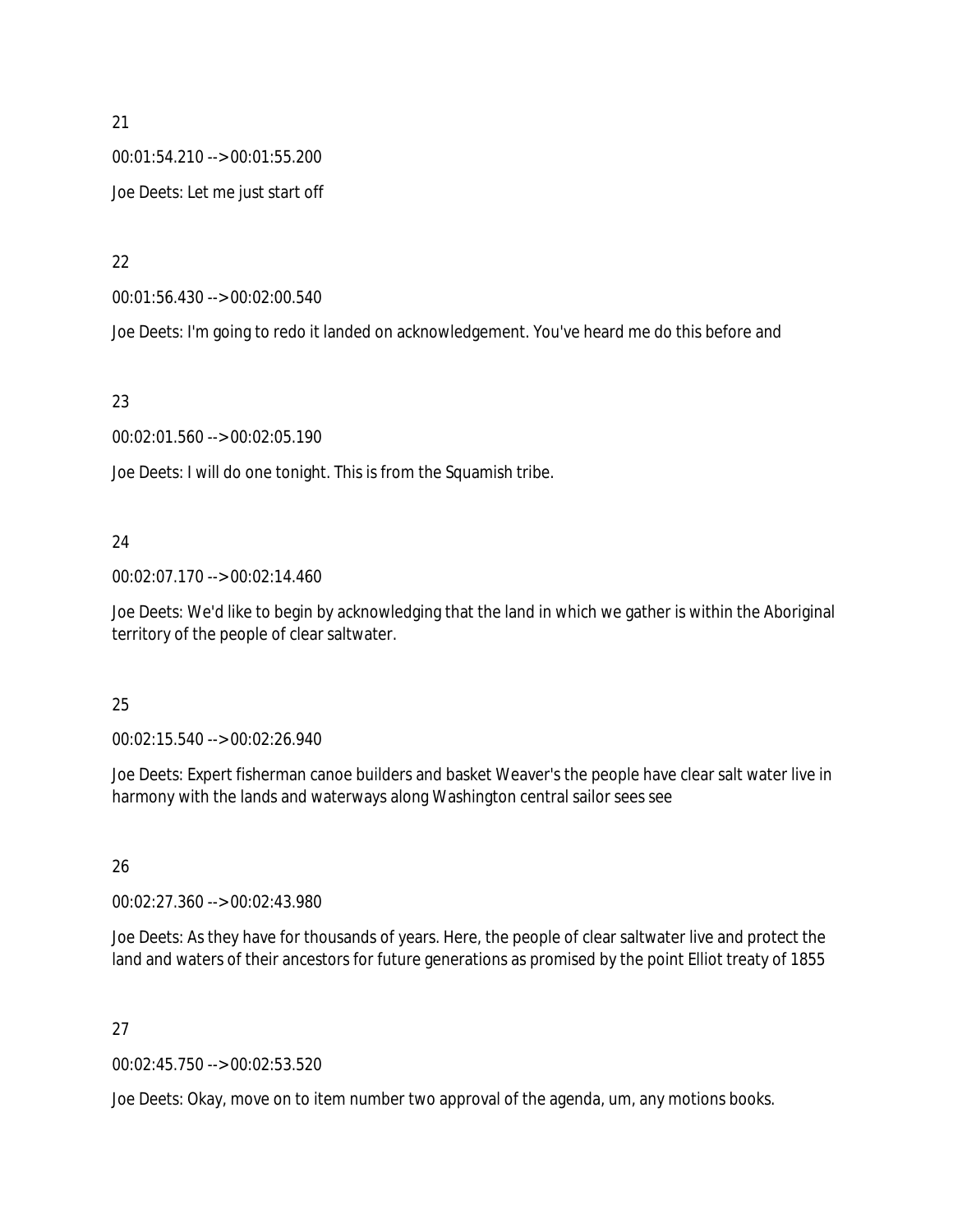00:02:58.200 --> 00:02:59.190

Joe Deets: COUNCILMEMBER car.

#### 29

00:03:00.600 --> 00:03:11.310

Christy Carr: Okay, thank you. I wanted to ask my colleagues, if they would be interested in postponing items seven see under unfinished business.

#### 30

00:03:12.090 --> 00:03:21.570

Christy Carr: Regarding floor area ratio options. It's an important topic. I know Council is anxious to discuss, but the interim zoning control doesn't expire until

31

00:03:22.530 --> 00:03:33.660

Christy Carr: March 10 of next year. So I'm not sure that it's urgent for our agenda tonight, particularly since it's a technically dense topic and we have a lot of other dense topics. Prior to that,

#### 32

00:03:37.230 --> 00:03:39.450

Joe Deets: So I'm trying to remember our Parliament.

#### 33

00:03:39.480 --> 00:03:46.560

Joe Deets: Oh. Is there a second to that, was that a second. Okay, so we have a I'll just say emotion to

34

00:03:47.310 --> 00:04:01.020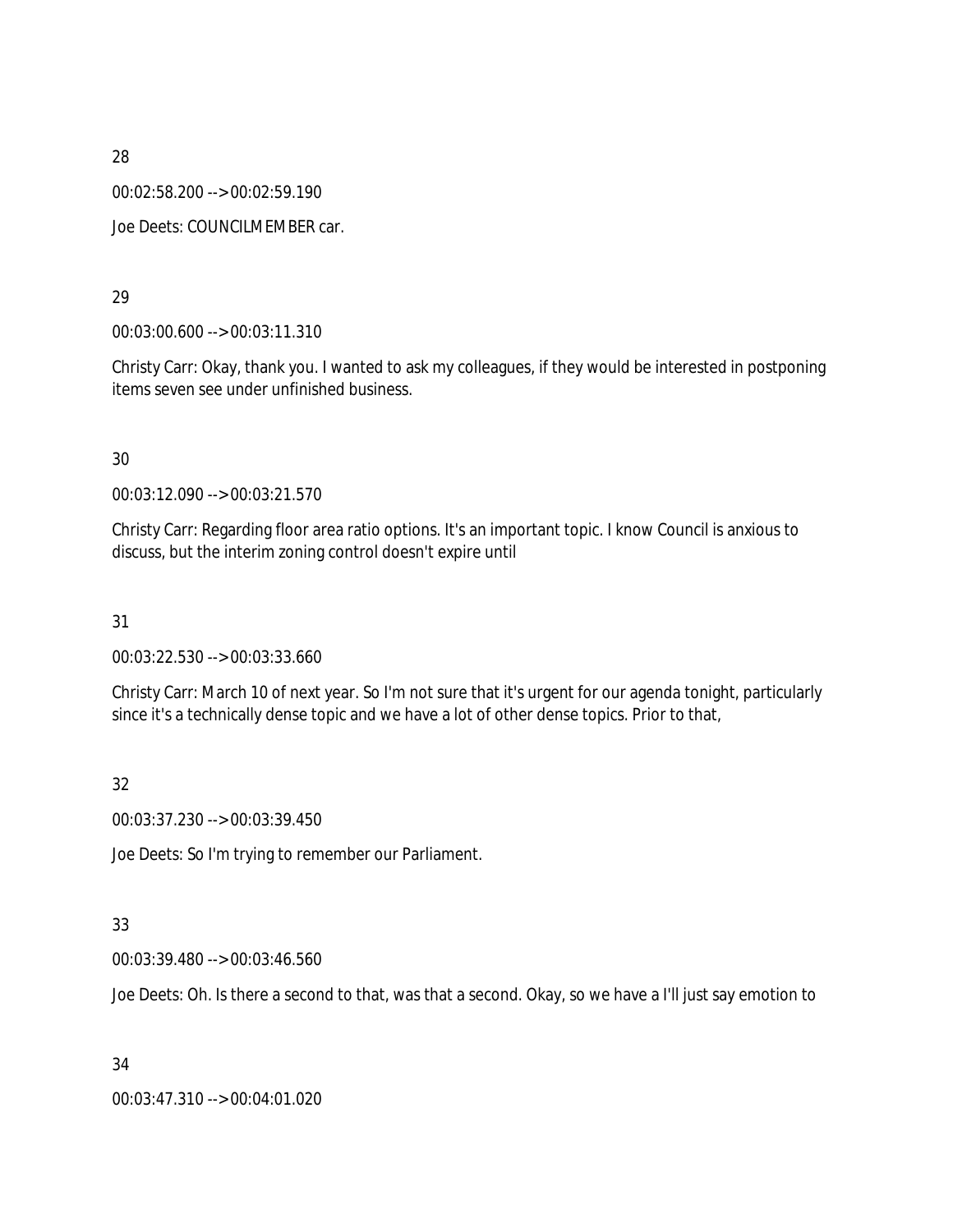Joe Deets: Postpone item seven, see we won't discuss it tonight which is considered Planning Commission recommendations prior to scheduling a public hearing on bonus floor area ratio options. Is there any discussion councilman, oh sorry your hands up.

35

00:04:04.350 --> 00:04:17.310

Rasham Nassar: My hand was up just a second the motion I fully support it. Looking at our agenda. I think it's only fair that we give it a spotlight on a future study session, seeing as how there's no urgency to are discussing it tonight.

36

00:04:18.600 --> 00:04:20.730

Joe Deets: Okay, thank you. Councilmember Medina.

#### 37

00:04:22.110 --> 00:04:22.590

Kol Medina: Thanks.

#### 38

00:04:23.610 --> 00:04:30.540

Kol Medina: My question is just, is there any urgency to discussing tonight. It was put on this agenda. So I'd like to hear from the folks who made the agenda, about the

39

00:04:37.020 --> 00:04:37.890 Joe Deets: City Manager.

40

00:04:38.940 --> 00:04:41.760

Morgan Smith: Yeah, I think we put it in the queue to bring forward.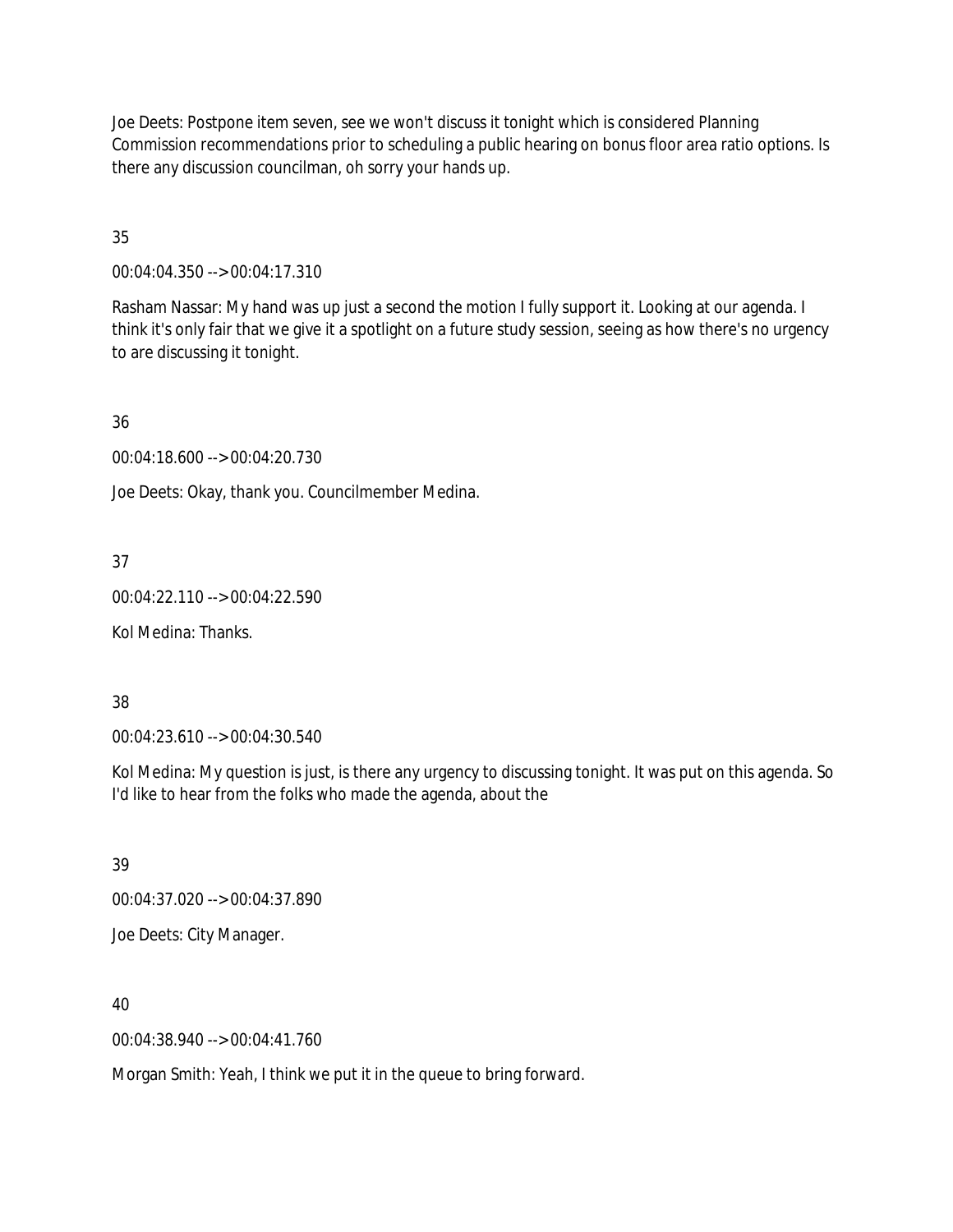00:04:42.120 --> 00:04:51.690

Morgan Smith: Because council members and I don't want to call it, you out, but I believe it was COUNCILMEMBER hard topless. Who's the leaves on a Planning Commission indicated that their recommendation was ready and

42

00:04:52.080 --> 00:05:01.650

Morgan Smith: Was that time was right to bring it forward. So we don't from the staff side, we don't have any urgency, other than we understood it was a request to bring it forward because it was ready for presentation.

#### 43

00:05:02.550 --> 00:05:04.890

Joe Deets: Okay, Counselor high populous

44

00:05:05.760 --> 00:05:16.170

Kirsten Hytopoulos: Right. I mean, I just want to speak to that, I want to appreciate the fact that it has come forward that they were ready, a while ago, obviously we want to receive that. So I don't want to

45

00:05:16.500 --> 00:05:24.000

Kirsten Hytopoulos: not respect the fact that it's ready to come forward. On the other hand, hopefully they will understand that I appreciate COUNCILMEMBER cars.

46

00:05:24.630 --> 00:05:33.600

Kirsten Hytopoulos: Recognition that we're probably more than 60 minutes on on budget and we need to prioritize budget right now. So we probably have time to deal with this later.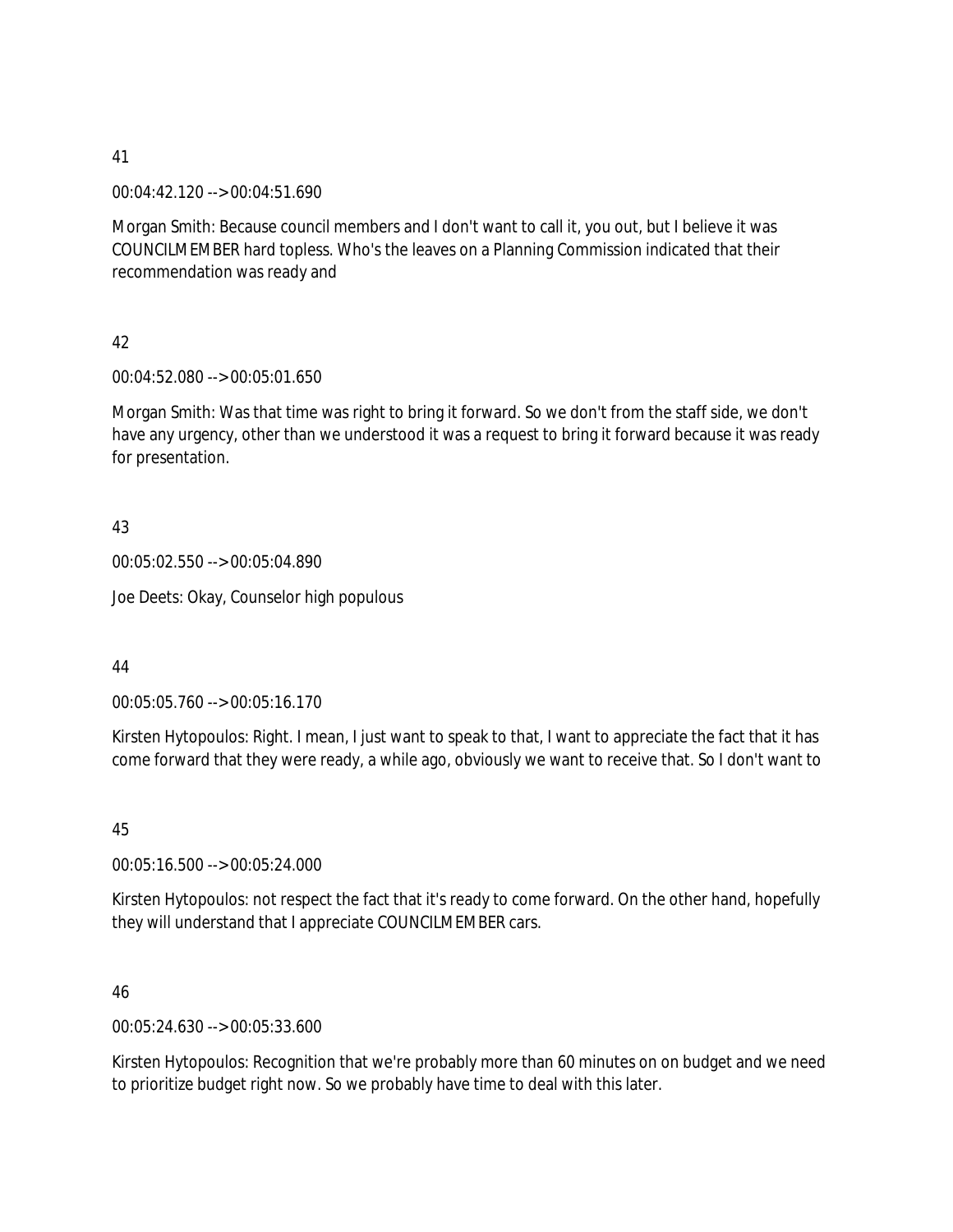00:05:33.840 --> 00:05:39.960

Kirsten Hytopoulos: And we should respect the fact that we need the time. So hopefully the planning Commissioners will understand our

48

00:05:40.350 --> 00:05:48.930

Kirsten Hytopoulos: Need to bump it if we all agree that would be appropriate, a bump it. So yeah, I think that they're ready for us to consider it, but it would be appropriate for us to move it out if we can

49

00:05:49.740 --> 00:05:52.410

Joe Deets: Okay, thank you. Any other discussion.

50

00:05:54.390 --> 00:06:01.140

Joe Deets: Okay. Not seeing any emotion to postpone item seven, see all those in favor say I.

51

00:06:01.710 --> 00:06:02.190

Like

52

00:06:03.600 --> 00:06:10.350

Joe Deets: This unanimous any needs, there's not so we are going to post file an item seven, see tonight.

53

00:06:12.240 --> 00:06:16.890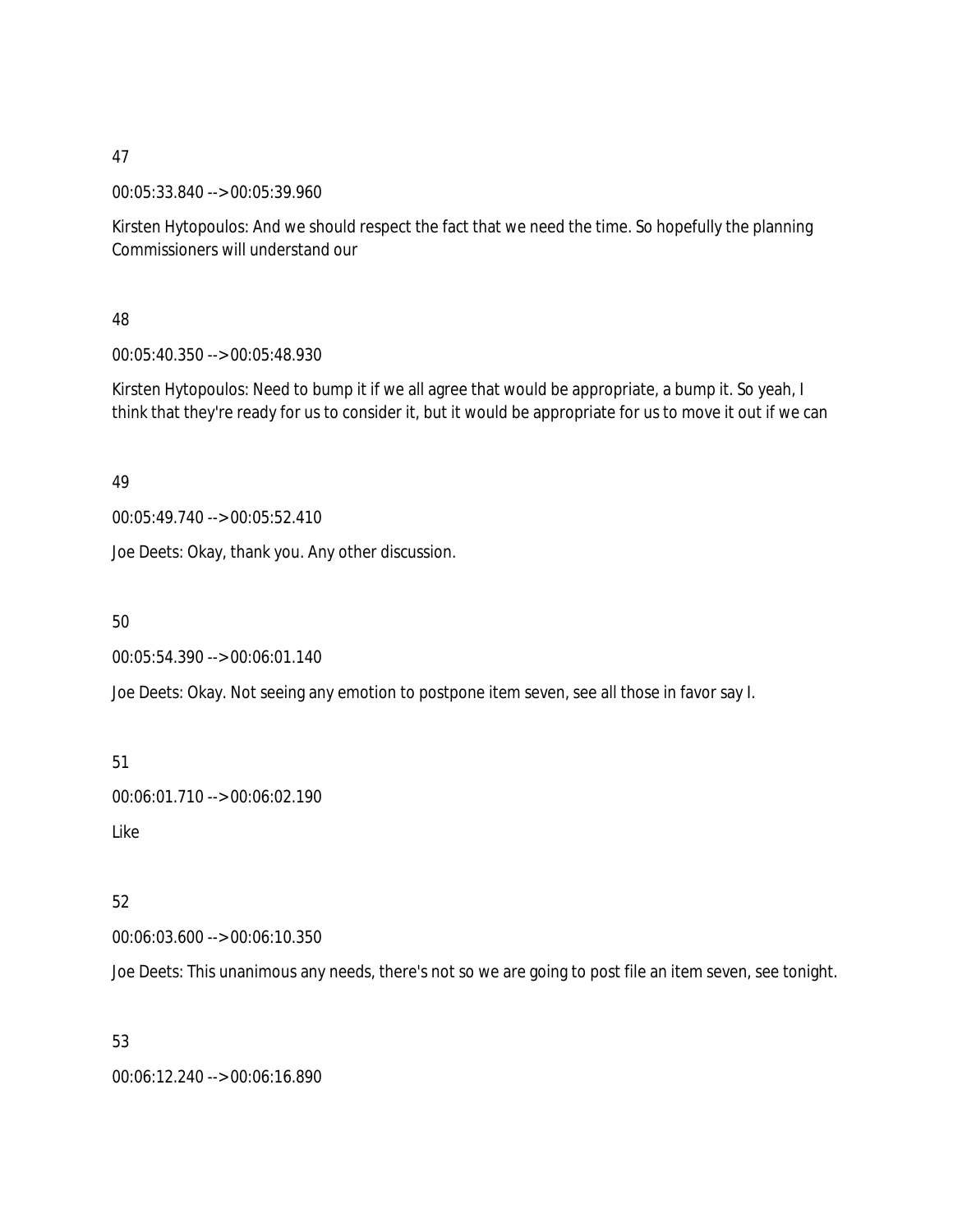Joe Deets: Right to have a motion to approve the agenda, as amended.

54

00:06:18.540 --> 00:06:19.110 Kol Medina: So mode.

55 00:06:20.790 --> 00:06:21.570 Joe Deets: Okay.

56

00:06:22.650 --> 00:06:32.220

Joe Deets: A customer Pollock seconded that so don't see any more discussion. All those in favor of proving the agenda, as amended, say I

57

```
00:06:32.640 --> 00:06:33.000
I
```
58

```
00:06:34.050 --> 00:06:41.670
```
Joe Deets: OK, I was opposed. There's none. It's unanimous okay Council, the agenda is approved.

#### 59

00:06:42.750 --> 00:06:44.100

Joe Deets: Or the amended agenda is approved.

60

00:06:45.690 --> 00:06:52.710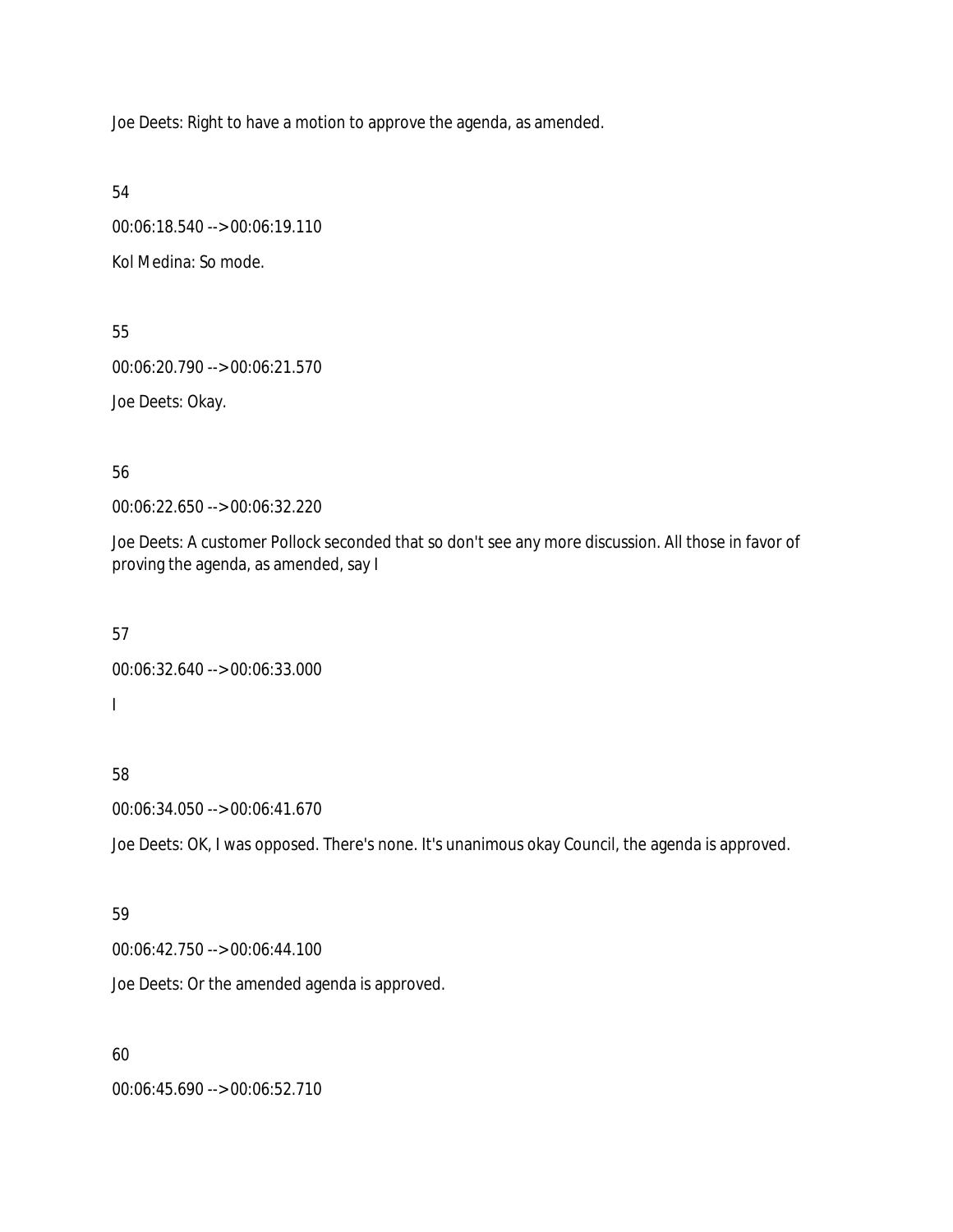Joe Deets: Conflict of Interest disclosure disclosure. Does anyone have a conflict of interest. They should disclose tonight.

61

00:06:55.500 --> 00:07:02.370

Joe Deets: Okay. Not seeing any now item three, we will move to the mayor's report mayor Leslie, the floor is yours.

62

00:07:05.460 --> 00:07:05.910

Thank you.

63

00:07:07.680 --> 00:07:21.360

Leslie Schneider: First, just a little bit of a report on some of our business. I wanted to let everyone know that the planning commission interviews will be proceeding fairly soon. We got the group together. That is the interview panel and made made some

64

00:07:22.740 --> 00:07:34.860

Leslie Schneider: Made some great decisions. One of them was that we are going to in fact interview, all of the attendees and there are a lot of them. So, that is that is going to end up being a huge time commitment and

65

00:07:36.690 --> 00:07:38.700

Leslie Schneider: I don't want to misspeak on anything and

66

00:07:39.480 --> 00:07:41.670

Leslie Schneider: Basically will just be getting those started up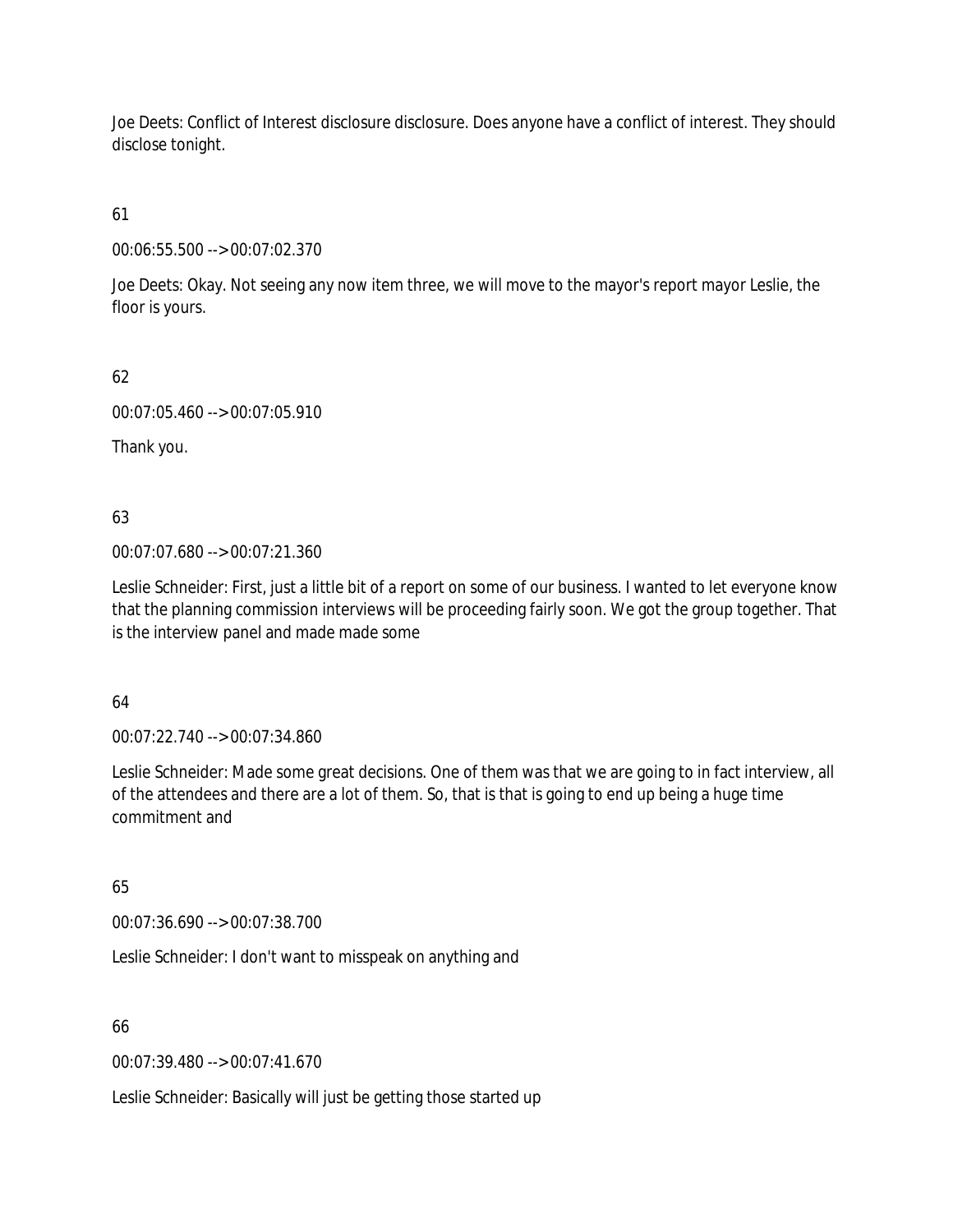00:07:41.730 --> 00:07:56.100

Leslie Schneider: About next week, I believe, and then I wanted to go back to Saturday. So my colleagues and I met with the assistance of staff and we spent three well invested hours this past Saturday in parliamentary procedure training.

### 68

00:07:56.670 --> 00:08:06.240

Leslie Schneider: And some highlights for me of what we learned any council member can call out a point of order to state that a rule has potentially been broken.

### 69

00:08:06.750 --> 00:08:21.000

Leslie Schneider: No. Second is needed, and there is no discussion, the chair rules well taken, or not well taken, or asks the rest of Council to make a ruling if the chair rules. Anyone can appeal.

### 70

00:08:21.450 --> 00:08:31.440

Leslie Schneider: And if seconded the full Council votes and it is possible to interrupt a speaker. It's ideal if that is used judiciously.

### 71

00:08:32.460 --> 00:08:41.760

Leslie Schneider: Another point is that the chair can and should enforce the rules directly without a point of order, and it can be appealed in the same way as a point of order.

### 72

00:08:42.300 --> 00:08:51.540

Leslie Schneider: And then dress a parliament, the consulting company that we use recommends that Council imposed on itself a five minute limit for MEMBER COMMENTS.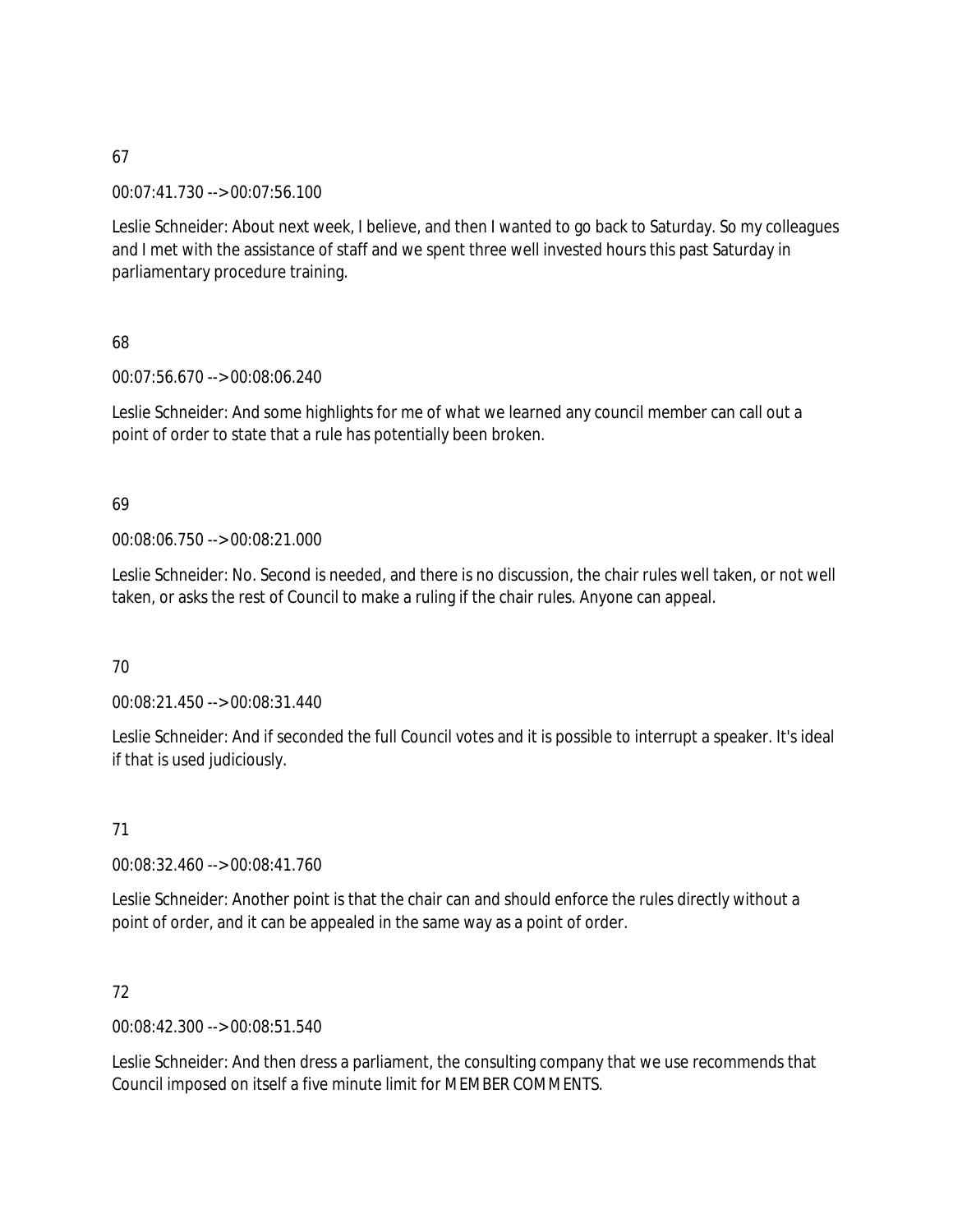00:08:52.350 --> 00:09:05.550

Leslie Schneider: And for context Robert's Rules specifies 10 minutes. And that's kind of an archaic limit and we have not we have sort of we've created an informal rule.

74

00:09:06.030 --> 00:09:17.430

Leslie Schneider: Or informal guidance amongst ourselves right now that we wouldn't go over three minutes. So we may decide to impose something like a hard five minute rule on ourselves at some point in the future.

75

00:09:18.810 --> 00:09:20.460

Leslie Schneider: And then last

76

00:09:21.510 --> 00:09:28.350

Leslie Schneider: In my, in my mind, who just the ones that stuck out there is a duty of loyalty to the body.

77

00:09:29.730 --> 00:09:38.640

Leslie Schneider: And then to my last point here. The big news from last week. Is that the Washington State Supreme Court ruled initiative 976 is unconstitutional.

78

00:09:39.090 --> 00:09:48.030

Leslie Schneider: And vehicle taxes and fees remain in place and that means for Bainbridge that we now have access to the transportation benefit district revenue.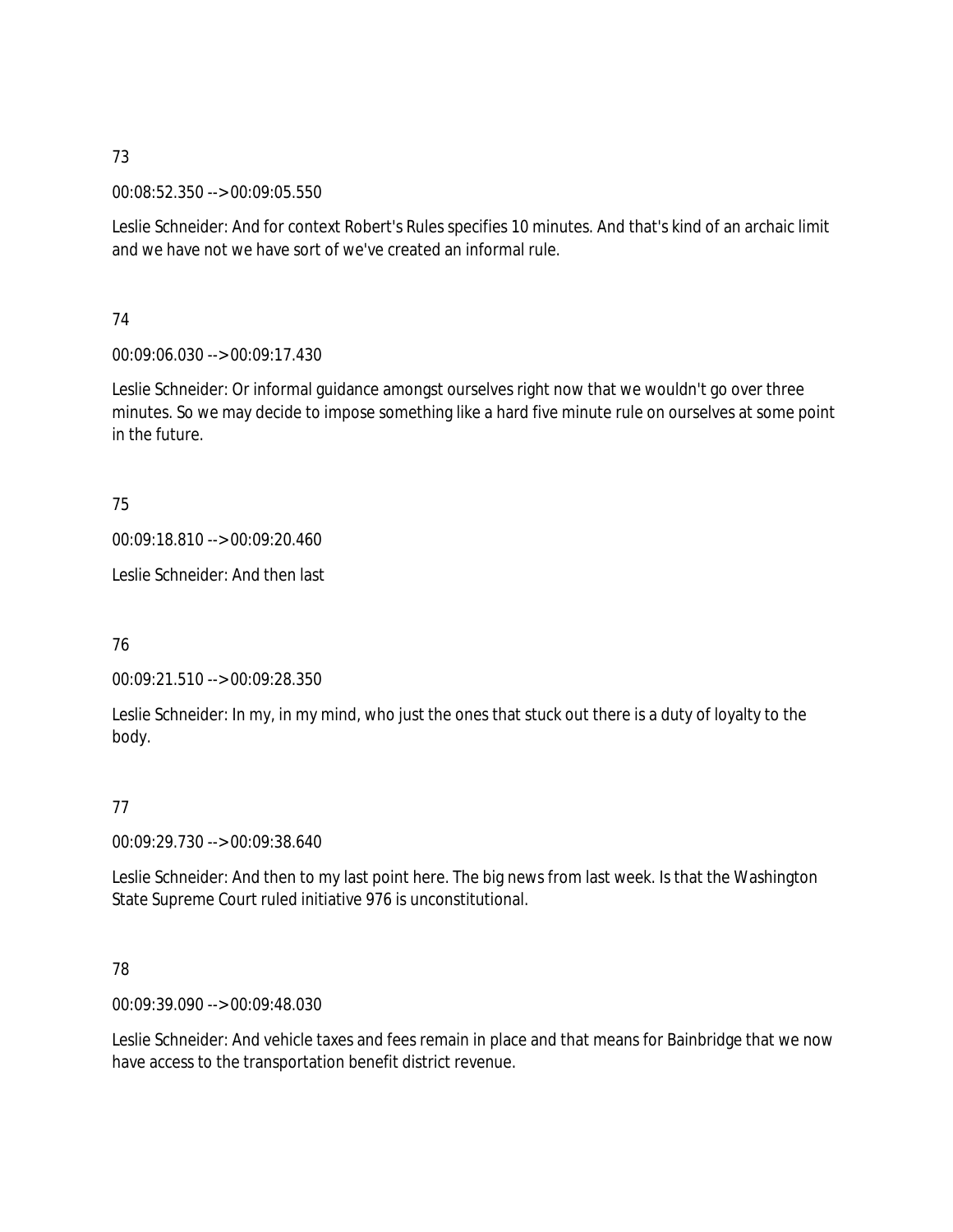00:09:48.390 --> 00:10:02.970

Leslie Schneider: And we can again allocate that funding to traffic related expenditures and I'll let the city manager in the finance team dive into more of what that means for our budget talks, but it was very good news for context Bainbridge Island.

80

00:10:04.290 --> 00:10:13.770

Leslie Schneider: Did voted against that amendment, but it won statewide even as it did not pass in the Puget Sound area.

81

00:10:14.820 --> 00:10:19.020

Leslie Schneider: That's, I think, true, but don't hold me to it.

82

00:10:20.100 --> 00:10:23.760

Leslie Schneider: All right, I'm Deputy Mayor it's back to you. Thank you so much.

### 83

00:10:24.030 --> 00:10:34.530

Joe Deets: Great. Thank you, Mayor, Leslie. Yeah, I thought last Saturday was very, very informative and helpful so love to maybe at some point we can talk more about that.

### 84

00:10:36.630 --> 00:10:40.560

Joe Deets: Going into item number for future Council agendas.

85

00:10:42.180 --> 00:10:43.440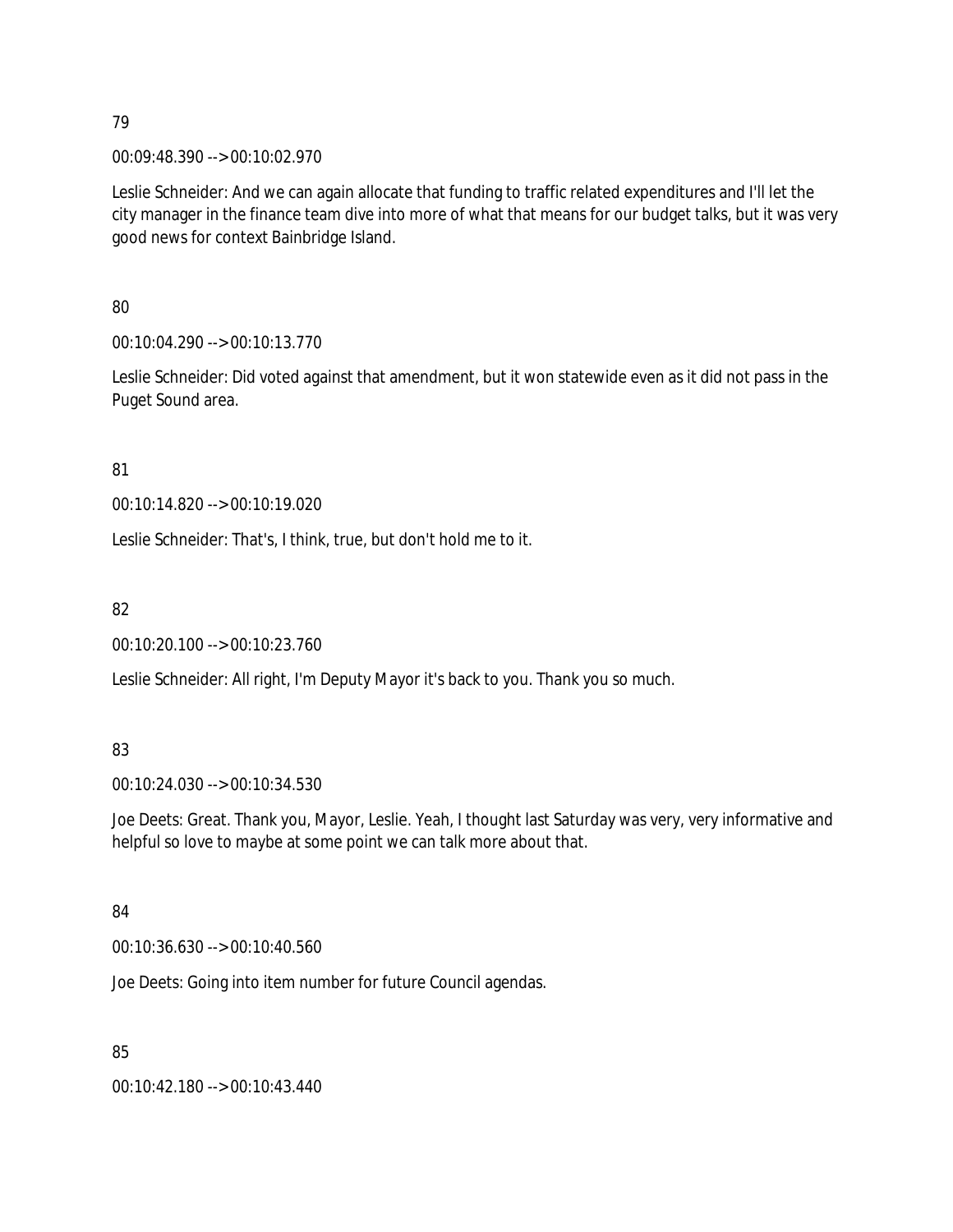Joe Deets: Morgan, would you like to leave that

### 86

00:10:43.890 --> 00:10:49.380

Morgan Smith: Center. Thank you, counsel. How's the volume. It's my first time with headphones. Okay, great.

# 87

00:10:50.580 --> 00:11:01.620

Morgan Smith: A couple of pieces of housekeeping to work with you on. I'll try and move quickly through these. The first and most important is that Ron Holyfield from Sgr is ready to meet with you to review the

# 88

00:11:02.220 --> 00:11:14.580

Morgan Smith: Applicants FOR THE CITY MANAGER POSITION. And that would be a one to our meeting his suggestion and preference is that you scheduled that at a time that's separate from your regular meetings and I would just

### 89

00:11:15.570 --> 00:11:22.380

Morgan Smith: Echo that request because your meeting scheduled for next week on the 27th is particularly long and so work on that next.

### 90

00:11:22.710 --> 00:11:29.010

Morgan Smith: But if you are open to considering meeting for one to two hours on a night. That is not a scheduled meeting night.

### 91

00:11:29.640 --> 00:11:36.900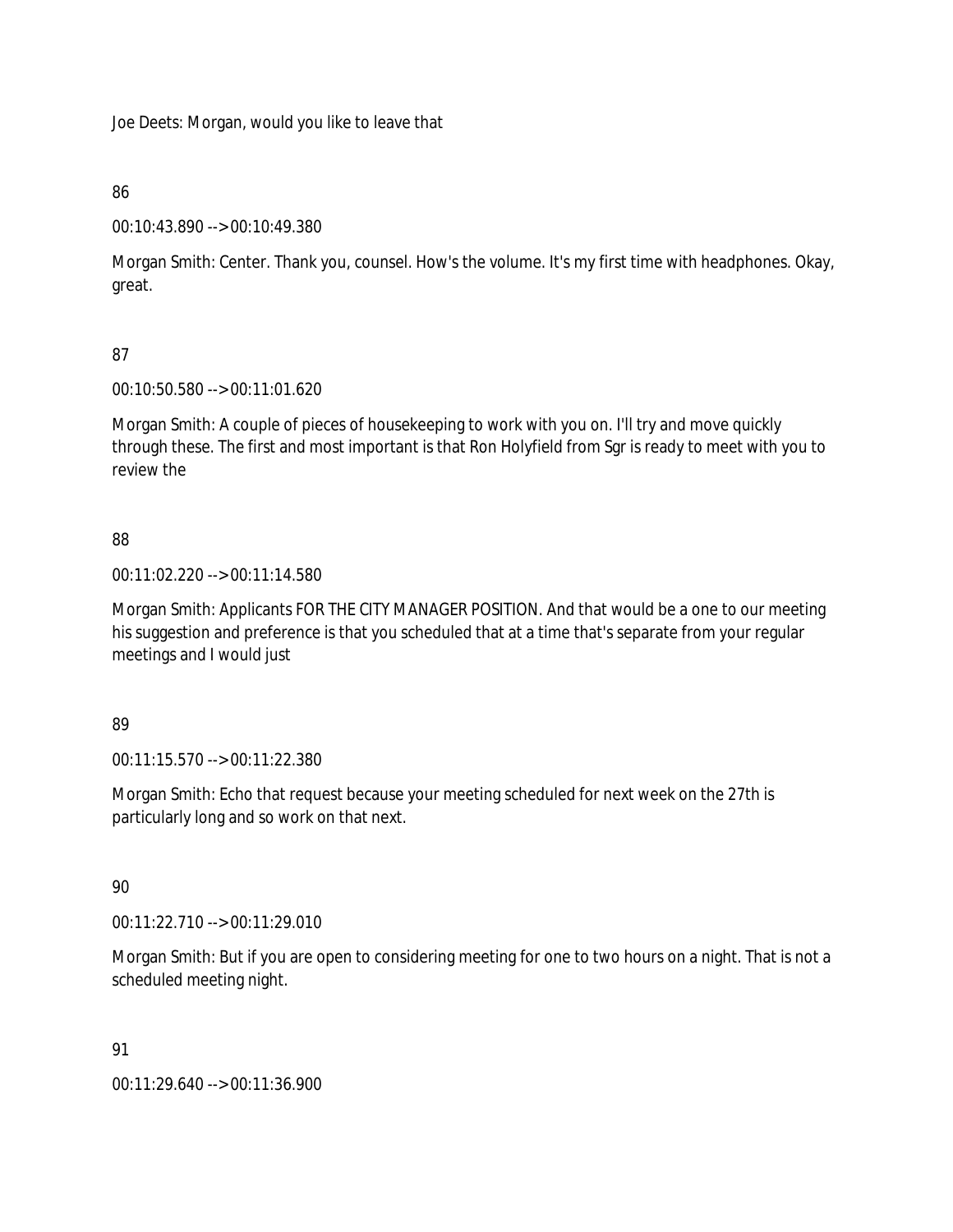Morgan Smith: He is ready to meet with you as early as next week. And I'd like to encourage us to take a few minutes to schedule that now because the benefit of

92

00:11:37.230 --> 00:11:47.100

Morgan Smith: Finding an opportunity to fit it in sometime during the week of the 26 next week means that as we move into November and December and begin to have some holiday.

# 93

00:11:48.690 --> 00:11:55.440

Morgan Smith: Issues in terms of scheduling and next steps, it would be better to try and stick to a roadmap that has this

### 94

00:11:55.950 --> 00:12:01.950

Morgan Smith: Next meeting as soon as possible because that gives us a little more latitude. As you move into November and December.

### 95

00:12:02.340 --> 00:12:13.020

Morgan Smith: So, with your support, maybe we could take a couple minutes now and the mayor Deputy Mayor could help lead you through a discussion about whether you're open to doing it on a different meeting.

### 96

00:12:13.470 --> 00:12:30.630

Morgan Smith: I'm sorry, on a different date and a scheduled meeting and what some opportunities might be for next week or beyond that it would be an Executive Session, just to clarify that. And again, we're looking for, at a minimum, one hour, but maybe a bit longer but certainly not more than two.

97

00:12:32.130 --> 00:12:37.050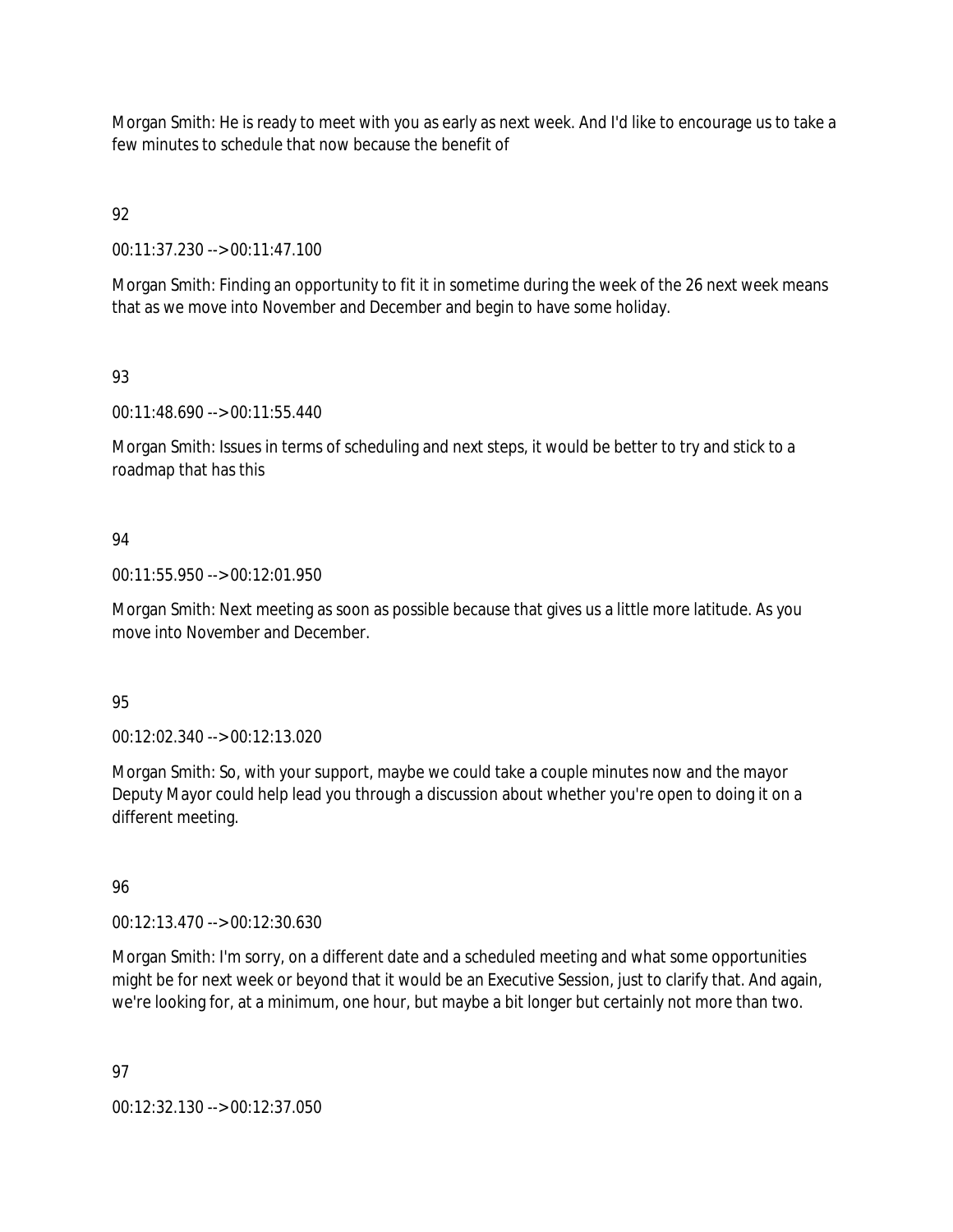Joe Deets: Thank thank you city manager. Well, I think, oh, Mayor, Leslie. Go ahead.

98

00:12:37.800 --> 00:12:53.940

Leslie Schneider: I was just going to propose that we schedule a special meeting next week on Wednesday evening, the day after our business meeting and it could start at our normal time six o'clock, but it doesn't have to where you know we don't have any public

99

00:12:55.110 --> 00:12:59.820

Leslie Schneider: Requirements to meet your expectations to meet because this will be all Executive Session.

#### 100

00:13:01.290 --> 00:13:11.430

Joe Deets: Okay. Does anyone have a scheduling issue with Wednesday at next week. Tomorrow at six o'clock.

101

00:13:12.630 --> 00:13:13.980

Morgan Smith: And so that would be the 28th.

102

00:13:14.310 --> 00:13:14.820

Grade

103 00:13:15.900 --> 00:13:16.800

Joe Deets: So,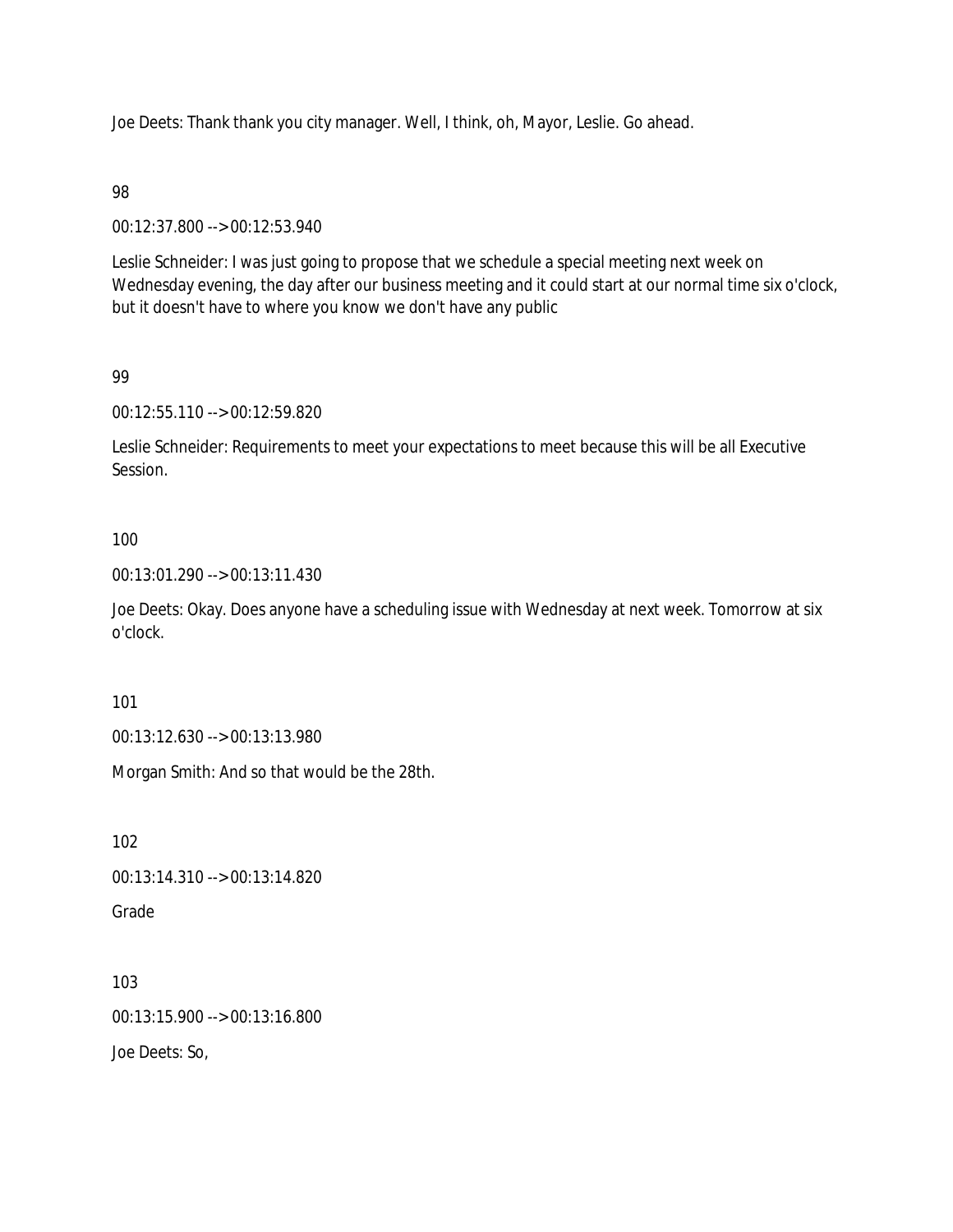104 00:13:17.220 --> 00:13:19.110 Joe Deets: I'm Council customer Nessa

105

00:13:19.500 --> 00:13:25.020

Rasham Nassar: The USC meeting the USC committee meets the 28 that from five to seven.

106

00:13:27.480 --> 00:13:28.770 Rasham Nassar: So just throwing that out there.

107

00:13:33.420 --> 00:13:34.710 Joe Deets: We meet at seven o'clock.

108

00:13:38.010 --> 00:13:38.970

Rasham Nassar: Seven to nine.

109

00:13:39.450 --> 00:13:44.820

Joe Deets: Definite nine. Does anyone have an objection to seven to nine, a week, Wednesday.

110 00:13:45.990 --> 00:13:47.550 Joe Deets: Ron Holyfield might, but

111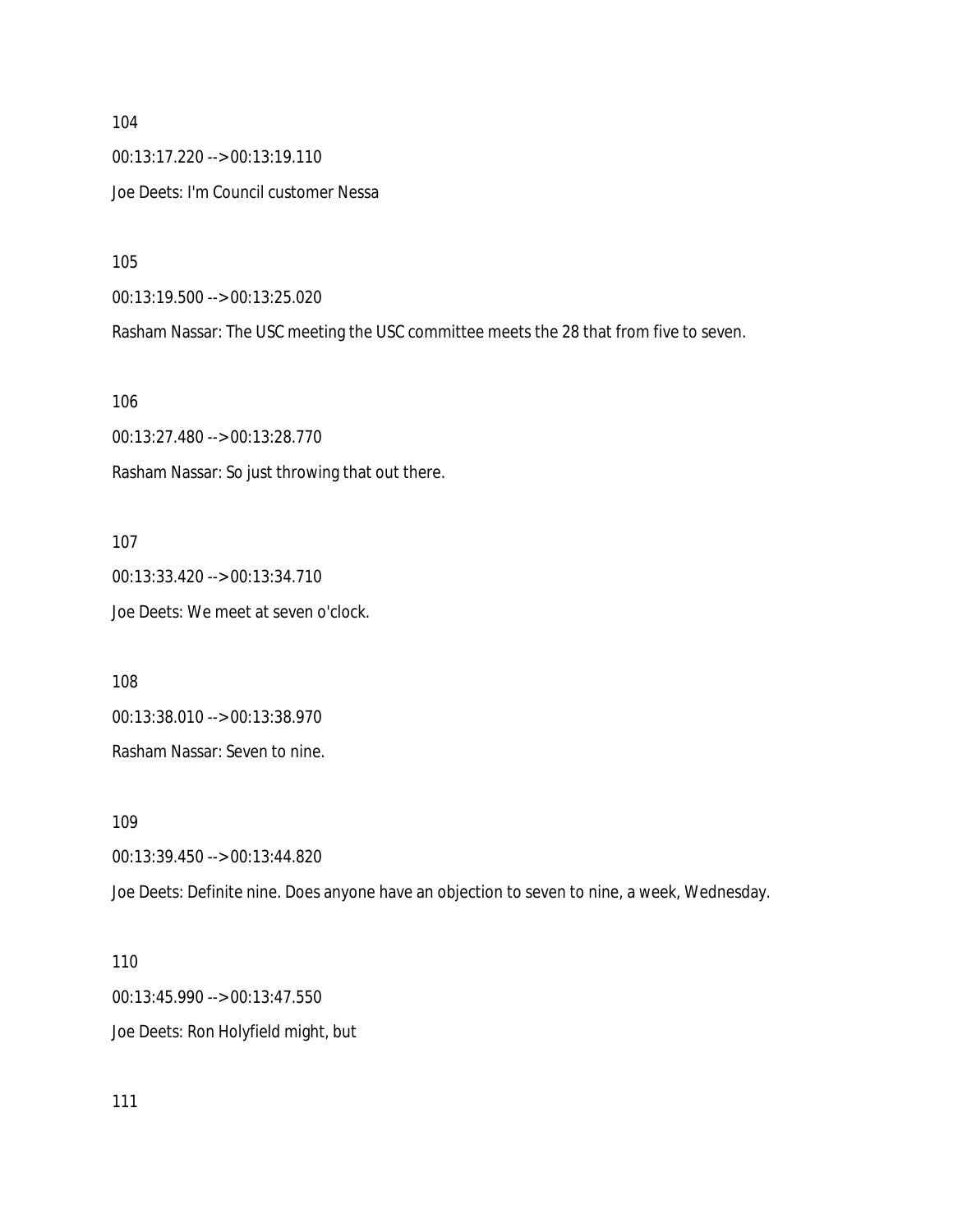00:13:48.480 --> 00:13:53.400

Morgan Smith: Ron is eager to be flexible. He would really like to find a time next week, if at all possible.

112

00:13:53.760 --> 00:13:54.990

Joe Deets: Yeah. Yeah, me too.

113

00:13:55.680 --> 00:14:00.600

Rasham Nassar: What about can I propose meeting prior to the Council meeting or that

114 00:14:03.330 --> 00:14:03.540 Morgan Smith: Just

115 00:14:03.960 --> 00:14:05.190 Joe Deets: Makes a very long day.

116 00:14:06.420 --> 00:14:07.500 Rasham Nassar: 430 to six.

117 00:14:10.620 --> 00:14:11.880 Joe Deets: Customer Hi topless.

118 00:14:12.810 --> 00:14:20.580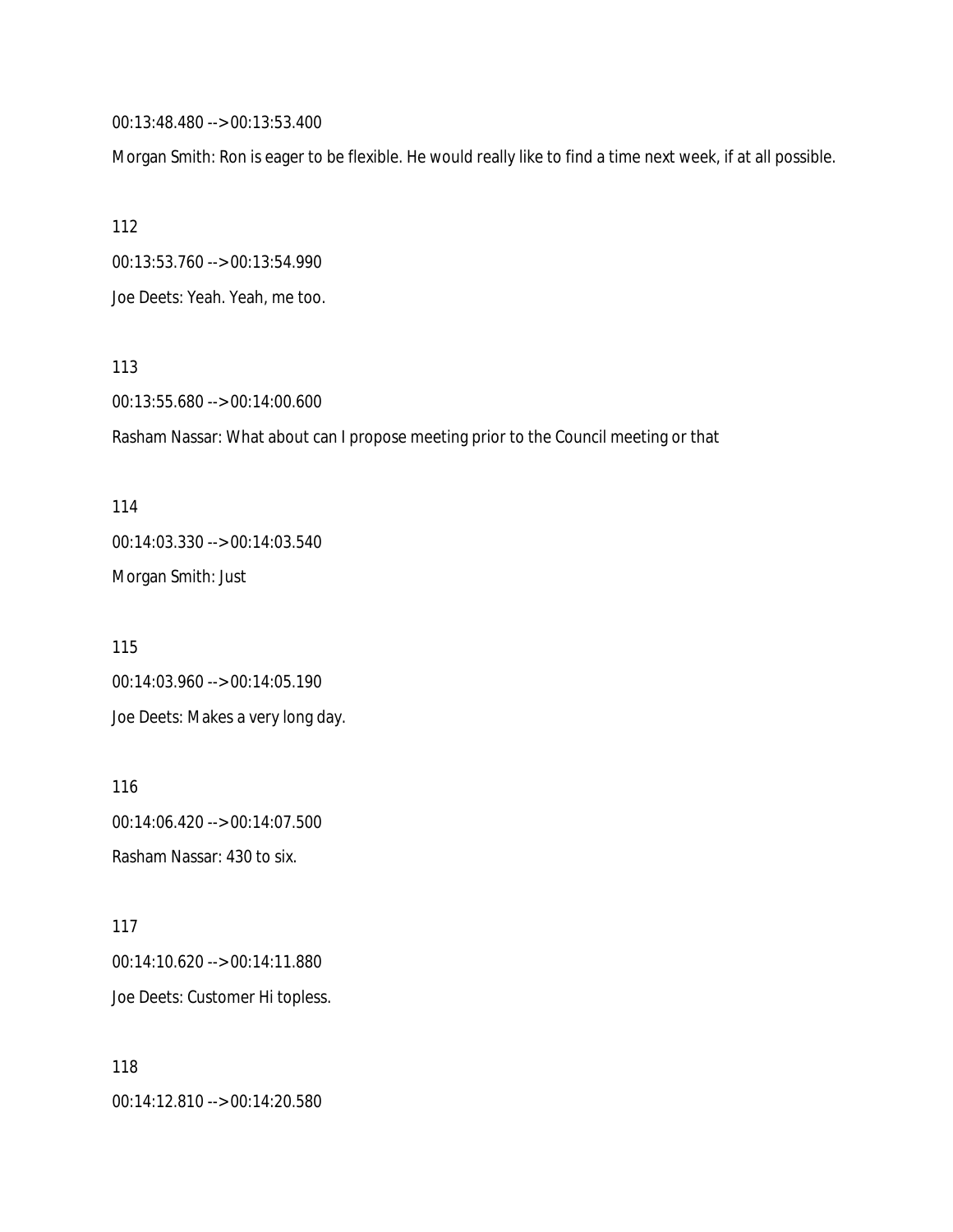Kirsten Hytopoulos: I just kind of think in the next month or so we may have to not do some on some occasions, some of our liaison work. I mean, you know, we

119

00:14:20.880 --> 00:14:30.480

Kirsten Hytopoulos: You know, take our interviews, we're gonna be doing for meetings for our interviews for the planning commission, for example, we've got would be, you know, we've got these related to the city manager search, they

120

00:14:32.730 --> 00:14:39.030

Kirsten Hytopoulos: Might not have been or, you know, and so I'd ask that you consider maybe not doing that, that meeting.

#### 121

00:14:44.670 --> 00:14:55.350

Rasham Nassar: If the Council's okay with leaving the USC committee without the liaison. I just wanted to be upfront about that. So I wouldn't be attending as liaison to their meeting.

122

00:14:55.860 --> 00:15:06.060

Rasham Nassar: That evening and exchange for attending this I'm perfectly happy and I understand. Councilmember had topless has points. I agree. We're very booked up into the holidays so

123

00:15:10.050 --> 00:15:13.950

Joe Deets: Well, that opens the question that choice, starting at six or starting at seven.

124

00:15:15.300 --> 00:15:22.710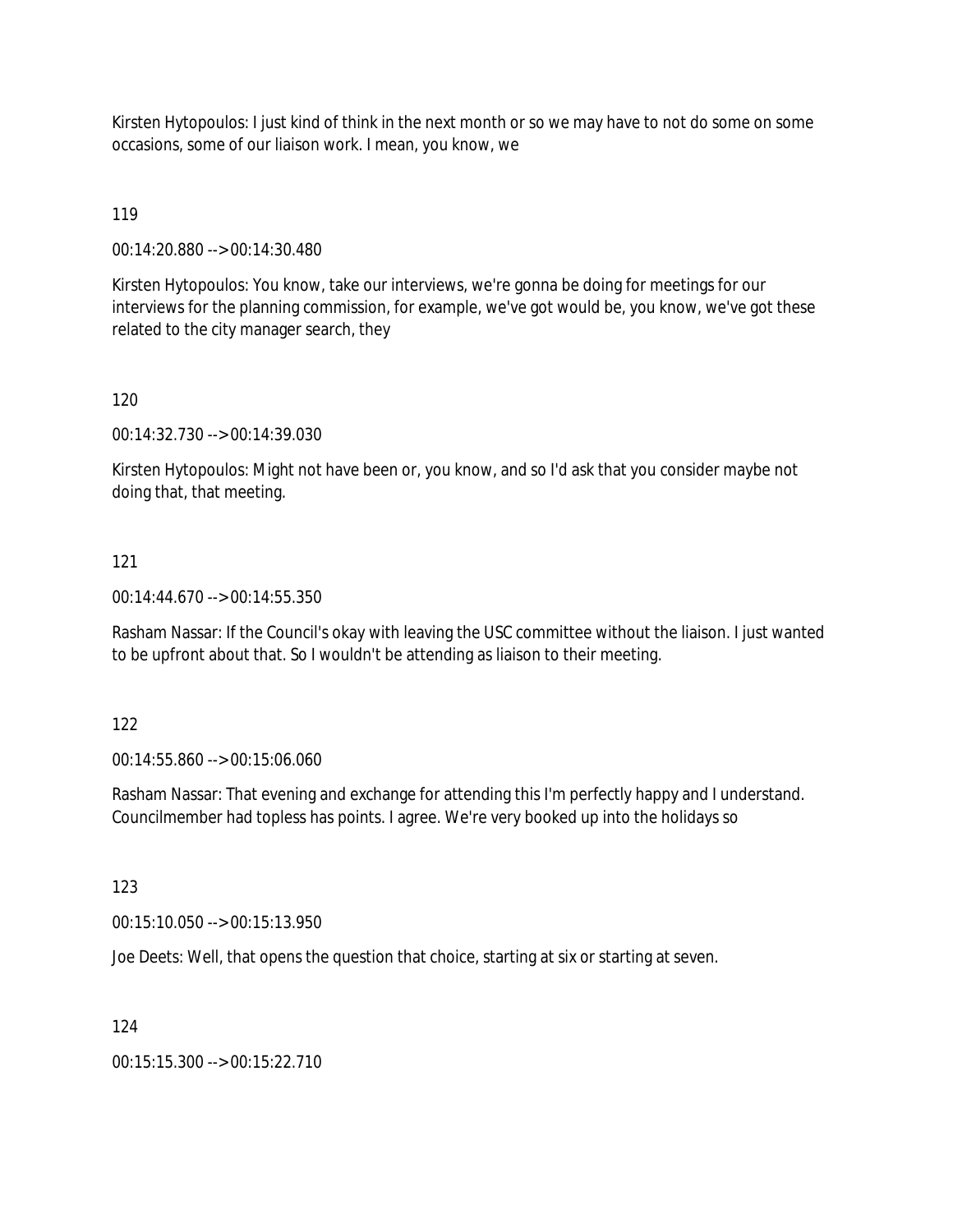Joe Deets: Do we want to make this harder on ourselves, maybe just pick a time, I was gonna say seven o'clock. That way we can accommodate the other meeting.

125

00:15:26.550 --> 00:15:27.750

Joe Deets: Yes. Mayor, Leslie.

126

00:15:28.530 --> 00:15:44.040

Leslie Schneider: What if we split the day if we did start at six then COUNCILMEMBER nisar could go to the first half of the meeting and just announced that she'd be leaving and that way you know anything that required liaison attention could get dealt with sooner.

127

00:15:46.590 --> 00:15:47.970

Leslie Schneider: And if we were six. You're saying

128

00:15:48.360 --> 00:15:53.580

Leslie Schneider: So if we just started at six then she would have an hour to go to her meeting.

129

00:15:54.630 --> 00:15:55.710 Joe Deets: Better nothing. Yeah.

130

00:15:56.940 --> 00:15:58.950 Joe Deets: Does anyone have an objection then or

131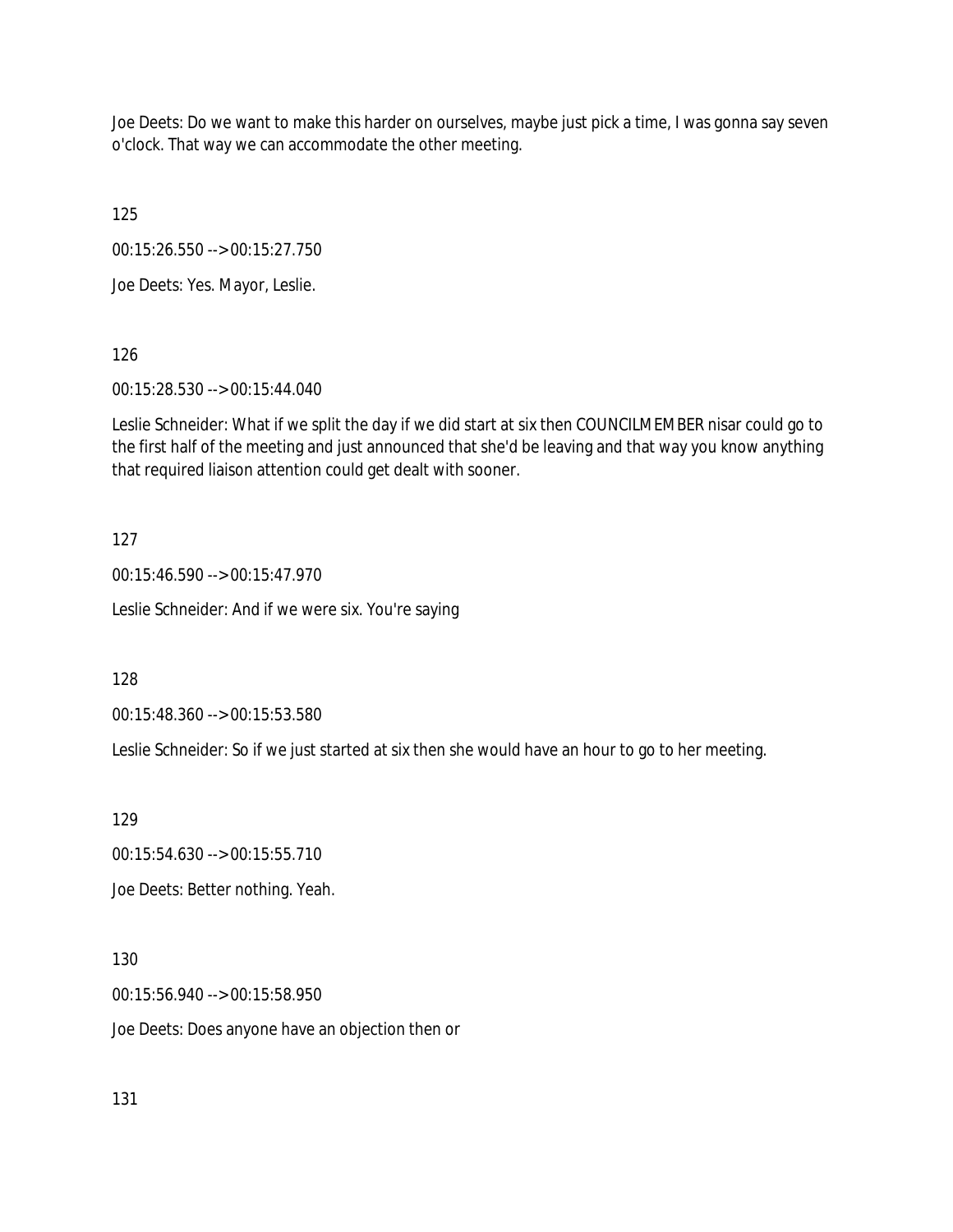00:16:00.000 --> 00:16:08.340

Joe Deets: Raise your hand. Speak up or fee for whenever silent six o'clock. A week tomorrow special meeting with Ron Holyfield

132

00:16:10.860 --> 00:16:11.310

Joe Deets: Okay.

133

00:16:11.850 --> 00:16:24.900

Morgan Smith: Great. That's good. Okay, that's one down to to go. The second item to confirm with you is that you are supportive. You have already cancelled your scheduled meeting for Tuesday. The third of November.

#### 134

00:16:25.530 --> 00:16:35.790

Morgan Smith: But because budget work is still in progress. The plan. I believe was to discuss the potential to meet a have an additional meeting to replace that canceled meeting.

135

00:16:36.210 --> 00:16:39.420

Morgan Smith: And the proposal is for that to be on Wednesday, November 4

136

00:16:40.110 --> 00:16:48.750

Morgan Smith: And I just wanted to before we move in that direction, confirm whether you do want to do that schedule an additional meeting for Wednesday.

137

00:16:49.050 --> 00:16:58.410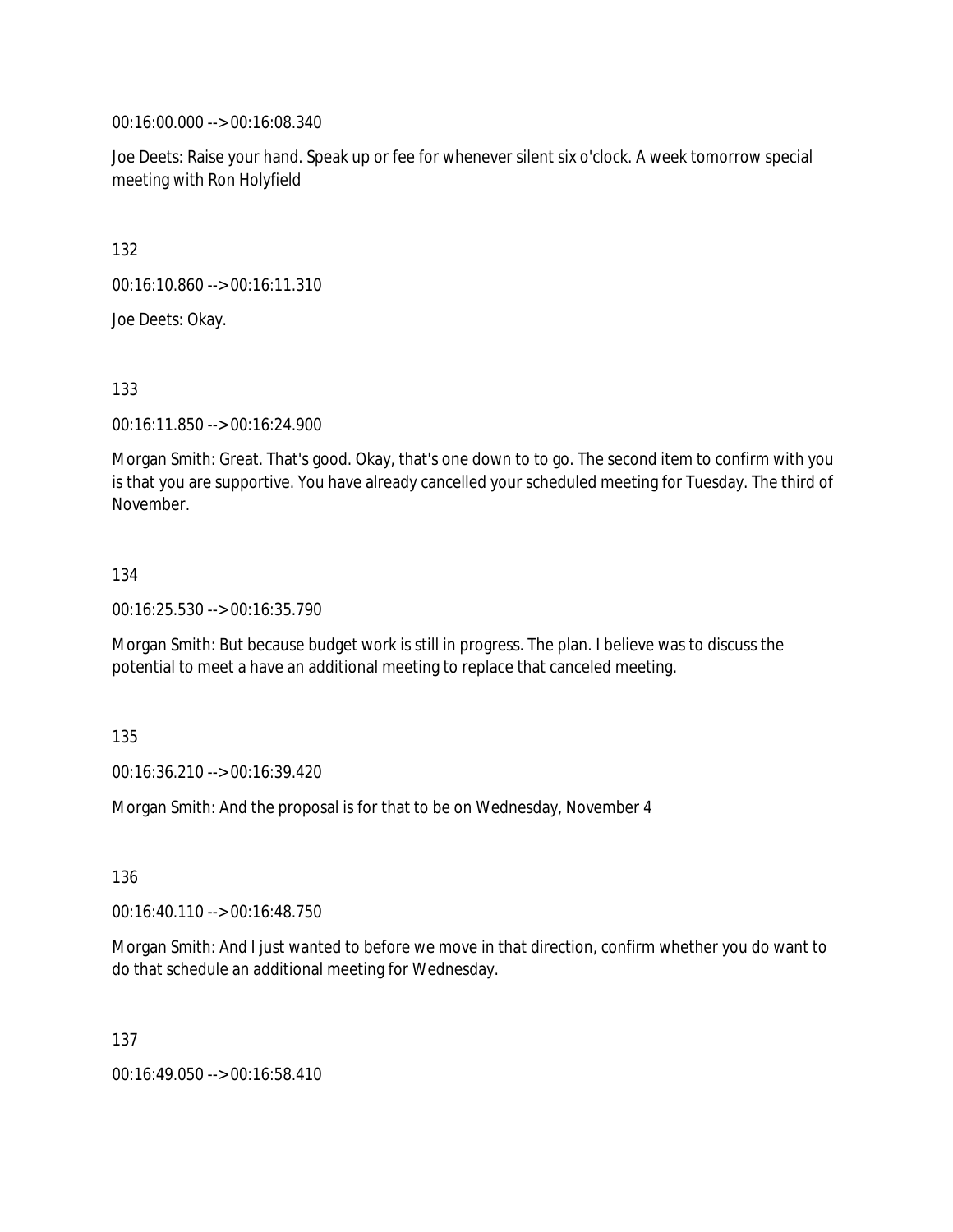Morgan Smith: November 4 and, if so, we just need to talk about the start time and then my understanding is that would be a meeting that would just be dedicated to budget, perhaps for two hours.

#### 138

00:16:59.730 --> 00:17:09.090

Morgan Smith: Or if you didn't need to go that long, that's fine as well. But we wanted to sort of plan on that so that we can know that we're early in the month of November coming down the homestretch on your decision making.

139

00:17:09.720 --> 00:17:10.980

Joe Deets: Okay, good.

#### 140

00:17:12.210 --> 00:17:28.380

Joe Deets: Mayor Leslie, or what could, you know, okay, let me just, I'll try and cut to the chase is is instead of a meeting on election night, which I think it's safe to say none of us want to do that, we need set on Wednesday. So it's six o'clock.

#### 141

00:17:29.610 --> 00:17:31.230

Joe Deets: Does anyone have an objection to that.

142

00:17:33.450 --> 00:17:34.770

Joe Deets: Okay, I don't see that.

#### 143

00:17:35.040 --> 00:17:42.060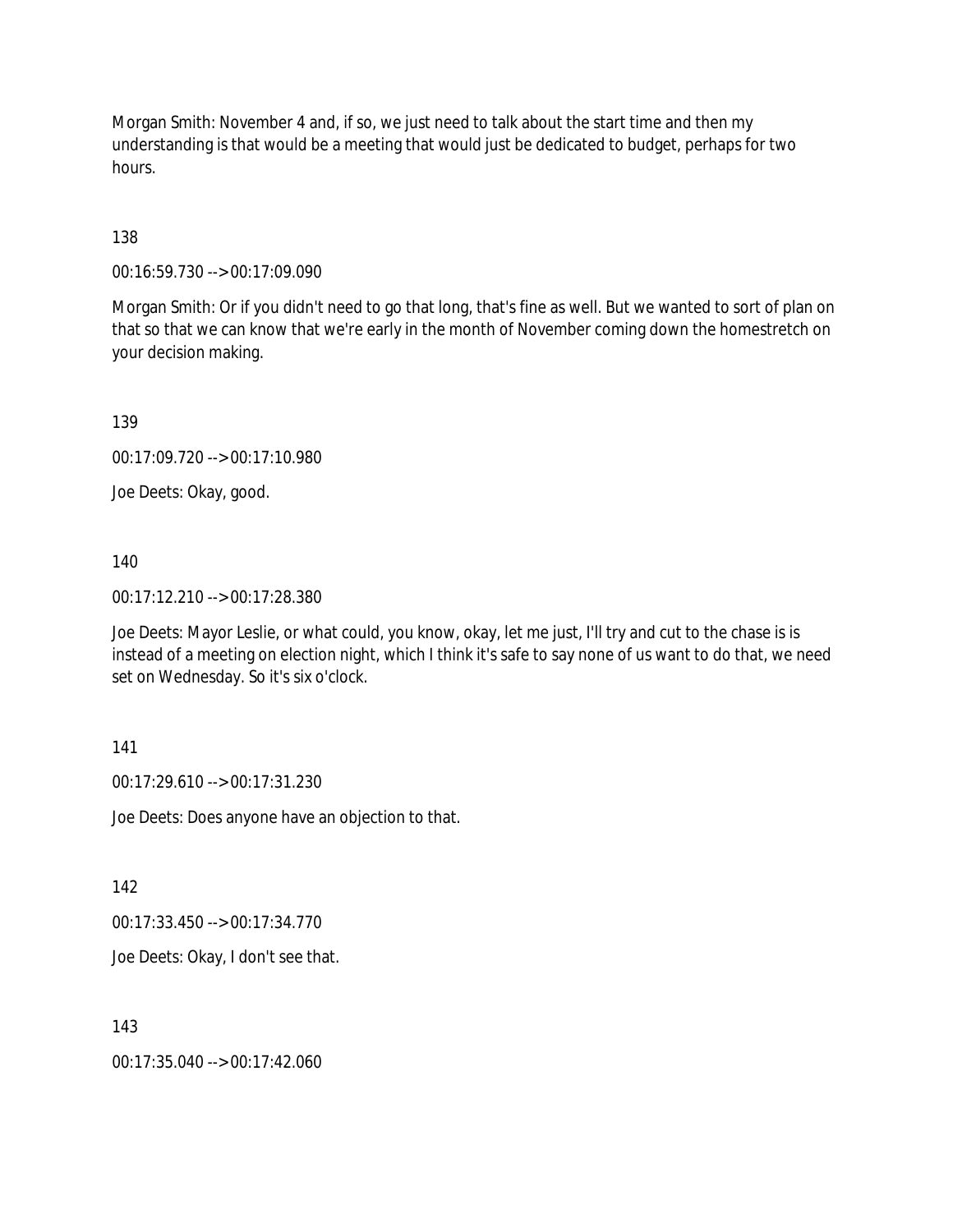Morgan Smith: I think we're good. Then I think this next part will be easy. You have a draft of the agenda for next week, the 27th, which is a business meeting.

144

00:17:42.990 --> 00:17:50.550

Morgan Smith: Are working draft is slightly different than the one in front of you. But the issue is the same in that there is more content that we typically like to schedule.

145

00:17:50.910 --> 00:18:05.550

Morgan Smith: So a couple suggestions on that front. Now that you have scheduled a dedicated time on the on the fourth to work on budget. I think we can safely reduce the plan for budget deliberations on the 27th to maybe 30 minutes that will be

#### 146

00:18:06.150 --> 00:18:11.520

Morgan Smith: save us some time and then also mayor Schneider has agreed that she would be

#### 147

00:18:12.420 --> 00:18:22.770

Morgan Smith: supports the idea of moving the Council liaison topic expectations for Council liaison topic, which I think is the last item on your draft under Council discussion weaving that to a later date.

148

00:18:23.100 --> 00:18:30.870

Morgan Smith: So with those two changes, we would have an agenda that looks a lot closer to a regular schedule and

#### 149

00:18:31.920 --> 00:18:38.250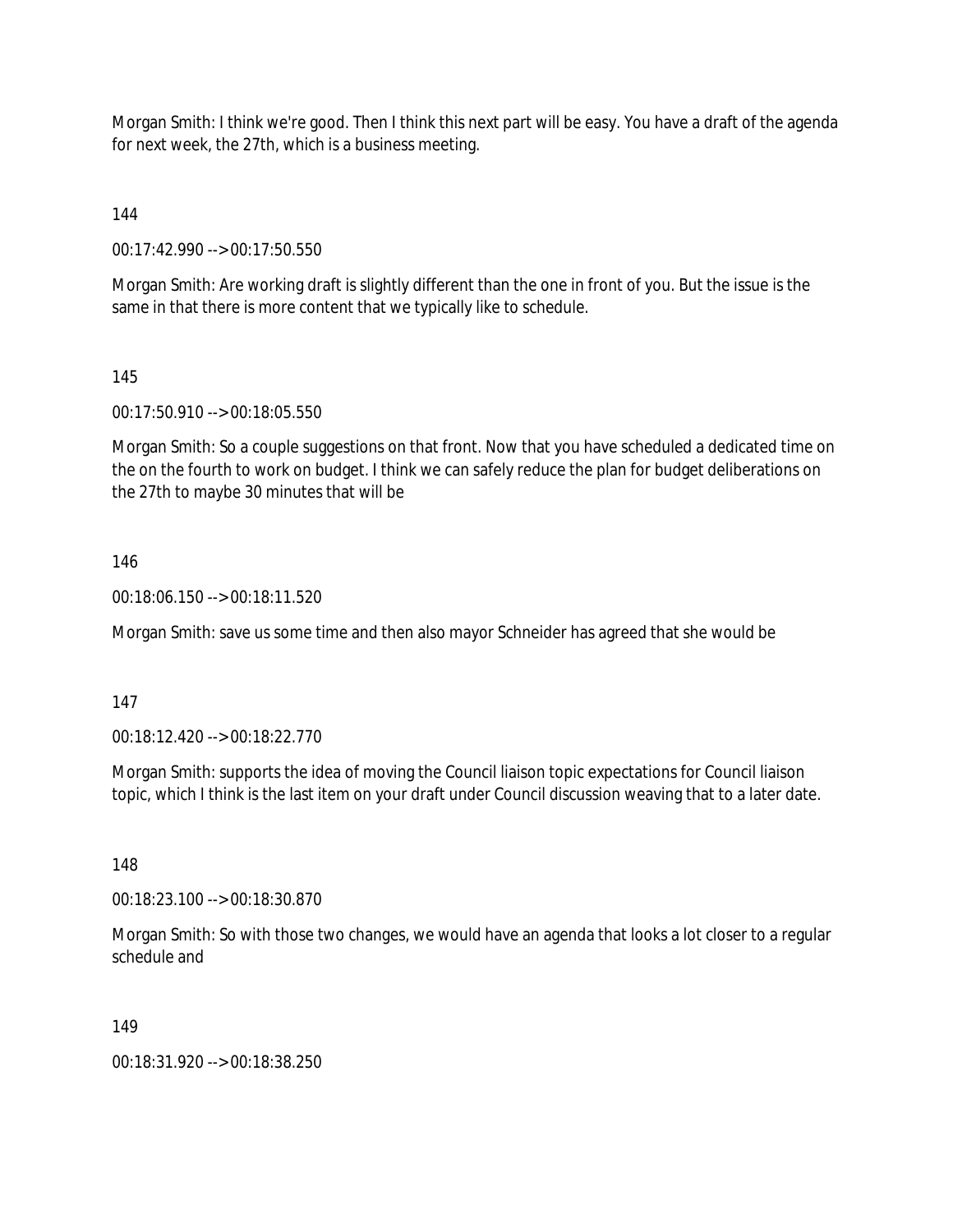Morgan Smith: Go from there. So if you're supportive of that will make those two changes to the 27th and consider that our slate.

150

00:18:39.060 --> 00:18:40.590

Joe Deets: Okay. Does anyone have enough

151

00:18:42.360 --> 00:18:54.150

Joe Deets: Comes more Pala quick, are you, you just adjusting your camera. Okay. Does anyone have an objection to adjusting the budget, reducing the budget discussion to 30 minutes. This is on October 27

152

00:18:54.690 --> 00:19:07.410

Joe Deets: And postponing I'll just say the item expectations for Council liaison. Does anyone have an objection to those two items being adjusted for next week's meeting.

153

00:19:09.750 --> 00:19:10.920

Joe Deets: Okay, looks good.

154

00:19:11.340 --> 00:19:13.860

Joe Deets: Great nothing any objection. Oh, very

155

00:19:13.950 --> 00:19:14.820

Morgan Smith: Nicely but

156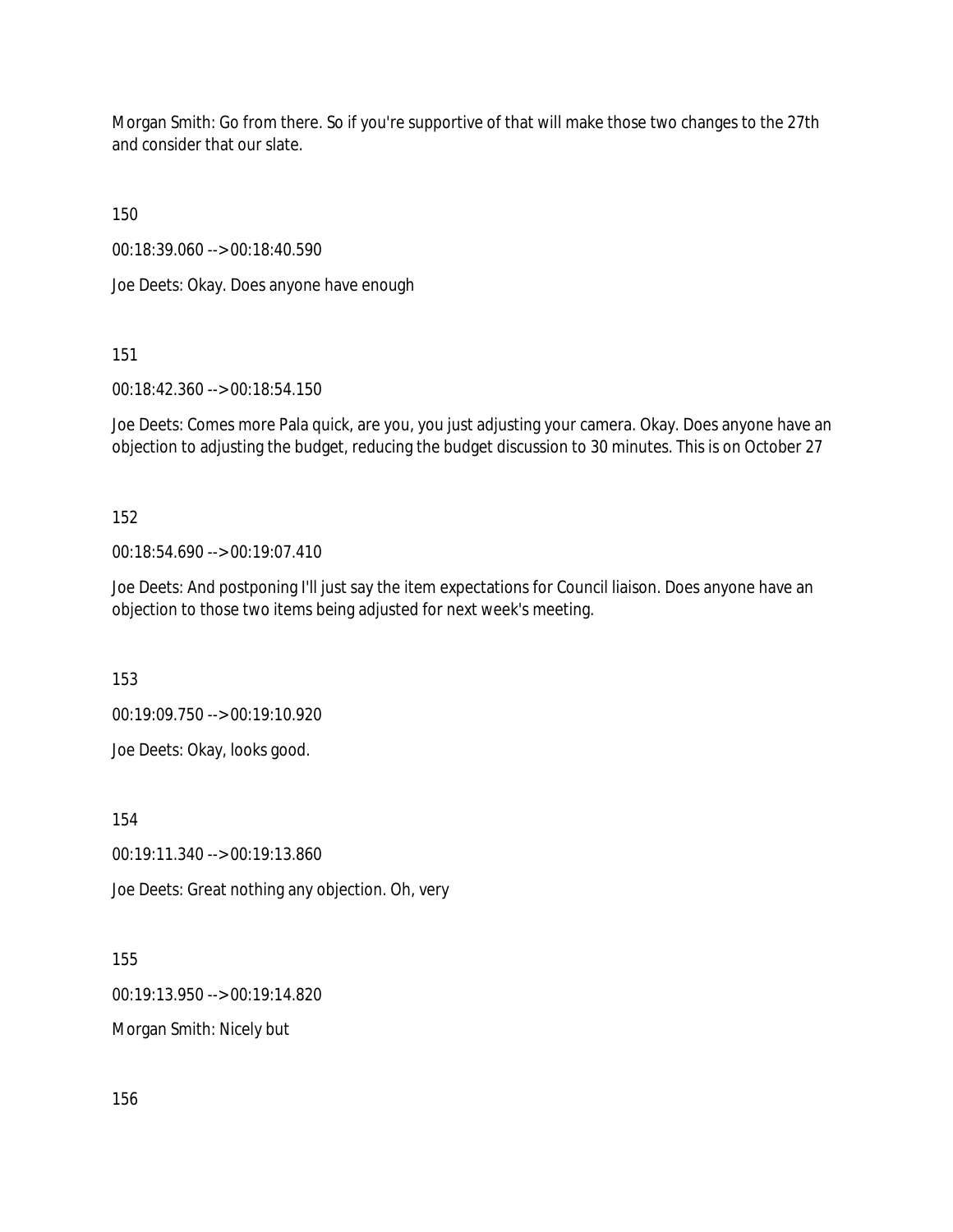00:19:15.180 --> 00:19:34.920

Leslie Schneider: This is not an objection, but while we're on that topic. I was wondering if we could, I would like to propose that that item that expectations for Council liaison when it moves forward and finds a new home on the agenda that we clarify, I would like to propose that it become a

157

00:19:37.170 --> 00:19:44.220

Leslie Schneider: That we're looking at the the governance manual and making actual changes to the governance manual. So it's not just a council discussion, but we

158

00:19:44.250 --> 00:19:55.290

Leslie Schneider: Would hope to maybe move forward with changes to the governance manual and specifically around attendee issues which we have alluded to many times, but never had a chance to discuss

159

00:19:55.920 --> 00:20:00.720

Leslie Schneider: And also take to put in the learnings that we had from this parliamentary procedure training.

160

00:20:01.170 --> 00:20:18.030

Leslie Schneider: So just basically tweaking it from a discussion to actually having some proposals which I hope will be ready in the packet or we could just make motions during that discussion to make those changes firm.

161

00:20:19.620 --> 00:20:20.520

Joe Deets: Any discussion.

162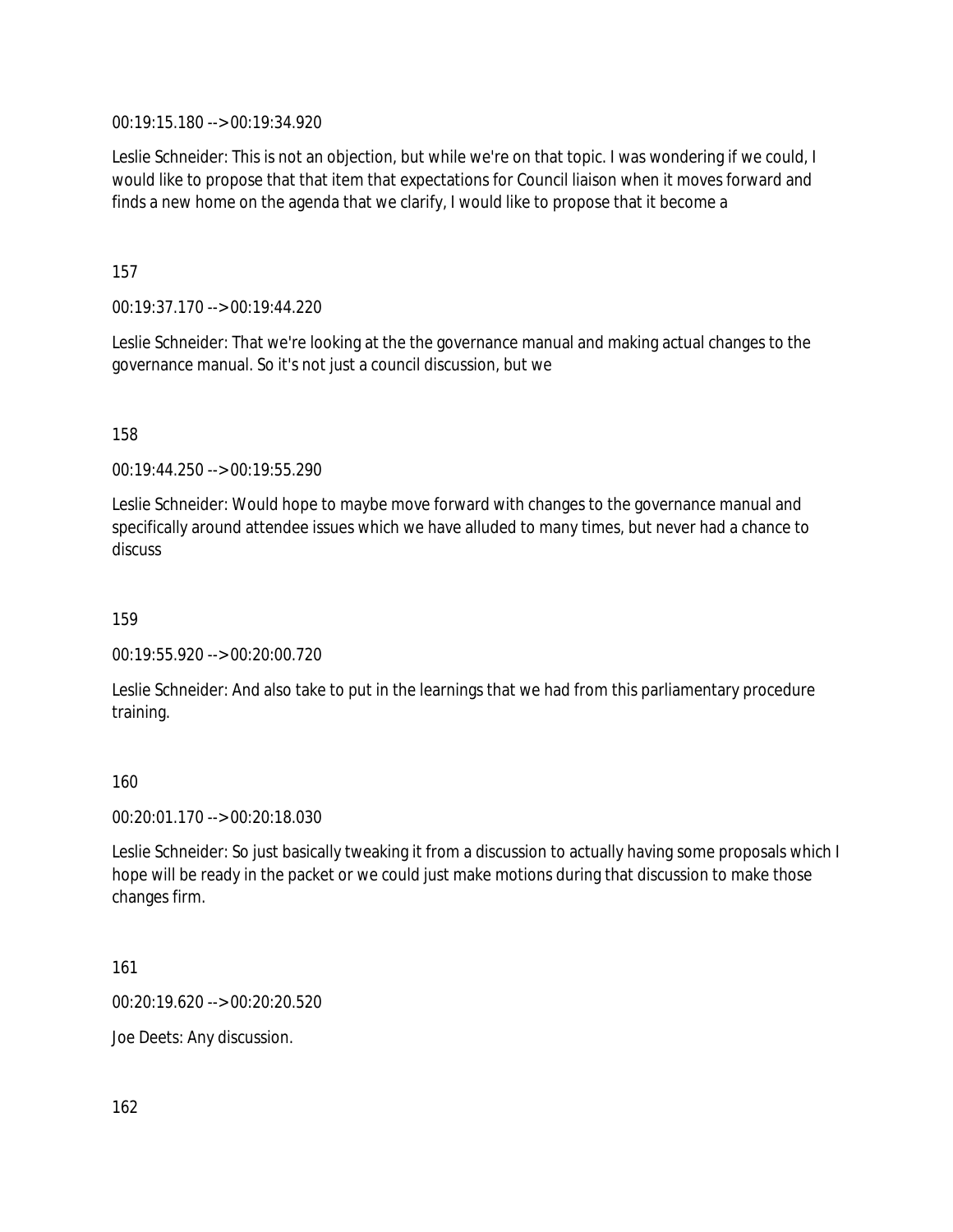00:20:24.300 --> 00:20:26.430

Joe Deets: Okay, I'm not seeing any I think

163

00:20:27.480 --> 00:20:36.090

Joe Deets: I assume with no discussion to folks are okay with that. Mayor, Leslie. Thank you. Okay. Alrighty. Anything else so

164

00:20:36.630 --> 00:20:43.470

Morgan Smith: Now, I think I have what we need for now. And then when we get into November, we'll look at those agendas and it'll be more clear where things stand with

#### 165

00:20:43.890 --> 00:20:56.850

Morgan Smith: The budget and also what additional time and places we need to reserve for your work on the city manager search and the Council vacancy. So we'll, we'll pick up the November agendas. When we get a week or so down the road.

166

00:20:57.540 --> 00:20:58.560

Joe Deets: Great, thank you.

167

00:20:58.740 --> 00:20:59.160

Morgan Smith: Thank you.

168

00:20:59.760 --> 00:21:06.000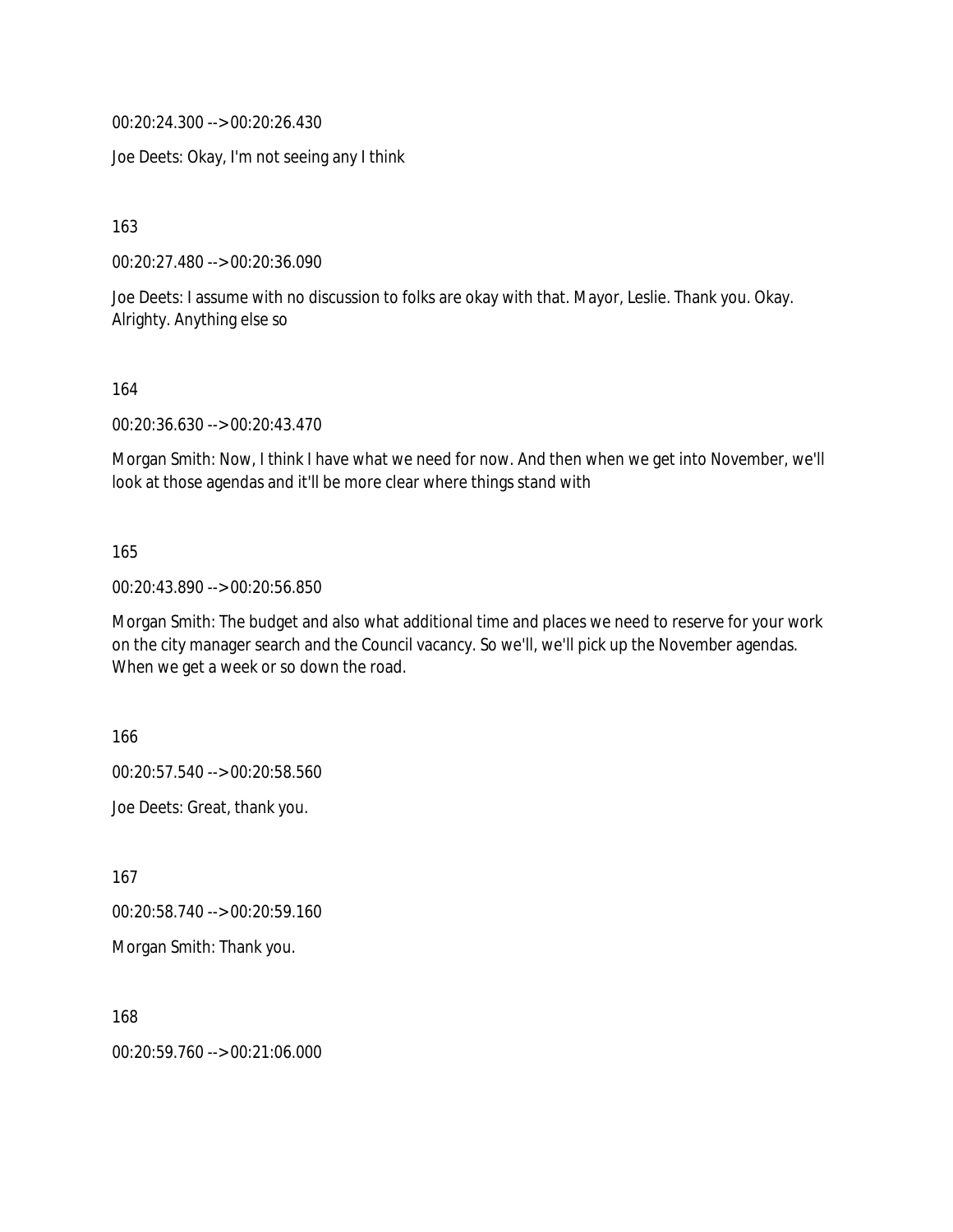Joe Deets: Does anyone have anything more to discuss that they wish to discuss relating to future Council agendas.

169

00:21:10.620 --> 00:21:15.180

Joe Deets: Not seeing any. I think we will move on to item five a budget discussion.

170

00:21:16.290 --> 00:21:17.520

Joe Deets: City Manager, I guess.

171

00:21:18.630 --> 00:21:25.800

Morgan Smith: Yeah, I'm going to kick this off. We're going to be joined. Of course, by Dwayne pits our finance director and can Kim done some our budget manager.

172

00:21:26.550 --> 00:21:39.390

Morgan Smith: A couple of things to highlight before you dig into your work tonight. One is that Dwayne is going to step through a short set of slides to try and give the big picture.

173

00:21:40.710 --> 00:21:41.820

Morgan Smith: takeaways from

174

00:21:41.820 --> 00:21:46.500

Morgan Smith: The impact of the I 976 ruling which is really significant for us.

175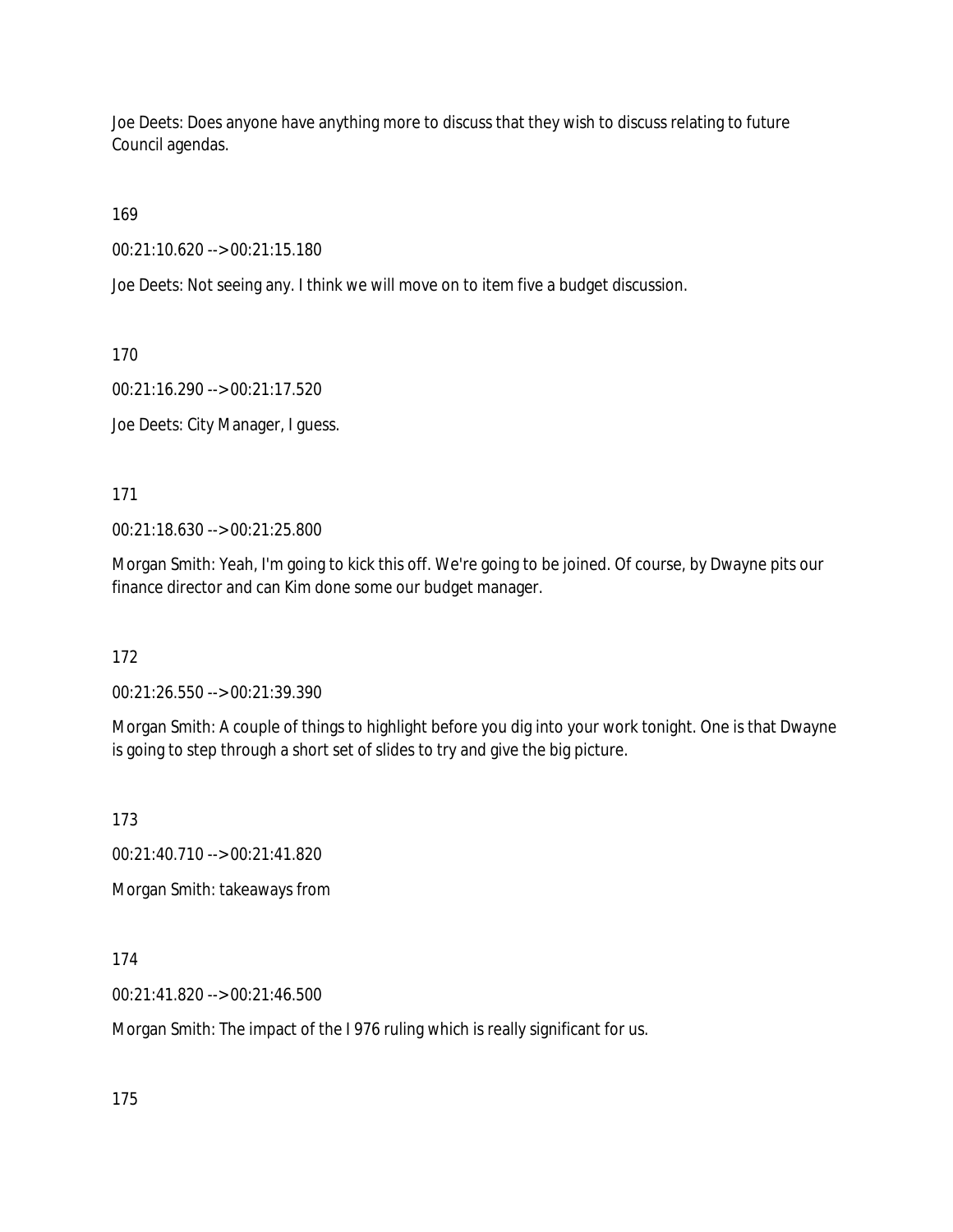00:21:46.950 --> 00:21:58.320

Morgan Smith: And encourage council to think about it at that level at that high level. It's important context because it does really change our fiscal capacity because it's a significant amount of recurring revenue.

176

00:21:58.740 --> 00:22:16.770

Morgan Smith: And I want Council and the community to understand that and be on the same page. And feel free to ask us questions, but I also want to say that the ruling creates some future decision making for us some things that we've set aside, particularly the new uses the Council approved and

177

00:22:18.090 --> 00:22:22.320

Morgan Smith: Will have to work with you to resume those plans, but we don't need to do that tonight.

178

00:22:23.370 --> 00:22:32.460

Morgan Smith: So just keep that in mind. And then the second point I want to make. I sent an email yesterday, but with reference to the scoring tool.

179

00:22:32.850 --> 00:22:38.610

Morgan Smith: Kim is ready to review the results we've received from you, but I really want to highlight the

180

00:22:39.240 --> 00:22:50.790

Morgan Smith: Purpose of that tool. The purpose is simply to facilitate your decision making and discussion amongst yourselves. Two years ago, the Council found that tool to be very useful and framed a lot of their

181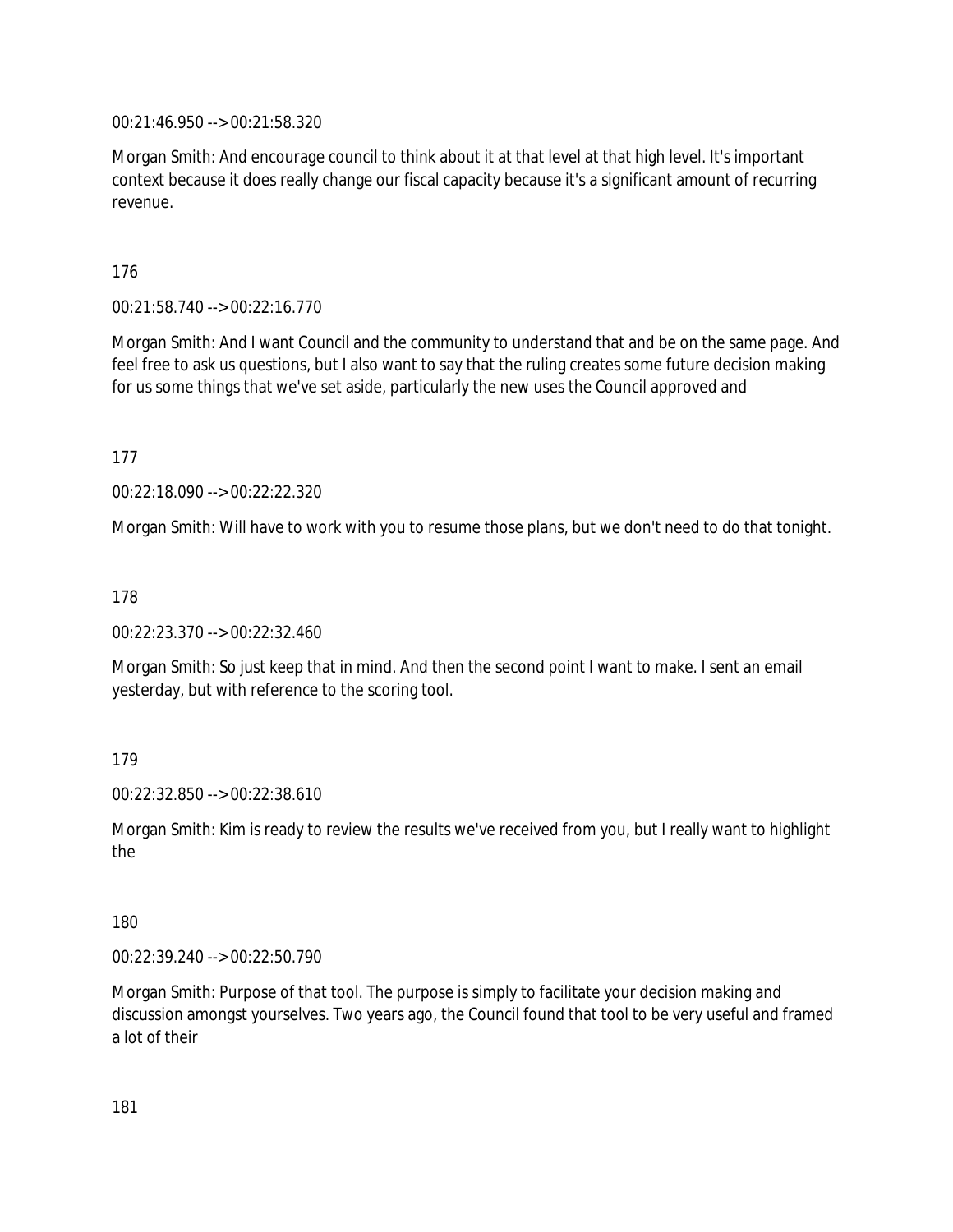00:22:51.450 --> 00:22:56.190

Morgan Smith: Discussions with one another, around the results of that tool produced

182

00:22:56.790 --> 00:23:03.660

Morgan Smith: But if that's not something that this Council finds helpful. We can move straight to your discussion and really spend your time.

183

00:23:03.990 --> 00:23:09.810

Morgan Smith: We're here to support you and answer questions and and you should spend your time in a way that moves us most quickly to the goal.

184

00:23:10.200 --> 00:23:14.670

Morgan Smith: Which is for you to identify clearly what options you want to work together on

185

00:23:15.360 --> 00:23:30.900

Morgan Smith: Relative to changes for the proposed budget and at some point to begin to actually articulate those through motions and votes to try and identify the level of support for for for specific changes. So I just say that Kim and Dwayne, and I have no personal

186

00:23:32.430 --> 00:23:41.250

Morgan Smith: Feelings about the scoring tool and you should tell us here at the outset, if you don't want to spend a lot of time on that. I will also say that we've only received

187

00:23:42.180 --> 00:23:47.160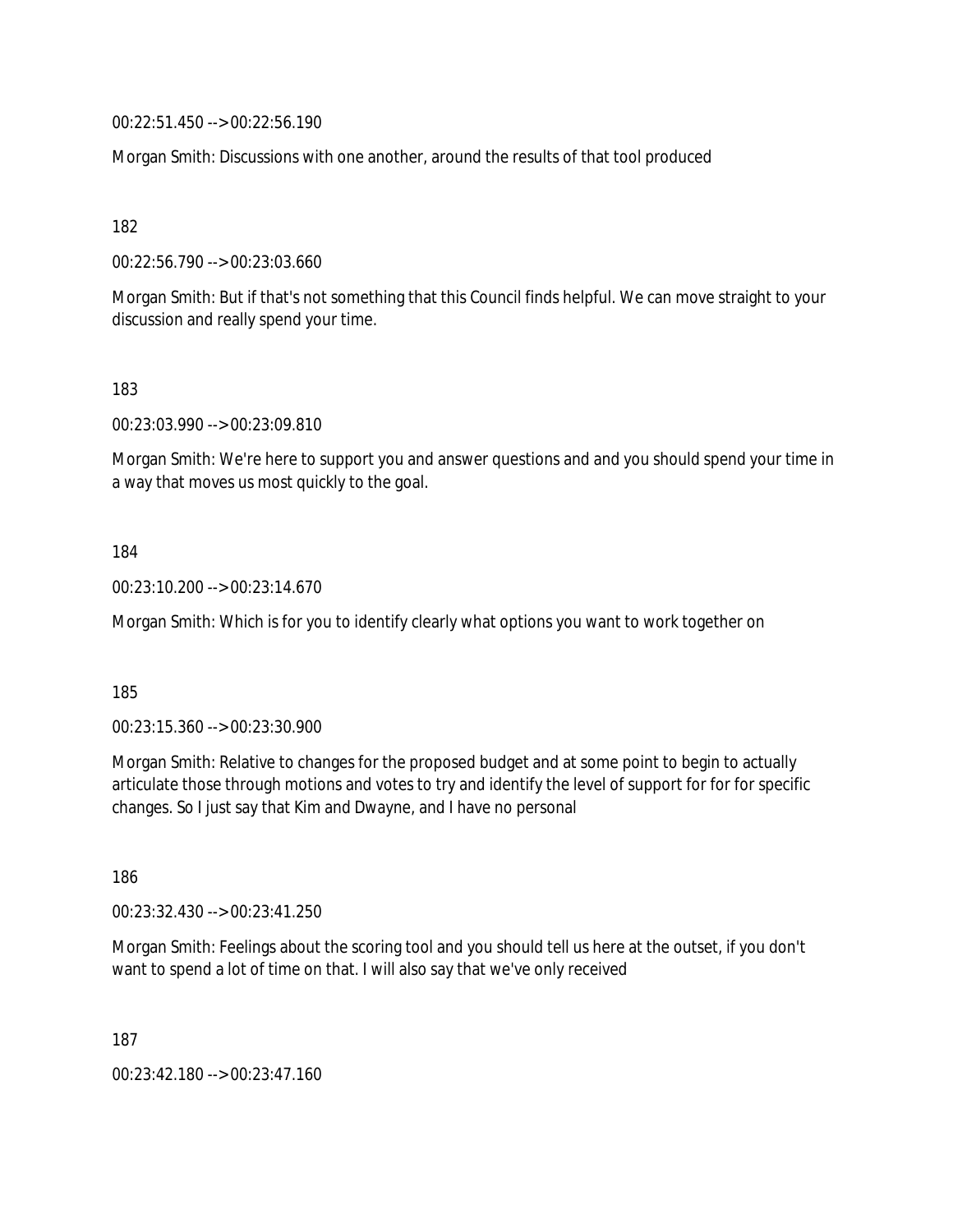Morgan Smith: Scores from four of seven council members. So it's not as useful as when we have a complete set

188

00:23:47.490 --> 00:23:54.510

Morgan Smith: And to me, that's another indication that maybe this tool and this exercise doesn't have the same significance in this cycle as it did two years ago.

189

00:23:54.900 --> 00:24:03.960

Morgan Smith: Also say without maybe outing counselor I topless that there may have been some adjustments in scoring that make even these results, not quite where they

190

00:24:04.800 --> 00:24:13.080

Morgan Smith: You know, would be with perfect correctness. So I just want to encourage council, please don't hold back if what you would like to do is move straight to discussion and talk and and and

191

00:24:13.980 --> 00:24:21.720

Morgan Smith: Sort of beginning to talk about the trade offs of ideas that you want to share with one another. We can skip that part altogether or Kim can give it a very quick treatment.

192

00:24:22.020 --> 00:24:28.590

Morgan Smith: So you just need to guide us We're here to support you and to get you to that next phase of decision making as quickly as possible.

193

00:24:29.640 --> 00:24:42.810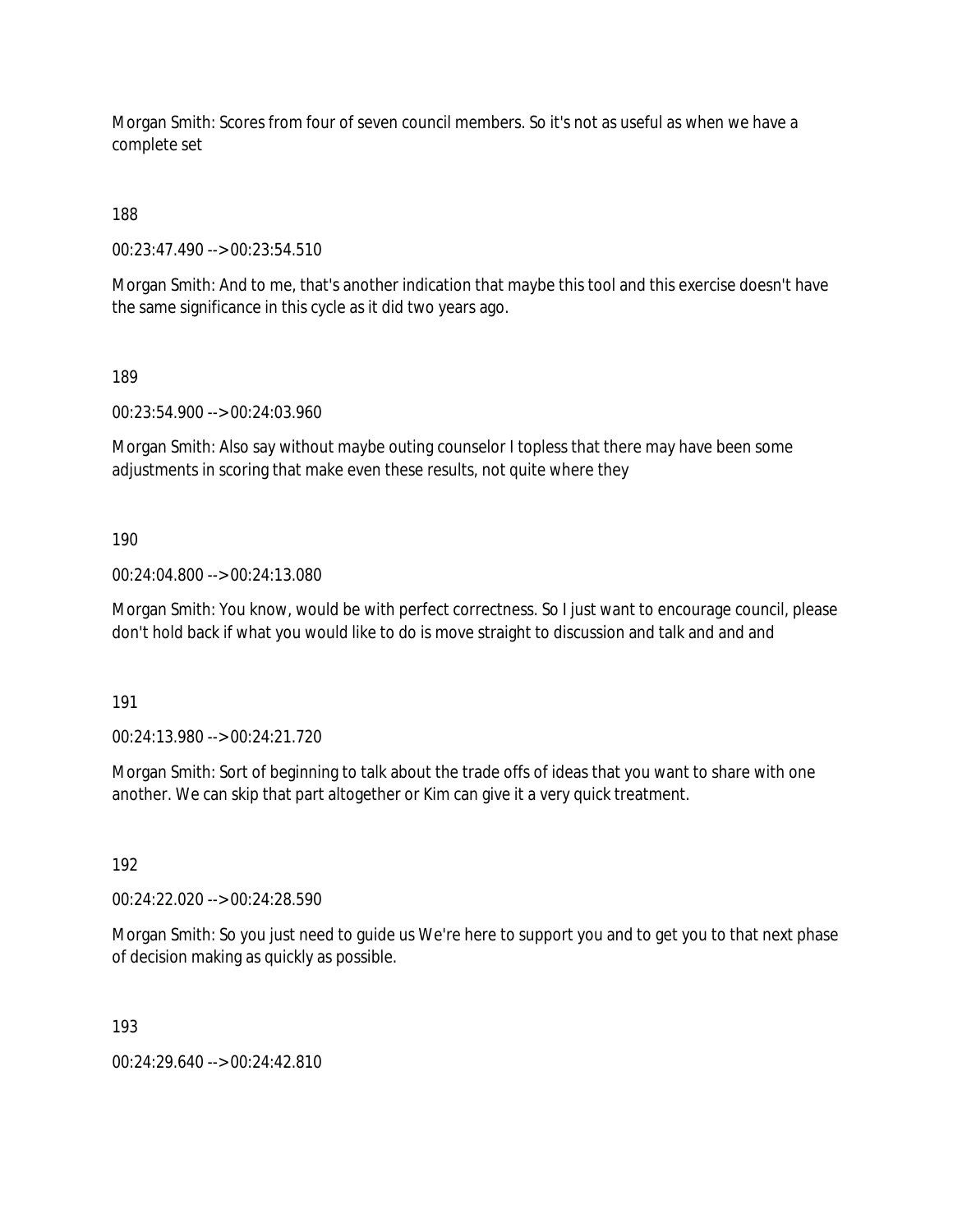Morgan Smith: So do we want to take a minute and talk about whether how much time to spend an emphasis to spend on the scoring tool and and then let Dwayne do the transportation benefit presentation. I think that would help us know what you want tonight.

194

00:24:46.590 --> 00:24:53.070

Joe Deets: Okay, colleagues do have a discussion on the scoring tool comes from Brian topless.

195

00:24:54.990 --> 00:25:05.310

Kirsten Hytopoulos: Well, I just wait what what Morgan was alluding to is I just let her know today that I have dramatically changed my mind on two items for example today. So I was curious. Well, what will that do I went from a nine to zero.

#### 196

00:25:05.790 --> 00:25:10.980

Kirsten Hytopoulos: And so, you know, so whatever we, however, we move forward with it. That's what changes some

197

00:25:12.240 --> 00:25:18.450

Kirsten Hytopoulos: Amelia for people scores. So for that influences anybody's feelings about using using the tool.

198

00:25:18.810 --> 00:25:32.610

Kirsten Hytopoulos: I would be curious to know if the rest of you who haven't turned in your, your scoring sheets or willing to turn them in my next time I'd be curious to know, but I'm not sure how useful it is if we don't have everybody's sheets.

199

00:25:34.230 --> 00:25:37.350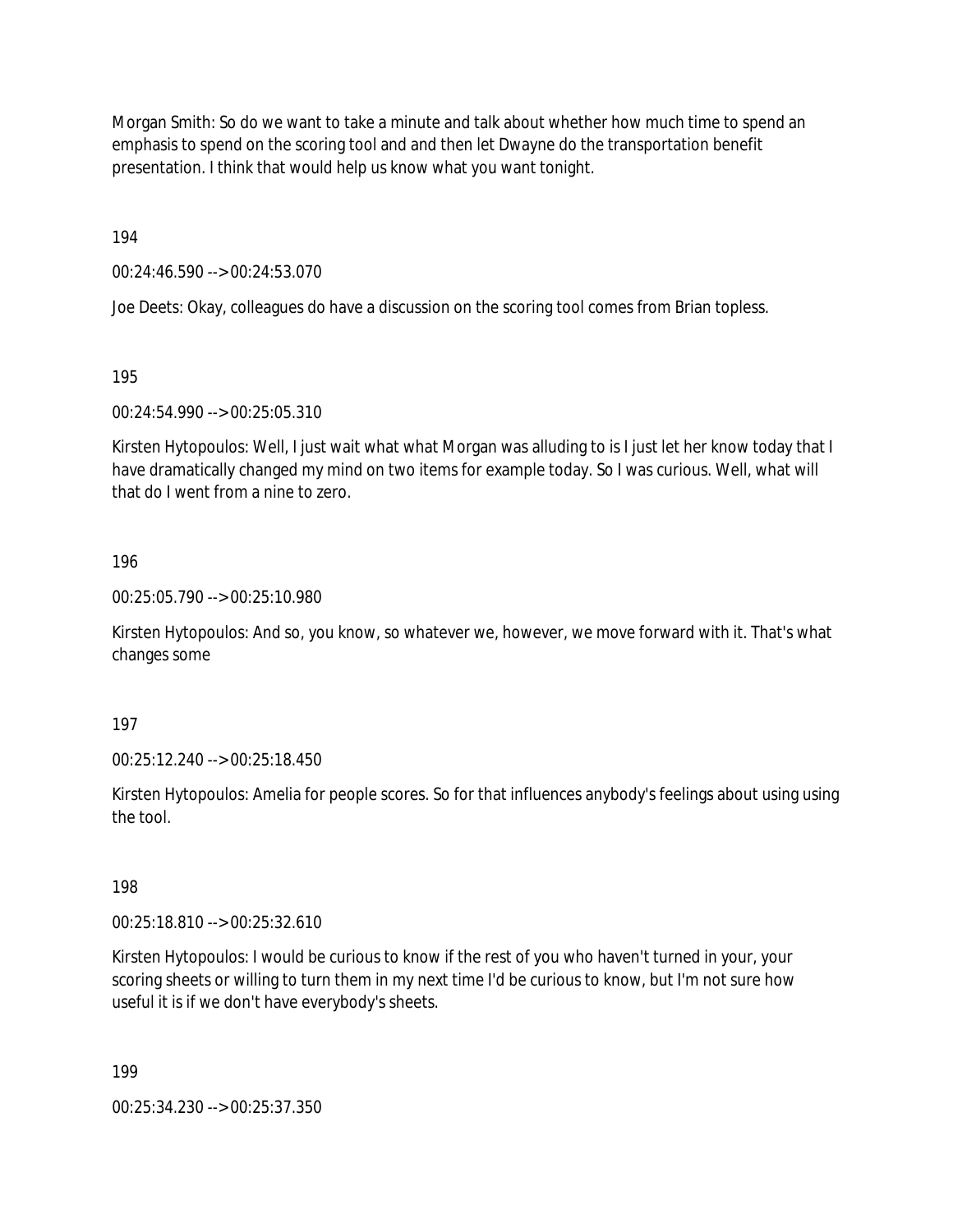Joe Deets: Okay camp summer mayor, Mayor Leslie, sorry.

#### 200

00:25:38.550 --> 00:25:44.610

Leslie Schneider: I wouldn't mind spending a little bit of time on the scoring sheets, because I think that as a tool. It's one that could evolve and

#### 201

00:25:45.510 --> 00:26:00.090

Leslie Schneider: Yeah, I think that it's it's kind of a nice checklist, especially if we are paying attention to the notes about why you know how firm. We are what. So yes, I would like to spend a little bit of time with the with the list.

#### 202

00:26:00.660 --> 00:26:04.830

Morgan Smith: Okay, I don't want to. Time is precious. I don't want to spend. I don't want to beat a dead horse on this.

#### 203

00:26:05.280 --> 00:26:11.820

Morgan Smith: Kim is ready to give you a quick walkthrough of the results we have today. Sounds like we've highlighted the fact that they're a work in progress.

#### 204

00:26:12.270 --> 00:26:20.100

Morgan Smith: And maybe for next if people want to either adjust or add scores that they haven't submitted between now and next week, we can take a look at that. So,

205

00:26:22.470 --> 00:26:31.080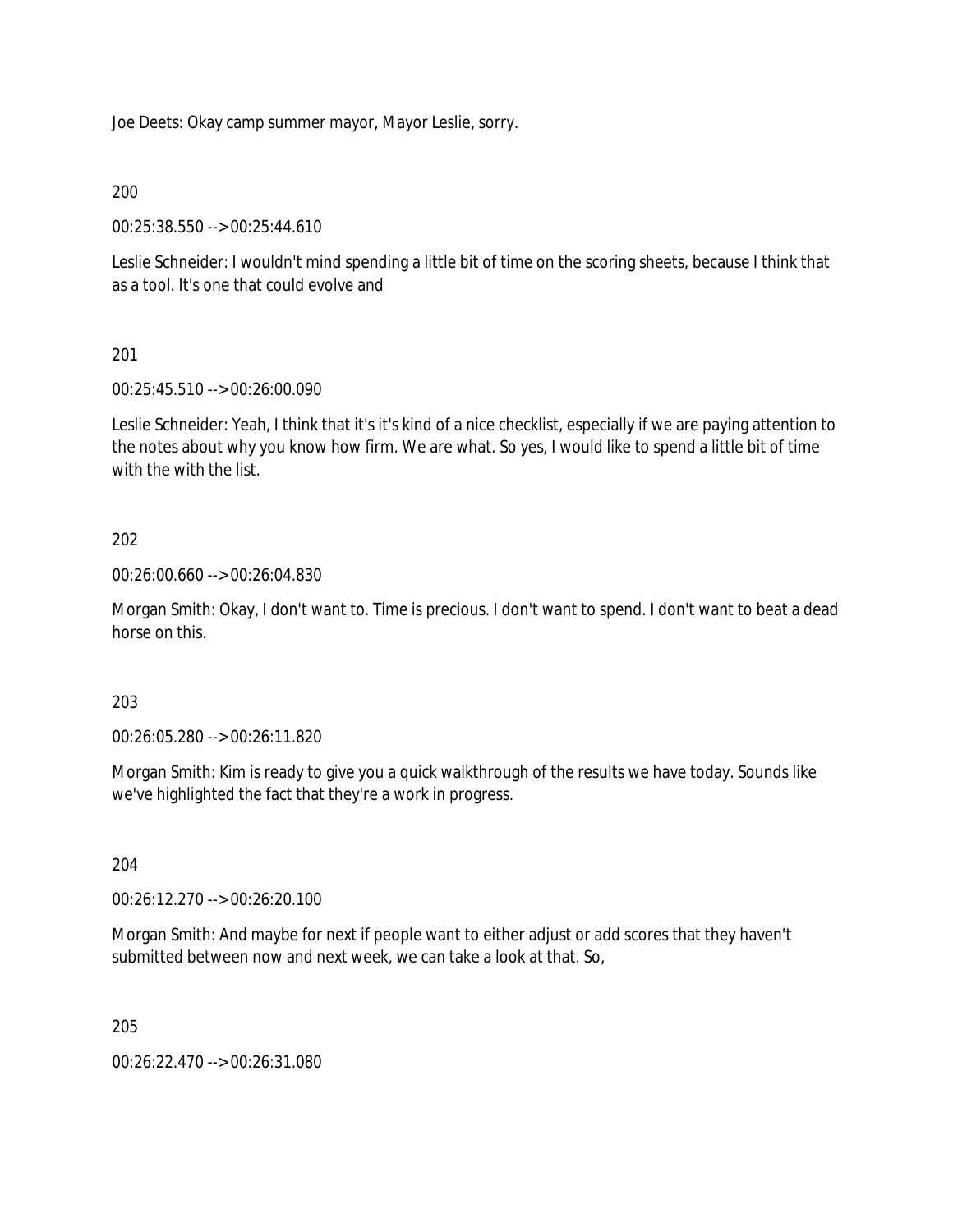Morgan Smith: All right then, if you're ready. I'll turn it over to Duane to to take you through our transportation Benefit Fund presentation and we're happy to answer any questions about that.

206

00:26:32.640 --> 00:26:35.790

DeWayne Pitts: Good evening, everyone. I'm going to share my screen real quick here.

207

00:26:41.910 --> 00:26:49.530

DeWayne Pitts: Before I get started, I want to apologize that this is not included in your packet. As you might imagine, with the decision coming out on Friday.

208

00:26:50.040 --> 00:27:03.090

DeWayne Pitts: It took some time to put this together. So I apologize. This is not in your packet. I'm happy to share this information after tonight or just go ahead and email me and I'm happy to share this presentation with you if you're interested in having a copy of it.

209

00:27:05.640 --> 00:27:16.500

DeWayne Pitts: All right, good evening Council Duane pits finance director last Friday landmark decision was reached in the Supreme Court regarding initiative I 976

210

00:27:16.980 --> 00:27:31.020

DeWayne Pitts: Otherwise known as the \$30 car tab fee initiative, we're going to spend just a few minutes tonight going over the impacts of the decision on the 2122 proposed budget, as well as discuss the impacts to our long term financial planning.

211

00:27:35.730 --> 00:27:42.540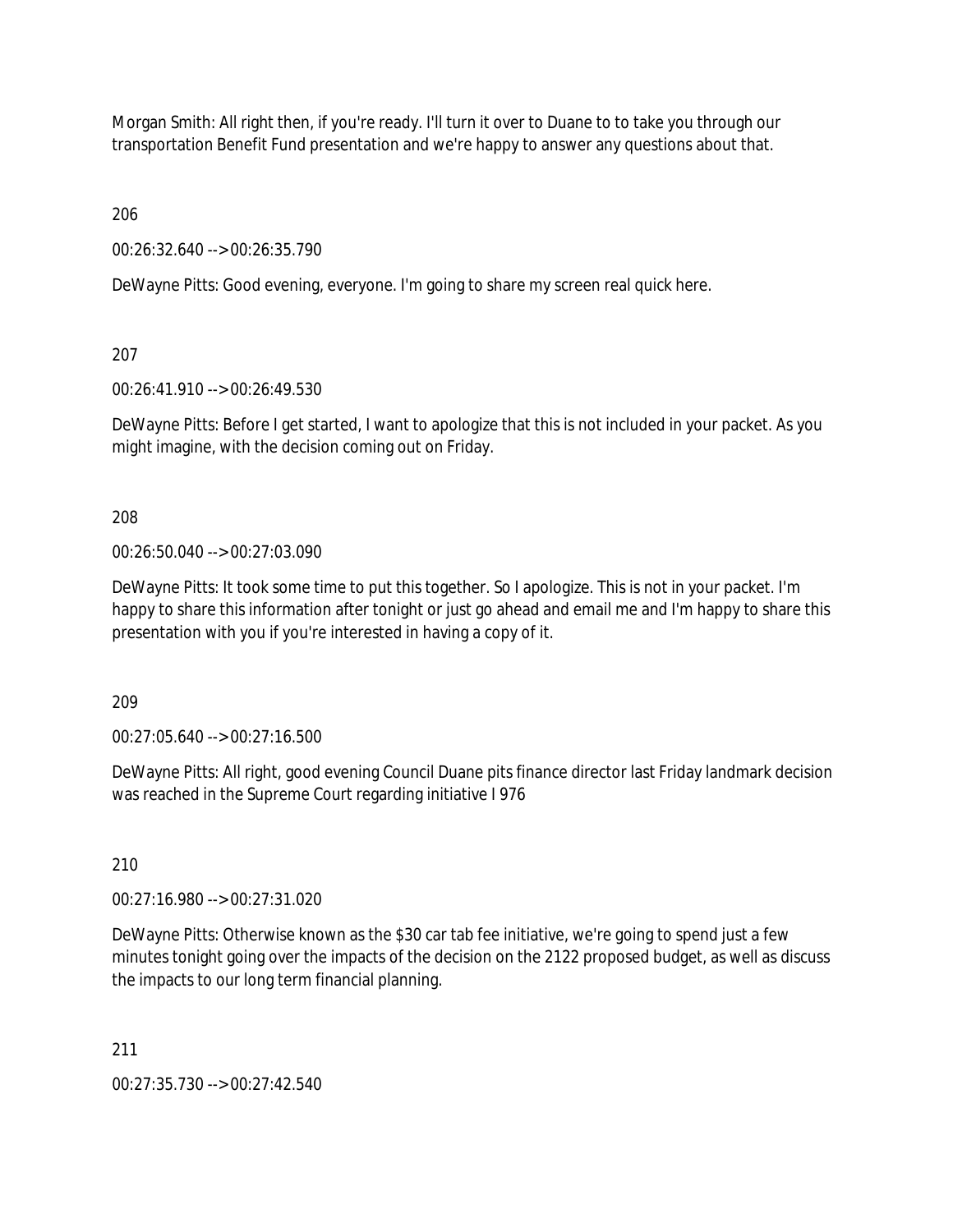DeWayne Pitts: So a little bit of history on 976 it was passed by the voters, about a year ago on November 5

# 212

00:27:44.670 --> 00:27:57.390

DeWayne Pitts: It was set to take place 30 days later, but as everybody I think is quite aware it's been held up in courts really since the onset as a number of jurisdictions and governments filed lawsuits against

# 213

00:27:58.440 --> 00:28:03.150

DeWayne Pitts: Against the initiative and it's ran its way through the courts, all the way up to the Supreme Court.

# 214

00:28:05.160 --> 00:28:19.380

DeWayne Pitts: And on October 15 last Friday, the Supreme Court overturned the initiative and what this means, as a ruling is it restores the city's ability to spend the funds accumulated and held since December of 2019

# 215

00:28:22.860 --> 00:28:26.610

DeWayne Pitts: So some history on it. Transportation benefit fun

### 216

00:28:28.530 --> 00:28:44.910

DeWayne Pitts: It was initially started in 2013 and from 2013 to 2018 the city received approximately about \$400,000 per year. And those funds have been used primarily to support the annual chip seal and asphalt and repair program.

### 217

00:28:47.190 --> 00:28:47.370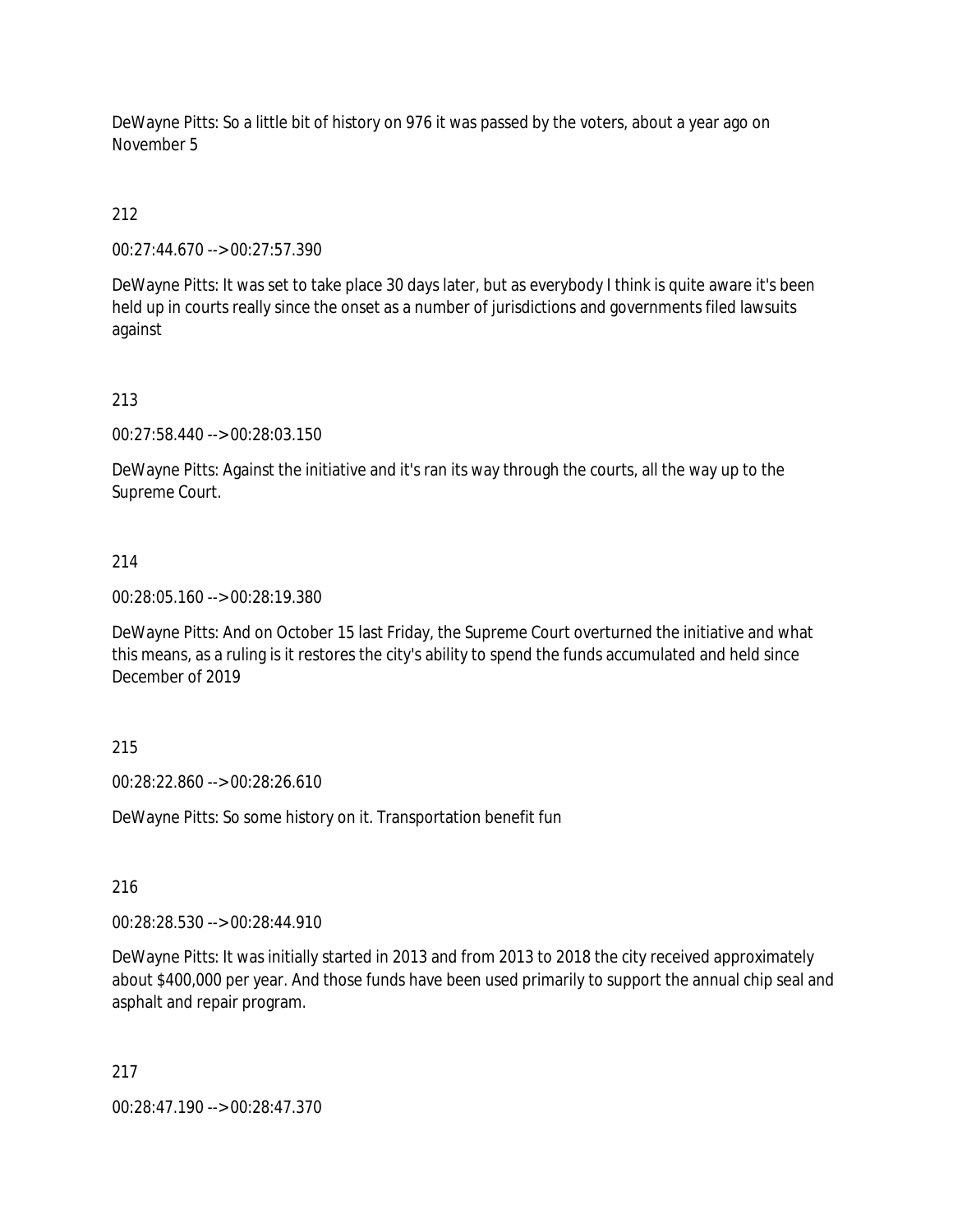DeWayne Pitts: In

#### 218

00:28:48.780 --> 00:29:00.210

DeWayne Pitts: Council approved and increase from \$20 to \$30 which took place in August and this increased annually, a revenue about \$200,000 a year.

#### 219

00:29:00.630 --> 00:29:11.010

DeWayne Pitts: Of course, the timing of that was somewhat unfortunate because that was right around the time the initiative was floating out to voters and it was voted on in August. Just a couple of months after the

#### 220

00:29:12.270 --> 00:29:30.660

DeWayne Pitts: Car tab initiative, or excuse me, the fee moved from \$20 to \$30 the additional \$10 component was designated for traffic calming and climate mitigation projects as per resolution two resolutions 20 1906 and 20 1908

#### 221

00:29:34.710 --> 00:29:46.080

DeWayne Pitts: In 2020. The city has been receiving revenues of about \$50,000 a month and we're estimating the total amount for 2020 to be approximately \$600,000 by the end of the year.

# 222

00:29:46.950 --> 00:29:53.700

DeWayne Pitts: And have that amount one third, or about \$200,000 of that is for the traffic calming piece.

#### 223

00:29:54.090 --> 00:30:04.470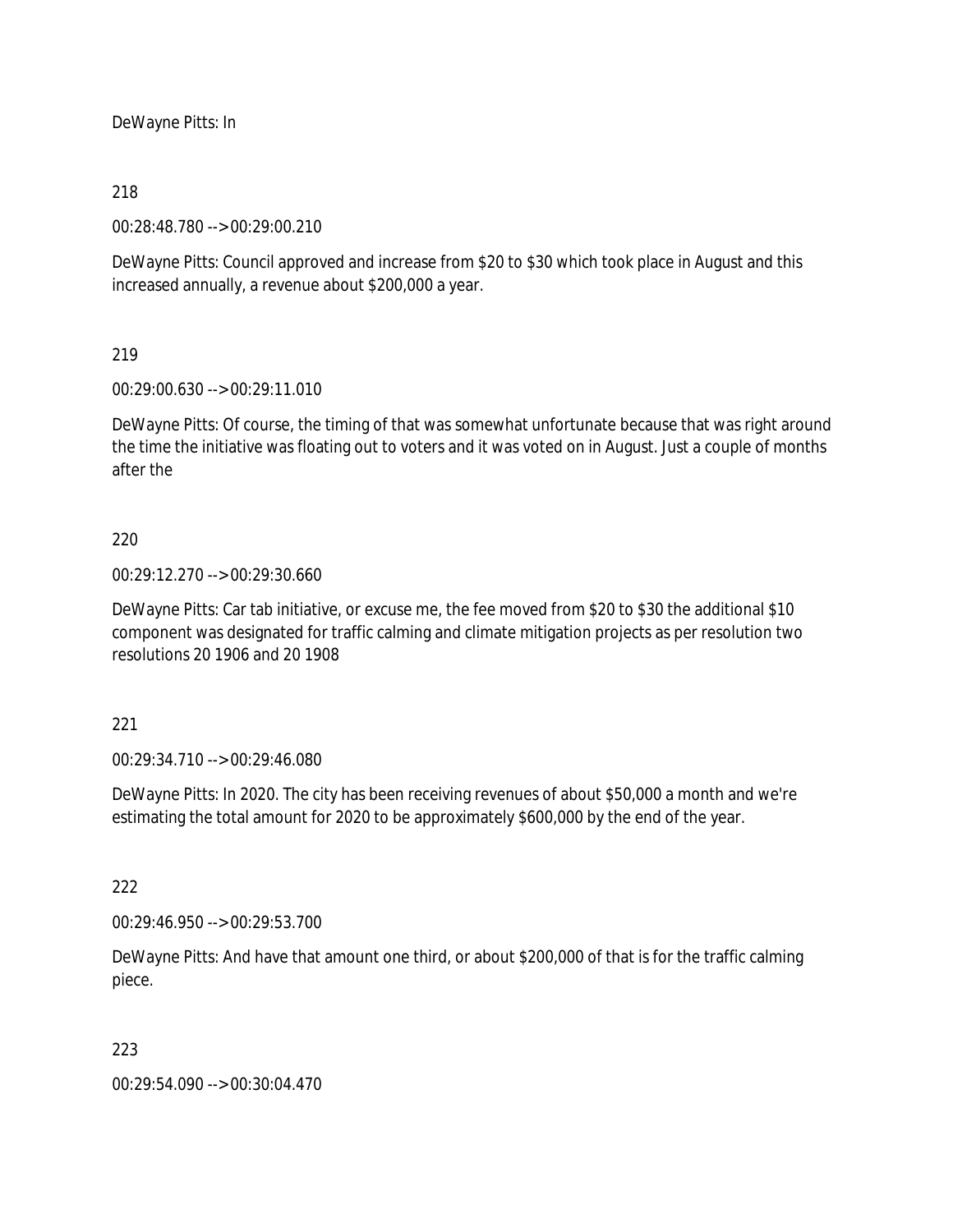DeWayne Pitts: And as Morgan mentioned earlier, those programs are going to need to take a second look as none of those monies have been budgeted or earmarked for any specific purpose, they're just sitting there at this time.

224

00:30:06.180 --> 00:30:20.640

Morgan Smith: Dwayne, I'm going to jump in the point I want folks to take away is not necessarily the budgeting perspective, but the operational perspective, the use of those funds is called out very specifically in the second resolution and we were on a path in

225

00:30:21.960 --> 00:30:27.540

Morgan Smith: To work with concept transit to conduct a survey to determine what ridership change what

#### 226

00:30:27.960 --> 00:30:34.290

Morgan Smith: Service changes on the island might be the most beneficial and then to deploy those funds in part to support public transit expansion.

### 227

00:30:34.650 --> 00:30:39.270

Morgan Smith: But none of that happened or move forward because of the prospect of I 976 so the point is

#### 228

00:30:39.510 --> 00:30:51.900

Morgan Smith: The money is there and we'll be ready when we're ready. But there's going to be some real work on the ground needed to figure out how to what programs were restarting and how to do that. So that will take some time and I just want to highlight that.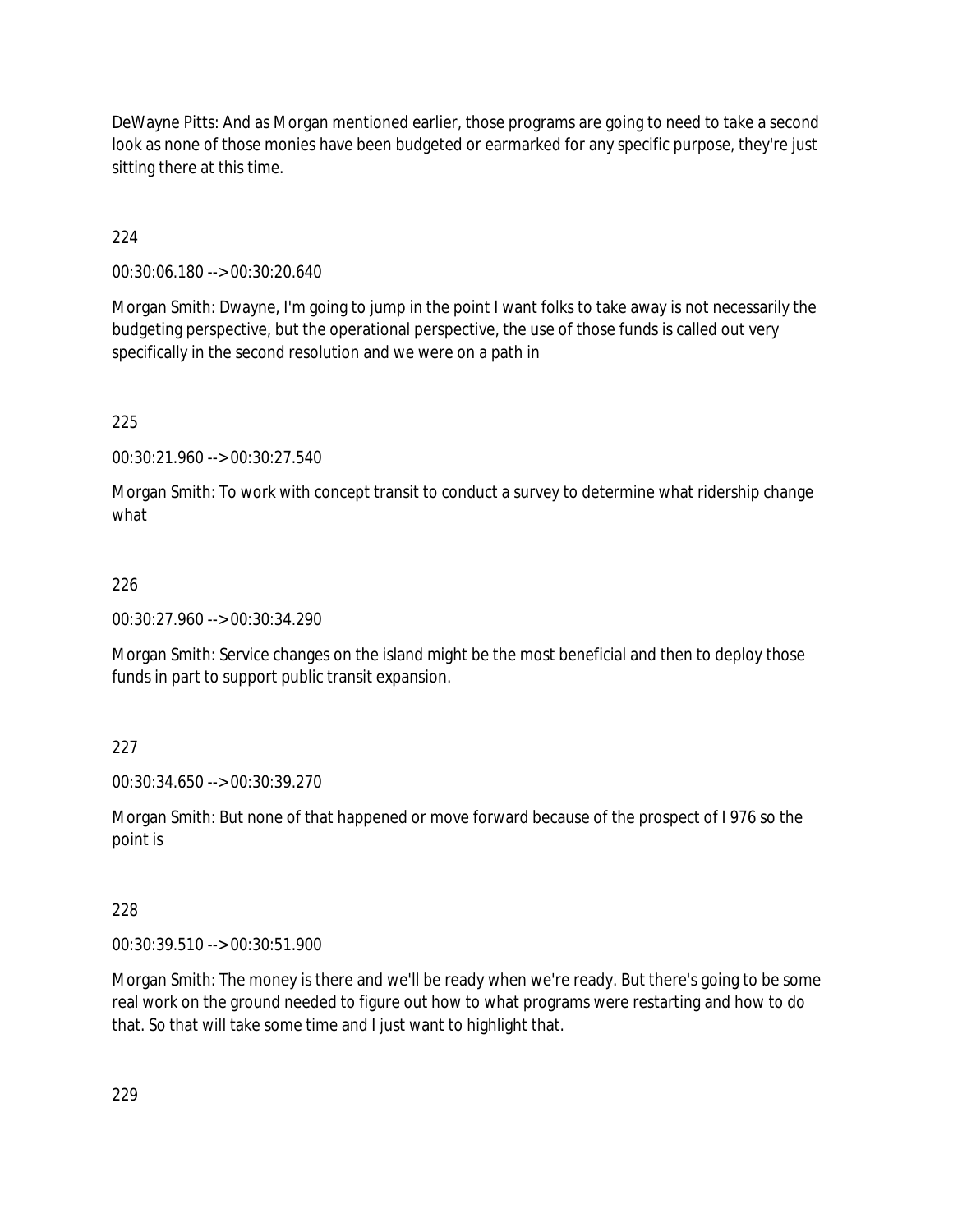00:30:52.740 --> 00:30:54.270

Thank you. Morgan for that clarification.

230

00:30:56.010 --> 00:31:02.940

DeWayne Pitts: So as far as the additional transportation benefit fund balance and what this means, at the beginning of January and

231

00:31:04.140 --> 00:31:22.170

DeWayne Pitts: The city had roughly five \$850,000 available for spending. That's the total balance of 930,000 less 70,000 that was received in 2019 for the one third, or the traffic common component. So that leaves \$850,000 that was available.

232

00:31:24.030 --> 00:31:40.830

DeWayne Pitts: The money in that fund balance up into the time of I 976 was generated from revenue that was accumulated mostly in the years from 2013 to 2016 prior to county council making any real decisions on the specific use of those transportation benefit funds.

#### 233

00:31:42.060 --> 00:32:01.290

DeWayne Pitts: Following the passage of I 976 the city approved the, the use of the funds that were available up and to I 976 which were available to spend to spend that money on road maintenance expenses from 2020 through 2022 when it was expected that those monies would run out.

234

00:32:04.080 --> 00:32:13.650

DeWayne Pitts: Now that the city's access to the available funds for 20 and beyond is restored this available fund balance remains intact and can support future projects and programs.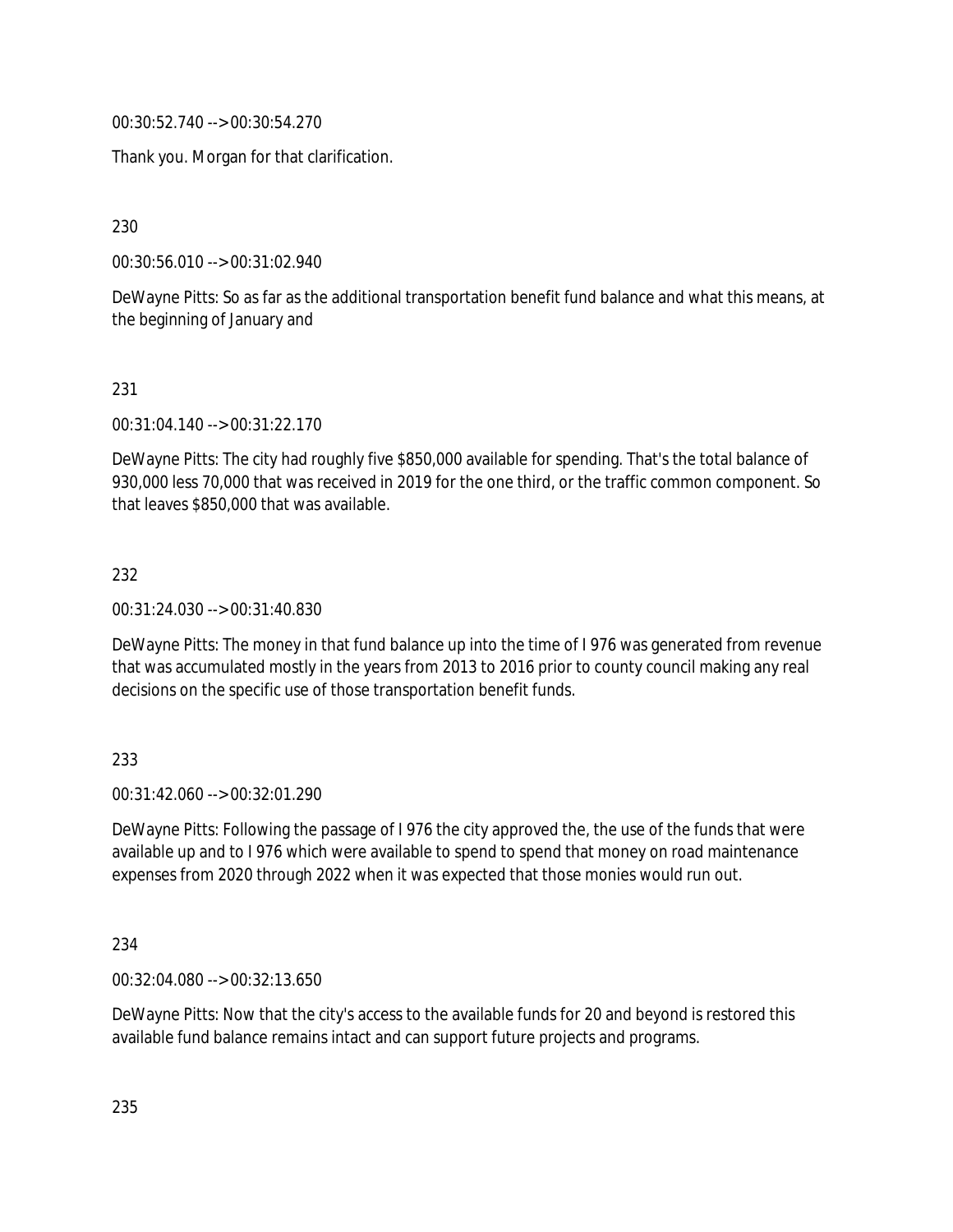00:32:14.190 --> 00:32:16.140

Morgan Smith: So I just want to stop here for a second.

236

00:32:16.290 --> 00:32:26.790

Morgan Smith: Sure, this is somewhat complicated to follow and if Council has questions about this aspect, I'd love to take them now and make sure we're on the same page with this.

237

00:32:28.110 --> 00:32:31.770

Morgan Smith: There was a significant fund balance available in the fund.

238

00:32:32.820 --> 00:32:42.870

Morgan Smith: And it largely derived from the accumulated revenues in the early years of the transportation benefit district when Council was continuing to study how those funds would be used

239

00:32:43.920 --> 00:32:54.330

Morgan Smith: Eventually, the Council made a decision about how those funds would be used, but that decision was structured as a go forward decision and apply to the revenues that came in from that point forward.

240

00:32:54.870 --> 00:33:06.210

Morgan Smith: And essentially deferred decision making around the accumulated balance. So, it is it is remained there probably without as much insight as we should have carried forward.

241

00:33:07.080 --> 00:33:21.600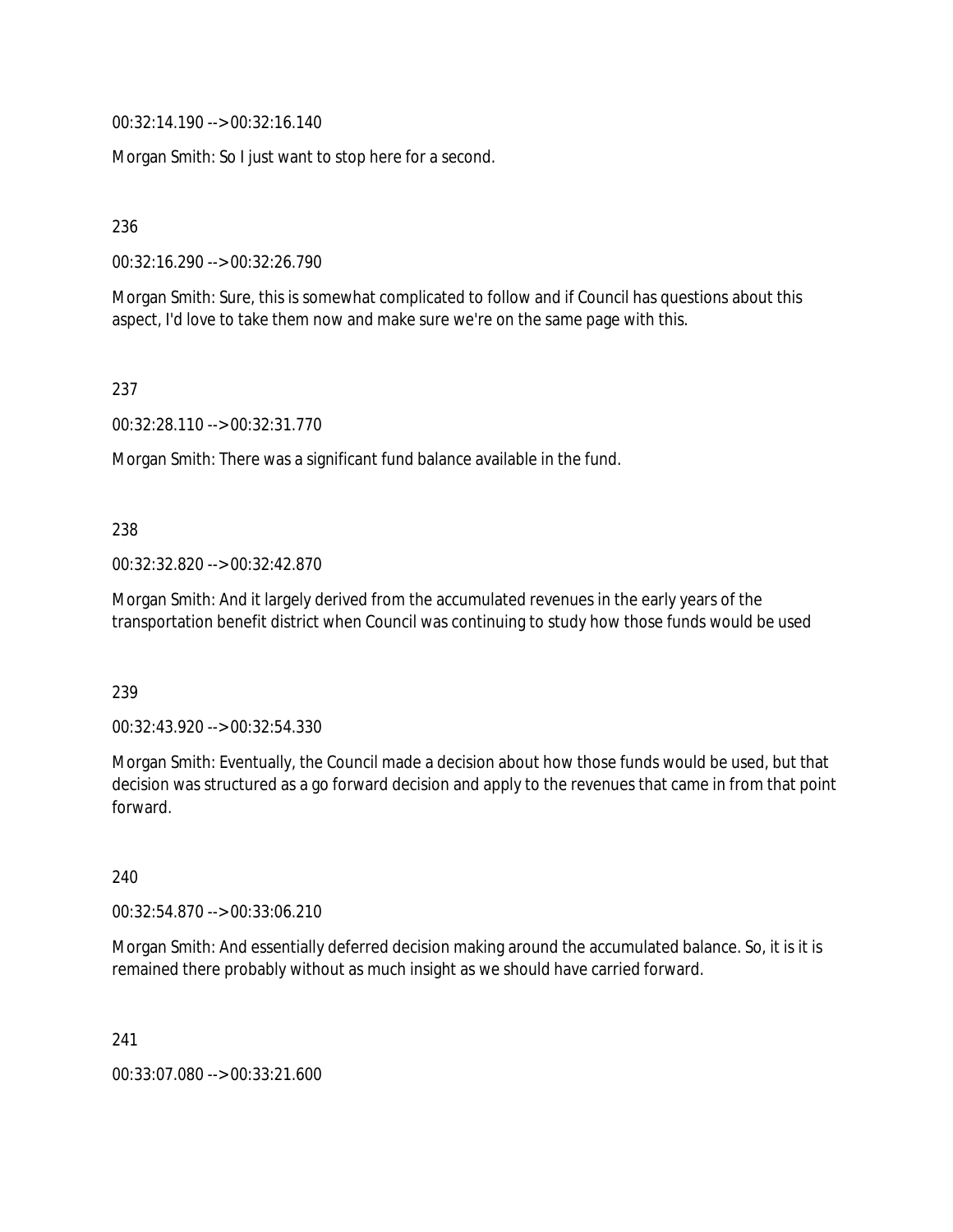Morgan Smith: The silver lining to that is that we had them this significant balance to draw from when I 976 past and we knew that it would provide us with a couple of years of cushion as we plan for what we would transition to as a result of it 976

242

00:33:22.170 --> 00:33:24.390

Morgan Smith: Now that that's not the world that we're in.

243

00:33:25.050 --> 00:33:33.390

Morgan Smith: I want to take this opportunity to highlight that you do have a significant fund balance sitting there and I would think of it as a sinking fund for future transportation projects.

244

00:33:33.750 --> 00:33:42.240

Morgan Smith: We are able to fund and maintain our current road maintenance with the go forward plan we have now, which is that the \$400,000

245

00:33:42.510 --> 00:33:48.120

Morgan Smith: Is used towards annual road maintenance. We think that's a pretty successful level of support for that program.

246

00:33:48.600 --> 00:33:57.690

Morgan Smith: The additional \$200,000 has some very specific uses that are designated by the Council and those resolutions and will be working with you in the future to restart those

247

00:33:58.650 --> 00:34:09.270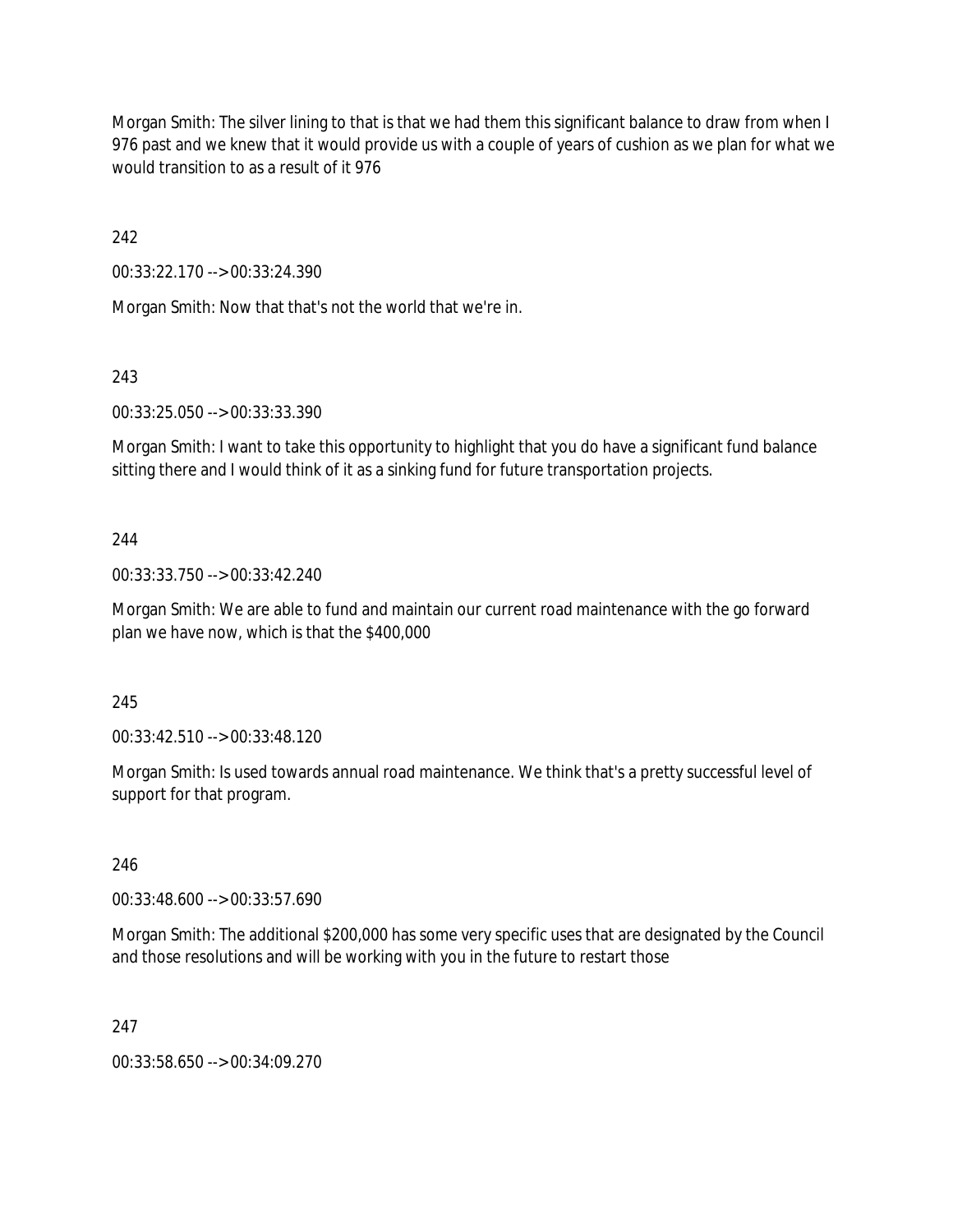Morgan Smith: But the piece that there hasn't been Council decision making on previously is this accumulated fund balance from many years ago, so we don't need to decide that

248

00:34:09.900 --> 00:34:19.410

Morgan Smith: Right now, but I do want to take this opportunity to highlight it and make sure that everybody understands these essentially these different buckets of transportation funds.

249

00:34:20.880 --> 00:34:23.100

Joe Deets: Thank you. Councilmember now sorry your hands up.

250

00:34:24.120 --> 00:34:33.360

Rasham Nassar: Yeah, I just wonder if what what the impact of this on this tip has been has there been any were any projects put into this tip that would have otherwise been

251

00:34:37.590 --> 00:34:43.530

Morgan Smith: You know question the other way around. If we pull projects out because we didn't have TRANSPORTATION FUNDS you

252

00:34:43.830 --> 00:34:53.910

Rasham Nassar: Know, I mean, there, there are there are there are a couple of items in this tip that like, for example, to grow Avenue. I can't find it here.

#### 253

00:34:54.480 --> 00:35:01.620

Rasham Nassar: Like the girl Avenue safety improvements and I remember when we talked about developing the traffic calming project program. Those are the kinds of things that we had in mind.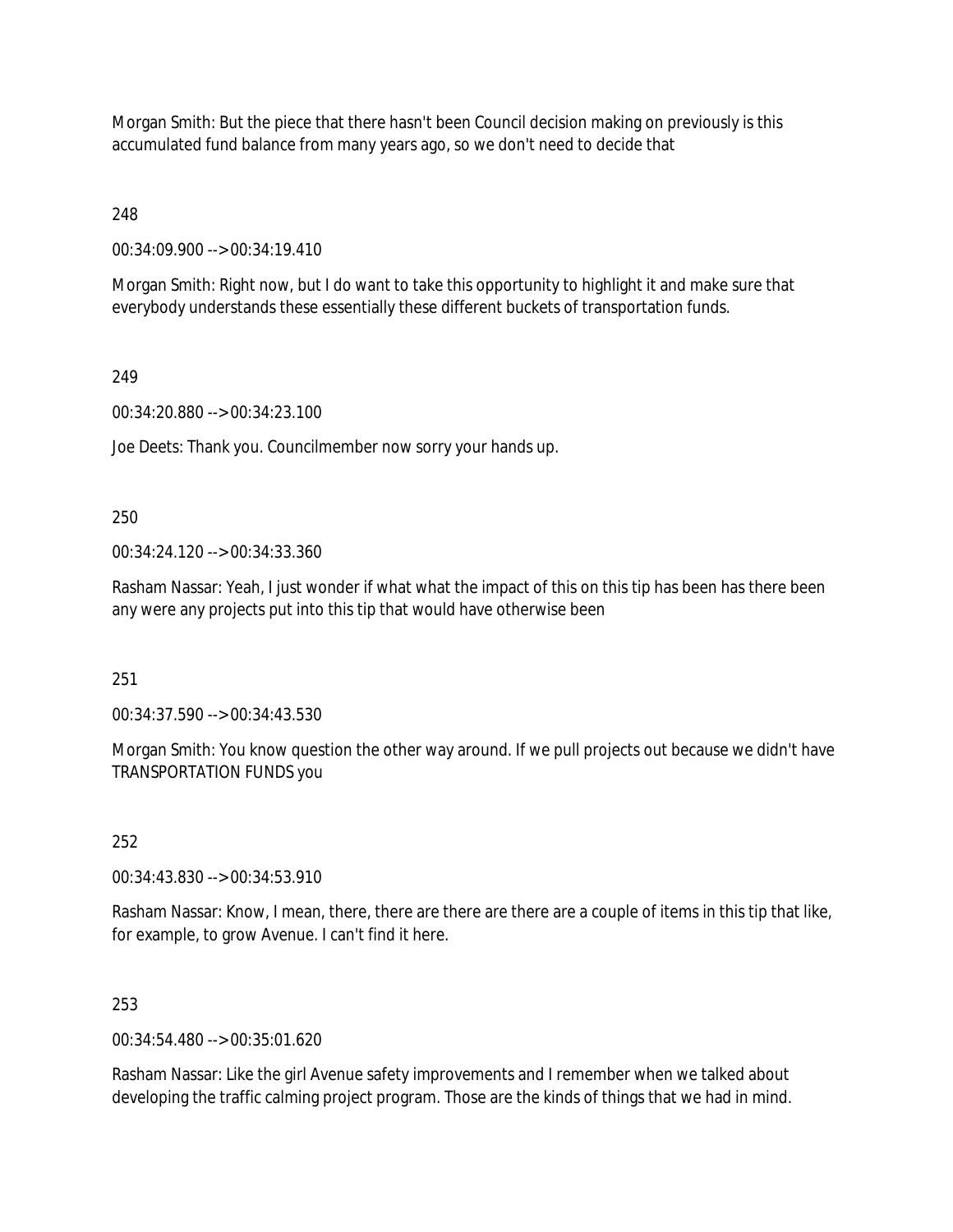00:35:02.700 --> 00:35:05.520

Morgan Smith: So now I understand what you're asking about

#### 255

00:35:05.700 --> 00:35:15.930

Morgan Smith: So when the TV when I 976 past our perspective. Was that the only set of money that we had to spend in the anticipated traffic calming

256

00:35:16.170 --> 00:35:23.790

Morgan Smith: Was not the annual program we envisioned building, but it was the \$70,000 of collections that came in and just the last couple of months.

257

00:35:24.090 --> 00:35:33.240

Morgan Smith: So we worked with Council at the end of the year, made some choices of what to how to spend that \$70,000. Now, what I'm saying is we will we will

258

00:35:33.720 --> 00:35:42.600

Morgan Smith: Have the opportunity. It's good news. We will have the opportunity to restart spending for the types of uses that are called out in those two Council resolutions.

259

00:35:43.050 --> 00:35:46.020

Morgan Smith: But that will take a little time to ramp up. It's not like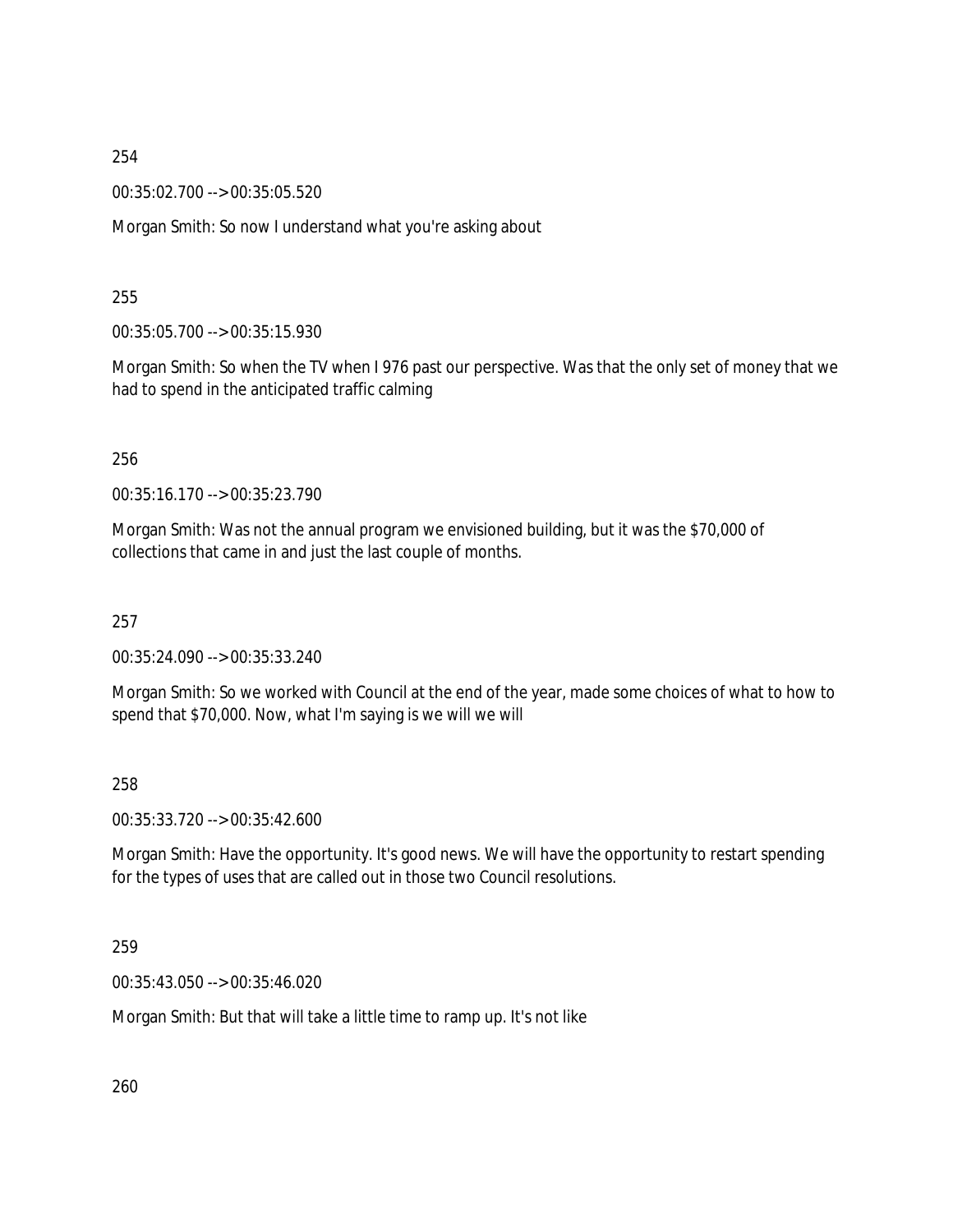00:35:46.320 --> 00:35:59.340

Morgan Smith: Coming up, but so that portfolio of projects, the things that were on a list that didn't move forward or, like I said, the public transportation part with kids have transit, all those things now can come back into our portfolio.

261

00:36:00.000 --> 00:36:03.900

Morgan Smith: But it will take a little bit of time to organize and move ahead on those

262

00:36:05.550 --> 00:36:08.280

Joe Deets: Okay, thank you. Councilmember hike I topless.

## 263

00:36:10.860 --> 00:36:24.990

Kirsten Hytopoulos: Okay, I am trying to wrap my head around this. So there's a pot of accumulated funds and there's also two streams of income. I mean, in a sense, because the two resolutions as the 400 and the 200 per, per year that right

#### 264

00:36:26.100 --> 00:36:32.460

Morgan Smith: You're almost right. And I hate to be too precise, but those two resolutions are both pointed towards the 200

#### 265

00:36:32.910 --> 00:36:47.280

Morgan Smith: There are two different resolutions that talk about that additional 200 the 400 isn't covered by any county council direction we use those funds, according to the state guidance. There isn't any additional specific local guidance that we use for how to use those.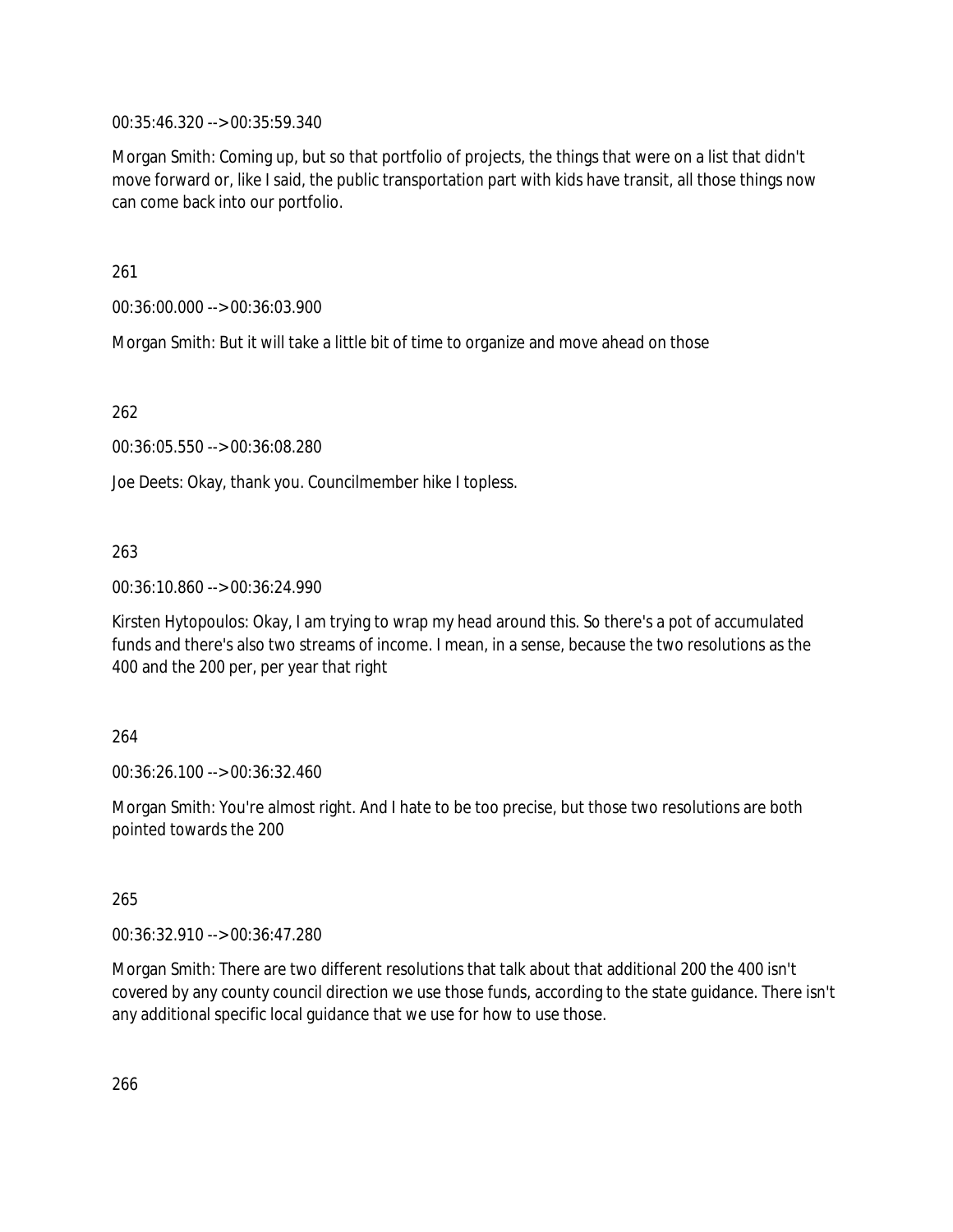00:36:48.300 --> 00:36:52.800

Kirsten Hytopoulos: That and the 400,000 is for is used for resurfacing etc.

267

00:36:52.890 --> 00:36:58.860

Morgan Smith: That is how we have been doing it because we are a city that has a major road network obligation that many cities don't have a

268

00:36:58.920 --> 00:37:04.290

Kirsten Hytopoulos: Seat. There's 400 a year. That is for that. There's 200 that is the is the other the

#### 269

00:37:04.320 --> 00:37:15.660

Morgan Smith: These new uses. And I think also, one thing Dwayne keeps highlighting for me and I want to share with you is that that additional increment the 200 for the very specific uses

270

00:37:16.680 --> 00:37:20.730

Morgan Smith: Is will sunset in 2023 without further Council action.

271

00:37:21.000 --> 00:37:35.250

Morgan Smith: Okay, so that'll be a future again future does much future decision making around this. I do want to encourage us to take the big picture away tonight and move ahead with our other budget discussions. We're happy to come back to this. So, so

272

00:37:35.760 --> 00:37:41.970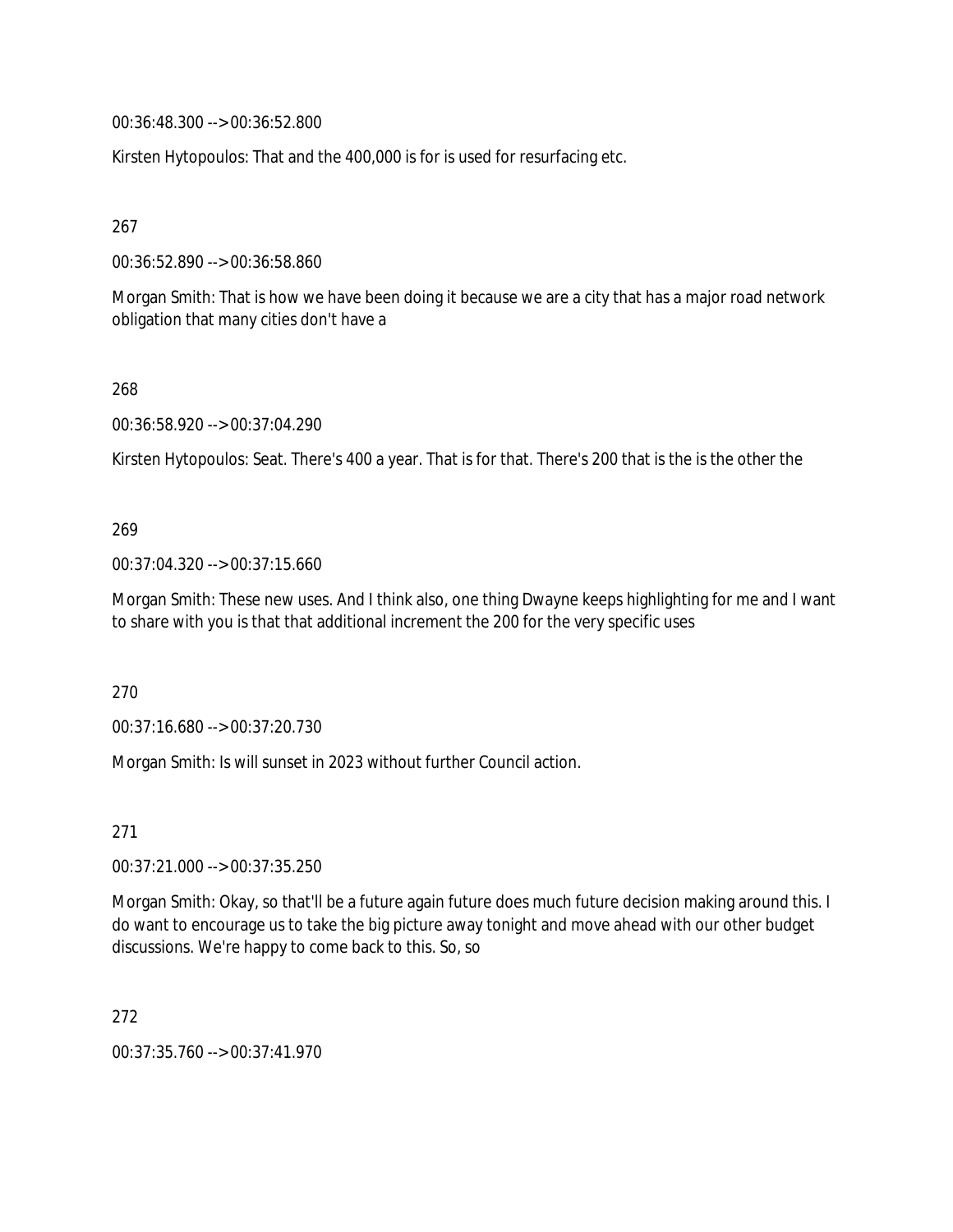Kirsten Hytopoulos: For the purposes if we want to look just for the purposes of of how this affects our budget decisions right

273

00:37:41.970 --> 00:37:42.450

Now,

274

00:37:43.470 --> 00:37:54.840

Kirsten Hytopoulos: Is does the four does the existence of the 400 that's back that will now again become a stream that we can count on does that become. How does that does that become

275

00:37:55.920 --> 00:37:57.060

Kirsten Hytopoulos: That suddenly exists.

276

00:37:58.410 --> 00:38:08.640

Morgan Smith: So the tubes. The two takeaways I would suggest council. Keep in mind at the again at this high level there's more thinking and more planning to do but for the high level, for the moment, there's two things I'd like you to have in mind.

277

00:38:09.060 --> 00:38:18.300

Morgan Smith: One is that for eligible projects, you have this. I'm going to use the word again accumulated sinking fund, fund balance. That's a really significant amount of money.

278

00:38:18.840 --> 00:38:24.510

Morgan Smith: And whether you make decisions with that in this budget cycle or just retain that as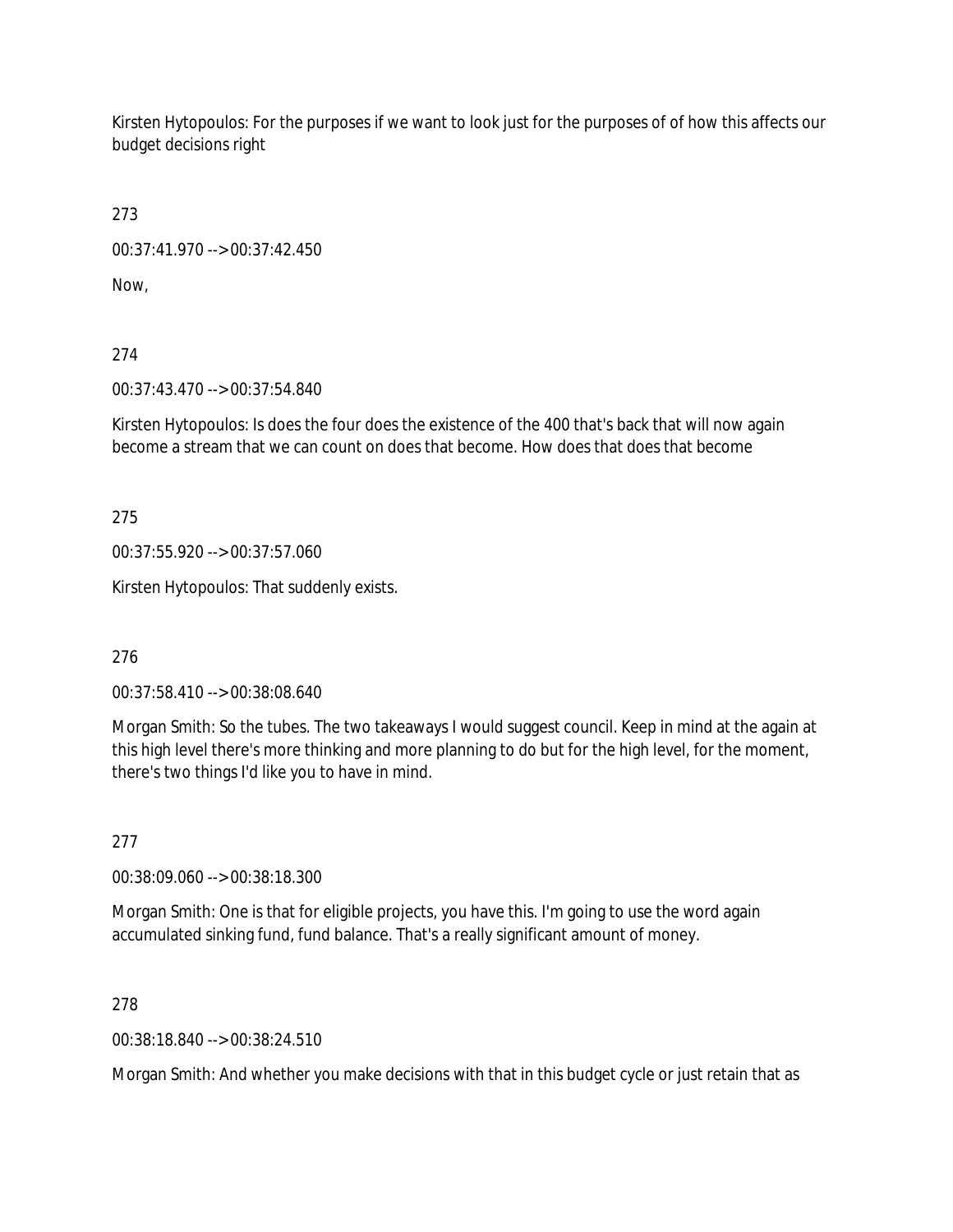00:38:25.290 --> 00:38:37.020

Morgan Smith: Something to have for future plans. When the sustainable transportation project is concluded, for example, I just want to highlight that for general awareness. The other is the point you're making, which is that now looking at from

280

00:38:38.430 --> 00:38:54.810

Morgan Smith: Forward, we now have basically required restored \$400,000 in capacity and because the mechanics of it, or that the transportation funds are used first for eligible projects.

281

00:38:55.470 --> 00:39:04.860

Morgan Smith: The capacity actually lives back in the general fund. Right. So we now you should think about it as in for planning for this biennial budget 21 and 22

282

00:39:05.640 --> 00:39:12.090

Morgan Smith: This decision results in us having \$400,000 of additional capacity, whether you spend it all or not.

283

00:39:12.720 --> 00:39:21.150

Morgan Smith: Is a secondary question because one of the things Dwayne's about to show you is you'll remember that we highlighted that this was a challenging budget cycle and we weren't able to meet

284

00:39:21.390 --> 00:39:28.500

Morgan Smith: The sustainability tests that we have been able to meet previously, this is significant enough that it changes that result in ways you can actually see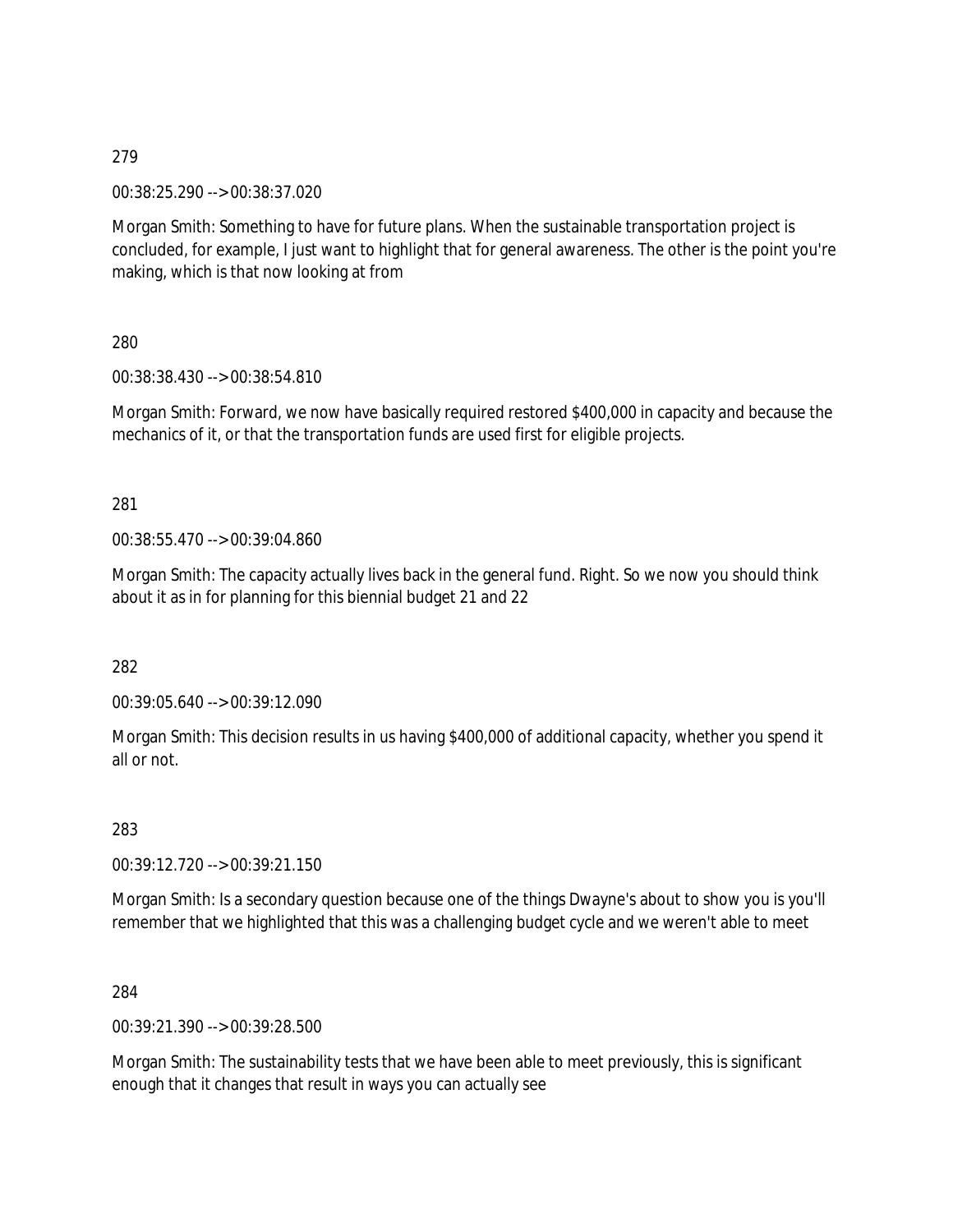00:39:28.980 --> 00:39:38.430

Morgan Smith: So if you don't have any more specific questions. I think maybe we could just go through that and that would kind of cover the things we want you to know and understand for tonight.

286

00:39:42.420 --> 00:39:44.370

Joe Deets: I don't see any more questions, go ahead. Duane

287

00:39:45.000 --> 00:39:57.450

DeWayne Pitts: Okay. Speaking of the sustainability capacity here we're going to move on and talk about that real briefly, so before when you've seen our charts and you've seen the many times at this point.

288

00:39:58.740 --> 00:40:07.710

DeWayne Pitts: We have showed you that the sustainability for recurring expenses and the reserves are about out to 2026 or six years.

289

00:40:09.870 --> 00:40:20.490

DeWayne Pitts: With the ruling. It's now out to nine years, which is a pretty substantial difference and graphically, what we'd like to show you

290

00:40:21.540 --> 00:40:31.440

DeWayne Pitts: Is this is the chart that you've seen in the past that shows you how close they were. This is the before they add the proposed budget as it is right now.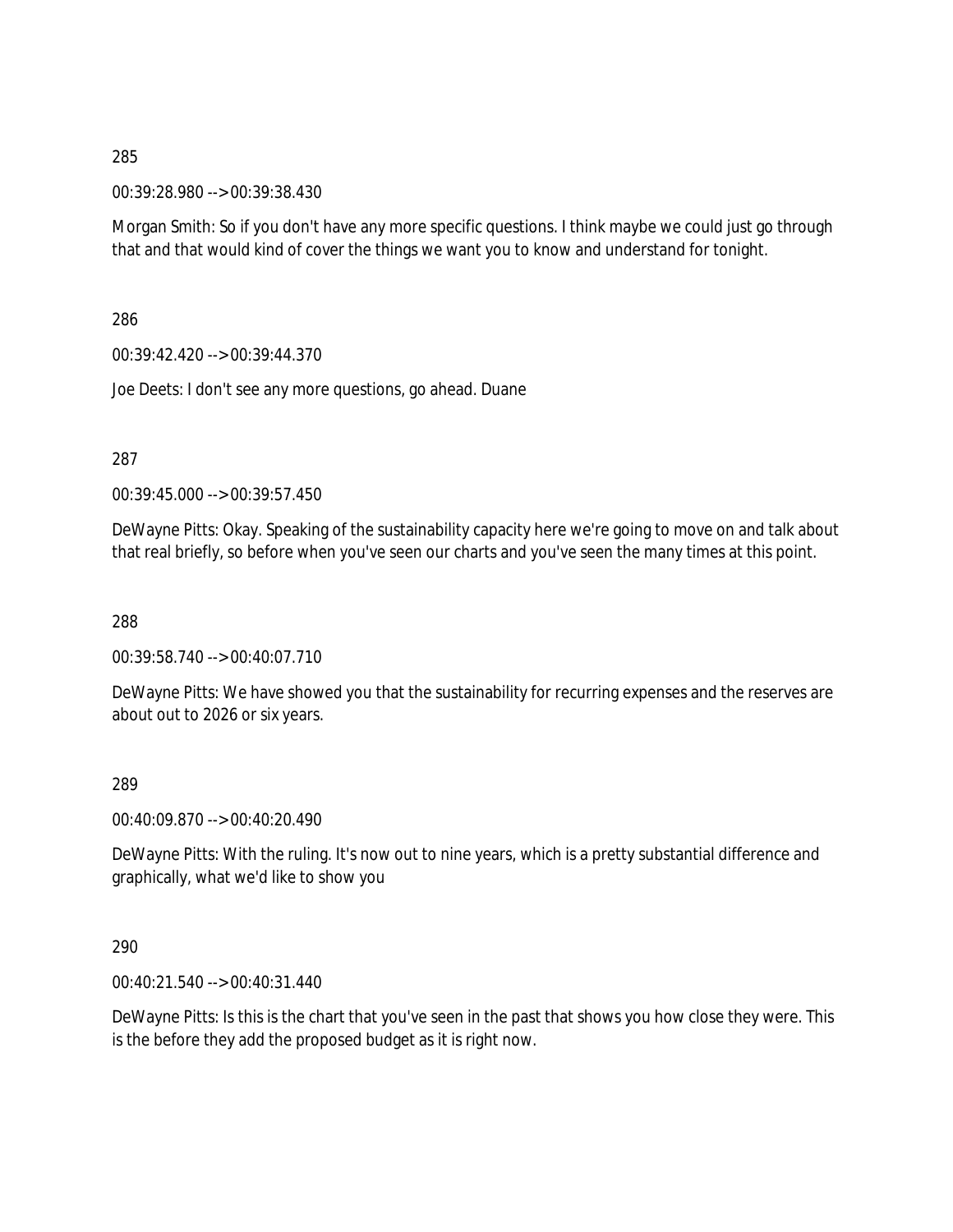00:40:32.640 --> 00:40:51.900

DeWayne Pitts: And of course, the blue line represents the revenues and the orange line represents recurring expenses and they are the lines are very close together. And it's hard to see graphically here, but they do cross in where the expenses actually start to exceed the revenues.

292

00:40:55.350 --> 00:41:18.780

DeWayne Pitts: With the ruling the, the two lines get further apart and they go all the way out to 2029 and beyond before they actually cross so we're good, all the way up through 2029 and then the orange line actually crosses over the blue line where expenses are at that point exceeding the revenues.

293

00:41:22.530 --> 00:41:25.500

DeWayne Pitts: In terms of our ending fund bounce in our target reserves.

294

00:41:26.640 --> 00:41:47.400

DeWayne Pitts: The blue bar here represents historically where we're at and then starting in 2021 and 22 the blue bar represents the proposed budget as it is now, and the gray bar represents with the change. So you can see a pretty pretty big difference going all the way out to

295

00:41:50.070 --> 00:42:10.110

DeWayne Pitts: Where that's actually the point where our reserves would no longer be met in 2030 so the orange line again represents our reserve levels. And I think this shows graphically a good representation of the change and impact in our fiscal picture over the next 10 years

296

00:42:11.460 --> 00:42:26.310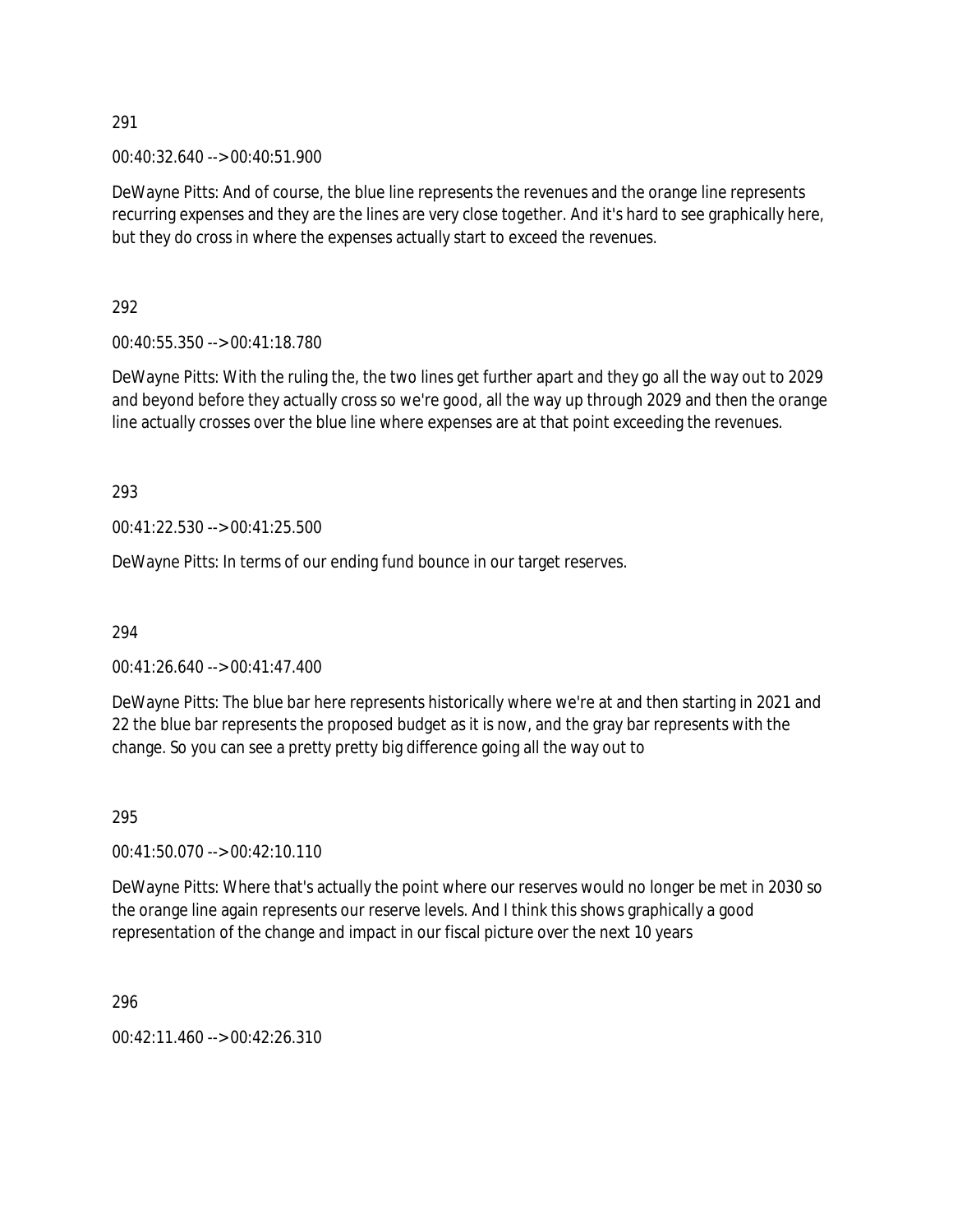Morgan Smith: And again, this is modeling we're showing you different scenarios, there'll be decision making that happens in those years that we're portraying. It's just a way to have a point of reference to compare fiscal capacity and where your opportunity is to

297

00:42:27.330 --> 00:42:34.260

Morgan Smith: You know, have room for future decision making. So it's a significant rolling. We're pleased. It's happened.

#### 298

00:42:34.680 --> 00:42:40.050

Morgan Smith: It's hugely significant for a city like ours, where we have such a significant transportation infrastructure.

#### 299

00:42:40.470 --> 00:42:51.750

Morgan Smith: And so with that, that's what we wanted to share tonight for that. Happy to answer more questions, but I think if you understand the two big top level takeaways. That's probably the goal for tonight.

300

00:42:55.500 --> 00:42:56.490

Thank you, city manager.

301

00:42:58.920 --> 00:43:00.030

Joe Deets: Comes from Professor

302

00:43:00.720 --> 00:43:12.030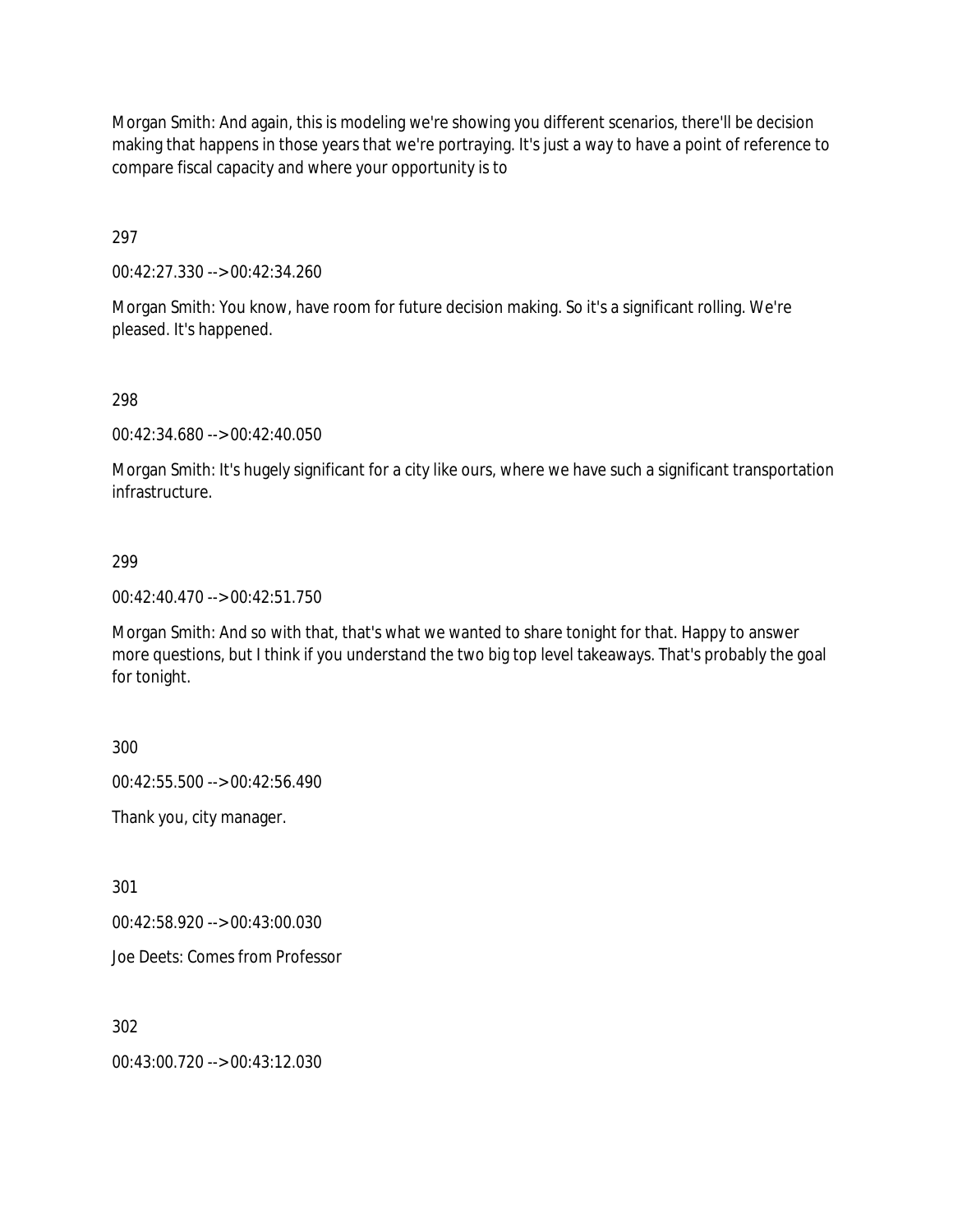Rasham Nassar: Yeah, I guess, I guess my biggest question city manager is whether we should be thinking about this, while we engage in our budget discussion whether this is just kind of a set aside, something that we Council needs to pick up and

303

00:43:12.600 --> 00:43:16.470

Rasham Nassar: And and think about and talk about at a later date. Where's the Ross.

304

00:43:16.860 --> 00:43:28.740

Morgan Smith: Yeah, that's, that's totally your prerogative. I am always going to be a strong advocate for keeping us on track to finish your decision making around the budget, the money is not going anywhere.

305

00:43:29.880 --> 00:43:35.610

Morgan Smith: So if you again where you to make no changes to the proposed budget, for example.

306

00:43:36.000 --> 00:43:48.030

Morgan Smith: The only thing that would happen is that, as shown in those last two graphs, you have more latitude, you have capacity and latitude more similar to what we had two cycles ago so you're sort of investing in additional

307

00:43:48.420 --> 00:44:01.650

Morgan Smith: cushion for future decision making, whether that's decision making in Q1 of 2021 or decision making three years from now, that's where that stands. The other thing is for the significant fun valid \$850,000

308

00:44:02.340 --> 00:44:10.380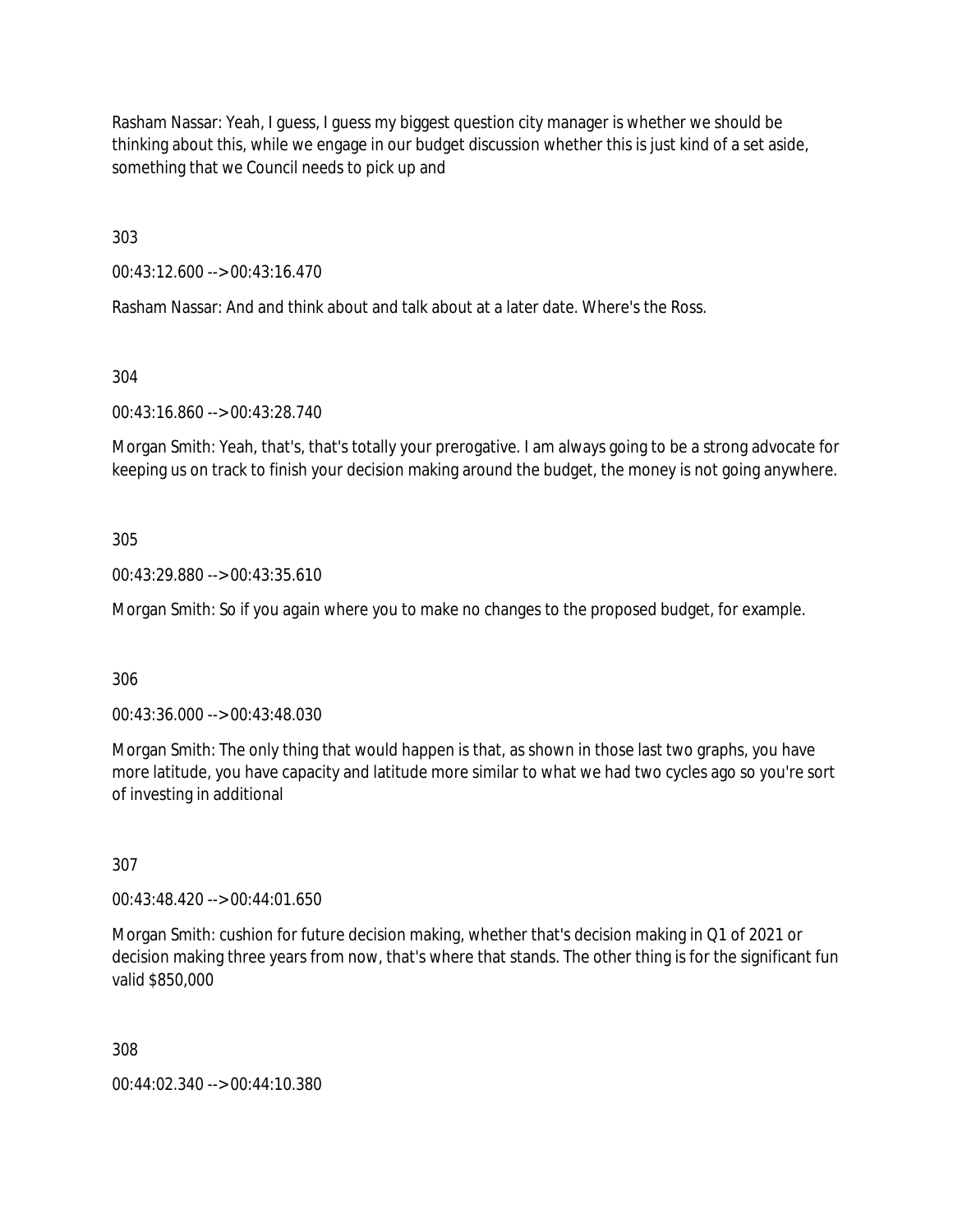Morgan Smith: That's not necessarily something that you need to pick up in the moment, but it certainly I think bodes well for

309

00:44:12.180 --> 00:44:17.190

Morgan Smith: What future support might be for transportation projects and how you

310

00:44:17.730 --> 00:44:26.700

Morgan Smith: Convey that or articulate that, again, it's not going anywhere. We aren't going to spend that money without having that discussion with you. That's the reason the fund balance has accumulated

# 311

00:44:26.910 --> 00:44:36.120

Morgan Smith: Is because previous Council decision making was always from a go forward and never went back and addressed that. And that's something that I assume we the you know the organization wants to correct

# 312

00:44:36.420 --> 00:44:41.490

Morgan Smith: Going forward, particularly with sustainable transportation in the mix, but it doesn't need to be part of this budget cycle.

313

00:44:42.540 --> 00:44:45.090

Joe Deets: Okay, thank you. Councilmember high topless.

314

00:44:49.110 --> 00:45:04.530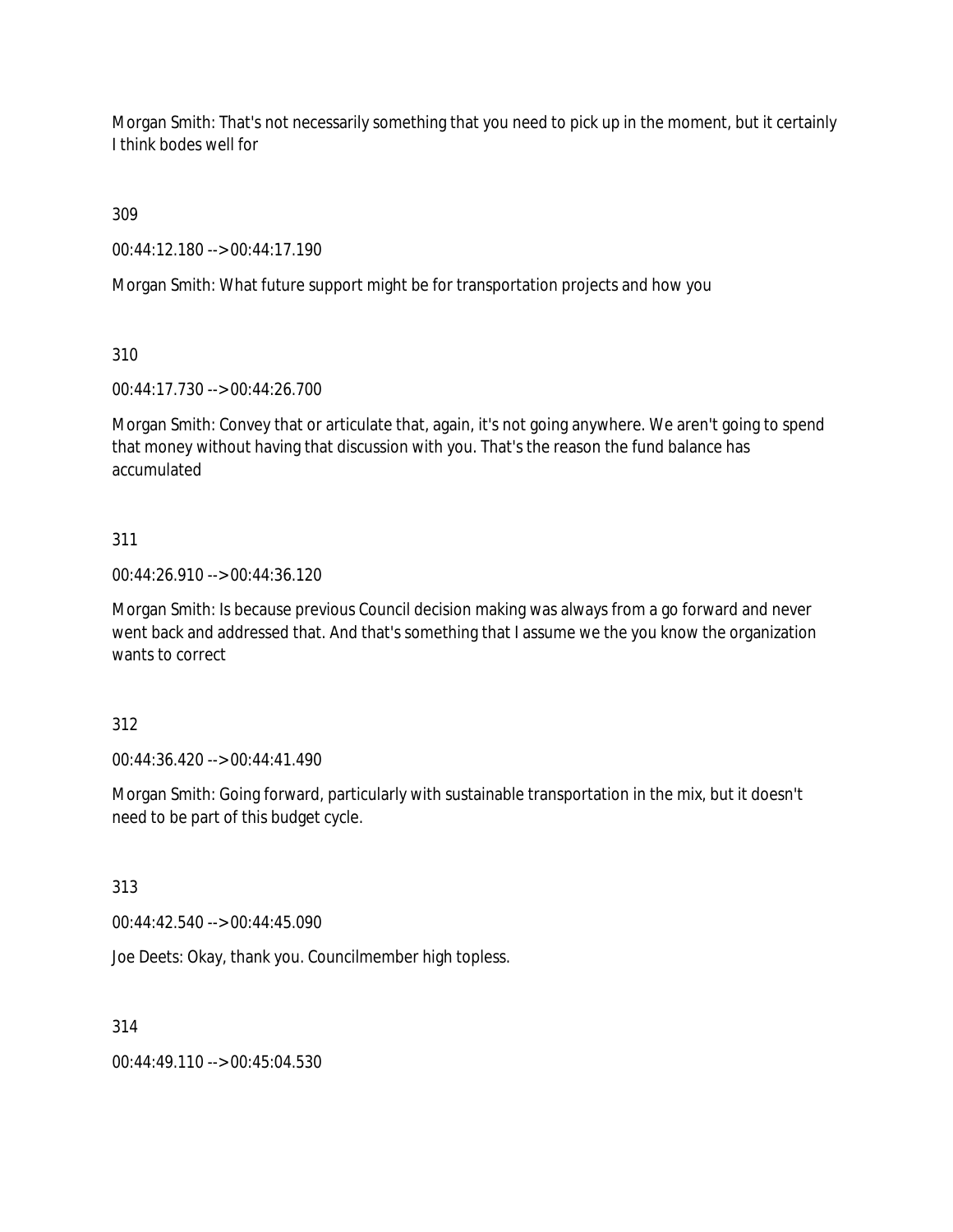Kirsten Hytopoulos: Well, I mean, I'm I think it's exciting to think that would this additional capacity that we could possibly wind up maybe even with, you know, a budget additions and some adjustments that we could wind up with that sort of outcome. So I hope we do

315

00:45:05.640 --> 00:45:23.250

Kirsten Hytopoulos: Aim for that sort of better outcome and that we that we do our best to even as we add things which I know we will, and I hope we will that we also aim to cut some things so that we wind up taking advantage of. That's what outcome. We just saw projected. So I think that's really exciting.

316

00:45:24.630 --> 00:45:26.850

Joe Deets: Okay, thank you. Councilmember Medina.

#### 317

00:45:30.750 --> 00:45:34.980

Kol Medina: So I just want to share my thinking on this products would everyone else's understanding as well but

318

00:45:36.330 --> 00:45:37.380

Kol Medina: We're talking about two different

319

00:45:38.460 --> 00:45:53.220

Kol Medina: Sources of money or uses of money. One is the ongoing revenue stream that will happen. Each year, and whether or not we want to factor that into our recurring budget and personally, I hope that we don't. I hope we tried to

320

00:45:54.390 --> 00:46:07.740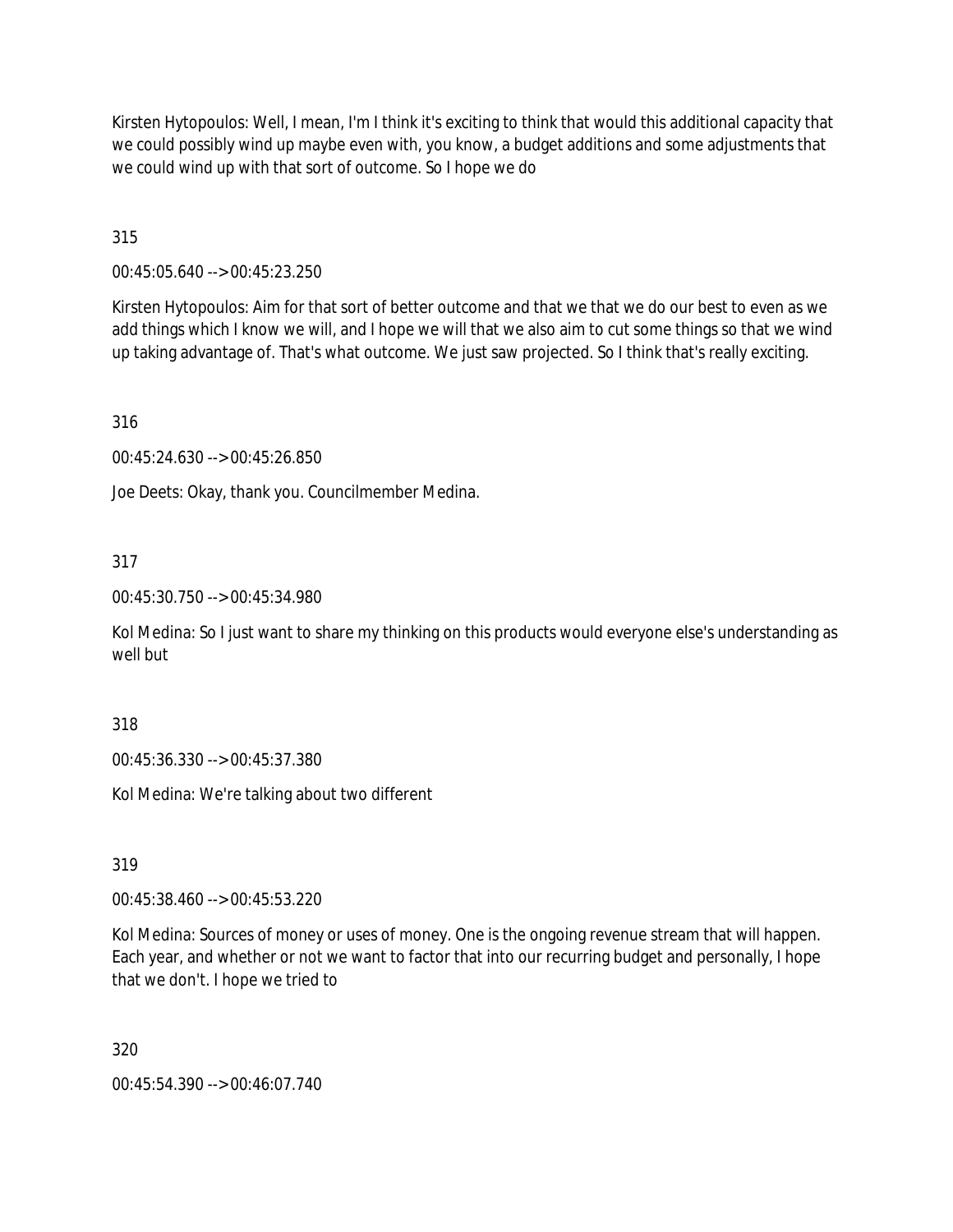Kol Medina: pass a budget for next year that has basically the same expense projection as what's in front of us. We just maybe change some things within there but end up with the same expense projection overall so that we maintain those lines stand apart. Nine years out.

321

00:46:09.060 --> 00:46:17.910

Kol Medina: But that's separate from the 850,000 that has built up in the fund that 850,000 is money that we now.

## 322

00:46:18.630 --> 00:46:26.070

Kol Medina: Don't have to use for transportation projects like we thought we would, and we could take that one time money and decide to

#### 323

00:46:26.670 --> 00:46:39.060

Kol Medina: add stuff to the tip right now to spend that one time money that won't have an impact on those, those two recurring revenue expense lines between in the future. So I think about those two bits of money very differently.

#### 324

00:46:40.320 --> 00:46:48.240

Morgan Smith: And just for clarification. I think this was just the way you phrased it but the that fellas does need to be used for transportation projects.

#### 325

00:46:49.290 --> 00:46:56.010

Morgan Smith: It is just that it isn't pointed. We don't need to use it for road maintenance. The way we thought we might

#### 326

00:46:56.730 --> 00:46:58.260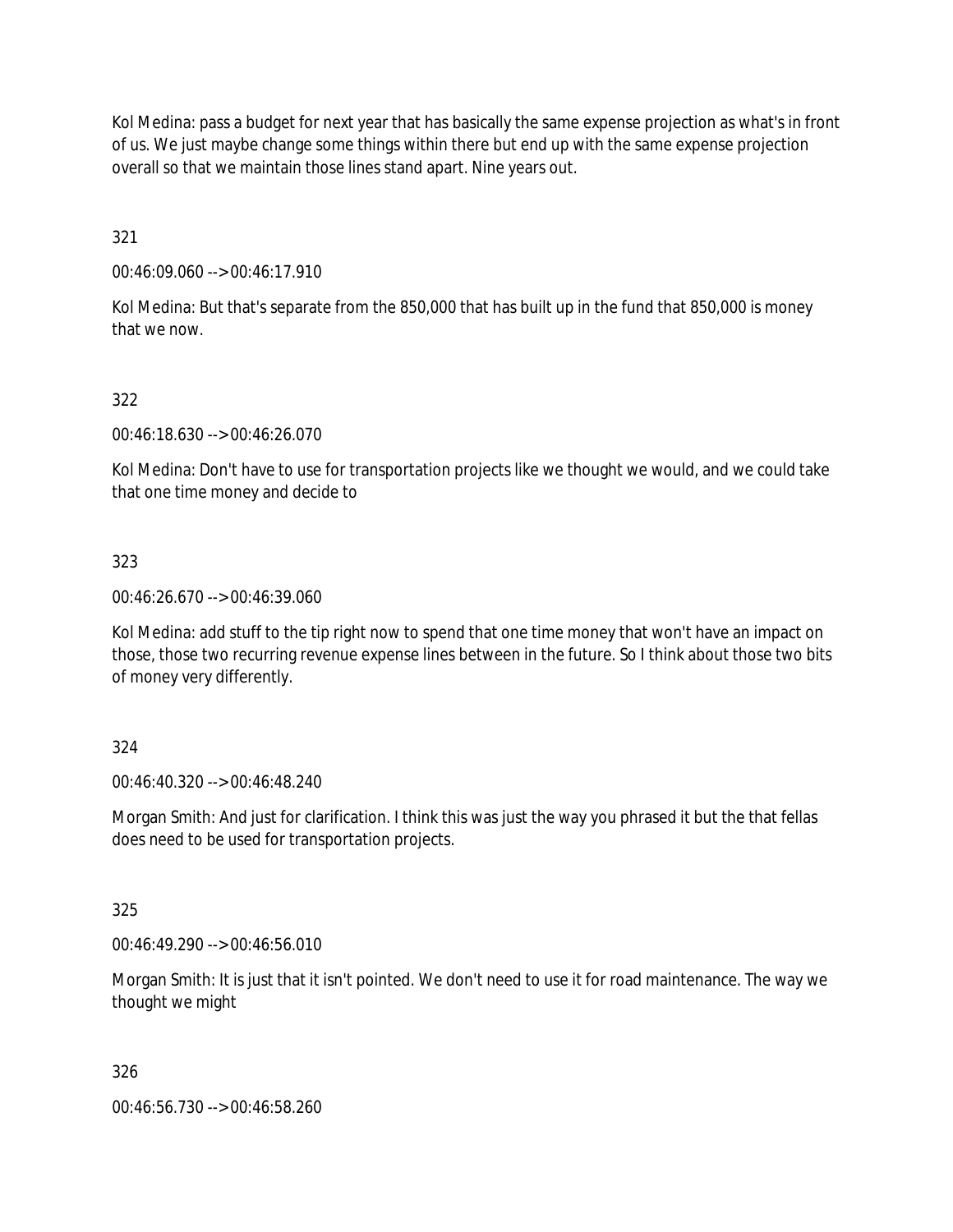Kol Medina: It's just not allocated anymore.

327

00:46:59.580 --> 00:47:04.380

Joe Deets: And to be clear, city manager to there's no time limit for for those monies so

## 328

00:47:05.700 --> 00:47:19.980

Joe Deets: That 800 plus. So, but it needs to be sort of like you said transportation related. It does seem that the bag that we do have the sustainable transportation plan that we're working on. So it seems like there's a nice

## 329

```
00:47:21.780 --> 00:47:22.680
```
Joe Deets: connection there.

330

00:47:23.850 --> 00:47:32.610

Joe Deets: The can point those monies towards that. Does any of our liaison to the sustainable transportation Task Force want to weigh in on that.

331

00:47:35.250 --> 00:47:36.210

Joe Deets: Mayor, Leslie.

332

00:47:39.360 --> 00:47:44.850

Leslie Schneider: Well, I have lots that I want to weigh in on. And I just wonder when it's the appropriate time. So, um,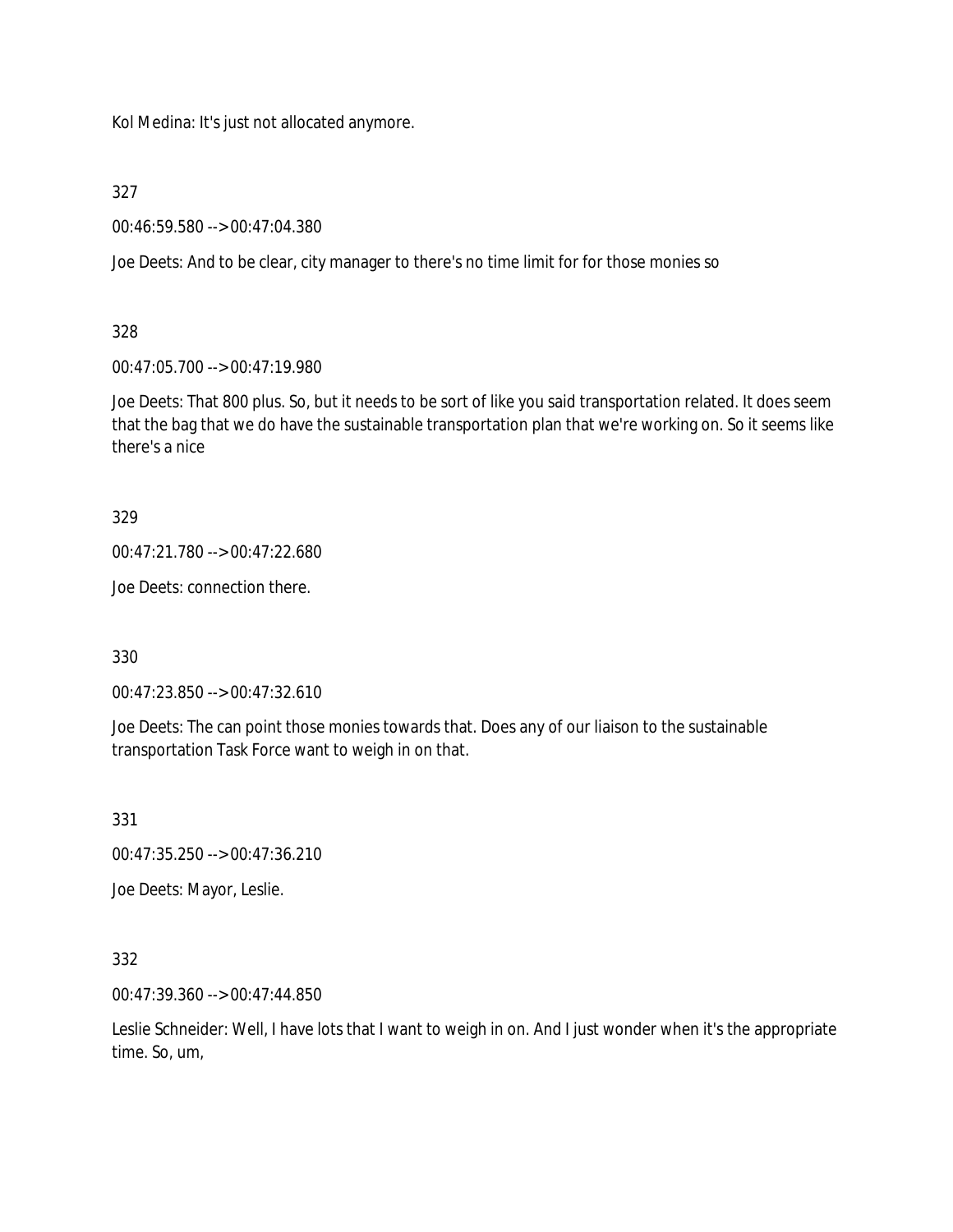00:47:45.570 --> 00:48:05.520

Leslie Schneider: I have been doing a little bit of thinking and researching on this and I do have two items to the tip that I'd like to add. So are we going to be going going into it a specific tip conversation or is it appropriate for me to just mention these items now for consideration.

334

00:48:06.720 --> 00:48:24.270

Morgan Smith: We left tonight's deliberation on on programs, essentially, so that you could start your discussion with one another. Now, if that's if you're ready to do that at all. And I encourage you to do so because we'd like to start to shape your thinking as soon as possible. Great.

335

00:48:24.510 --> 00:48:25.830

Leslie Schneider: Okay, so

336

00:48:28.200 --> 00:48:28.770

Leslie Schneider: I have

337

00:48:29.790 --> 00:48:37.290

Leslie Schneider: I have one request for this tip and I can make a motion on it in a minute. But let me just give a little bit of background so

338

00:48:38.160 --> 00:48:53.250

Leslie Schneider: In in the past six months or so our public works department went for some funding for the next very small segment of the sound tool of its trail and we did not get the grant for that.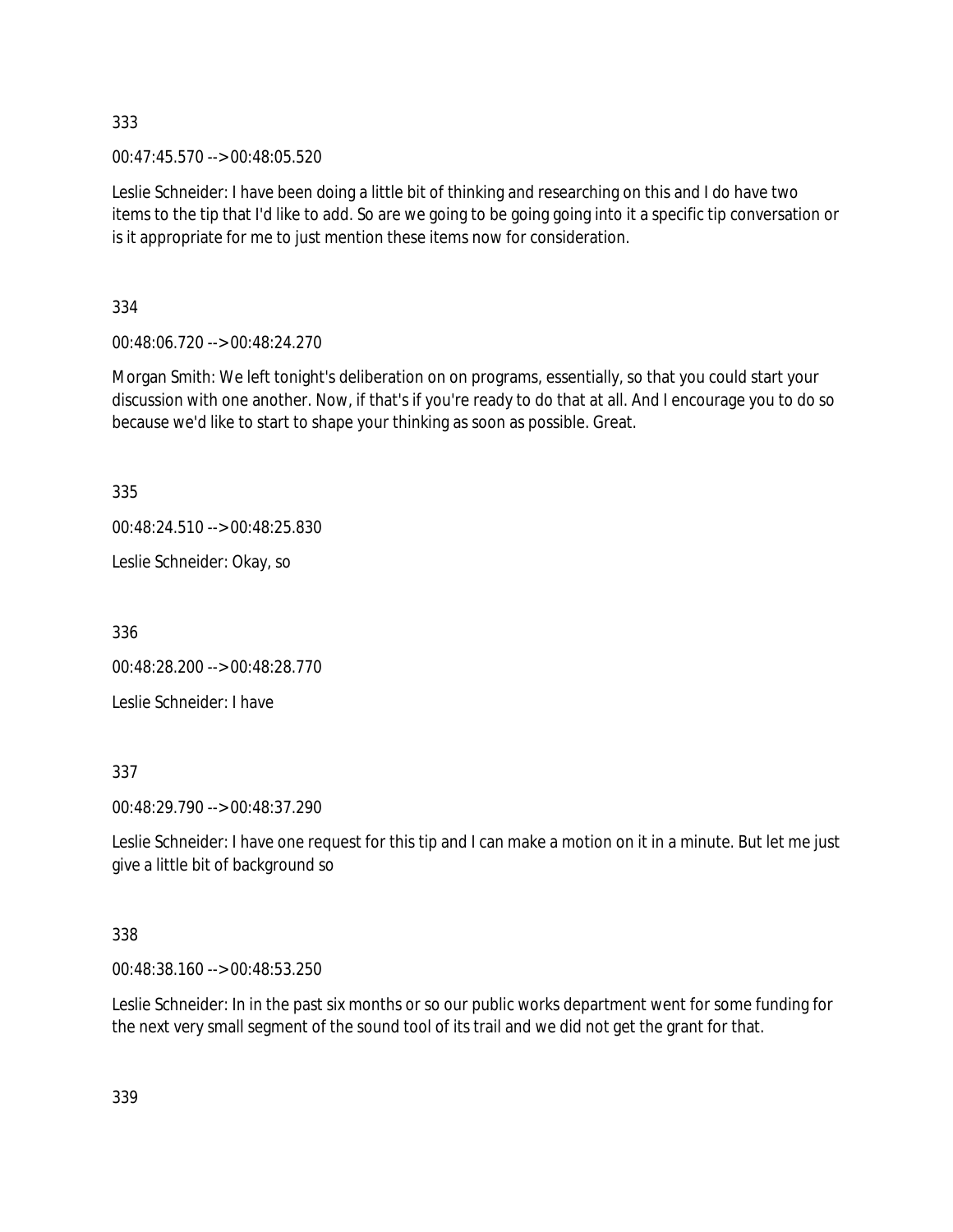00:48:54.660 --> 00:49:02.040

Leslie Schneider: And there you know were some issues kind of identified that would make us more competitive, you know, in the future, going forward.

340

00:49:02.460 --> 00:49:08.340

Leslie Schneider: And so I understand that we don't have a prioritized list of

341

00:49:08.820 --> 00:49:29.100

Leslie Schneider: Projects out of coming out of the sustainable transportation plan because it's just not time yet we've got another six months or ever before. That's going to actually be sort of gold stamped right. In the meantime, I think that the the sort of backbone of the

342

00:49:30.240 --> 00:49:40.980

Leslie Schneider: SEO is always going to be a big part of our transportation or multimodal transportation strategy. And specifically I

343

00:49:41.460 --> 00:49:49.230

Leslie Schneider: Have always wanted to see that going to extending the STA to get to copper top and then through copper top to get to the

344

00:49:49.920 --> 00:50:04.620

Leslie Schneider: The middle schools and so I would move to add to this tip \$200,000 to plan and design the copper top sekai Woodward trail, which extends the SEO from the pond in sekai Park.

345 00:50:04.950 --> 00:50:21.210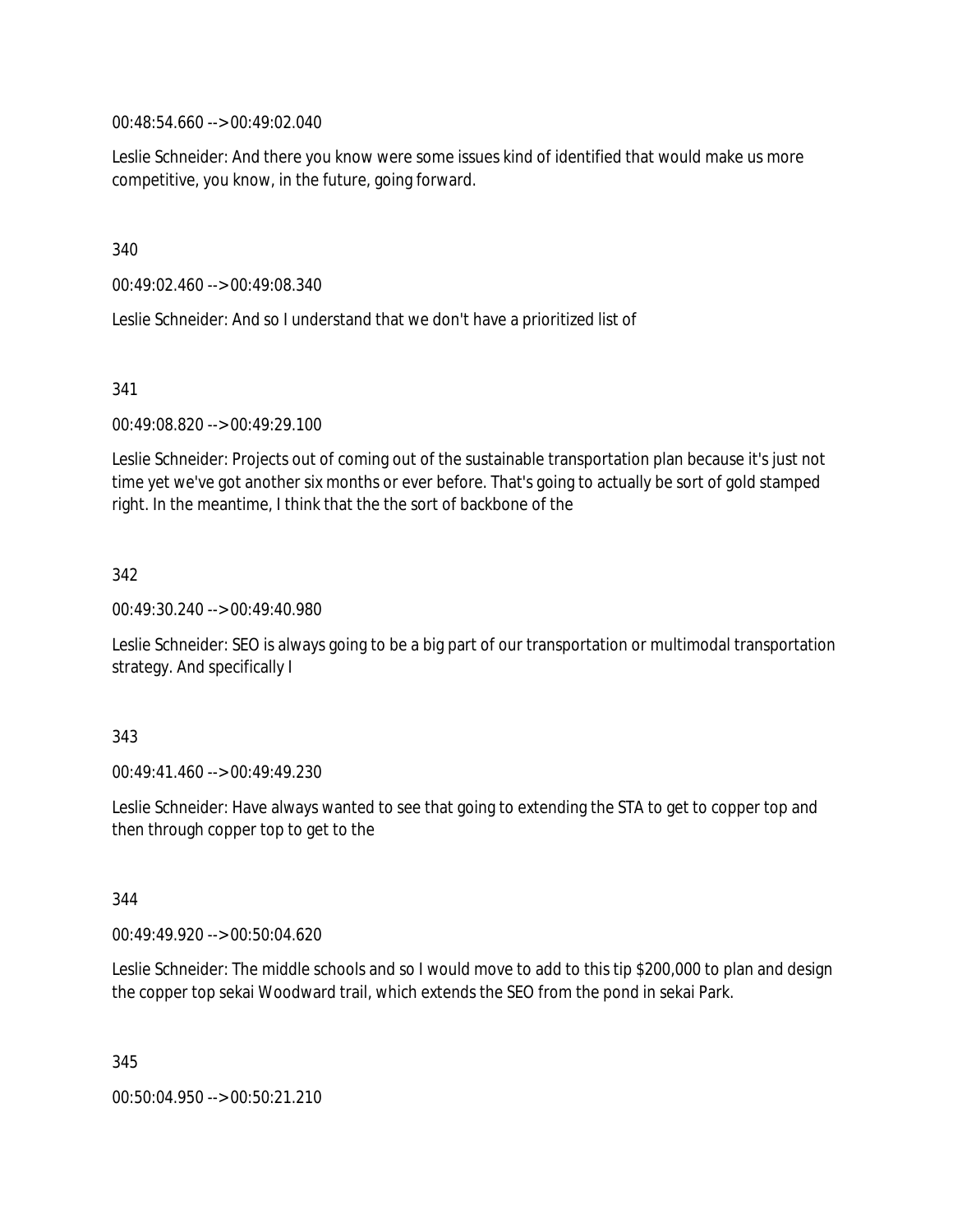Leslie Schneider: North to sportsman's club road and creates new safe access to sekai to the sky and would would schools through the copper top industrial park so it would it would not be justice to it would actually go to the destinations of copper top and the and the middle schools.

346

00:50:22.830 --> 00:50:31.950

Leslie Schneider: This would this \$200,000 is a conversation that I've had with our public works director, so it's not pulled willy nilly.

347

00:50:32.370 --> 00:50:33.150

And

348

00:50:35.550 --> 00:50:54.510

Leslie Schneider: And this planning would set us up for a more successful chance at getting grants. It's kind of a long term horizon. So, you know, it might even be longer term than than what the sustainable transportation plan is hoping to deliver to us more of the short term projects that that will

349

00:50:56.610 --> 00:51:07.320

Leslie Schneider: You know, give us the short term benefit. This is more setting us up for a longer planning horizon and it benefits Bainbridge islanders in a very, very direct way.

350

00:51:09.330 --> 00:51:18.510

Leslie Schneider: So there you go. That's I I would move to add that 200,000 to this tip for the cover top sekai would were trail.

351

00:51:19.410 --> 00:51:34.530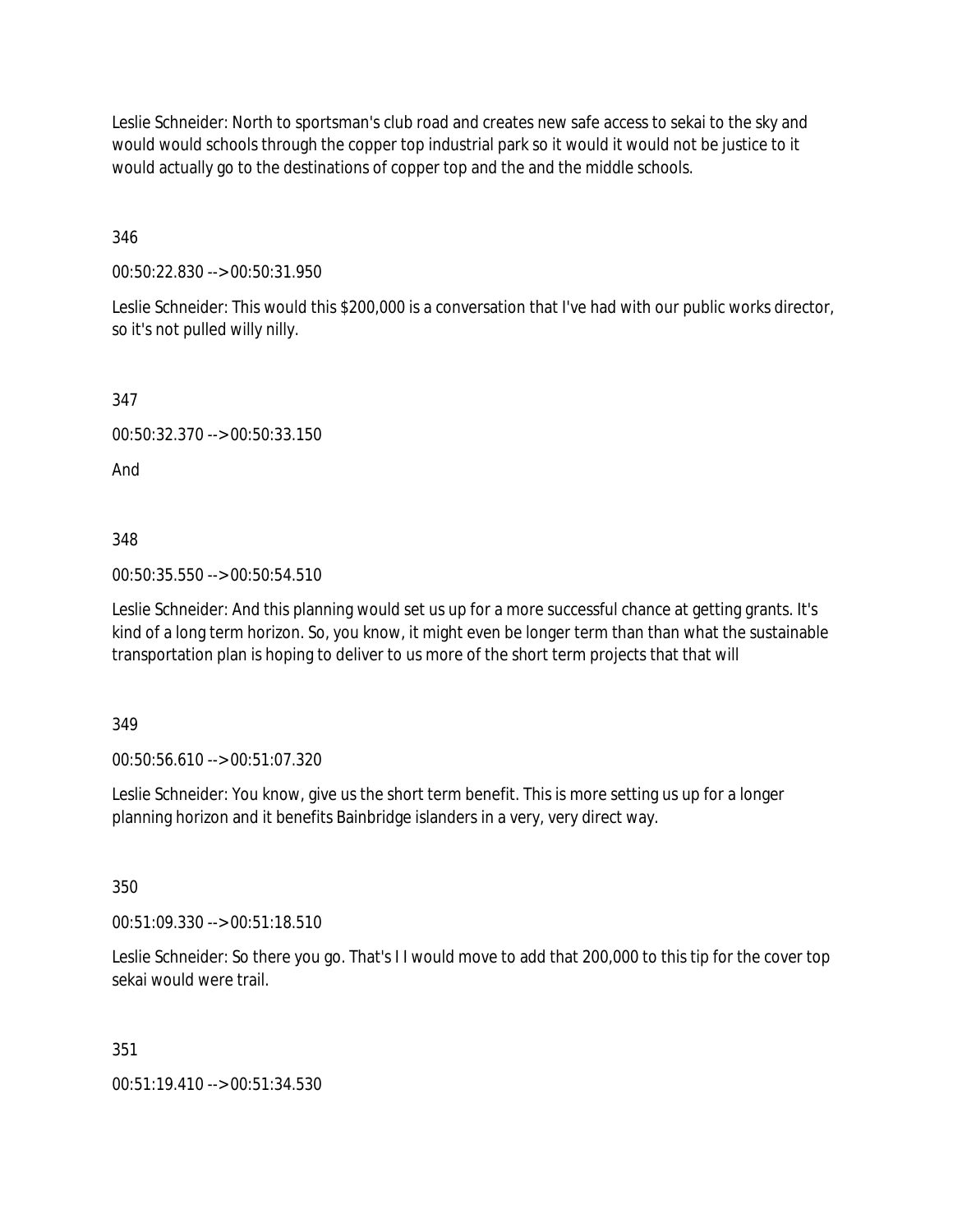Joe Deets: So there's people in second by second by Councillor Medina. Okay, so we have a motion and a second to use \$200,000 to extend the SEO. This would be, I think, past the

352

00:51:35.850 --> 00:51:38.460

Joe Deets: Discovery trail, I guess, extending it. Would that be correct.

353

00:51:40.620 --> 00:51:44.550

Joe Deets: Through sekai park to the copper top

354

00:51:45.690 --> 00:51:58.350

Leslie Schneider: But just be clear that this is not building the trail. This is \$200,000 to get it to a certain percentage of design and planning, like maybe 15% was what Chris and I talked about

355

00:51:58.800 --> 00:52:07.440

Leslie Schneider: So if there. And one of the issues that he brought up is that, you know, the, this is a fairly complex piece of the trail and it goes

356

00:52:07.830 --> 00:52:18.420

Leslie Schneider: When it's on the when it's on the ASR 305 right away. It has some complications with wetlands and so forth and might have some very expensive boardwalk.

357

00:52:18.750 --> 00:52:27.780

Leslie Schneider: That needs to be created this would give us a chance to actually do the work to see if there might be some alternate trail routes that might require easements but in the end, make it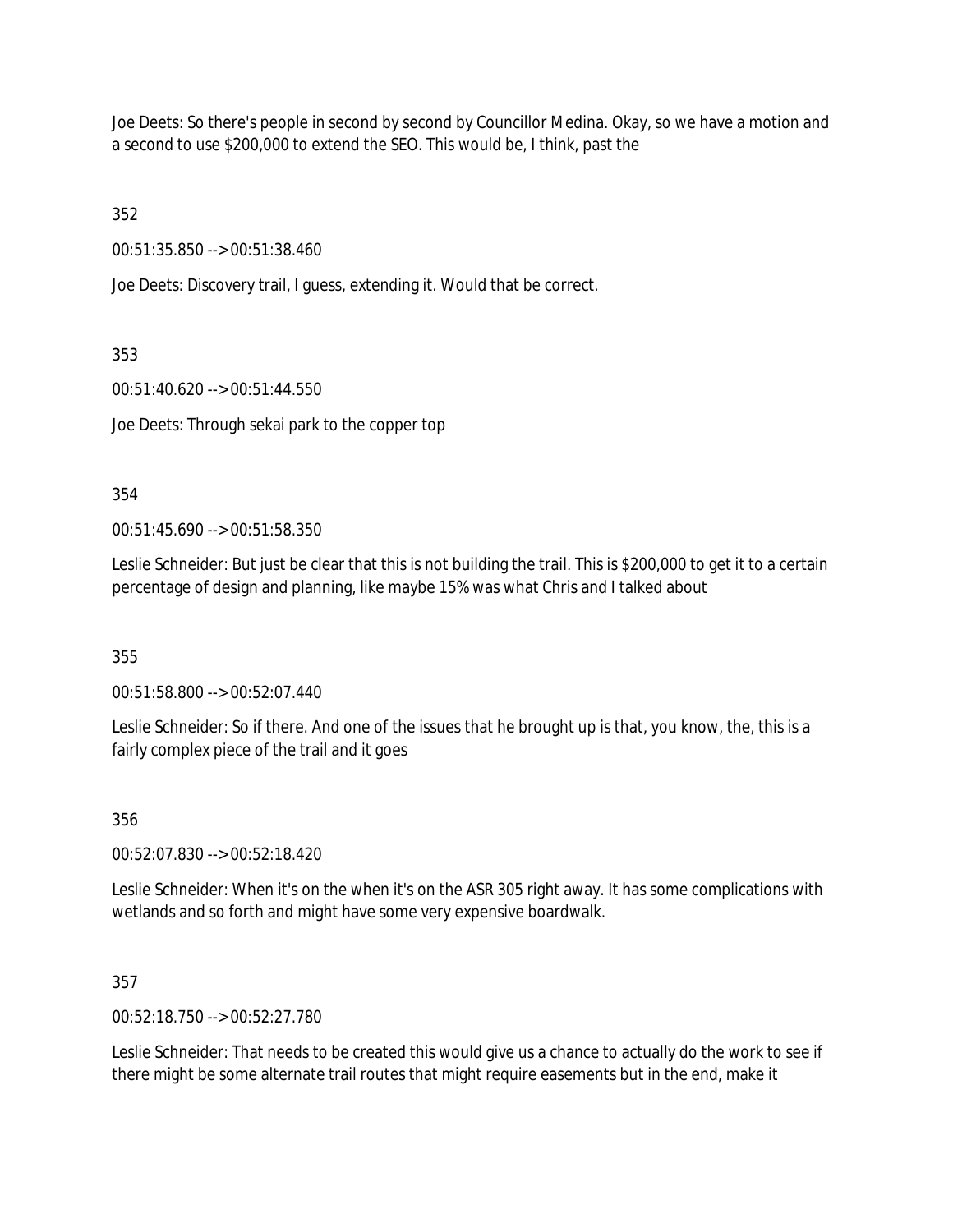00:52:28.230 --> 00:52:37.410

Leslie Schneider: You know, less expensive. We don't know is the bottom line, but all the more reason to put them put the effort and focus on the planning and and design.

359

00:52:37.980 --> 00:52:43.080

Joe Deets: Okay, thank Thank you Mayor Leslie I'm just want to see about discussion. Councilmember NASA

360

00:52:47.550 --> 00:52:50.370

Rasham Nassar: COUNCILMEMBER Medina had his hand up before me.

361

00:52:50.580 --> 00:52:52.470

Rasham Nassar: Oh, ocean council member

362

00:52:52.830 --> 00:52:56.400

Joe Deets: Did you want to say, did I miss that. Okay. Councilmember Medina. Go ahead.

363

00:52:56.490 --> 00:53:08.130

Kol Medina: No thank you. I actually had my head up. Originally, because I have another issue I want to bring up so I hope I can kind of get myself in place for will be moved to a different subject, and that's a senior center.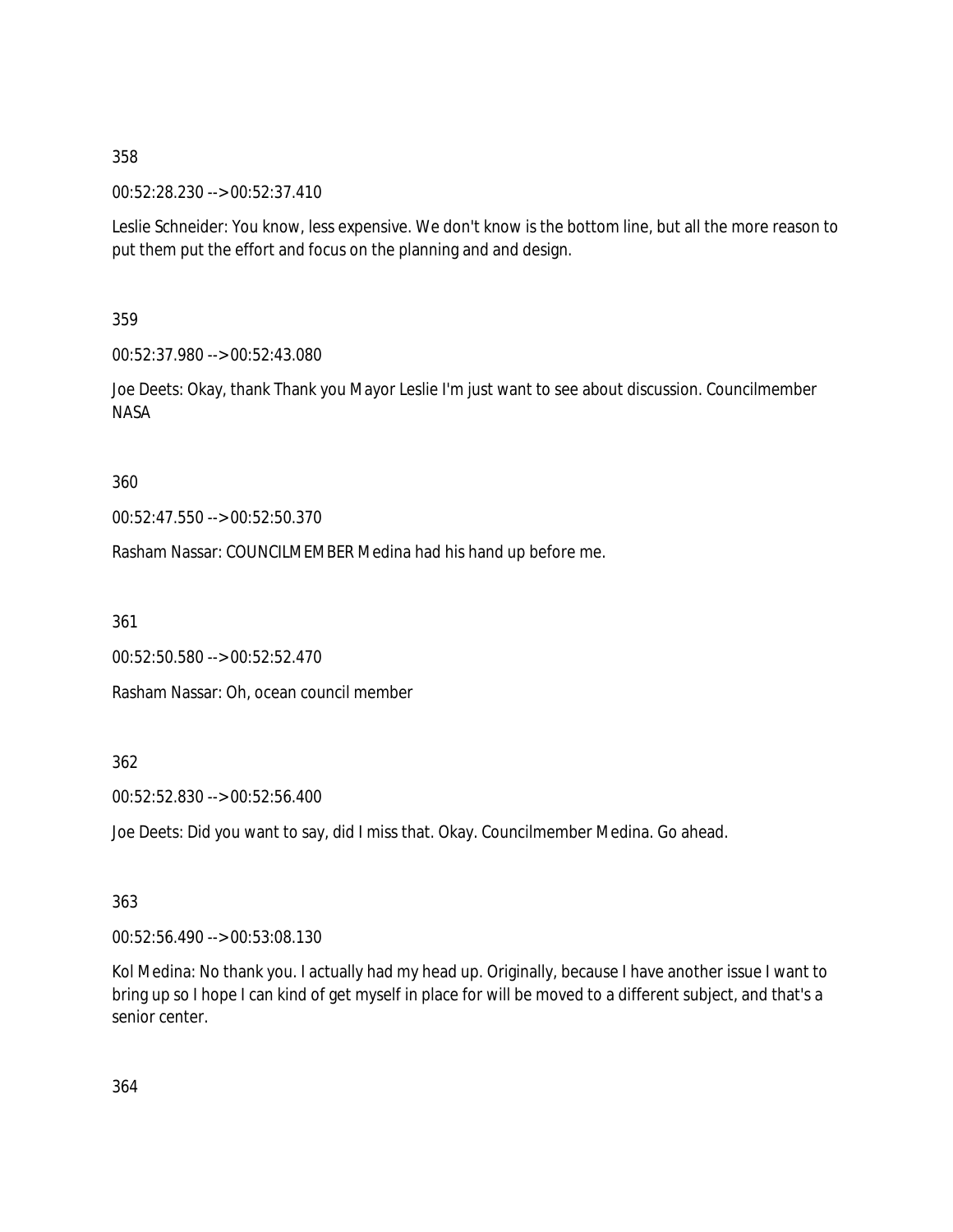00:53:09.180 --> 00:53:26.820

Kol Medina: But on this topic, and it might be useful for folks who haven't gone through this budgeting exercise with this two years ago to to understand what happens if this motion passes. So this motion passes. Then this will be put into the draft budget and then next week, or maybe tonight live

365

00:53:27.930 --> 00:53:39.300

Kol Medina: In Oregon, but we'll see this spreadsheet that shows us the impact of all of our decisions on the budget and shows us if suddenly our lines are looking horrible. We have to cut some stuff.

366

00:53:39.720 --> 00:53:47.730

Kol Medina: So this is these motions tonight or is kind of a first whack and putting things into the budget, then we have to refine as we go forward. Is that, is that accurate.

367

00:53:51.600 --> 00:53:52.710

Kol Medina: Just wanna make sure we understood that.

368

00:53:54.750 --> 00:54:01.650

Joe Deets: Okay, I'm okay I guess we're looking for discussion on this motion counselor NASA

369

00:54:02.250 --> 00:54:14.010

Rasham Nassar: Yeah, I just want to thank mayor center for bringing this forward. It's a really interesting concept. I think I've heard it floating around the community in the past. And so I'm excited that we're talking about it. Finally tonight.

370

00:54:15.150 --> 00:54:21.120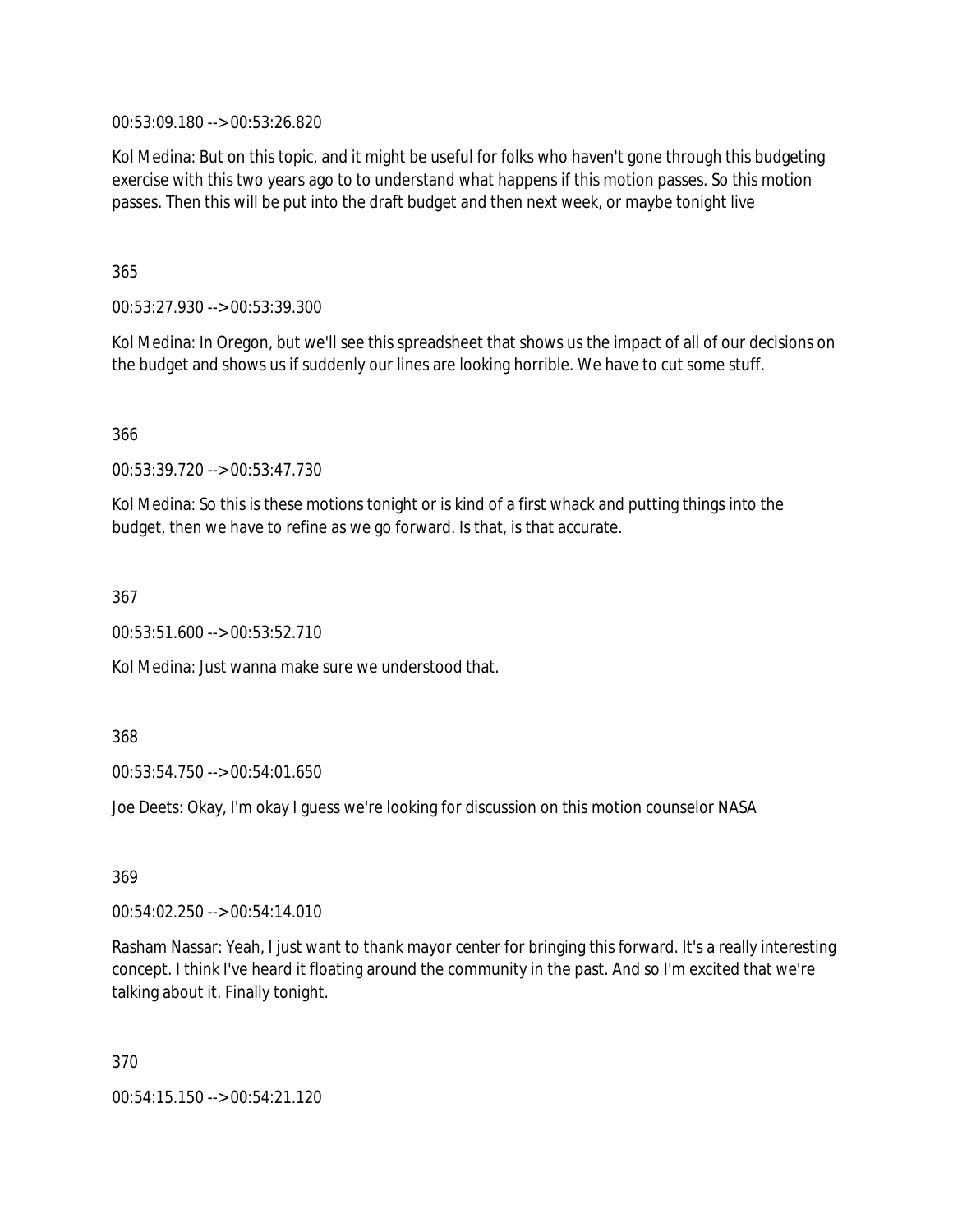Rasham Nassar: I have a lot of questions because I conceptually, I can't real from from the way that you described it, I can't really

# 371

00:54:22.680 --> 00:54:31.230

Rasham Nassar: You know overlay the design as you've illustrated into the geographical area of that three or five core door to sportsman club.

# 372

00:54:32.700 --> 00:54:40.710

Rasham Nassar: I don't know if we want to get into that level of detail tonight or if there's some material that you could provide through the clerk and circulate to the Council, just to help

# 373

00:54:41.820 --> 00:54:48.060

Rasham Nassar: You know, provide some material to support your proposal. I'm certainly interested in learning more.

# 374

00:54:48.570 --> 00:55:02.850

Rasham Nassar: And you referencing it as the viscosity trail, and I guess I do want to know whether or not it is proposing to pick up where the, you know, we had to be having this tip of his coffee trail portion that

# 375

00:55:03.360 --> 00:55:12.900

Rasham Nassar: Kind of curves around the pond and connects up to the parks trail through sekai is what you're proposing a continuation of that through Madison over New Brooklyn.

#### 376

00:55:13.830 --> 00:55:24.750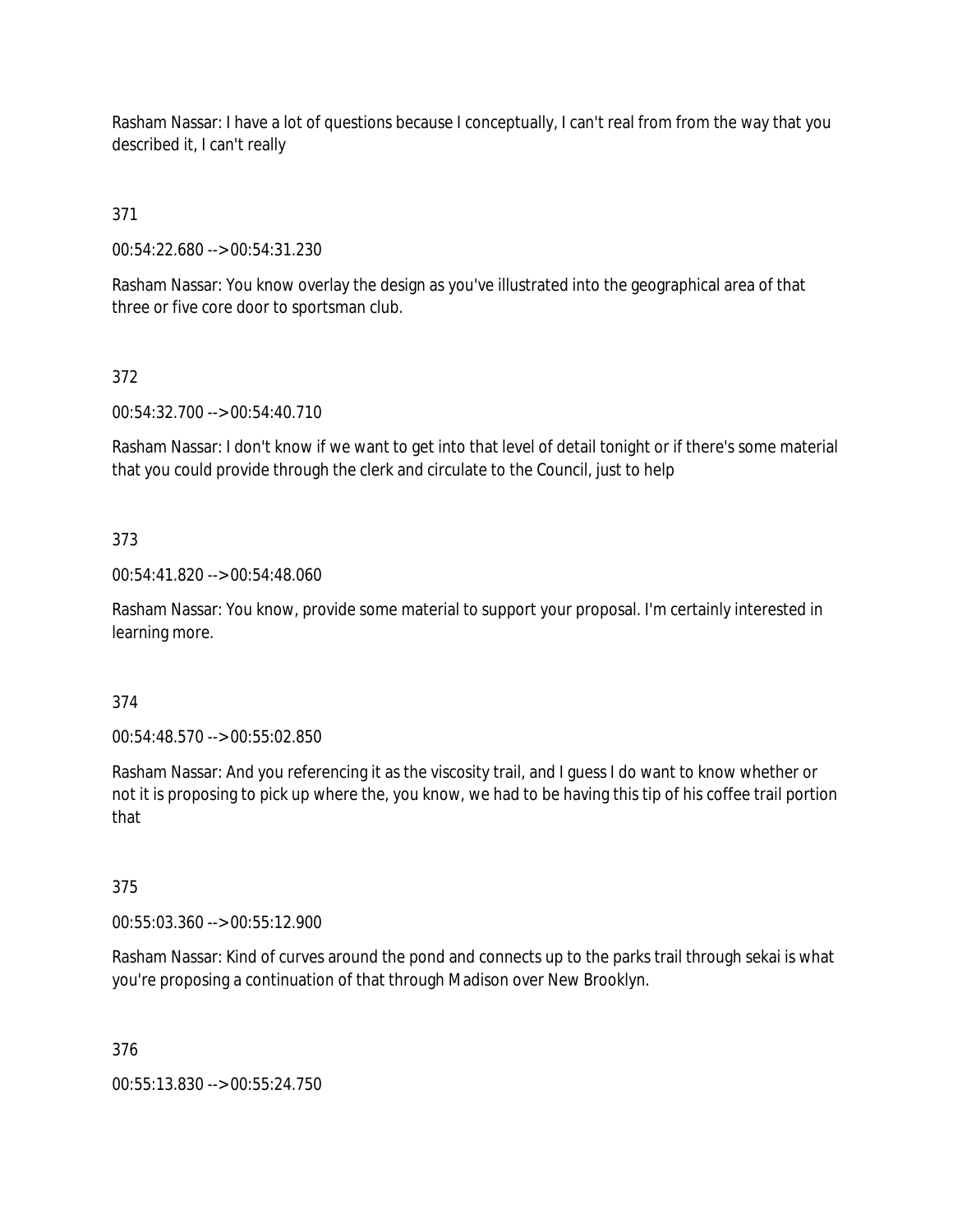Rasham Nassar: And then delivering to the sportsman club triangle, or are you actually proposing a new trail that picks up from the 305 high school road intersection and then run straight north

377

00:55:25.380 --> 00:55:32.820

Rasham Nassar: Through the wetland area of the pond and then turns up and then turns left it's at sportsman club is that more went

378

00:55:33.780 --> 00:55:42.900

Leslie Schneider: So, good question. No. So just for clarity. The, the piece that this content we has been called the Wisconsin trail and we need to change that name.

#### 379

00:55:43.770 --> 00:55:53.280

Leslie Schneider: That doesn't go very far. It just basically kind of tucked into sekai Park and it does not go around the pond and then back up again.

380

00:55:53.520 --> 00:56:01.380

Leslie Schneider: So that's what this proposal would do is it would pick up at that little spurt that we're going to get built that will in fact connect us to

381

00:56:01.770 --> 00:56:12.960

Leslie Schneider: The sky trail that the parks department has built that's very exciting. I walked it this past weekend and I'm just super excited about that. But so this would continue

382

00:56:13.560 --> 00:56:20.610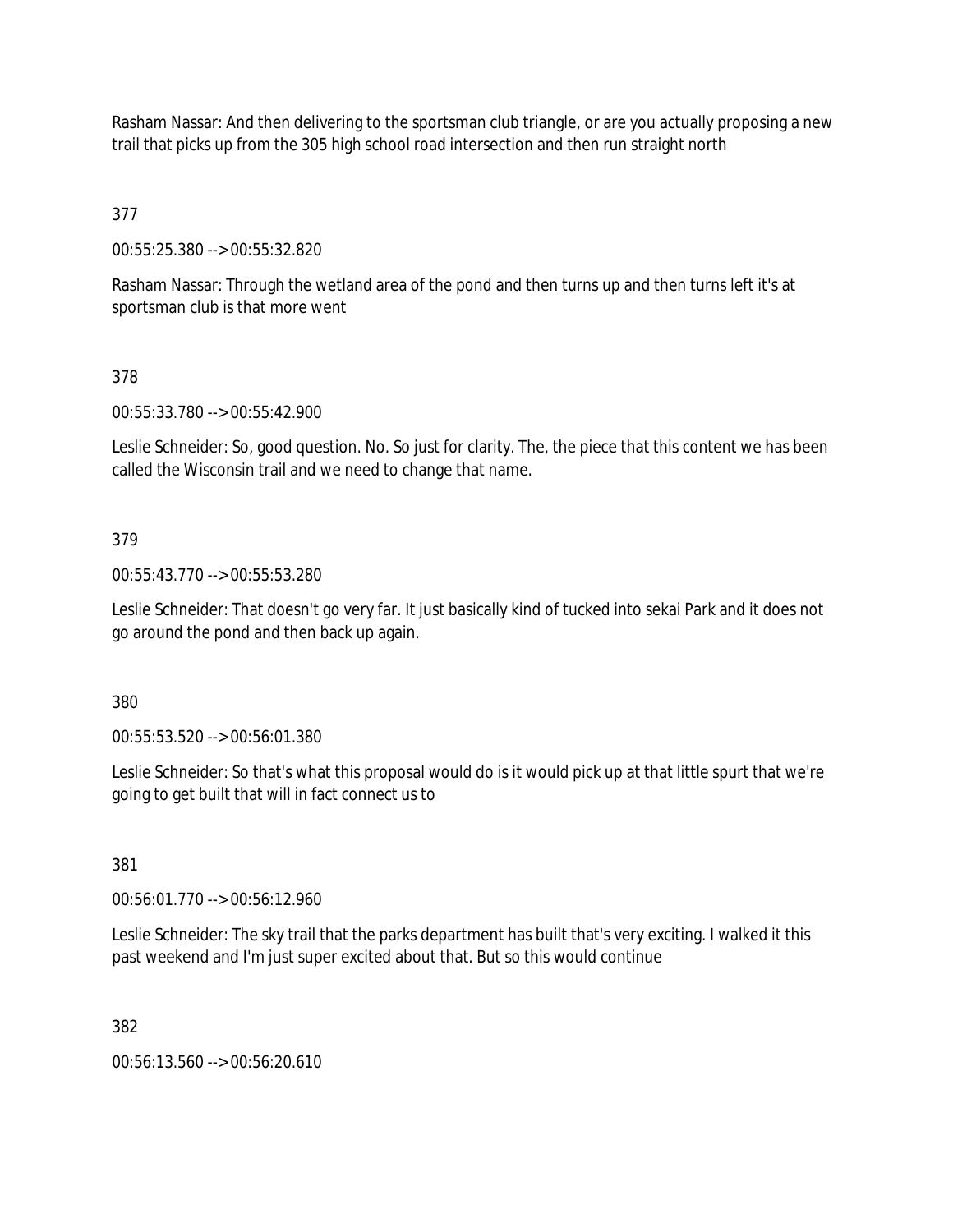Leslie Schneider: What has been thought of as the S to around the pond picking up where this currency ends, but discuss. He doesn't go very far.

383

00:56:21.660 --> 00:56:22.320

Leslie Schneider: And then

384

00:56:23.370 --> 00:56:42.720

Leslie Schneider: The, the easements versus right of way just means it's still straight up highway 305 but it could get potentially moved over maybe so that it's a little further away from the, from the highway, but not a lot. I mean, conceptually, you could just imagine that it's going up the highway.

385

00:56:43.800 --> 00:56:45.570 Joe Deets: Okay, thank you. Mary, Leslie.

386

00:56:47.280 --> 00:56:51.450

Joe Deets: I'm not sure if we want to have a back and forth on this. Are we any Kelton my Republic.

387

00:56:54.930 --> 00:56:57.720

Michael Pollock: Yeah, and he wanted to just thank you for bringing this forward.

388

00:56:59.130 --> 00:57:06.210

Michael Pollock: I'm just, I'm assuming that you're in or the cities in contact with parks district on this.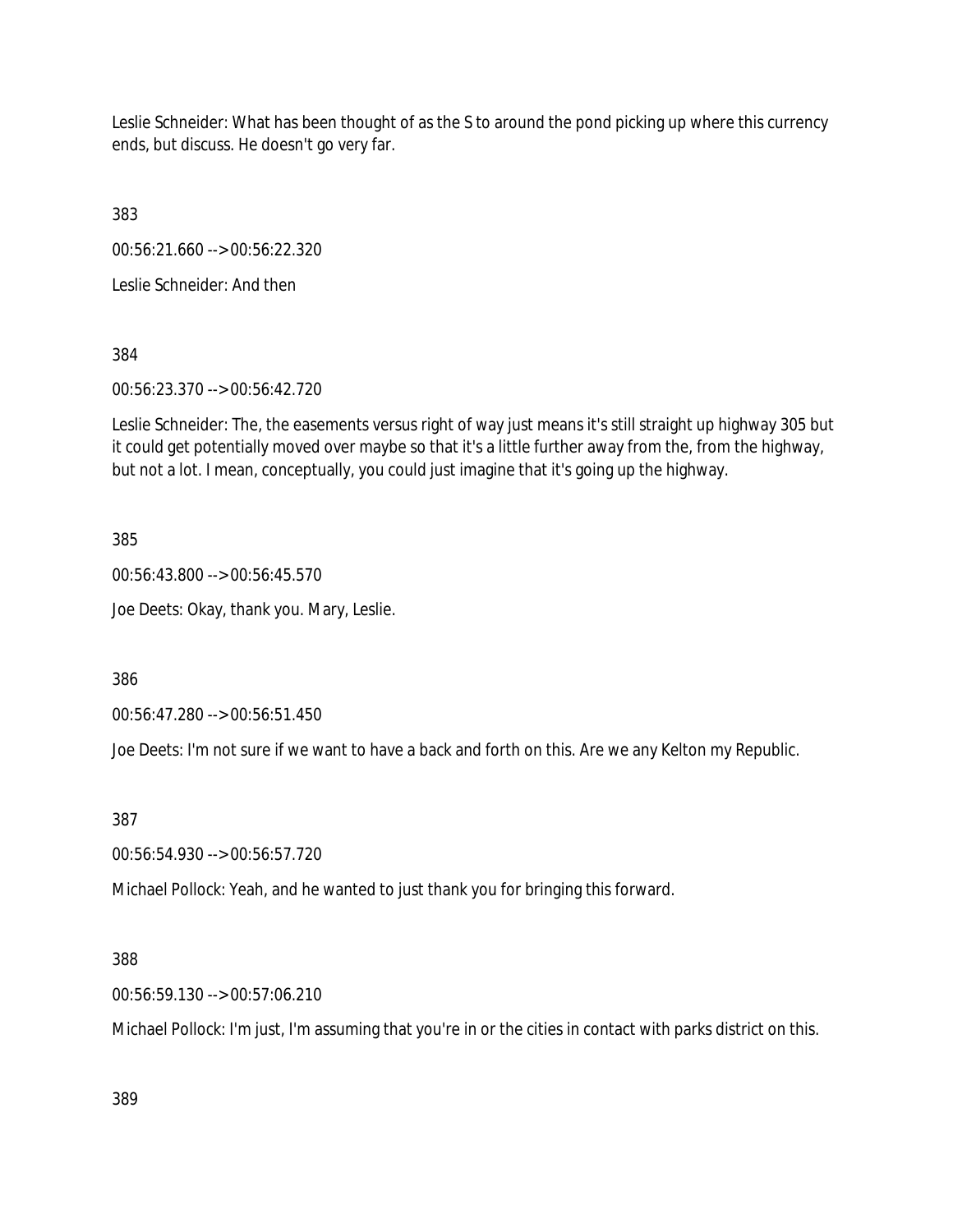00:57:08.010 --> 00:57:10.260

Michael Pollock: And communication with them on.

390

00:57:11.280 --> 00:57:14.160

Michael Pollock: Yeah, okay. Okay, great. Okay, that's all.

391

00:57:14.610 --> 00:57:16.980

Joe Deets: OK, I will be ready to vote on this.

#### 392

00:57:18.600 --> 00:57:24.870

Joe Deets: Okay, so there's a motion on the table to allocate I think \$200,000 to

393

00:57:25.740 --> 00:57:27.090 Joe Deets: Improve my language, who's

394

00:57:27.750 --> 00:57:31.650

Joe Deets: Married Leslie, why don't you repeat your motion, please. And then we'll let's do about. Okay.

#### 395

00:57:32.940 --> 00:57:53.760

Leslie Schneider: Thank you. I moved to add to this tip \$200,000 to plan and design the copper top sekai Woodward trail, which extends the SDO from the pond in sekai PARK NORTH to sportsman's club road and creates new safe access to sekai and Woodward schools through the copper top industrial park.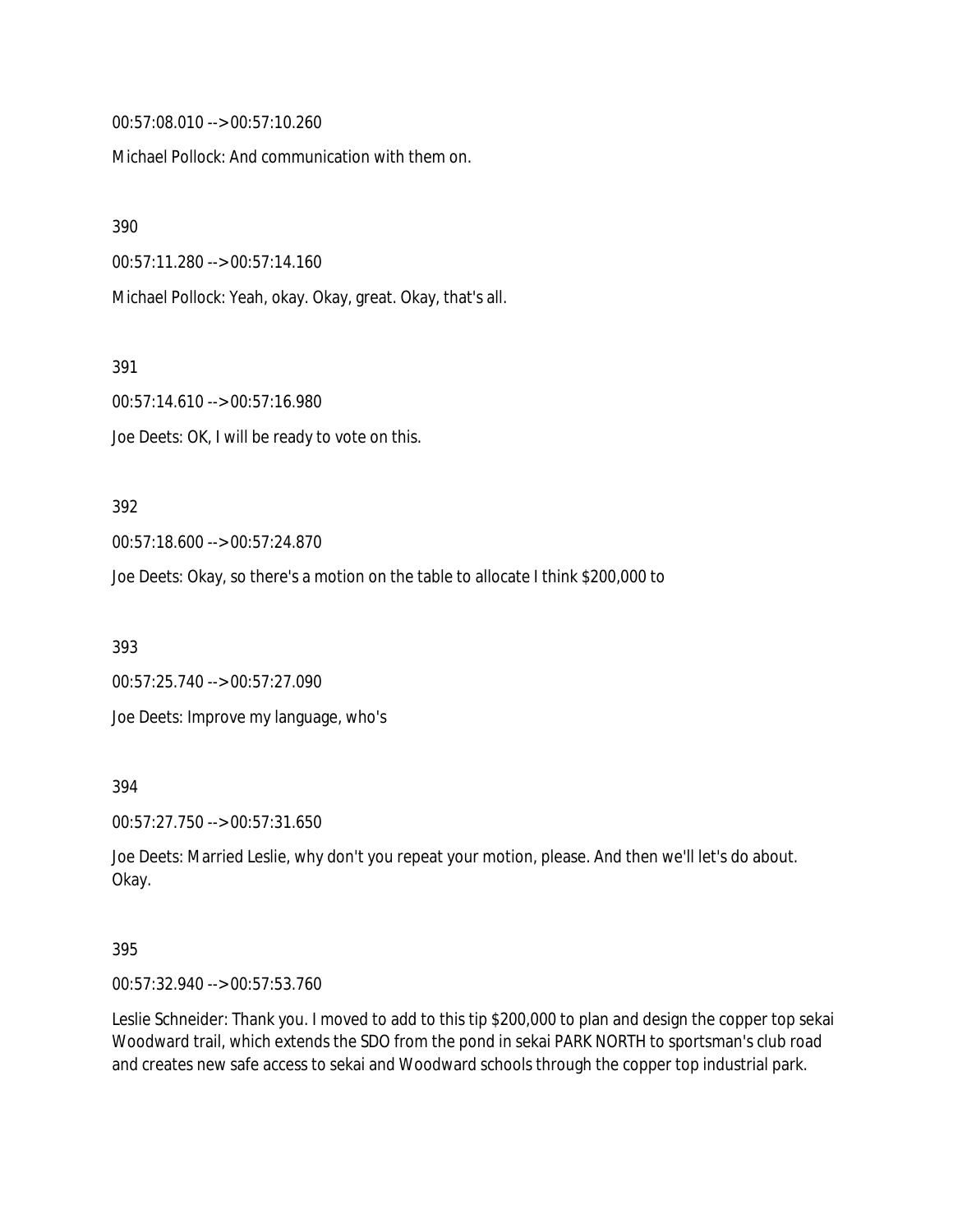396 00:57:54.690 --> 00:57:56.790 Joe Deets: Okay, all those in favor say aye.

00:57:57.600 --> 00:57:58.500 Kol Medina: Aye. Aye.

398 00:57:59.220 --> 00:58:00.150 Joe Deets: Any opposed.

399 00:58:01.590 --> 00:58:04.410 Joe Deets: OK. OK, those two. So we had

400

397

00:58:06.180 --> 00:58:13.530

Joe Deets: Five days, two days, the nays our council member Hi topless and council bummer MSR

401 00:58:14.580 --> 00:58:14.910 Joe Deets: Okay.

402 00:58:16.620 --> 00:58:21.510 Joe Deets: I think I got that right. Okay, I'll just go to sorry customer Nessa did. Were you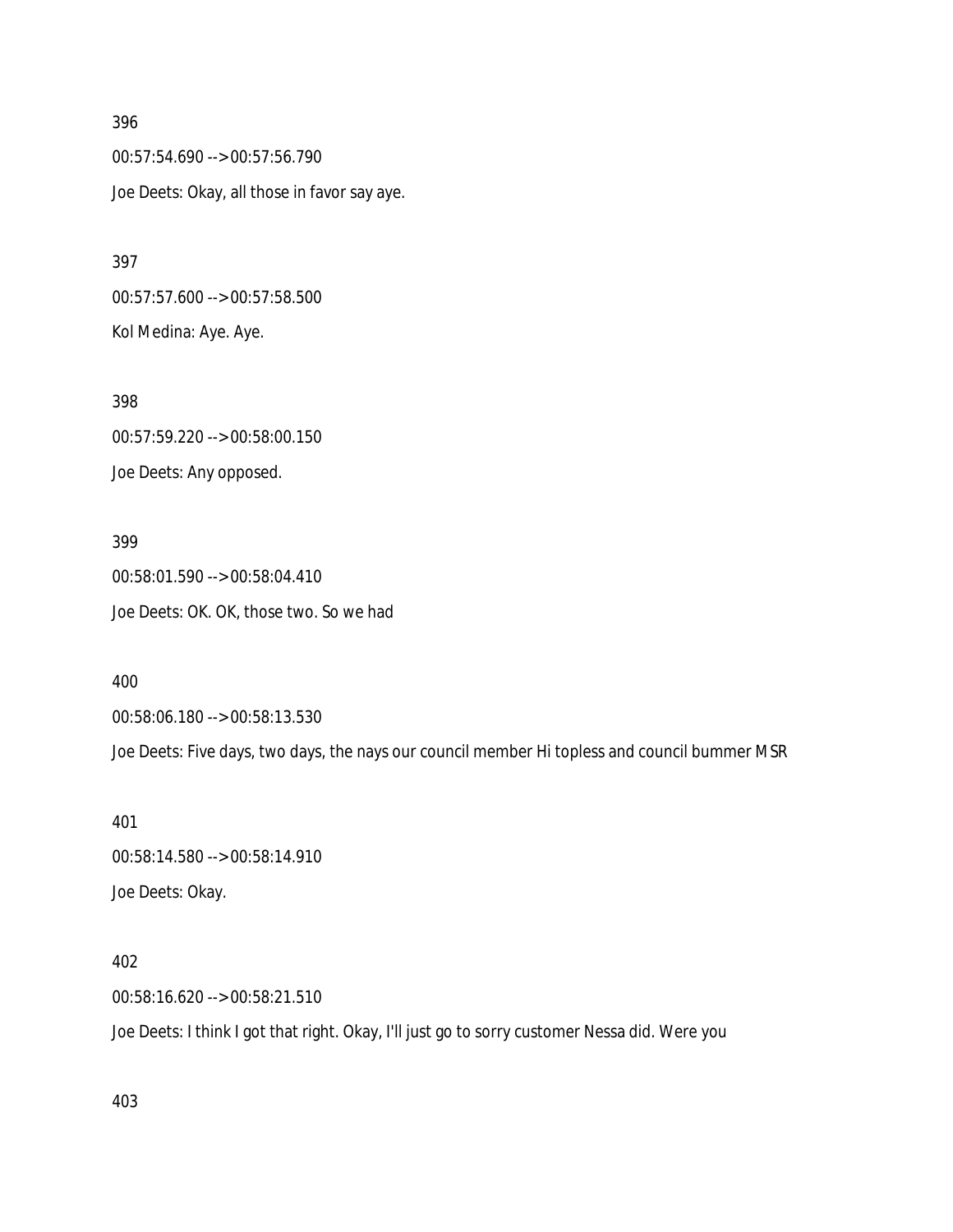00:58:22.260 --> 00:58:28.890

Rasham Nassar: Yeah, I just wanted. I just wanted. I mean, this is really important because the SEO is a really big conceptual project for the community.

404

00:58:29.130 --> 00:58:35.820

Rasham Nassar: And other communities and wanting to have that conversation. And the only reason that I voted no is because I think that we should have the conversation about the S to

405

00:58:36.090 --> 00:58:45.150

Rasham Nassar: With the community. I really appreciate mayor Snyder's proposal, I would like to see more. And specifically I recall when we were talking about this viscosity trail segment. There was a lot of

406

00:58:45.510 --> 00:58:56.580

Rasham Nassar: Debate, a lot of feelings in the community back and forth, and especially from parks that to cut the trail. Any other way through sekai would mean the removal of significant number of cedar trees.

#### 407

00:58:56.910 --> 00:59:03.330

Rasham Nassar: And even parks, provided the recommendation if I could call if I recall correctly, that they would not support the city and doing that.

408

00:59:04.290 --> 00:59:13.170

Rasham Nassar: So I have all of those things in the back of my mind as we're talking about this. I'm still happy to learn more. Mayor center, and I hope that you do at some point circulate more materials to counsel on this.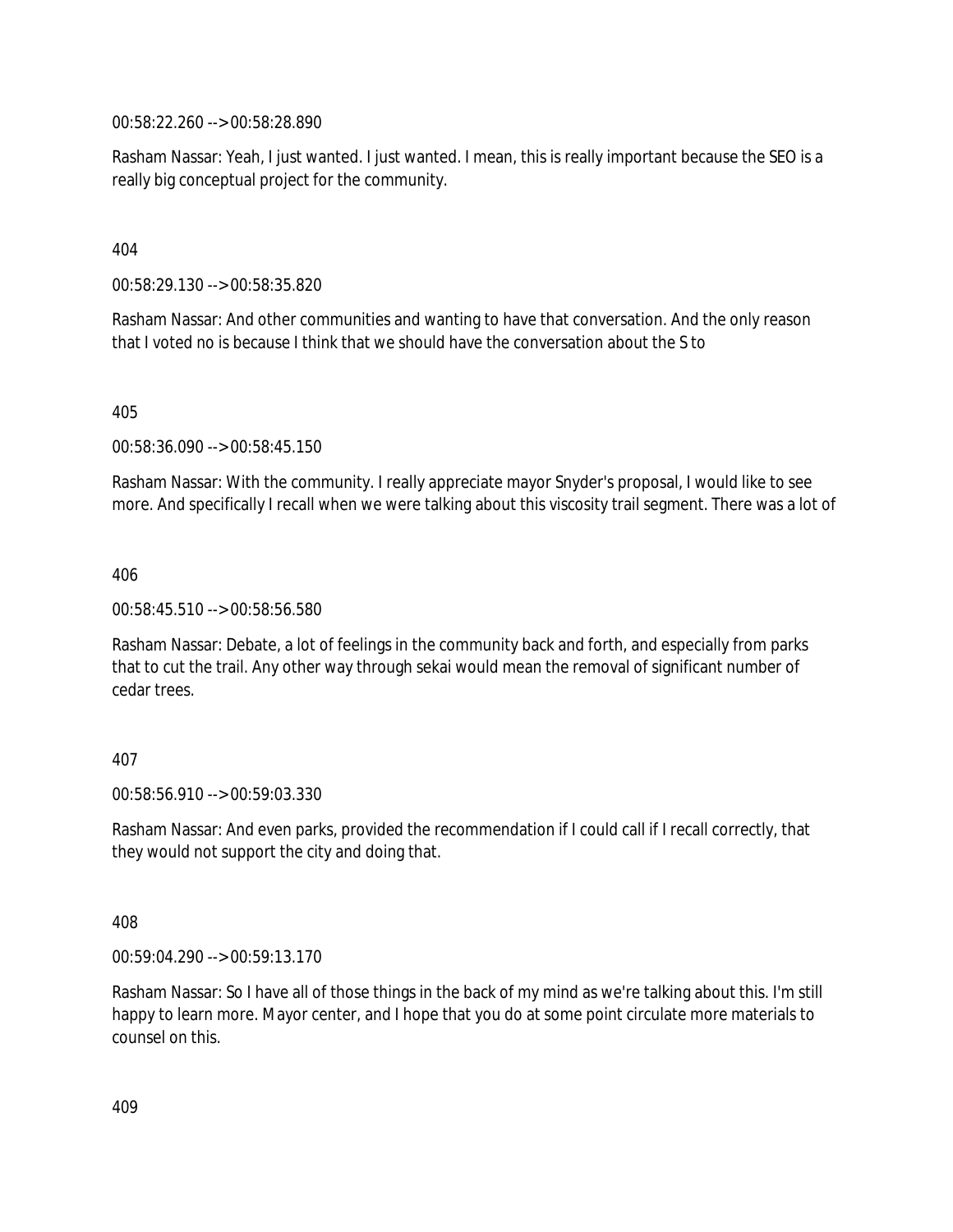00:59:13.200 --> 00:59:30.180

Joe Deets: Okay, thank you, kind of councilman, so I'm going to put on my parliamentary training hat. Once they voted on item we move on. So all of the work and continue to discuss this in the future, but we voted on this one. Moving on, Counselor Medina. You had another item you want to discuss

410

00:59:30.900 --> 00:59:41.040

Kol Medina: Yeah, thank you. I would like the Council to includes some money in the CFP for the senior center improvements that have been identified to us before

411

00:59:41.700 --> 00:59:54.000

Kol Medina: Especially now that we have this 150,000 that had been allocated for this other work, we must be able to move some funding around to provide some funding for the senior center.

412

00:59:55.530 --> 01:00:04.560

Kol Medina: I don't know what amounts. I don't remember the amounts that is being asked for. I hope the Council member does. And I don't know if those amount should be placed in the CFP.

#### 413

01:00:05.160 --> 01:00:18.630

Kol Medina: In the next biennium or in a farther out biennium say three or four years from now, to give the senior center. Time to get a campaign going and fundraising towards that hopefully some other council members will pick up this ball and and answer those questions.

414

01:00:18.870 --> 01:00:21.570

Joe Deets: To pick a city manager had her hand up out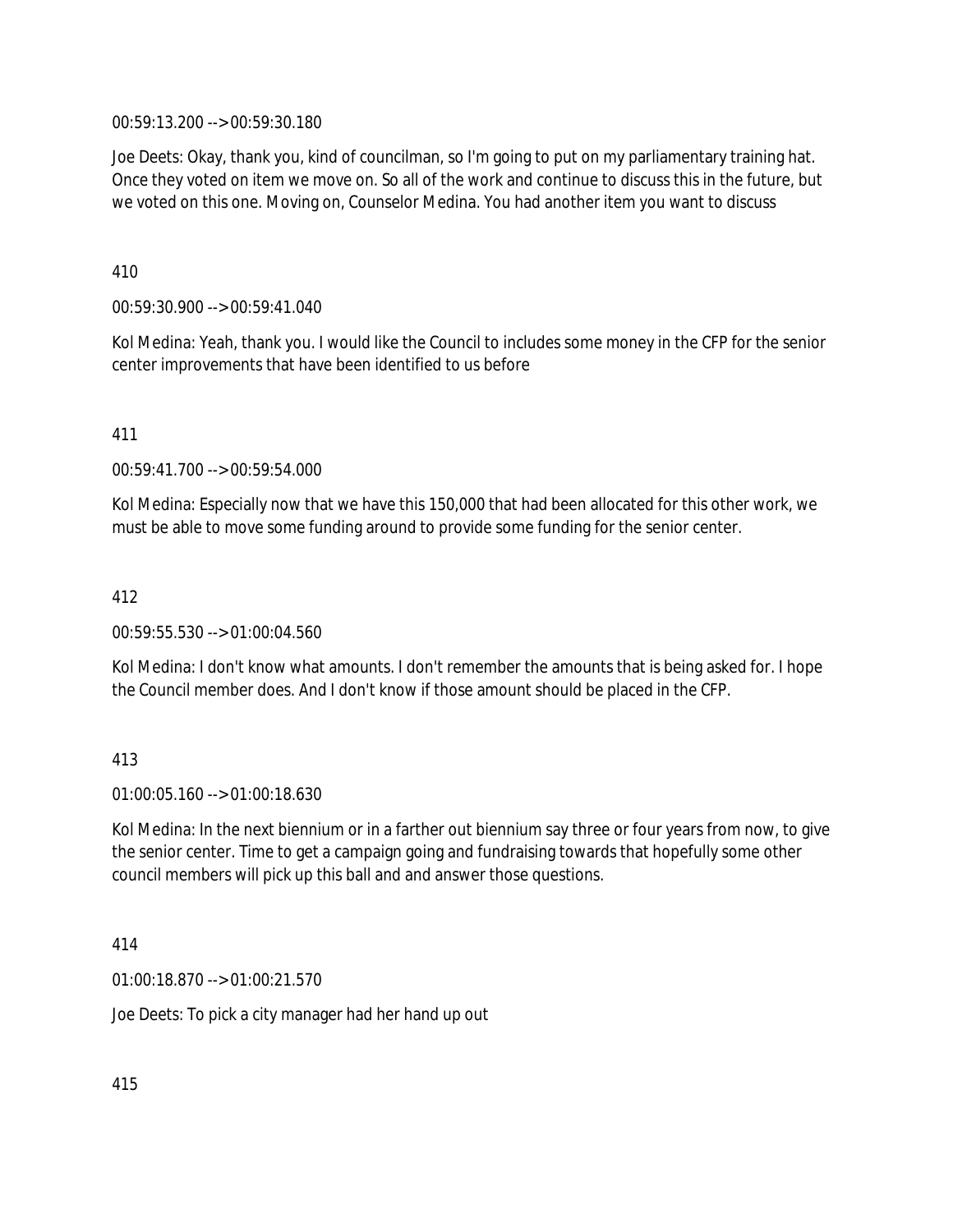01:00:24.600 --> 01:00:30.330

Morgan Smith: I would rather speak after the counselors have had a chance. But I would like to try and fill in some of the blanks.

416

01:00:31.080 --> 01:00:32.400

Joe Deets: Okay, thank you. I'm

417

01:00:32.790 --> 01:00:34.110

Joe Deets: Come from a real high topless.

418

01:00:35.190 --> 01:00:52.950

Kirsten Hytopoulos: So my understanding was that they were looking for \$60,000 this biennium that they could match and \$100,000 the next biennium. But I think we could start with that and get them to verify that. But that was the motion that I was going to make and and hope for verification on that. Okay.

419

01:00:53.580 --> 01:00:55.290

Joe Deets: Thank you. Councilmember car.

420

01:00:58.590 --> 01:01:10.290

Christy Carr: Yeah, I actually in terms of some of the comments. We've heard and hopefully this is what the city manager is going to help us understand in terms of moving money around. And if we had put

421

01:01:10.860 --> 01:01:21.750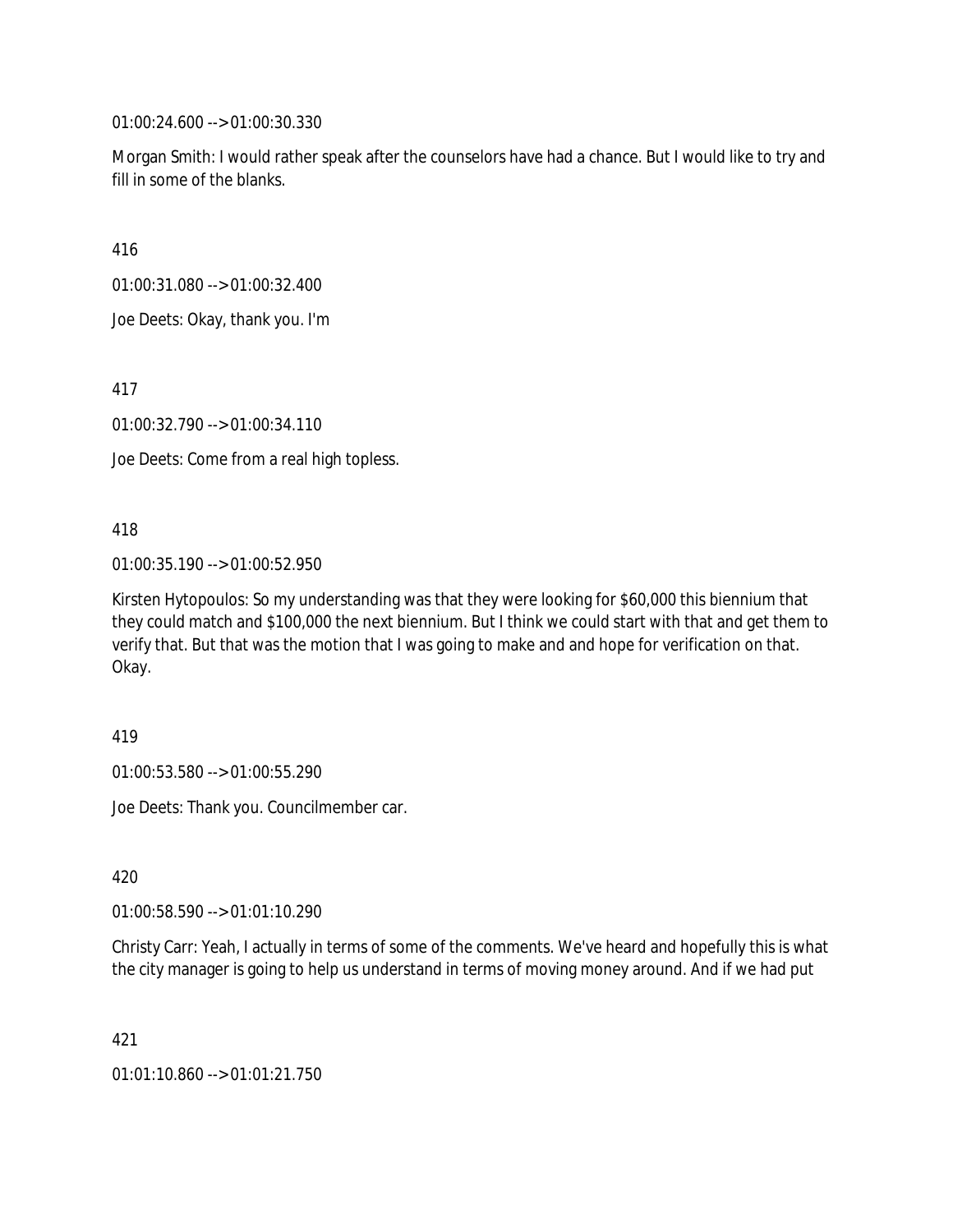Christy Carr: That if we didn't anticipate the the revenue from car tabs than we needed to put money from our general fund into

422

01:01:22.170 --> 01:01:36.090

Christy Carr: That to cover that budget item. Do we then now have that money available again in the general fund to that is now available because we have the revenue source from car tabs.

# 423

01:01:36.660 --> 01:01:48.960

Christy Carr: So that's a general question, and then I can't fill in the math. It sounds like council member Hi tapulous remembers the amounts but I support providing additional money to the senior center. Okay.

# 424

01:01:48.990 --> 01:01:54.750

Joe Deets: Thank you. And I'll just how can I support funding for the senior center to so city manager.

# 425

01:01:58.980 --> 01:02:08.010

Morgan Smith: Yes. First, just to make sure I know it's we take you through a lot of information on the transportation funds, but I want to make sure we're as clear as possible.

# 426

01:02:08.760 --> 01:02:16.800

Morgan Smith: The way. Councilmember car described it is correct. And I would encourage you, because we've sort of for clarity purposes 2020

# 427

01:02:17.340 --> 01:02:33.600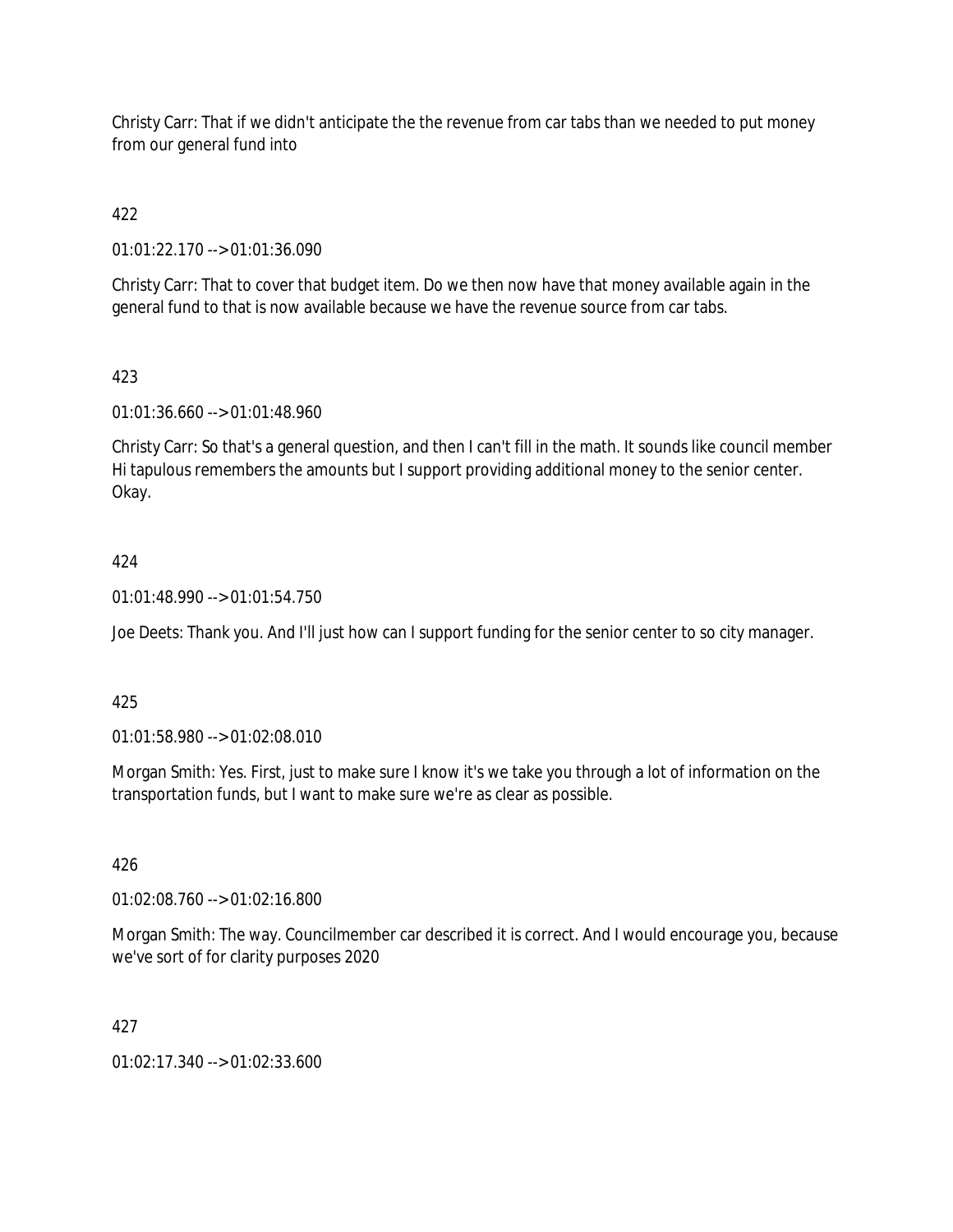Morgan Smith: Is not part of the discussion we're having now. So from 2021 forward. The ruling this week last week restores \$400,000 essentially OF TRANSPORTATION FUNDS support for our road maintenance, which means we do not

428

01:02:34.050 --> 01:02:46.380

Morgan Smith: Need and the way we were backfilling that was with the fund balance. So one way to think about it is that we have an additional \$400,000 of capacity and the general fund.

## 429

01:02:47.070 --> 01:02:59.250

Morgan Smith: How you choose to use that capacity is Council's decision. You could identify \$400,000 of spending would be one extreme every year and be in the same position you were before the ruling.

#### 430

01:02:59.940 --> 01:03:14.040

Morgan Smith: In terms of capacity or you could take the position. Councilmember Medina was advocating for which is to try to not increase spending to use up that capacity so that the benefit is that it's there available for future decision making.

#### 431

01:03:15.360 --> 01:03:24.030

Morgan Smith: The only thing I wanted to make sure when COUNCILMEMBER Medina was speaking. I thought I heard him reference \$850,000 which is the fund balance number

#### 432

01:03:24.720 --> 01:03:36.780

Morgan Smith: If you said \$800,000 and we're talking about the two years of annual money in the biennium. Then that's correct. So I just want to make sure we have apples and oranges and the numbers are very similar.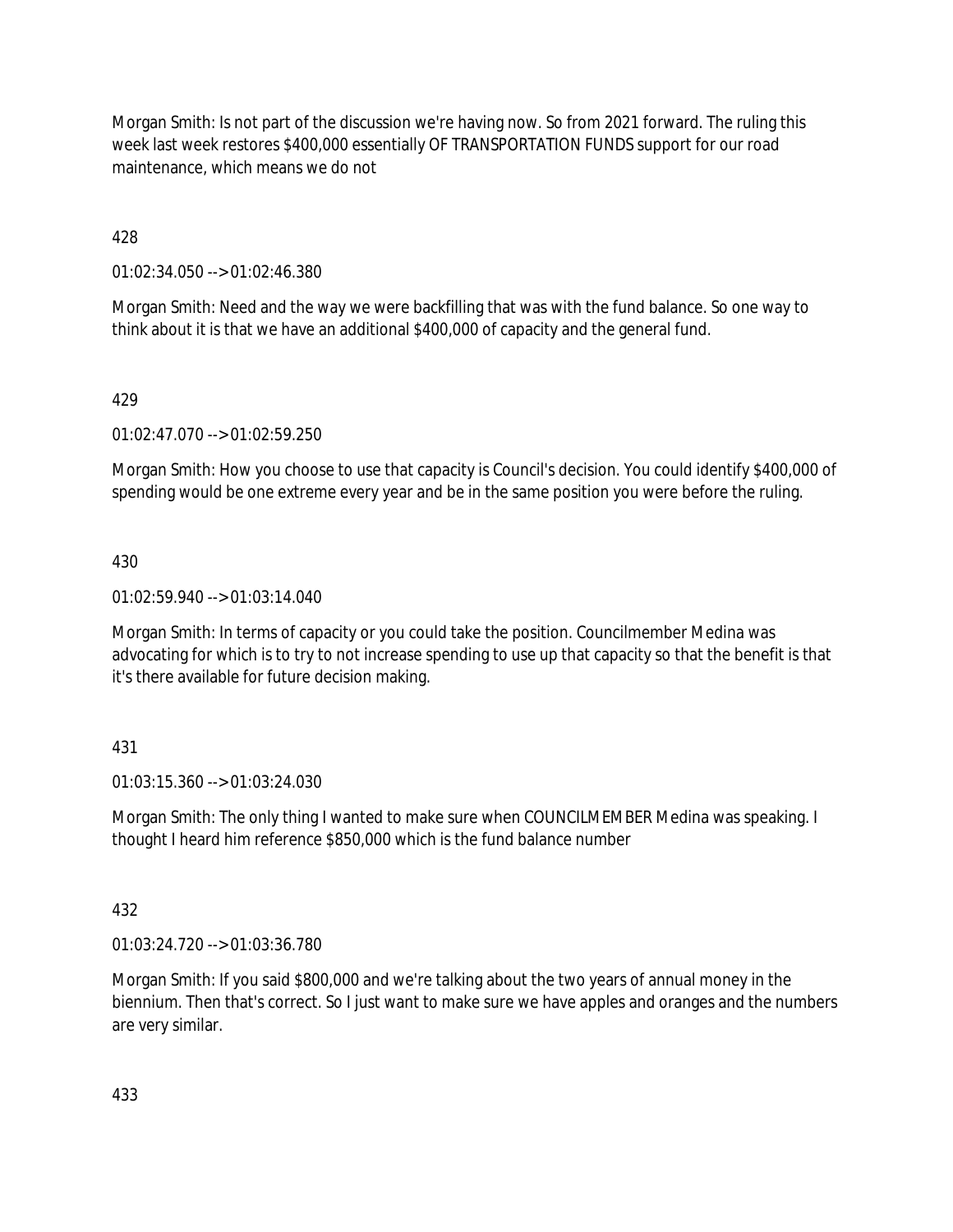01:03:37.230 --> 01:03:45.300

Morgan Smith: But it isn't the case that we were we hadn't program that 850 for other uses weren't backfilling from the general fund for that so

434

01:03:46.680 --> 01:03:51.840

Morgan Smith: I think I made it murkier not clear. I would encourage you to think about timing I think

435

01:03:52.350 --> 01:03:59.070

Morgan Smith: My understanding of at least one component of the request from the senior center is that their project have a representation in the tip.

#### 436

01:03:59.940 --> 01:04:05.100

Morgan Smith: We have worked hard to have the CFP be an actual implementation guide.

#### 437

01:04:05.610 --> 01:04:12.360

Morgan Smith: And putting a project in in 21 and 22 that isn't going to occur in those years works against that.

438

01:04:12.660 --> 01:04:19.890

Morgan Smith: And it also suggest that we have staff capacity and are planning and ready to go on that and I just don't think that that is actually what's

439

01:04:20.400 --> 01:04:29.370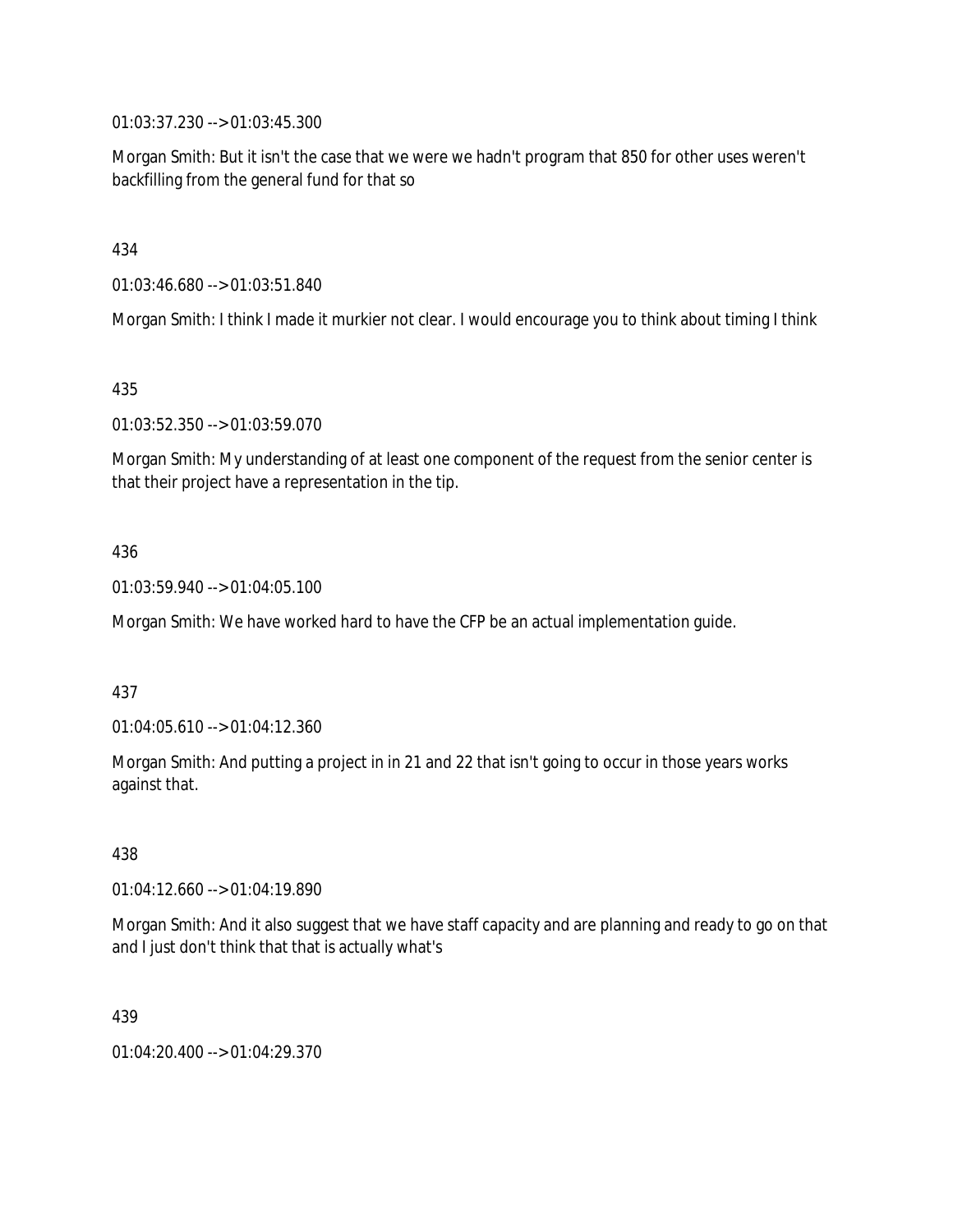Morgan Smith: The case in this scenario, I think there's a suggestion, there'll be a project sometime down the road, maybe not very far down the road. But at some point in the future.

440

01:04:29.790 --> 01:04:37.350

Morgan Smith: And that the senior center would like to have some time to fundraise around that and that having the project represented in the CFP might assist with that.

## 441

01:04:37.710 --> 01:04:46.440

Morgan Smith: But that doesn't mean that it needs to be placed in 21 and 22 because that really sort of suggests that that's a project that we're rolling up our sleeves on and launching in those years.

## 442

01:04:47.040 --> 01:04:56.790

Morgan Smith: Unless as COUNCILMEMBER hydrocephalus was alluding to what you're looking for is support for design work or some sort of initial steps of planning.

443

01:04:58.050 --> 01:04:59.910

Joe Deets: Thank you. Councilmember, I suppose.

444

01:05:02.070 --> 01:05:15.480

Kirsten Hytopoulos: So I think, you know, I just looked again at their stuff today. And I think these are some pretty small things like the 60,000 that they're gonna match with 60,000 and make those little like replacing some doors you know couple other things. I mean, they literally that they really do into

#### 445

01:05:16.380 --> 01:05:20.430

Morgan Smith: Some small scale improvements in the time ahead of the larger projects.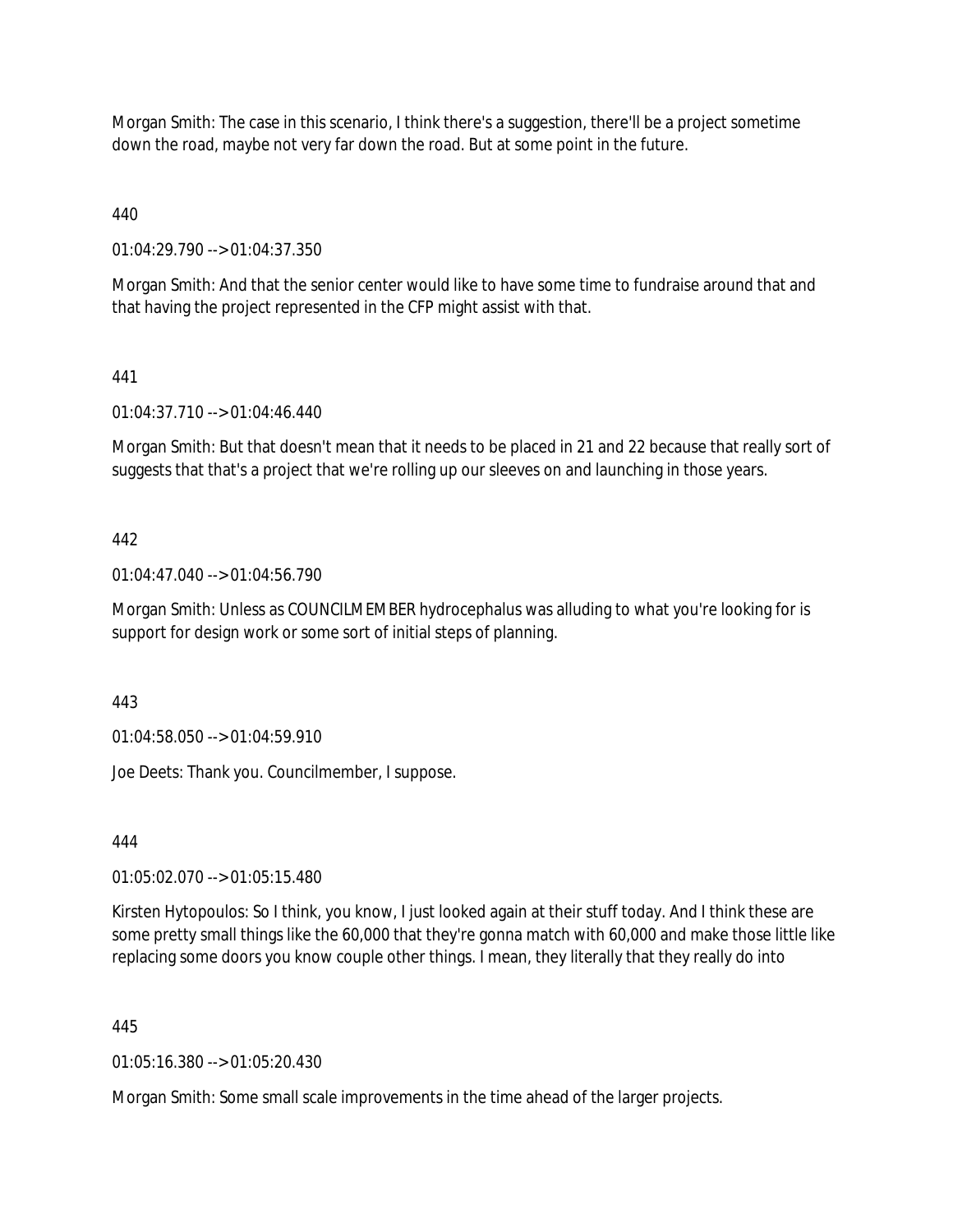01:05:20.730 --> 01:05:26.250

Kirsten Hytopoulos: And then like the other in the next biennium. So 2320 so was at 2324

447

01:05:26.490 --> 01:05:37.740

Kirsten Hytopoulos: Was removed fireplaces and enlarging this thrift store. So, I mean, we have time right so if we if Council who give direction to really verify that that is not unrealistic. But in this tip.

448

01:05:38.160 --> 01:05:43.650

Kirsten Hytopoulos: I would like to ask council to have have us verify that it's not. These are not unrealistic projects to put in the car.

449

01:05:44.220 --> 01:05:48.300

Kirsten Hytopoulos: And they're not like we building this, you know, the senior center redesigning the whole senior center.

450

01:05:48.990 --> 01:05:56.580

Kirsten Hytopoulos: They're relatively small, um, I'd like to have a look at that. And then I just want to follow up on what what COUNCILMEMBER car was talking about.

451

01:05:57.030 --> 01:06:03.210

Kirsten Hytopoulos: I am I am hoping we are willing to do what COUNCILMEMBER Medina was talking about, which is that we're going to try not to touch.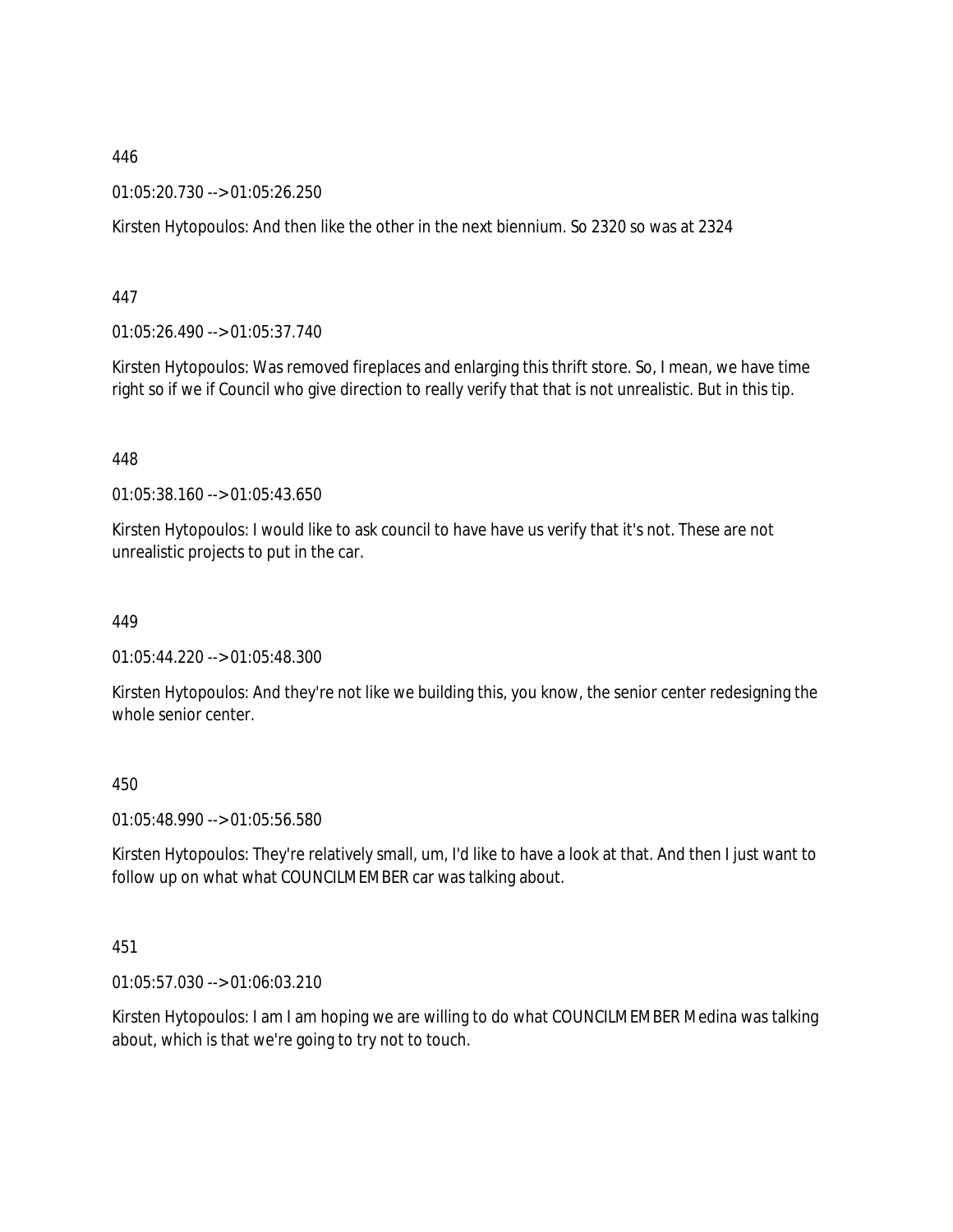01:06:03.960 --> 01:06:21.030

Kirsten Hytopoulos: As much as possible, that we're going to try to preserve the fund balance. We're going to take advantage of what's you know the that's capacity that has been created. Not I, said we're going to try to retain that that nine year, you know, keep that nine year

453

01:06:22.260 --> 01:06:31.560

Kirsten Hytopoulos: Span until the lines cross and not use that and that is why sorry Joe, but why I didn't vote for the 200,000 to go back to the last item.

454

01:06:31.950 --> 01:06:40.830

Kirsten Hytopoulos: So I was going to make this motion about senior center and hope that we're going to do some cuts to pay for this and not take advantage of the Supreme Court decision.

455

01:06:43.110 --> 01:06:46.410

Joe Deets: Sorry, I'm COUNCILMEMBER Medina.

456

01:06:53.640 --> 01:06:57.420

Kol Medina: Thank you. I think the city manager had a response to that point. And I'd be happy to let her go.

# 457

01:06:57.840 --> 01:07:07.440

Morgan Smith: Oh, I would just going to suggest that rather than council members doing the legwork of dialoguing with the senior center. It might be more constructive if the public works director

458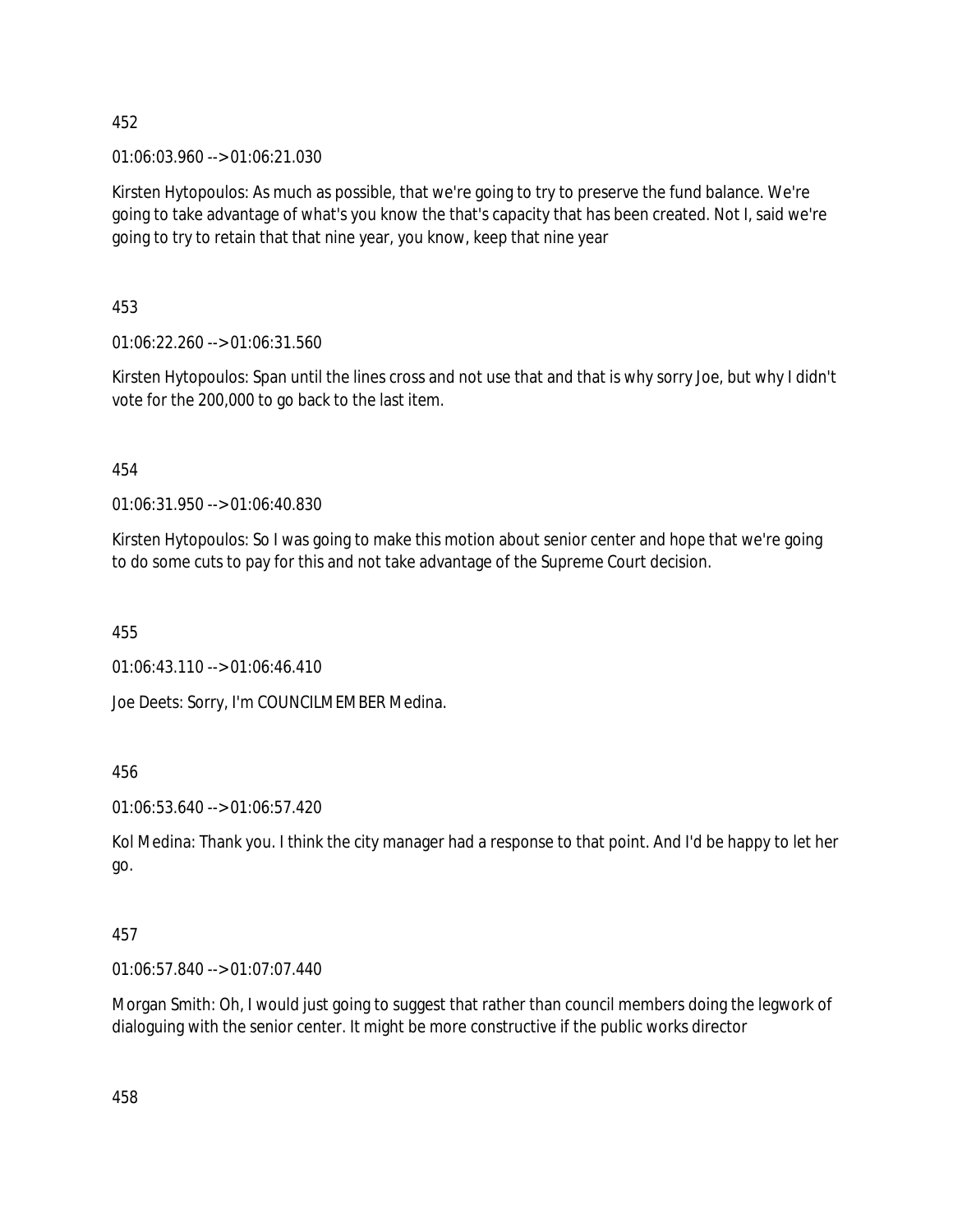01:07:07.680 --> 01:07:15.210

Morgan Smith: Prepared some information to bring back for you to look at your next discussion on the 27th related to this specific project and some alternatives.

# 459

01:07:15.810 --> 01:07:24.780

Morgan Smith: And so if that's of interest to you. Maybe you could craft emotion to just express your support for additional consideration of of a phased approach.

460

01:07:25.620 --> 01:07:28.410

Joe Deets: Okay, thank you. A couple more Medina, you want to do that.

# 461

01:07:29.160 --> 01:07:35.400

Kol Medina: Um, I guess I'm not ready to make that motion on the fly and they weren't talking simple well come up with and be ready.

462

01:07:36.210 --> 01:07:37.020

Kol Medina: And I just want to

463

01:07:37.080 --> 01:07:50.040

Kol Medina: Respond to something councilman topless was saying, if we make some one time expenditures, those aren't going to impact that nine year line, those, those are recurring expenses versus recurring income.

464

01:07:51.060 --> 01:08:00.000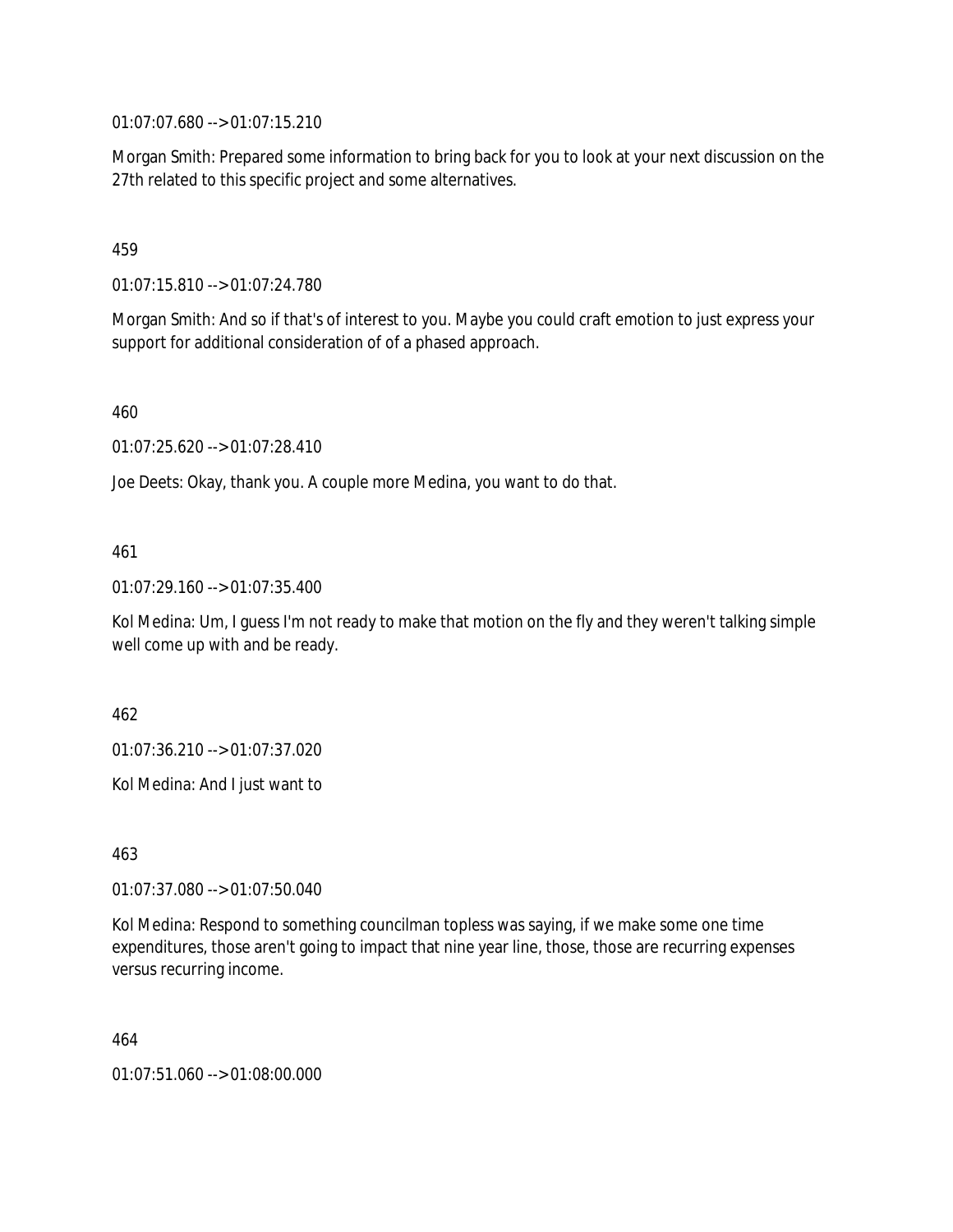Kol Medina: The one making some one time expenditures will impact that other bar chart that shows when we might go below our fund balance, however many years from now.

465

01:08:00.480 --> 01:08:08.460

Kol Medina: So I just want to make sure we all get that. And if someone thinks I'm wrong please correct me. And then about this senior center right and I

466

01:08:09.720 --> 01:08:19.260

Kol Medina: I'd support emotion to just put 60,000 in the next tip and then 100,000 in the next biennium. And then 100,000 in this next biennium.

# 467

01:08:19.830 --> 01:08:28.200

Kol Medina: And then we'll have time to get some more information about that. Verify before we approve the final budget, but if I export just put it in there. Now, let the verification code.

468

01:08:31.320 --> 01:08:32.400

Joe Deets: COUNCILMEMBER Nessa

469

01:08:35.220 --> 01:08:42.330

Rasham Nassar: I support what COUNCILMEMBER Medina just said, and I'm going to check with you chair. Is there a motion on the floor to that effect.

470

 $01:08:42.660 \rightarrow 01:08:45.930$ 

Joe Deets: There's not a motion right now so I'm waiting to hear one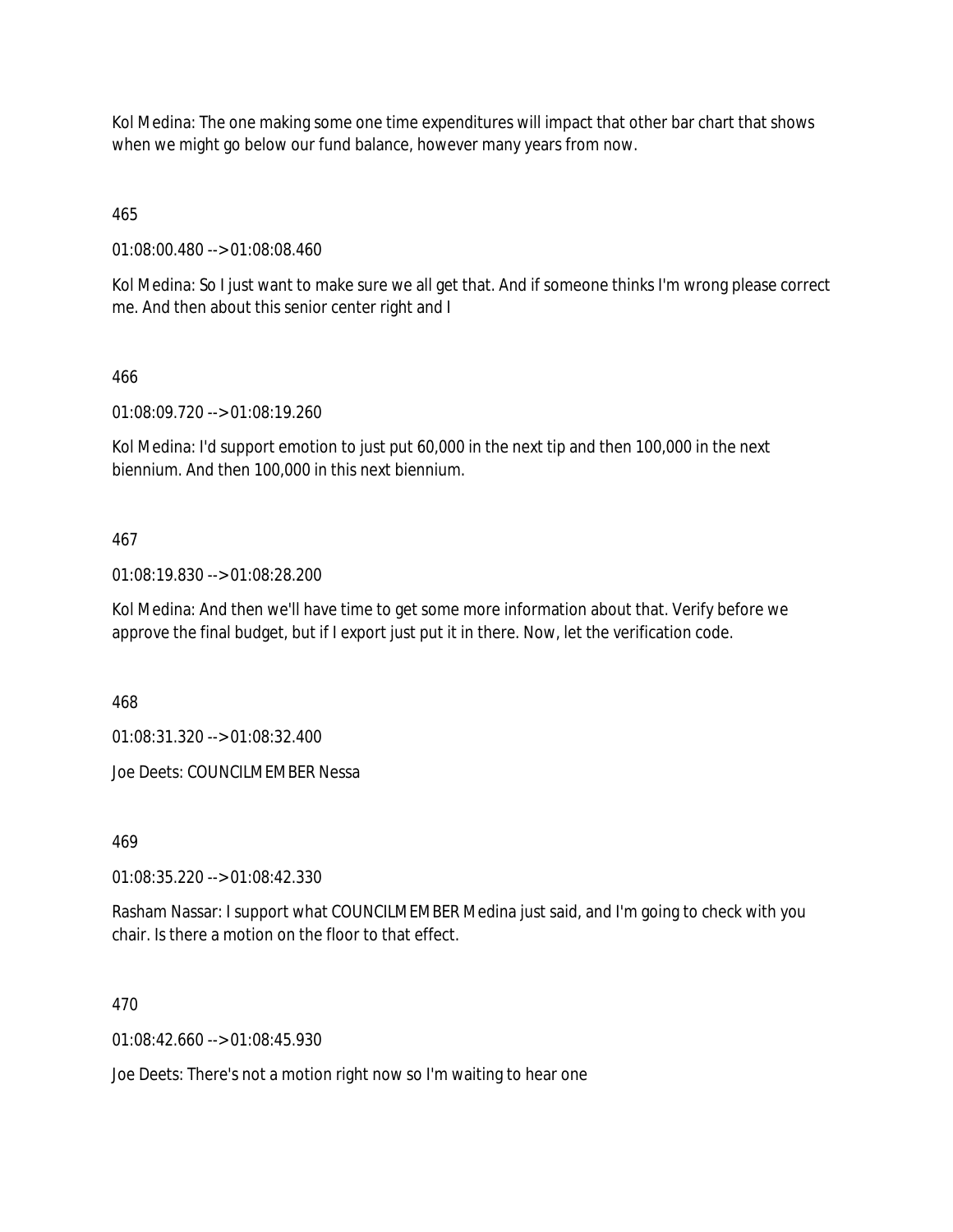01:08:46.260 --> 01:09:01.890

Rasham Nassar: I will make one I moved to put \$60,000 of funding in this 2021 2020 to see IP for senior center improvements and \$100,000 in the

472

01:09:05.070 --> 01:09:07.200

Rasham Nassar: Budget for senior minor improvements.

473

01:09:08.310 --> 01:09:08.670

Kol Medina: Second,

#### 474

01:09:09.390 --> 01:09:26.520

Joe Deets: Okay, second, so there's emotion and second into put \$60,000 in the 2021 budget for senior center improvements and \$100,000 for senior center improvements in 2022 if I got that. Correct.

475

01:09:27.840 --> 01:09:28.830

Joe Deets: Customer Pollock.

476

01:09:29.610 --> 01:09:30.570

Morgan Smith: I'm sorry.

477

01:09:30.810 --> 01:09:34.920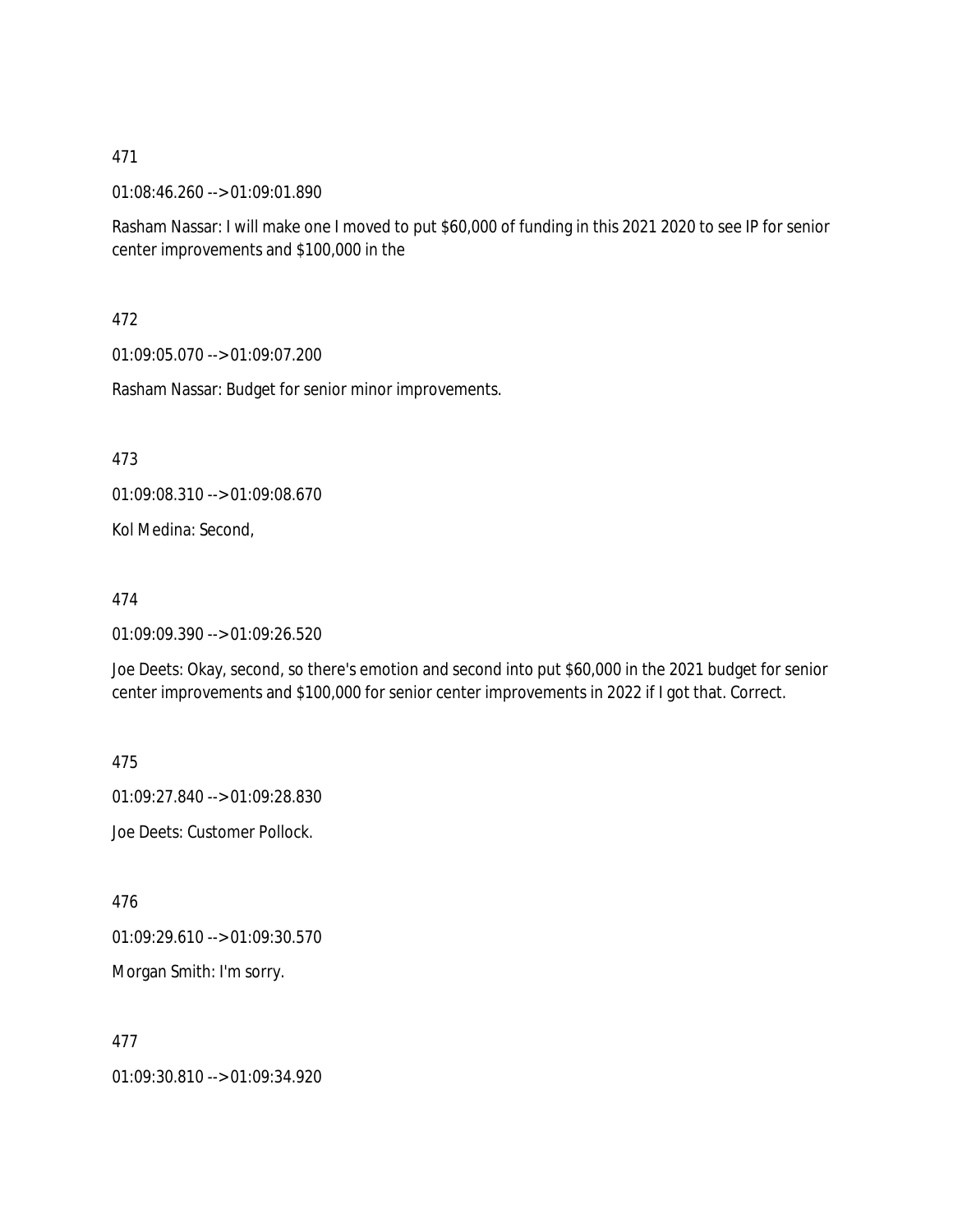Morgan Smith: Debbie me. I just want to correct you did not restate the motion correctly. So I want to make sure that, oh, we

478

01:09:34.920 --> 01:09:36.090

Joe Deets: Do please do. Yeah.

479

01:09:36.900 --> 01:09:45.960

Morgan Smith: That emotion is energy understand it and COUNCILMEMBER star, you can and COUNCILMEMBER Medina, if you can double check me. Councilmember Medina suggested placing 60,000 in the

# 480

01:09:47.040 --> 01:09:59.850

Morgan Smith: Budget tip and 100,000 in the 23rd, 24th tip and 100,000 in the 2526 tip the motion that was actually made by council member nisar

481

01:10:00.360 --> 01:10:14.430

Morgan Smith: Included the first two of those, and not the third and then Deputy Mayor, the way you restate it it was 60 and 2021 and 120 22 so I think we want to make sure everyone's on the same page before you conduct your voting and discussion. Yeah.

482

01:10:14.700 --> 01:10:15.300

Joe Deets: Yeah, no thanks.

483

01:10:15.540 --> 01:10:16.020

Joe Deets: I'm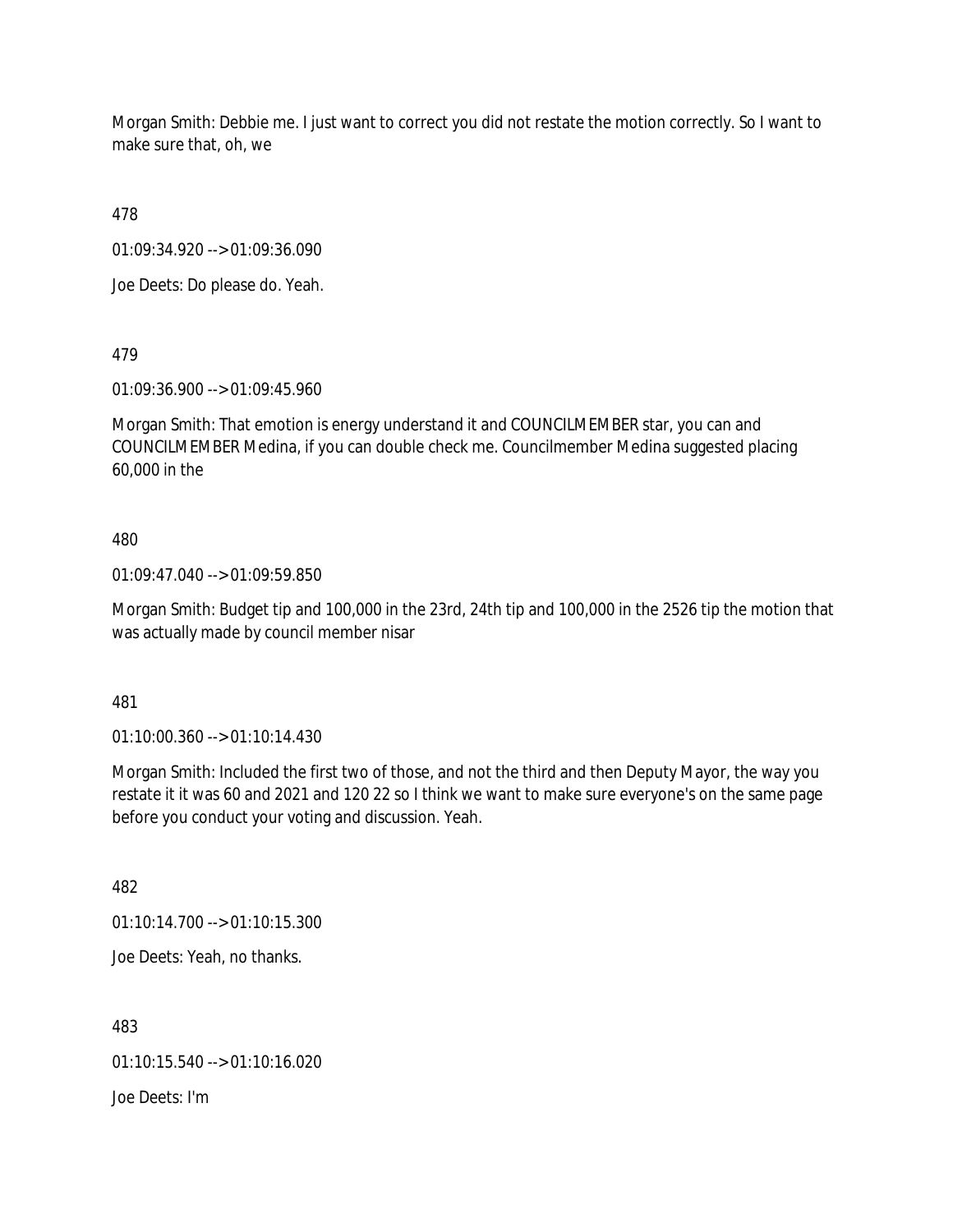01:10:16.230 --> 01:10:17.670

Kol Medina: Okay counts. I don't want to clarify.

485

01:10:18.060 --> 01:10:29.010

Kol Medina: I, I understand how I kind of pitched by words and you might have heard you say existing free. I only meant to only with the 61 which is, I believe, we can't remember the smart meter.

486

01:10:29.250 --> 01:10:30.210

Joe Deets: Okay, that's what

487

01:10:31.680 --> 01:10:33.180

Joe Deets: Kept me customer Pollock. You had your hand up.

488

01:10:34.260 --> 01:10:34.980

Kol Medina: I

489

01:10:35.550 --> 01:10:46.140

Michael Pollock: It's fine. It's been corrected. I just noticed the same thing that the city manager node. So it's COUNCILMEMBER on the Venus corrected. So my hands, Lord.

490

01:10:46.620 --> 01:10:48.030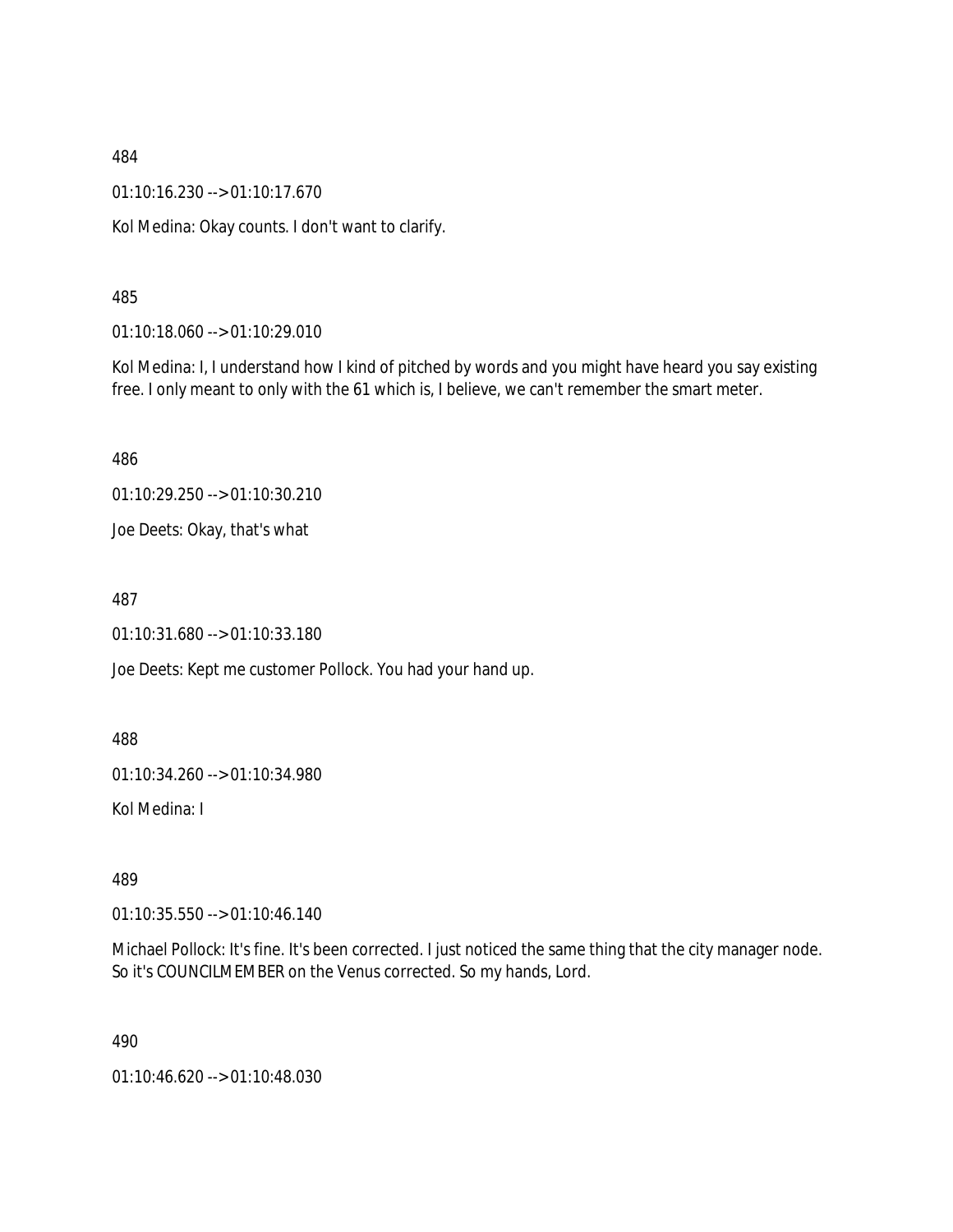Joe Deets: Okay. Any more discussion.

491

01:10:49.830 --> 01:10:53.370

Joe Deets: Okay. Not seeing any. All those in favor, say aye.

492

01:10:54.060 --> 01:10:55.020

Kol Medina: Aye. Aye.

493

01:10:55.440 --> 01:10:56.310

Joe Deets: Any opposed.

494

01:10:57.420 --> 01:11:14.910

Joe Deets: Okay, there's it was unanimous, and I'm not gonna try and repeat the motion because I didn't do such a good job last time. So I think we got better to just what's what's out there city manager, I think you've got that and COUNCILMEMBER Medina.

#### 495

01:11:16.560 --> 01:11:25.500

Kol Medina: I think you change of subject, I just like the city manager for my understanding of something and just make sure we're all on the same page.

496

01:11:26.460 --> 01:11:42.420

Kol Medina: Of the so for the the extra 200,000 from the car licensing fees that a year or two ago we programmed to use for path for climate change and half for practical me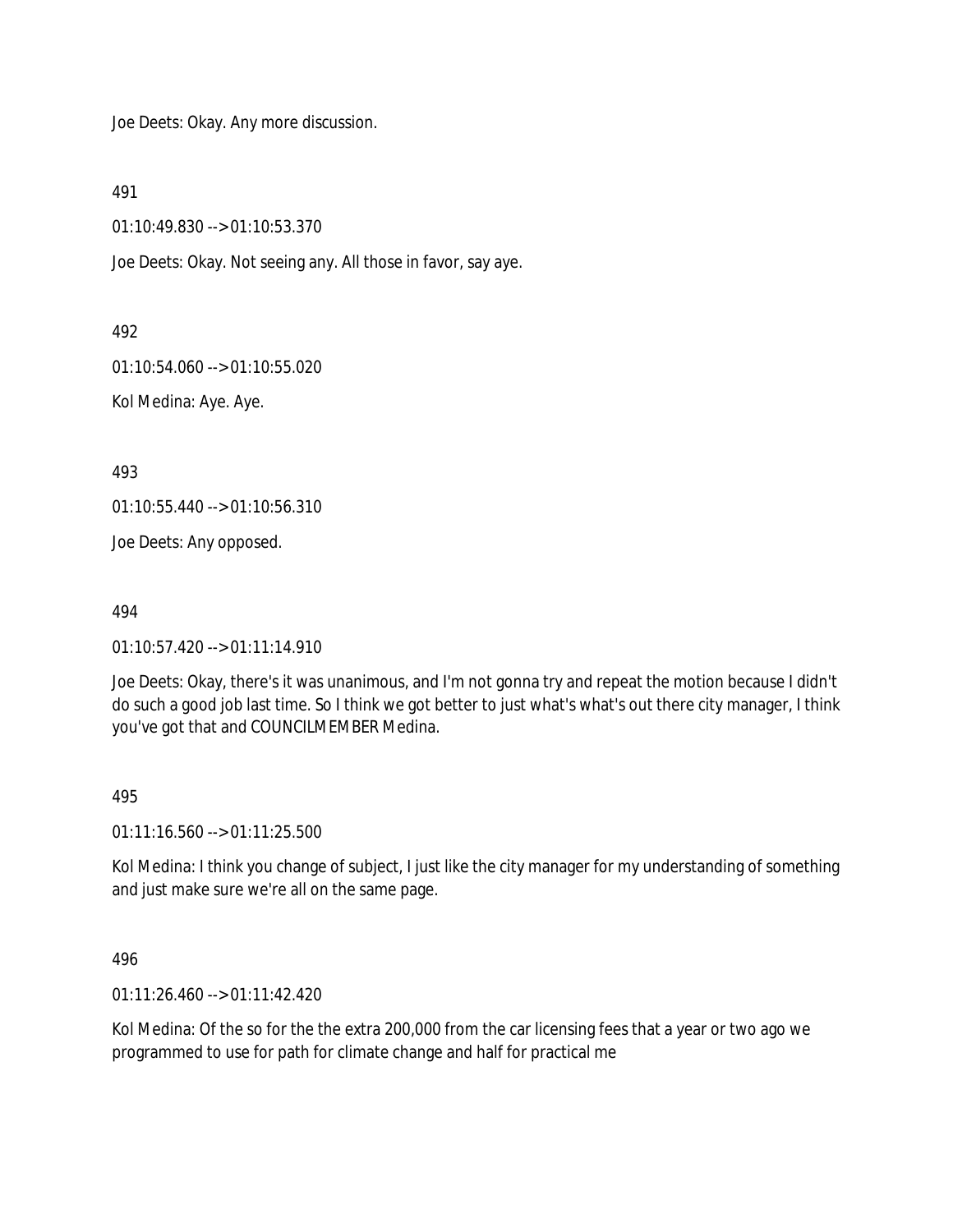$01:11:44.370 \rightarrow 01:11:59.550$ 

Kol Medina: That will now continue until 2023 when those resolutions sunset. So those resolutions are still in place. So unless something less the Council changes those resolutions that 200,000 will be used for those purposes until 2023, is that correct

498

01:12:01.320 --> 01:12:02.220

Morgan Smith: That is correct.

499

01:12:03.270 --> 01:12:16.620

Morgan Smith: So then, then the net impact is that we will be doing things we otherwise weren't going to be able to do, but it doesn't generate additional capacity because the use of those funds is already been very specifically identified by Council.

500

01:12:17.700 --> 01:12:18.180

Kol Medina: Then

501

01:12:18.210 --> 01:12:26.490

Kol Medina: So I just want to confirm that, and then say that I hope that the Council will leave that the way it is, especially the

502

01:12:26.970 --> 01:12:33.780

Kol Medina: Climate change implementation part of it that hundred thousand year that's already identified or earmarked for climate change.

503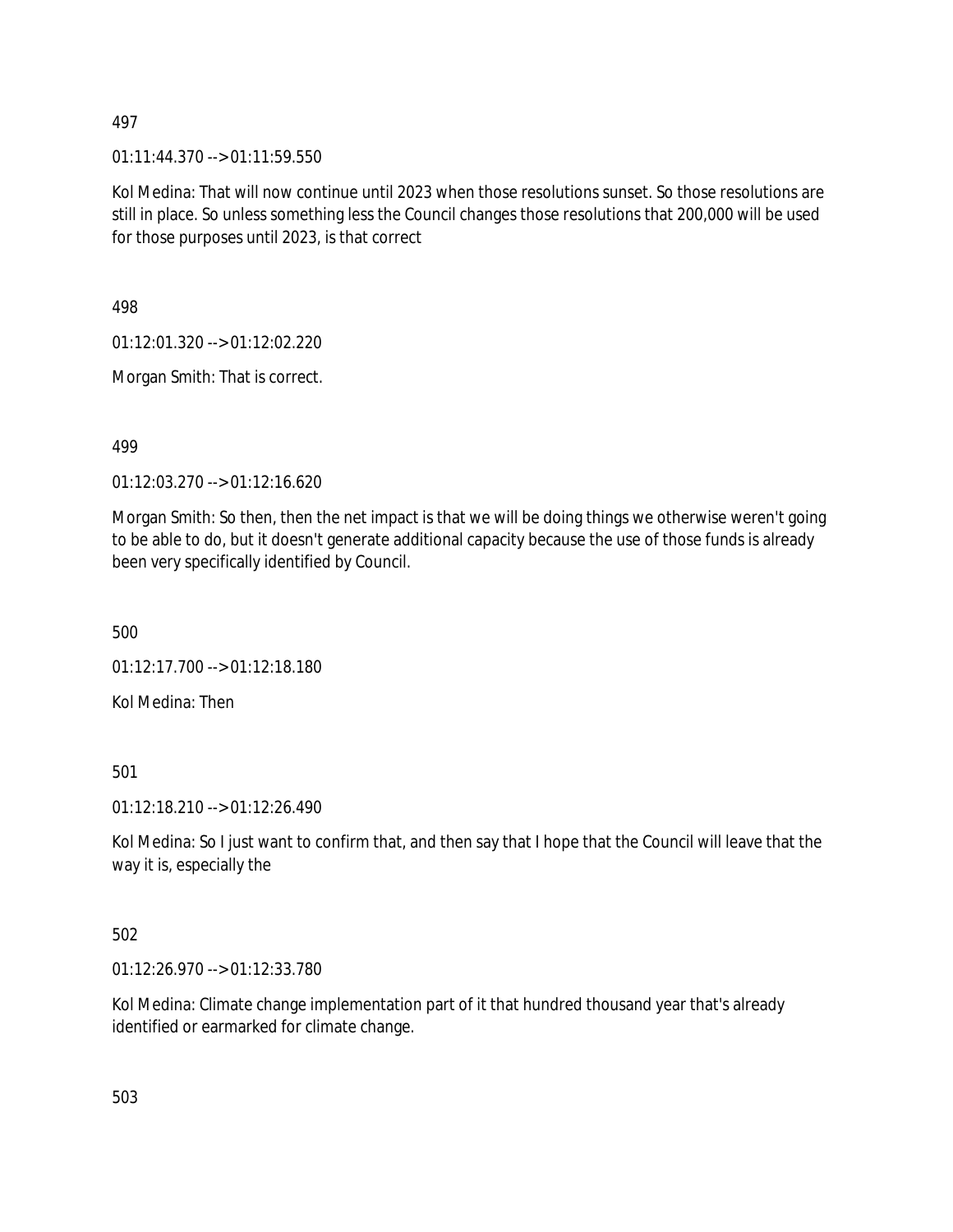01:12:34.500 --> 01:12:46.020

Kol Medina: We can just add that to the 300,000 it's already in the budget, and then we're looking at \$400,000 a year or at least through 2023 that would be dedicated to our climate action plan implementation. Okay.

504

01:12:46.320 --> 01:12:46.740

Kol Medina: Thank you.

505

01:12:49.650 --> 01:12:57.420

Joe Deets: I do. If you beg with me. I have a quick question for the finance director. So the increase in the car tabs.

#### 506

01:12:58.590 --> 01:13:03.930

Joe Deets: From what 20 to 30 that expires in 2023, is that correct

507

01:13:04.230 --> 01:13:05.640

DeWayne Pitts: January of 2023

508

01:13:06.360 --> 01:13:18.090

Joe Deets: So, would our fight if if we end that past 23 does that because I assume your financial projections are based on that ending in 2023

509

01:13:18.660 --> 01:13:19.260

DeWayne Pitts: That's correct.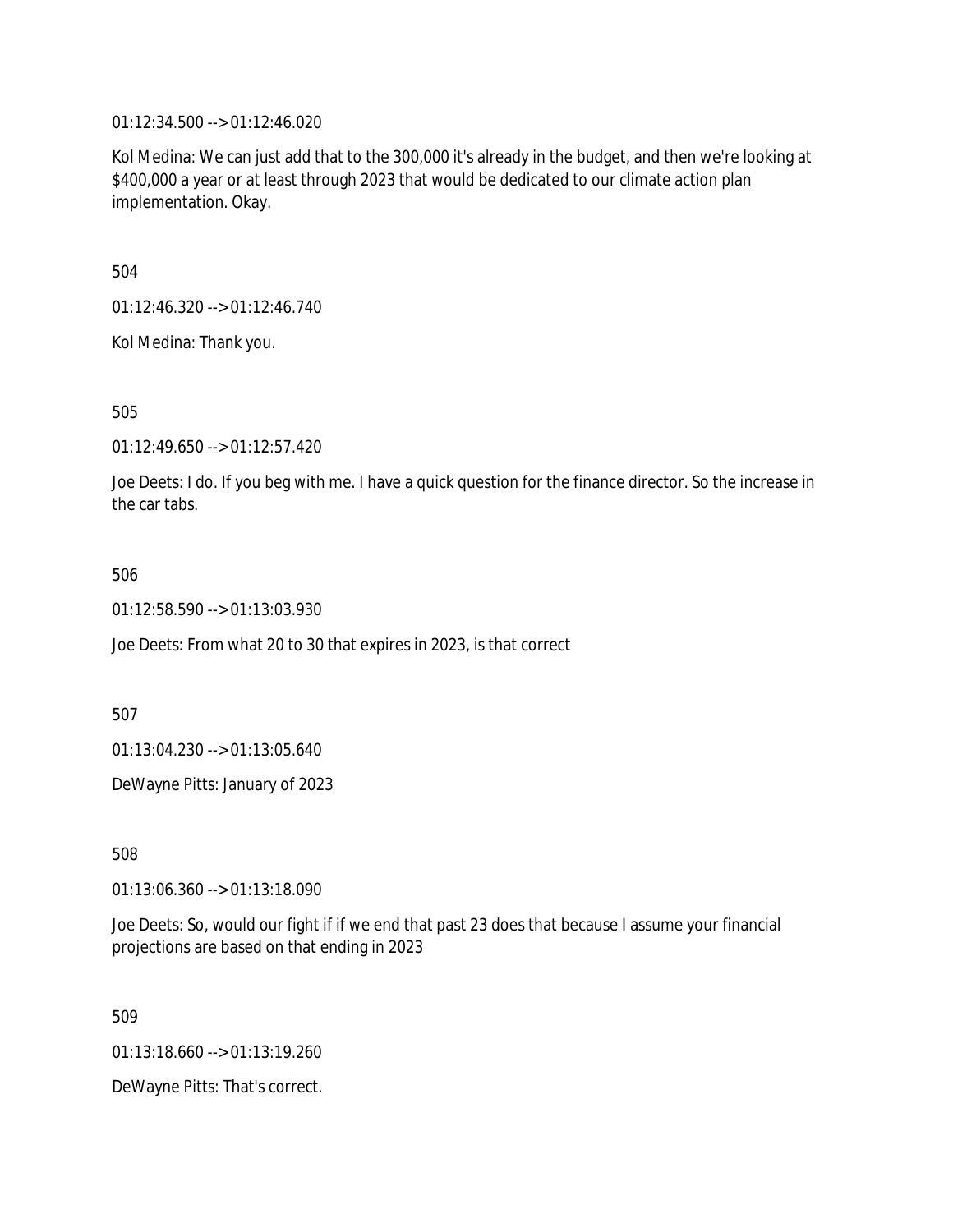01:13:19.590 --> 01:13:22.800

Joe Deets: Okay. So would there be an expectation. I'm just curious if we

# 511

01:13:24.300 --> 01:13:32.820

Joe Deets: Looking in the future if we extended that from 2023 too much farther date would that improve our financial projections

# 512

01:13:33.660 --> 01:13:41.310

DeWayne Pitts: Those funds as they are now would be earmarked for those specific purposes. So the money would be freed up but it would be more restricted in its use.

# 513

01:13:42.960 --> 01:13:49.530

DeWayne Pitts: So yes, there would be an additional \$200,000 available, but it would be for those specific purposes.

# 514

01:13:50.040 --> 01:13:56.700

Joe Deets: So we wouldn't see the the crossover would change the crossover timeline, like you were mentioning before,

#### 515

01:13:57.840 --> 01:13:59.970

Joe Deets: You know, between revenues and expenses.

516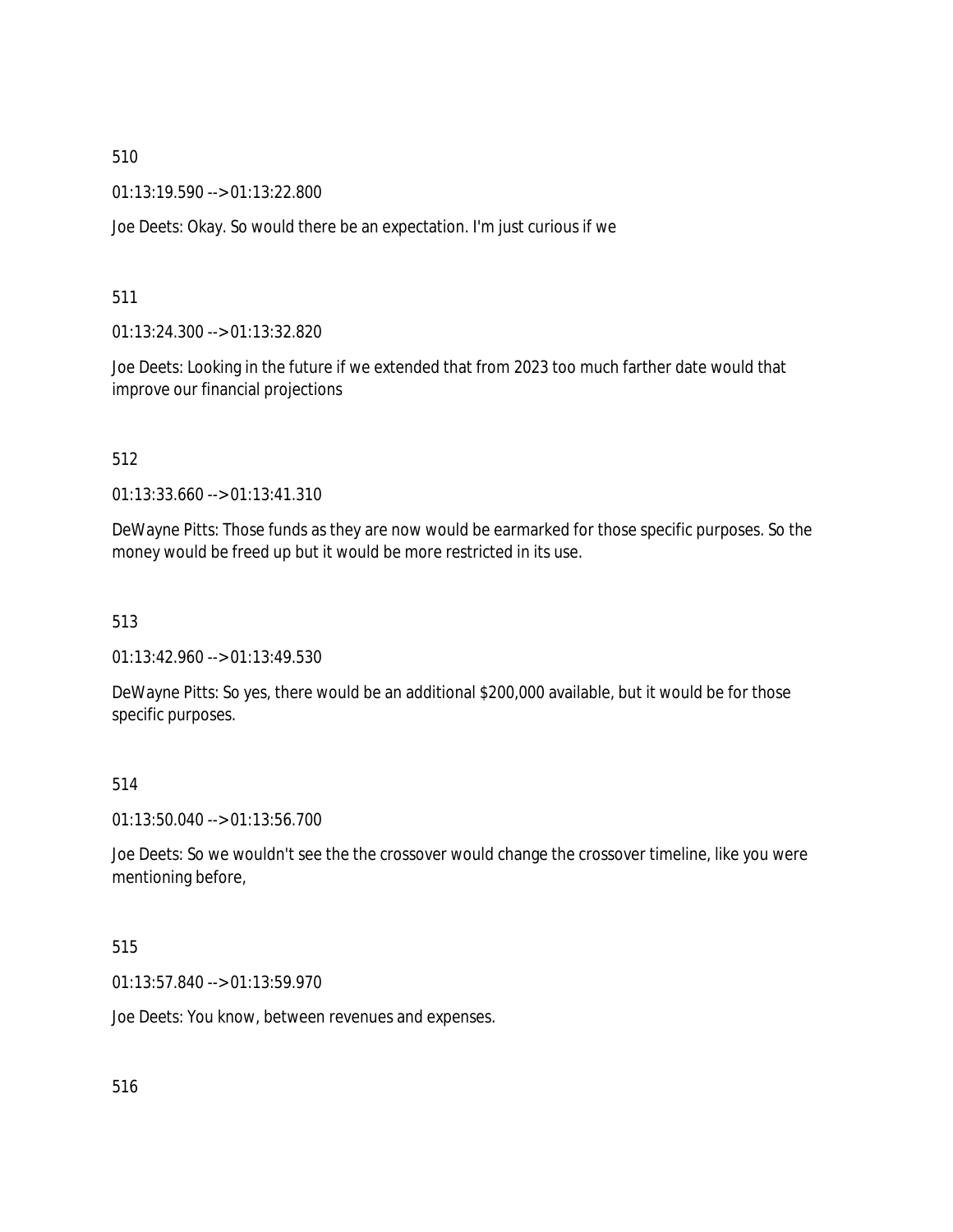01:14:00.570 --> 01:14:04.290

Joe Deets: Correct. Okay. Okay. Thank you. Councilmember high topless.

517

01:14:10.500 --> 01:14:17.670

Kirsten Hytopoulos: Yes, I wouldn't want to do, make sure that everybody had a chance to read the letter from the Historic Preservation Commission.

518

01:14:19.890 --> 01:14:23.580

Kirsten Hytopoulos: And I went to make a motion with regards to that if if everyone has

519

01:14:24.540 --> 01:14:25.680

Joe Deets: Oh, go for

520

01:14:26.430 --> 01:14:31.440

Kirsten Hytopoulos: And I guess before I made that motion. I just wanted to just for the, for the sake of the public.

521

01:14:32.460 --> 01:14:43.830

Kirsten Hytopoulos: Just kind of give some background about the fact that you know we we have this is regarding the the structures on the CEO Matsu farm we. There are a number of historic structures there.

522

01:14:44.520 --> 01:14:51.060

Kirsten Hytopoulos: If the property was designated a historic property under our ordinance on the island and we have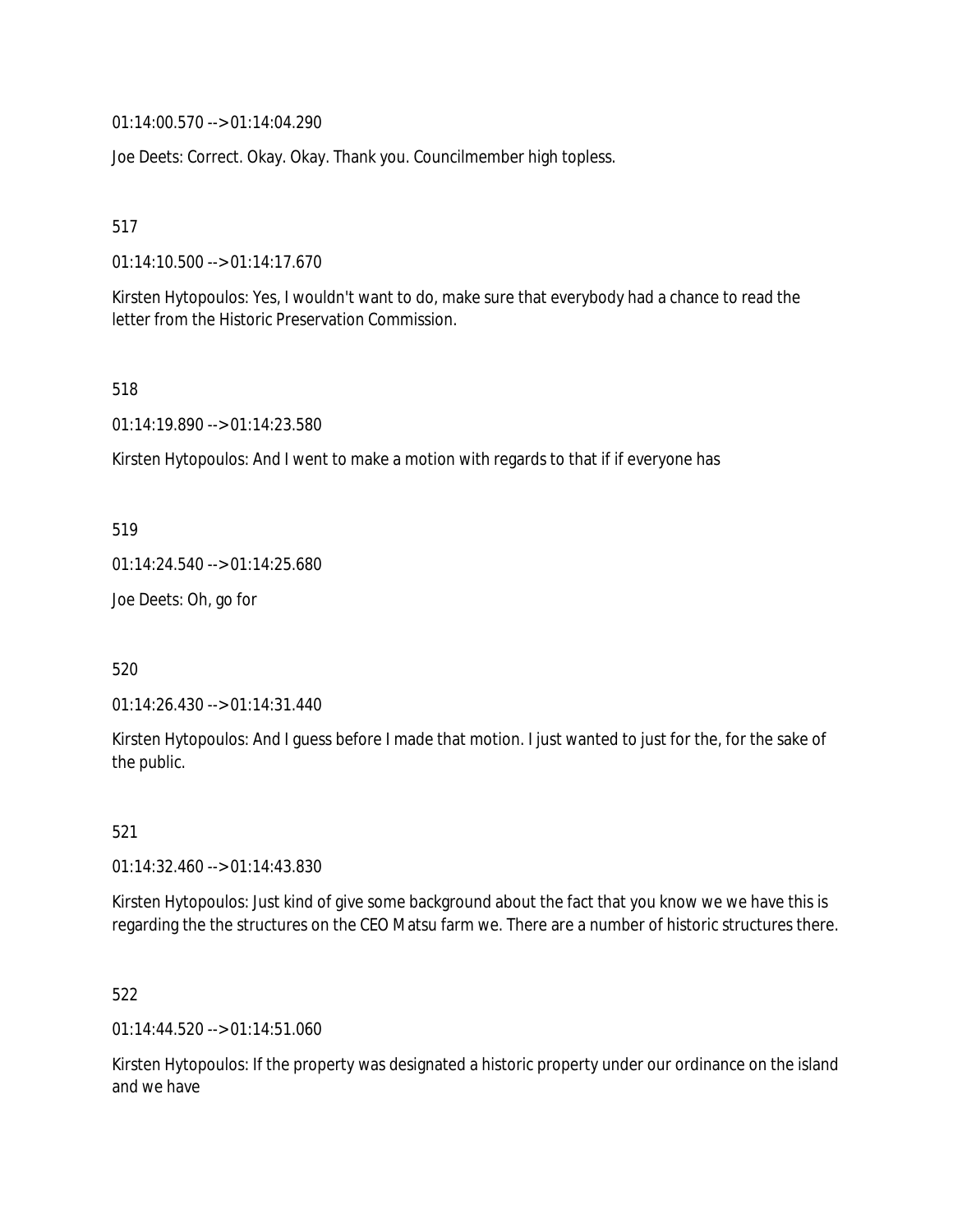01:14:51.600 --> 01:14:59.280

Kirsten Hytopoulos: We have an obligation as a city to maintain the structures minimally, we have an aspiration to restore them create a

524

 $01:14:59.610 \rightarrow 01:15:06.600$ 

Kirsten Hytopoulos: Historic Site that can be visited and can be an educational site that can be used by the community and visited and so forth and

# 525

01:15:06.930 --> 01:15:14.100

Kirsten Hytopoulos: We've had a study done. I think it's two or three years ago now with to plan how to do that. And I want to say, and I wish I had in front of me. The materials but

# 526

01:15:14.730 --> 01:15:26.070

Kirsten Hytopoulos: That we were looking at potentially 800,000 plus eventually that we're going to need to spend to accomplish that all of that. And I don't think any of us believe that right now. That's something that we can feasibly undertake.

527

01:15:26.490 --> 01:15:36.090

Kirsten Hytopoulos: But we do arguably have a need to get started, at least on the the minimal preservation of the state and the historic preservation

528

01:15:37.680 --> 01:15:38.670

Kirsten Hytopoulos: This the history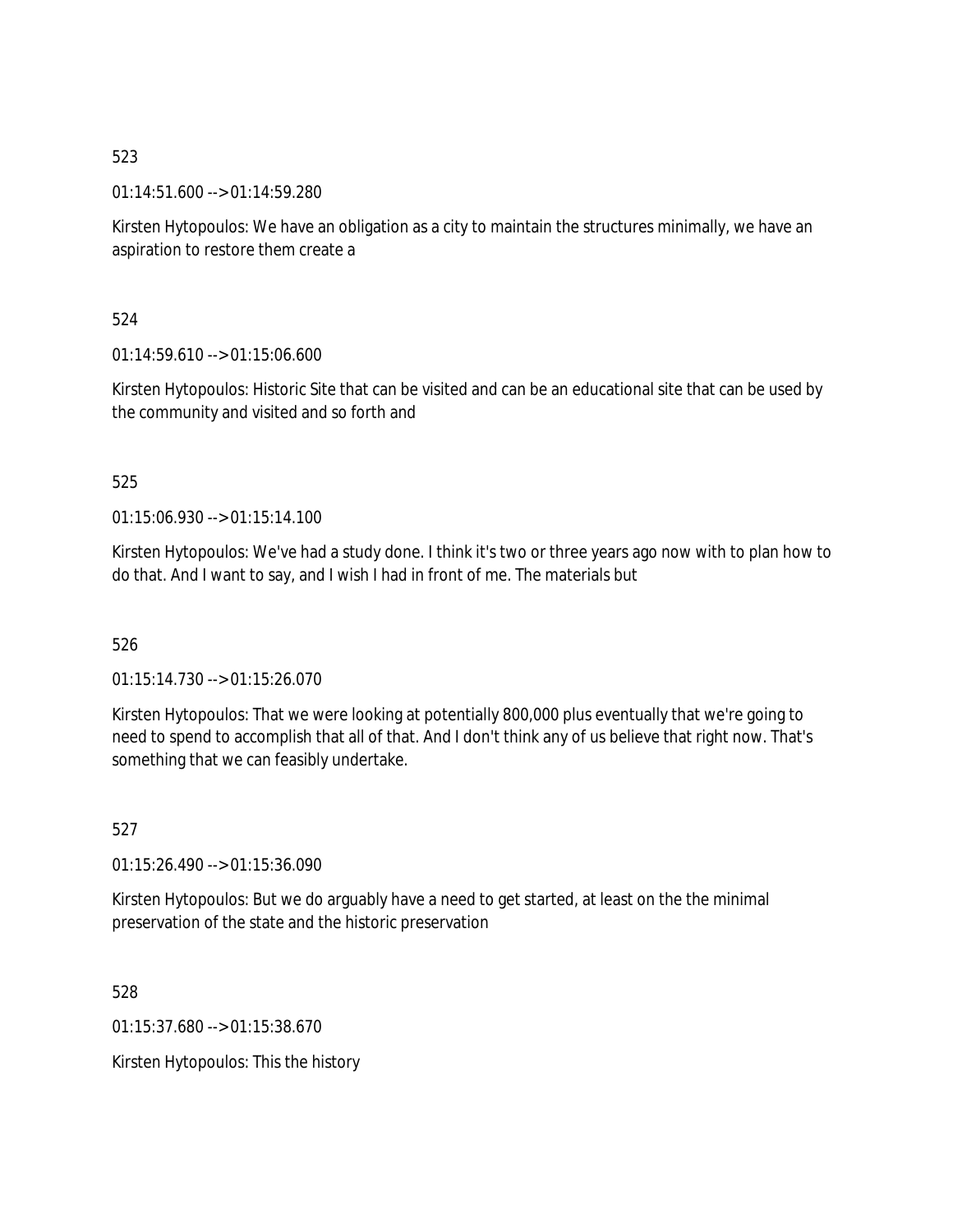01:15:41.010 --> 01:16:00.450

Kirsten Hytopoulos: Of the HTC has come forward and asked us to at least undertake the be picker cabins, this, this, this budget cycle. And so I would like to make a motion that the Council budget for this biennium \$78,000 to

530

01:16:01.950 --> 01:16:04.410

Kirsten Hytopoulos: To hold on. I've got my motion here.

531

01:16:06.180 --> 01:16:21.870

Kirsten Hytopoulos: For the stabilization of the for this structural preservation work to include the stabilization, the picker cabins and the clearing of brush and debris from structures on the suits suits of sight and hold on.

532

01:16:23.940 --> 01:16:26.730

Kirsten Hytopoulos: As well as interpretive signage.

533

01:16:29.340 --> 01:16:30.810

Kirsten Hytopoulos: And as well as interpretive signage.

# 534

01:16:32.580 --> 01:16:36.120

Joe Deets: So there's emotion on the table to I see a second

535

01:16:37.830 --> 01:16:42.600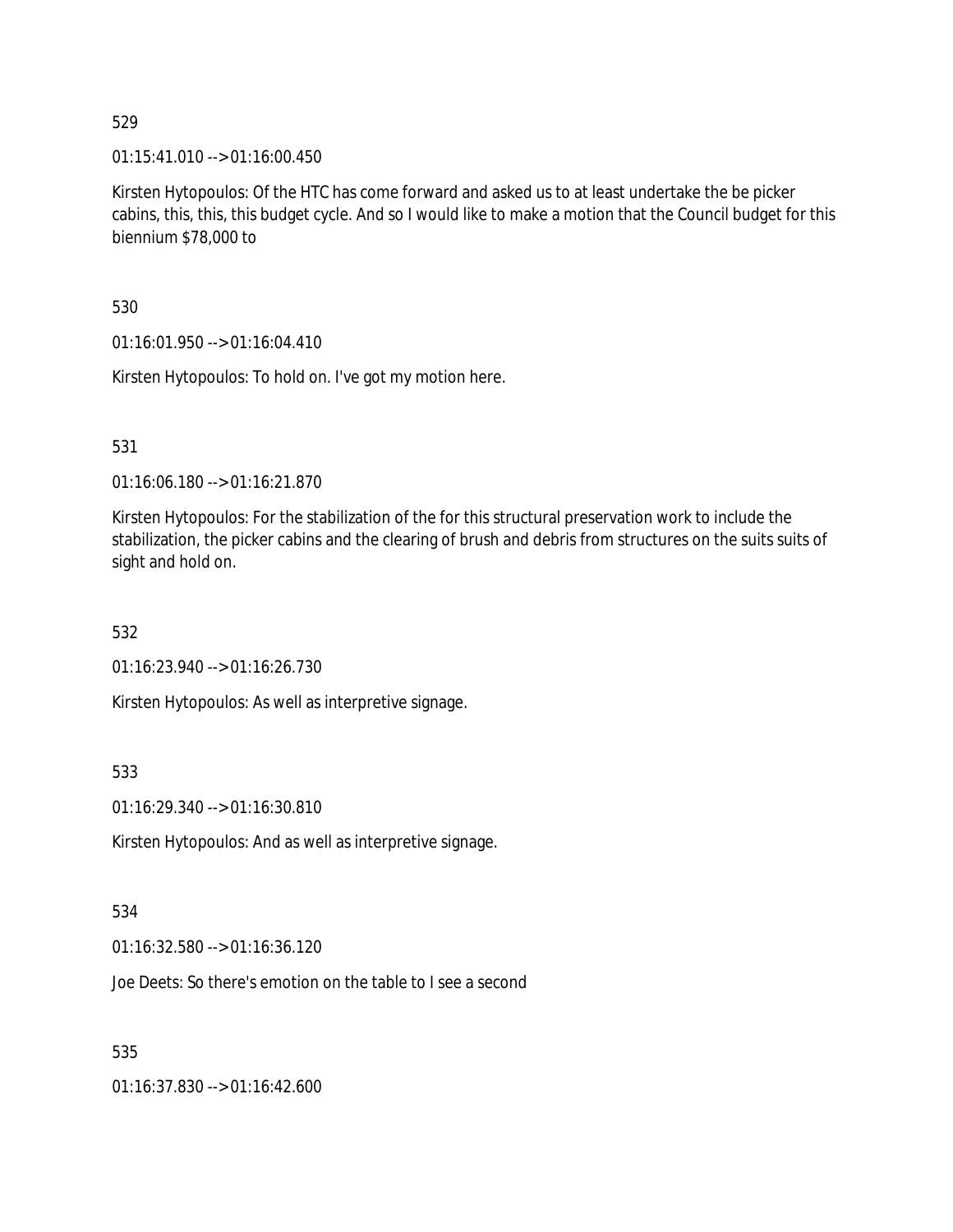Joe Deets: Second mayor Leslie okay discussion on this motion.

536

01:16:45.060 --> 01:16:45.870

Joe Deets: Mayor, Leslie.

537

01:16:52.350 --> 01:17:00.900

Leslie Schneider: I had my hand up for a different topic. So I'm happy to second and support this this motion. And then if you could come back to me, that'd be great.

538

01:17:01.230 --> 01:17:03.210

Joe Deets: Okay, I'm customer Medina.

539

01:17:06.600 --> 01:17:12.240

Kol Medina: Yeah, I just add that I proceed, bring it forward and I'm happy to vote to put it in the draft we're considering.

# 540

01:17:13.860 --> 01:17:27.390

Kol Medina: So that we can see everything in there and some things are probably going to have to come out at some point. But I'd like to go ahead and go to put it in there and, you know, I'll have to weigh it against the other things that get put it there before I make a final decision at the end.

541

01:17:28.590 --> 01:17:29.040

Kol Medina: Okay.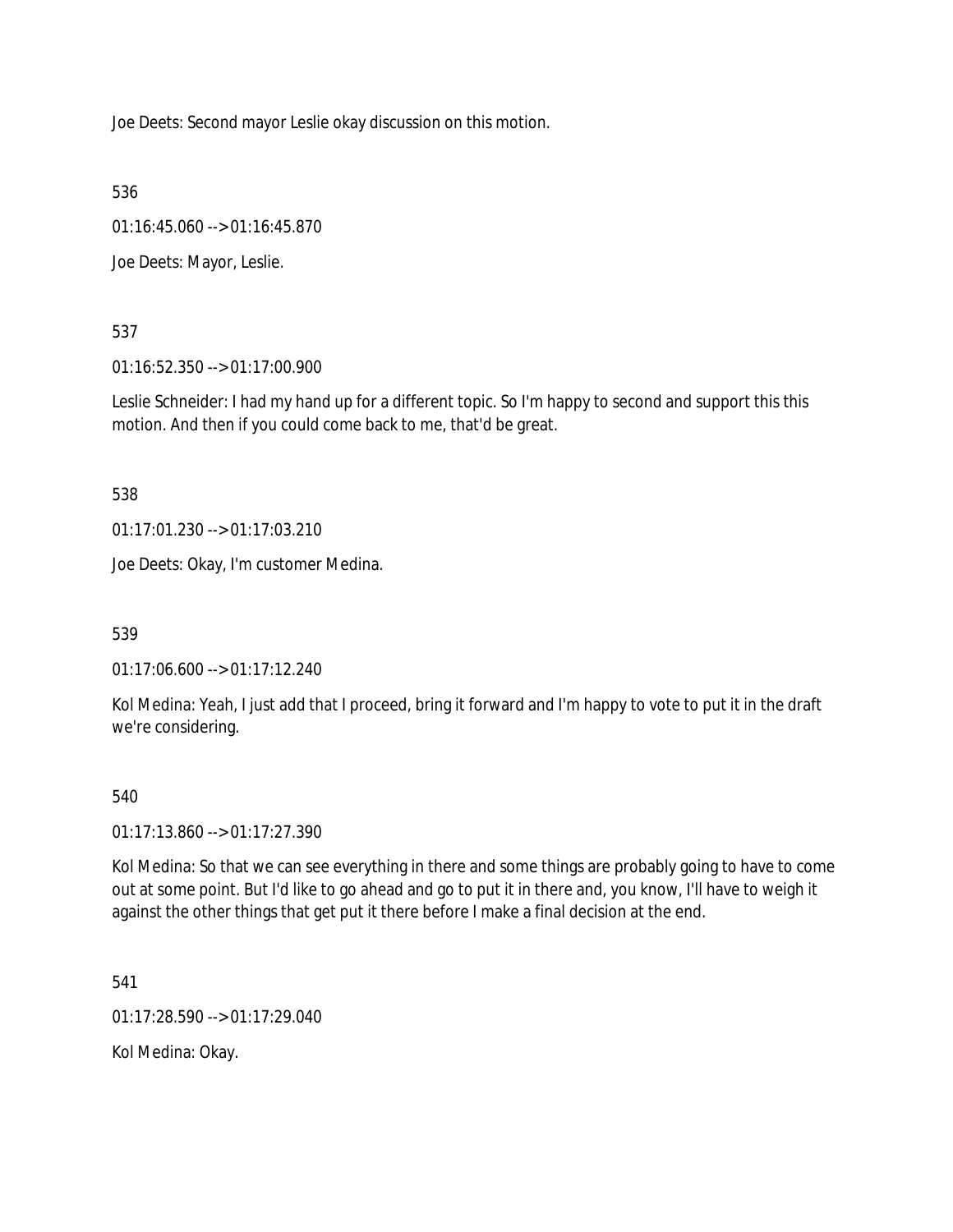01:17:29.100 --> 01:17:34.320

Joe Deets: Thank you. Any other discussions on this matter. Customer Hi topless your hands up.

543

01:17:34.920 --> 01:17:36.330

Kirsten Hytopoulos: Oh no, that's still up. Sorry.

544

01:17:36.690 --> 01:17:37.110

Okay.

545

01:17:38.790 --> 01:17:49.740

Joe Deets: Okay, and I take it. Mayor, Leslie. You want to talk about something else. Okay, so we have emotion on the table. I'm not going to try and repeat this because I'll get it wrong, but it was

546

01:17:50.880 --> 01:17:54.900

Joe Deets: Counselor, I suppose, could you please repeat the motion and then we'll vote.

547

01:17:55.920 --> 01:18:01.860

Kirsten Hytopoulos: Okay, sorry, I promise. I went off I went off my, my, hold on a second here.

548

01:18:06.060 --> 01:18:06.810

Christy Carr: Um,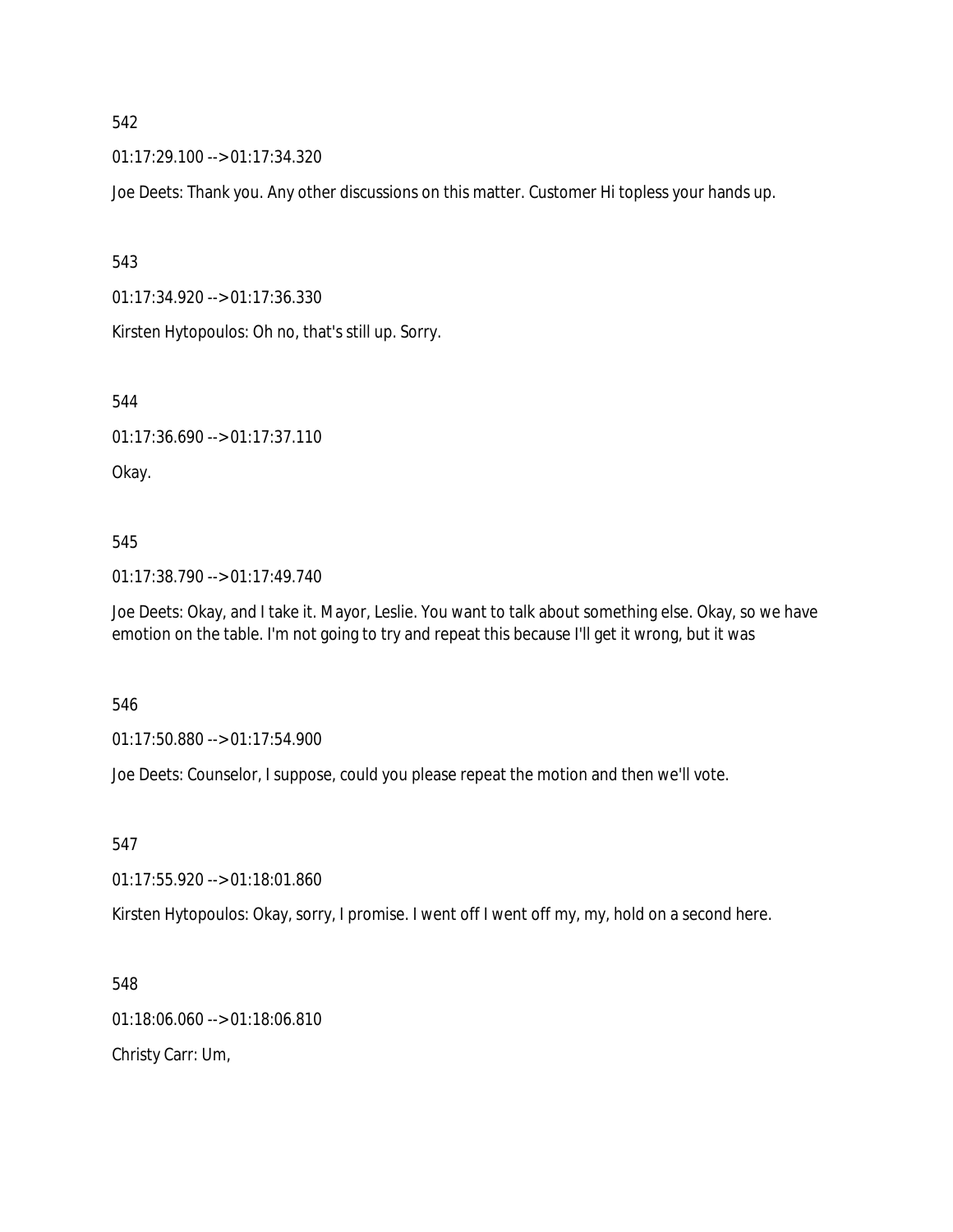01:18:08.310 --> 01:18:12.570

Kirsten Hytopoulos: I move. Okay, hold on a second. Can you come back to me.

# 550

01:18:13.710 --> 01:18:15.750

Joe Deets: Okay, we'll come back. That's all right. I just

# 551

01:18:16.410 --> 01:18:21.090

Kirsten Hytopoulos: Loved it. Can I, can I can I, I'm going to recreate it and come back to me is that okay can I

# 552

01:18:21.750 --> 01:18:24.420

Joe Deets: Just also raise your hand when you're ready.

#### 553

01:18:24.720 --> 01:18:26.070

Kirsten Hytopoulos: Okay, I'm really sorry about

554

01:18:26.070 --> 01:18:29.340

Joe Deets: That, well don't worry about, um, okay. Mayor, Leslie.

#### 555

01:18:30.870 --> 01:18:41.940

Leslie Schneider: Great, thank you. So I have one comment and then another and then another motion. Um, I just wanted to get back to COUNCILMEMBER Medina's comment about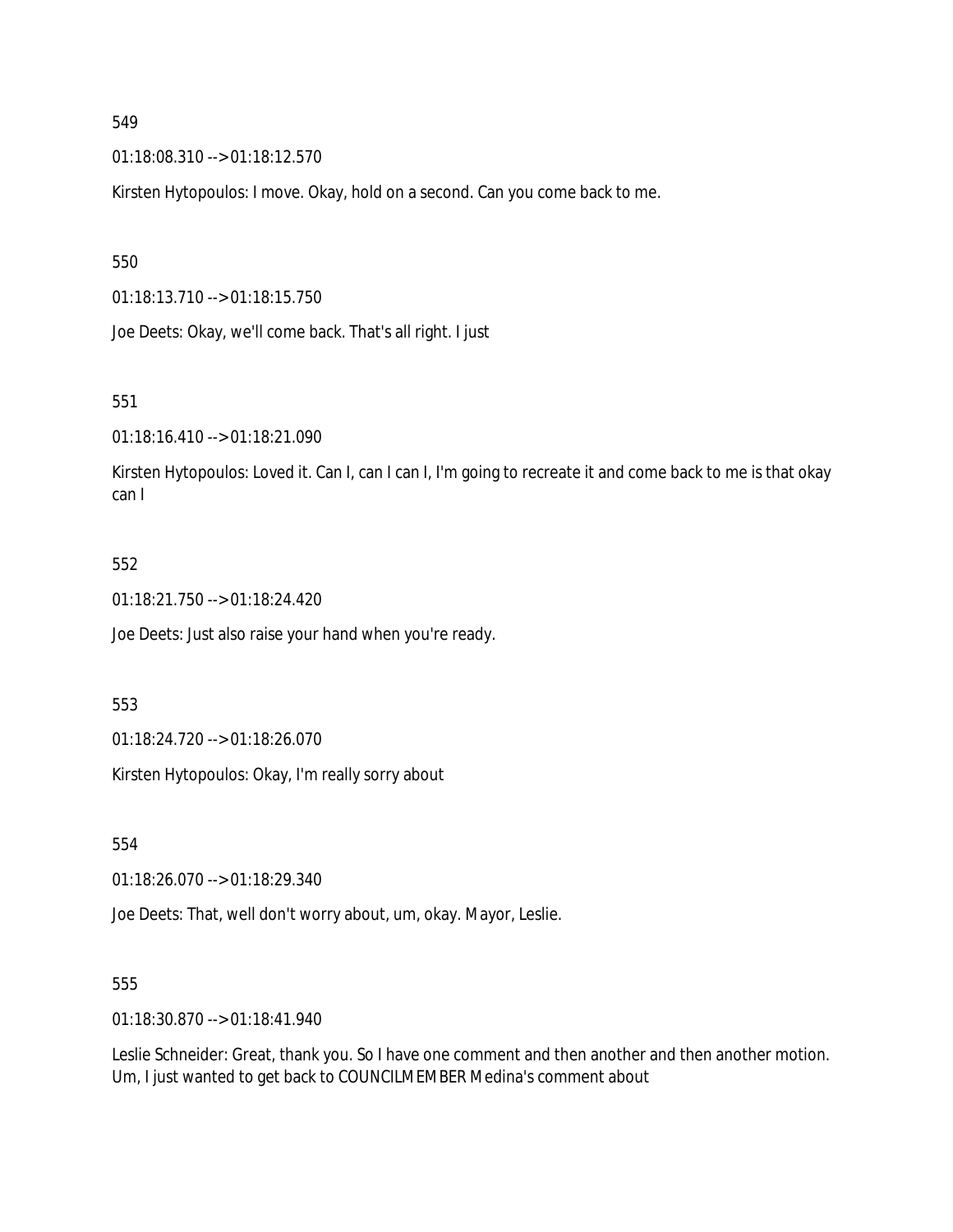# 01:18:43.470 --> 01:18:48.390

Leslie Schneider: I don't know. There was something that that seemed kind of wrong and maybe I've lost it right now.

557

 $01:18:51.000 \rightarrow 01:19:05.460$ 

Leslie Schneider: I'm going to have to come back to that one. So I'm going to go ahead and say that with what what the city manager expressed earlier about the roughly 850 or whatever that is in the fund balance for the transportation benefit district.

558

01:19:06.630 --> 01:19:16.980

Leslie Schneider: There was some general assumption that that fund could be available for sustainable transportation as the the beginning funding that we have for the projects that come out there.

559

01:19:17.460 --> 01:19:26.490

Leslie Schneider: So I moved to add 600,000 for high priority short term projects resulting from the sustainable transportation plan.

560

01:19:27.810 --> 01:19:40.440

Leslie Schneider: And this is not going into this tip. It's more going into a fund, the way that we have a fund for implementing the Climate Action Plan or the fund for implementing racial equity.

561

01:19:41.100 --> 01:19:55.650

Joe Deets: Thank you, Mayor Leslie, what I'd like to do is we have emotion ahead of you. And I really want us. I don't want to have get our emotions and mixed up. So COUNCILMEMBER a topless. Are you ready to present this motion, and then we'll go back to the mayor, Leslie.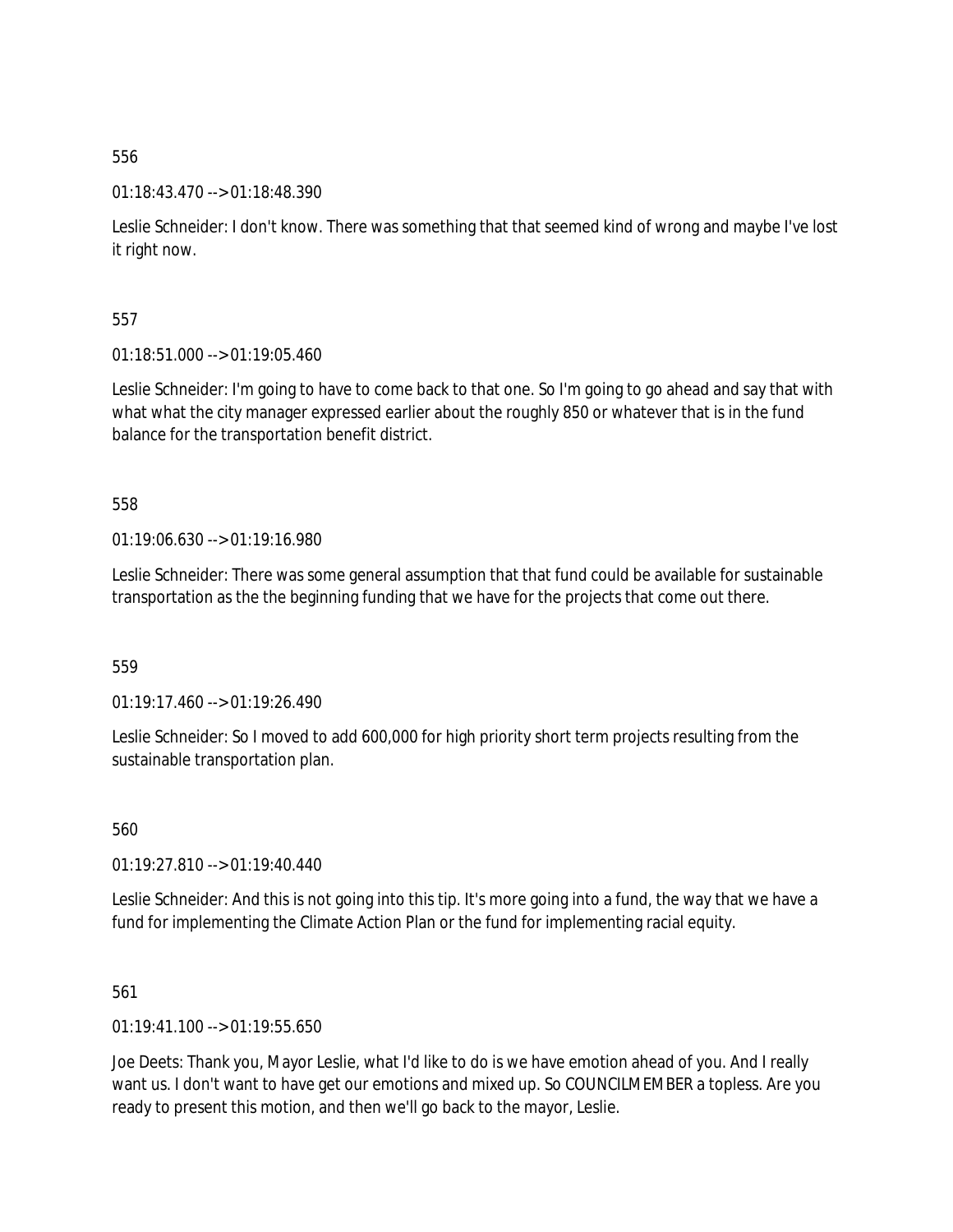01:19:57.720 --> 01:20:03.150

Kirsten Hytopoulos: am so sorry. Can I, can I, it's my fault, but can I can I would draw my emotion procedurally

563

01:20:05.850 --> 01:20:06.270

Kirsten Hytopoulos: Um,

564

01:20:07.650 --> 01:20:08.520

Kirsten Hytopoulos: Is that a problem. I

565

01:20:08.760 --> 01:20:09.210 Know,

566 01:20:10.590 --> 01:20:12.240 Kol Medina: Just raise a point of order, I'm

567 01:20:12.360 --> 01:20:13.620 Joe Deets: Sorry, guys. I mean,

568

01:20:13.650 --> 01:20:19.170

Kol Medina: We have to hear her say that motion. Again, I heard it said we second did it, I'm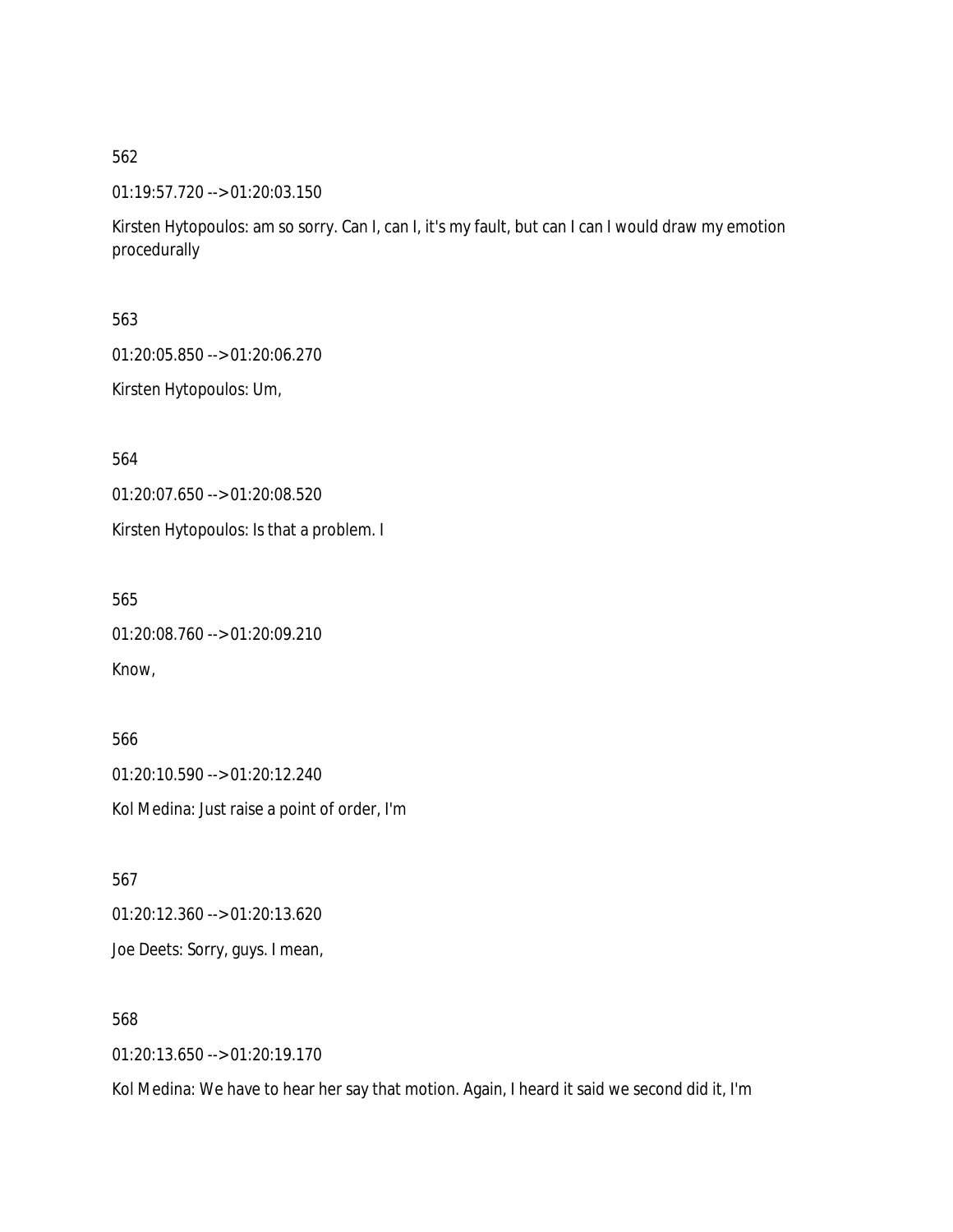01:20:19.200 --> 01:20:19.710

Just

570

01:20:21.300 --> 01:20:34.320

Kirsten Hytopoulos: Going to make one motion I prepared and i and i added something and I thought I could pull it off ad ad ad libbing it. And so I just want to get it right. Um, but I think I got it right. I think that the mouth right

571

01:20:36.930 --> 01:20:38.220

Just let's see.

572

01:20:39.660 --> 01:20:41.970

Kirsten Hytopoulos: I'm sorry, I just don't want to hold up the meeting for it.

573

01:20:42.000 --> 01:20:46.680

Morgan Smith: Would it help to see if the clerk is able to restate her understanding of the motion.

574 01:20:47.520 --> 01:20:47.970 Okay.

575

01:20:49.110 --> 01:20:51.090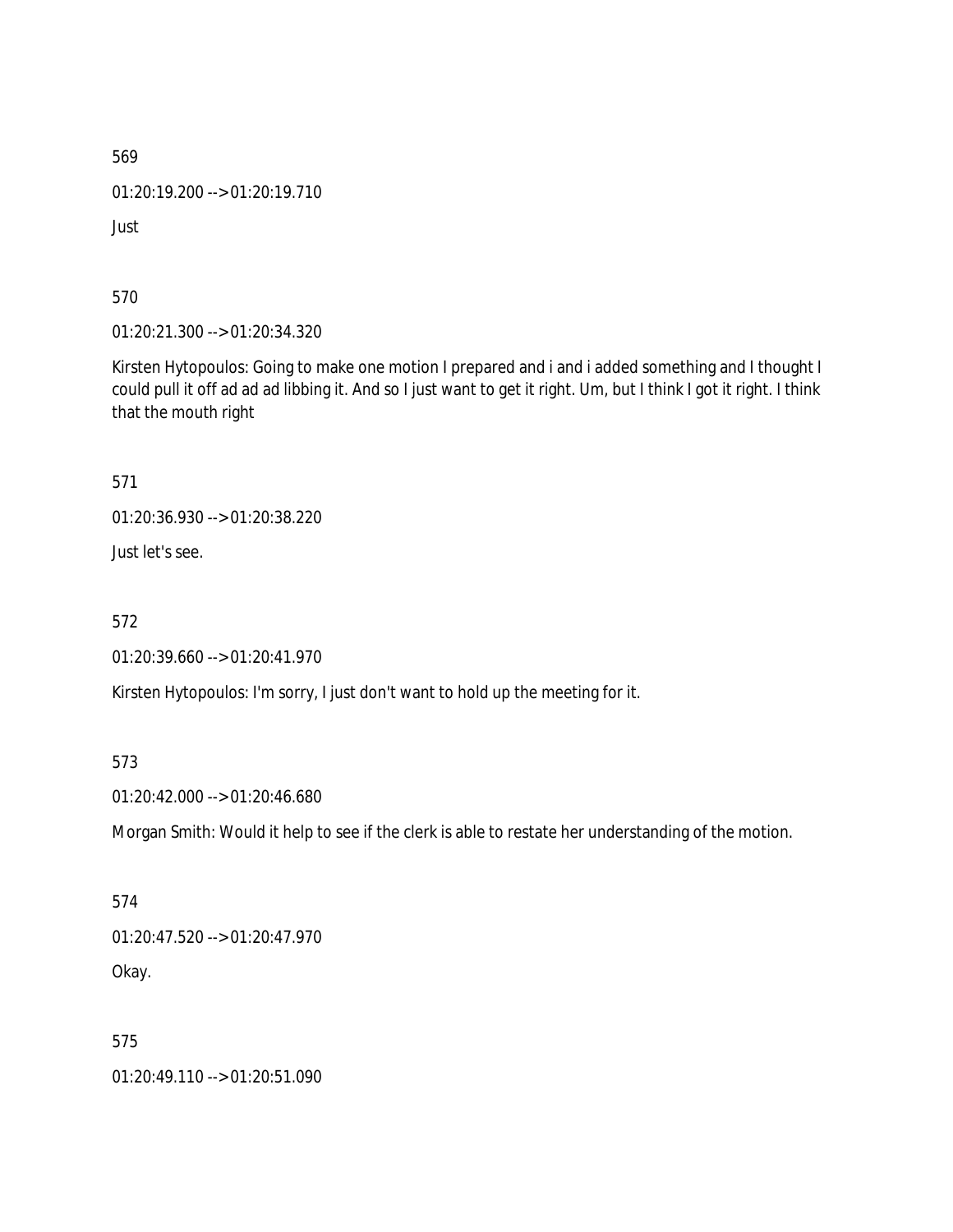Morgan Smith: Sorry to put you on the spot, Christine.

576

01:20:51.150 --> 01:20:55.980

Christine Brown: Yeah, unfortunately, I didn't get the entire motion. I just have bits and pieces of it.

577

01:20:57.270 --> 01:20:59.520

Christine Brown: I will be able to get it, following the meeting.

578

01:21:00.270 --> 01:21:00.690 Okay.

579 01:21:05.340 --> 01:21:07.140

Morgan Smith: Okay. I think it's

580 01:21:07.530 --> 01:21:07.890 Okay.

581 01:21:09.120 --> 01:21:14.220

Kirsten Hytopoulos: Um, I think I, I moved to. Let's see.

582 01:21:16.710 --> 01:21:17.370 Kirsten Hytopoulos: I move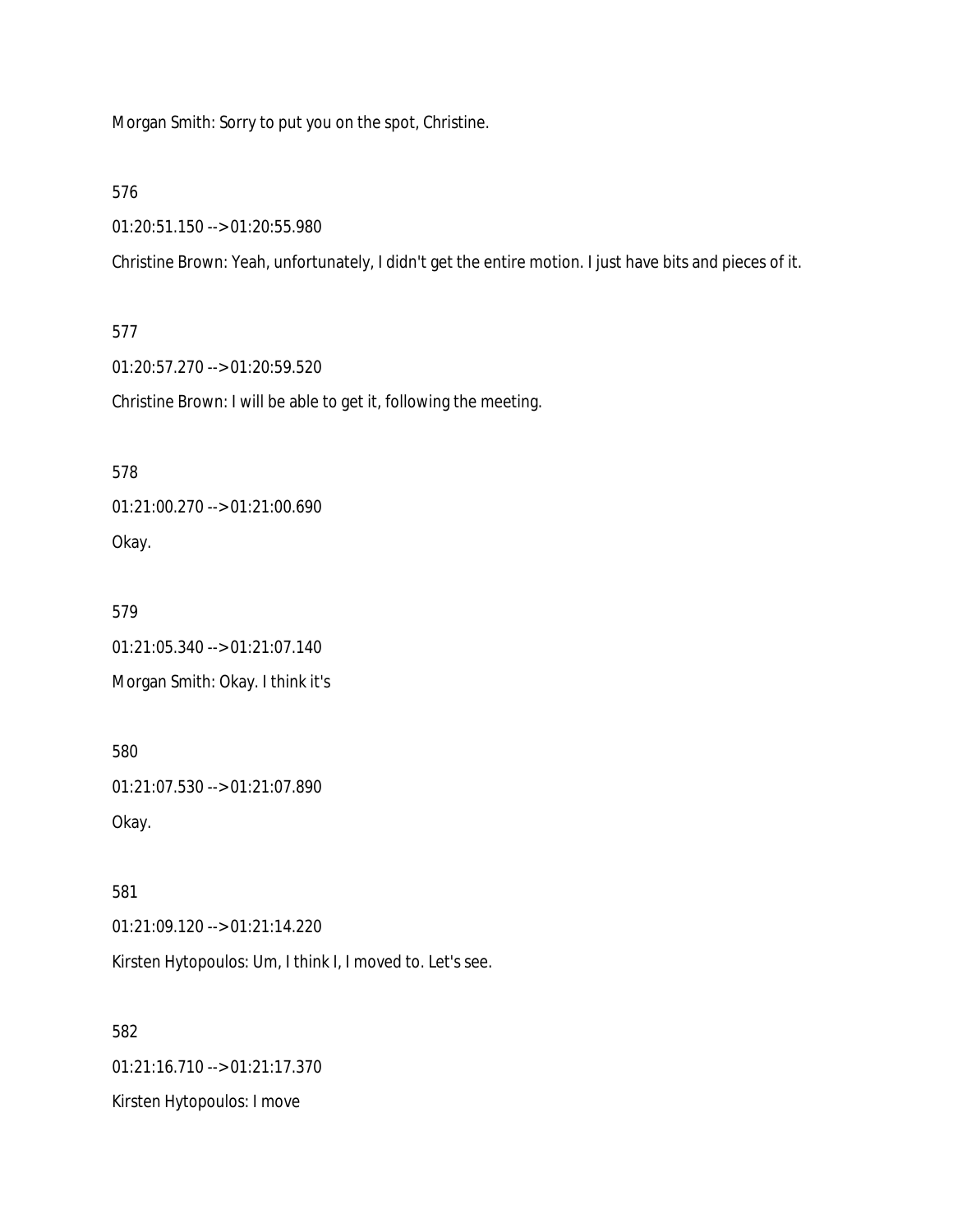01:21:21.480 --> 01:21:27.900

Kirsten Hytopoulos: To include an allocation, the amount of 78,000 in general funds to be added to the draft.

584

01:21:29.430 --> 01:21:31.440

Kirsten Hytopoulos: Budget for the stabilization.

585

01:21:34.110 --> 01:21:42.210

Kirsten Hytopoulos: Of the picker cabins at the sea Matsu farms and the clearing of brush and debris from from structures.

586

01:21:44.910 --> 01:21:46.470

Kirsten Hytopoulos: And the clearing of

587

01:21:47.670 --> 01:21:52.050

Kirsten Hytopoulos: Let's see, in the I'm sorry I kept you guys can

588

01:21:52.260 --> 01:21:55.230

Morgan Smith: Take the last part, I'm sorry, was interpretive signage.

589

01:21:55.470 --> 01:21:56.730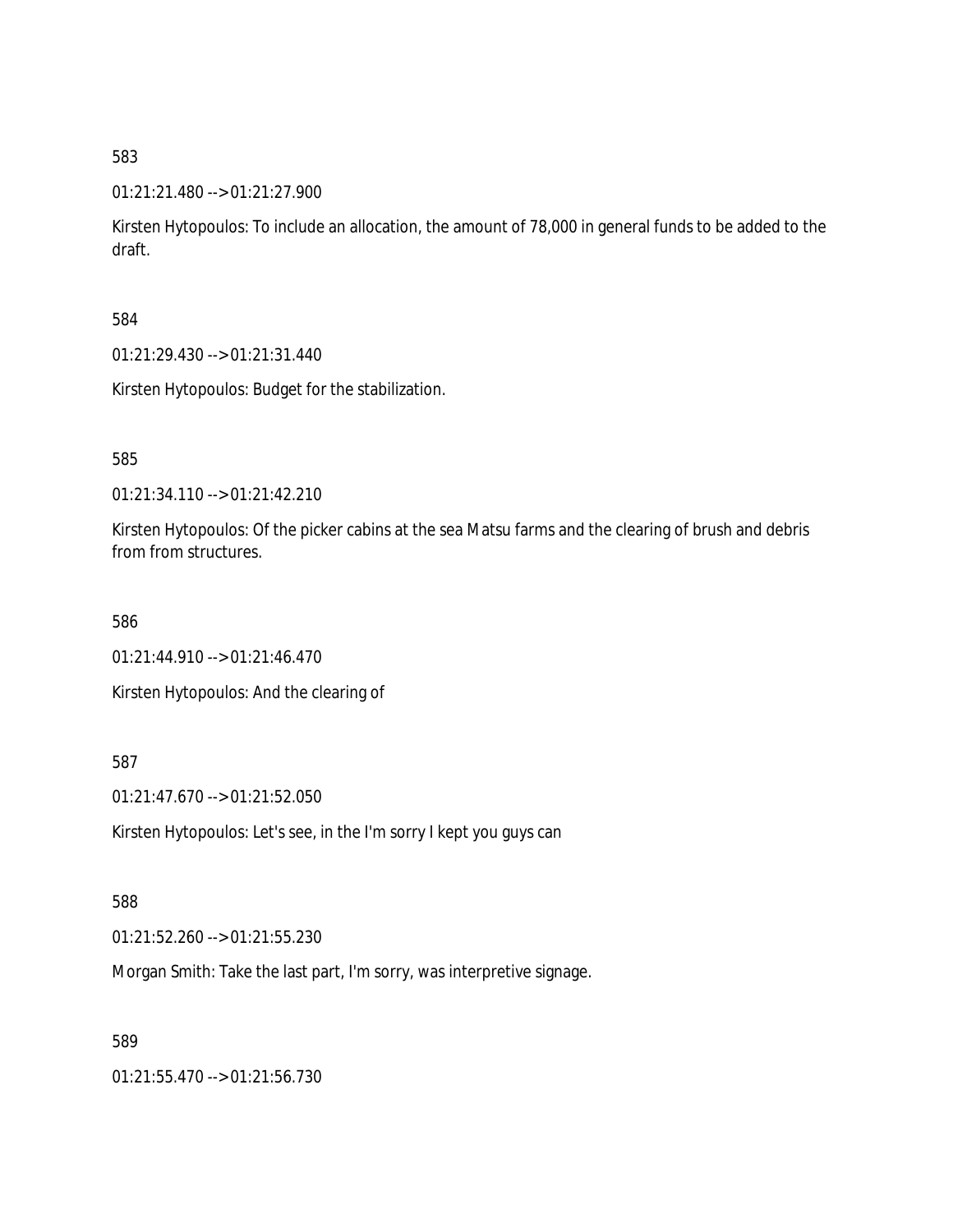Morgan Smith: And interpretive signage.

590

01:21:57.510 --> 01:21:57.900

Okay.

591

01:21:58.920 --> 01:22:05.310

Joe Deets: Exactly. Okay. Thank you. We got that motion. I think we're done. Any, any more discussion on that item.

592

01:22:06.570 --> 01:22:08.700

Joe Deets: Okay. So, all those in favor say aye.

593

01:22:09.330 --> 01:22:09.630

Aye.

594

01:22:10.710 --> 01:22:29.010

Joe Deets: Any opposed, okay. That motion passes unanimously. Thank you. Sorry, I just, just as a reply to the point of order, I think it's really important to try and be clear on what we're voting on. So just going to say that council member, or excuse me layer, Leslie. You had your hand up.

595

01:22:30.150 --> 01:22:38.430

Leslie Schneider: Right, so I moved to add 600,000 for high priority short term projects resulting from the sustainable transportation plan.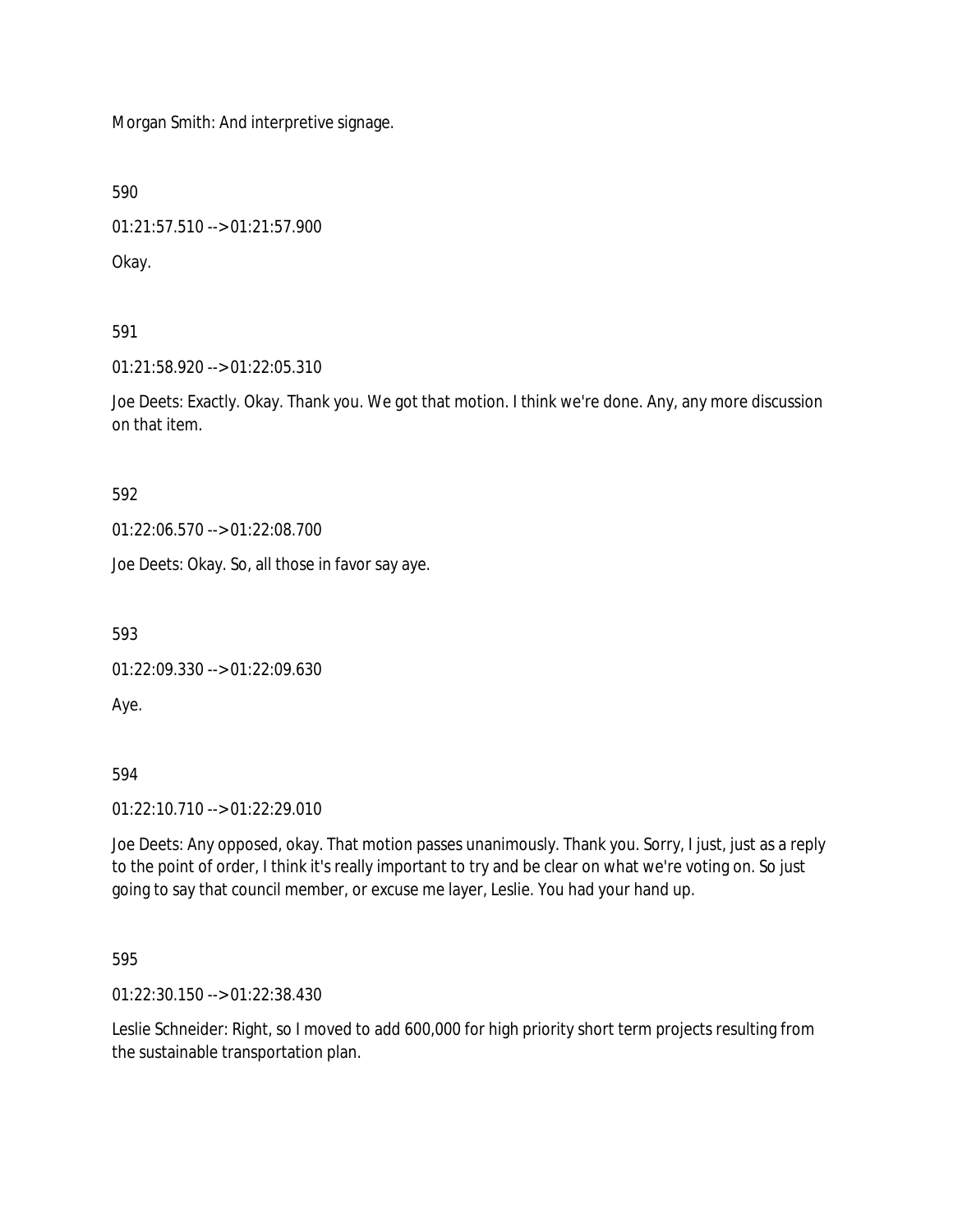01:22:39.240 --> 01:22:39.630 Again,

597

01:22:41.670 --> 01:22:44.910

Joe Deets: So moving \$600,000 for

598

01:22:46.050 --> 01:22:47.250

Joe Deets: And it was seconded.

599

01:22:47.580 --> 01:22:48.510

Christy Carr: Any discussion.

600

01:22:51.060 --> 01:22:56.160

Joe Deets: COUNCILMEMBER nisar. Oh. Well, see, go ahead, kept some learners are sorry

601

01:22:56.610 --> 01:23:11.010

Rasham Nassar: Yeah, maybe this is a quick question for the city manager and the maker of the motion mayor Snyder. Why, why is the proposal to pull 600 from the general fund and reserved for sustainable transportation planning projects, could we not

602

01:23:12.210 --> 01:23:25.890

Rasham Nassar: Somehow allocate the \$850,000 fun balance for IN THE TRANSPORTATION. FUND to sustainable transportation. I certainly would be agreeable to that more agreeable agreeable to that.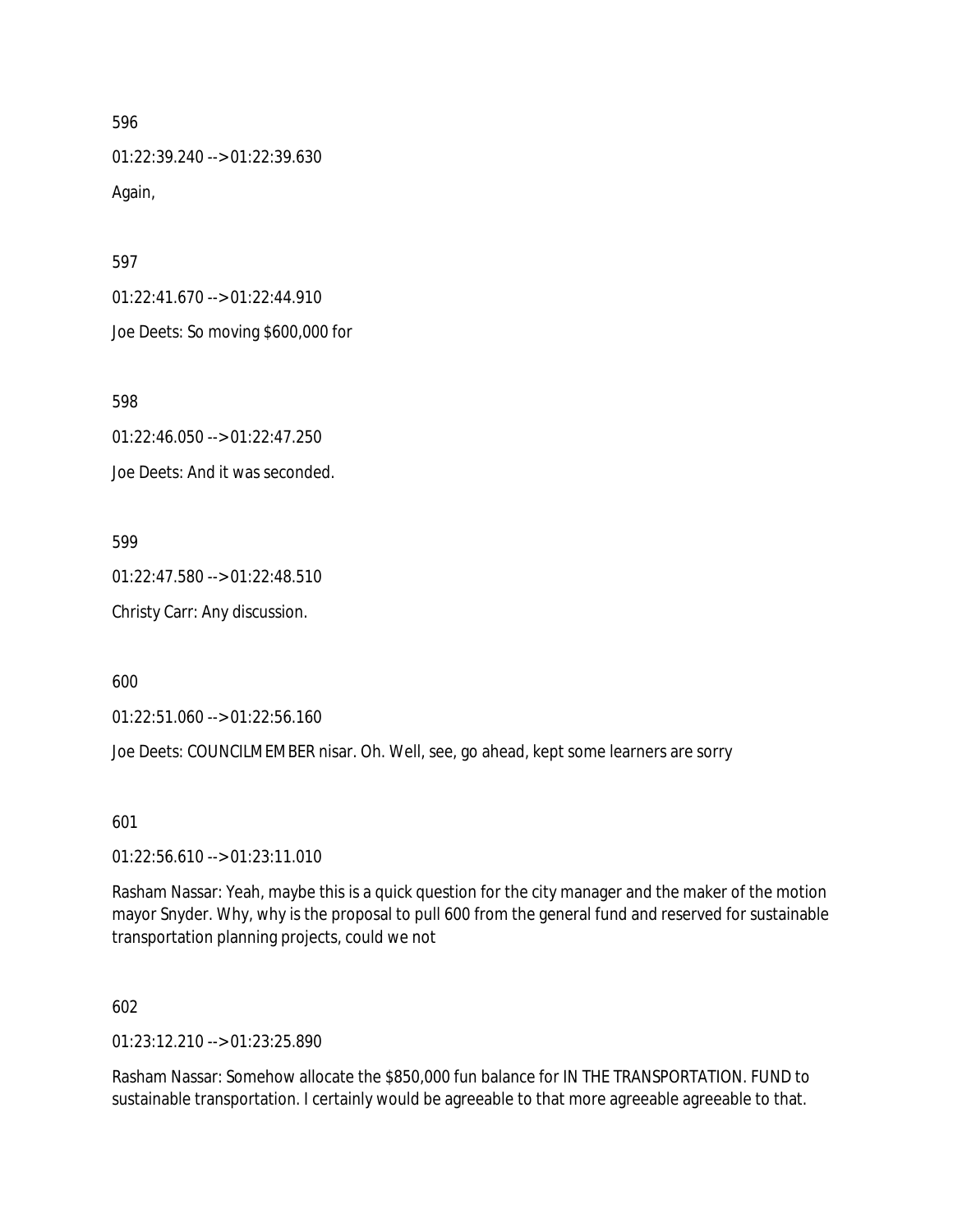# 01:23:27.030 --> 01:23:34.710

Leslie Schneider: I stated that in my Prelude. But I didn't actually added into the motion. So yes, I totally agree. I just

# 604

01:23:35.790 --> 01:23:43.260

Leslie Schneider: I wanted it to be formally a starting point for sustainable transportation projects. So can I do

# 605

01:23:45.210 --> 01:23:50.010

Leslie Schneider: I can pull that motion back and put a new one out.

606

01:23:51.780 --> 01:23:52.230 Joe Deets: Go ahead.

607

01:23:52.800 --> 01:23:53.370

All right.

608

01:23:54.930 --> 01:24:09.330

Leslie Schneider: I moved to take \$600,000 from the fund balance of the transportation benefit funds and apply it to sustainable transportation plan projects.

609

01:24:13.800 --> 01:24:20.850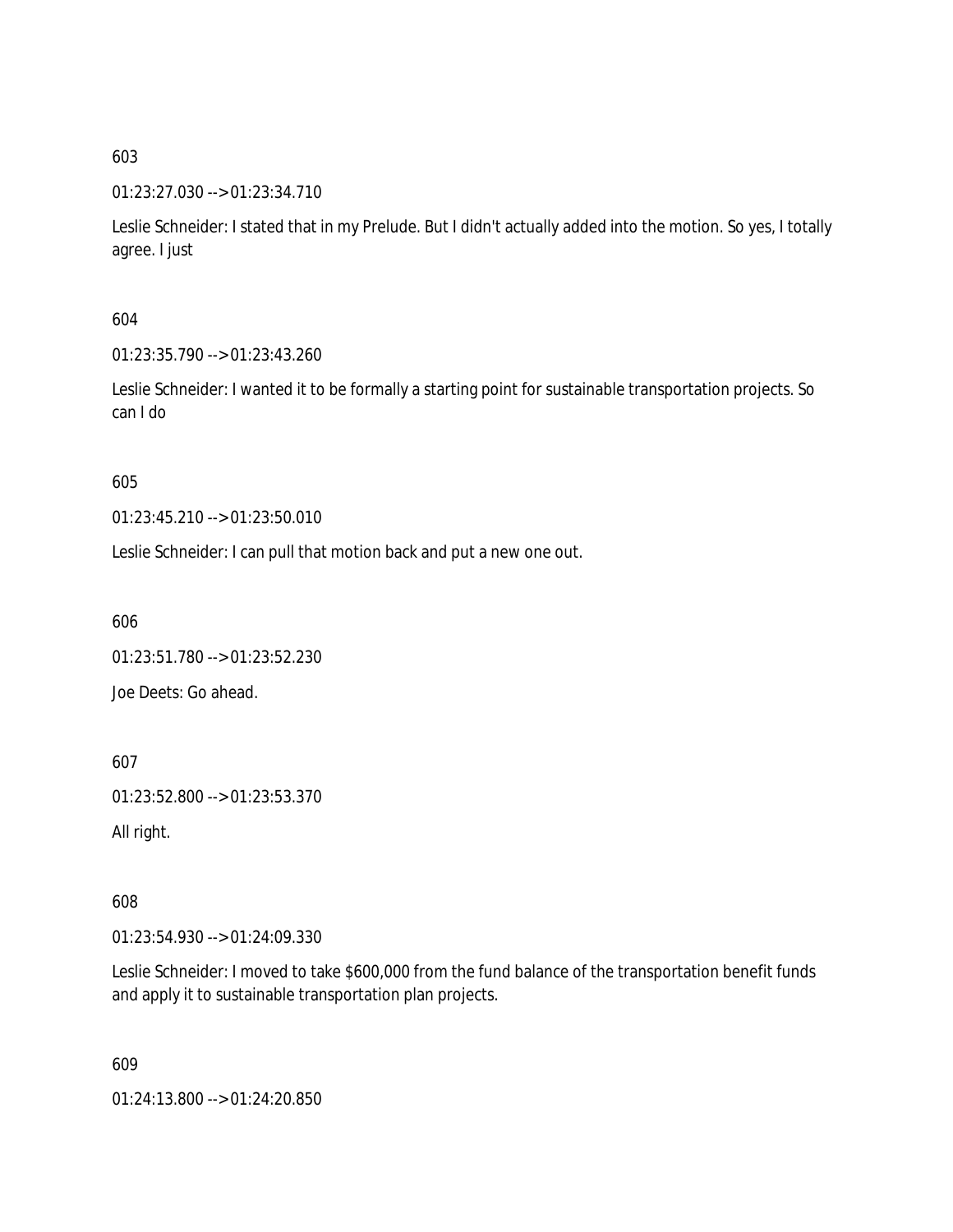Joe Deets: And seconded by COUNCILMEMBER Nasir okay any just okay city manager your hands up.

610

01:24:22.530 --> 01:24:34.140

Morgan Smith: I think it's, I think we're clear, but I just wanted to make sure because there's a significant amount of money that the source of the funds that you were pointing towards was explicit. So you have now made that clear.

611 01:24:35.250 --> 01:24:35.490 Joe Deets: Okay.

612

01:24:35.910 --> 01:24:36.270

Thank you.

613

01:24:38.070 --> 01:24:44.190

Joe Deets: Cups on record master your hands up. No. Okay. Councilmember topless.

614

01:24:45.960 --> 01:24:55.950

Kirsten Hytopoulos: I'm just did any may have explained this when I was messing with this language here. But what but it's, it is what is the reason I'm just trying to understand for designating that

615

01:24:57.960 --> 01:25:07.530

Leslie Schneider: So this is a fund balance that has been kind of lurking in the background for a long time, this was a conversation that the city manager and I had earlier today.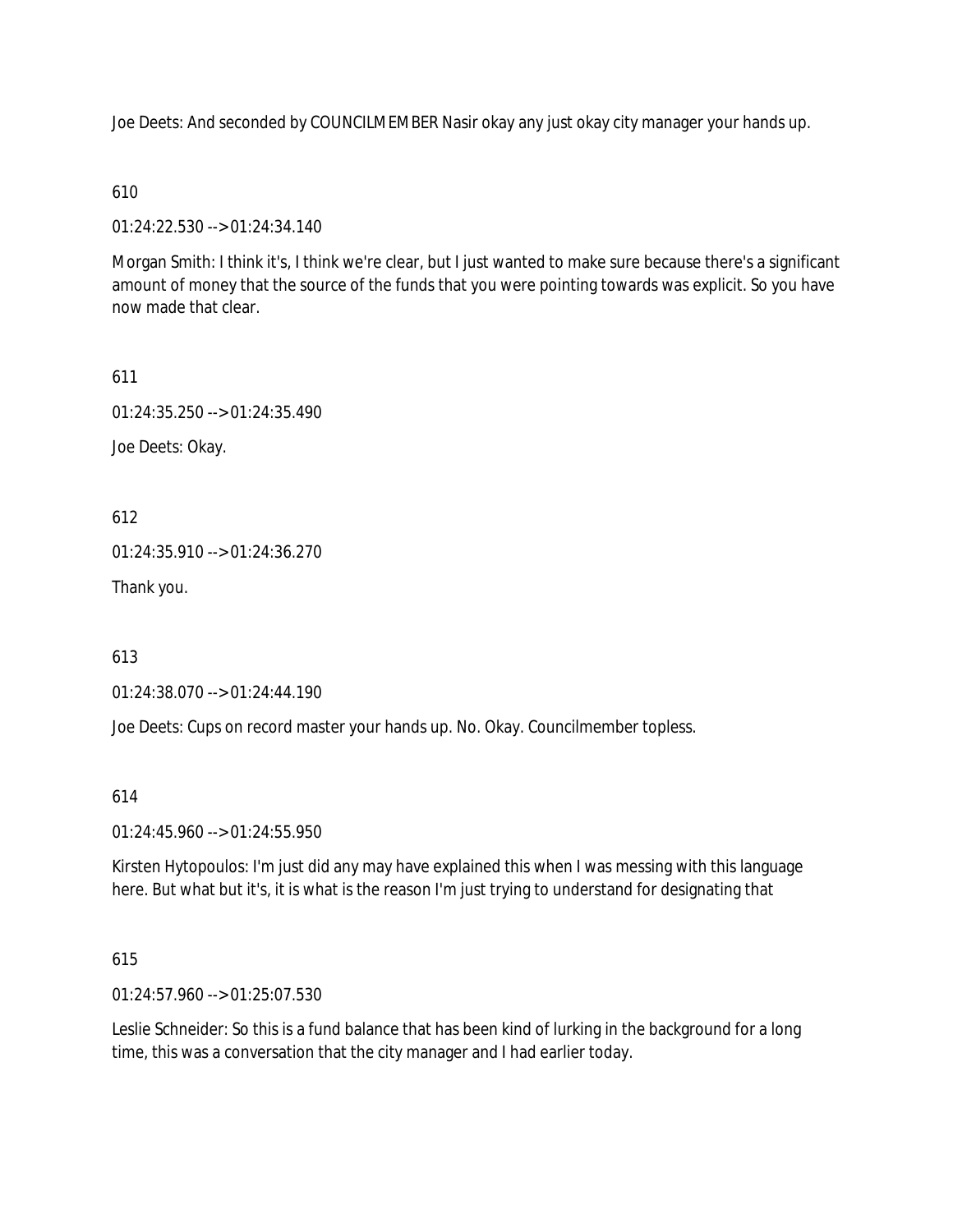01:25:08.130 --> 01:25:27.600

Leslie Schneider: And then when and then it became necessary to use the funds because we lost the funding from the transportation benefit district and now those funds become available again because we no longer have to pull from that fund. So, as opposed to having it.

617

01:25:29.040 --> 01:25:46.440

Leslie Schneider: Sort of hidden in the dark with the potential for it to be used on transportation related projects. I just want to pull it out of the dark and specifically allocate it to sustainable transportation as a starter fund for doing projects that emerge in that priority.

618

 $01:25:47.670 \rightarrow 01:25:48.510$ 

Leslie Schneider: Process.

619

01:25:50.190 --> 01:25:50.970

Joe Deets: City Manager.

620

01:25:53.910 --> 01:26:02.430

Morgan Smith: I'm sorry to be so technical, but maybe just because you use the phrase in the dark. I want to highlight that.

621

01:26:03.270 --> 01:26:10.560

Morgan Smith: That those monies can only be used for transfer eligible very specific eligible transportation projects.

622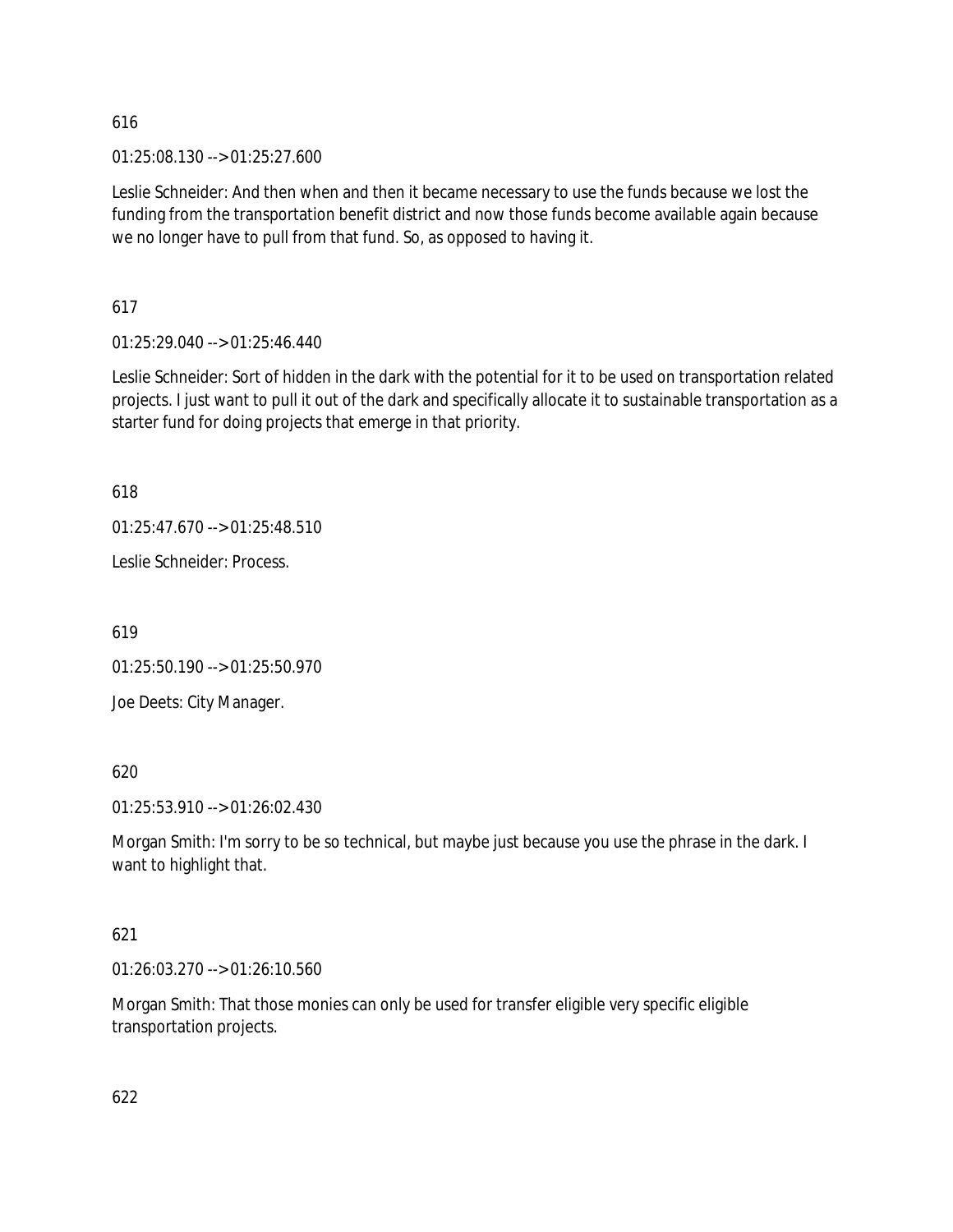01:26:11.460 --> 01:26:21.810

Morgan Smith: And so just to be clear, even though you are considering whether to designate them towards a slate of projects that would emerge from the sustainable transportation plan.

# 623

01:26:22.170 --> 01:26:28.650

Morgan Smith: They will, it will only be the case that it will be used for projects that meet the eligibility requirements. According to State law.

624

01:26:30.300 --> 01:26:31.200

Morgan Smith: Okay, thank you.

625

01:26:31.410 --> 01:26:32.700 Joe Deets: Is there any more discussion.

626

01:26:33.750 --> 01:26:34.080

Leslie Schneider: And

627

01:26:34.830 --> 01:26:36.870

Leslie Schneider: And just about yeah I remember what

628

01:26:37.470 --> 01:26:38.010

Leslie Schneider: I'm sorry.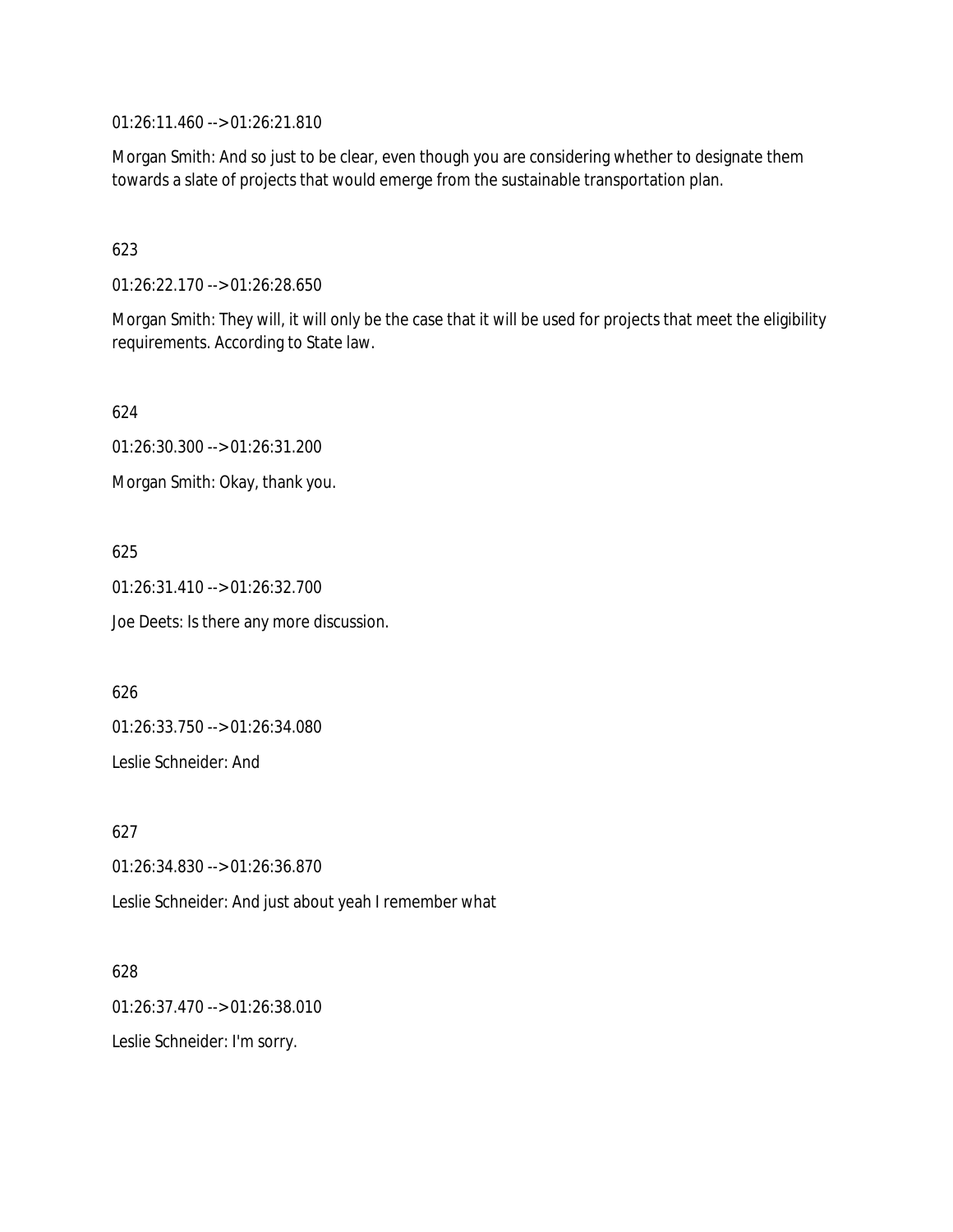01:26:38.730 --> 01:26:47.910

Joe Deets: You didn't have your hand up, sorry. Go ahead. This is this. I'll just say, folks, we are past our time but but we can. This is an important discussion.

630

01:26:49.680 --> 01:26:51.120

Leslie Schneider: My I can call my point.

631

01:26:51.660 --> 01:26:54.930

Joe Deets: Okay. Councilmember I topless. Oh.

# 632

01:26:54.990 --> 01:27:06.240

Kirsten Hytopoulos: You know, obviously I hope that's what they use for I'm just trying. I'm just trying to avoid an unintended consequence. So is there something this could cause us to could we be

# 633

01:27:06.780 --> 01:27:19.350

Kirsten Hytopoulos: getting ourselves into a situation where we're designating THESE AND WE'RE GOING TO BE SORRY. Later, right, I mean by by by restricting them. I'm just trying to figure out why other than for political reasons why we would. Why would we do this right now.

634

01:27:21.570 --> 01:27:28.290

Kirsten Hytopoulos: You know, I'm just I'd be concerned if there's some reason why later we want to use these funds, and I guess I'd be asking the city manager.

635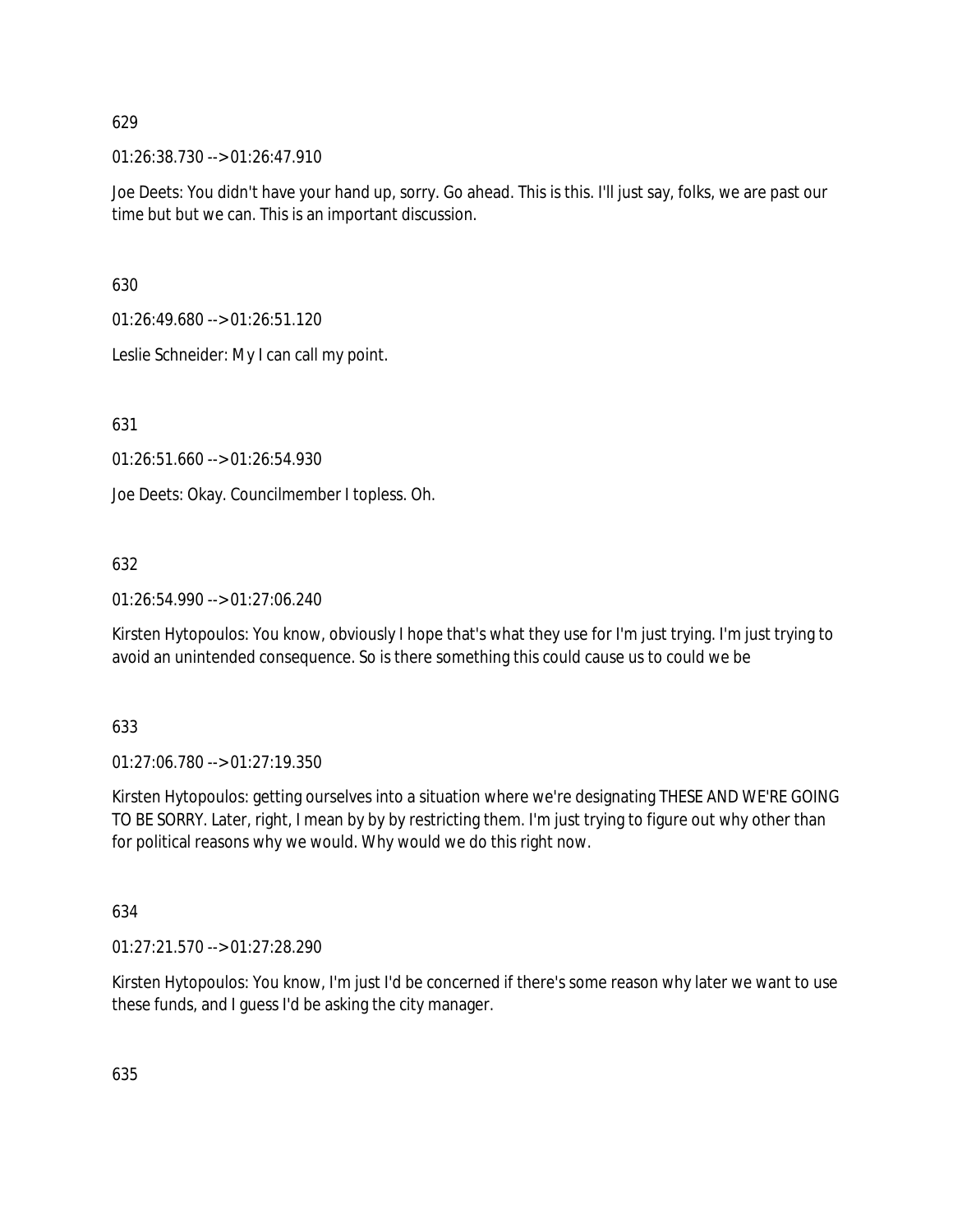01:27:28.830 --> 01:27:37.680

Kirsten Hytopoulos: Or the city attorney would it be any reason they could think of why we might not want to to do this because we are the we are in control of these funds, and this is a council that's

# 636

01:27:38.130 --> 01:27:47.430

Kirsten Hytopoulos: That's very dedicated to the sustainable transportation initiative and so I'm just trying to think about why make this general allocation. If there's any reason not to be

637

01:27:47.760 --> 01:27:48.570

Joe Deets: City Manager.

# 638

01:27:49.410 --> 01:27:57.210

Morgan Smith: Well, one reason not to is the structural precedent of creating a really substantial on programs bucket of spending.

# 639

01:27:58.500 --> 01:28:04.170

Morgan Smith: The proposed budget includes two other examples which we are Schneider referenced. One was

640

01:28:04.680 --> 01:28:12.630

Morgan Smith: A set aside essentially for future diversity initiatives and the second is a set aside for implementation, the Climate Action Plan.

641

01:28:13.020 --> 01:28:27.480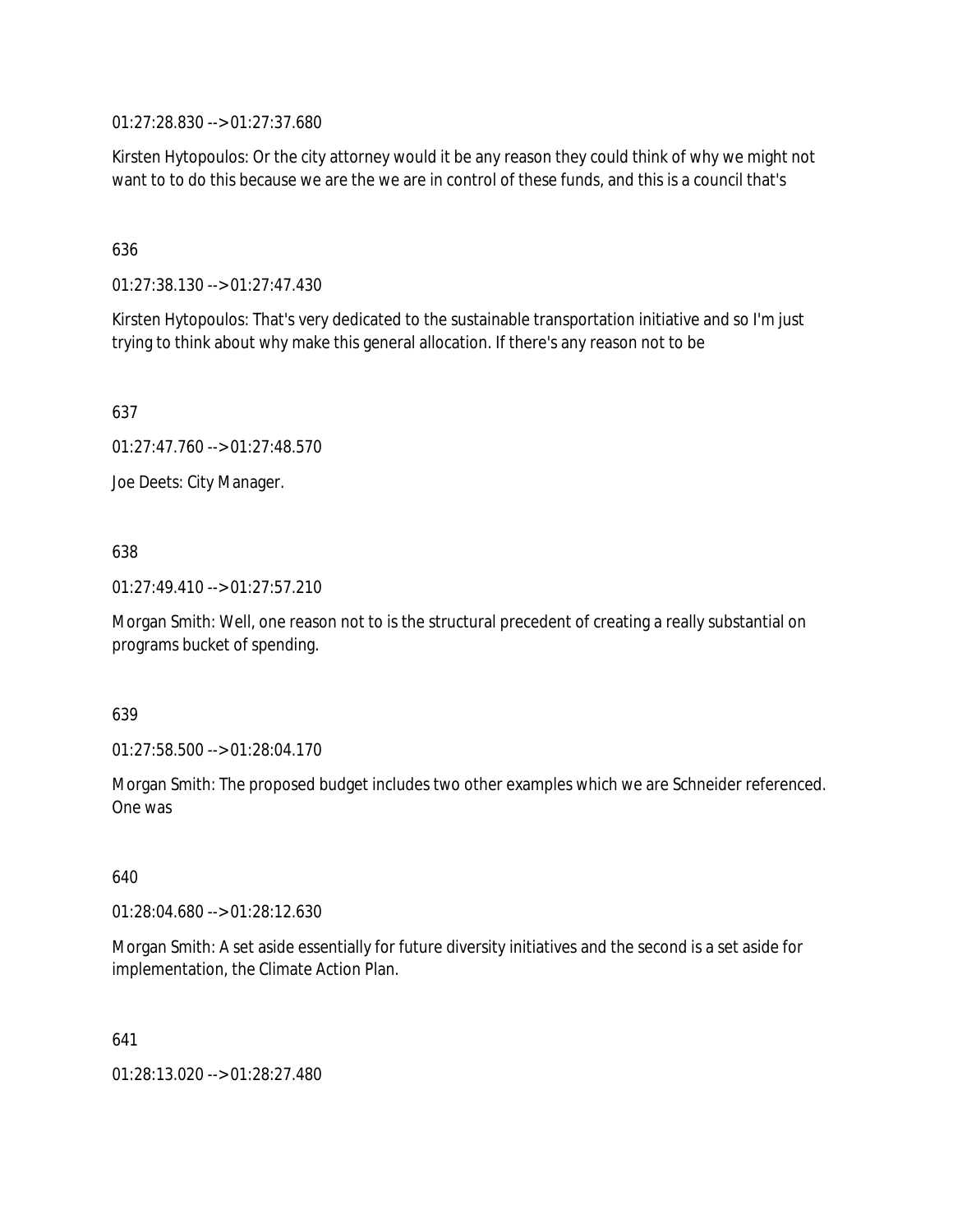Morgan Smith: And I thought long and hard about including those because it does work against our preference to only have, you know, budget in specific ways around specific uses because having large sort of unspecific buckets of money.

642

01:28:28.530 --> 01:28:40.950

Morgan Smith: Just isn't as transparent or doesn't assist with planning, but in both of those cases, I felt like it reflected some work in progress that we understood was coming to fruition and

# 643

01:28:41.520 --> 01:28:52.110

Morgan Smith: That is also true for sustainable transportation planning. But in the case of stable transportation planning what emerges for spending will be specific projects that will likely be capital projects.

# 644

01:28:52.590 --> 01:29:02.340

Morgan Smith: So I think it's councils discretion. But if you ask what would be a reason to not do this, I would say that it is a little complicating and sets.

# 645

01:29:02.910 --> 01:29:13.380

Morgan Smith: Maybe not perfect precedent to begin to partition off your available funds before he ahead of actually having the specifics around how you're going to spend it.

# 646

01:29:14.430 --> 01:29:16.410

Joe Deets: Okay, thank you. Councilmember Medina.

# 647

01:29:19.200 --> 01:29:20.610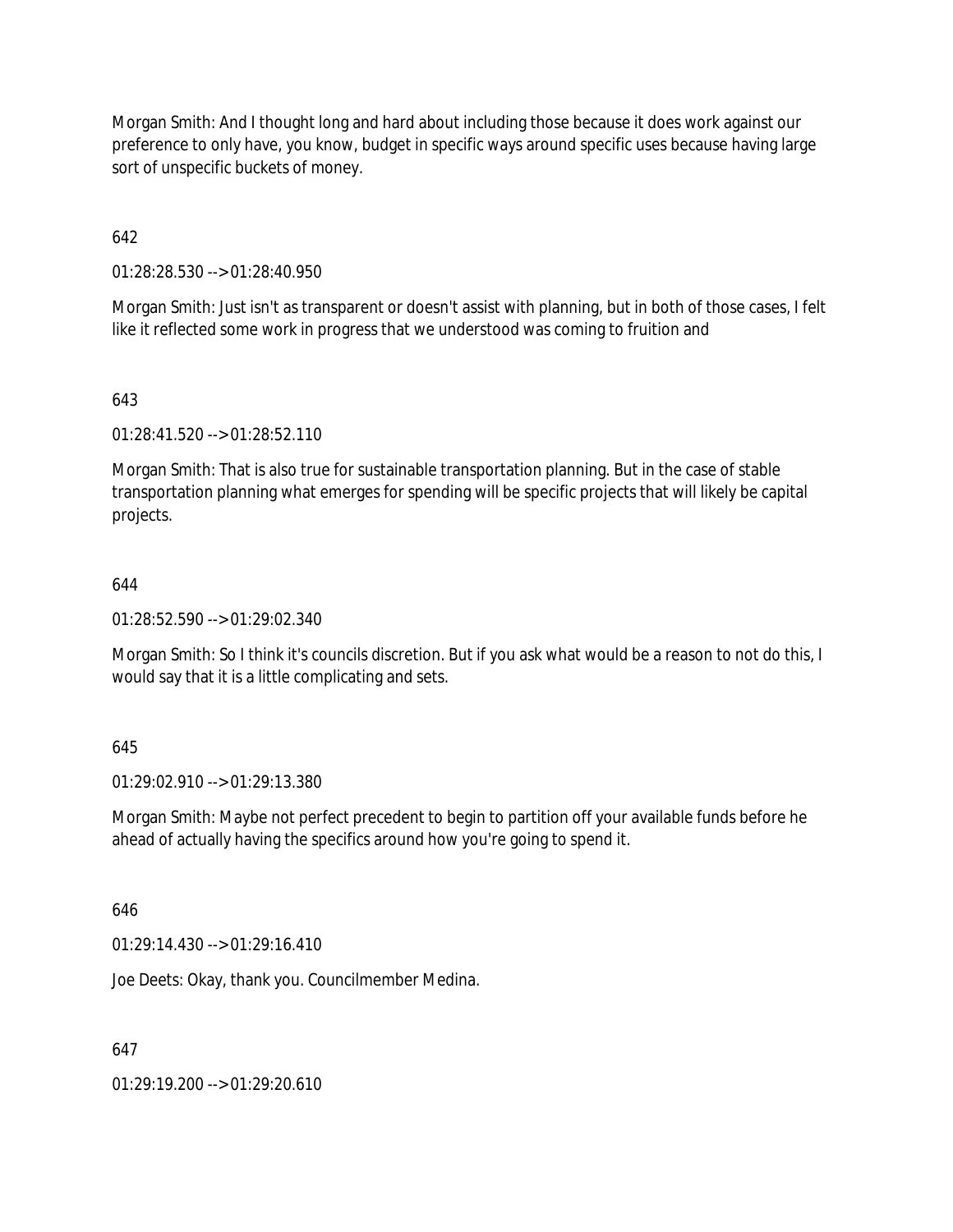Kol Medina: I just wanted to

648

01:29:21.810 --> 01:29:23.340

Kol Medina: Provide my answer to the question.

# 649

01:29:24.630 --> 01:29:36.360

Kol Medina: I certainly understand city manager as just explained and I get that on the other side, though, I think there is some some power and benefits to

650

01:29:37.560 --> 01:29:47.220

Kol Medina: Making a decision that we are going to set aside a substantial amount of money for the duration of this planet that's meaningful to be so I'm number four. Okay.

651

01:29:47.280 --> 01:29:56.490

Joe Deets: Thank you. I'm in favor of that any if there's not any more discussions mayor, Leslie. Would you mind. Okay, I'm sorry. Councilmember No, sir.

652

01:29:56.820 --> 01:30:05.100

Rasham Nassar: I do have a quick question for the city manager, perhaps the attorney city manager, I heard you say that there's some strict state.

653

01:30:06.420 --> 01:30:20.940

Rasham Nassar: Restrictions on how that funding can be spent with with those restrictions imposed by the state, perhaps preclude any potential projects non motorized projects coming out of the sustainable transportation plan will be effectively limiting our options for spending.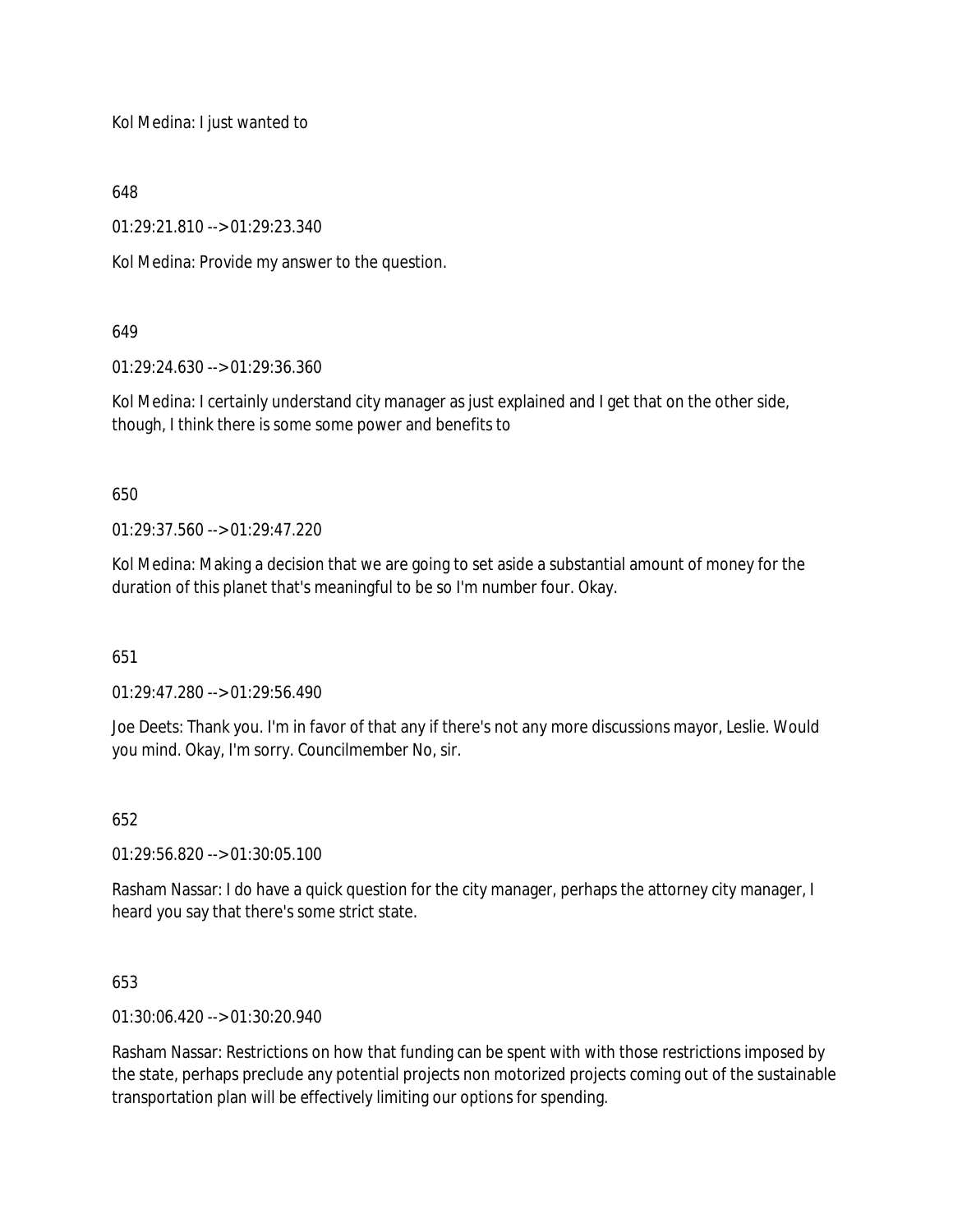01:30:22.920 --> 01:30:39.270

Morgan Smith: No, there will, it's it's most difficult for the kinds of non motorized projects that you are that we are likely to see proposed that those would also meet the eligibility criteria, there may be some in the universe of projects.

655

01:30:40.320 --> 01:30:50.850

Morgan Smith: That come out as a slate from the sustainable transportation plan. It may be a subset of those that meets the eligibility, but I would expect it would be, you know, most of them.

656

01:30:53.220 --> 01:30:53.880

Joe Deets: Thank you.

657

01:30:55.500 --> 01:30:56.460

Joe Deets: COUNCILMEMBER Pollock.

658

01:30:57.090 --> 01:31:03.900

Michael Pollock: They just want to say I'm going to support this for the reasons that COUNCILMEMBER Medina, so I thought was well suited and

659

01:31:05.640 --> 01:31:06.780

Joe Deets: Okay, thank you. Me too.

660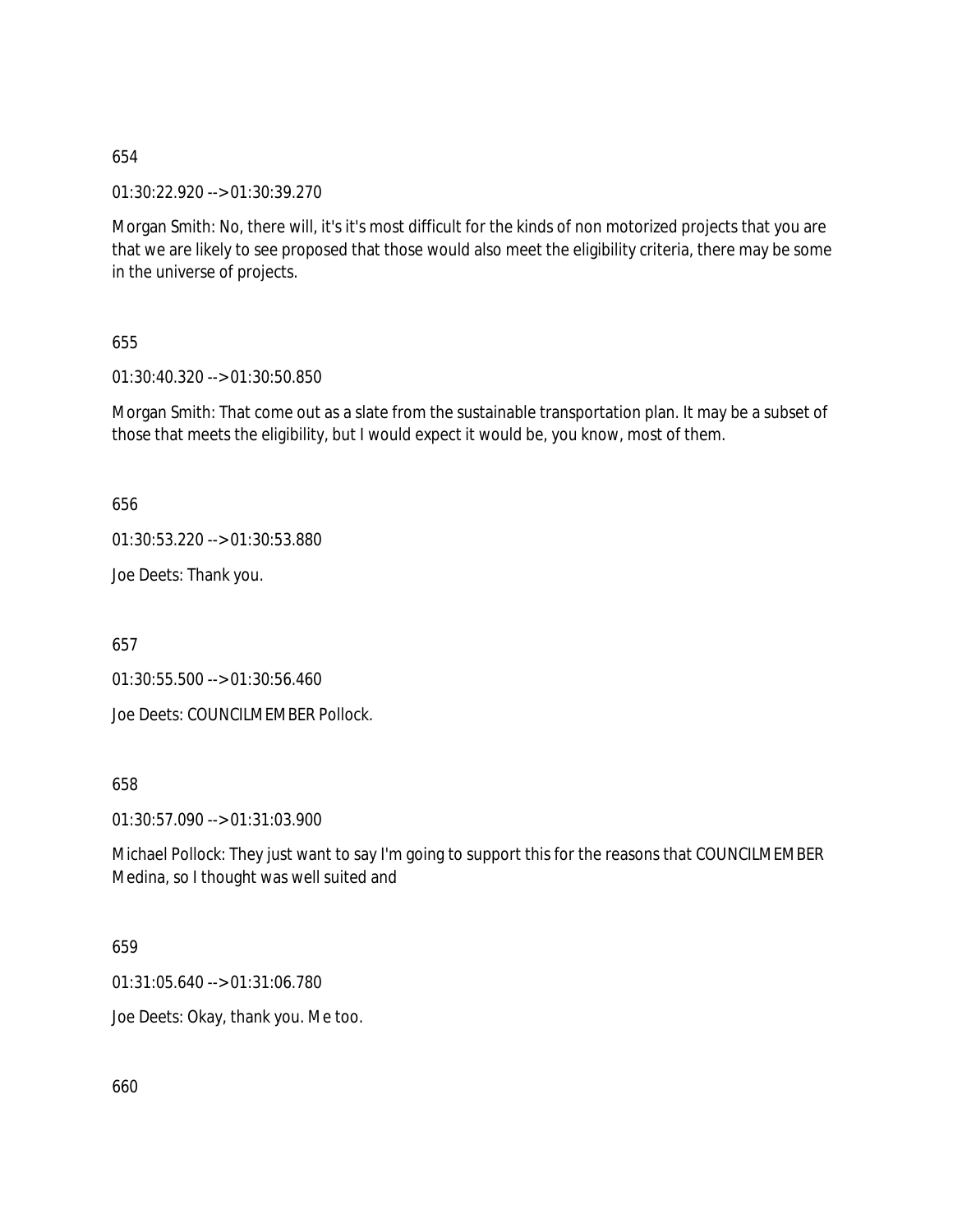01:31:08.670 --> 01:31:19.860

Joe Deets: I'm not seeing any more discussions and we're past our time allocation. But this is an important discussion mayor, Leslie. Do you mind. Could you repeat the motion. To be clear, and then we'll vote.

661

01:31:22.950 --> 01:31:38.580

Leslie Schneider: It's very close to what I said before I but I didn't write it down. As I was saying it. I moved to designate \$600,000 from the transportation benefit fund balance for high priority short term projects resulting from the sustainable transportation planning.

662

01:31:39.540 --> 01:31:44.400

Joe Deets: Okay, and that so that's the motion. We've already seconded it. So it's just repeating to so it's understand

663

 $01:31:45.420 \rightarrow 01:31:47.970$ 

Joe Deets: Okay, all those in favor please say I

664

01:31:48.720 --> 01:31:51.000

Joe Deets: Hi, any post

665

01:31:52.140 --> 01:31:59.940

Joe Deets: Okay so past six to one with council, My Bride topless the loan. Nay, and COUNCILMEMBER hi topless. Your hand is up.

666

01:32:01.530 --> 01:32:15.600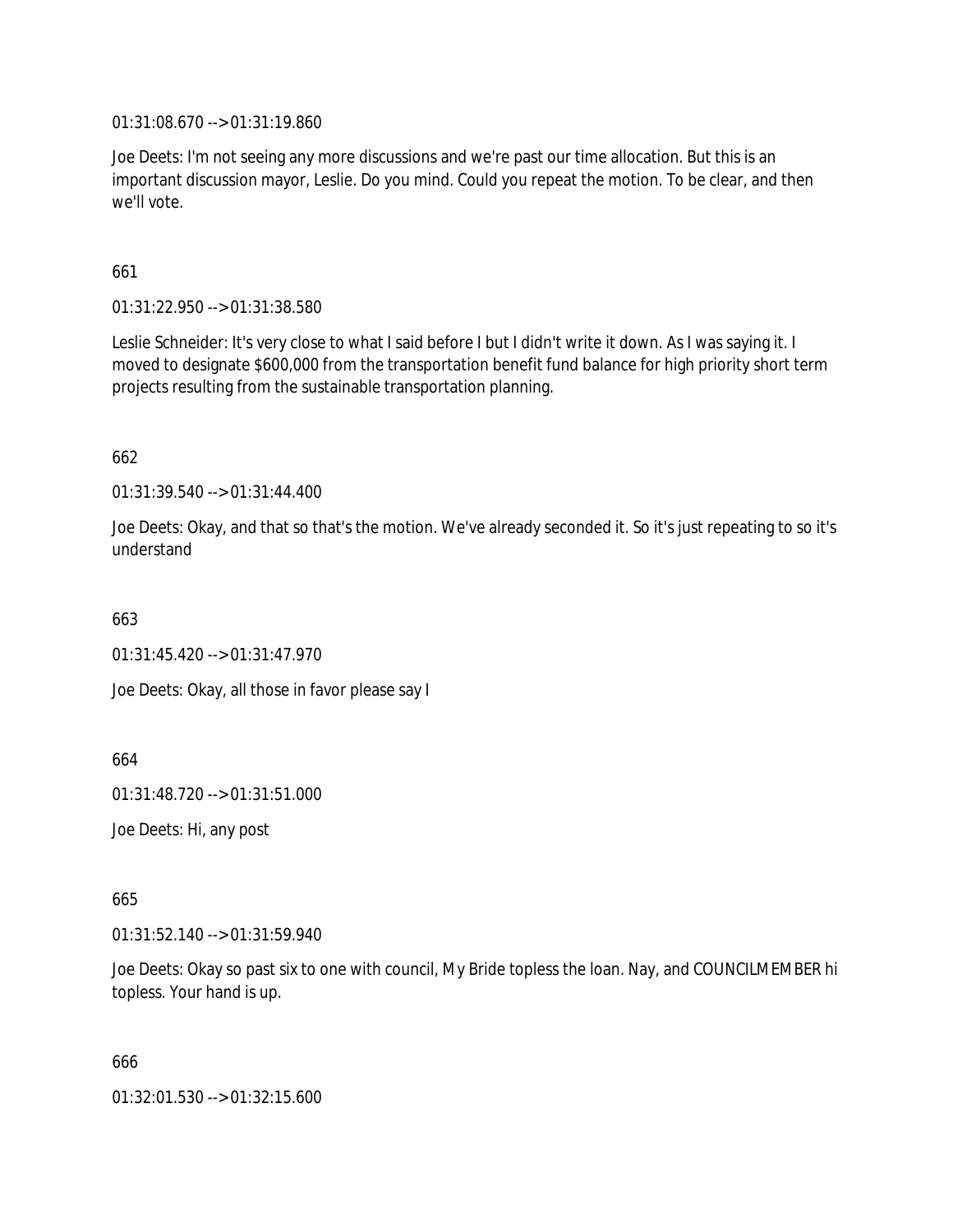Kirsten Hytopoulos: Um, I wanted to point out, Joe, we, we created additional 45 minutes a capacity for this discussion by by eliminating the conversation to the FLIR so much. Do we, I think we should ask ourselves if we do even more budget.

667

01:32:16.170 --> 01:32:22.470

Joe Deets: Well, that's a great question, thank you. I and I don't want to rush through our budget conversation. I mean, we need to do this.

668

01:32:23.670 --> 01:32:25.320

Joe Deets: So it's up to us colleagues.

#### 669

01:32:27.150 --> 01:32:31.710

Joe Deets: So, but I think we got through that so we can pass a number of motions.

670

01:32:33.900 --> 01:32:40.440

Joe Deets: Be we can still talk about budget and I'm open to discussion.

671

01:32:45.660 --> 01:32:46.650 Joe Deets: COUNCILMEMBER car.

# 672

01:32:49.560 --> 01:32:53.040

Christy Carr: I'd like to still talk about budget if other folks would

673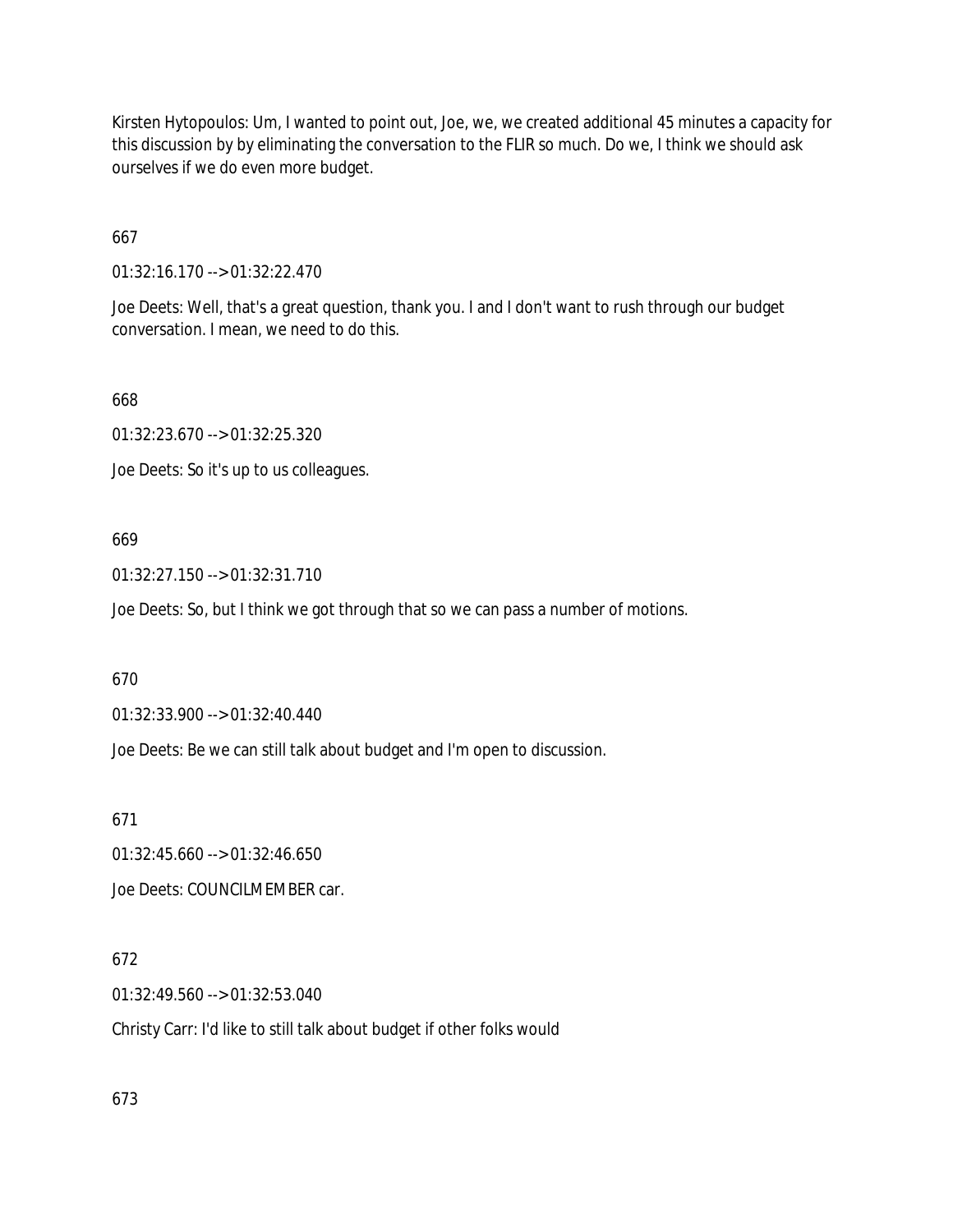01:32:54.870 --> 01:32:57.180

Joe Deets: SIR. OKAY, GO, GO FOR IT.

674

01:32:57.780 --> 01:33:04.080

Christy Carr: Thank you. I prepared a couple of motions that I hope will get support from my colleagues.

675

01:33:06.450 --> 01:33:07.770

Christy Carr: The first one is

676

01:33:09.870 --> 01:33:25.350

Christy Carr: Related to staffing and emotion is I moved to replace the proposed Q1 21 hiring of the existing planner position vacancy with a natural resource senior planner position.

677

01:33:27.750 --> 01:33:34.050

Joe Deets: So, okay, and that was seconded by council member and muscle. Okay, I'll give it to council member now, sir. Okay.

678

01:33:36.480 --> 01:33:38.640

Joe Deets: For discussion. Councilmember Pollock.

679

01:33:39.750 --> 01:33:52.230

Michael Pollock: Yeah, I support this, but I also I Didn't we already do this didn't, wasn't there a vote for natural resource specialist before and that and that didn't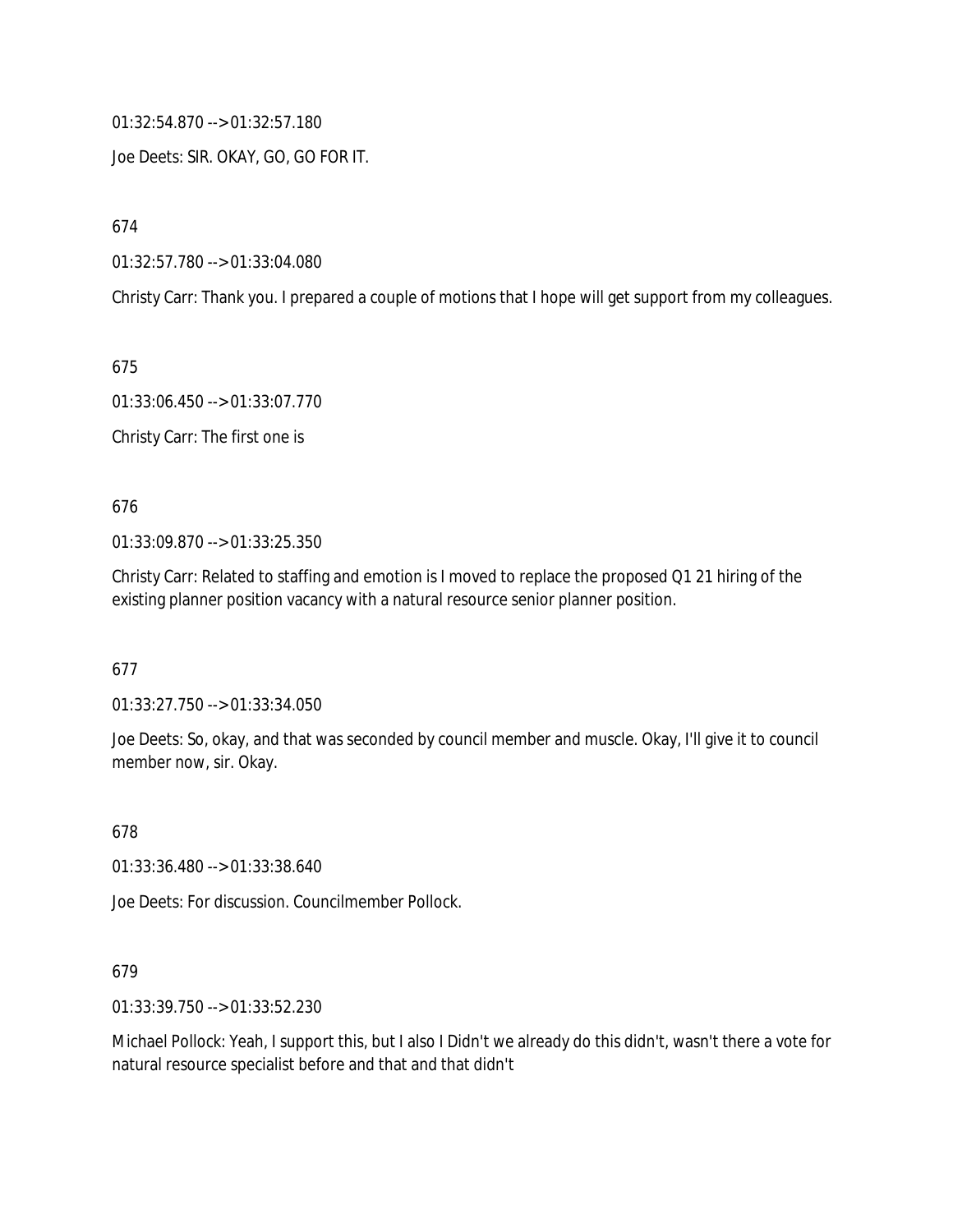01:33:53.610 --> 01:34:05.130

Michael Pollock: Uh pair. I'm saying one person nodding their heads. I'm just wondering if we did this and supported it. What reassurance would be have that we would actually hire a natural resource planner with the city when

681

01:34:06.360 --> 01:34:08.700

Michael Pollock: I'm as I'm a little confused on on

682

01:34:09.810 --> 01:34:10.650

Michael Pollock: How

683

01:34:12.090 --> 01:34:29.310

Michael Pollock: Motion to hire a specific position or to create a specific position translates into absolutely it happening. So maybe maybe someone that's been on the Council could explain what happened last time. And I just want to make sure that that doesn't happen again. That's all.

684

01:34:31.470 --> 01:34:38.220

Joe Deets: Okay, well, maybe that might be a city manager. I don't have that detailed top my head.

685

01:34:40.560 --> 01:34:42.750

Joe Deets: City Manager. Would you like to try and reply to that.

686

01:34:45.570 --> 01:35:00.510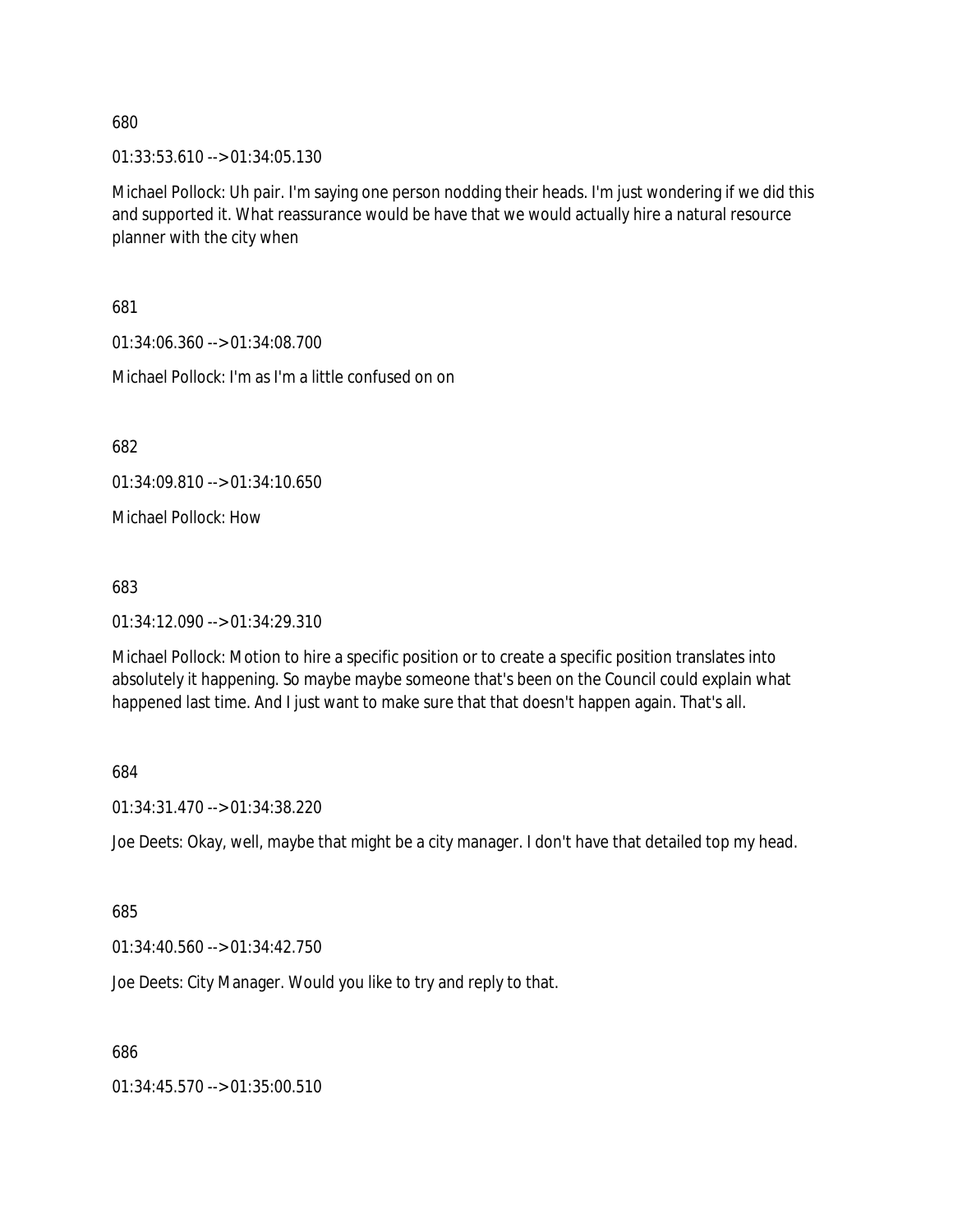Morgan Smith: I can try. But I'm not sure it really matters as we move forward in time. I think the question for Council is, is this a position that you would like to construct and then you can work with your future city manager to move forward with that hiring.

687

01:35:02.430 --> 01:35:05.910

Joe Deets: Okay, thank you. Is there any more discussion on this motion.

688

01:35:08.850 --> 01:35:09.120

Okay.

689

01:35:10.230 --> 01:35:12.450

Joe Deets: Okay, I'm gonna just oh mayor, Leslie.

690

01:35:13.800 --> 01:35:16.590

Leslie Schneider: Well, I just have a concern about the

691

01:35:18.030 --> 01:35:26.010

Leslie Schneider: What that planner was the the position that's being eliminated. I just would like to hear from what the impact of that would be.

## 692

01:35:28.290 --> 01:35:31.920

Joe Deets: Okay, and you're directing that question too.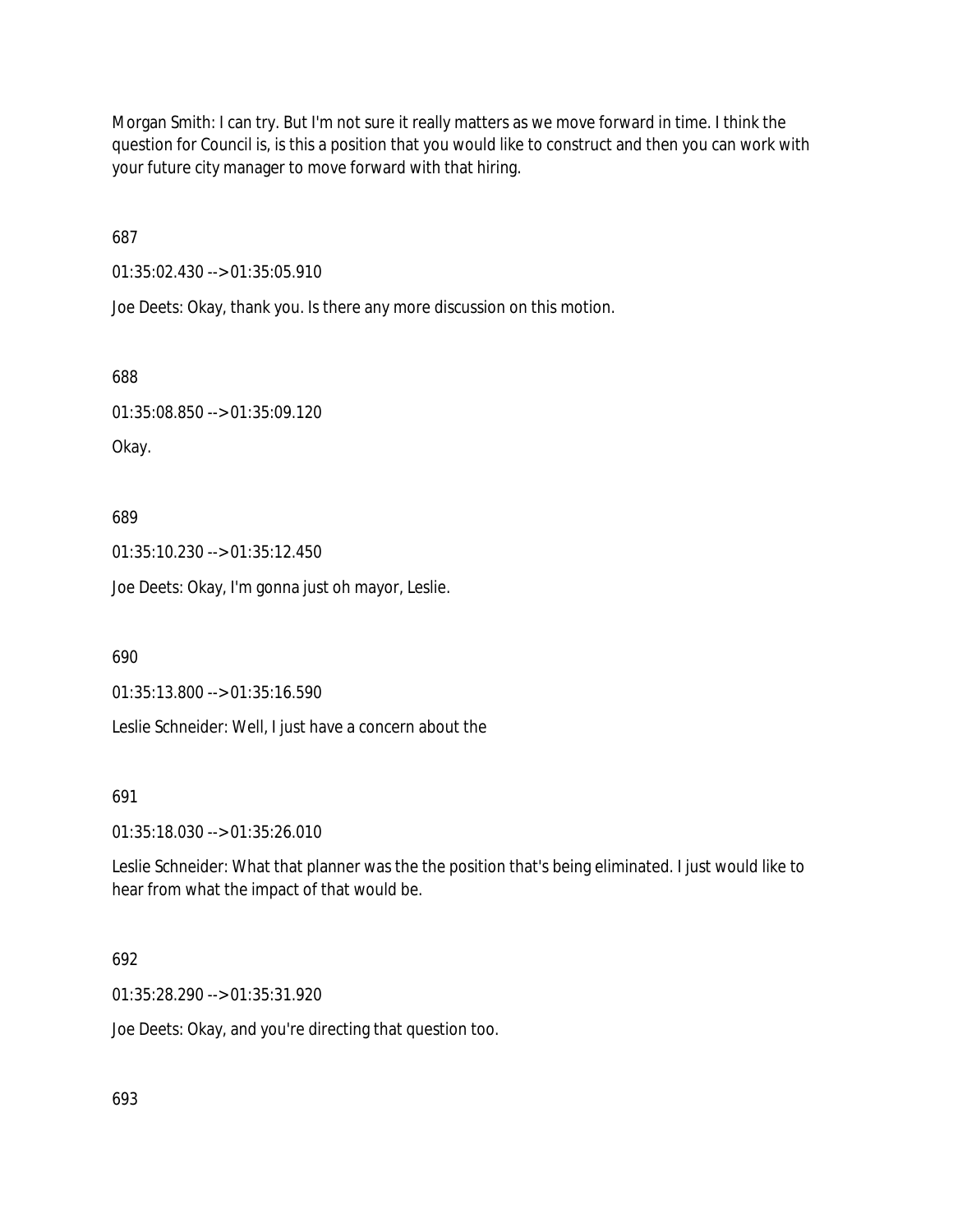01:35:33.030 --> 01:35:42.930

Leslie Schneider: Um, well, if if COUNCILMEMBER car understands what that impact would be might be happy to have her answer. Otherwise, I guess it goes to the city manager.

694

01:35:44.880 --> 01:35:47.400

Joe Deets: But meantime counselor Medina has his hand up.

695

01:35:50.310 --> 01:35:58.980

Kol Medina: Oh, oh, okay. I was gonna basically say the same thing. I was gonna say I was going to support this motion now, but I hope to hear that analysis at some point before we make a final decision.

696

01:36:00.270 --> 01:36:00.660

Joe Deets: Okay.

697

01:36:01.620 --> 01:36:11.220

DeWayne Pitts: I can make a comment on that there is an outstanding query which we can have done and available tomorrow that will go to the workload of the two planner positions.

698

01:36:12.420 --> 01:36:13.560

DeWayne Pitts: That are vacant right now.

699

01:36:14.490 --> 01:36:25.170

Morgan Smith: Dwayne, I think the analysis that's needed though is what is the significance of pivoting the position from a planner position to being a natural resource specialist, so we can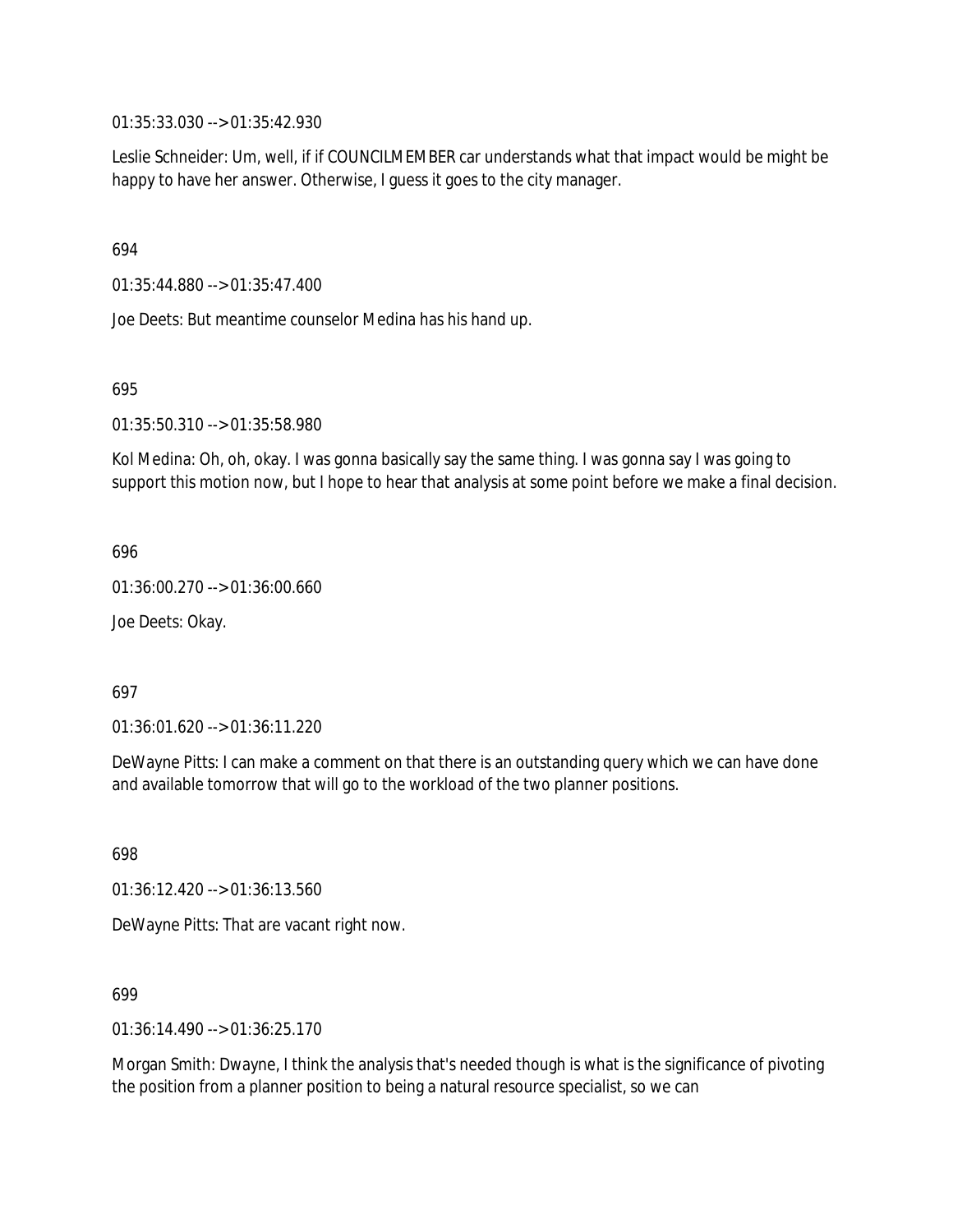01:36:25.740 --> 01:36:37.260

Morgan Smith: If Council would like to hear more about that from a staff perspective, we can provide that for next week, but perhaps COUNCILMEMBER car has some of her own perspective, she'd like to share

701

01:36:38.730 --> 01:36:39.630

Joe Deets: COUNCILMEMBER car.

702

01:36:40.980 --> 01:36:48.660

Christy Carr: Yeah I did some in the budget query that I do think is relevant to this discussion. So I, I hope that we have that information and any other

703

01:36:50.250 --> 01:36:57.480

Christy Carr: Information or analysis that staff would like to provide is welcome, of course. So I think that

704

01:36:59.130 --> 01:37:18.750

Christy Carr: We are an eye with 53 miles of shoreline and 70% tree canopy and we have a very complex set of environmental regulations and I think that it's long overdue that we have a dedicated natural resource planner that can meet our regulatory needs and requirements and our communities expectations.

705

01:37:22.560 --> 01:37:23.610

Joe Deets: Any more discussion.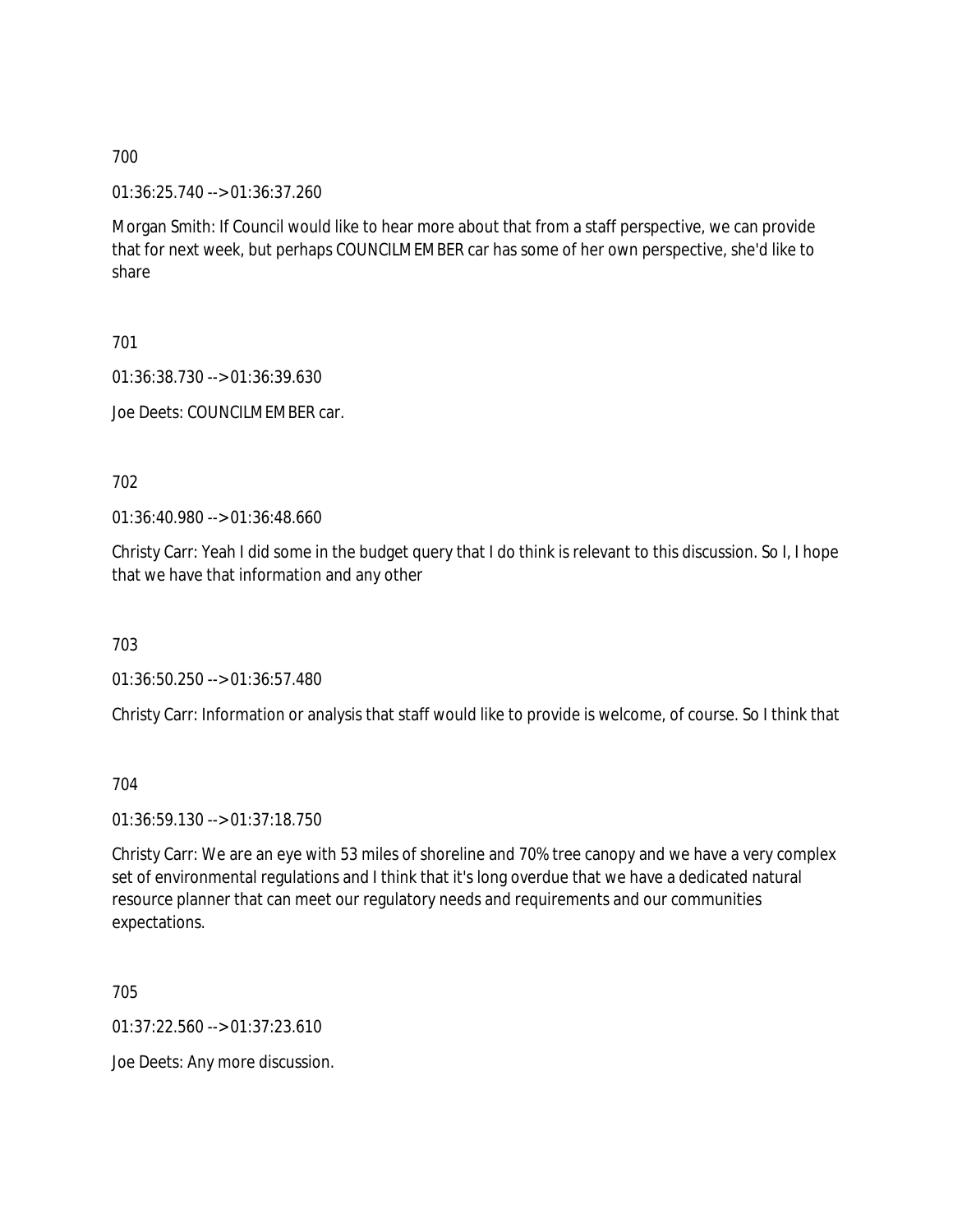706 01:37:26.160 --> 01:37:26.760 Joe Deets: Seeing any

707

01:37:27.840 --> 01:37:29.430

Joe Deets: COUNCILMEMBER car, can you can you

708

01:37:30.180 --> 01:37:32.820

Joe Deets: do me the favor of repeating your motion and then move out.

## 709

01:37:33.570 --> 01:37:45.150

Christy Carr: Sure, I'm to replace the proposed quarter 120 21 hiring of the existing planner position vacancy with a natural resource senior planner position. Okay.

710

01:37:45.240 --> 01:37:47.190

Joe Deets: All those in favor, say aye.

711

01:37:48.030 --> 01:37:48.270

Aye.

712

01:37:49.620 --> 01:37:50.070

Joe Deets: Name is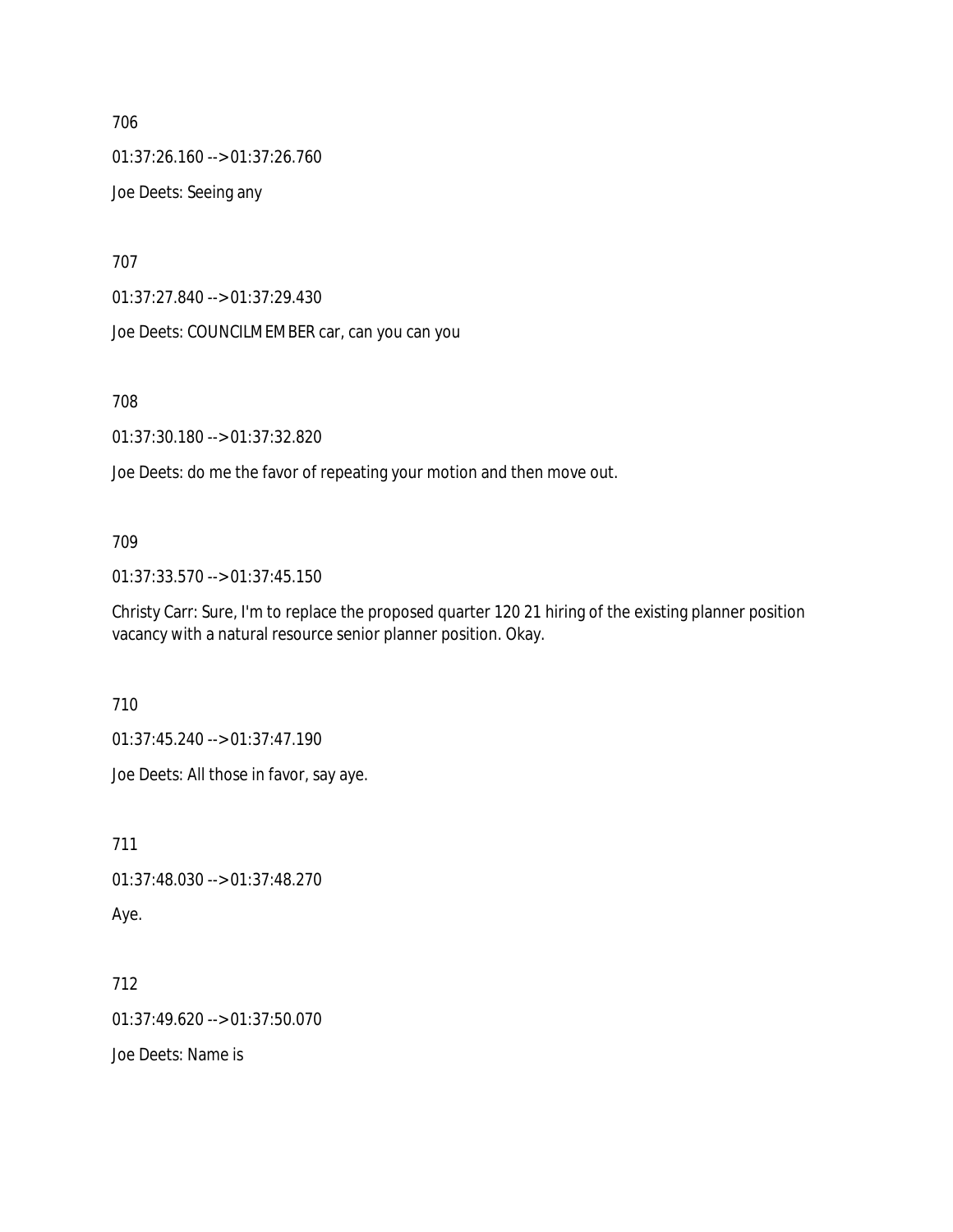713 01:37:53.610 --> 01:37:55.260 Joe Deets: Mayra honestly I didn't see you vote.

714

01:37:55.560 --> 01:37:58.590 Leslie Schneider: I didn't, I'm going to stand aside on that one. Until I learned more

715 01:37:59.130 --> 01:38:00.150 Joe Deets: Okay, you're abstaining.

716 01:38:01.170 --> 01:38:05.340 Joe Deets: Okay, so we had six eyes. Want to abstain.

717 01:38:06.270 --> 01:38:07.320 Joe Deets: And that was a

718 01:38:07.350 --> 01:38:11.280 Joe Deets: COUNCILMEMBER Schneider. Okay, um,

719 01:38:13.470 --> 01:38:14.040 Joe Deets: Any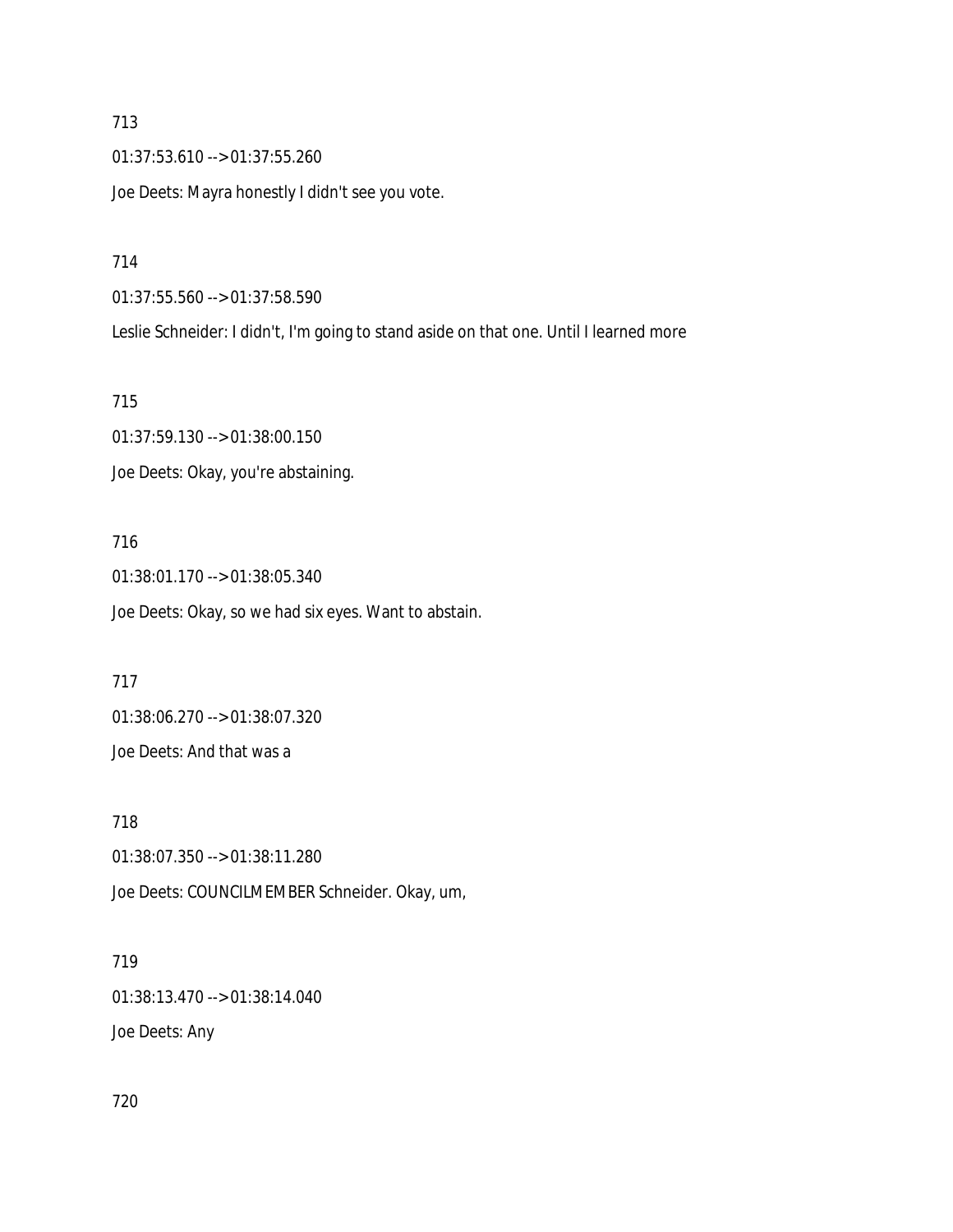01:38:15.180 --> 01:38:18.420

Joe Deets: We're continuing on that best customer car.

721

01:38:21.600 --> 01:38:25.890

Christy Carr: Thank you. I have another motion prepared and it's

722

01:38:27.000 --> 01:38:35.970

Christy Carr: Related to a capital project and I similar to what's been mentioned about some other items, changing the proposed budget.

### 723

01:38:36.600 --> 01:38:48.030

Christy Carr: I would hope that we could have support to put it in there so that we could see what the effect of the budget change might be, as well as to potentially get more information from staff. If we need it.

### 724

01:38:49.470 --> 01:39:04.830

Christy Carr: And my emotion is I moved to defer the country club road bulkhead reconstruction project to at least 2023 to allow time to develop an island wide strategy for shoreline roadways that aligns with our climate action plan.

725

01:39:07.320 --> 01:39:09.360

Joe Deets: That was seconded to come from a republic.

726

01:39:10.800 --> 01:39:11.550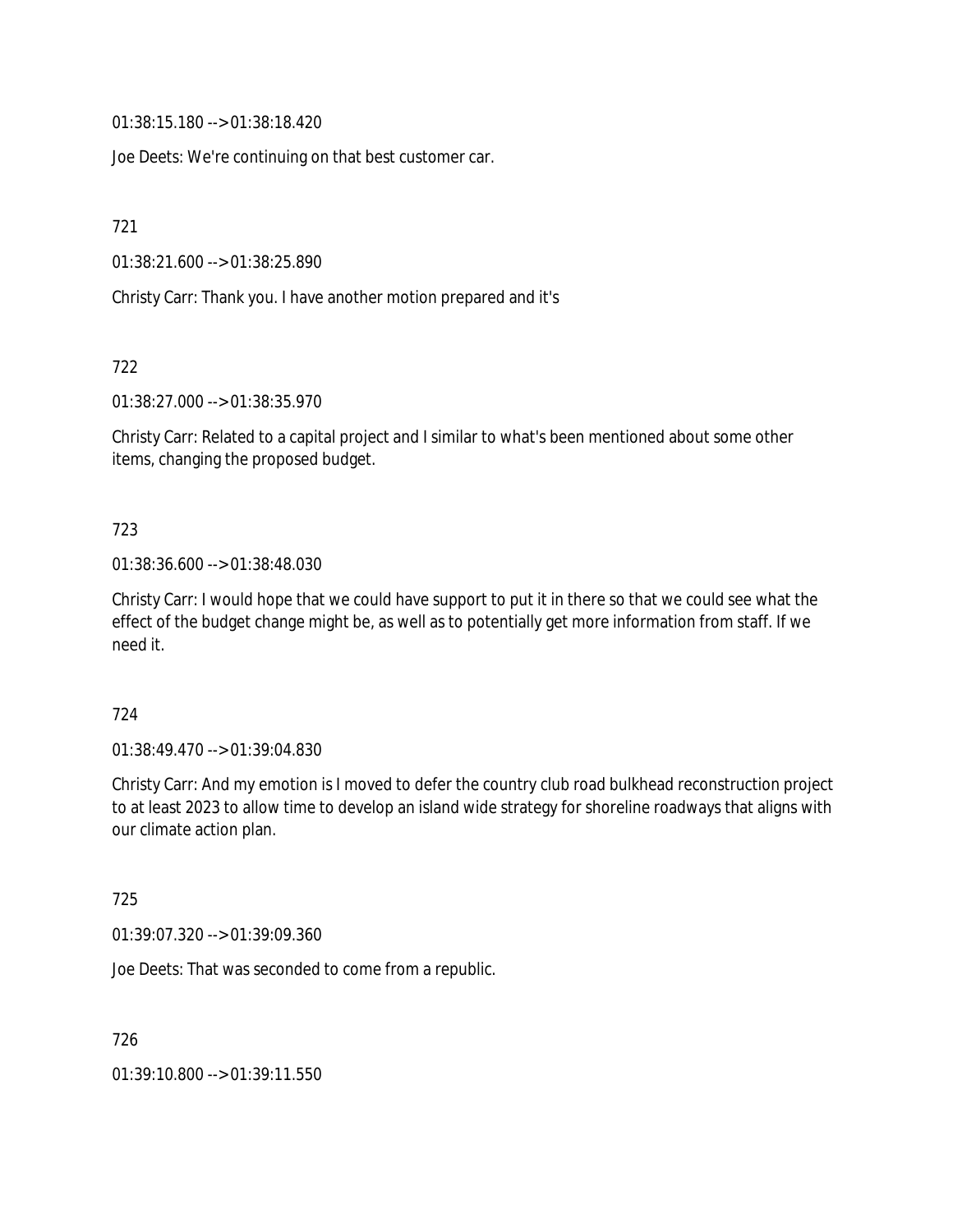Christy Carr: Discussion.

## 727

01:39:15.630 --> 01:39:20.670

Joe Deets: Okay, don't see any discussion. They were just ready just go straight to a vote. Okay.

## 728

01:39:22.770 --> 01:39:28.740

Joe Deets: Okay counts more car. I'm sorry if you just bear with me. Please repeat that. So, so we're very clear what the motion is and then we'll vote.

## 729

01:39:29.550 --> 01:39:40.620

Christy Carr: Sure, I moved to defer the country club road bulkhead reconstruction project to at least 2023 to allow time to develop an island wide strategy for shoreline roadways.

730

01:39:42.030 --> 01:39:43.950

Christy Carr: Ends with our climate action plan.

731

01:39:44.940 --> 01:39:46.920

Joe Deets: Okay, so that's the motion seconded.

## 732

01:39:48.120 --> 01:39:51.570

Joe Deets: Well, we were going to vote mayor Leslie your head, your hand up.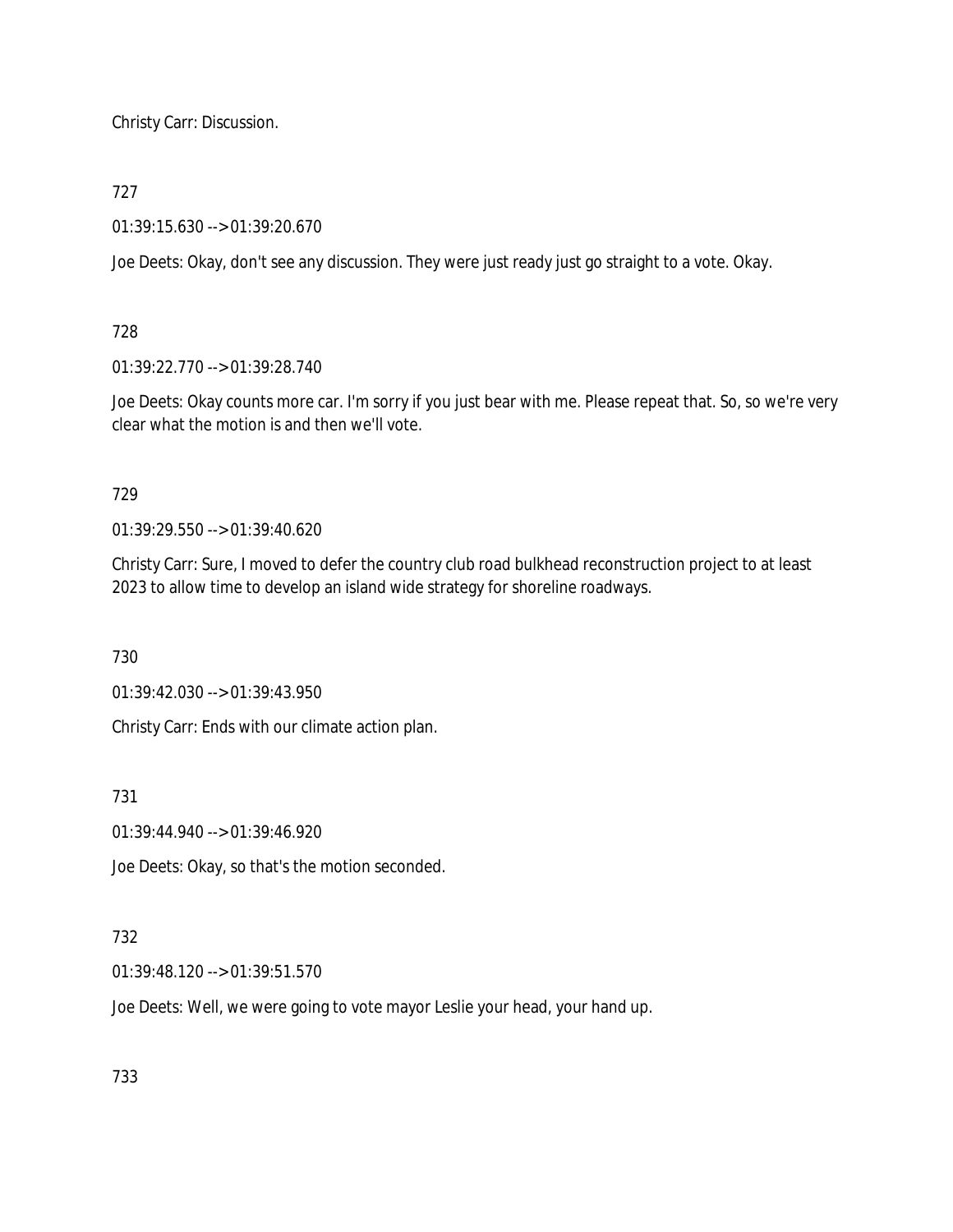01:39:52.320 --> 01:40:01.530

Leslie Schneider: Thank you. I'm going to support this and I know COUNCILMEMBER car and I have had a couple conversations about it. It's

734

01:40:02.820 --> 01:40:11.970

Leslie Schneider: I'm weighing it carefully, and I do hope that any impacts of this, we could hear from the

735

01:40:13.650 --> 01:40:24.060

Leslie Schneider: The Director of Public Works. I, I really appreciate the extra like work that COUNCILMEMBER car has gone into to try to get some answers that helped me make this decision, so I am going to support it.

736

01:40:25.290 --> 01:40:27.120

Joe Deets: Okay, thank you. Um,

737

01:40:28.560 --> 01:40:36.990

Joe Deets: Okay, I don't see any more discussion. So, and we've made it clear on the motion. So we're just going to go straight to a vote. All those in favor of the motion please say aye.

738

01:40:37.710 --> 01:40:38.130

Aye.

739

01:40:39.450 --> 01:40:41.220

Joe Deets: Aye. All those opposed.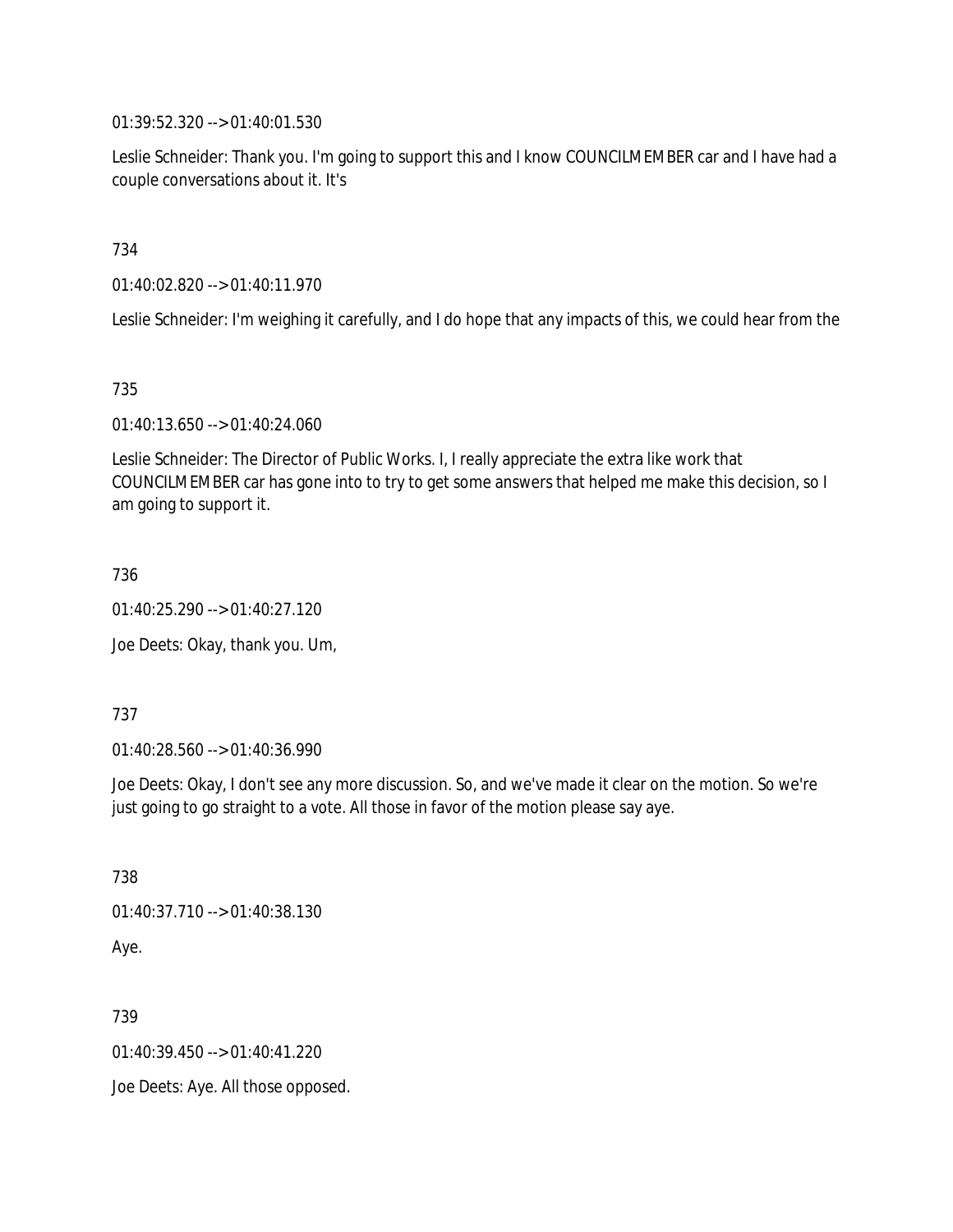01:40:42.540 --> 01:40:42.840

Joe Deets: Okay.

741

01:40:43.860 --> 01:40:46.800

Joe Deets: It was unanimous seven zero. Thank you.

742

01:40:47.880 --> 01:40:49.200

Joe Deets: Cam smart Medina.

743

01:40:50.430 --> 01:40:57.990

Kol Medina: I just, I gotta go. Now, if I have time, we'll get back on and if you're still going when we get back on. Get back on.

## 744

01:40:58.620 --> 01:41:07.050

Kol Medina: Although I don't really care take part in the last discussion and feel awkward for me. So, so we'll see if I get back. I'm just please note for the minutes that I am signing off here.

745

01:41:07.440 --> 01:41:09.510

Joe Deets: Okay, thank you. Councilmember Medina.

746

01:41:11.880 --> 01:41:14.700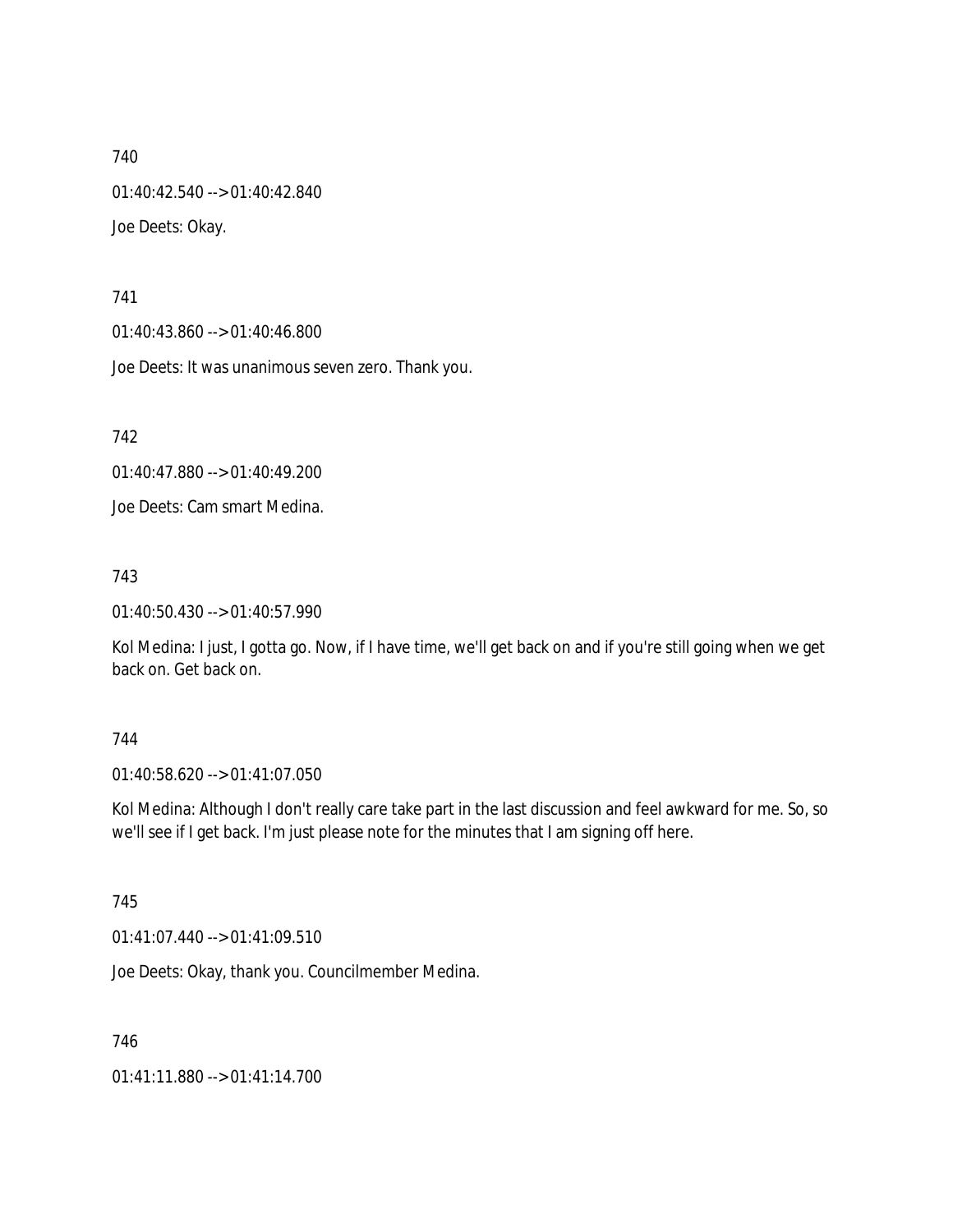Joe Deets: Okay, a customer Pollock. Your hand is up.

747 01:41:17.340 --> 01:41:17.730 Joe Deets: No.

748 01:41:18.240 --> 01:41:20.430 Michael Pollock: No, I was just waving vita

749 01:41:20.730 --> 01:41:22.500

Joe Deets: Oh, okay. All right.

750 01:41:24.030 --> 01:41:29.640

Joe Deets: Very good. Um, so come some over car your hands up.

751 01:41:31.530 --> 01:41:32.250 Joe Deets: Go ahead please.

752 01:41:36.330 --> 01:41:41.280

Christy Carr: I'm I had another motion prepared. I can move forward with that.

753 01:41:43.020 --> 01:41:43.410 Christy Carr: And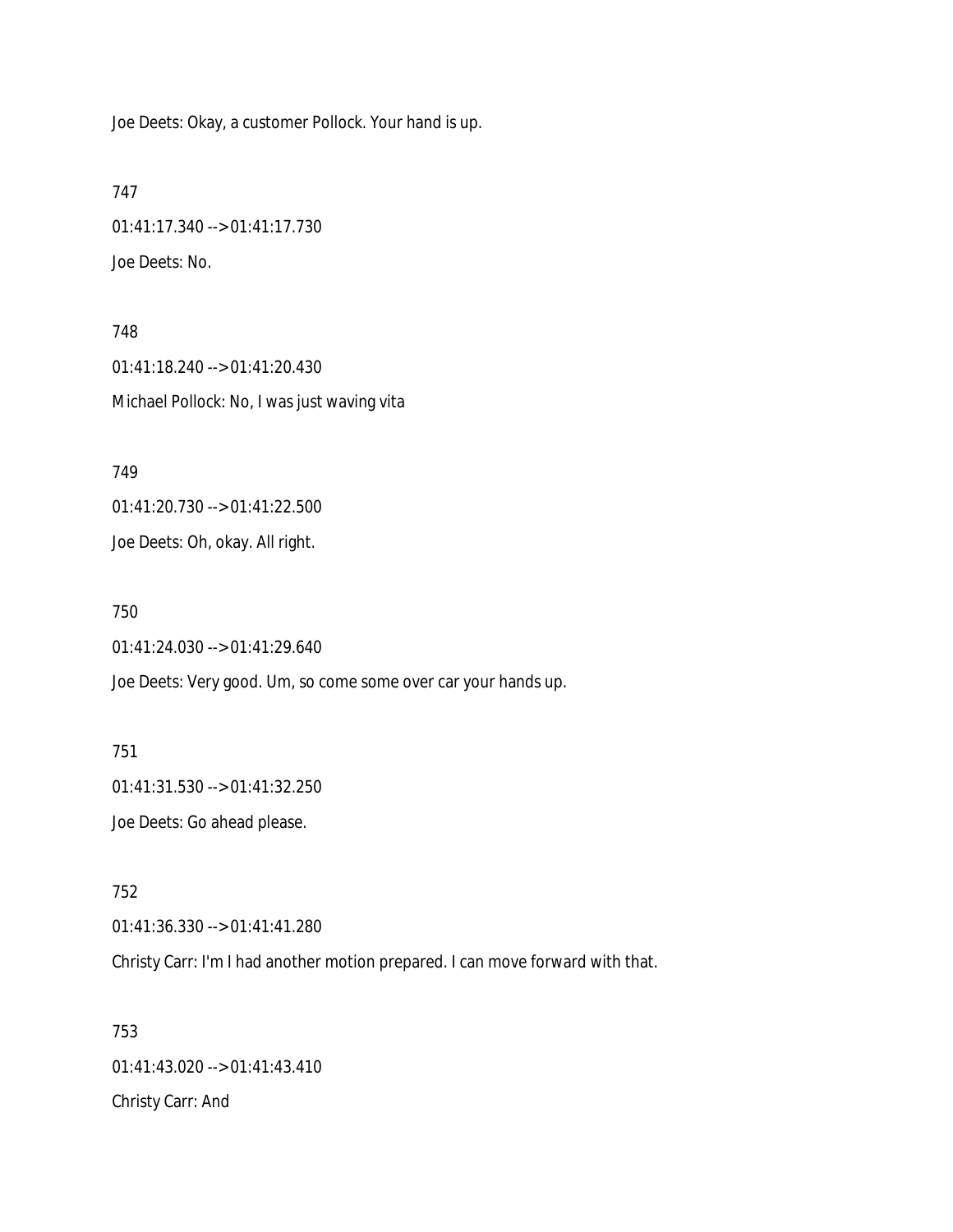01:41:44.490 --> 01:41:59.130

Christy Carr: It's pretty straightforward, but I'm happy to propose it in terms of future discussion I moved to delete \$25,000 from the public works professional services budget for the complete streets ordinance development.

755

01:42:03.390 --> 01:42:07.560

Joe Deets: Seconded by Council burnouts are okay discussion.

756

01:42:10.020 --> 01:42:11.580

Joe Deets: Council Moorhead topless.

757

01:42:12.900 --> 01:42:13.920 Kirsten Hytopoulos: Did you say remove

## 758

01:42:16.110 --> 01:42:23.250

Christy Carr: I said, remove, Yes. I said, delete actually was my my exact word, but yes. Remove and

### 759

01:42:24.450 --> 01:42:28.080

Joe Deets: Okay, good. Go ahead, Counselor, I suppose, I think you had a question or

### 760

01:42:28.350 --> 01:42:35.310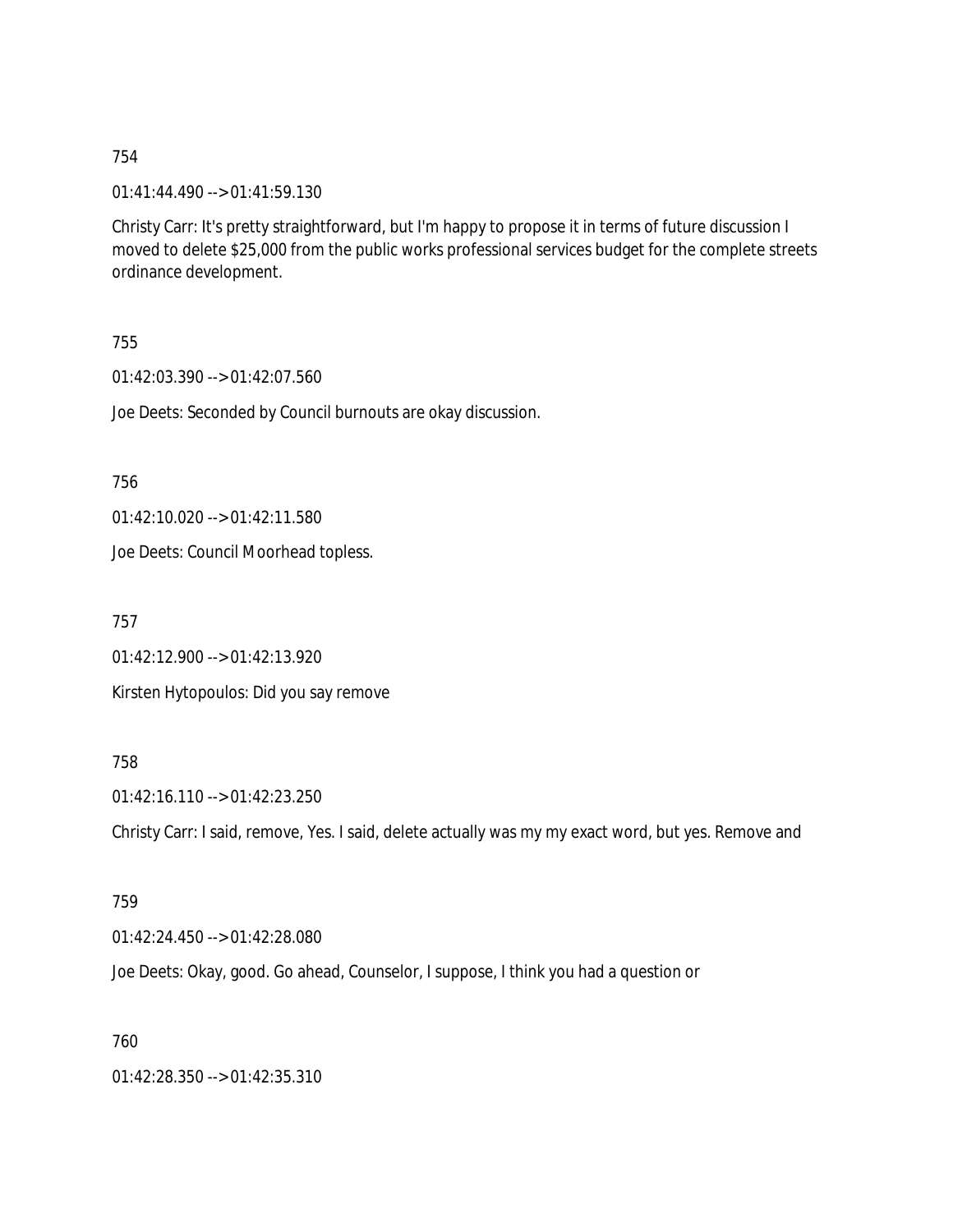Kirsten Hytopoulos: Clarify from based on previous discussions because I believe it's because you believe we can adopt a model code and do this internally is that

761

01:42:35.490 --> 01:42:37.080

Christy Carr: Is that correct, yes.

762 01:42:40.380 --> 01:42:42.720 Joe Deets: Okay. Is there any more discussion.

763

01:42:46.200 --> 01:42:47.130

Joe Deets: Not seeing any

764

01:42:49.020 --> 01:42:52.980

Joe Deets: You know what I'm going to do. Councilmember car please restate the motion and then move up.

## 765

01:42:54.390 --> 01:43:02.550

Christy Carr: I moved to delete \$25,000 from the public works 2021 professional services budget for the complete streets ordinance development.

## 766

01:43:03.300 --> 01:43:06.630

Joe Deets: And that's been seconded. Okay, all those in favor say aye.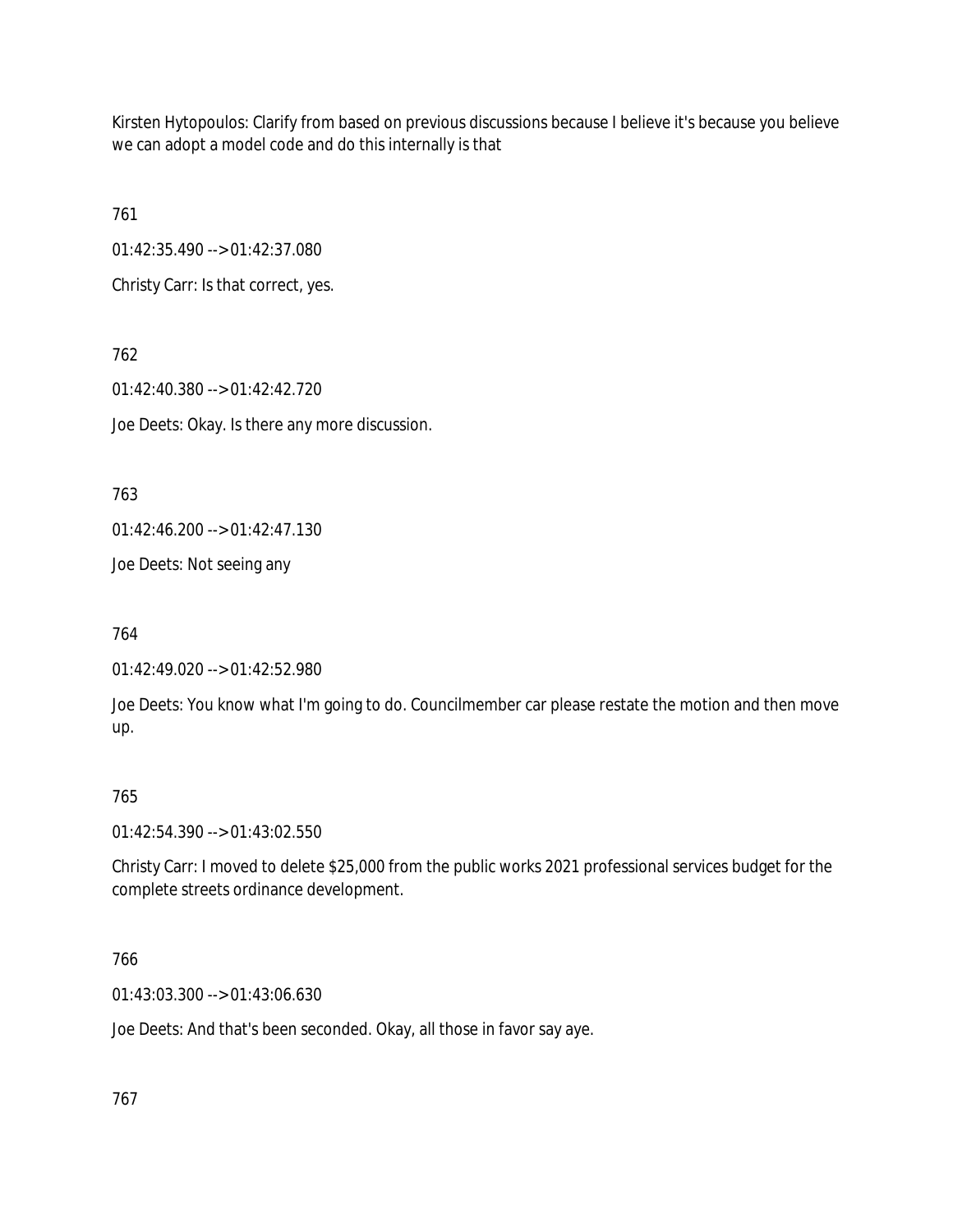01:43:07.950 --> 01:43:08.370

Christy Carr: Aye.

768 01:43:09.540 --> 01:43:10.230 Joe Deets: Opposed.

769 01:43:11.610 --> 01:43:12.330

Leslie Schneider: Hey, okay.

770

01:43:12.450 --> 01:43:21.750

Joe Deets: So that so we know summer or mid evening was not here so that past five to one with Council mayor Leslie made

771

01:43:23.070 --> 01:43:23.430

Okay.

772

01:43:24.720 --> 01:43:26.100

Joe Deets: COUNCILMEMBER high topless.

773

01:43:28.260 --> 01:43:34.290

Kirsten Hytopoulos: Um, so I had emotion. I was I was concerned about the fact that we don't have planned a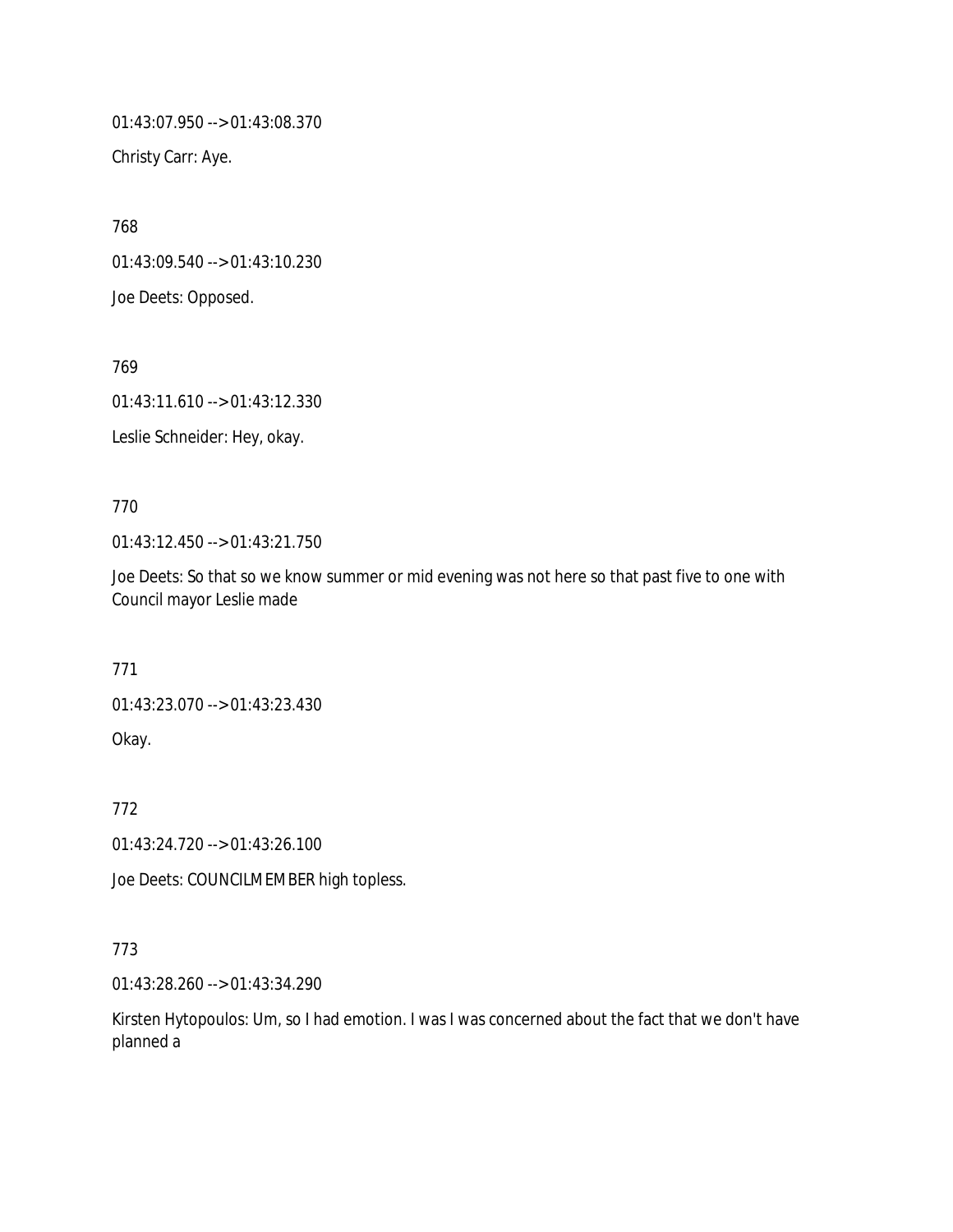01:43:35.190 --> 01:43:43.800

Kirsten Hytopoulos: I guess the National Citizen survey in this in this band, and it was going to happen this year and we didn't do it, and I believe it probably is because of code.

# 775

01:43:44.310 --> 01:43:53.340

Kirsten Hytopoulos: And maybe a combination of and the city manager might speak to this that it maybe we weren't finding it super useful. Um, I, I'm

# 776

01:43:54.090 --> 01:44:02.910

Kirsten Hytopoulos: Pretty sure we did it when I was in Council before I met a debt for the first time at that point. I like the idea of of a good survey, I'm

## 777

01:44:03.690 --> 01:44:13.080

Kirsten Hytopoulos: Doing the same things over and over again. And I was looking forward to the survey as a vehicle for me. I don't want to substitute my judgment for the, the climate action.

## 778

01:44:13.950 --> 01:44:25.560

Kirsten Hytopoulos: The climate advisory committee, but as a potential vehicle for them to be able to ask some scientifically valid questions to get us some local information for the

## 779

01:44:28.110 --> 01:44:35.100

Kirsten Hytopoulos: Us our assessment tool for not the assessment tool. I'm sorry for our I'm not doing too well tonight. Sorry, guys. For our baseline.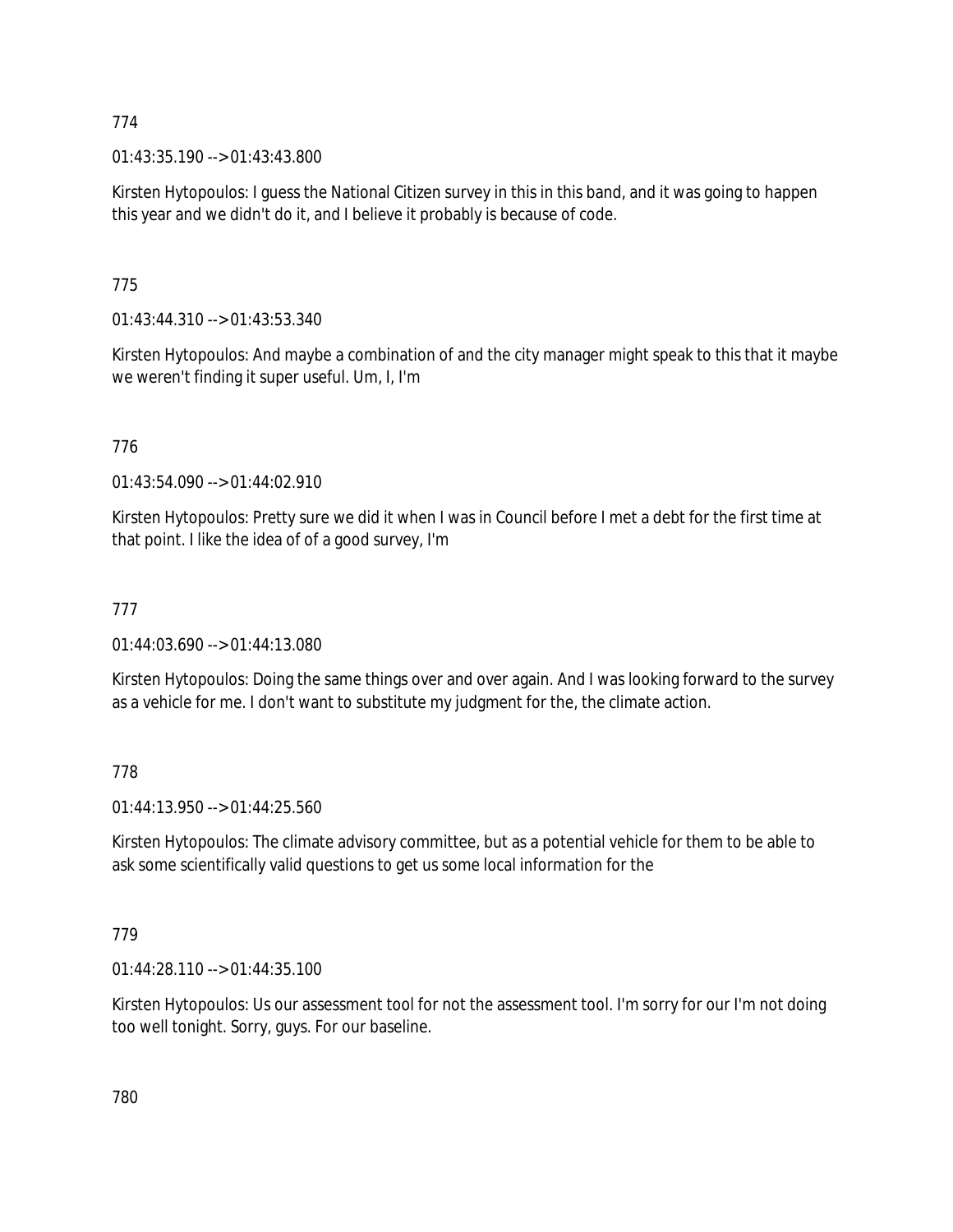01:44:35.610 --> 01:44:43.230

Kirsten Hytopoulos: We, right now we're relying a lot of regional data and generic data and that could have been one way for us to get some local report like self reporting on travel, etc. So

## 781

01:44:43.590 --> 01:44:49.740

Kirsten Hytopoulos: But nonetheless, it's always helpful for us to have feedback from the community gathered in a scientifically valid way.

## 782

01:44:50.550 --> 01:45:01.770

Kirsten Hytopoulos: And I think we haven't done it for a couple of years and we got this whole biennium coming up. I looked at the last band and it looked like it was about \$15,000 I did talk to the city manager earlier and she'd said that if we wanted to add

## 783

01:45:02.280 --> 01:45:11.160

Kirsten Hytopoulos: I think maybe we'd have one look one look was question. So it sounds like we if we added more localized question that would be additional costs. So maybe \$15,000 is a little, little

## 784

 $01:45:12.270 \rightarrow 01:45:26.820$ 

Kirsten Hytopoulos: Less than it might cost us, but I would like to move that we would add \$15,000 in general funds to the draft this the 2120 2122 budget for the National Citizen survey.

### 785

01:45:30.360 --> 01:45:36.210

Joe Deets: Seconded by Mayor Leslie discussion councilman so your hand is up.

786

01:45:38.400 --> 01:45:41.010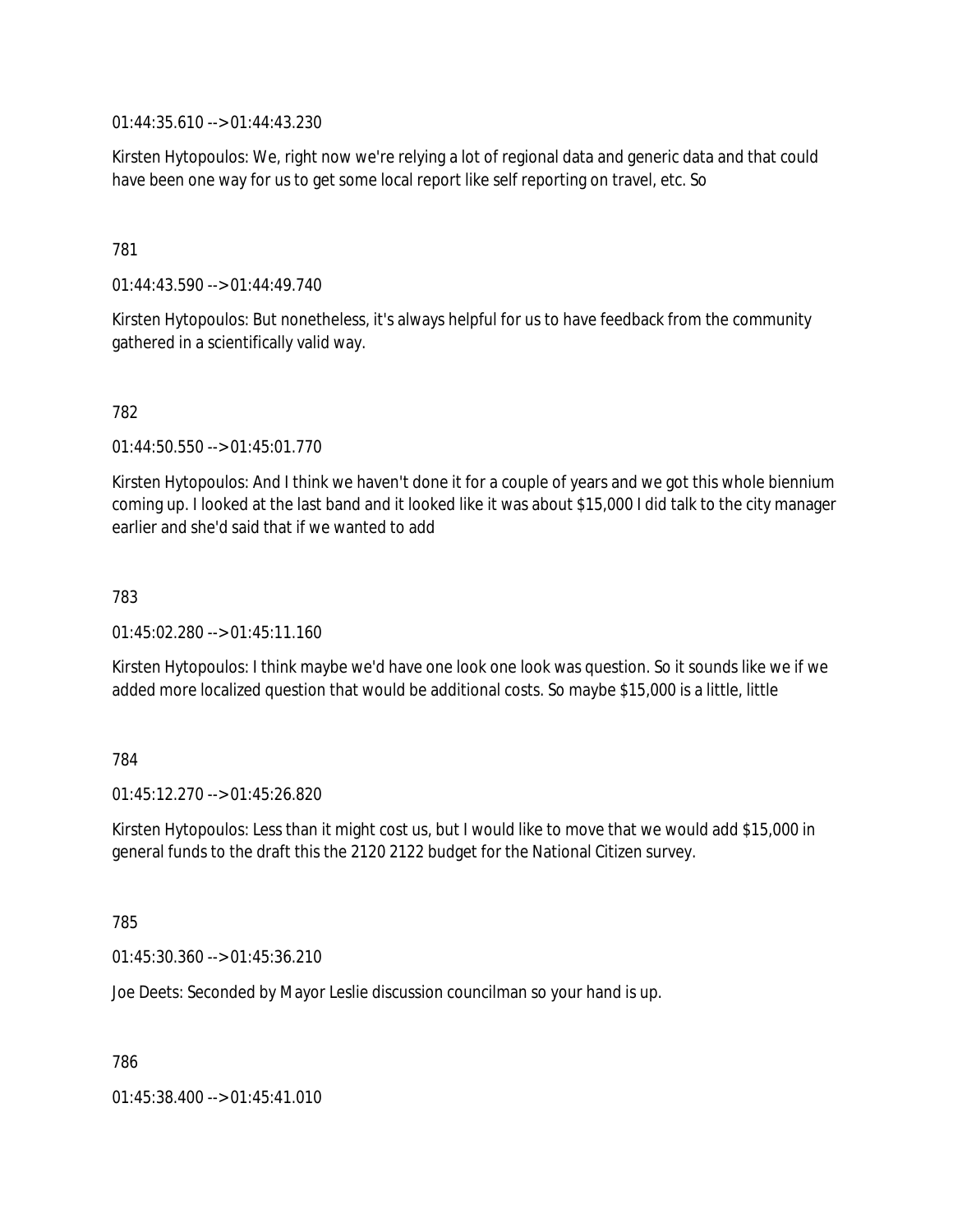Rasham Nassar: Real quick, is this different from the community needs assessment.

787

01:45:43.590 --> 01:45:49.350

Rasham Nassar: Okay, so, and there isn't any funding for a community needs assessment. Currently, either in a proposed budget, is that correct

788

01:45:51.810 --> 01:45:53.250

Oh, thanks. So director

789

01:45:54.270 --> 01:45:54.510

Rasham Nassar: At me

790

01:45:55.500 --> 01:46:05.490

Morgan Smith: I believe we removed it as a reflection of the fact that we have adjusted our funding cycle for the human services and

791

01:46:06.630 --> 01:46:11.580

Morgan Smith: So, but these are two very different things. The community needs assessment is a

792

01:46:13.350 --> 01:46:32.970

Morgan Smith: It is a survey, but it's an investigation of both from service providers in residence and service recipients. It's basically trying to identify what succeeding and what gaps exist in human services in the community. The National Citizen survey is a standardized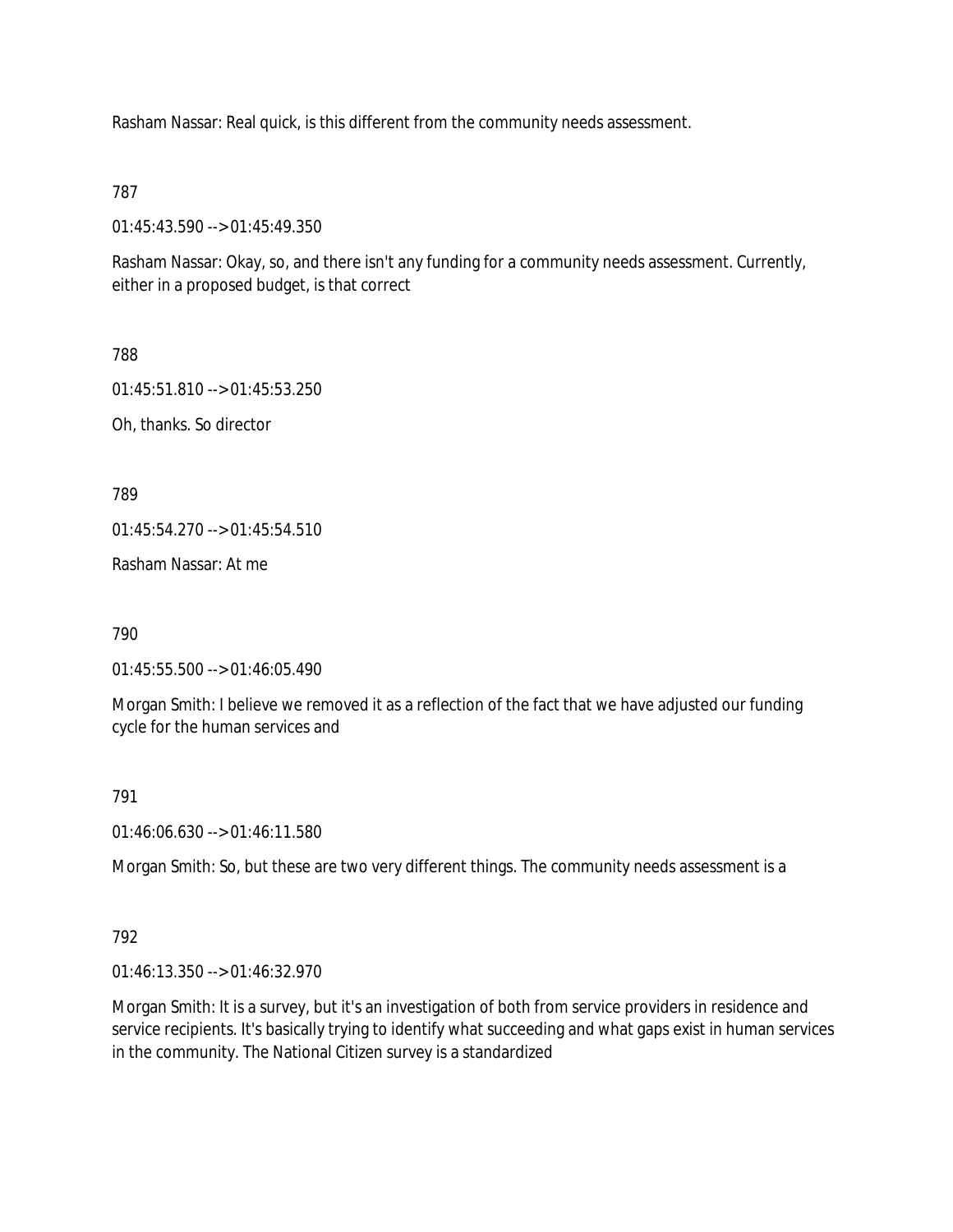01:46:33.030 --> 01:46:37.290

Morgan Smith: survey tool that's used by a number of cities and towns across the country.

794

01:46:37.590 --> 01:46:47.430

Morgan Smith: The city has conducted at three times and the time since we began. One of the things that happened is that we we determined or it was determined not by me.

795

01:46:48.060 --> 01:46:56.490

Morgan Smith: That would be better to run it in a non election year. And so we moved it from the planned 2019

### 796

01:46:57.300 --> 01:47:04.980

Morgan Smith: Would have been the next time on the calendar. We weren't anticipating to do it to 2020 in order to to move ourselves off of election year cycles.

797

01:47:05.370 --> 01:47:17.100

Morgan Smith: And then with all of the unusual events in 2020 it seemed as if it would be a strange year to ask people questions about the usual things. So we set it aside as part of many things that we set aside this year.

798

01:47:18.450 --> 01:47:29.880

Morgan Smith: So you can certainly add it back as an activity for the upcoming year. I have my own perspective on what was useful about it and what wasn't useful, but I'm sure your next city manager will have ideas on that front as well.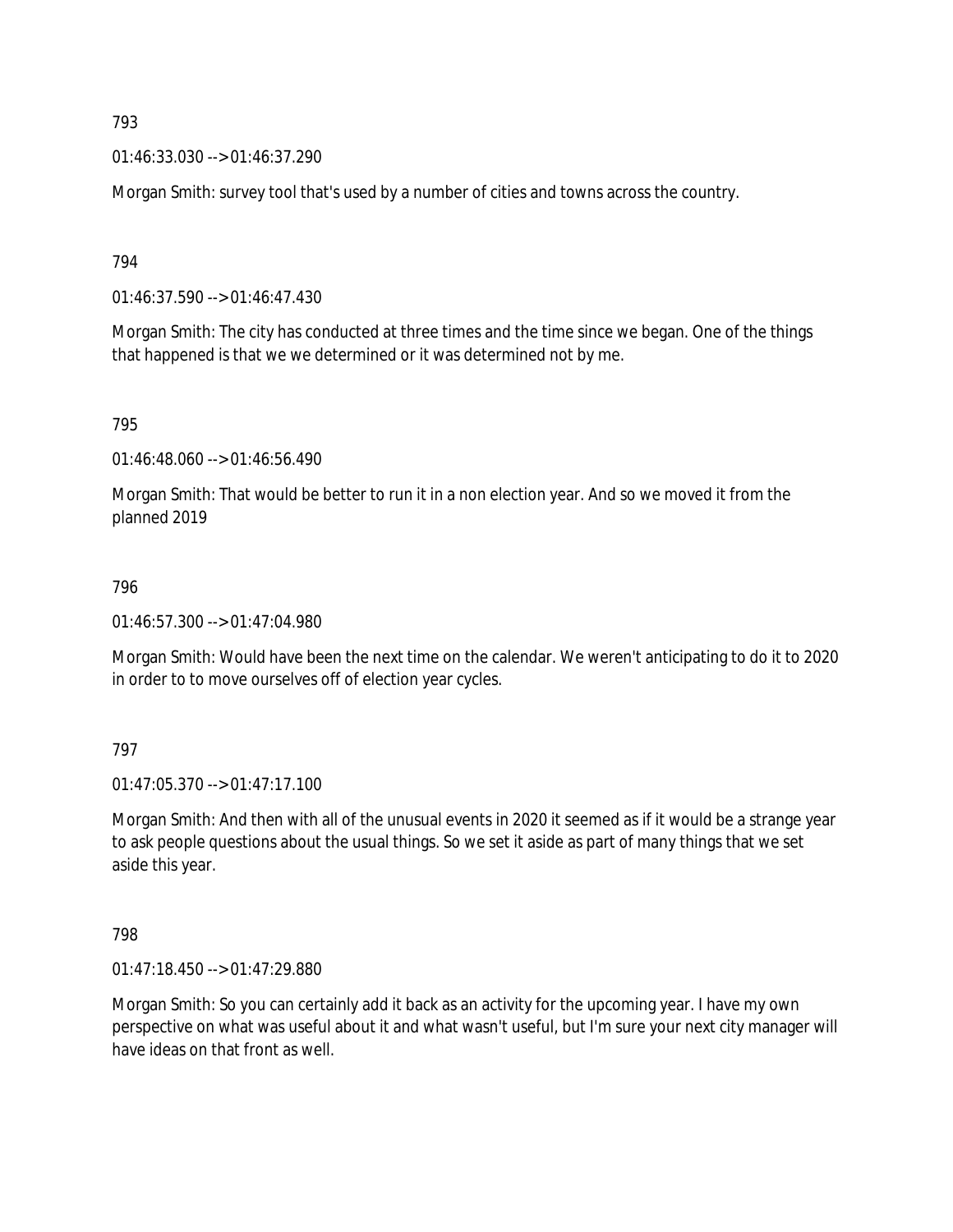01:47:30.480 --> 01:47:38.310

Morgan Smith: It may be that these funds are depending on what your goals are. When you arrive there may be that these funds are better spent to

800

01:47:38.940 --> 01:47:50.460

Morgan Smith: Look for the answers, you're looking for in a different way because at least the way we've used the national services and survey, one of the reasons why it's so relatively low cost for a statistically significant survey.

801

01:47:50.850 --> 01:48:03.060

Morgan Smith: Is that you take the answers that these eight questions out of the box. There's very little customization. So if you're looking for more specific local questions around transportation or climate.

802

01:48:04.560 --> 01:48:16.200

Morgan Smith: Use or household things you know of that nature. It may be that the National Citizen survey questions aren't the ones you're looking to ask. So, but you can start with that assumption, and I'm sure work forward from there.

803

01:48:16.860 --> 01:48:18.900

Kirsten Hytopoulos: And my my idea would be, for example, if that was

804

01:48:18.900 --> 01:48:19.050

Morgan Smith: It.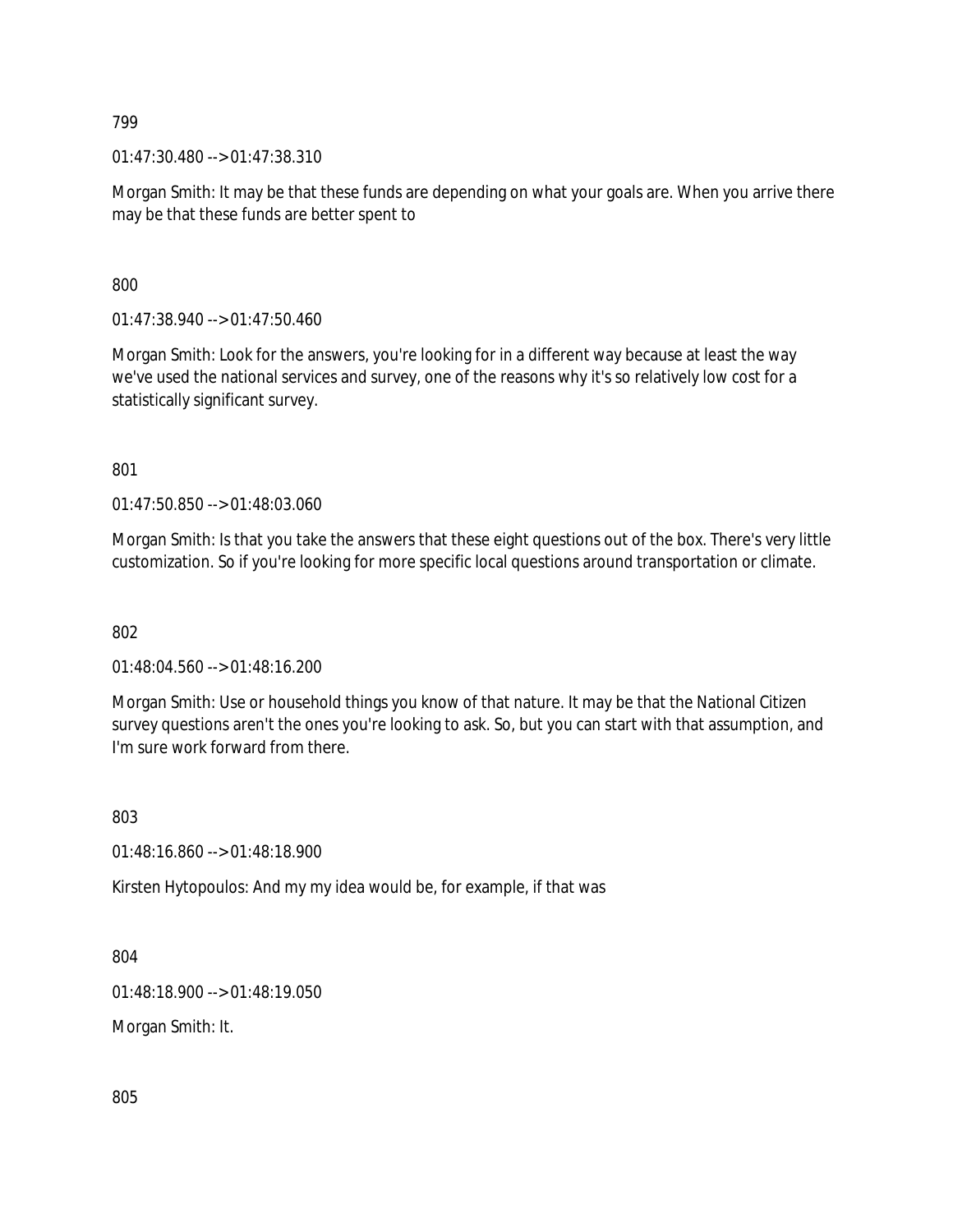01:48:19.200 --> 01:48:32.520

Kirsten Hytopoulos: For that vehicle and this wouldn't be a society that if we already had the vehicle out there and say the Climate Action Committee decided they wanted to add on and work with and have scientifically valid questions tacked on

806

01:48:33.600 --> 01:48:34.530

Kirsten Hytopoulos: You know, then

807

01:48:34.590 --> 01:48:50.310

Morgan Smith: That company, but as I explained to you. I haven't looked at it closely enough to know if the reason that we only ever had the one because that moving off of that to a more custom survey either wasn't an option or significantly change the cost. So that's all work that can be done.

808

01:48:52.020 --> 01:48:52.740

Joe Deets: Okay, thank you.

809

01:48:53.040 --> 01:48:54.810

Joe Deets: Um, so

810

01:48:54.900 --> 01:48:58.650

Joe Deets: Comes up. So you already spoke. I'm going to go to counseling for NASA.

811

01:49:01.260 --> 01:49:06.300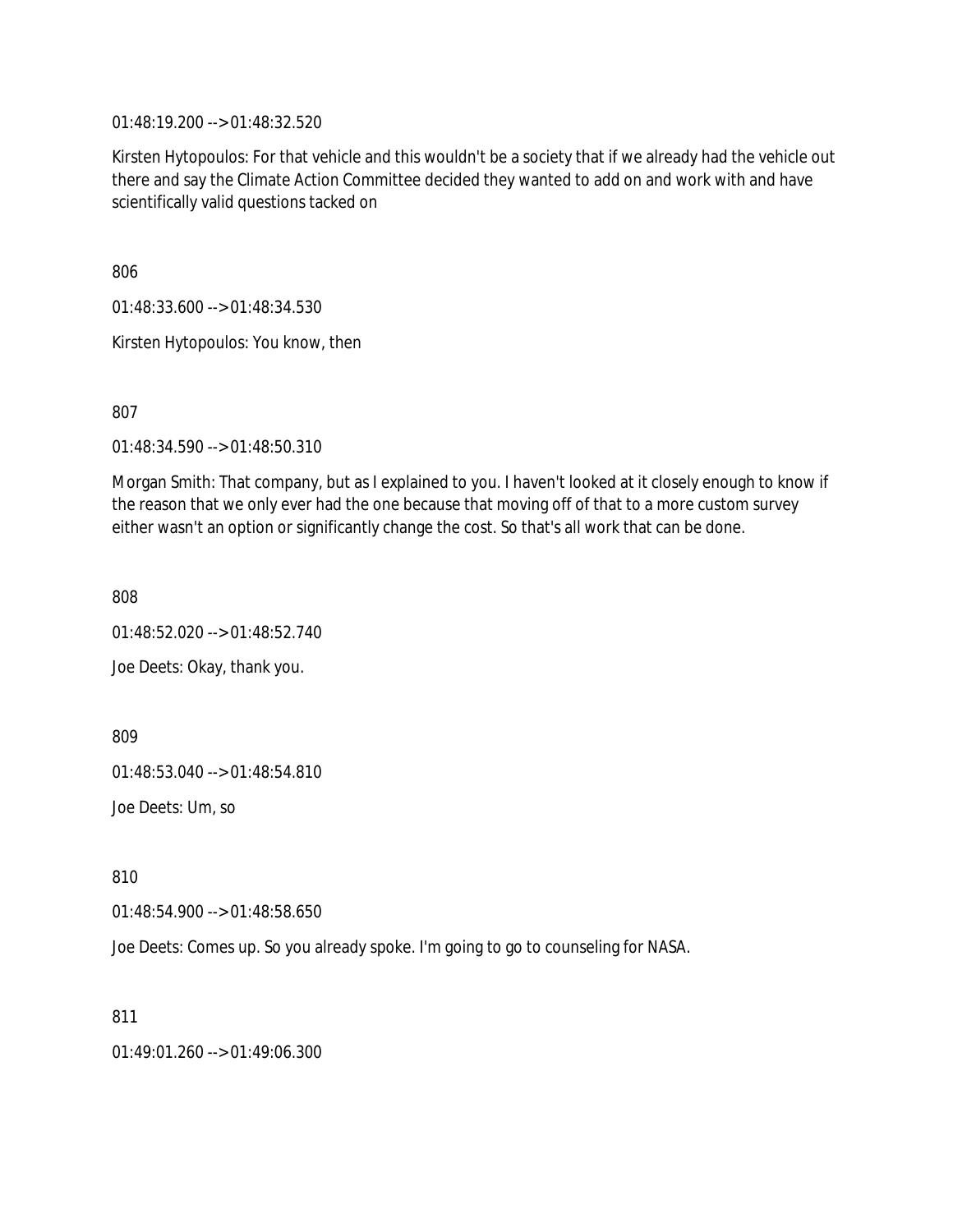Rasham Nassar: I've already spoken on this Deputy Mayor deets on my hand is raised to make motions after

# 812

01:49:06.540 --> 01:49:09.240

Joe Deets: Okay. Okay, thank you. Councilmember car.

## 813

01:49:11.880 --> 01:49:14.310

Christy Carr: Yeah, my hand was raised for different topic.

## 814

01:49:14.880 --> 01:49:17.490

Joe Deets: Okay well alright. Councilmember Pollock.

815

01:49:18.780 --> 01:49:27.990

Michael Pollock: Thanks. I'll actually talk about this. Um, what, one of the things about doing this survey is that i mean this is a typical thing with monitoring is that

## 816

01:49:29.100 --> 01:49:39.750

Michael Pollock: If you keep the questions the same, then you can see how trends very over time. So to me that's really important. So, you know, we might change it, but I would just

## 817

01:49:41.520 --> 01:49:53.190

Michael Pollock: Argue that we should consider that very, very carefully and recognize the importance of that and keeping consistent questions as we move on. That's all. Okay.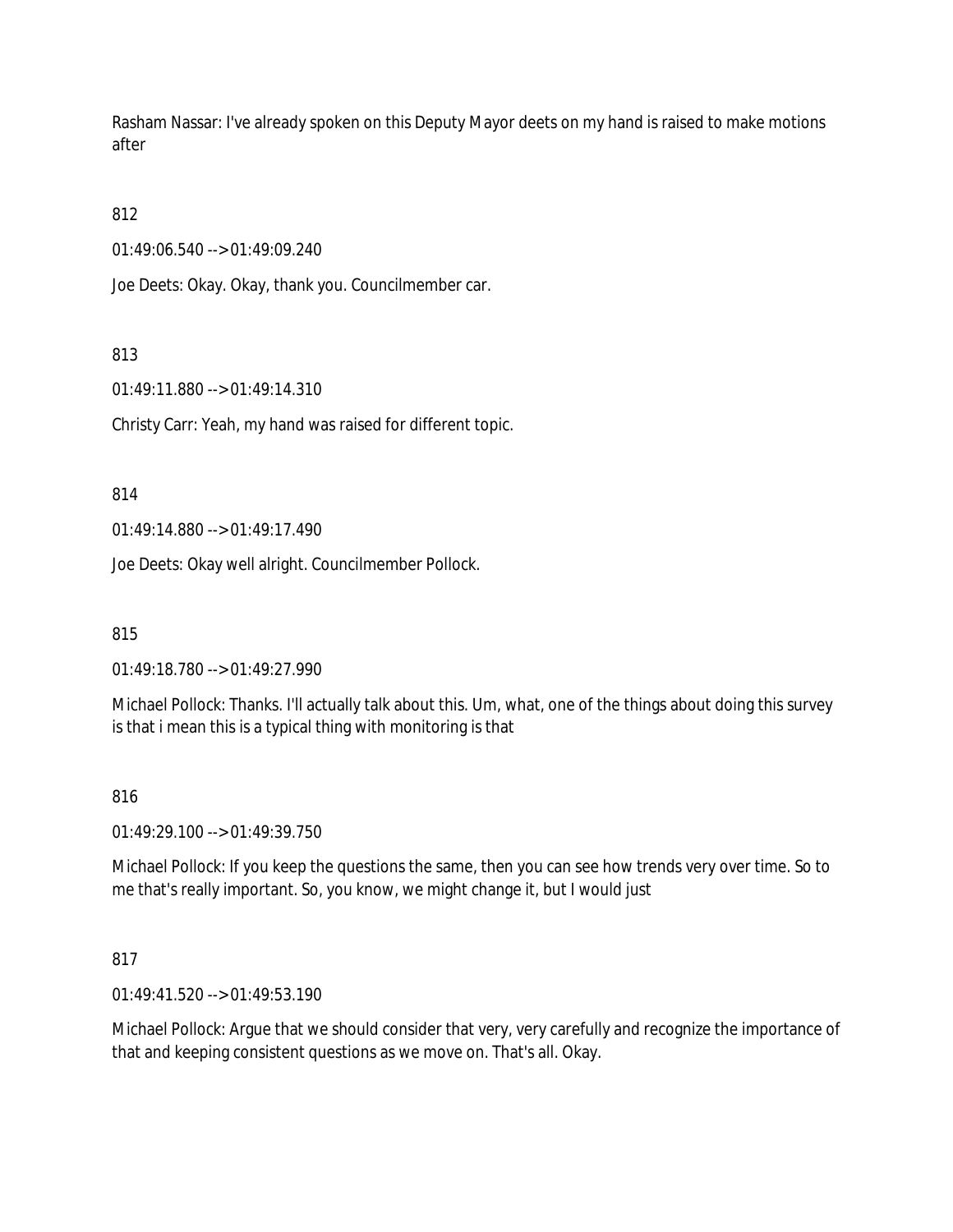01:49:53.220 --> 01:49:59.670

Joe Deets: Thank you. Um, do we, I know I see a lot of hands up. Oh, well, okay, sorry city manager, I'll give you

819

01:50:00.150 --> 01:50:09.660

Morgan Smith: Just to close out another reason that I decided to step away from the plan to conduct the survey is that each of the three times, we have conducted it

820

01:50:10.110 --> 01:50:19.350

Morgan Smith: They have adjusted the result. The format of the results. So, to the point. Councilmember Pollock was making. I personally found it less helpful for us in terms of trend analysis.

## 821

01:50:19.830 --> 01:50:32.100

Morgan Smith: Because the way the results were reported each time by the National Citizen survey was slightly different. So it was, it was challenging to see where we were making progress because the reports they delivered to us.

## 822

01:50:33.300 --> 01:50:41.640

Morgan Smith: Adjusted a format in the two year interim in between. So again, it's something to look at in the future if this is something that we put into the work plan.

823

01:50:42.300 --> 01:50:42.570

Morgan Smith: Okay.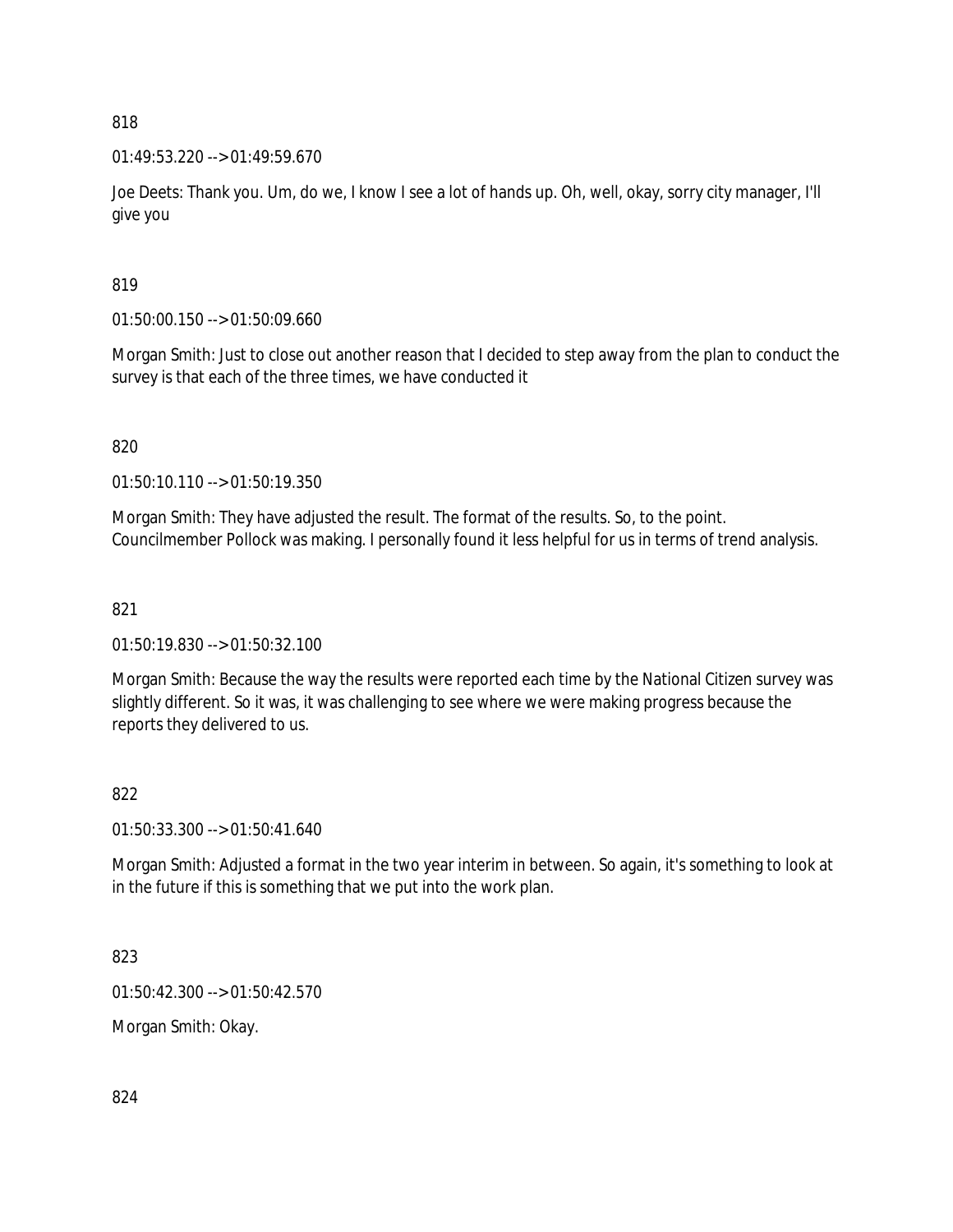01:50:42.690 --> 01:50:49.110

Joe Deets: Thank you. Does anyone else have a discount a comment on this item because I there was hands up for different things.

## 825

01:50:51.090 --> 01:50:58.590

Joe Deets: Okay, there's no there's no more discussion on this item councilman topless. Are you prepared to restate the motion and then move out.

## 826

01:51:00.720 --> 01:51:07.320

Kirsten Hytopoulos: Yes, I'm moving allocation, the amount of \$15,000 in general funds is added to the draft up. Sorry to the

### 827

01:51:09.060 --> 01:51:11.070

Kirsten Hytopoulos: Budget for the National Citizen survey.

828

01:51:11.850 --> 01:51:14.940

Joe Deets: Okay, all those in favor say aye. Aye.

829

01:51:16.350 --> 01:51:19.770

Joe Deets: Any, any oppose okay the motion past

830

01:51:19.920 --> 01:51:21.420

Joe Deets: Six zero of course councilman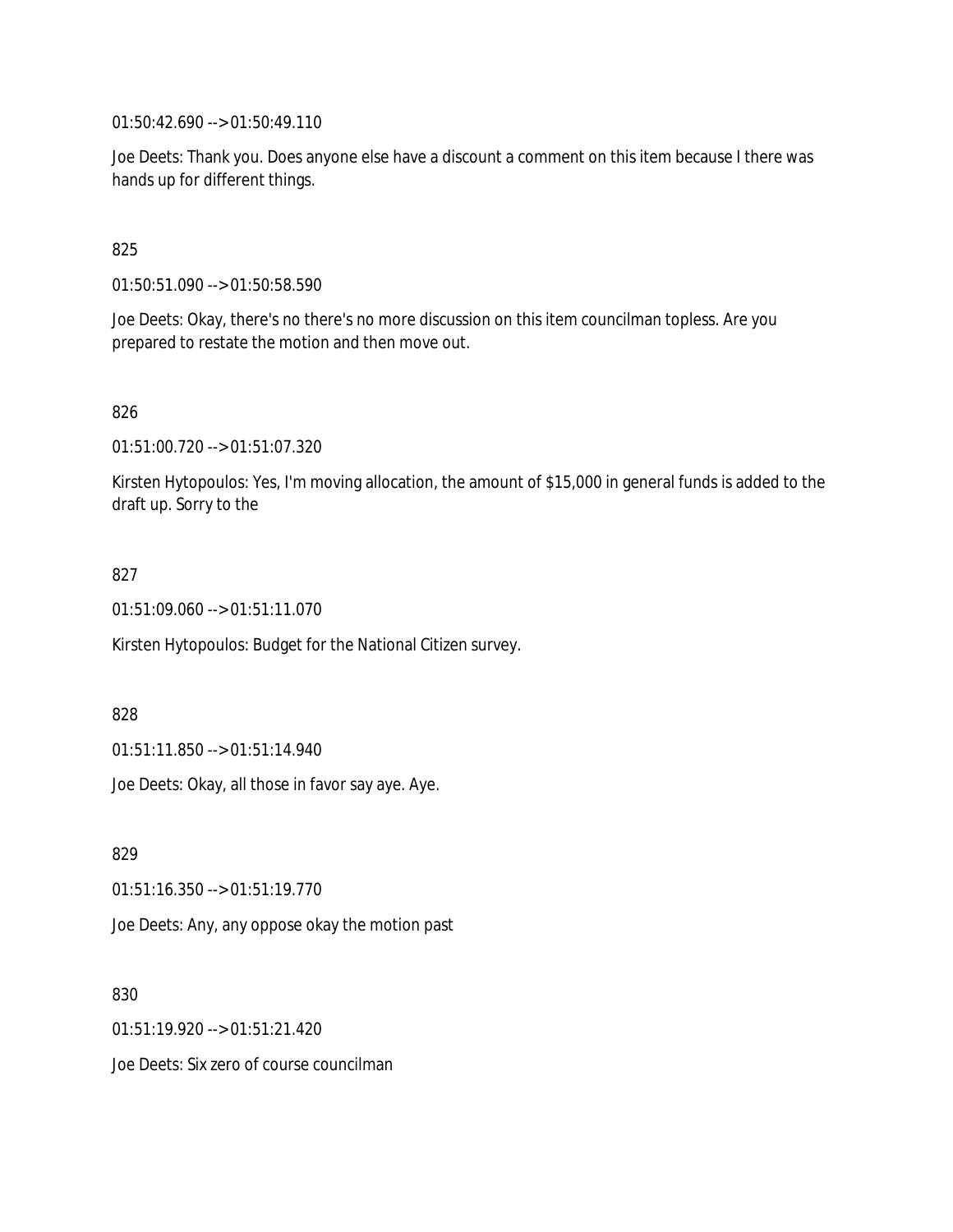01:51:21.450 --> 01:51:35.370

Joe Deets: Member COUNCILMEMBER Medina is not here. Um, I'll tell you what, I, I, as chair. I haven't made any motions and I know folks had their hands up who have made motion. So if you just bear with me for just a moment, please.

832

01:51:37.230 --> 01:51:43.380

Joe Deets: That we have not voted on the climate adaptation officer yet. Is that correct,

833

01:51:44.760 --> 01:51:45.570

Joe Deets: City Manager.

834

01:51:46.620 --> 01:51:58.230

Joe Deets: We talked about it but we didn't make emotion on that last week. So I'd like to make emotion that we add a f t climate adaptation officer.

835

01:52:00.660 --> 01:52:01.740

Joe Deets: To our

836

01:52:03.420 --> 01:52:05.040

Joe Deets: How, how would be a way of saying this.

837

01:52:06.180 --> 01:52:07.080

Joe Deets: To our staffing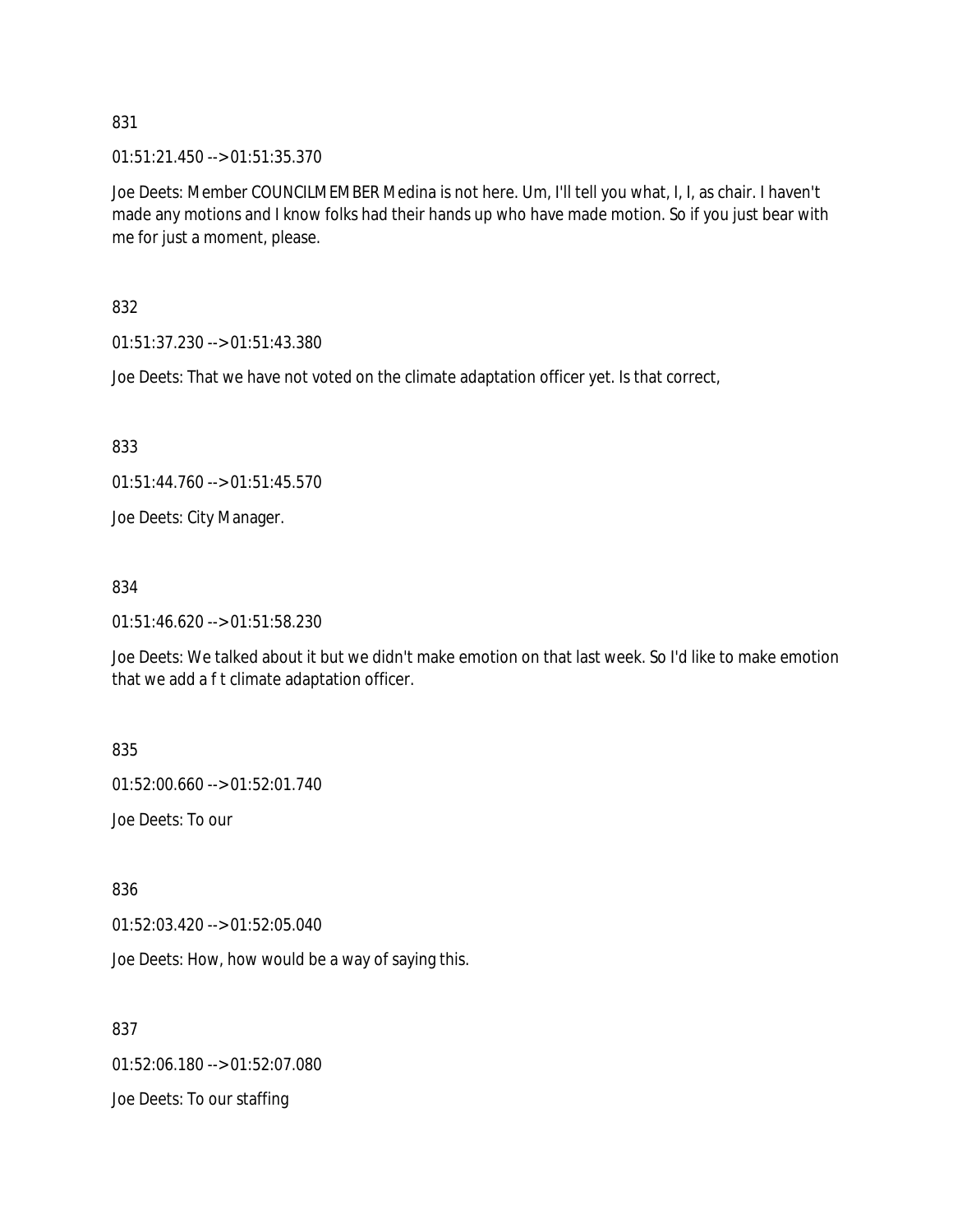01:52:09.330 --> 01:52:15.420

Joe Deets: Second COUNCILMEMBER Pollock. I'm not sure if I if I said that motion as clear as possible.

839

01:52:15.930 --> 01:52:16.230

Christy Carr: But

840

01:52:16.290 --> 01:52:18.570

Joe Deets: Is there any discussion on this motion.

841

01:52:20.520 --> 01:52:21.750

Joe Deets: Customer I Toklas

842

01:52:24.090 --> 01:52:31.080

Kirsten Hytopoulos: I'd like to have you say this, I'd like to make a friendly amendment, and I'm not going to write, but that this person is

843

01:52:32.190 --> 01:52:35.550

Kirsten Hytopoulos: Is located in the executive department.

844 01:52:38.550 --> 01:52:39.060 Joe Deets: Um,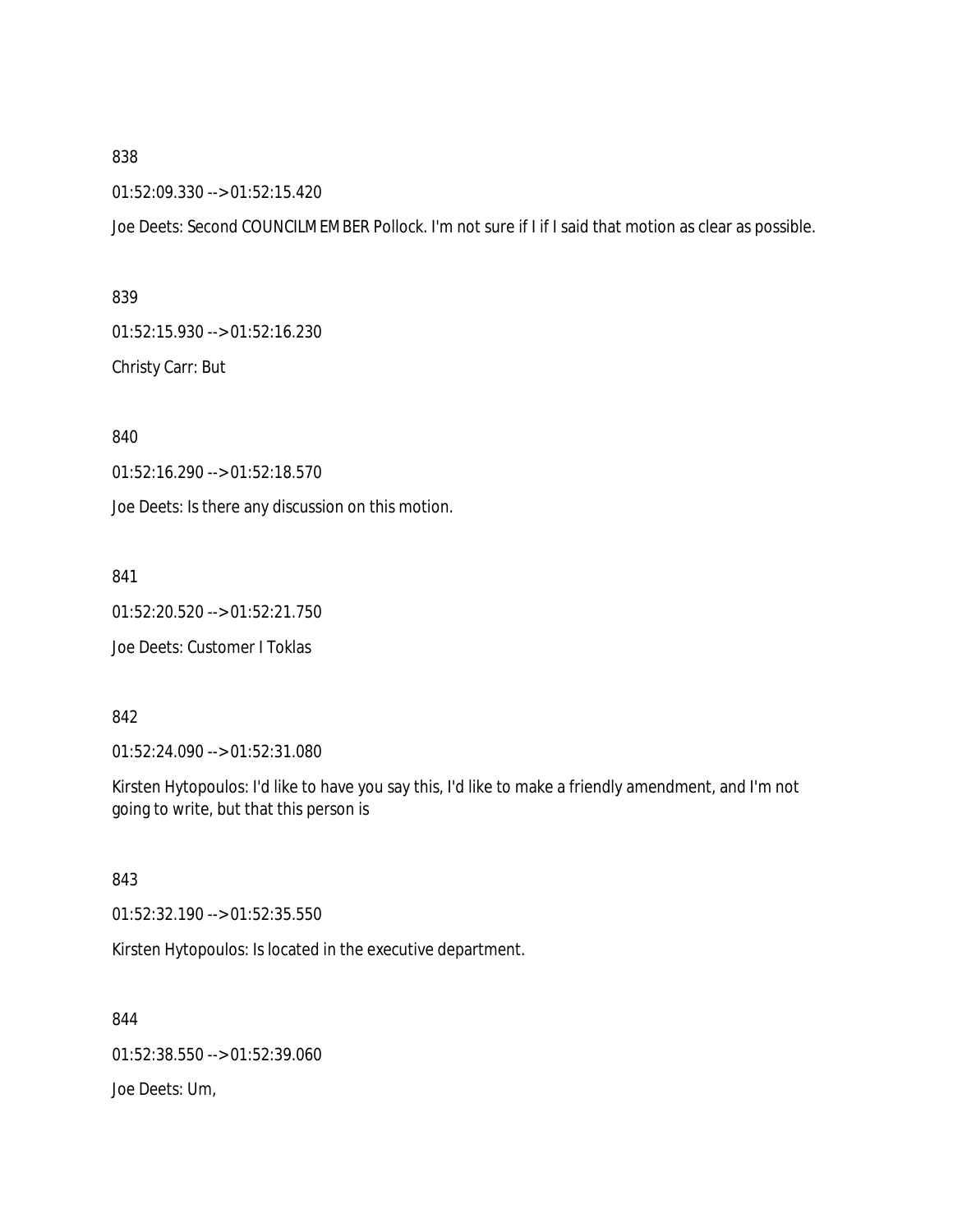845 01:52:39.150 --> 01:52:39.720 Is there a second

#### 846

01:52:41.490 --> 01:52:46.200

Joe Deets: Second counts more public. Okay. Any other discussion.

847

01:52:47.880 --> 01:52:49.500

Joe Deets: Comes from our Master Your hand is up.

### 848

01:52:51.360 --> 01:52:54.510

Rasham Nassar: W mayor, my hand is still raised because I was prepared to make motions.

849

01:52:55.890 --> 01:52:57.060

Rasham Nassar: So after this discussion.

850

01:52:57.330 --> 01:53:01.800

Joe Deets: After this is not so you're not commenting on this motion. But yeah, other emotions. Okay.

851

01:53:03.510 --> 01:53:04.890 Joe Deets: Okay, thank you. A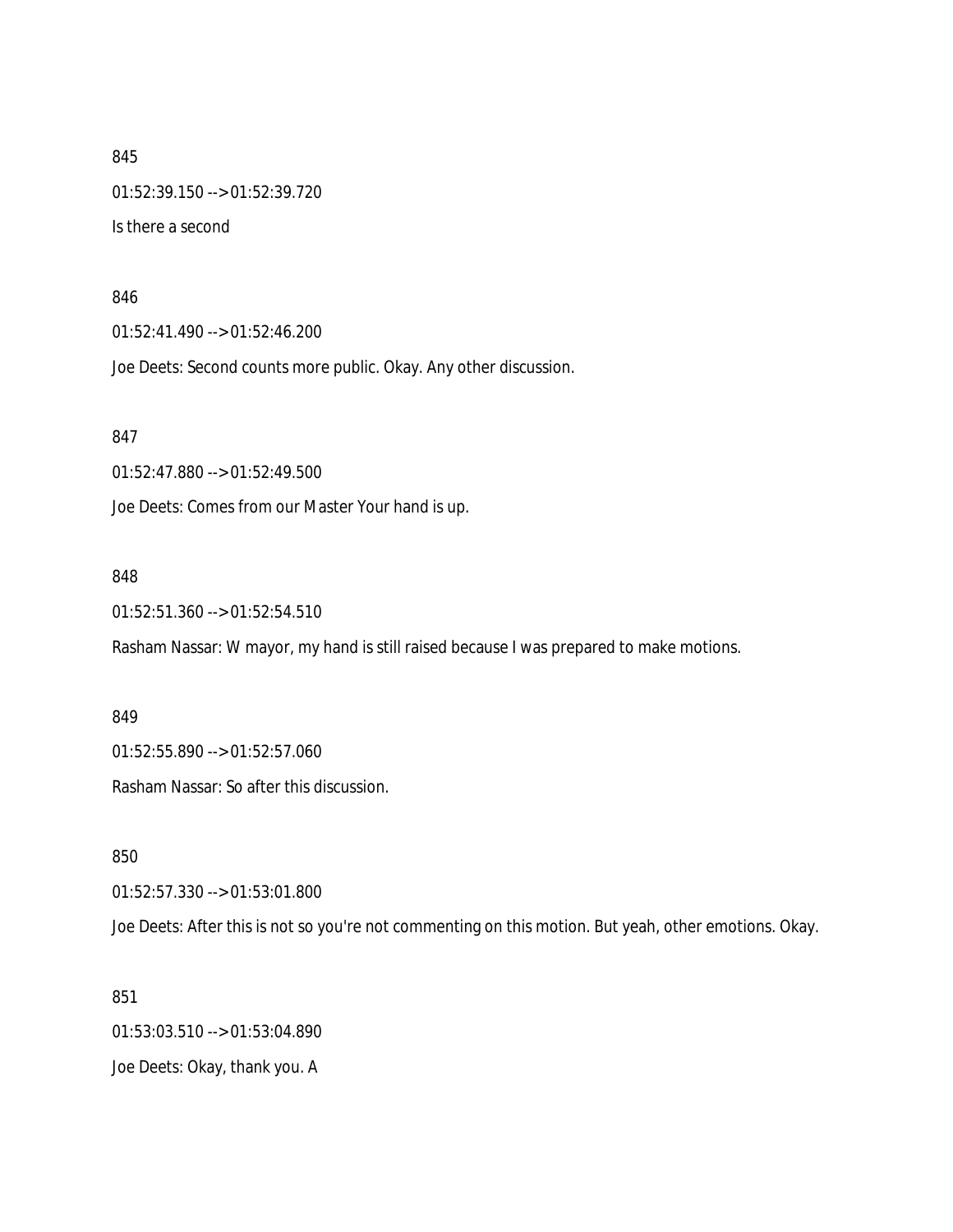01:53:05.070 --> 01:53:05.790

Joe Deets: Mayor, Leslie.

853

01:53:07.260 --> 01:53:20.400

Leslie Schneider: So I just have a question about this motion is the funding for this f t intended to come as a new item in the budget or is it coming out of the 300,000 that was allocated to the climate action plan.

854

01:53:21.900 --> 01:53:26.790

Joe Deets: Well, I think what I would respond. Is there is nothing in the budget for this position.

855

01:53:27.840 --> 01:53:30.090

Joe Deets: At this time, we do have that money.

856

01:53:31.200 --> 01:53:41.910

Joe Deets: 300,000. That's another question is to whether we use that money for this position or not, but at the current time. This position is not in the budget.

857

01:53:44.910 --> 01:53:55.530

Leslie Schneider: Okay, well doesn't it mean that we should say whether we intend for this to be new money that goes into the budget or whether this is coming out of already budgeted money, but we're allocating it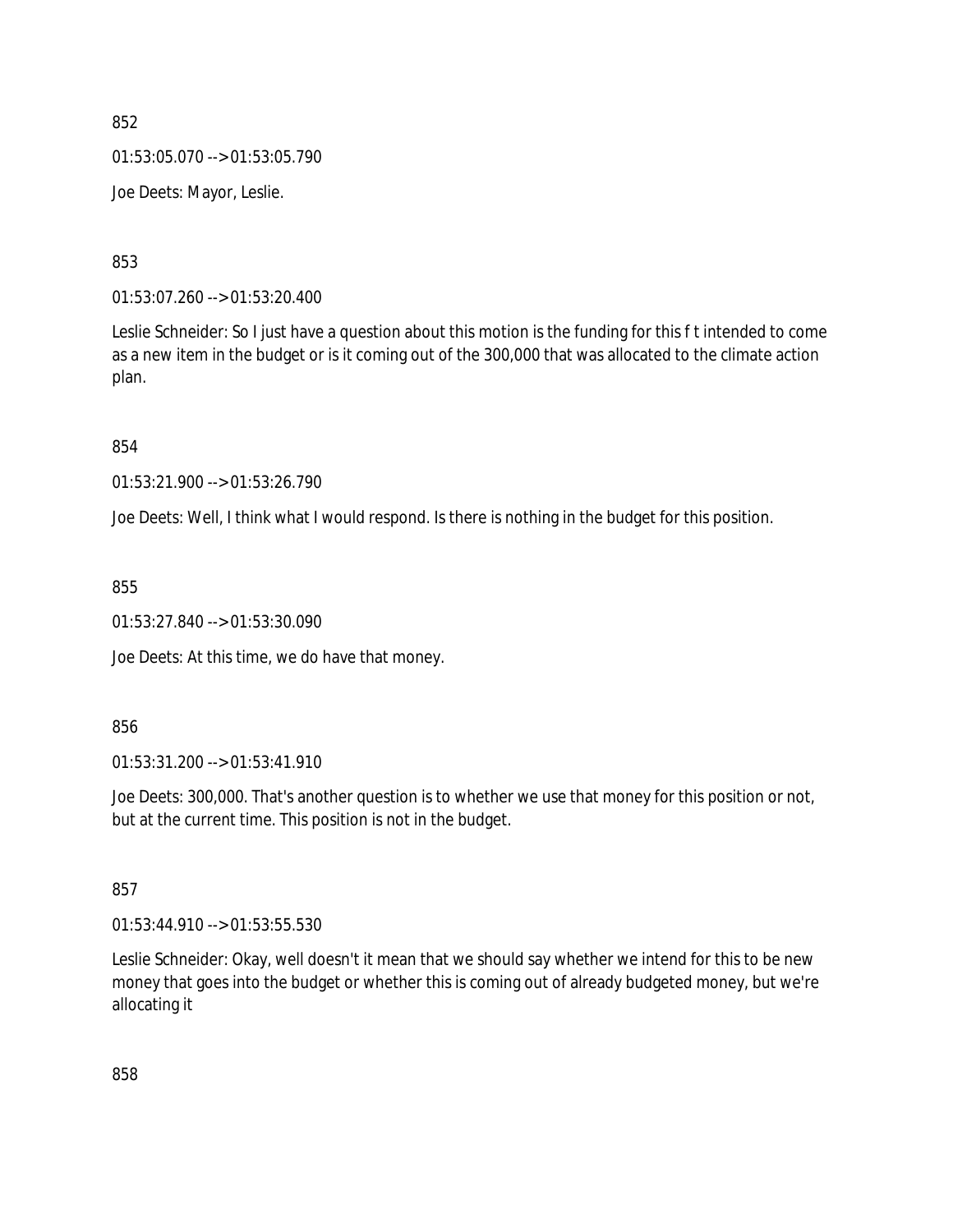01:53:57.390 --> 01:54:00.180

Joe Deets: Customer and us. Are your hand so I take it you want to reply.

859

01:54:00.690 --> 01:54:07.320

Rasham Nassar: I do. I'd like to comment on that. I would not support this coming out of the 300,000 that's

860

01:54:07.980 --> 01:54:11.160

Rasham Nassar: Been that's a set aside for the implementation of the Climate Action Plan.

861

01:54:11.550 --> 01:54:25.620

Rasham Nassar: In fact, I was prepared to make a motion to increase that budget for implementation of the climate change action items and I view the climate adaptation officer as an additional kind of in its own bucket of funding. So in addition to not from

862

01:54:26.520 --> 01:54:28.620

Joe Deets: Okay, thank you. Councilmember car.

863

01:54:30.360 --> 01:54:37.770

Christy Carr: Yeah, I would just, I think it's important that we clarify that, and I support what COUNCILMEMBER most nisar just articulated

864

01:54:38.490 --> 01:54:39.900

Joe Deets: Okay, so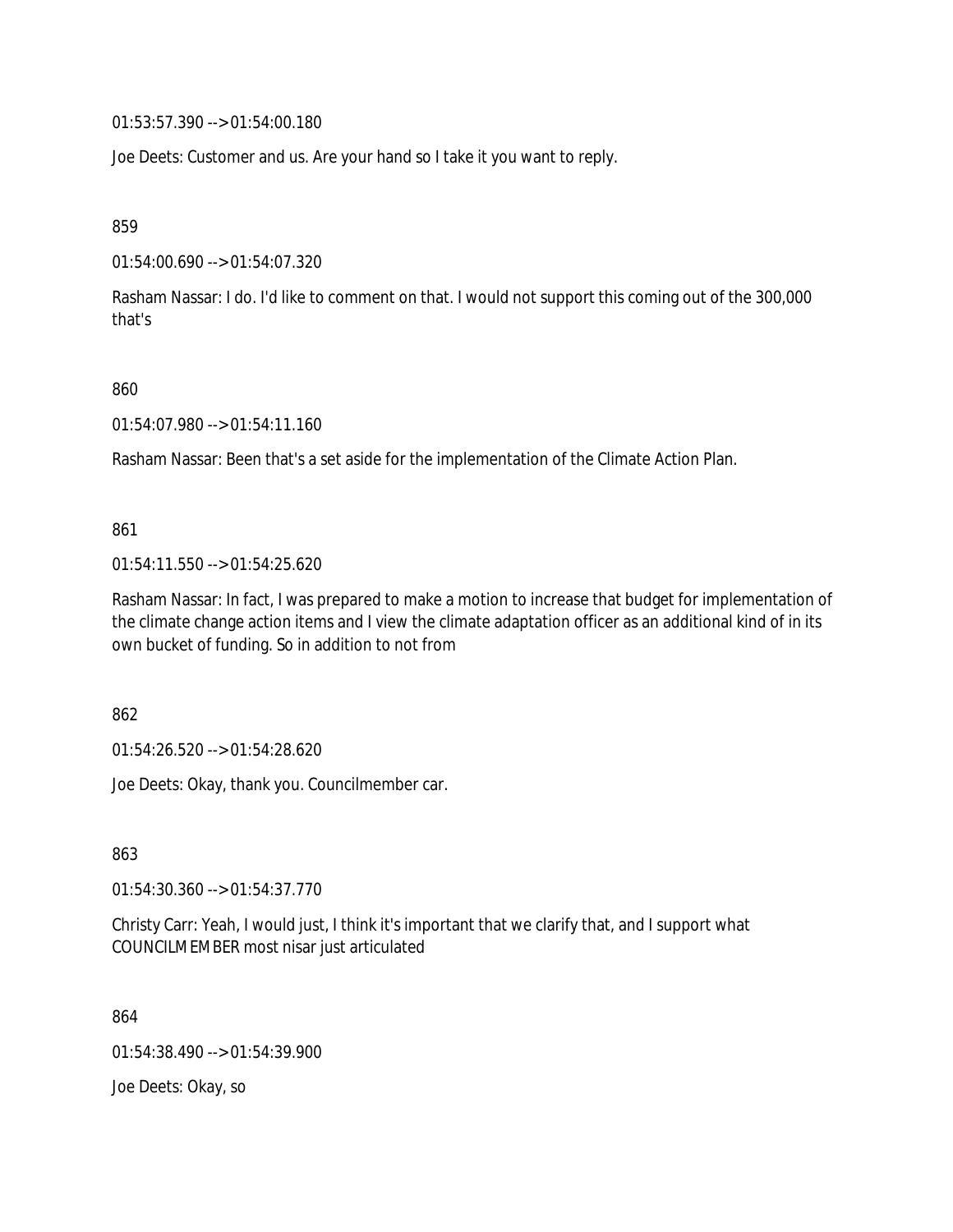01:54:39.990 --> 01:54:40.620

Um,

866

01:54:42.210 --> 01:54:50.370

Joe Deets: Let's do this customer number, would you like to make an amendment to this motion, and then we'll vote on that and then we'll make a vote on the main motion.

867

01:54:51.660 --> 01:55:04.950

Rasham Nassar: Deputy Mayor, I believe we have an amendment and a second already on the floor. That was COUNCILMEMBER high top of list is Amendment. So I think we are prepared to vote on that amendment, and then we can I will be happy to make the Second Amendment. Once that's so they don't

868

01:55:08.370 --> 01:55:10.920

Joe Deets: Cancel my talk was, could you please repeat the motion.

869

01:55:12.360 --> 01:55:19.020

Kirsten Hytopoulos: So that was that this that this position is housed in the executive department.

870

01:55:20.460 --> 01:55:35.520

Joe Deets: Okay, so we're going to vote on that, see if you remember, okay well back up on the parliamentary training we as we keep moving and making adjustments we vote on the last thing that we want to adjust and then we move back so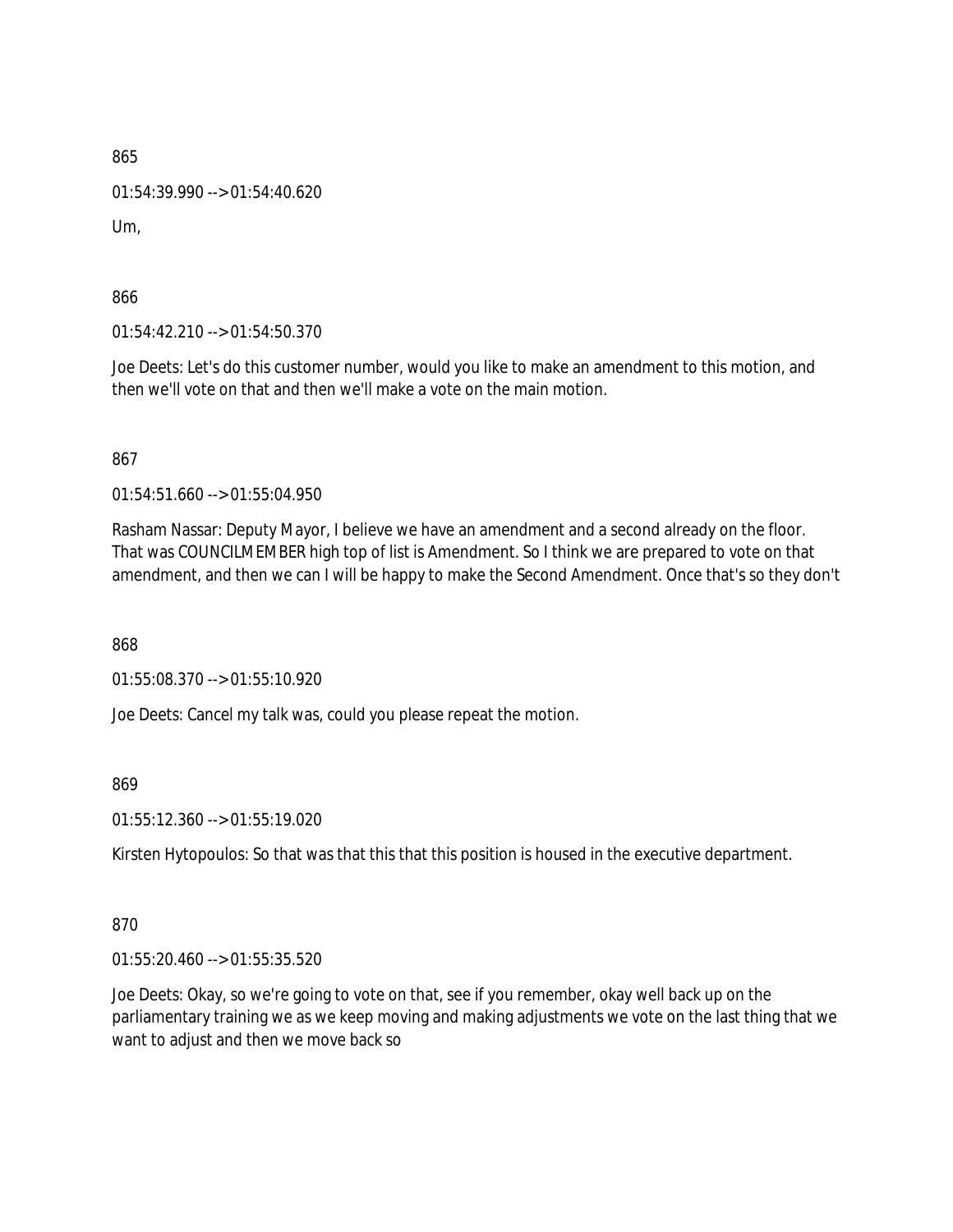01:55:37.770 --> 01:55:46.890

Joe Deets: In any case, let's vote on the motion is that the the safety position for a climate adaptation officer will be leading executive department.

872

01:55:48.120 --> 01:55:49.530

Joe Deets: All those in favor please say aye.

873

01:55:51.900 --> 01:55:55.890

Joe Deets: Any days. Okay. That passed unanimously six zero

## 874

01:55:57.870 --> 01:56:04.170

Joe Deets: I think we could turn to the next amendment COUNCILMEMBER nassari to that motion.

### 875

01:56:04.950 --> 01:56:17.610

Rasham Nassar: Yeah, I would offer to amend the motion on the floor to specify that funding for the climate adaptation officer new FDA that's been created in the executive department be

### 876

01:56:19.530 --> 01:56:31.080

Rasham Nassar: Be from its own funding source and not pulled from the funding for the that's reserved in the budget for the climate action planning, implementation.

877

01:56:31.530 --> 01:56:32.100

Joe Deets: You. Thank you.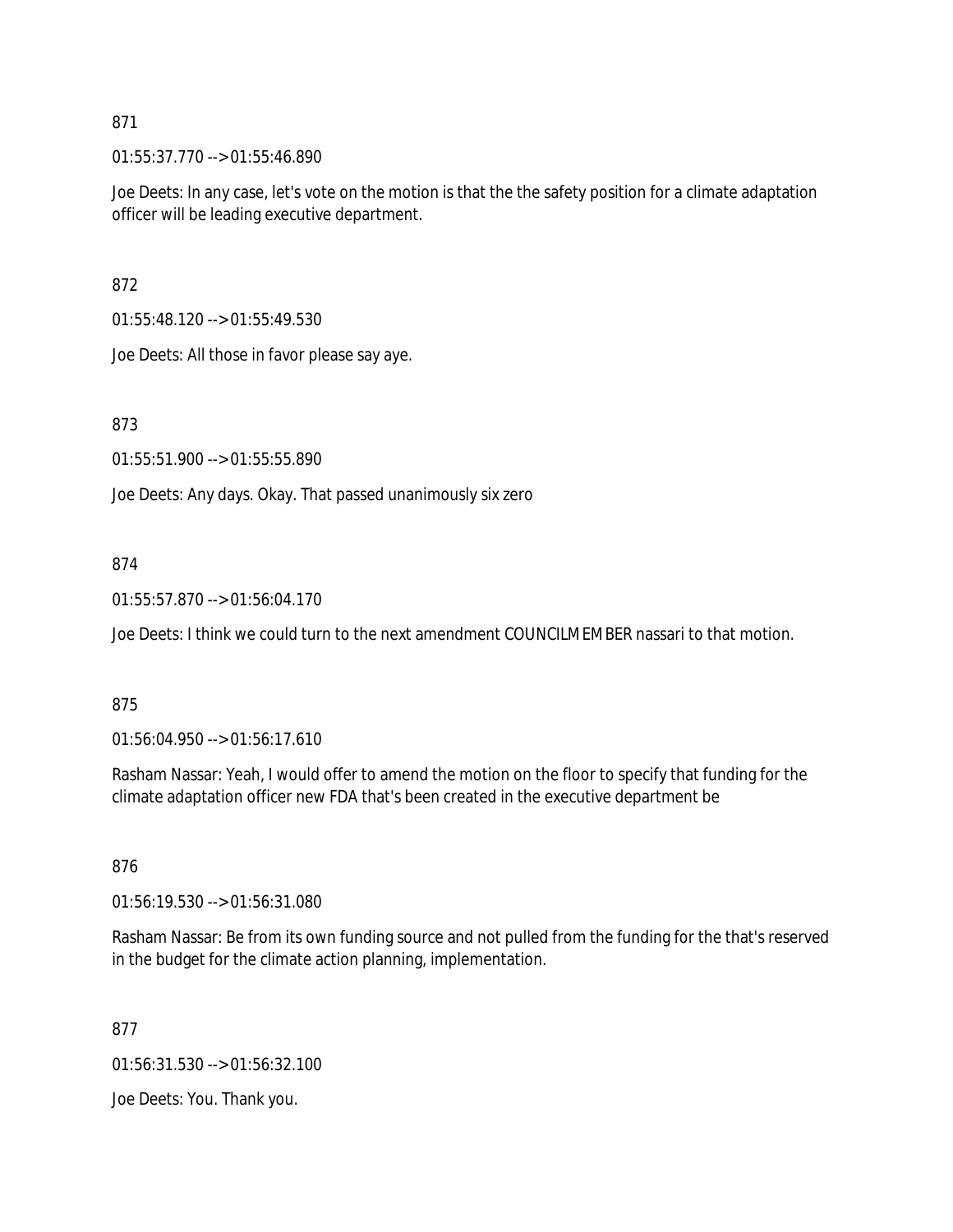### 01:56:33.450 --> 01:56:37.890

Joe Deets: Okay, I'll just, I'll do that. Councilmember Hippolyte. Thank you. Is there any discussion on the side.

## 879

01:56:40.740 --> 01:56:43.140

Joe Deets: Okay, seeing that will go straight to a vote.

### 880

01:56:43.350 --> 01:56:46.290

Joe Deets: All those in favor of the motion please say aye.

881

01:56:47.370 --> 01:56:47.730

Christy Carr: Aye.

### 882

01:56:48.570 --> 01:57:01.980

Joe Deets: Any opposed, okay that past six zero. So now we're going to go to the original motion to create a full time L amp D climate adaptation officer.

### 883

01:57:03.810 --> 01:57:04.320

Joe Deets: And

884

01:57:05.550 --> 01:57:11.730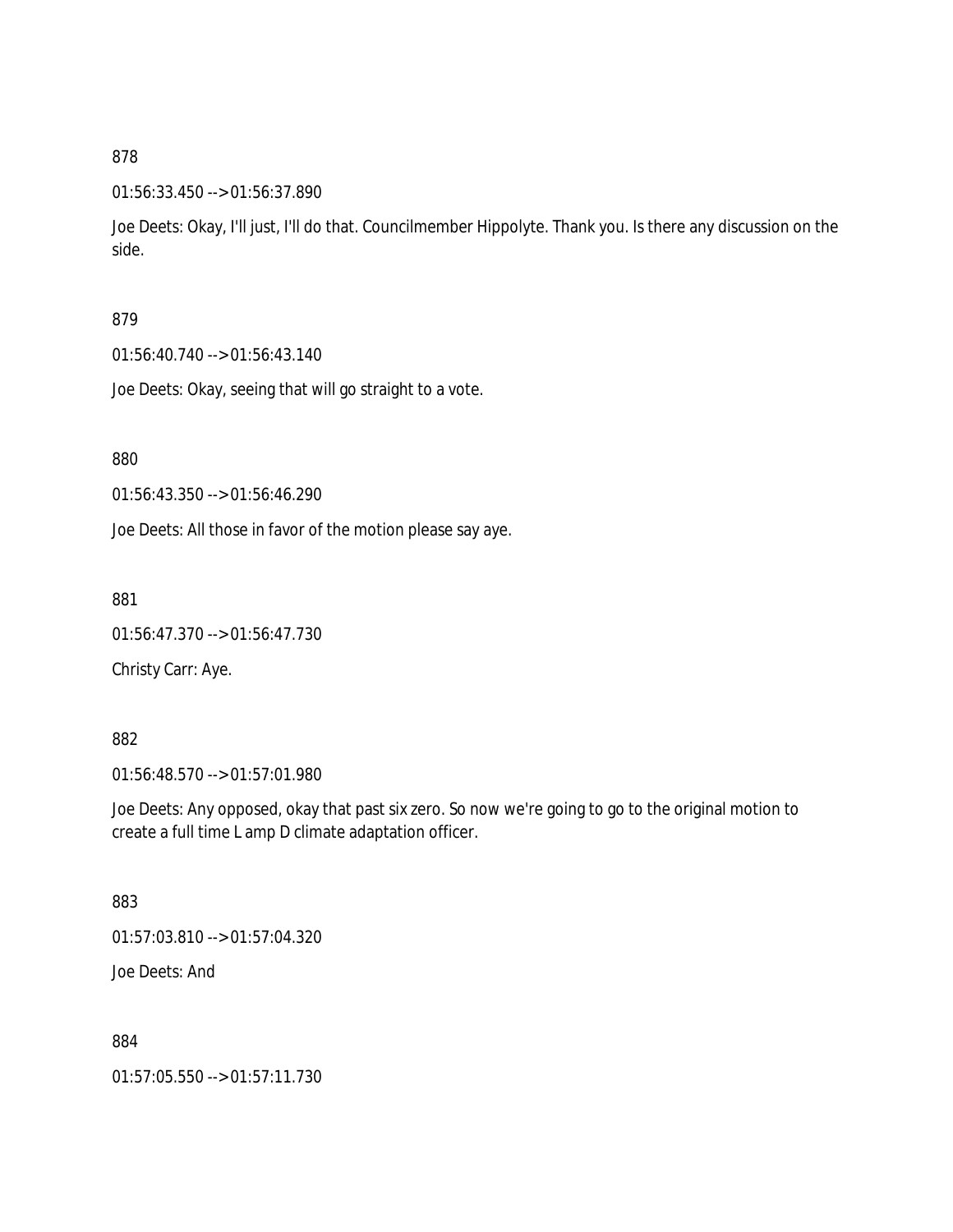Joe Deets: If there's no more discussion will go straight to the vote. All those in favor of this motion please say aye.

885

01:57:13.350 --> 01:57:13.740

Christy Carr: Aye.

886

01:57:14.100 --> 01:57:26.190

Joe Deets: Any opposed, okay. That motion to hire a MTG climate adaptation officer past six zero. Okay, thank you. Councilmember NASA your hand is up.

887

01:57:27.690 --> 01:57:48.900

Rasham Nassar: Yes, thank you. I have three motions, I would like to make. Well, two and then a question and perhaps. Third, I will start picking up from my comment last item, and that is that I moved to add an additional \$200,000 to the climate change implementation budget. It's currently held at 300,000

888

01:57:49.590 --> 01:58:01.440

Joe Deets: So there's a motion to increase the climate adaptation Climate Action Plan budget. I think maybe we call that another 200,000 and seconded by COUNCILMEMBER Pollock.

889

01:58:02.700 --> 01:58:03.660

Joe Deets: Any discussion.

890

01:58:06.900 --> 01:58:07.320

Joe Deets: See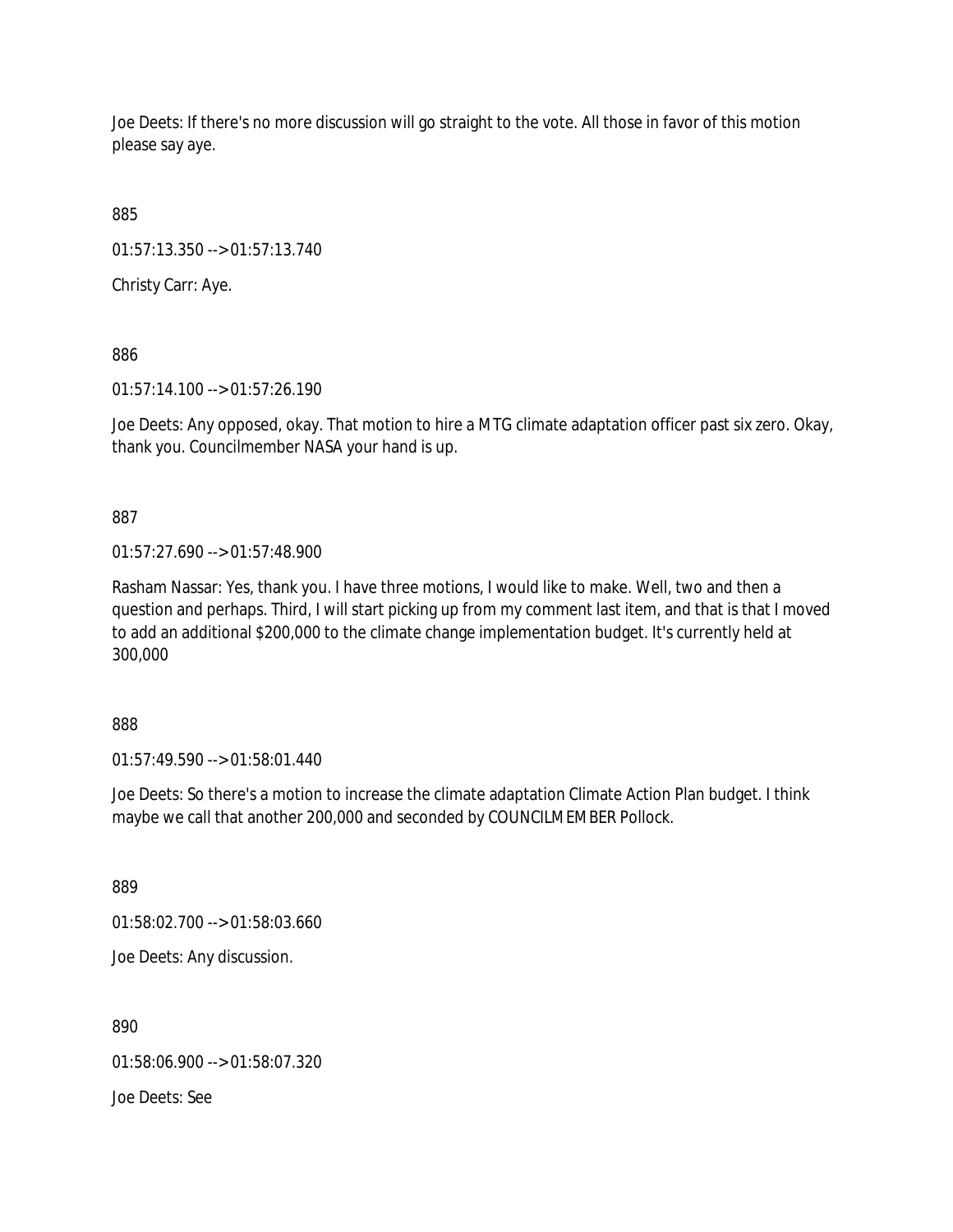01:58:08.910 --> 01:58:09.930

Joe Deets: Mayor, Leslie.

892

01:58:12.240 --> 01:58:24.750

Leslie Schneider: Um, I guess I just would like to hear. We didn't have any thoughts going in about how that original fund was going to be spent. And so I'm just wondering if COUNCILMEMBER nisar, do you have anything

### 893

01:58:25.500 --> 01:58:34.440

Leslie Schneider: Any ideas you have for us on on what you think that might I'm not holding you to anything but just a general idea of how that would be sent.

894

01:58:36.150 --> 01:58:37.680

Rasham Nassar: Well, I am

895

01:58:39.180 --> 01:58:43.290

Rasham Nassar: I'm basing my motion on

### 896

01:58:44.880 --> 01:58:56.100

Rasham Nassar: Comments by Council members recent comments by Council members also on the presentation that was recently delivered on the climate action plan which had a lot of very lofty and ambitious goals.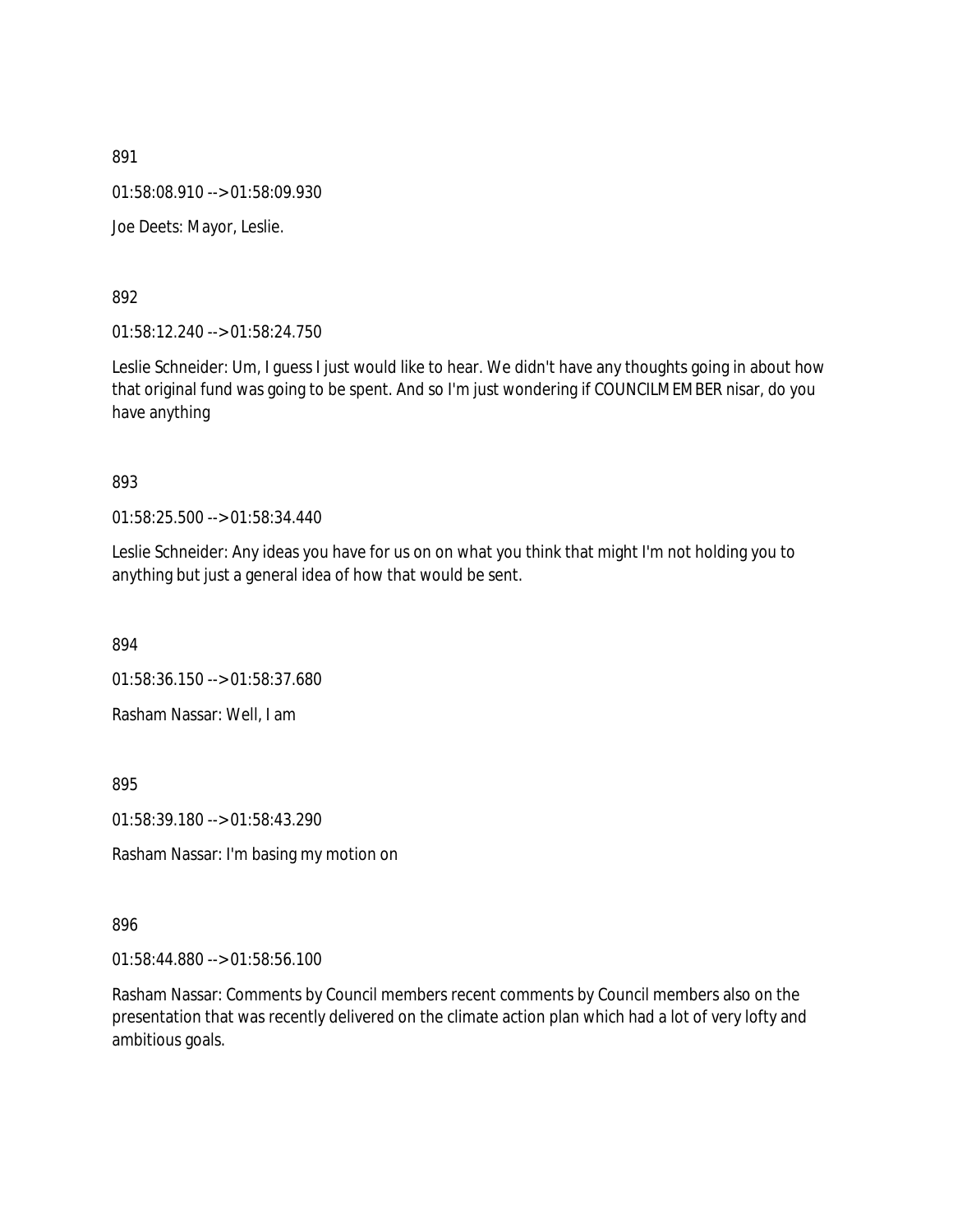01:58:56.580 --> 01:59:11.910

Rasham Nassar: And more generally, I will say that I don't think there is any amount of funding that would ever be adequate for us to do the things that we need to do to solve. What is the greatest crisis of our time. I think \$500,000 is modest

898

01:59:14.610 --> 01:59:25.440

Rasham Nassar: But I think it's a good start. There's again, there's a lot. There's a lot of actions and implementation actions out of that plan that I think are going to require a greater level of funding and as this is just a preliminary round.

899

01:59:25.770 --> 01:59:43.200

Rasham Nassar: Of budget discussions. I just like to see it come back with the most amount that the Council could designate to climate change implementation in there so that we can you know have a better sense of, of where we're going to negotiate from that point on, I'd rather set a high mark as

900

01:59:44.670 --> 01:59:46.530

Joe Deets: You can see here

901

01:59:48.720 --> 01:59:50.070

Joe Deets: Customer high topless.

902

01:59:51.270 --> 02:00:04.650

Kirsten Hytopoulos: So I actually I'm actually not in support of this at this point. I think that just because something is an enormous priority doesn't mean that that necessarily means that that we need to throw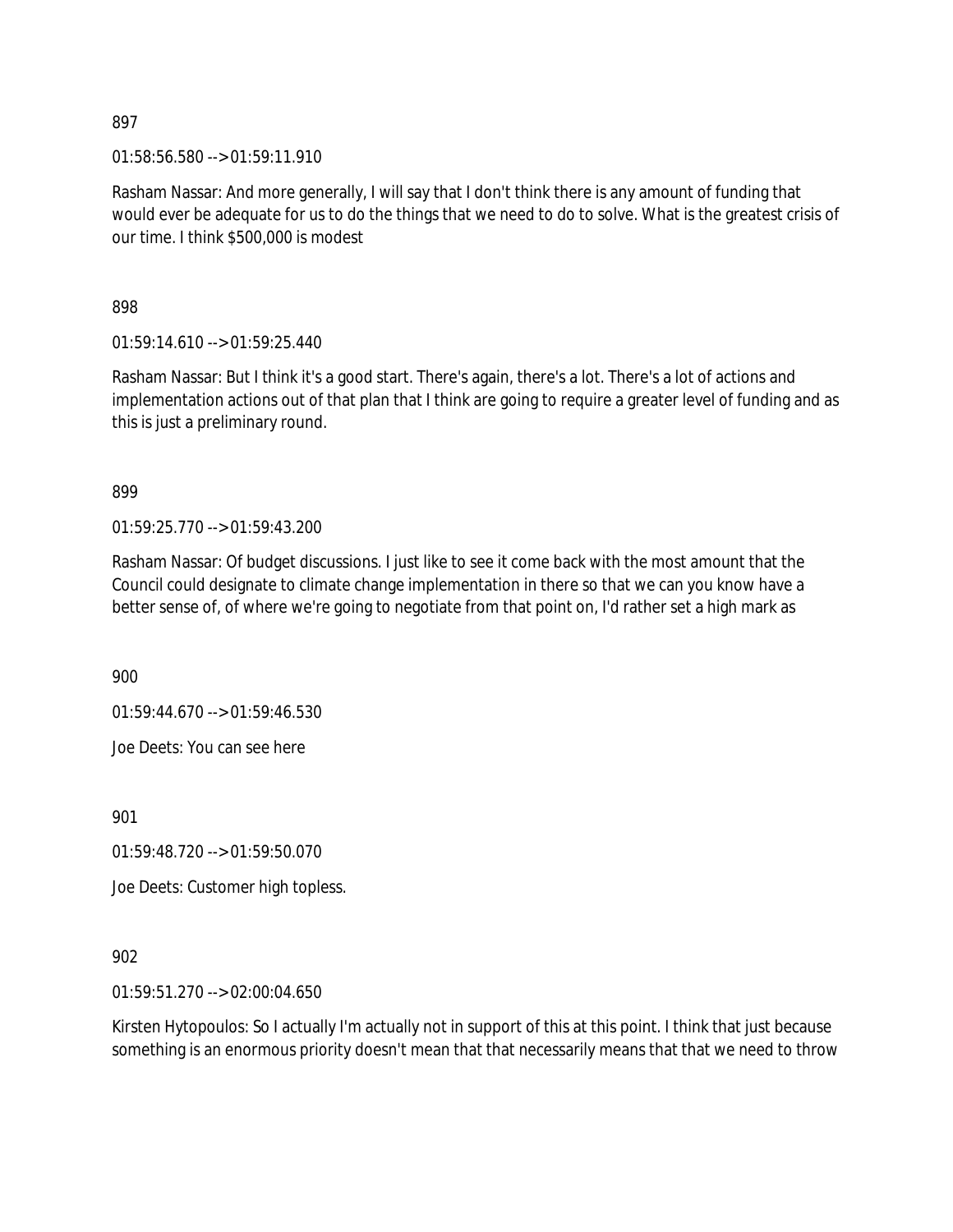02:00:05.010 --> 02:00:19.380

Kirsten Hytopoulos: That much money towards it unless we have a basis for it. And I want to point something at the end if we have a basis for it. Let's do that. I want to point out that, first of all, we just put we just created an f t to the tune of probably 130 5000 we think we're doing we putting 300,000

904

02:00:20.460 --> 02:00:29.880

Kirsten Hytopoulos: And we're we're assuming we're gonna be putting millions. I'm assuming I don't know about you guys but millions towards a sustainable transportation ultimately plan.

905

02:00:30.330 --> 02:00:42.750

Kirsten Hytopoulos: And the implementation of that. And that's where we're going to be getting a lot of our as we were doing a lot of our investment in in our commitment as as a as a community towards, towards climate change.

906

02:00:44.370 --> 02:00:54.210

Kirsten Hytopoulos: climate adaptation and mitigation. So, um, I, I think I want to hear from the CCA see where where they think I'm is as is

907

02:00:54.480 --> 02:01:03.690

Kirsten Hytopoulos: At least one member came to us afterwards and said, Well, you know, what's this for and should we be come up with a wish list. I'm not sure I see in the CCA in this in this gap.

908

02:01:03.990 --> 02:01:19.110

Kirsten Hytopoulos: Like an \$1 figure that it says that in for two years. They need \$500,000 so if I saw that I'd be all over that and if I thought we had like \$500,000 that we could easily grab and throw at it. No problem. It's a huge priority.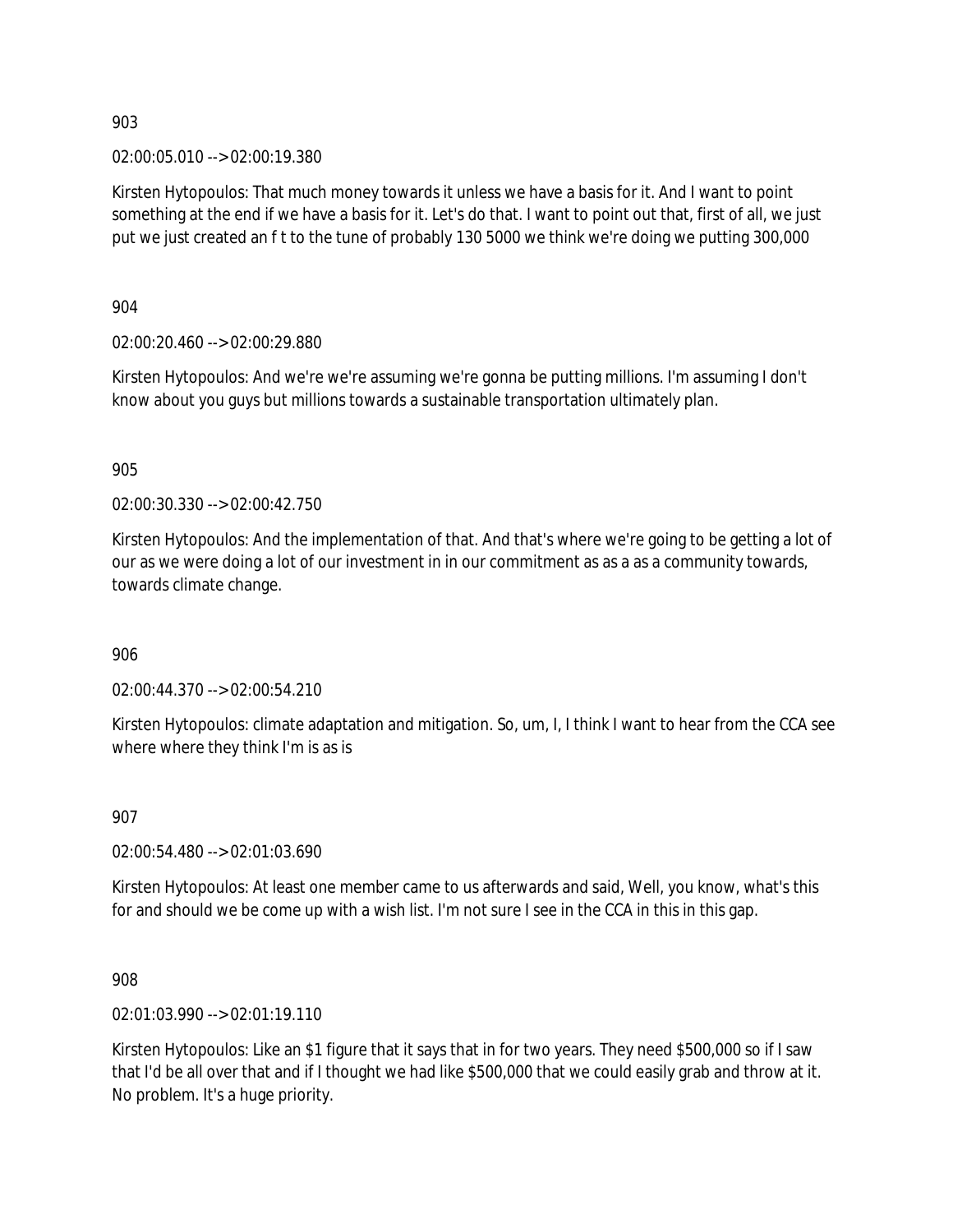02:01:19.500 --> 02:01:39.870

Kirsten Hytopoulos: But if we want to put another \$200,000 there. We have to find another \$200,000. So at this point I'm not like I can't just say to the \$200,000 so for me I need to be sold on figure on on why we need other \$20,000 and then I need to see where we're going to find the other \$200,000 so

910

02:01:41.190 --> 02:01:41.580

Joe Deets: Thank you.

911

02:01:42.150 --> 02:01:43.470

Joe Deets: COUNCILMEMBER Paula.

912

02:01:44.460 --> 02:01:51.810

Michael Pollock: Yeah, I think those are good points I support putting it in because we can then look at that in the context of other

913

02:01:53.100 --> 02:01:59.880

Michael Pollock: OTHER PRIORITIES spending. But, but, you know, even without the figures that are there in the

914

02:02:01.080 --> 02:02:09.720

Michael Pollock: And the Climate Action Plan, it is going to cost millions, it's, it's going to cost, realistically, we're probably looking at more like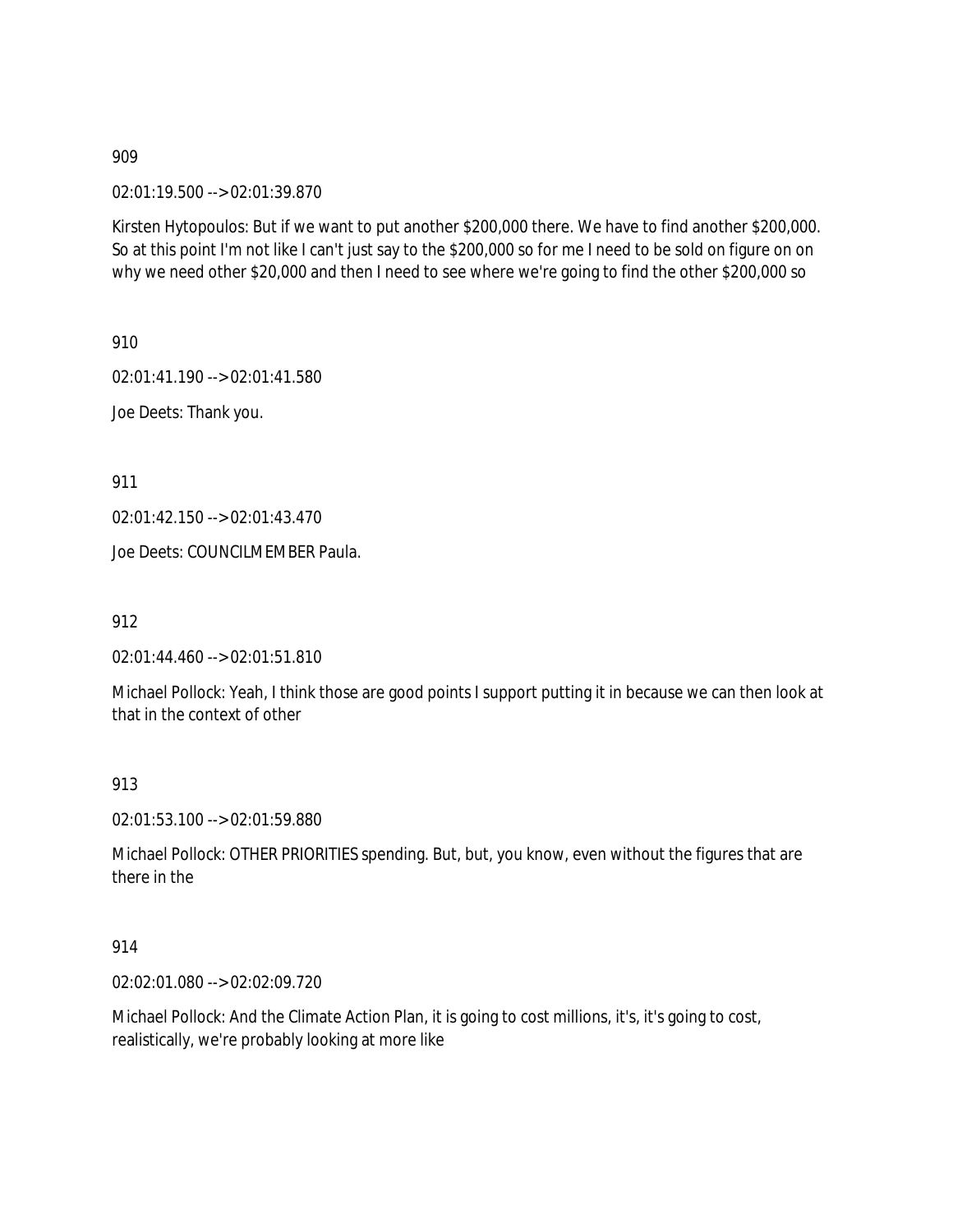02:02:10.470 --> 02:02:28.020

Michael Pollock: Rather than 500,000 we're probably looking at \$50 million to implement some of this stuff over time. So I think putting in half a million dollars as a starter makes a lot of sense. And I have no doubt that you will spend much more

916

02:02:29.040 --> 02:02:29.430

Michael Pollock: Time.

917

02:02:30.870 --> 02:02:31.110

Michael Pollock: Okay.

918

02:02:31.170 --> 02:02:32.910

Joe Deets: Thank you. Councilmember car.

919

02:02:34.860 --> 02:02:39.840

Christy Carr: Yeah, I support putting it in now and I don't disagree with COUNCILMEMBER high topless his

920

02:02:41.160 --> 02:02:53.970

Christy Carr: Comments. But I think it's important that we put it in so that we can see where the gaps are if if there are gaps, because if we don't put it in at this point, we're not going to be able to see that in terms of where can we get the extra money from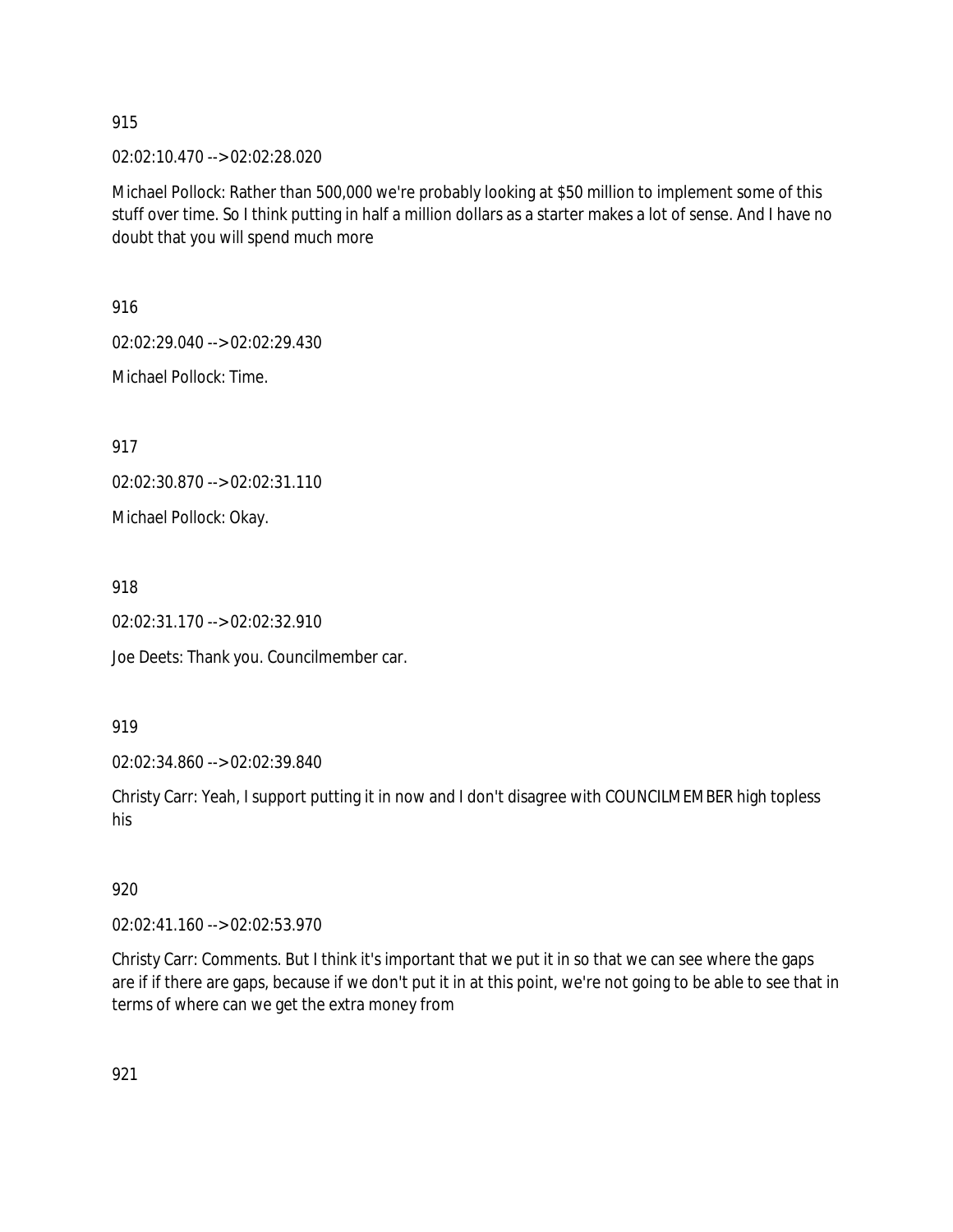02:02:54.600 --> 02:03:00.780

Christy Carr: Or where would we want to get it from. So, I mean, I support a high level of funding for this work.

# 922

02:03:01.650 --> 02:03:11.880

Christy Carr: And I think that we're not probably not even close at this. What is probably the most substantial investment in a in a biennium budget that the city's made

# 923

02:03:12.480 --> 02:03:19.590

Christy Carr: But I think that that's what, that's where we are. And that's what how we need to move forward. So I'd like to see it in there at this point.

# 924

02:03:20.340 --> 02:03:33.150

Joe Deets: Okay, thank you. And I'll just chime in. I'm in favor of this motion at this time. Yes, is we're gathering tonight we're putting a lot of things in and then we're going to see what the results are budget wise, so

# 925

02:03:35.010 --> 02:03:37.530

Joe Deets: Come some over NASCAR. Your hand is up.

#### 926

02:03:40.230 --> 02:03:40.470

Joe Deets: Oh,

# 927

02:03:41.190 --> 02:03:42.540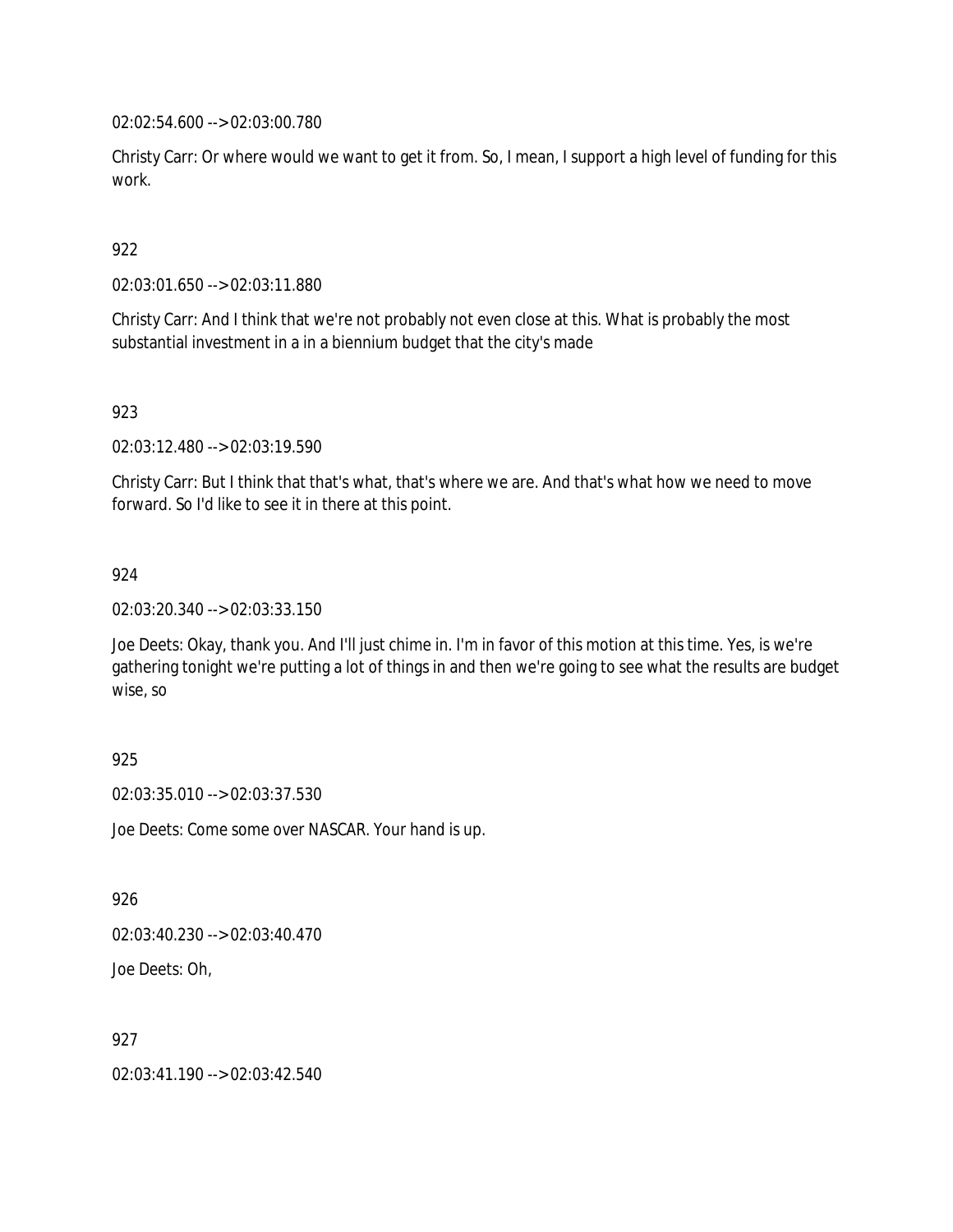Rasham Nassar: My follow up motions, but

928

02:03:42.540 --> 02:03:43.680 Joe Deets: I'm okay. All right.

929

02:03:44.040 --> 02:03:44.700

Joe Deets: Can I

930

02:03:44.760 --> 02:03:46.110

Joe Deets: Can customer high topless.

931

02:03:46.620 --> 02:04:01.080

Kirsten Hytopoulos: Could I ask the city manager question. I'm just trying to remember, I'm just thinking back to where, where are we on what we've put out there. So what we said we're going to spend on our carbon offset on the police port facility.

# 932

02:04:01.530 --> 02:04:08.460

Kirsten Hytopoulos: Is that an unfunded mandate, we put out there for ourselves. And then, not to mention what we may be roping ourselves into with regards to

#### 933

02:04:10.440 --> 02:04:25.560

Kirsten Hytopoulos: Well, it's a way out there right now because we're just kind of in we're in a great one on the green building program that we were half in and half out of. But I want to remind us that that's kind of we're about we're eminently there, do we have, do we have sort of like a commitment to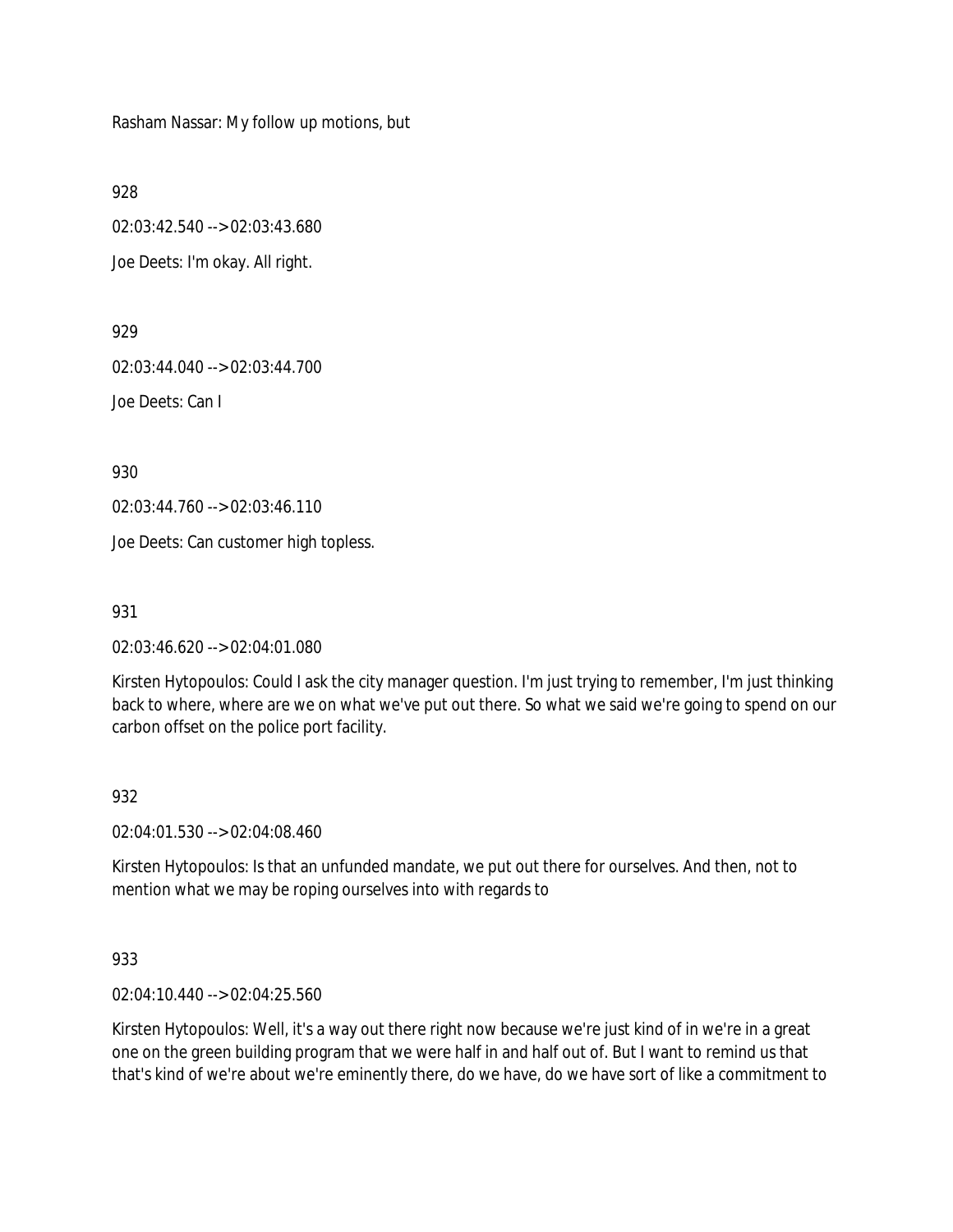02:04:27.120 --> 02:04:28.800

Kirsten Hytopoulos: That this year.

935

02:04:29.340 --> 02:04:33.480

Morgan Smith: Does that make any sense. Can you rephrase your question, I

936

02:04:33.930 --> 02:04:36.090

Morgan Smith: Got a couple concepts. What is it, you'd like to know.

937

02:04:36.630 --> 02:04:47.310

Kirsten Hytopoulos: Well, the reason, where we started getting into the idea that we might agree to do even more than the carbon offset that we were talking about doing we did the analysis to see what would it cost us to do.

938

02:04:48.450 --> 02:04:48.780

Kirsten Hytopoulos: We

939

02:04:49.110 --> 02:05:08.190

Morgan Smith: Believe, the Council has a commitment to develop a local project to reflect the offsets equivalent to LEED silver certification. You did not provide any budget for that, because until the projects identified. It's really not knowing what those costs would be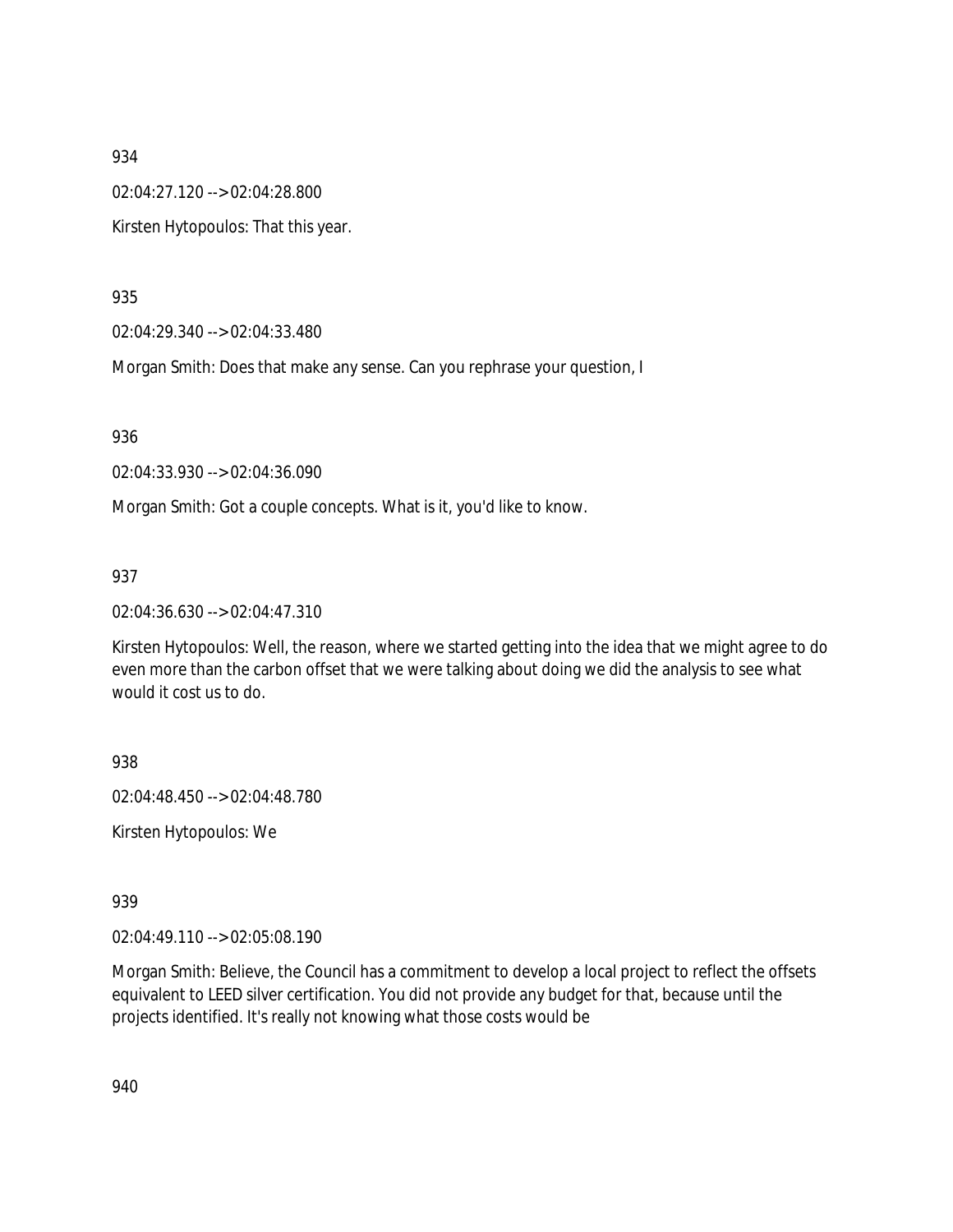02:05:10.530 --> 02:05:11.160

Morgan Smith: So,

941

02:05:11.700 --> 02:05:14.820

Kirsten Hytopoulos: unbudgeted a number right now correct that.

942

02:05:15.990 --> 02:05:16.440

Morgan Smith: If

943

02:05:17.610 --> 02:05:21.660

Morgan Smith: It's a commitment that you haven't yet made a budget adjustment for and

944

02:05:21.720 --> 02:05:31.770

Kirsten Hytopoulos: Am I right that will be real looking at it. We thought that it was looking more comfortable for us to bite off something like a solar array or something. It was something like around \$500,000 or something.

945

02:05:31.770 --> 02:05:33.720

Morgan Smith: Right. I think it was significantly lower than that.

946

02:05:34.440 --> 02:05:35.100

Kirsten Hytopoulos: Okay, okay.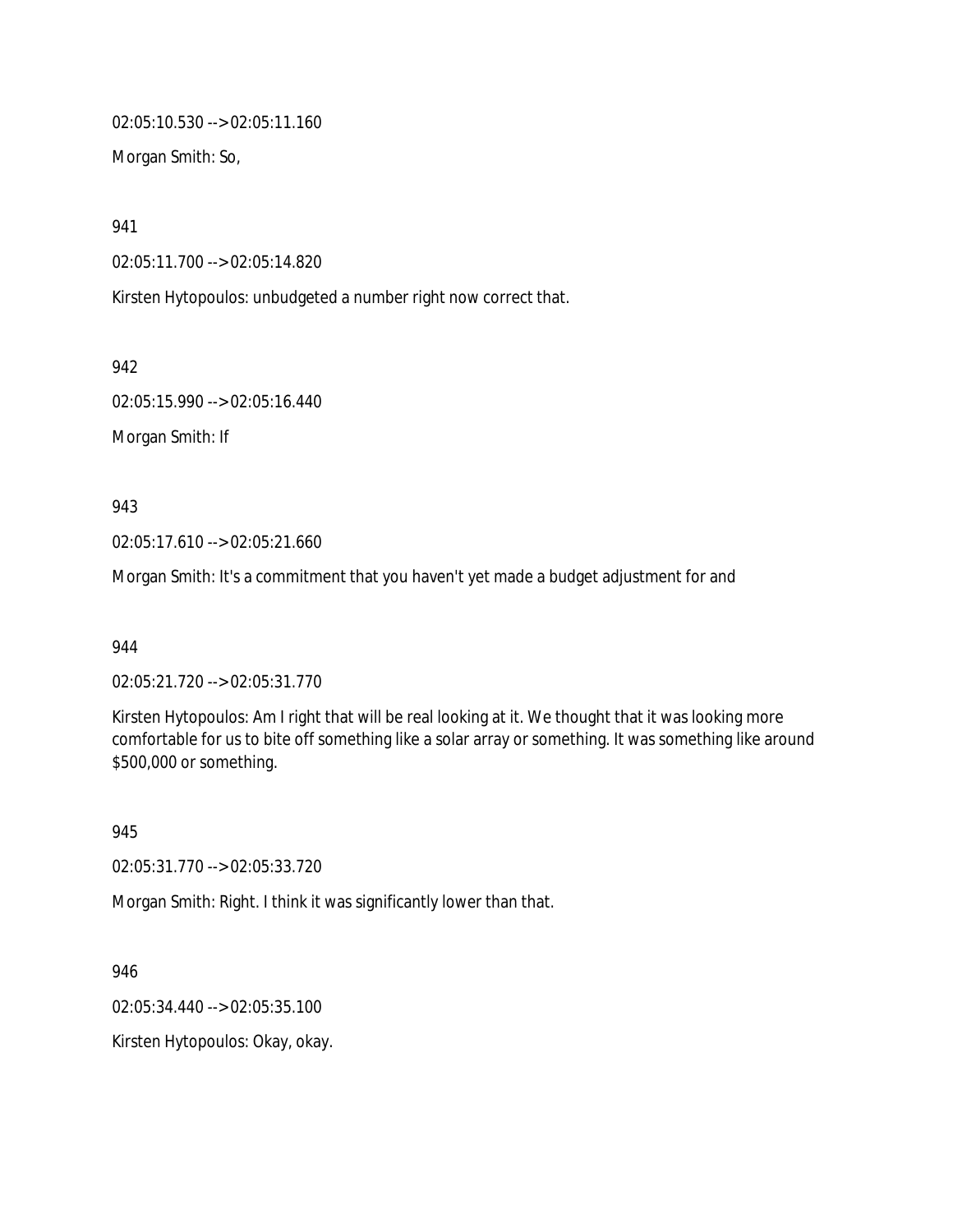02:05:36.090 --> 02:05:42.900

Morgan Smith: Which is why we were comfortable just moving ahead with the next step, which I believe was for the climate action.

948

02:05:43.920 --> 02:05:50.280

Morgan Smith: Advisory Committee to develop a recommendation for councils consideration on what that project could be okay.

949

02:05:50.490 --> 02:06:04.590

Kirsten Hytopoulos: I just want us to be tracking these things that were, you know, that were biting off and we're not crediting ourselves with for being our work to in the next year or two to to address climate change. That's all.

950

02:06:05.700 --> 02:06:11.010

Kirsten Hytopoulos: It's all of a sudden, we're going to look around and we're going to have to take care of those. So, okay, thank you. Thank you.

951

02:06:11.100 --> 02:06:14.160

Joe Deets: Okay. Do we have any more discussion on this motion.

952

02:06:16.320 --> 02:06:18.960

Joe Deets: I don't think so. Let me see.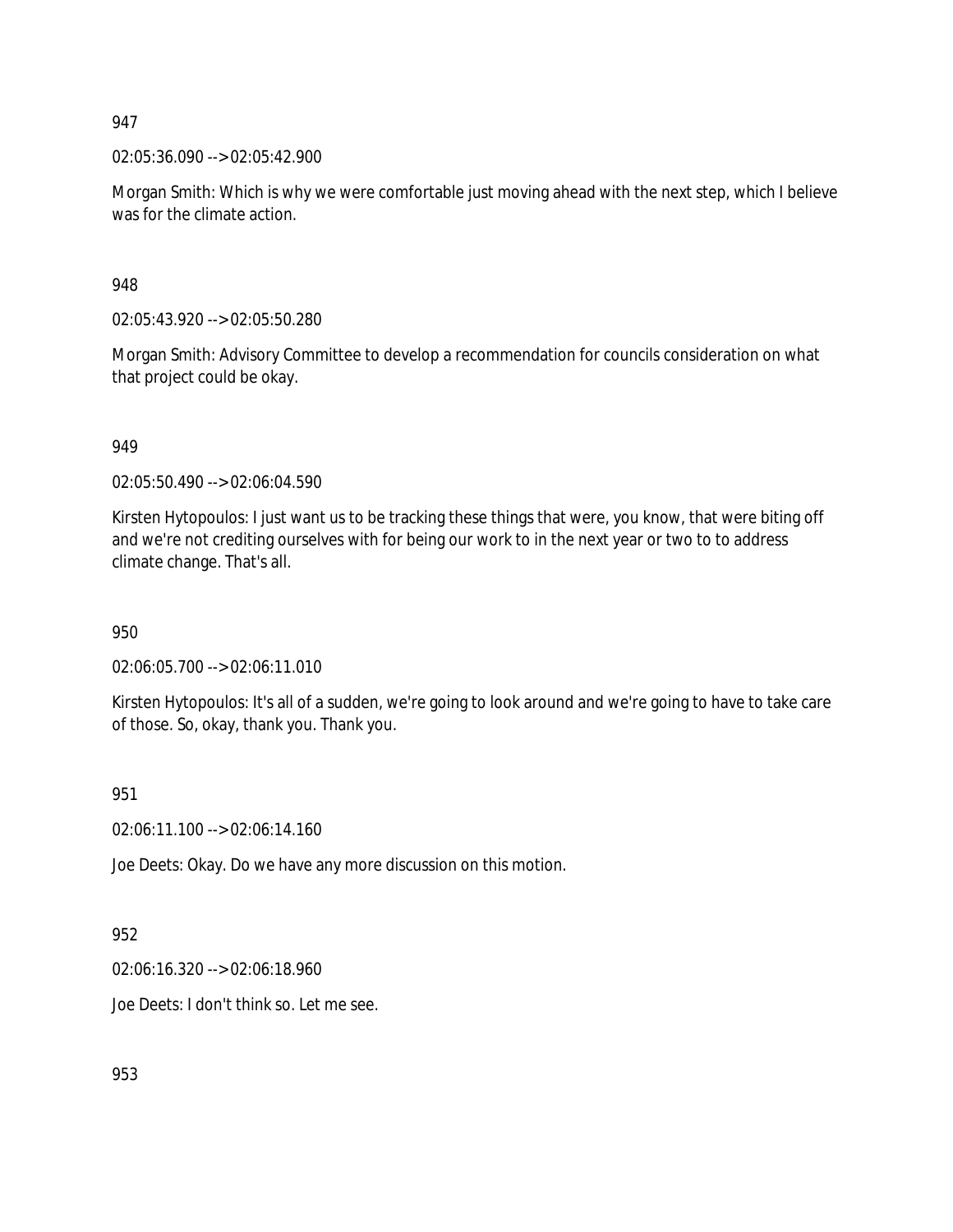02:06:20.040 --> 02:06:24.390

Joe Deets: Customer Nestor. I think this was your emotion. Do you mind repeating it and then move out.

954

02:06:26.130 --> 02:06:27.870

Rasham Nassar: Shore up to me or do

955

02:06:32.190 --> 02:06:35.250

Rasham Nassar: I want to find the exact language here for

### 956

02:06:40.590 --> 02:06:43.650

Michael Pollock: I'm falling, she's looking for that plan to a point of order.

957

02:06:44.610 --> 02:06:57.420

Michael Pollock: Please, it's just when you're repeating emotion, if we if we stay. The motion is rather than I look to it may create clarity. So if you're just summarizing it up so that

958

02:06:57.510 --> 02:07:00.150

Joe Deets: It just to say I'm restating the motion. Yeah.

# 959

02:07:00.510 --> 02:07:00.900

Michael Pollock: Yeah, but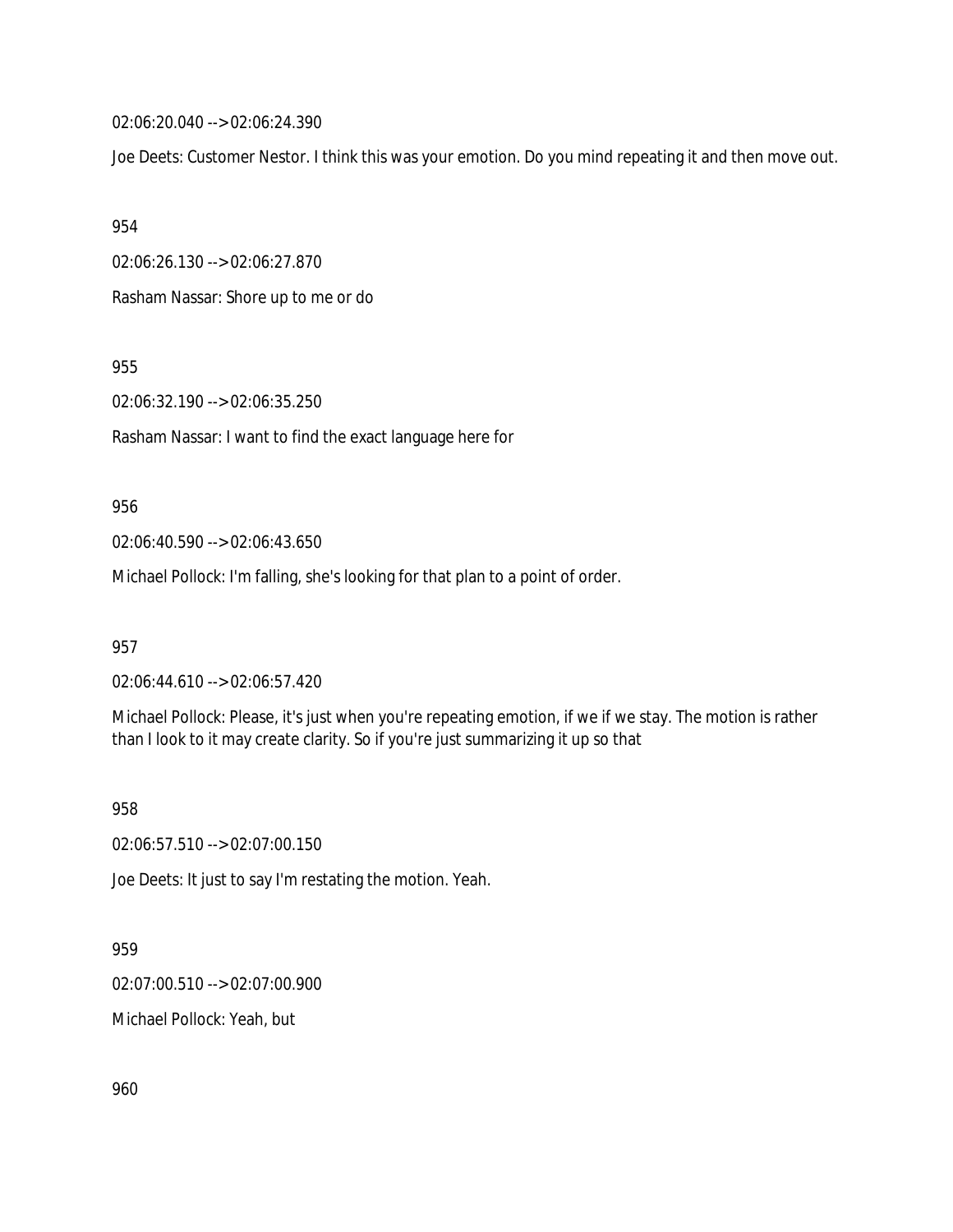02:07:01.590 --> 02:07:03.300

Joe Deets: She's already made the motion. Yeah.

961

02:07:06.600 --> 02:07:07.080

Joe Deets: Please.

962

02:07:08.490 --> 02:07:18.300

Rasham Nassar: The motion is to add an additional \$200,000 to the climate change budget set aside, which is currently \$300,000

### 963

02:07:19.620 --> 02:07:23.520

Joe Deets: Okay, and no more discussion. All those in favor of the motion.

964

02:07:23.550 --> 02:07:24.270

To say I

965 02:07:25.410 --> 02:07:25.830 Christy Carr: Hi.

966

02:07:26.760 --> 02:07:27.660

Joe Deets: Those a post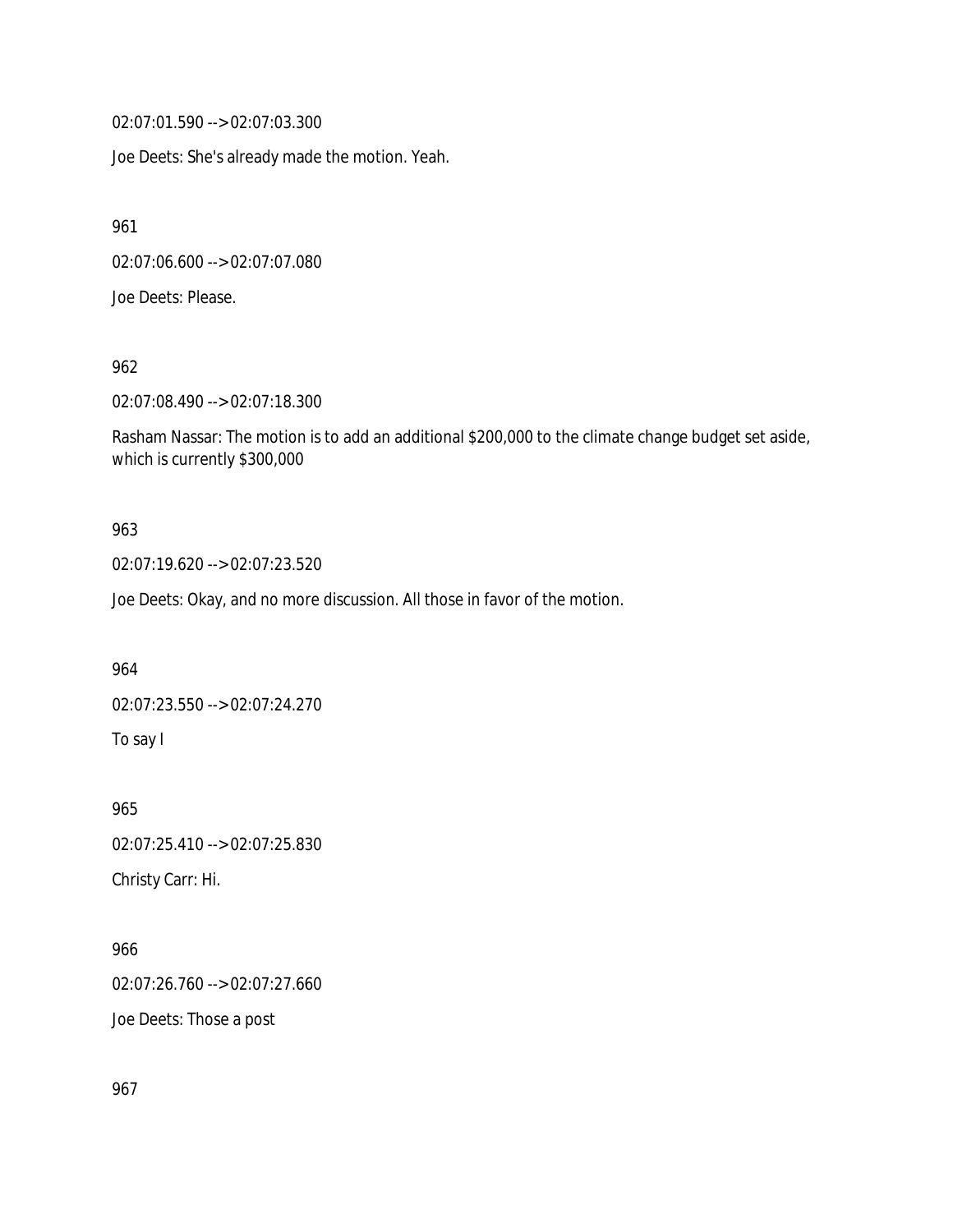02:07:29.370 --> 02:07:30.720

Joe Deets: Okay that past

968 02:07:32.100 --> 02:07:33.630 Joe Deets: For two to

969

02:07:34.020 --> 02:07:37.830

Joe Deets: The nays where counts mayor Leslie and comes from our head topless.

970

02:07:39.180 --> 02:07:41.520

Joe Deets: Okay capsule awareness how your hand is up.

971

02:07:43.500 --> 02:07:55.530

Rasham Nassar: Yes, I'd like to propose a new motion, and that is that I moved to remove the Winslow rain garden safety fencing from the tip.

972

02:07:58.020 --> 02:07:58.290

Joe Deets: Okay.

973

02:08:00.210 --> 02:08:04.110

Joe Deets: We have a second. Second. Councilmember Pollock.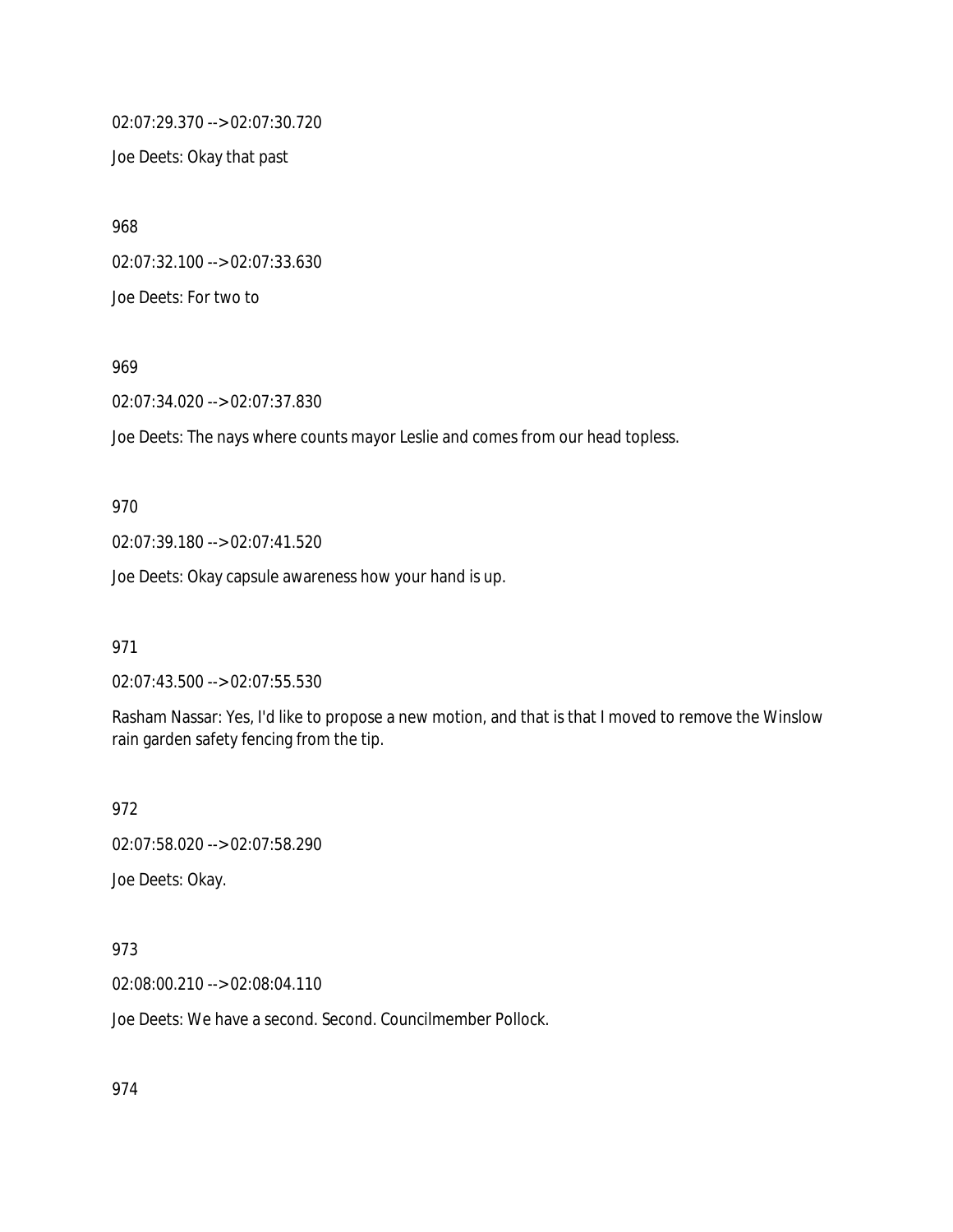02:08:06.000 --> 02:08:08.280

Joe Deets: And the city managers hands raised.

975

02:08:12.540 --> 02:08:19.740

Morgan Smith: I don't know what background Council may or may not have on this project, but it arrives in this tip because we have had

976

02:08:20.700 --> 02:08:27.390

Morgan Smith: More than one incident where the city was subject to litigation because of accidents that occurred with people around the rain gardens.

### 977

02:08:27.930 --> 02:08:42.030

Morgan Smith: So the reason that we are moving that forward in our planning and budgeting is to offset those litigation risk. And it may be that it's helpful for counsel to hear from the city attorney in Executive Session. If you'd like to consider that further.

### 978

02:08:44.280 --> 02:08:47.730

Morgan Smith: Not necessarily tonight, but at a future meeting. Sure.

979

02:08:48.480 --> 02:08:53.880

Kirsten Hytopoulos: Mr. Hyde topless. Yeah, we had some brief discussion about this at the last meeting and

980

02:08:54.330 --> 02:09:05.040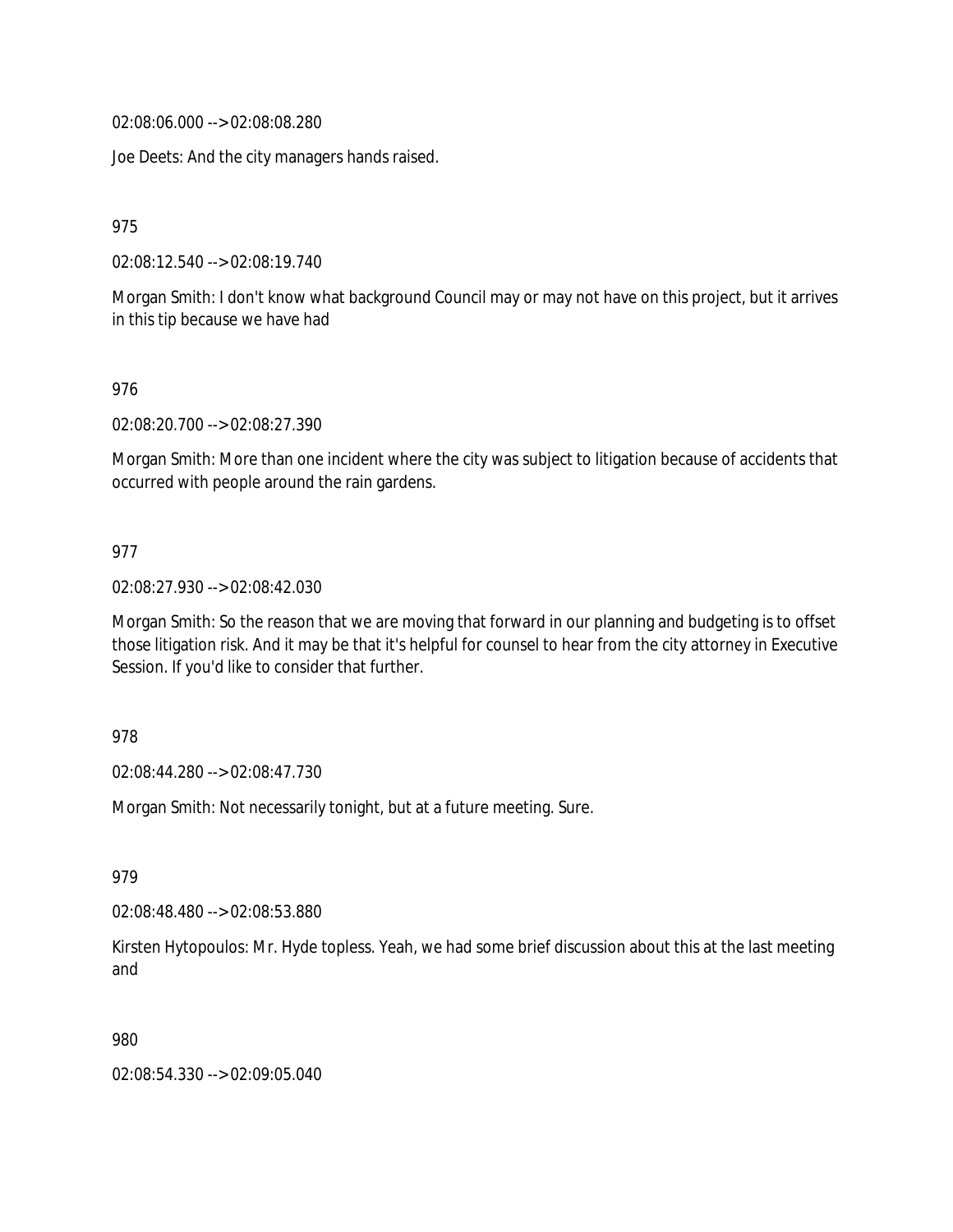Kirsten Hytopoulos: We'd asked for some more feedback from from Joe van and I think maybe some options design options. Councilmember nisar it asked for some maybe some design options from the

981

02:09:05.880 --> 02:09:13.020

Kirsten Hytopoulos: public works director. So would that work. Councilmember nisar if we could seek some more feedback from both in both directions.

982

02:09:13.890 --> 02:09:17.730

Rasham Nassar: I yeah sorry chair, may I

983

02:09:17.820 --> 02:09:26.340

Joe Deets: Oh no, I, you know, what would this is, I know this is, I don't want to be too formal because this is it. We she has a question. Please answer. Go ahead. Yeah.

984

02:09:27.690 --> 02:09:34.380

Rasham Nassar: I would be curious to hear more, quite frankly, I need to be sold that this is a good idea. I think that what it

985

02:09:35.430 --> 02:09:42.750

Rasham Nassar: From the budget sheet that I have in the information that's been provided what I'm seeing is just something that is going to curtail the

986

02:09:43.290 --> 02:09:52.440

Rasham Nassar: The visual aesthetic of our downtown. I mean, these are black metal fences that are going to cut through every planter box along window it Winslow, a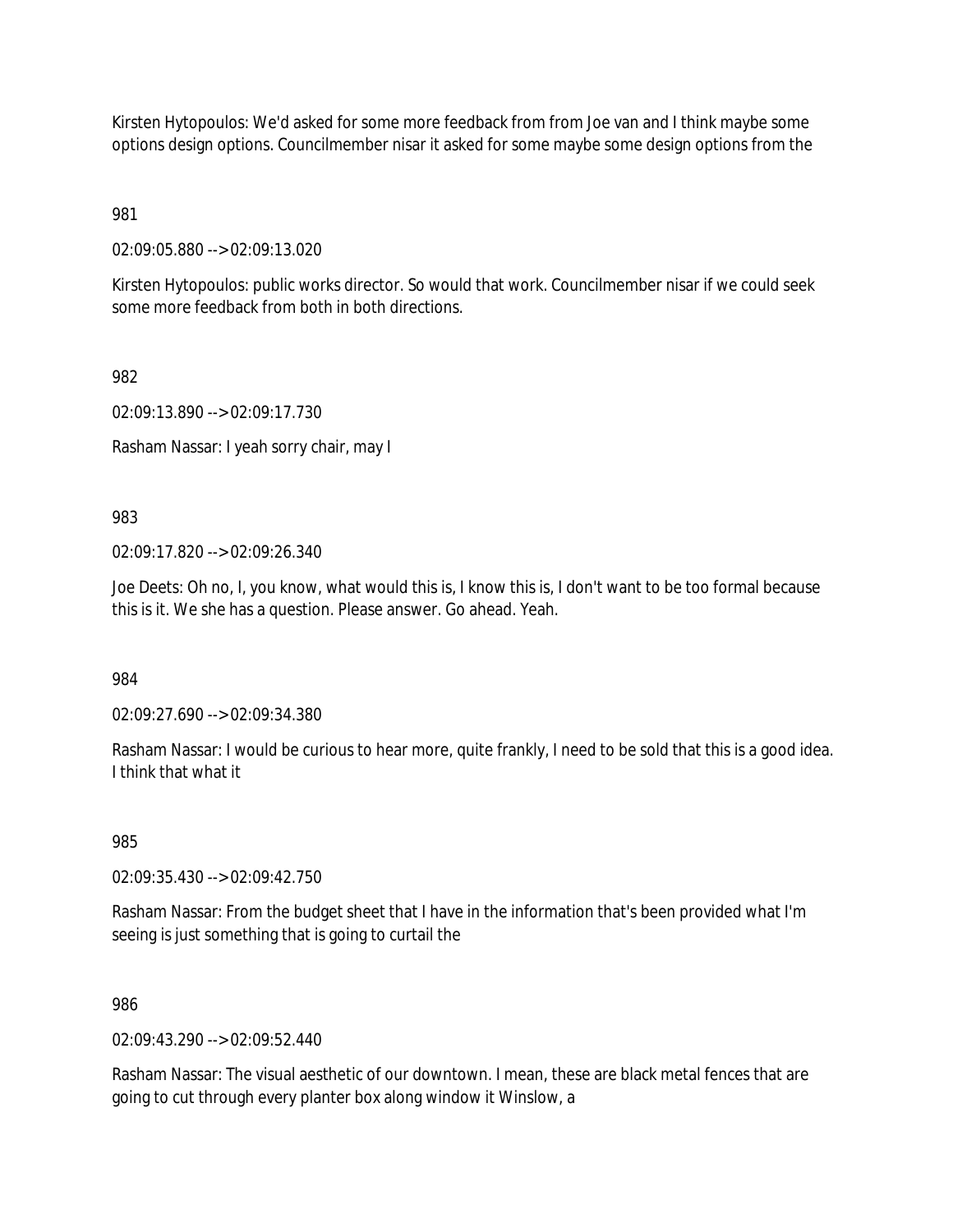02:09:52.770 --> 02:10:02.370

Rasham Nassar: That's a significant improvement in my opinion, and I would not doubt, just like I've heard about the fencing around the Waterfront Park, which is also black metal fencing.

988

02:10:03.000 --> 02:10:05.580

Rasham Nassar: A lot of dissatisfaction in the community around that.

989

02:10:06.360 --> 02:10:26.040

Rasham Nassar: design choice. So I need to be confident that this is the solution to a very real and substantial problem before I would support \$103,000 tip item for this. And, you know, potentially disturbing the quaint rural aesthetic feel of our wonderful downtown

990

02:10:27.540 --> 02:10:27.810

Rasham Nassar: So,

991

02:10:27.990 --> 02:10:28.380

Joe Deets: I guess it

992

02:10:28.590 --> 02:10:32.790

Rasham Nassar: Would be nice to talk about those liability issues. Maybe that would be a great a good place to start.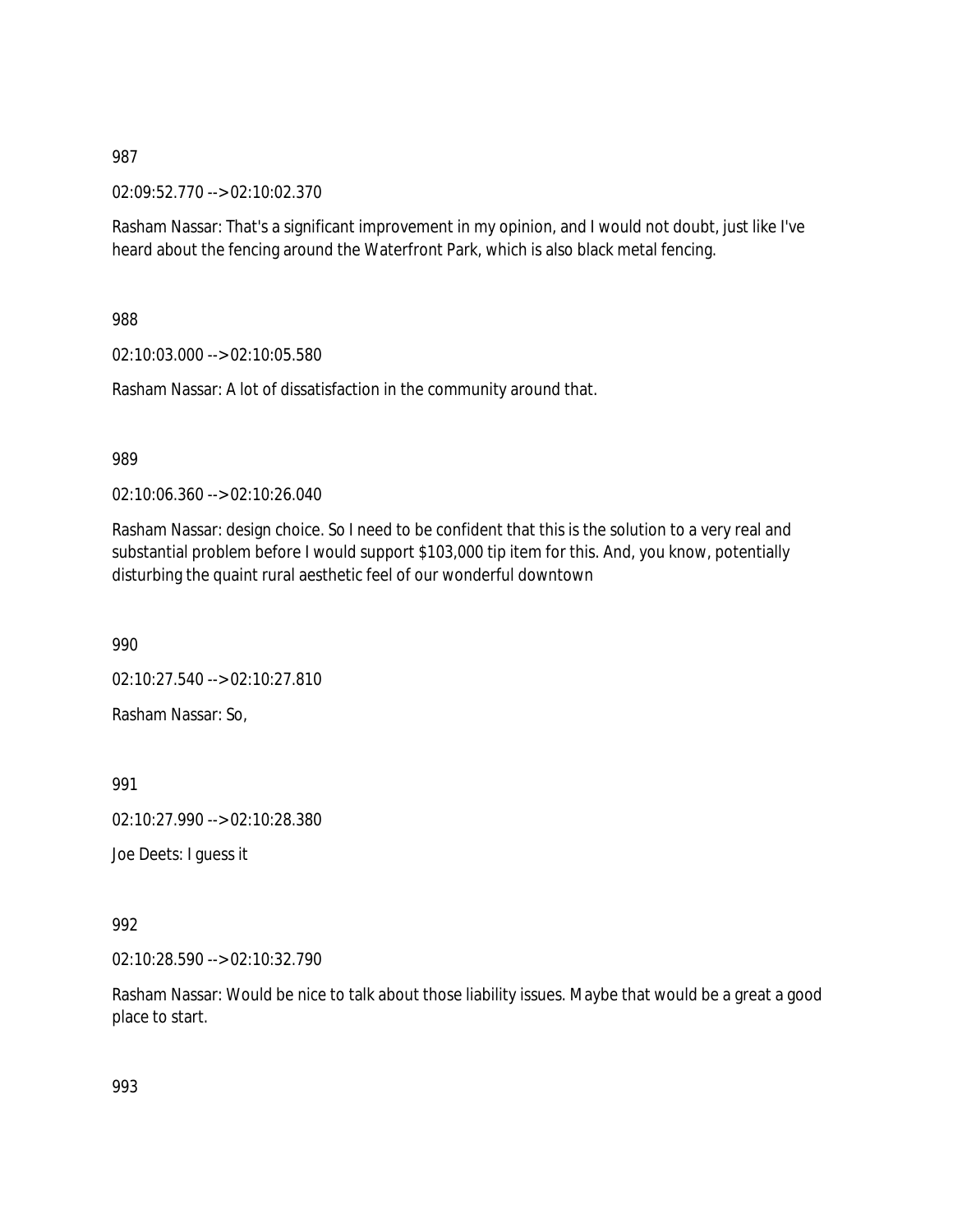02:10:33.570 --> 02:10:35.940

Joe Deets: Okay. Councilmember Pollock your hand was up.

994

02:10:37.470 --> 02:10:41.940

Michael Pollock: Yeah, I'd like to hear about the liability issues. I'm not, I

995

02:10:43.050 --> 02:10:55.710

Michael Pollock: I find it problematic that these are creating enough liability or the perception potentially that we have to spend \$100,000 on this. It just seems

### 996

02:10:57.930 --> 02:11:03.780

Michael Pollock: It's just I realized, we're very litigation oriented society, but it just seems

997

02:11:05.340 --> 02:11:18.360

Michael Pollock: Interesting like too much. I mean, people have to take responsibility for their actions. And if people are looking at their phones and walking into the rain guards. I, I would like to know what actually has happened because it just seems

998

02:11:19.260 --> 02:11:30.720

Michael Pollock: It seems a bit silly to me quite honestly that these are considered such a hazard that we have to put fencing around them. So I would, I would like to hear sort of the meditation.

999

02:11:32.010 --> 02:11:32.790

Michael Pollock: Concerns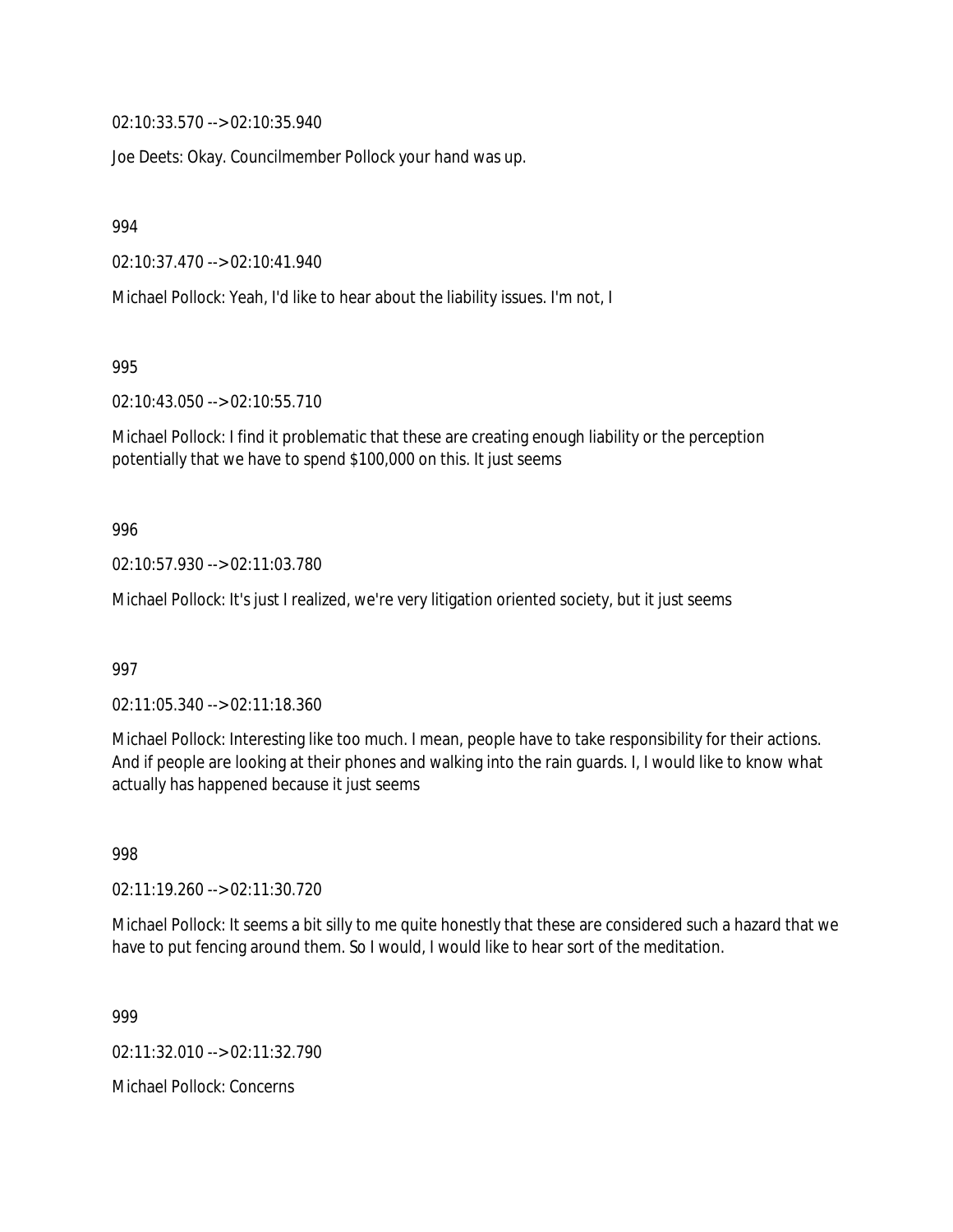02:11:34.320 --> 02:11:37.740

Joe Deets: Okay, thank you. Um, customer hey topless.

1001

02:11:38.760 --> 02:11:52.830

Kirsten Hytopoulos: I think we've got 45 minutes over. And I think we have a number of people here on the, on six A. And I just wonder out of courtesy. If we want to we took our extra 45 minutes that we gave ourselves by

1002

02:11:53.640 --> 02:12:00.000

Kirsten Hytopoulos: Removing our FA our conversation. So I just want to ask. I just want to throw out there to counsel, whether we wanted to

1003

02:12:01.560 --> 02:12:02.370

Kirsten Hytopoulos: Have our guest.

1004

02:12:02.610 --> 02:12:06.270

Joe Deets: Thank thank you for the time management. I appreciate that. I've been

1005

02:12:07.530 --> 02:12:15.180

Joe Deets: Wondering about that. How's this. Can we go ahead and vote on this measure, and then we'll move on to say,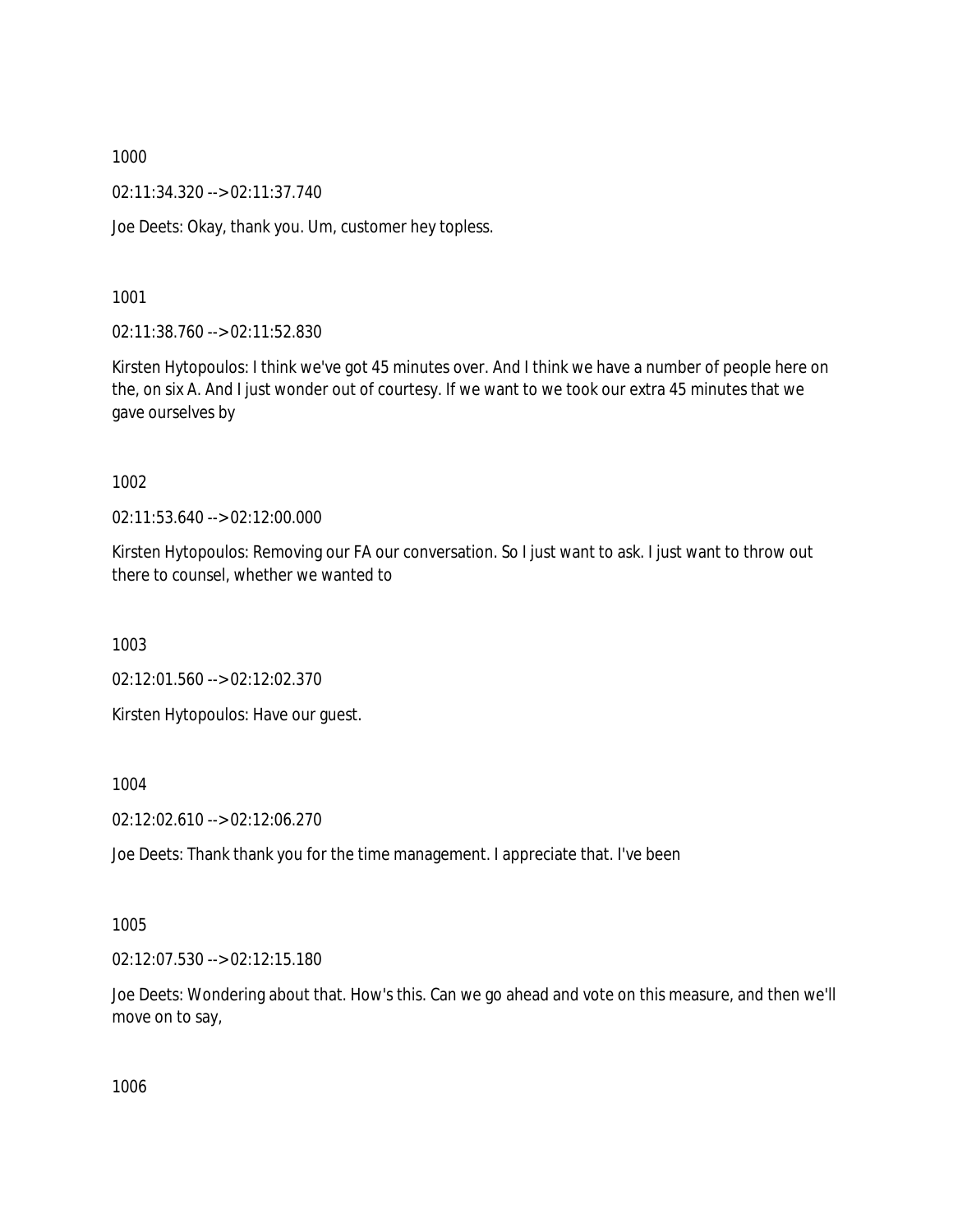02:12:17.070 --> 02:12:17.820

Joe Deets: That's a good

1007

02:12:19.050 --> 02:12:21.810

Joe Deets: Okay so COUNCILMEMBER nice are

1008

02:12:23.010 --> 02:12:26.160

Joe Deets: You don't, if you want to just restate the motion, please.

#### 1009

02:12:27.000 --> 02:12:42.690

Rasham Nassar: Well, the motion was to remove the Winslow rain garden safety fencing from this tip I'm happy to with draw that motion and make a motion to redirect to this discussion to executive next possible Executive Session.

1010

02:12:43.860 --> 02:12:46.680

Rasham Nassar: If emotion would be needed for that. Okay.

1011

02:12:46.710 --> 02:12:46.890

Yeah.

1012

02:12:48.030 --> 02:12:58.440

Morgan Smith: I don't think we need emotion. And just to be clear, I kind of have two takeaways. One is the request to hear about the litigation side which presumably will be an executive session, but I'll let the city attorney determine that.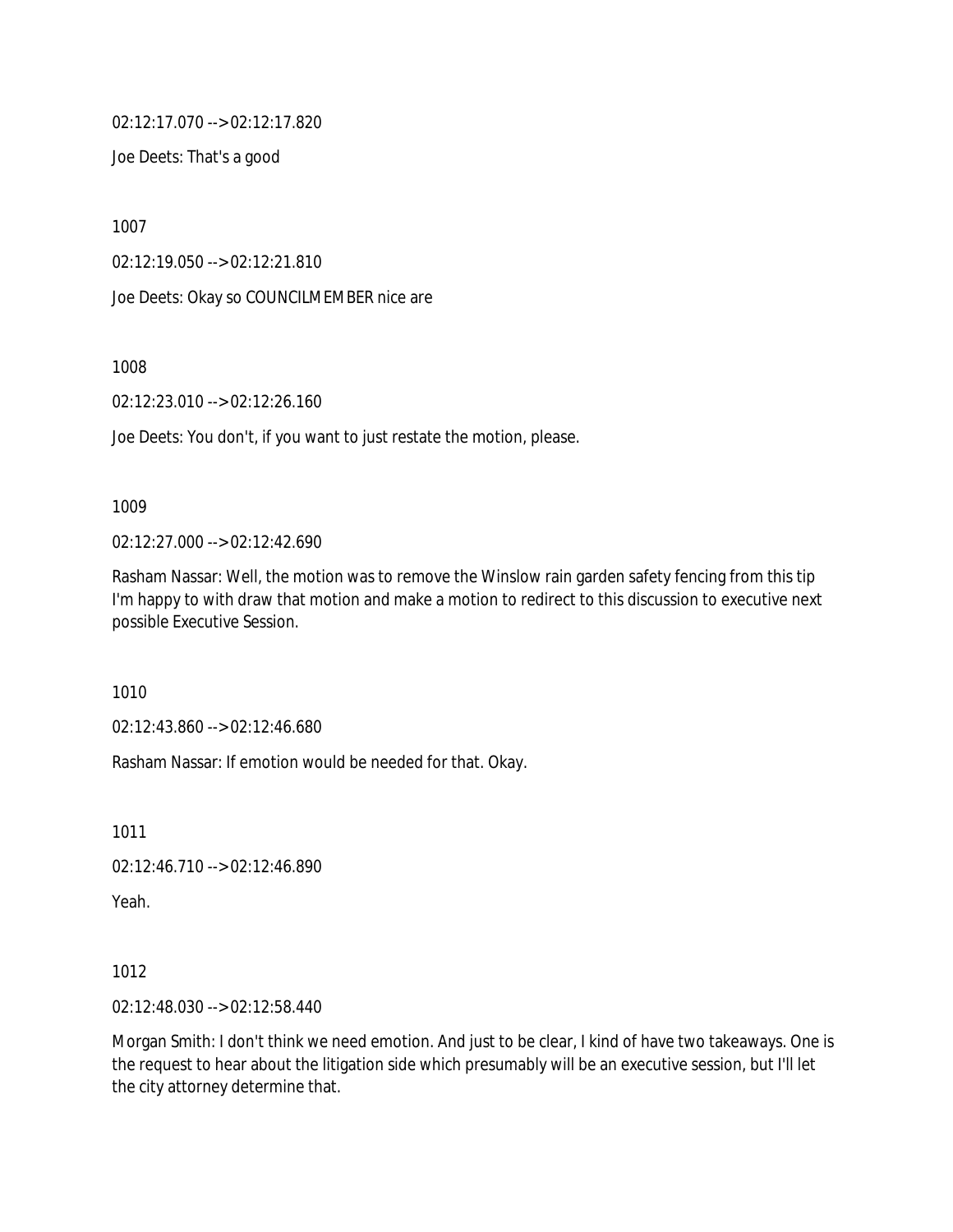02:12:58.710 --> 02:13:05.310

Morgan Smith: And secondly, to hear about whether their design options and and whether there's a different way to accomplish if there is in fact a need, so

1014

02:13:05.460 --> 02:13:12.090

Morgan Smith: Those are the two takeaways and if councils comfortable with my kind of representation. I don't think we need emotion. We'll just commit to

# 1015

02:13:12.420 --> 02:13:21.030

Morgan Smith: Ideally, next week, and if not next week as part of your budget workshop on the fourth to bring you some more detailed information to look at is that suitable

1016

02:13:22.500 --> 02:13:24.330

Rasham Nassar: Yes, so without the will withdraw the motion.

1017

02:13:24.780 --> 02:13:38.130

Joe Deets: Okay, thank you. And I know we do have folks waiting, but I just want to make sure because budget is our priority right now. Does anyone have something that they just got to make a motion on a budget tonight come tomorrow.

1018

02:13:39.300 --> 02:13:56.940

Rasham Nassar: Yes, it's more of a question related to Council contingency. I see that the proposed the proposed budget purposes to lessen the Council contingency fund them out from 300 to 200 is that fine balance for two years, or is that an annual that's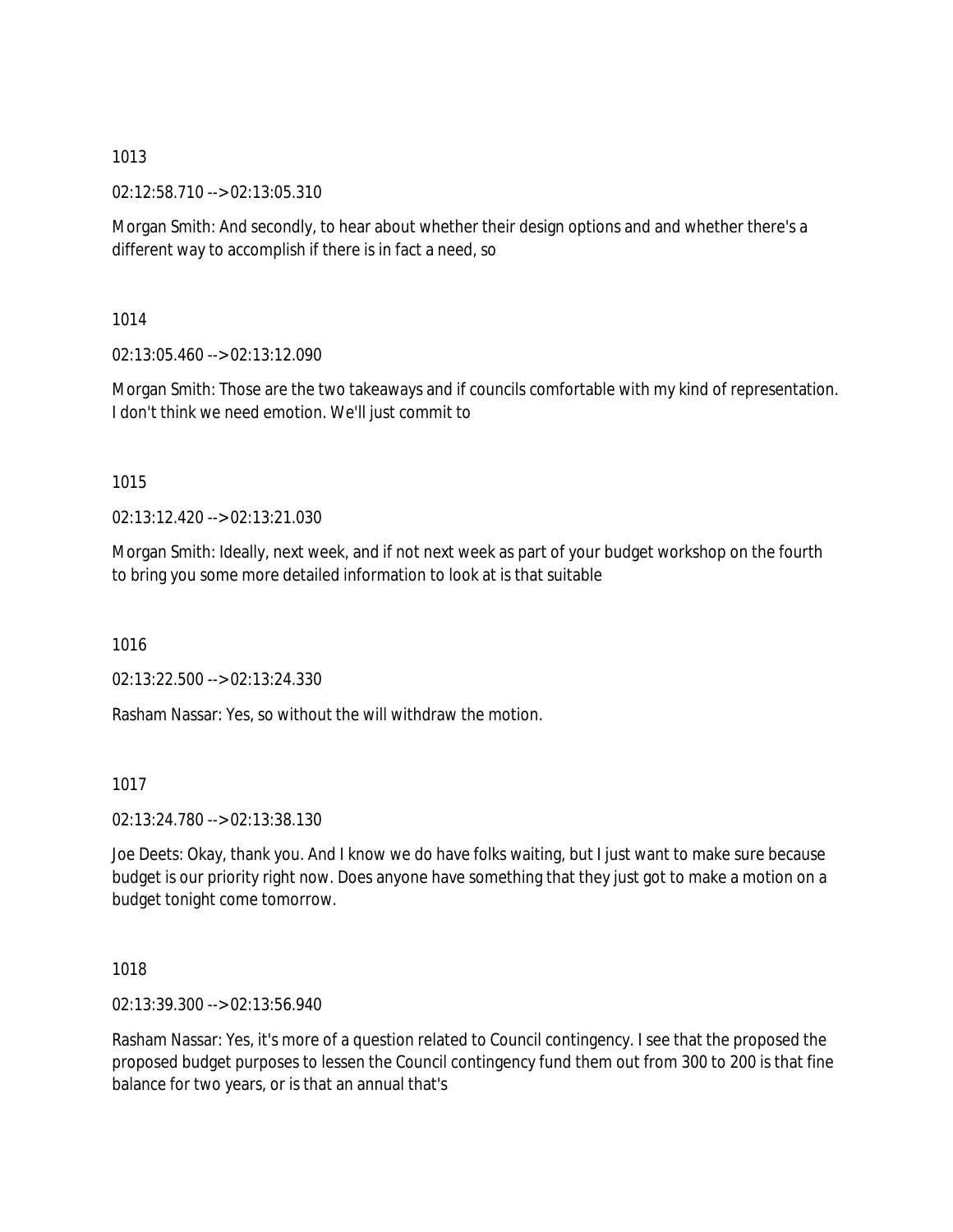02:13:57.090 --> 02:14:04.320

Morgan Smith: It. That was an annual amount and previous budget cycles, the Council a contingency amount has been set at \$300,000 per year.

1020

02:14:04.740 --> 02:14:09.390

Morgan Smith: I and it as shown in the information isn't been our experience that a council.

1021

02:14:10.410 --> 02:14:15.690

Morgan Smith: Accesses that level of funding and also going back to the kind of structural point I made earlier tonight.

1022

02:14:16.020 --> 02:14:24.480

Morgan Smith: It's not necessarily beneficial for the city to have excessive on programmed funds and your budget because it constraints, your choices and other places.

1023

02:14:25.260 --> 02:14:33.540

Morgan Smith: Also, remember I feel like tonight's discussion is in some ways informed by the by the good news from the I 976 ruling.

1024

02:14:33.750 --> 02:14:39.270

Morgan Smith: But please remember that the proposed budget was developed very much in mind with the idea that it was in a contraction budget.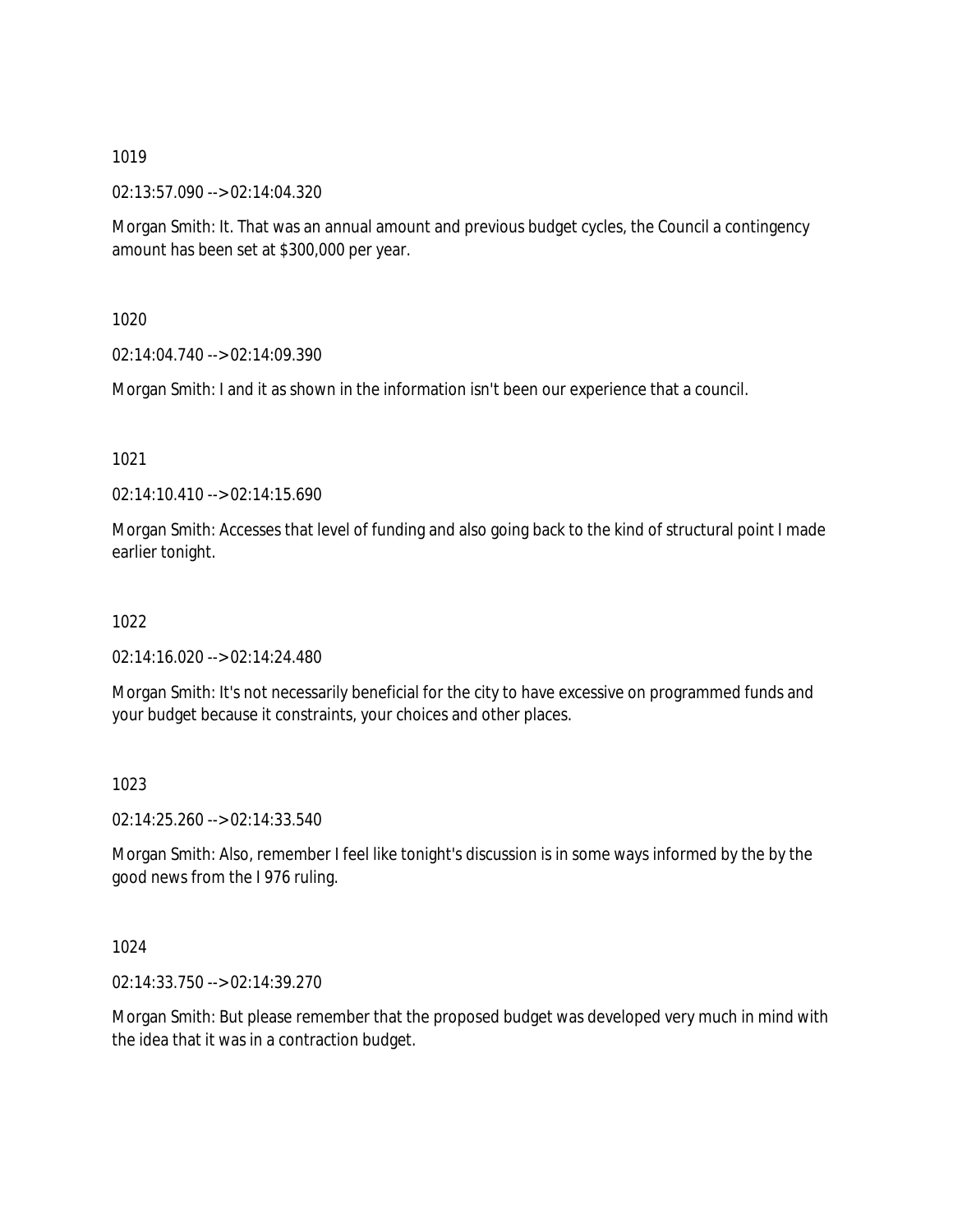02:14:39.570 --> 02:14:48.000

Morgan Smith: So we were looking in all of the places we could for discretionary spending that could be reduced and I wanted to highlight that because it is councils contingency funds.

1026

02:14:48.750 --> 02:14:58.110

Morgan Smith: But I felt like it was feasible to reduce that amount and still give you significant latitude for unplanned expenditures that emerged that you want to consider.

1027

02:14:59.670 --> 02:15:01.530

Joe Deets: Thank you. Councilmember car.

1028

02:15:02.940 --> 02:15:07.830

Christy Carr: Just have a couple of questions that I think will be quick, that I think are probably for the city manager.

1029

02:15:08.220 --> 02:15:20.610

Christy Carr: Related to City Hall and one is the renovations. I was looking at the site diagram and it seemed like a lot of it or some of it anyway was focused on more gathering spaces, both for the public and for staff and

1030

02:15:21.420 --> 02:15:32.400

Christy Carr: Applicants and I'm just wondering if that plan has been revisited in the context of code and not doing a whole lot of gathering and then the second thing is the City Hall security system.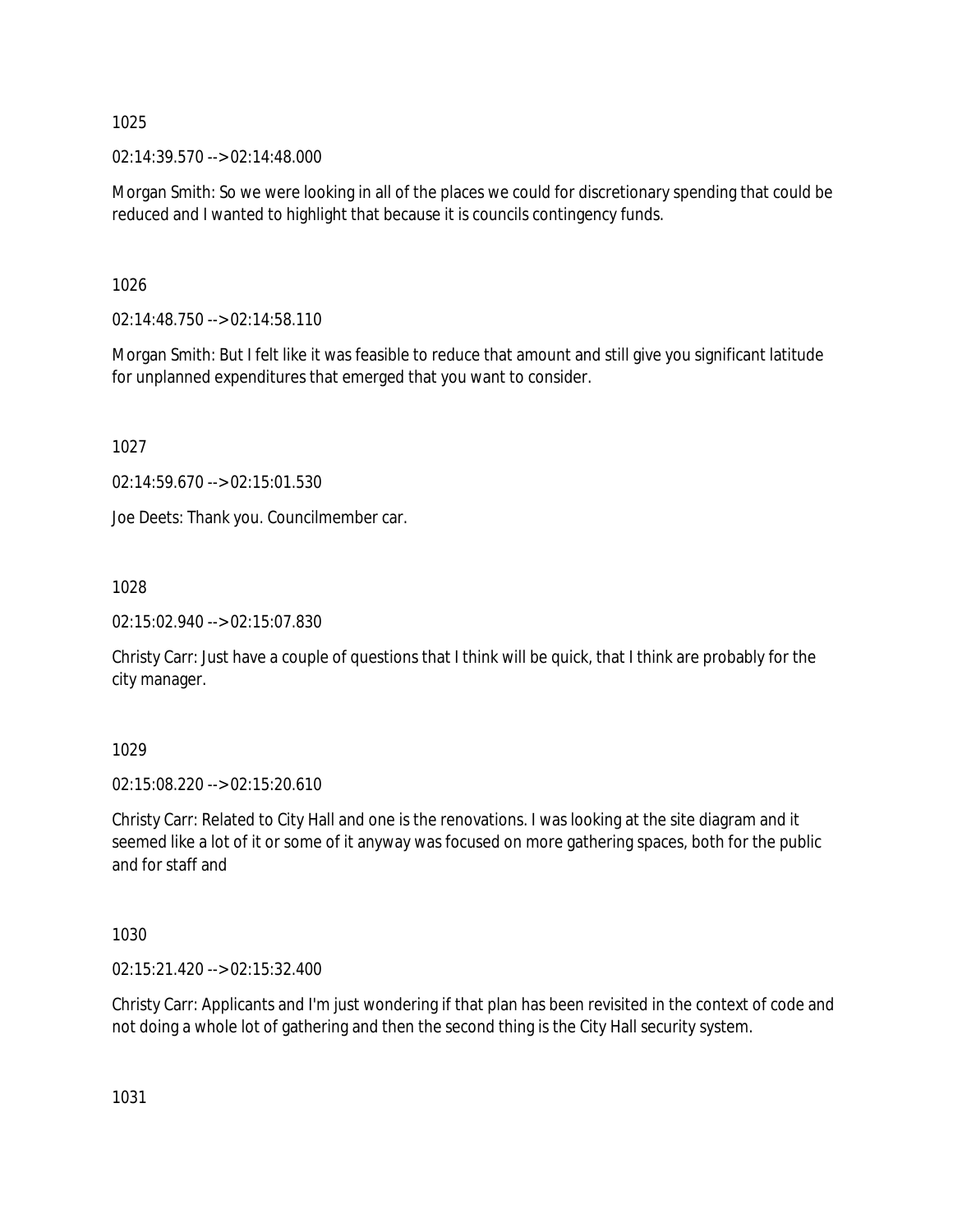02:15:32.790 --> 02:15:50.910

Christy Carr: I understand that its proposed to align with the completion of the police court facility. And I just wanted to make sure I understood that timing that it was important to have that done in this biennium to correspond with the completion and consistency with the police court facility.

1032

02:15:51.990 --> 02:16:03.450

Morgan Smith: And the first question, I'll say that the original concept for the updates to City Hall are quite stale this point. And so the plan for the upcoming biennial

1033

02:16:03.810 --> 02:16:08.370

Morgan Smith: biennium would be to revisit those and restart that planning with the current Council.

1034

02:16:08.700 --> 02:16:20.730

Morgan Smith: And so obviously will be fully aware of the fact that a lot has changed about the perspective on how public spaces used. So the plans that you're probably looking at aren't meaningful in terms of what will be

# 1035

02:16:22.320 --> 02:16:28.830

Morgan Smith: Discussed in the next planning cycle for the City Hall renovation. So I wouldn't, I think you make it an important point.

1036

02:16:29.070 --> 02:16:35.940

Morgan Smith: But I don't think any of us on the staff side are looking at those drawings and assuming that that's where we're going to pick up from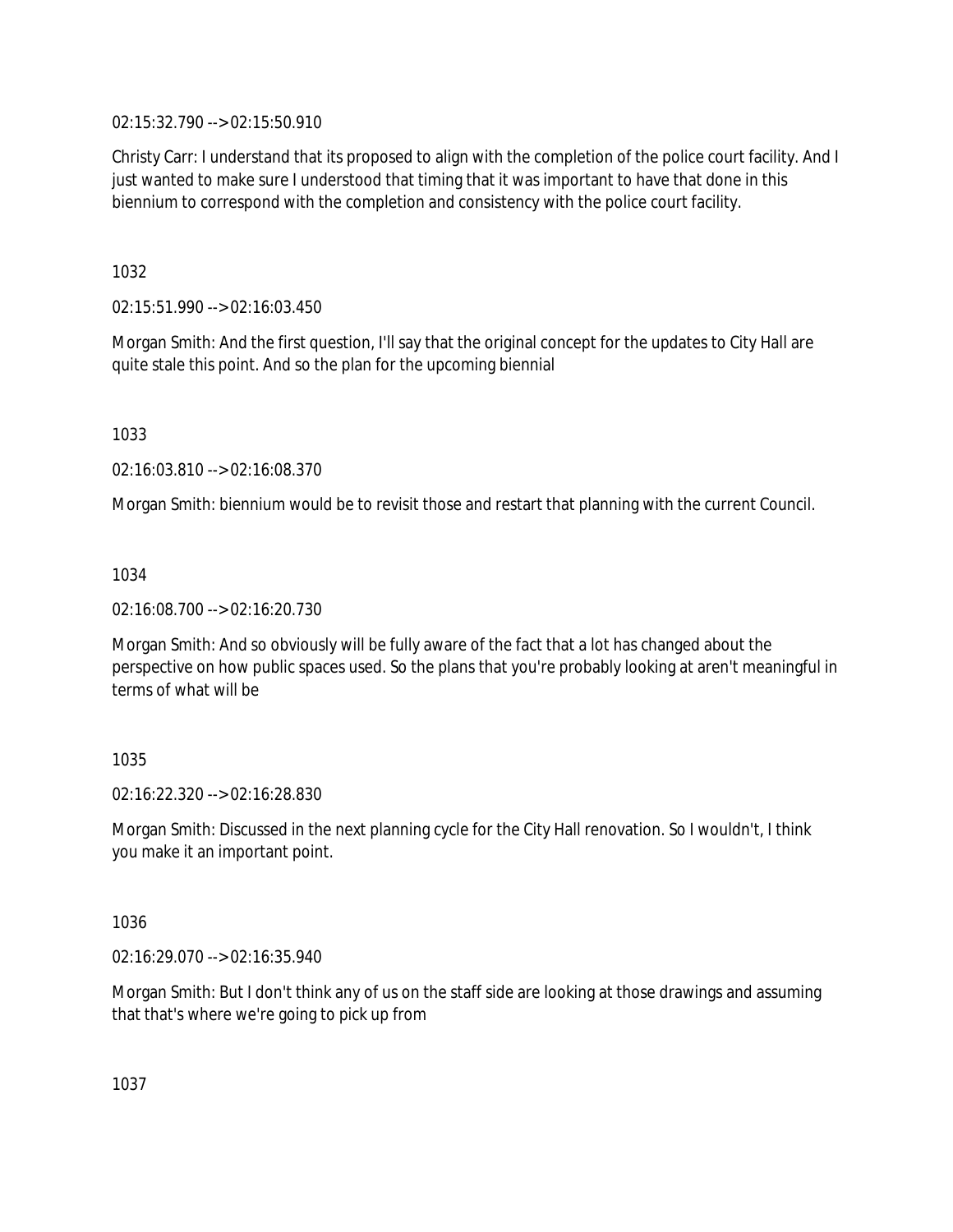02:16:36.510 --> 02:16:42.870

Morgan Smith: When we resume the conversation with Council on the security system. What I'd like to do is bring back more information on that for next week.

1038

02:16:43.350 --> 02:16:51.750

Morgan Smith: Just because I want to make sure we speak correctly about it the way you stated, it is my understanding. But I think I'd like to check in with public works director and make sure that that

1039

02:16:52.560 --> 02:17:04.560

Morgan Smith: Dependency that you identified is is number one accurate but number two important. And if it's not, then you can, you know, know that another there might be some latitude and timing that

1040

02:17:05.580 --> 02:17:05.850

Joe Deets: Okay.

1041 02:17:06.690 --> 02:17:07.050 Christy Carr: Thank you.

1042 02:17:08.490 --> 02:17:08.760 Joe Deets: Sir,

1043 02:17:08.970 --> 02:17:09.960 Morgan Smith: Customer NASA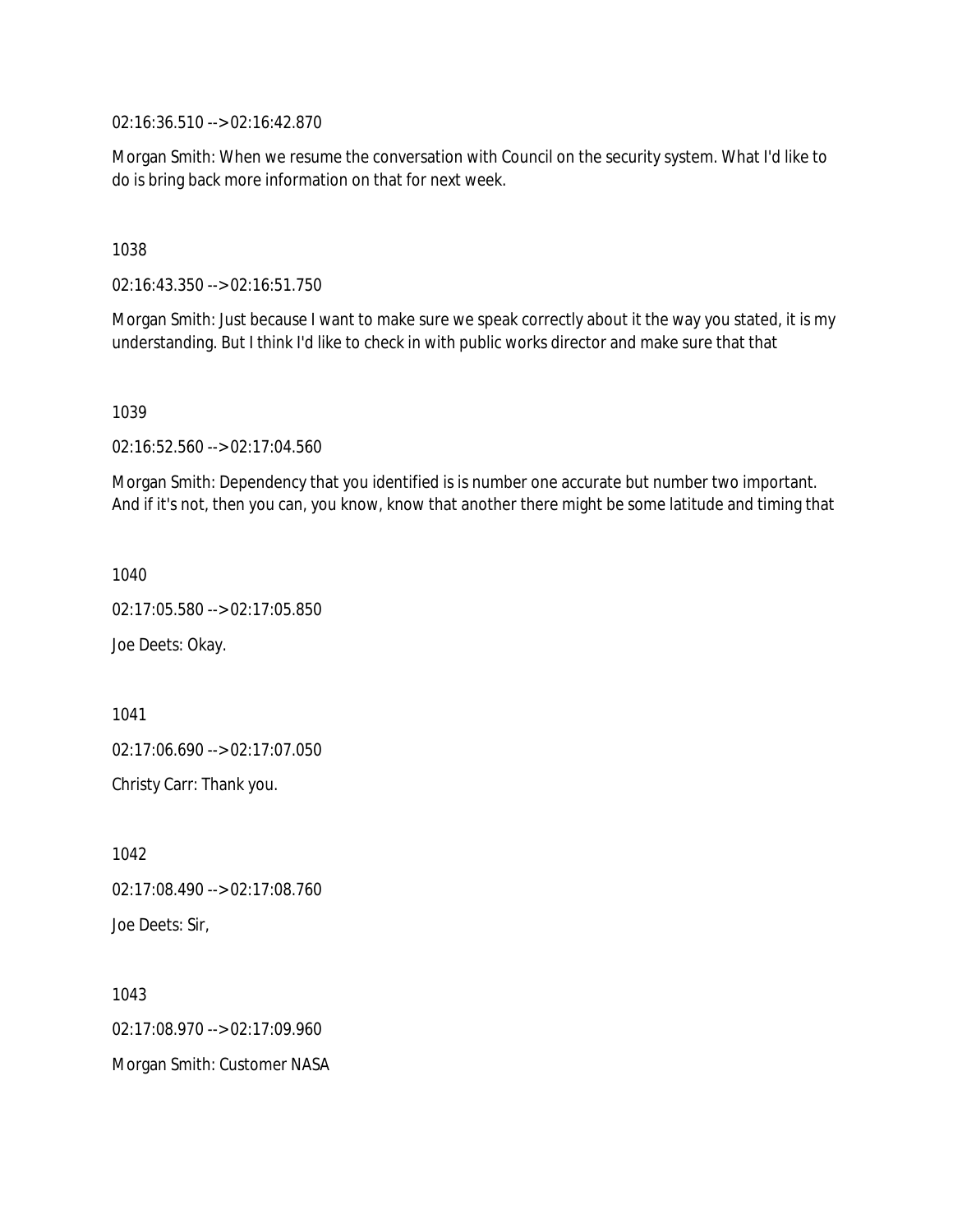02:17:10.500 --> 02:17:23.580

Rasham Nassar: You're just a follow up question and city manager in light of what your response to COUNCILMEMBER cars inquiry related to the city hall renovations are is the city still seeking a placeholder in this tip and the same amount

1045

02:17:24.660 --> 02:17:26.340

Rasham Nassar: Based on the prior

1046

02:17:27.420 --> 02:17:39.990

Morgan Smith: I'm sorry I don't have the CFP in front of me. I think the placeholder that's in there is I think the commitment that we were making was to come back and work with you on design for the renovations. In the next budget cycle.

1047

02:17:41.640 --> 02:17:46.500

Morgan Smith: But not to actually do the work. But maybe I am I have forgotten the detail on that.

1048

02:17:47.550 --> 02:17:54.240

Christy Carr: There's funding in 2022 and I don't remember what specified for but 160

1049

02:17:55.710 --> 02:17:56.880

Morgan Smith: I'm sorry what was that number.

1050

02:17:57.210 --> 02:17:59.220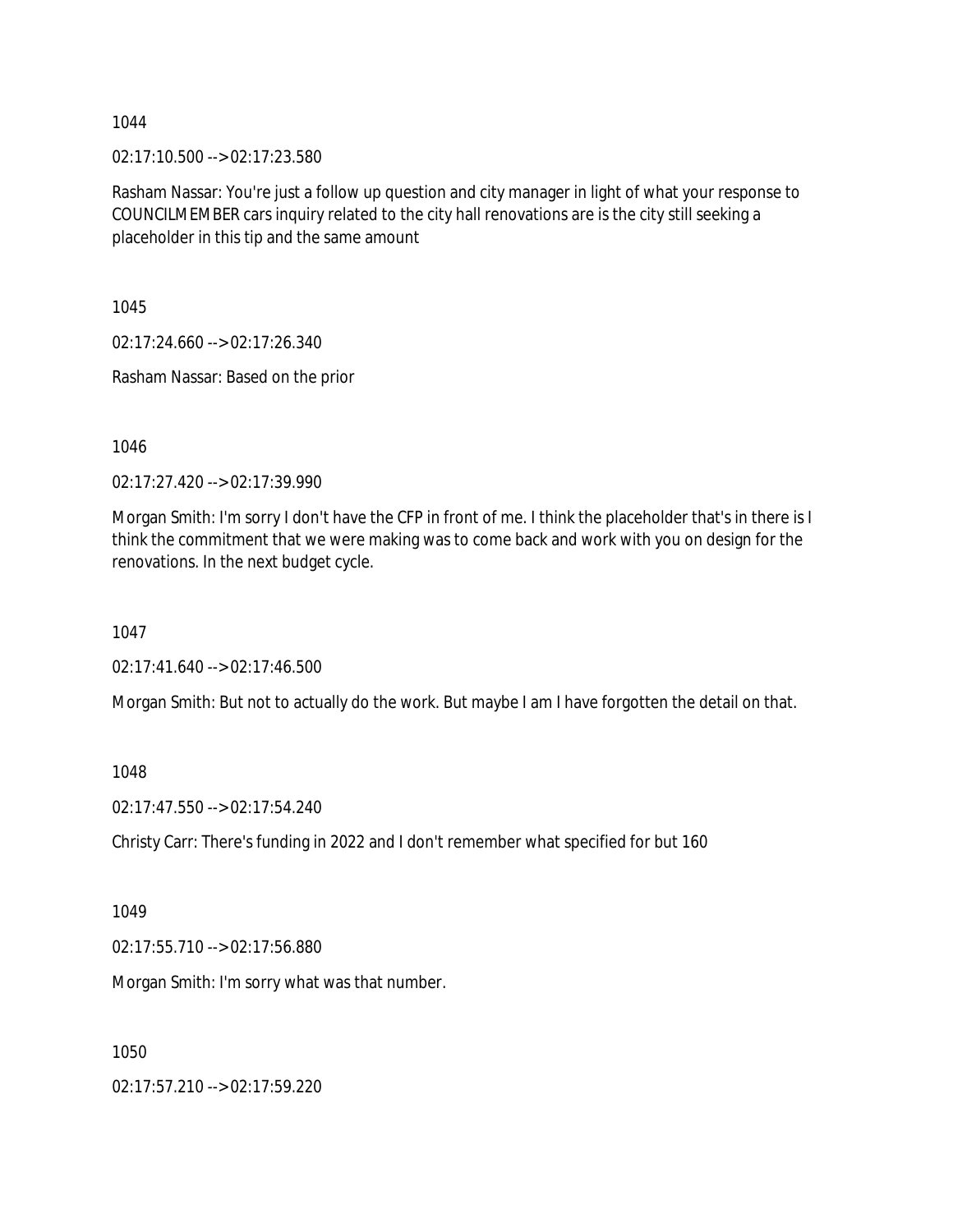Rasham Nassar: 116 and

1051

02:17:59.250 --> 02:18:00.660

Morgan Smith: 380 and 23 for right

1052

02:18:01.860 --> 02:18:12.090

Morgan Smith: So I think the premise was to do desire to do discussions and planning and 21 design work and 22 and construction and 23 so

1053

02:18:13.560 --> 02:18:23.130

Morgan Smith: We won't really know what there's design work and construction actual numbers, need to be given that those update those, those are likely placeholders from to budget cycles ago

1054

02:18:23.970 --> 02:18:37.320

Morgan Smith: We won't know how to refine those numbers until we actually go through the planning and discussion exercise with the current Council, those are based on a conversation and support we had with a council to budget cycles ago

1055

02:18:39.240 --> 02:18:42.810

Joe Deets: Okay, thank you. Are we done with the budget discussion.

1056

02:18:46.170 --> 02:18:54.330

Joe Deets: councilman so your hands up. No. Okay. Okay. I know we went over time, but the folks, this was just a really important discussion so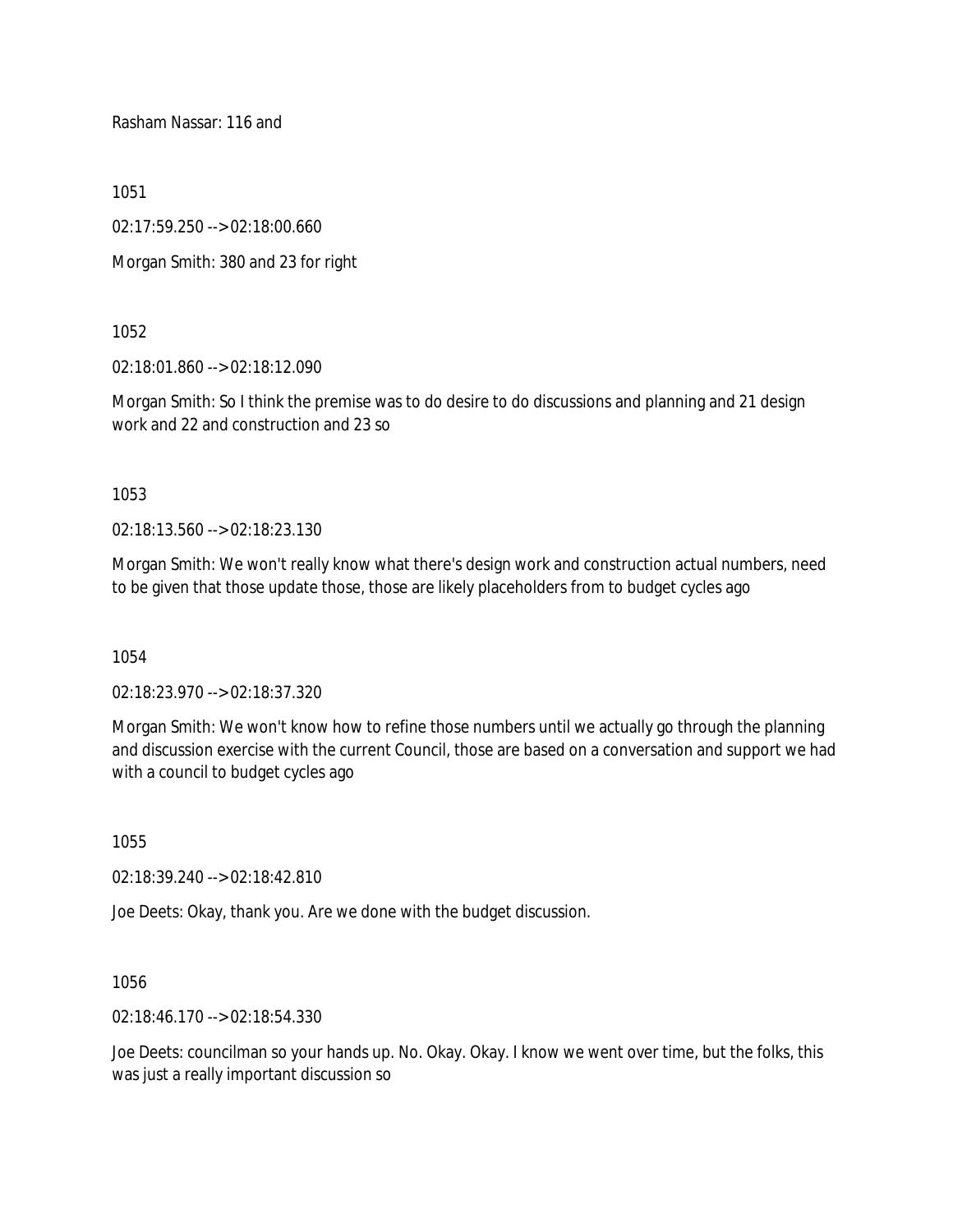1057 02:18:54.540 --> 02:18:55.290 Morgan Smith: This is very

1058

02:18:55.710 --> 02:19:06.750

Morgan Smith: Helpful. It gets us exactly where we need to be at this stage. So we'll have a limited amount of time plan for next week and then can really dig in and bring a lot of the decision making and outstanding questions.

1059

02:19:07.560 --> 02:19:11.610

Morgan Smith: to fruition. On the fourth ideally, in the meantime, if you have other

1060

02:19:12.330 --> 02:19:19.500

Morgan Smith: Concepts that you want to us to scope or be prepared to answer, it's always really helpful if you can send those to us so that we can get you information ahead of time.

1061

02:19:20.040 --> 02:19:25.920

Morgan Smith: And I will say that tonight you added a significant amount of one time funding and

1062

02:19:26.700 --> 02:19:38.940

Morgan Smith: A bit of recurring and identified almost no offsets. So if you want to do some additional thinking on offsets and let us know what you're thinking about, we can be prepared to talk about the impacts of those changes.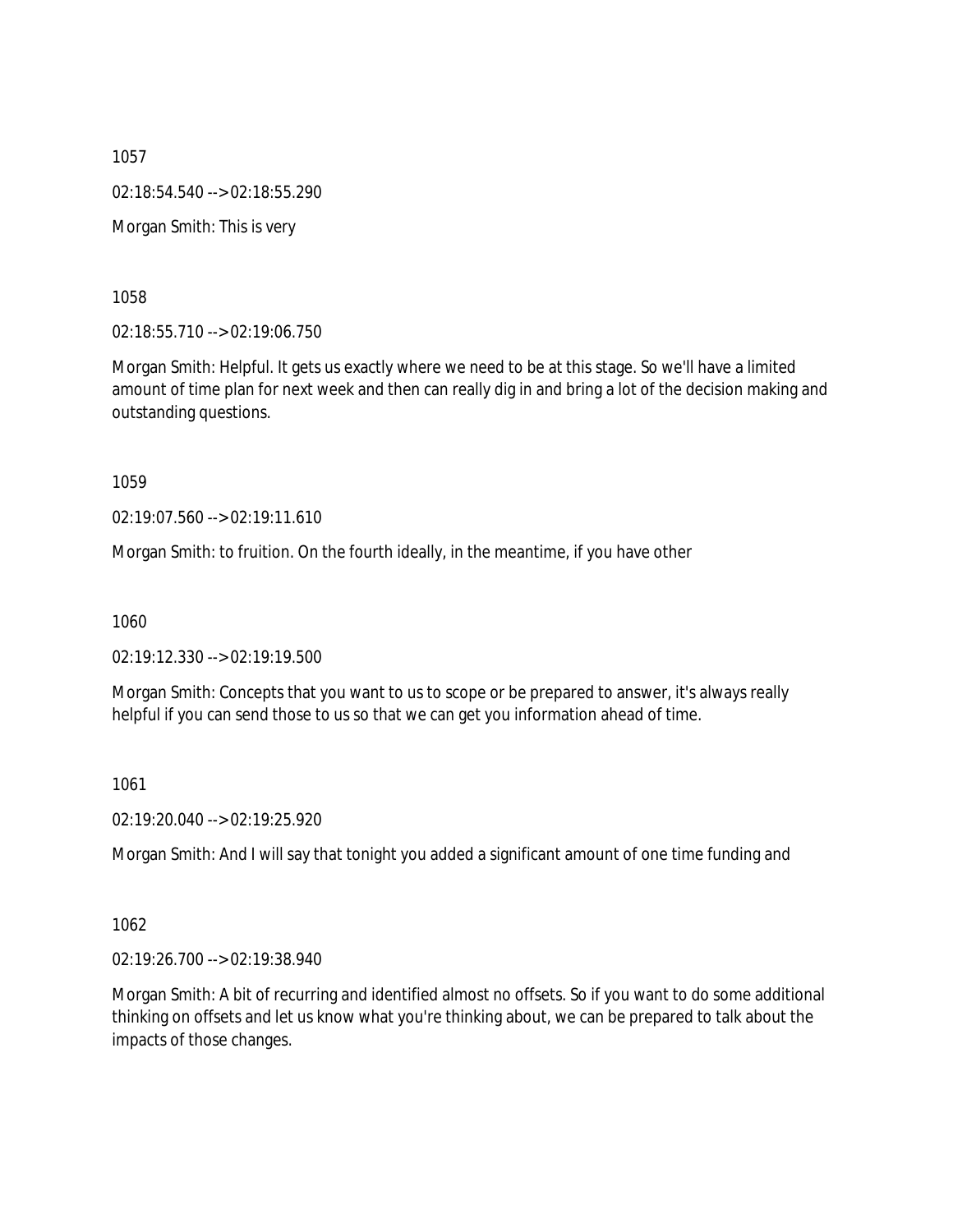02:19:39.990 --> 02:19:41.340

Joe Deets: Great, thank you. City Manager.

1064

02:19:41.880 --> 02:19:45.150

Joe Deets: All right, we're gonna move on customer part

1065

02:19:45.450 --> 02:19:47.730

Michael Pollock: I'm sorry, I just really absolutely got

### 1066

02:19:48.780 --> 02:19:55.980

Michael Pollock: The summary of what we did decide sooner rather than later. Yeah, I assume they're going to, I just want to get clarity on that.

### 1067

02:19:56.640 --> 02:20:04.050

Morgan Smith: Given that we, I'm sorry. I know we're running long, but given that we are intentionally minimizing our time for budget next week.

1068

02:20:04.530 --> 02:20:13.530

Morgan Smith: And then thinking about another larger conversation on the fourth. I think what might make sense, is to use your time next week to summarize the decisions you made tonight.

1069

02:20:13.920 --> 02:20:18.120

Morgan Smith: And provide you with as much follow up information on the open questions as we can.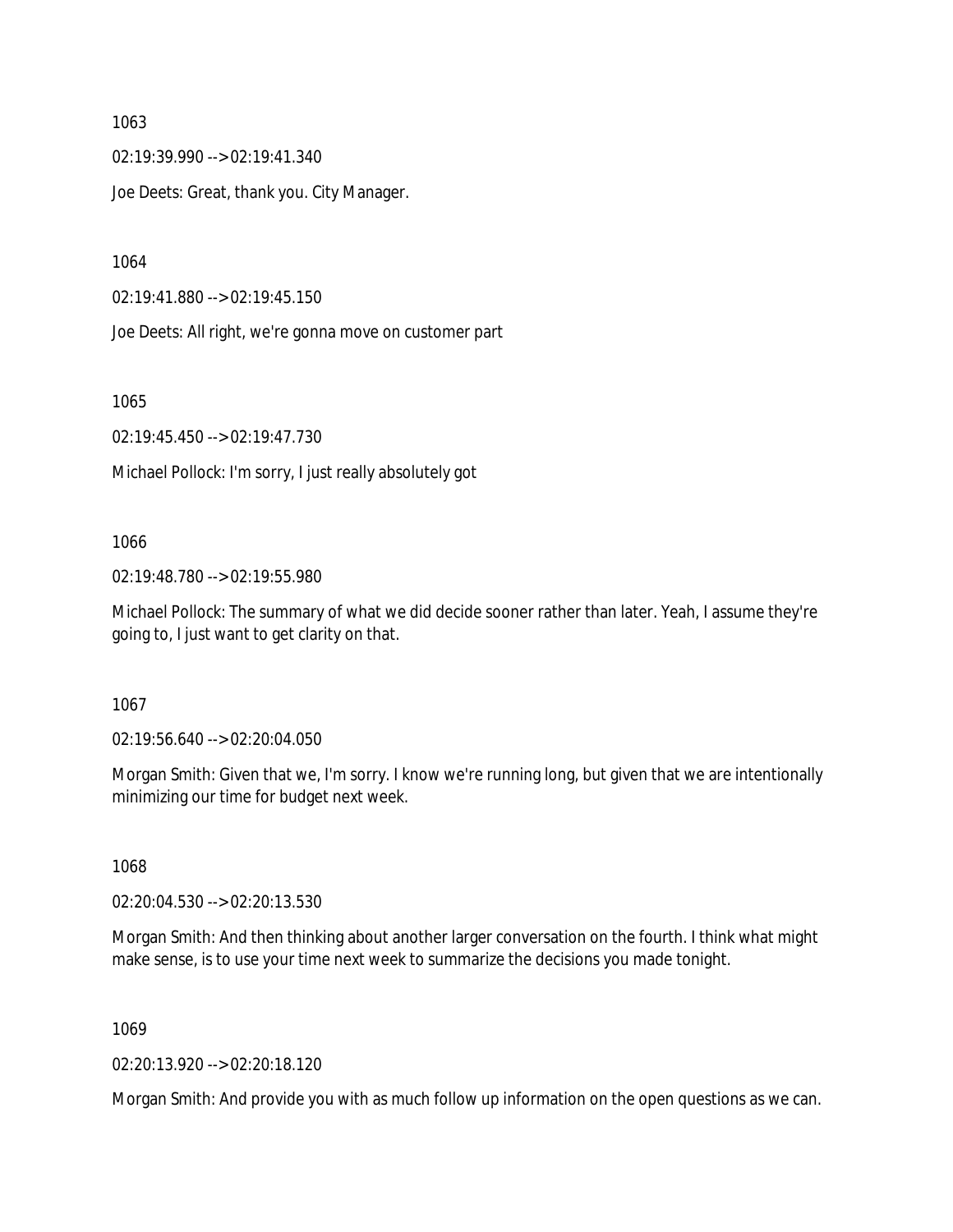02:20:18.540 --> 02:20:27.960

Morgan Smith: And then things that we need more time or that have emerged in between now and then we can plan to pick up on the fourth so that we try to really skinny up the work that we do on the 27th.

1071

02:20:28.290 --> 02:20:40.260

Morgan Smith: Knowing that we're going to have some dedicated significant time on the fourth. But part of what we could do on the on the 27th for sure is a summary in a representation of decisions you made tonight. Does that sound useful.

1072

02:20:41.580 --> 02:20:57.780

Joe Deets: Okay, very good. Alright folks. Let's move on to item six, eight. This was great discussion and I'll need to apologize for all the folks been waiting for. So, this this item six I farm housing proposal at Morales Park property friends to the farm.

1073

02:20:58.830 --> 02:21:03.120

Joe Deets: Who would be leading that marketing or you can t that up or

1074

02:21:04.650 --> 02:21:05.460

Joe Deets: Or do we just go straight

1075

02:21:06.000 --> 02:21:17.520

Morgan Smith: Yeah, I believe we have another number of folks here from friends of the farms to speak to the project and I believe Deputy Mayor deeds. You were the one that suggested it on the agenda. So I'm going to turn it over to you.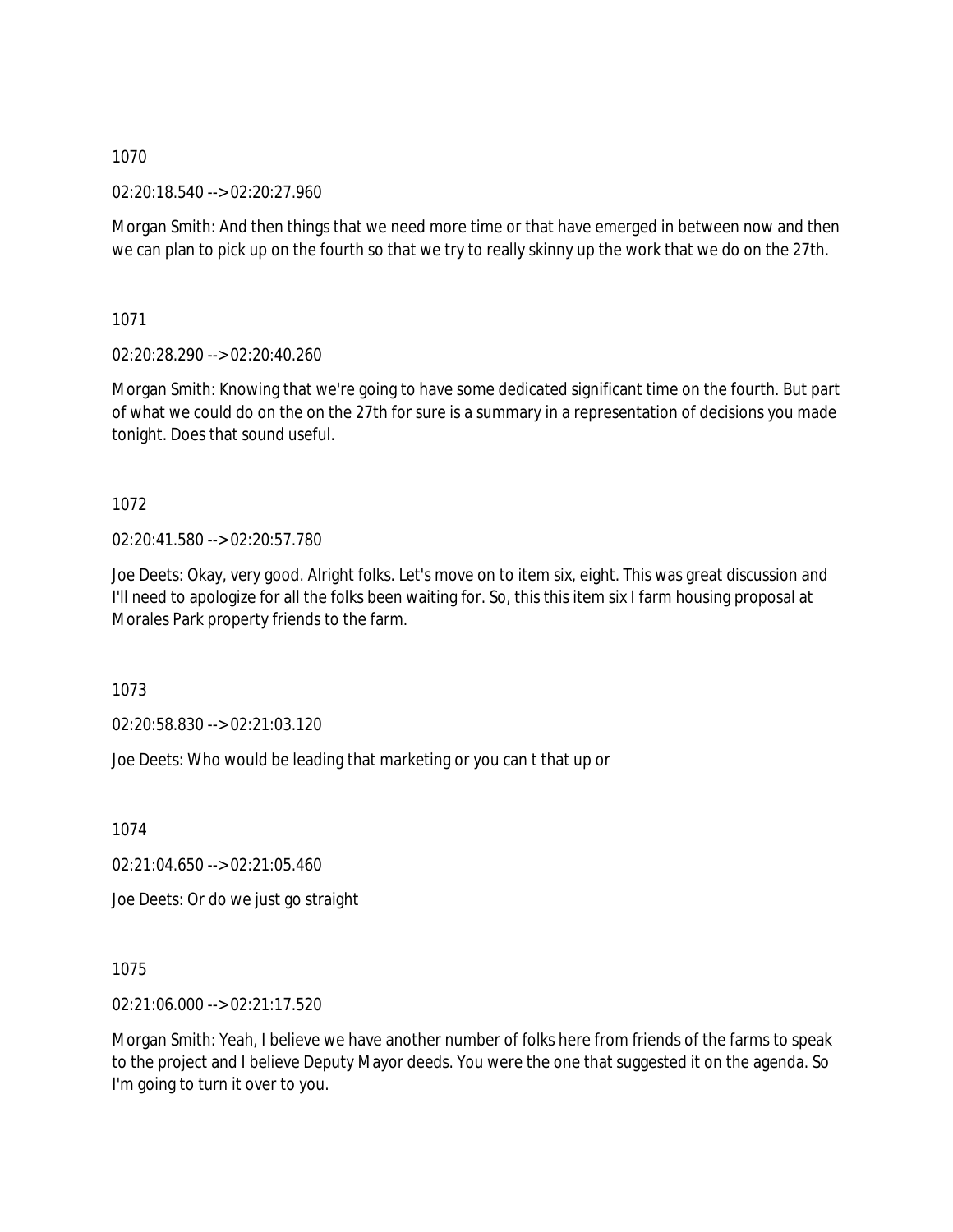02:21:17.970 --> 02:21:19.440

Joe Deets: Oh wow, okay.

1077

02:21:20.550 --> 02:21:28.290

Joe Deets: All right, well, we have a proposal from it's it's friends of the farms leading this but it's it's kind of a coalition of folks, then

1078

02:21:28.590 --> 02:21:44.610

Joe Deets: They have a fairly brief presentation. They want to give. So Heather, I'm just going to tee this up to you. This is about the Morales farm and and i'm sorry just trying to be short and succinct and and I sound like a lot of folks wanted to speak. So Heather, the floor is yours.

1079

02:21:45.210 --> 02:21:55.890

Heather Burger: Thank you very much. Good evening, Council and thank you for the opportunity to come before you tonight and share the real home teams proposal for affordable housing for farm interns.

1080

02:21:56.370 --> 02:22:08.970

Heather Burger: sep tember 2020 data shows that the median price of a home on Bainbridge Island is now over 2 million is over \$1 million and the average monthly cost of rental housing is approaching \$2,000

1081

02:22:09.570 --> 02:22:15.000

Heather Burger: A lack of affordable housing for farmers and farm insurance is threatening the viability of local agriculture.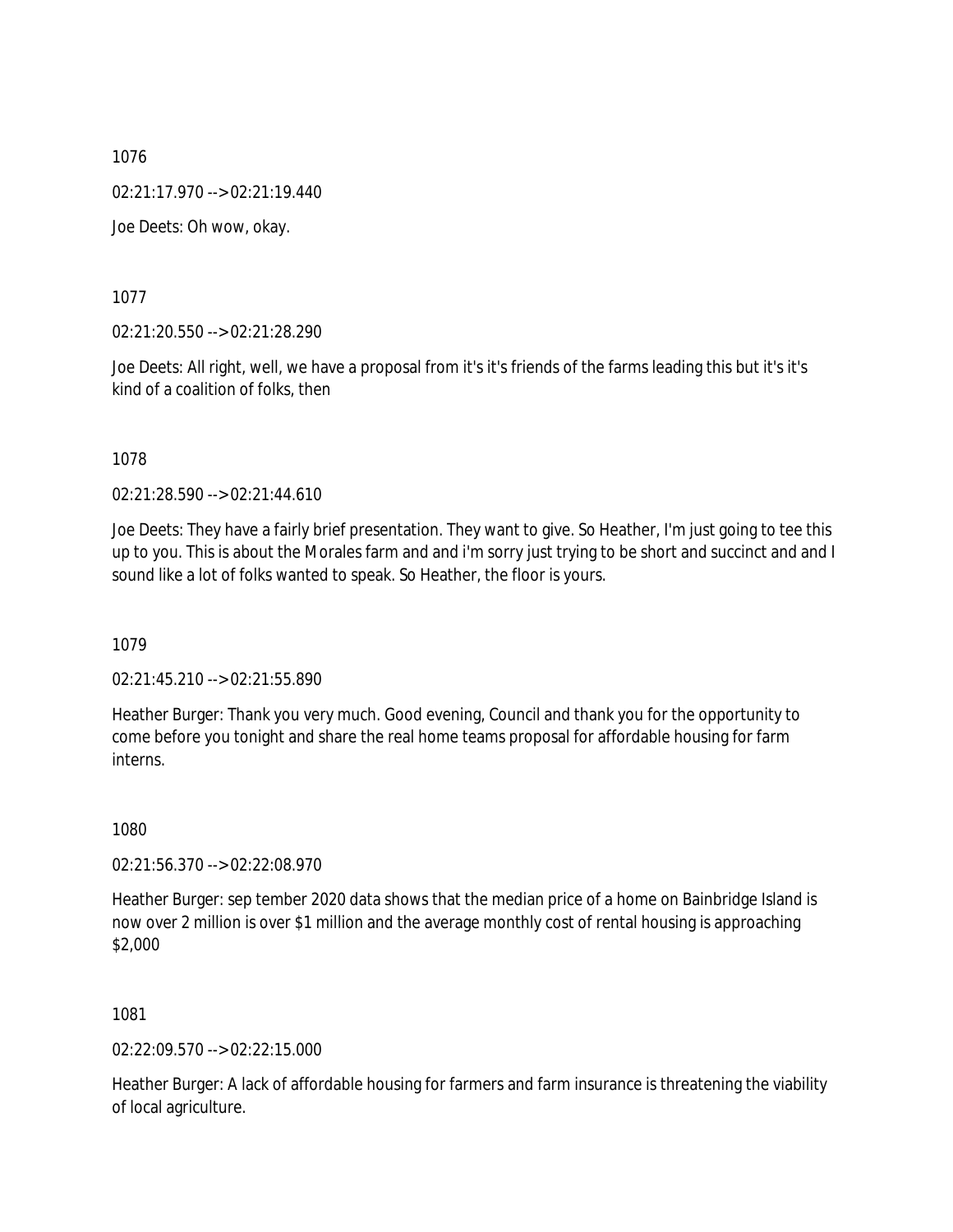02:22:15.420 --> 02:22:26.430

Heather Burger: Our farmers like our firemen teachers healthcare workers and people working in our local stores provide for us and create diversity in our community, but they can't afford to live here.

1083

02:22:27.180 --> 02:22:36.630

Heather Burger: Already under stresses never before experienced due to coven our farmers face additional uncertainty and planning for the future because of the lack of affordable housing.

1084

02:22:37.290 --> 02:22:45.540

Heather Burger: Three home team's proposed project on morality farm presents us with an opportunity to break through affordable housing barriers.

1085

02:22:46.020 --> 02:22:51.510

Heather Burger: To create a model that can be replicated and begin to address the island wide housing crisis.

1086

02:22:52.110 --> 02:23:02.850

Heather Burger: With a combined commitment and experience of Clark construction coach design friends of the farms and housing resources Bainbridge, we are confident that we can get this done.

1087

02:23:03.690 --> 02:23:10.890

Heather Burger: We're not here to ask you tonight for money. And we're not here to show you something that is all buttoned up and done.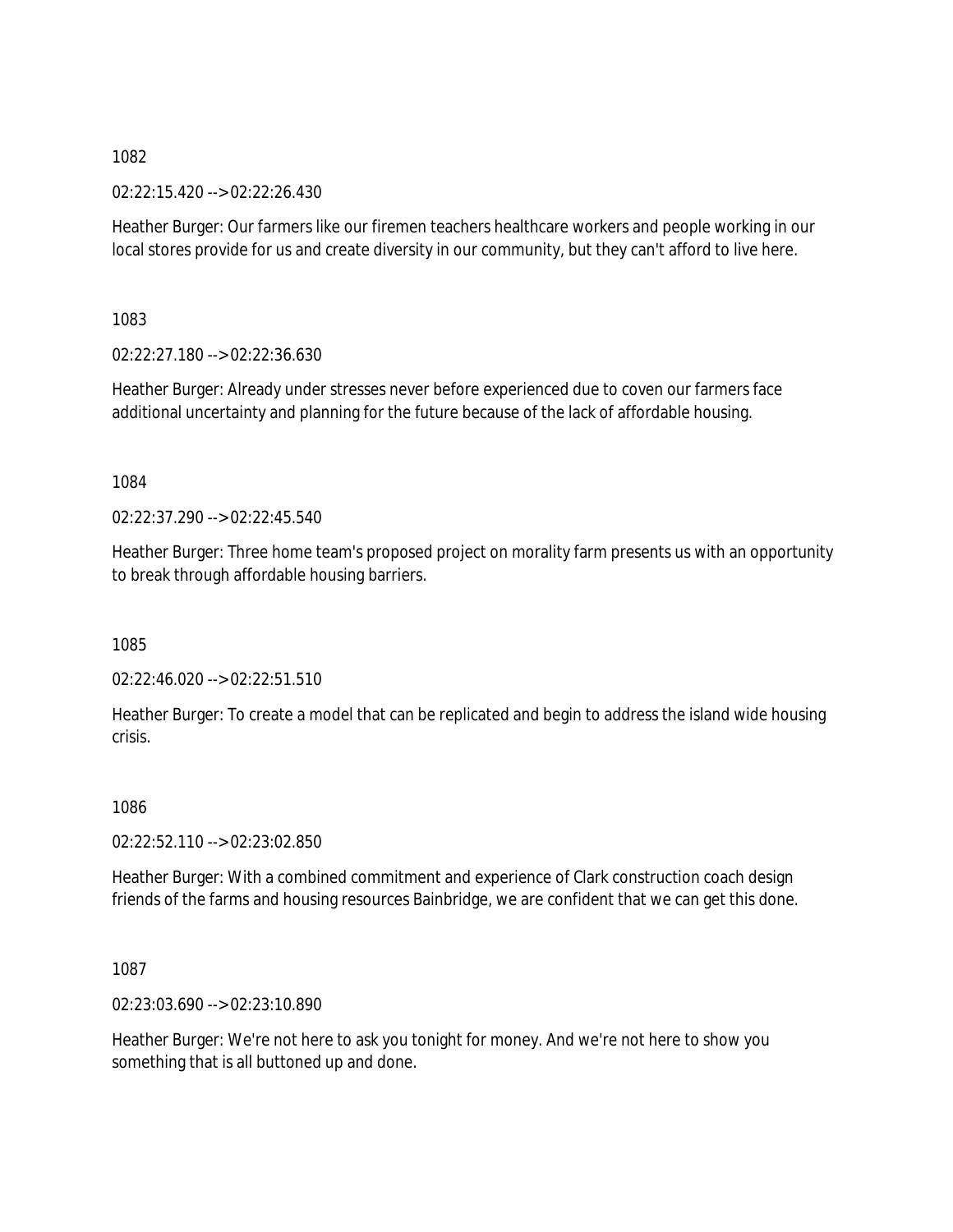02:23:11.250 --> 02:23:17.070

Heather Burger: We're prepared to be flexible and adapt as needed, as we move through the planning and permitting process.

1089

02:23:17.670 --> 02:23:32.370

Heather Burger: What we are here to ask you tonight is to direct the city manager to provide friends with the farms with written approval required under our lease to create new permanent structures at Morales farm for sustainable affordable housing for farm interns.

1090

02:23:32.970 --> 02:23:43.140

Heather Burger: Matt Jeff and Tina, who are also on tonight are going to share with you our vision and the work that we have begun. And with that, I will turn it over to Matthew

1091

02:23:43.830 --> 02:23:44.790

Joe Deets: Go ahead, Matthew.

1092

02:23:44.940 --> 02:23:45.270

Awesome.

1093

02:23:46.530 --> 02:23:49.290

Matthew C: Thank you all. Am I able to share my screen.

1094

02:23:51.120 --> 02:23:52.440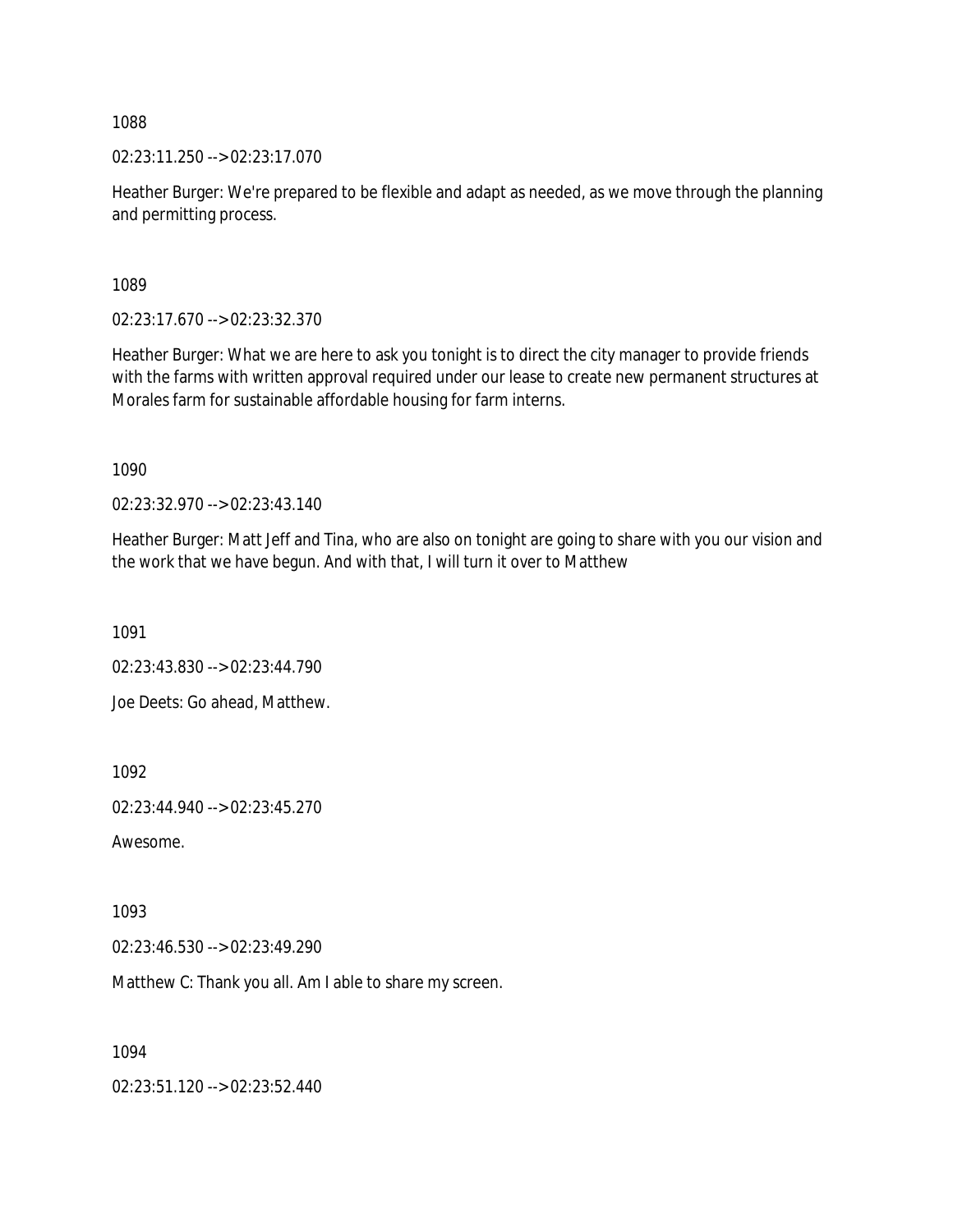Joe Deets: You can try.

1095

02:23:53.520 --> 02:23:54.150 Matthew C: Yes.

1096 02:23:55.470 --> 02:23:56.310 Matthew C: There we go.

1097

02:23:58.620 --> 02:24:00.180

Matthew C: How's that, can you all see that

1098

02:24:07.740 --> 02:24:09.780 Matthew C: These. Do you see the title.

1099 02:24:10.200 --> 02:24:10.710 Matthew C: Title. Yes.

1100

02:24:11.520 --> 02:24:25.290

Matthew C: Okay, great. So I know you saw a little bit about this in your packet I only have a few minutes to talk. But this idea was something I actually came up with about 10 years ago and it just

1101

02:24:26.520 --> 02:24:39.300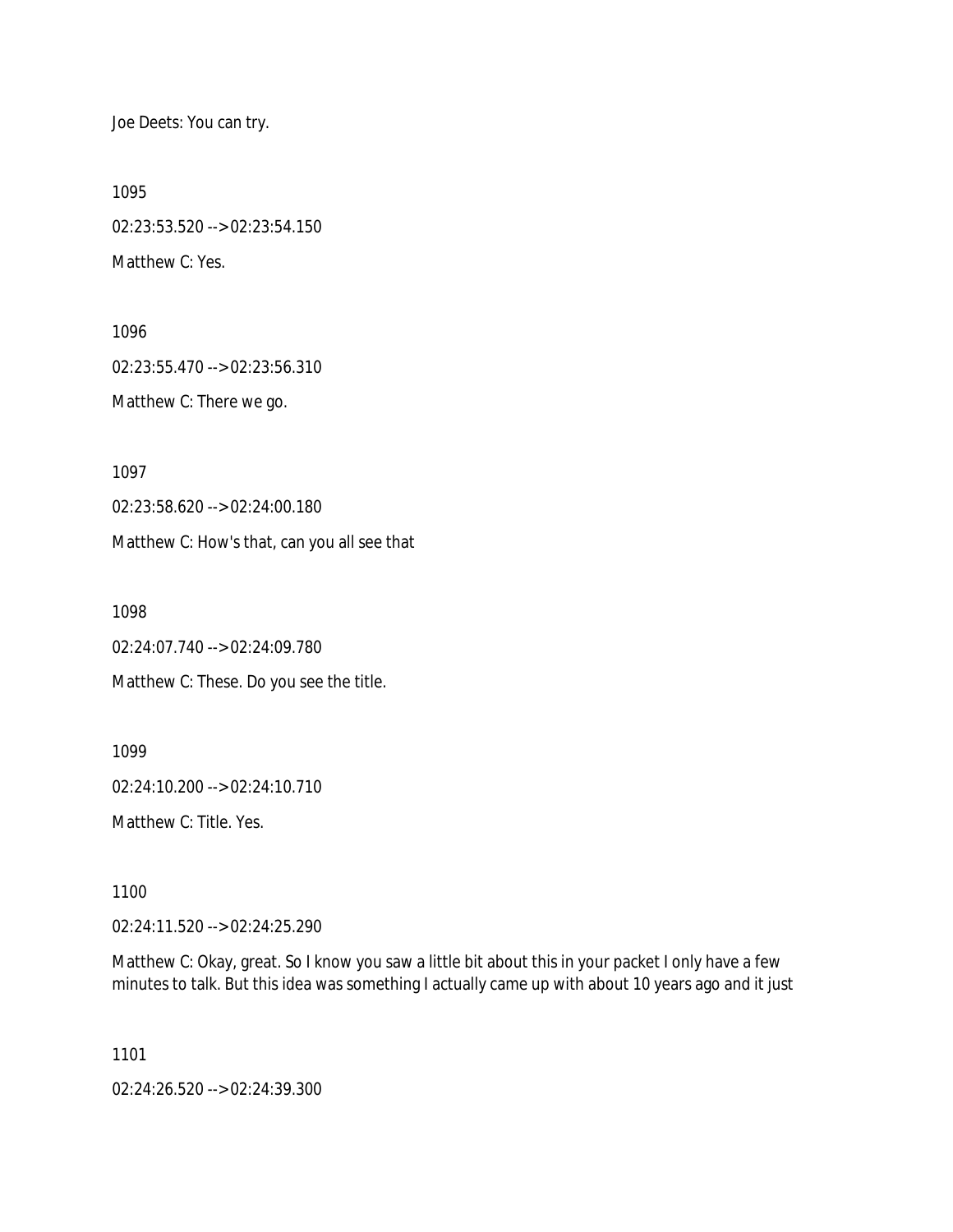Matthew C: For various reasons. Couldn't get around to it. But now, having met you know Jeff Clark and connecting with HIV and friends of the farms is this is the this is the time for this to happen. So what is the real home. Exactly.

1102

02:24:40.950 --> 02:24:47.730

Matthew C: What I love about this project is it's actually never been done before. What we're going to do is essentially build

1103

02:24:48.540 --> 02:24:57.060

Matthew C: Some satellite bedrooms at the at the morality farms, what we're proposing is city property. And that's why we're talking with you folks.

1104

02:24:57.510 --> 02:25:12.600

Matthew C: And the House will be made out of 100% reclaimed repurposed unwanted abandoned recycled or otherwise materials that will otherwise headed for the landfill and it's it's a tall order, but we're very determined and we're convinced that we, we can do it.

1105

02:25:13.650 --> 02:25:20.670

Matthew C: So imagine a building that we're not gonna have to buy any new products or any new materials for

1106

02:25:22.350 --> 02:25:22.950

Matthew C: This is

1107

02:25:25.020 --> 02:25:35.070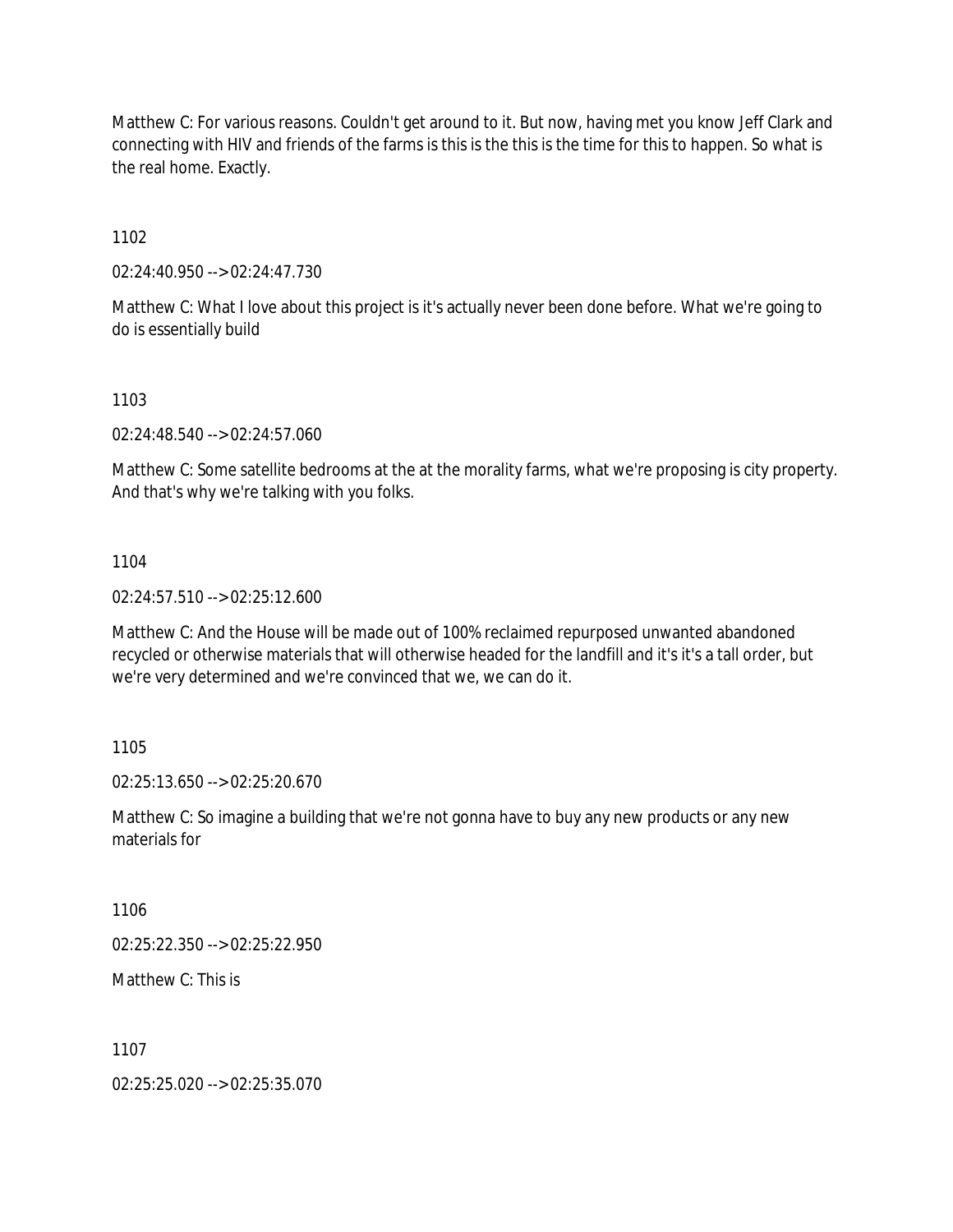Matthew C: The reason this project is really important is and why you you folks. I hope are interested in supporting it is, as you know, we have a housing affordability issue on the island where

1108

02:25:35.580 --> 02:25:43.950

Matthew C: As Heather said that the median home price is over a million dollars. That's more than three times the rest of kids app and currently

1109

02:25:45.510 --> 02:25:49.470

Matthew C: 150 families are already on the waiting list to find affordable housing.

1110

02:25:50.640 --> 02:25:52.230

Matthew C: We also have a landfill problem.

1111

02:25:53.700 --> 02:26:03.420

Matthew C: That the EPA, this is these are recent data 600 million tons of construction waste is dispose every year in our landfills and in the state of Washington.

1112

02:26:04.560 --> 02:26:18.810

Matthew C: Over 35% of all the landfill waste is construction waste. It is insane that we just throw away on us stuff and destroy it in, don't use materials that could easily be reused.

1113

02:26:19.950 --> 02:26:25.740

Matthew C: In addition to that, as you all know, our farms here on the island and particular need need our support.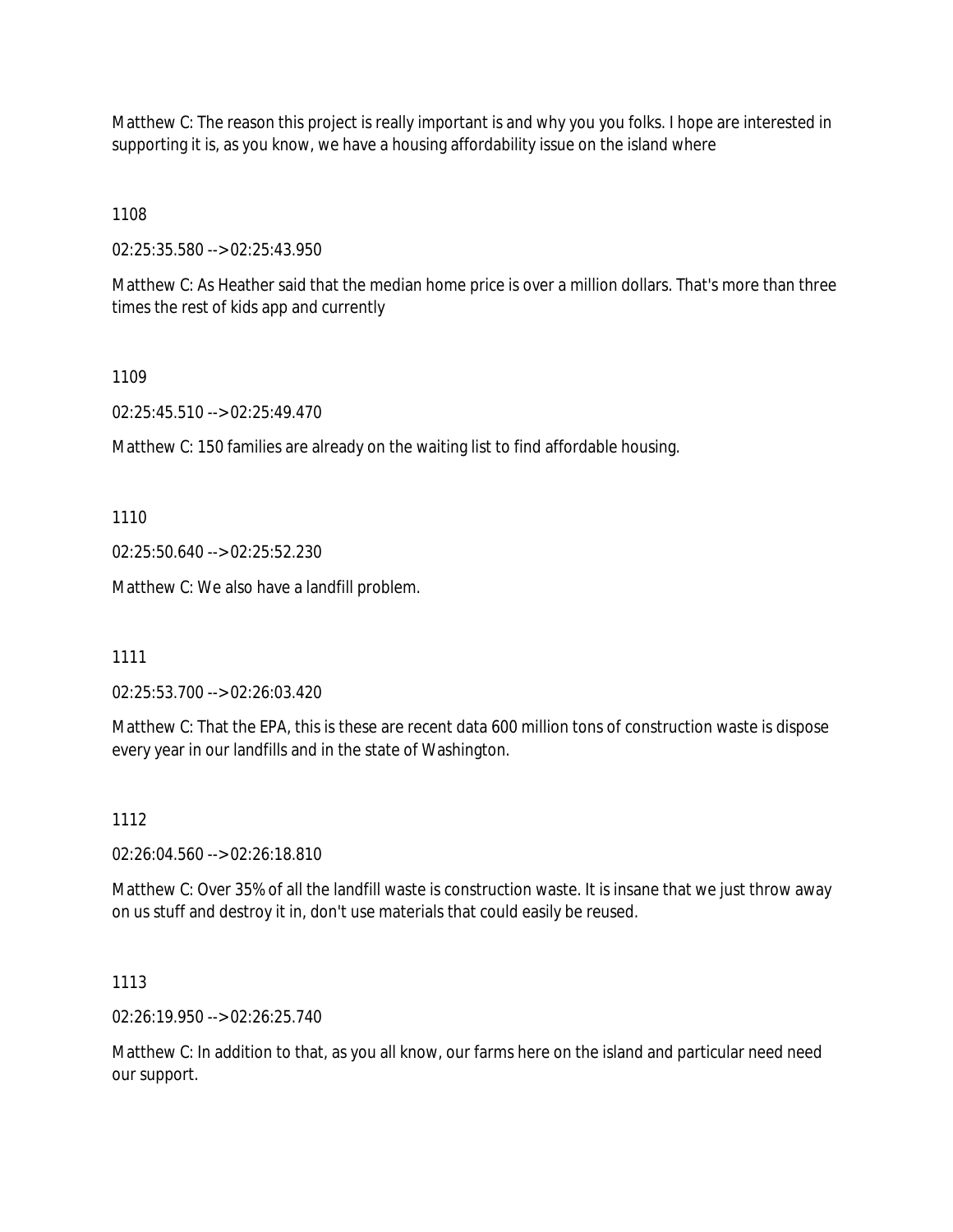02:26:26.730 --> 02:26:34.080

Matthew C: The Friends of the farm from these for these seven years has provided housing for more than 60 interns and they're great programming there.

1115

02:26:34.620 --> 02:26:44.250

Matthew C: But unfortunately that housings not available. So there's a really a dire need for them to get new housing and place on that site to continue their program.

1116

02:26:45.900 --> 02:26:58.890

Matthew C: So I think you should care, and I hope that you do because all of these things are related to in the comprehensive plan that you know that Kofi has so affordable housing environmental stewardship and supporting the farms.

1117

02:26:59.400 --> 02:27:07.830

Matthew C: So really we see this as a win win win. We hope you do too. It's a win for the community for the environment and for affordable housing here on the island.

1118

02:27:09.510 --> 02:27:18.840

Matthew C: And we think that the Morales farms. I was actually a perfect opportunity for this city owned property. Um, there is a dire need for intern housing.

1119

02:27:19.350 --> 02:27:24.780

Matthew C: sends the right message to our community about the priorities being consistent with our comp plan.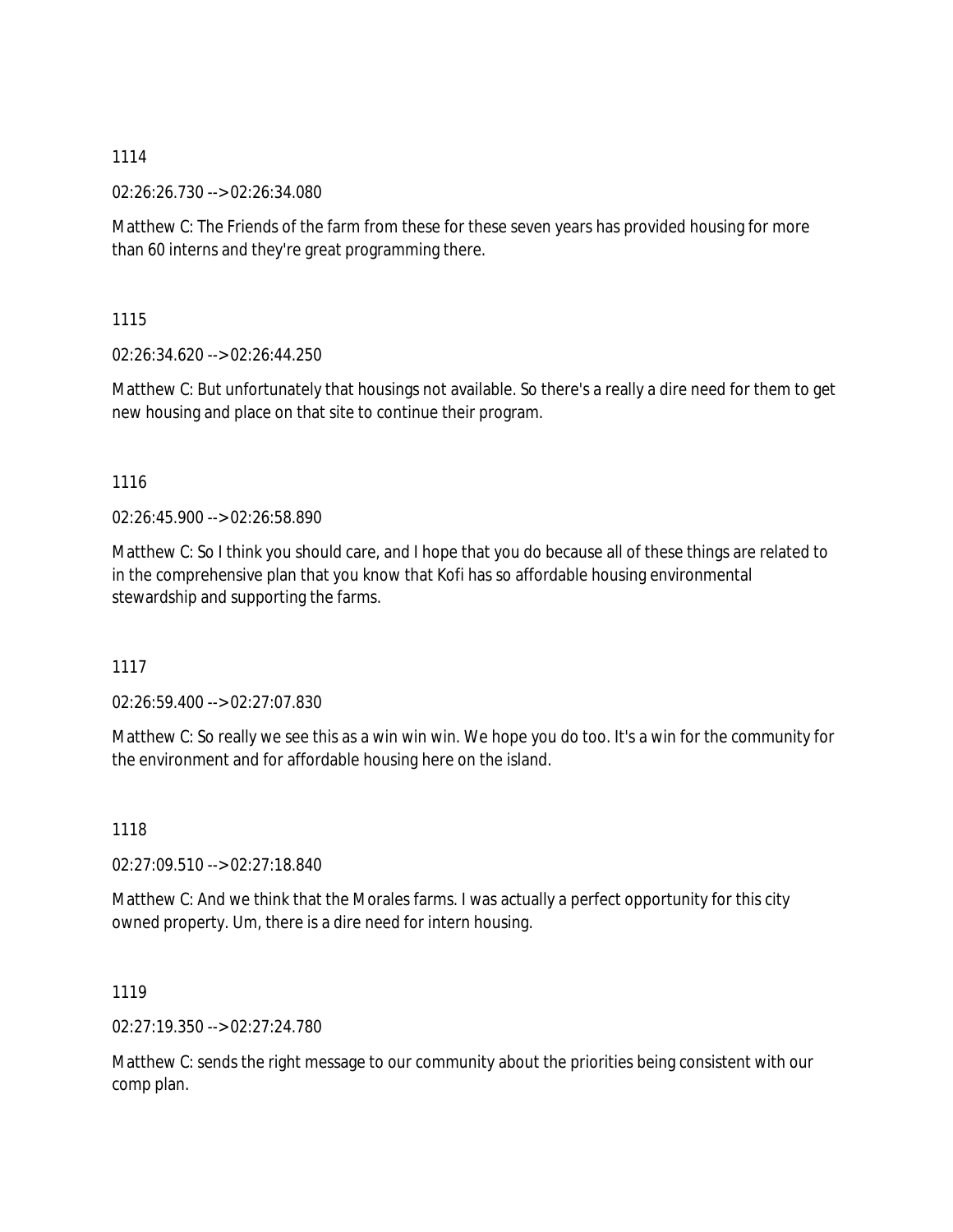02:27:25.260 --> 02:27:32.520

Matthew C: It's also a highly visible location right right by the highway. And I'll get into that in a second. And, and the best part.

1121

02:27:33.180 --> 02:27:47.670

Matthew C: That doesn't require any funding on your part just your blessing and these pictures are actual pictures from some of the farm interns as these are these are not like stock images. These are the real, the real deal. So it's pretty cool. They have a good time and do a lot of good for people

1122

02:27:49.170 --> 02:27:58.350

Matthew C: And I hope that everyone's familiar with the Morales farm site. If you're not, here's an aerial photograph of this is highway 305 heading north

1123

02:27:58.590 --> 02:28:07.740

Matthew C: And then love green road where it kind of crosses there. There's that you know that horse. There's like a horse jumping station across the street. But this whole site is the morale is farm.

1124

02:28:08.280 --> 02:28:15.630

Matthew C: I hope everyone knows where that is. And currently, there is a Morales house right here. And this is the little area for the site.

1125

02:28:15.990 --> 02:28:29.460

Matthew C: There's, there's a greener an old greenhouse there now but we're thinking that this would be an ideal location because it's right next to this House is visible from the highway and it doesn't interfere with the existing septic system.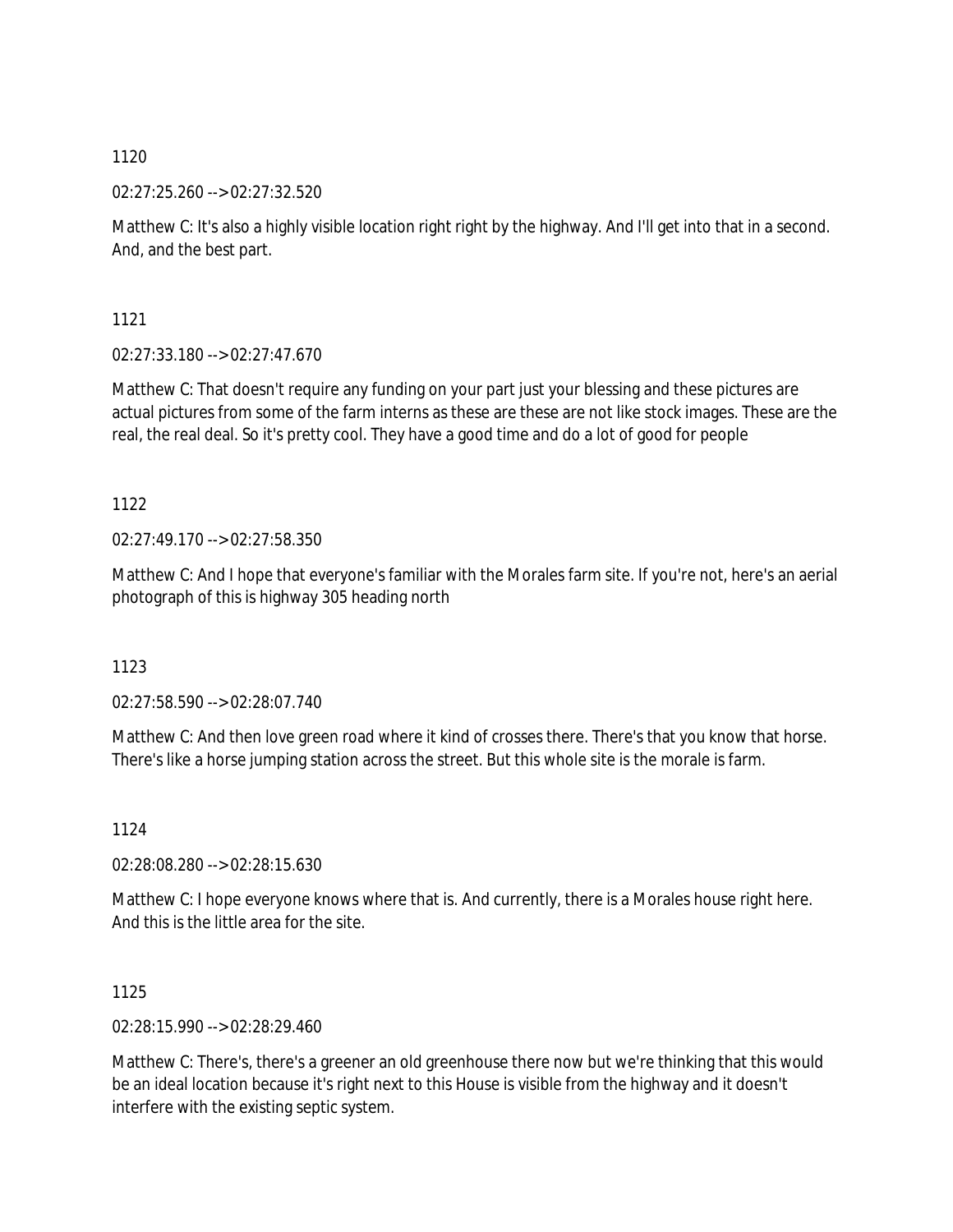02:28:31.560 --> 02:28:37.200

Matthew C: Here, here's an aerial photo that we took with the drone and I've just photoshopped in some of these

1127

02:28:37.290 --> 02:28:46.920

Joe Deets: If Michael Matthew. I'm sorry if there was other folks in your group on to speak and we want to make sure Council has a chance to talk. So Dr. You do have much more here.

1128

02:28:47.190 --> 02:28:48.210

Matthew C: No, I'm almost done.

1129

02:28:48.930 --> 02:28:50.040

Joe Deets: Go ahead for wrap it up.

1130

02:28:50.730 --> 02:29:03.570

Matthew C: So then this is this is the concept. Do we have basically three tiny bedrooms, that are remotely located and there's just a rendering of what it will look like. Obviously we don't know exactly what's going to look like. Because we don't even have the materials yet.

1131

02:29:06.180 --> 02:29:07.140

Matthew C: There you go.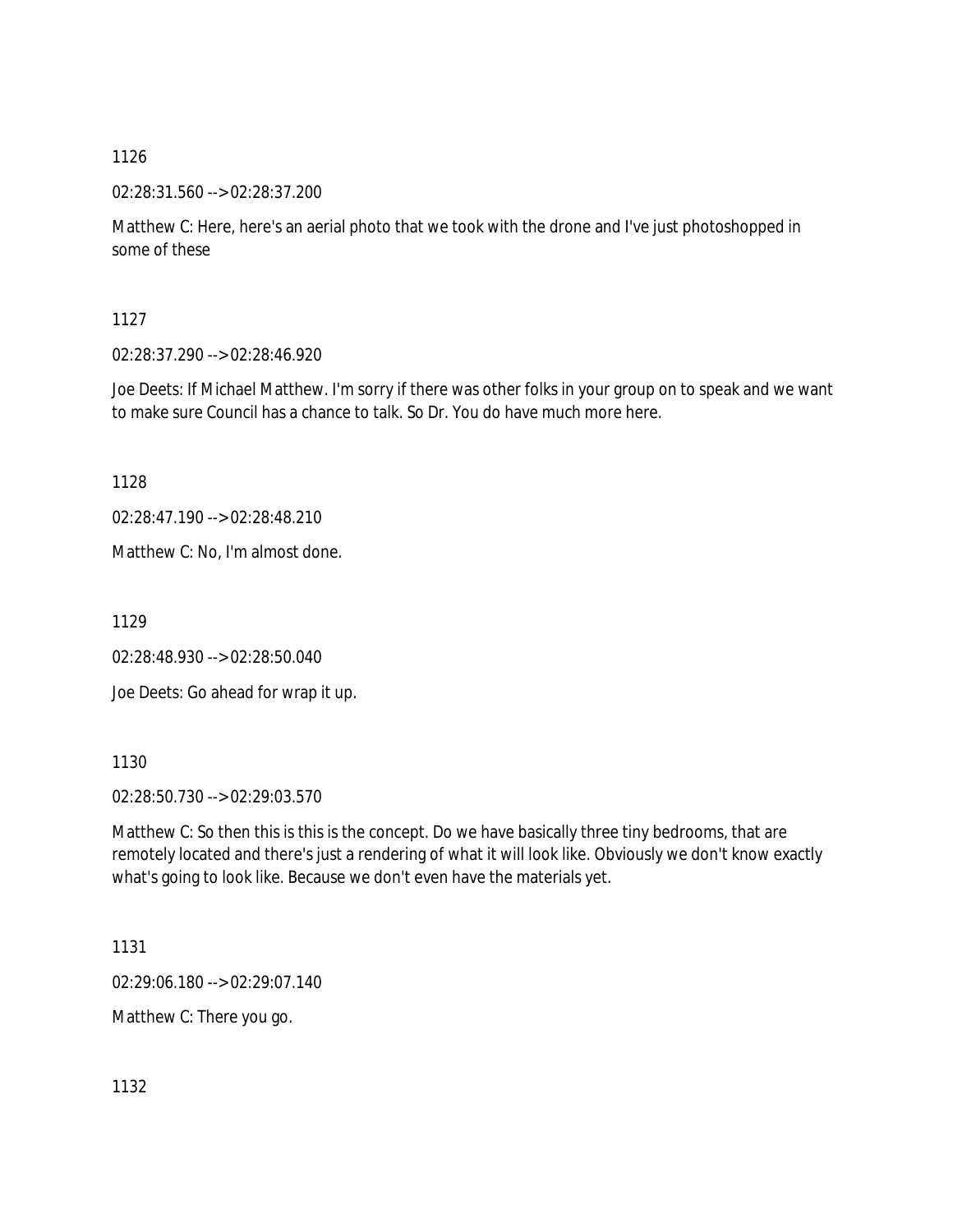02:29:09.240 --> 02:29:10.200 Joe Deets: Okay, cool.

1133 02:29:12.030 --> 02:29:12.510 Joe Deets: Alrighty.

1134 02:29:14.670 --> 02:29:15.030 Joe Deets: Are you

1135

02:29:17.370 --> 02:29:20.040

Matthew C: Yes, I'm. Does anyone else want to Jeff, you want to say anything.

1136

```
02:29:20.040 --> 02:29:20.250
Or
```
1137

02:29:21.570 --> 02:29:28.140

Jeffery Krueger: You did a great job. Matthew and I would just say to counsel that that this is all speak to the idea of landfill that

1138

02:29:28.500 --> 02:29:35.610

Jeffery Krueger: You know, we, we, we've been other organizations that have done things with recycled materials and they've reached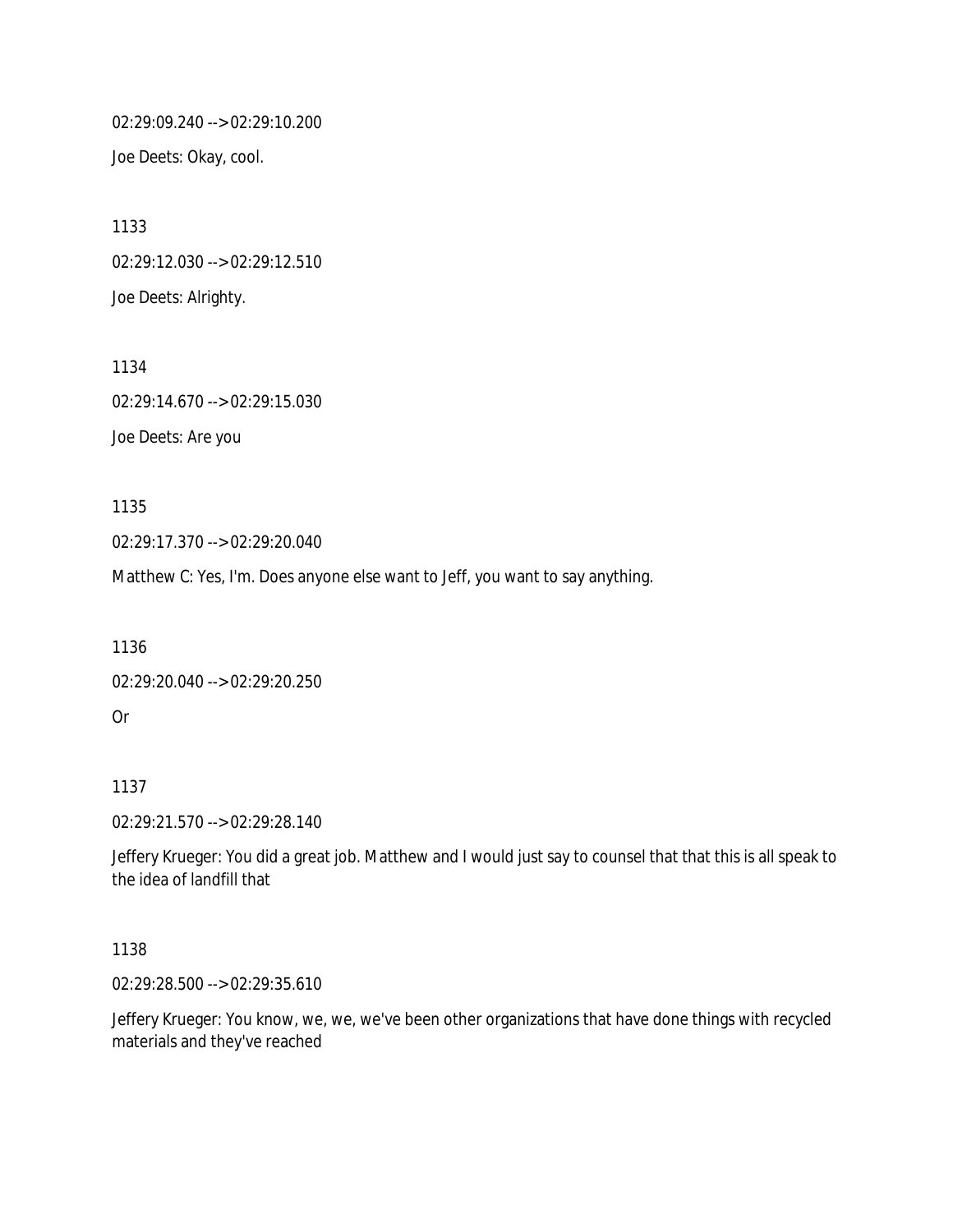02:29:36.150 --> 02:29:47.880

Jeffery Krueger: they've reached a success levels, maybe that have over overwhelmed them and and we no longer call Habitat for Humanity because they basically say no to everything that we bring to them.

1140

02:29:48.300 --> 02:30:01.770

Jeffery Krueger: And and so all of our materials are going to landfill. And the thing that I love about this model is that it's small, but yet significant it's local it's a collaborative effort and it will keep

1141

02:30:02.760 --> 02:30:07.890

Jeffery Krueger: Materials out of the landfill that are currently good materials that are currently going to the landfill.

# 1142

02:30:08.190 --> 02:30:14.670

Jeffery Krueger: And I do want to just stress Matthews point of the visibility. We believe this is a model that can be replicable.

1143

02:30:14.940 --> 02:30:25.590

Jeffery Krueger: And the idea of being able to do it right on 305 we think has significant impacts, not just for all those issues that are relevant to us here on Bainbridge Island.

1144

02:30:25.800 --> 02:30:34.140

Jeffery Krueger: But we believe that it's a significant spot that will help jettison and launch this into other communities.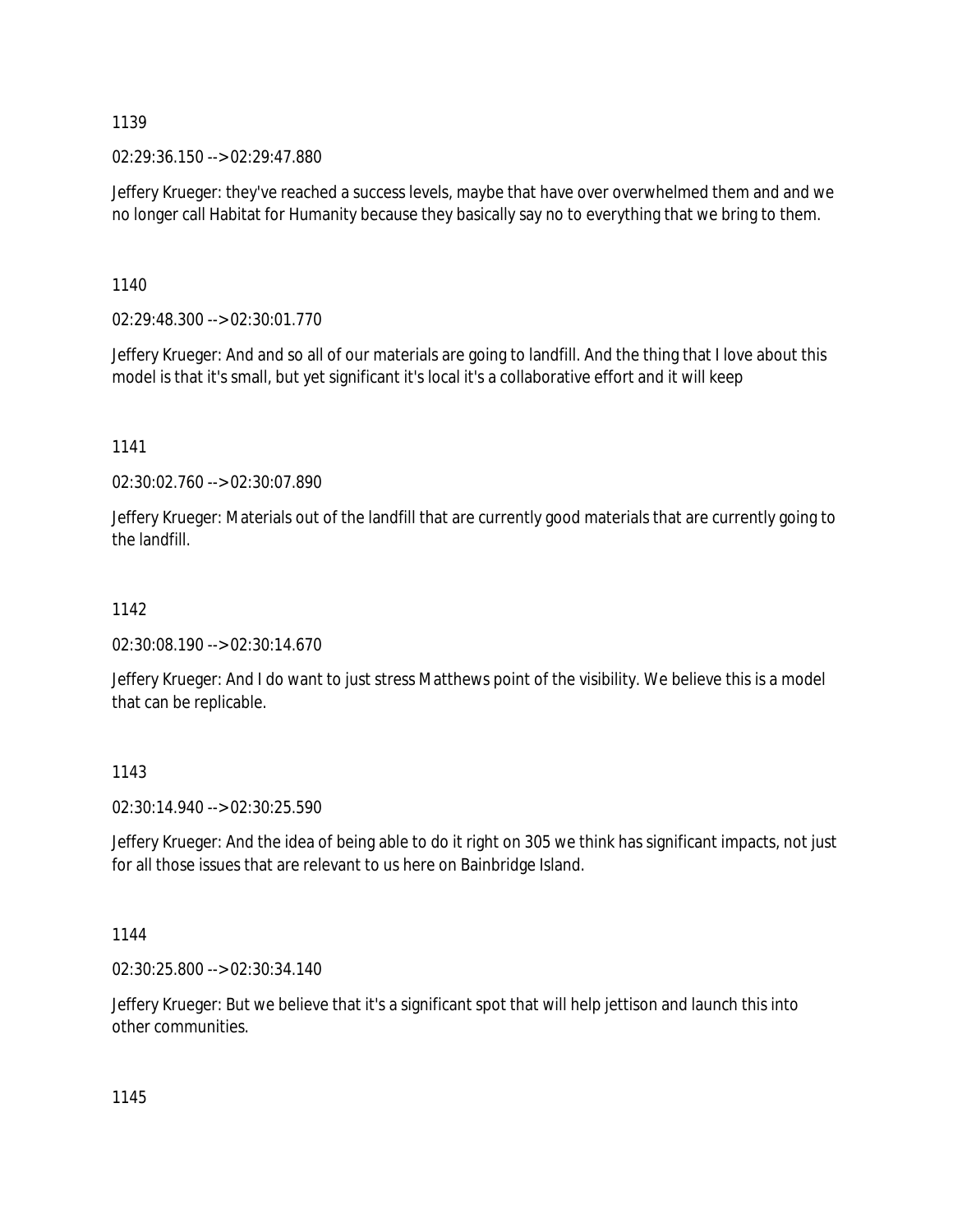02:30:34.800 --> 02:30:50.880

Jeffery Krueger: That will also be able to benefit from this idea it's highly collaborative. And I think that that has its challenges for sure, but it also has tremendous strength to it. So I just I want to encourage an employer you all to give them your support behind this endeavor.

1146

02:30:51.600 --> 02:30:55.860

Joe Deets: Thank you. Jeffrey I'm customer Pollock well

1147

02:30:56.010 --> 02:30:59.490

Joe Deets: Tina, I ended up in the interest of time, I'm gonna see if we can

# 1148

02:31:01.860 --> 02:31:08.520

Michael Pollock: Move forward consideration of the proposal to place new permanent structures on the Morales property to unfinished business out of fusion.

1149

02:31:10.800 --> 02:31:11.790

Joe Deets: Is there a second

1150 02:31:13.140 --> 02:31:13.650 Joe Deets: Second,

1151 02:31:14.760 --> 02:31:15.600 Joe Deets: Mayor, Leslie.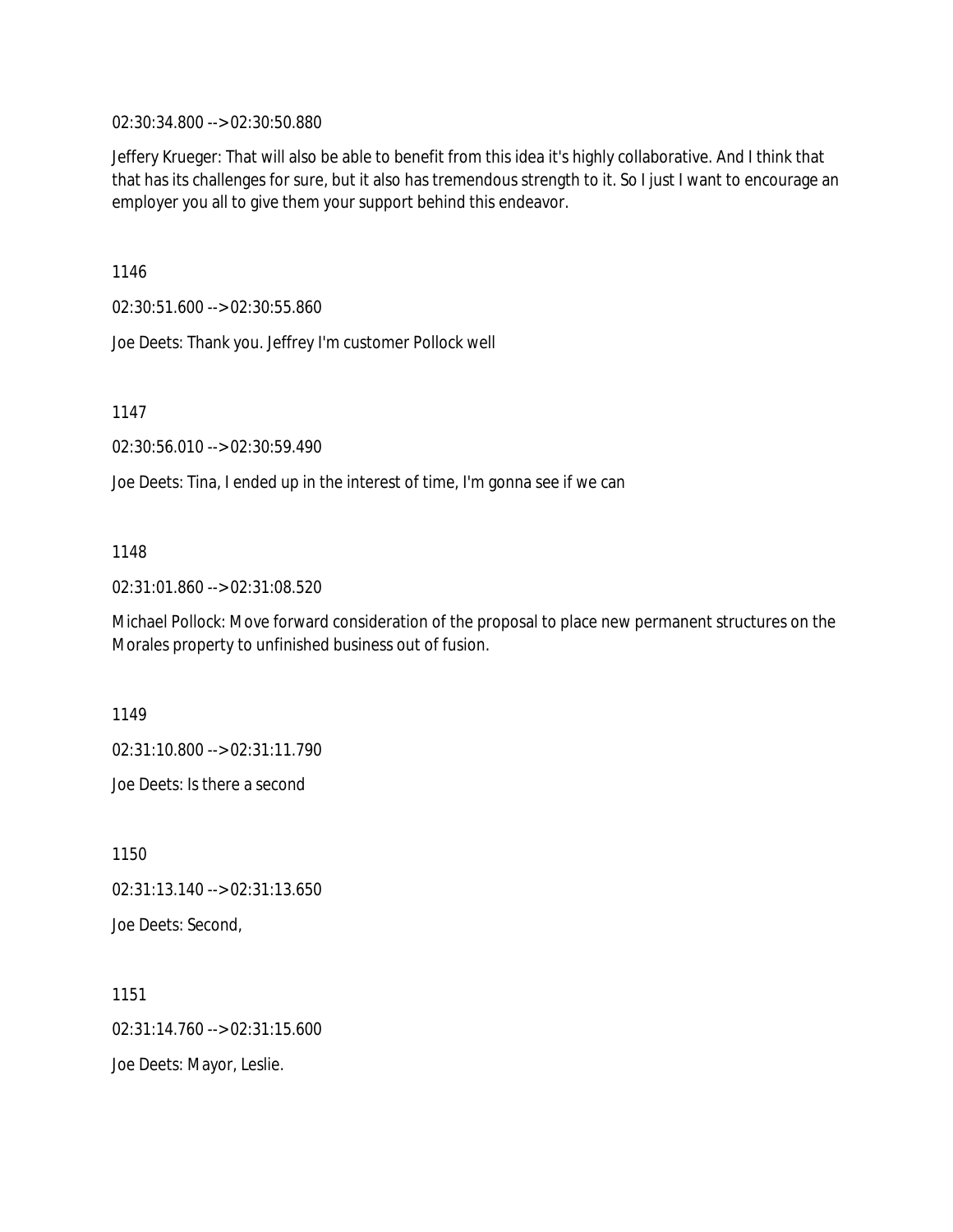1152 02:31:18.840 --> 02:31:20.340 Michael Pollock: Comments on it, sir can I

1153

02:31:21.240 --> 02:31:22.080

Joe Deets: Gotta go ahead

1154

02:31:22.830 --> 02:31:23.850

Michael Pollock: Yeah, um,

1155

02:31:24.870 --> 02:31:29.670

Michael Pollock: I just wanted to state that my understanding of this is, this is really

1156

02:31:30.720 --> 02:31:48.210

Michael Pollock: All you're doing is is building a, it's a three bedroom septic and you're building three bedrooms and there's going to be two people house in each bedroom. So this means is that correct. I mean, that's my understanding, I just want verification of that. That's our, our doing this.

1157

02:31:49.500 --> 02:31:50.850

Michael Pollock: Well, that's the plan right now.

1158

02:31:52.050 --> 02:31:54.300

Joe Deets: You're seeing nodding heads. Okay.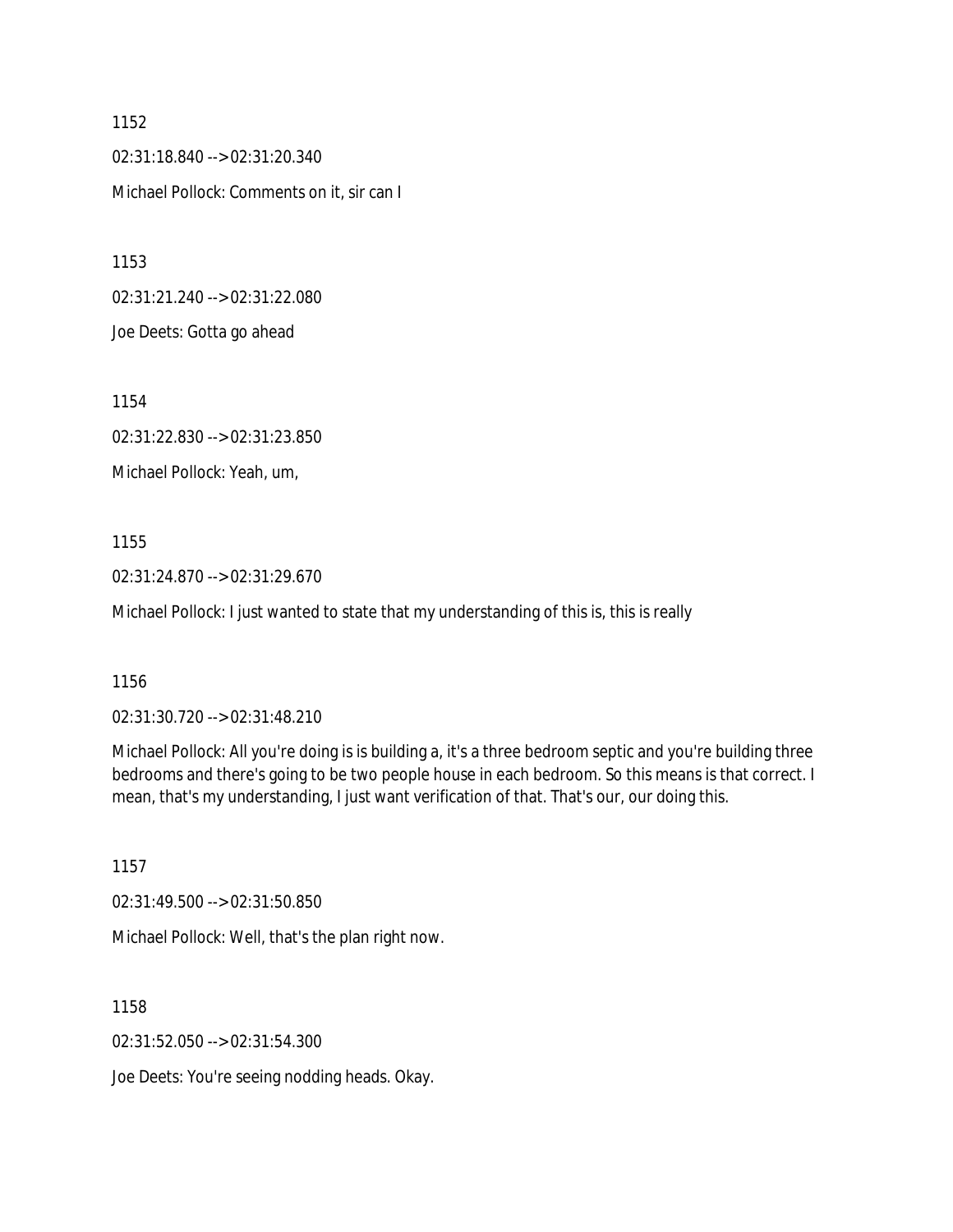1159 02:31:54.600 --> 02:31:55.890 Michael Pollock: Okay, great. All right.

1160

02:31:57.720 --> 02:32:00.090

Joe Deets: Hey cattle Mira Nasser

1161

02:32:01.740 --> 02:32:05.100

Rasham Nassar: I think council member public asked my question, I

1162

02:32:06.120 --> 02:32:14.190

Rasham Nassar: I, I was going to inquire about any potential issues with that. That may be perceived with underlying zoning.

### 1163

02:32:14.910 --> 02:32:21.870

Rasham Nassar: In that area. I think it's an isn't at our point for zone lot and that's single family residential zoning.

1164

02:32:22.500 --> 02:32:36.450

Rasham Nassar: So if, if the intention is to have them house with three separate or six separate households potentially there any potential issue for that to conflict with the underlying zoning and would you might be seeking a zoning or a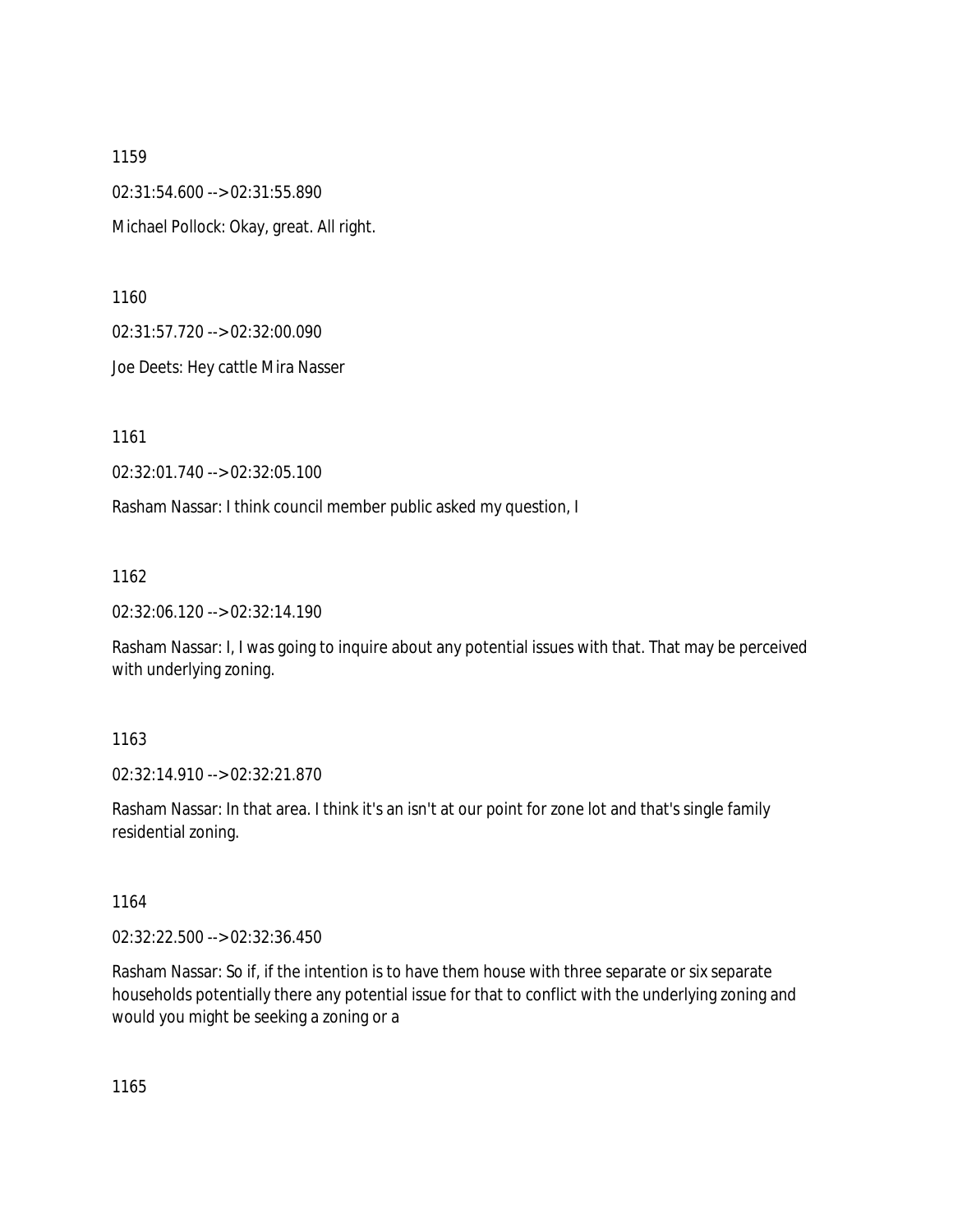02:32:37.770 --> 02:32:41.730

Rasham Nassar: Remedy or an exemption from the land use code.

1166

02:32:43.560 --> 02:32:53.040

Matthew C: The. These are not houses. They're not dwellings, they won't have a kitchen so they're technically what's called a satellite bedroom and so they are permitted under code because they're not dwellings.

1167

02:32:55.080 --> 02:33:07.320

Matthew C: We've been vetting this a little bit with planning staff. We need to vet it a little more because I had the same question, to be honest. So I've been talking with with Dave and a little bit with Heather as well.

1168

02:33:07.980 --> 02:33:11.010

Joe Deets: Thank you. I'm customer head topless.

1169

02:33:12.480 --> 02:33:20.970

Kirsten Hytopoulos: Well, this is exciting and so many friends, obviously you're you're hitting all sorts of the values that we've been aiming for. And talking about and and it fits right in

1170

02:33:21.240 --> 02:33:28.230

Kirsten Hytopoulos: Obviously with me, having just looked recently again at the affordable housing Task Force report for our planning committee planning commission and

1171

02:33:29.610 --> 02:33:46.800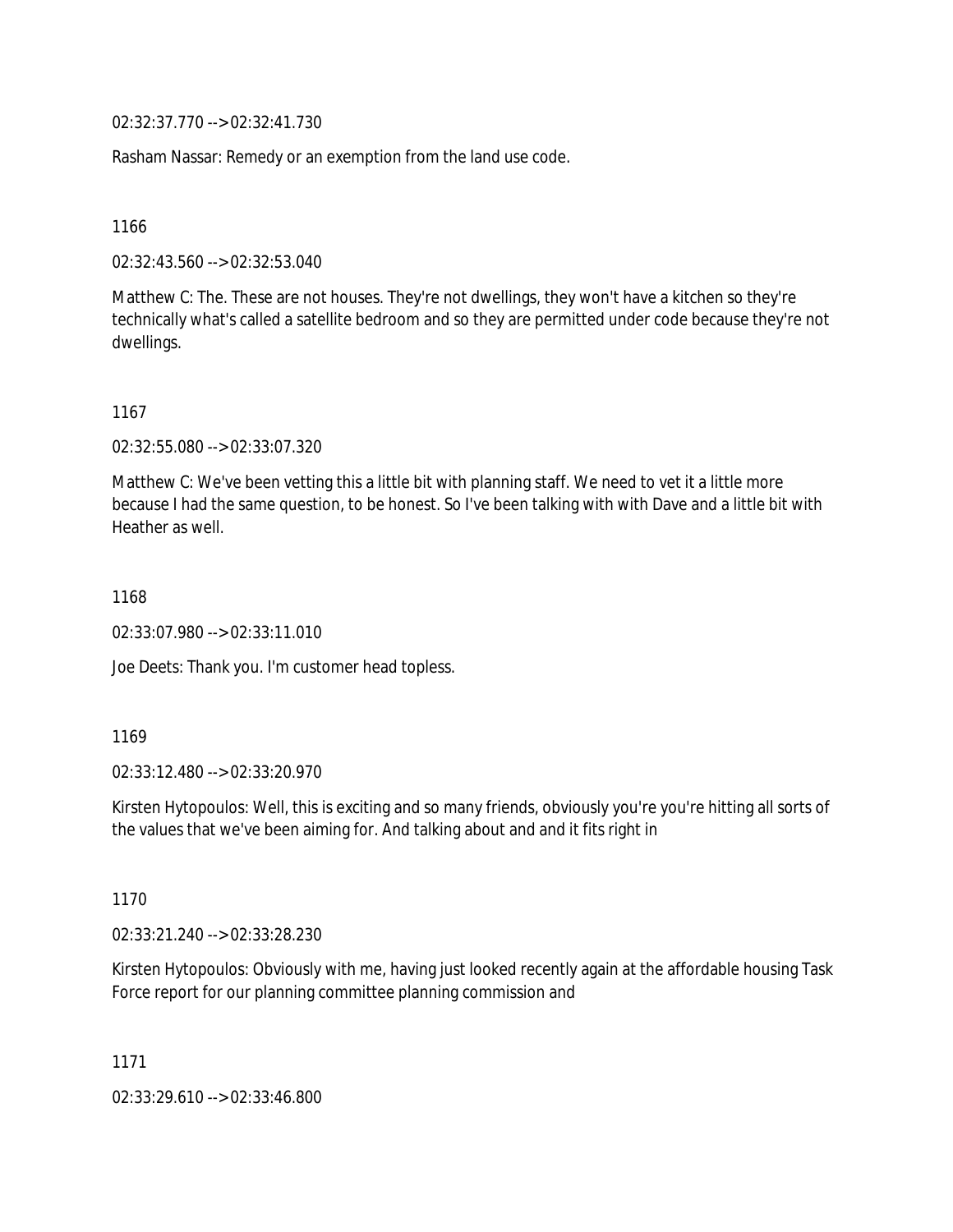Kirsten Hytopoulos: City Council subcommittee, you know, the innovations and so forth. It's just, it's, it seems pretty exciting. So if it fits within which it sounds like it would within, within our code. I'm, I'm really excited about it and I'm happy to move it forward. So thank you all for the

1172

02:33:48.330 --> 02:34:03.600

Joe Deets: Book. Yeah, I'll just echo all that I, I'm just really, really excited about this project so excellent great work for you guys, stepping forward on this if customer mess on your hands up. Are we ready to vote or do you have another comment.

1173

02:34:04.560 --> 02:34:11.700

Rasham Nassar: Well, I do have a comment, and that is that I would be interested to hear from the from our city attorney.

### 1174

02:34:13.710 --> 02:34:23.370

Rasham Nassar: I don't know if he's prepared did answer to this single to the question that I pose to the panel tonight around single families only, but I think it's a significant question.

1175

02:34:24.420 --> 02:34:26.190

Rasham Nassar: That deserves an answer.

1176

02:34:27.840 --> 02:34:41.640

Joe Levan: This is a significant question. I don't have an answer. I know that the pointing stuff is looking into the proposal and has questions about how this would work within the city's current regulations. So that's something that the Council beginning additional information about

1177

02:34:43.770 --> 02:34:58.440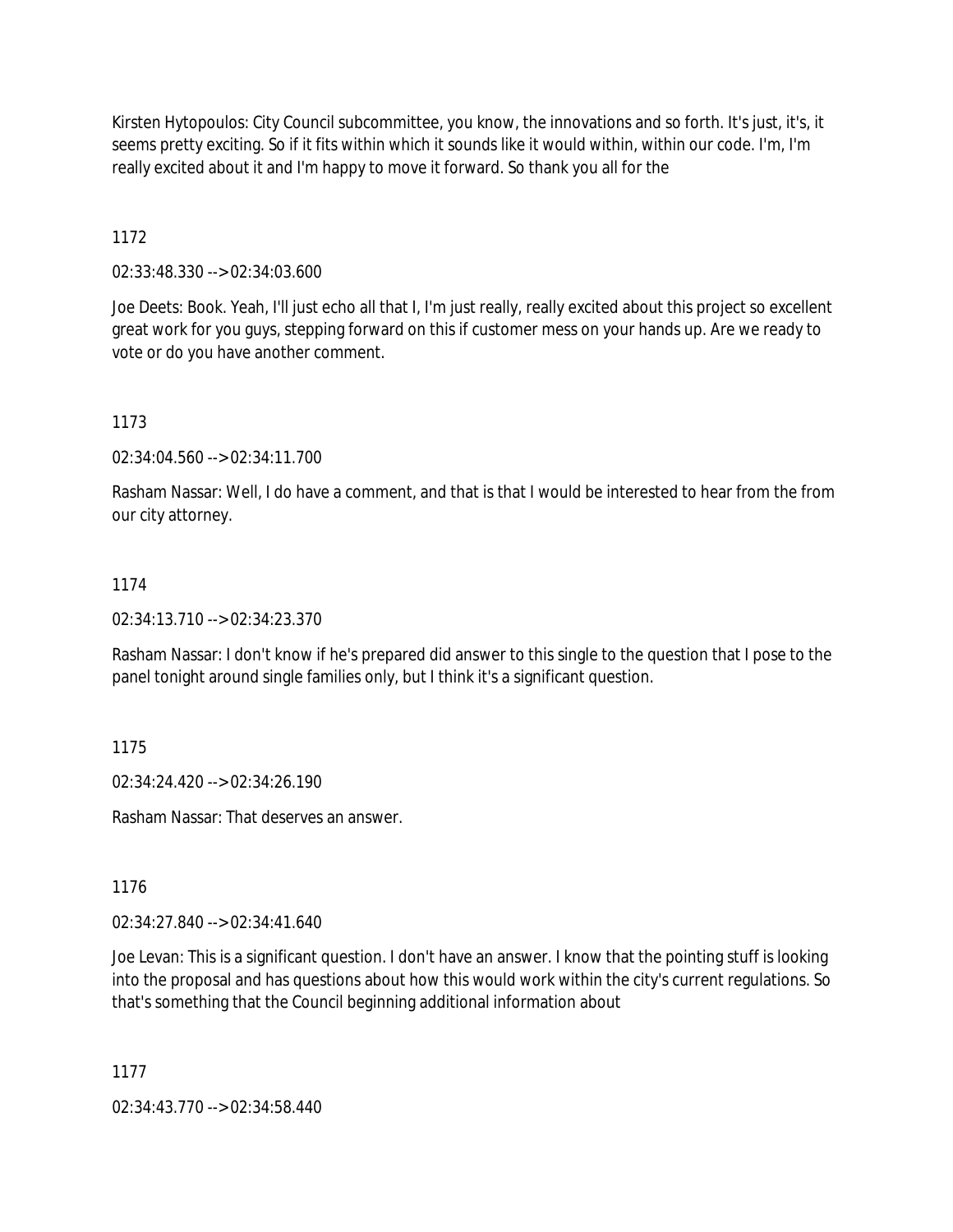Joe Deets: Okay, if there's no more discussion. Let's put it to work out. So there's a motion to move forward consideration to the proposal to place new permanent structures on the Morales property to unfinished business at a future meeting. All those in favor, say aye.

1178 02:34:59.610 --> 02:34:59.970 Christy Carr: Aye.

1179 02:35:00.720 --> 02:35:04.140 Joe Deets: Any opposed, okay. The motion passes. Six, zero.

1180

02:35:05.160 --> 02:35:11.430

Joe Deets: Thank you folks for waiting around so much salon. So really appreciate this is so exciting.

1181 02:35:11.670 --> 02:35:12.750 Matthew C: Awesome. Thank you.

1182 02:35:12.840 --> 02:35:14.070 Tina Gilbert: Thank you. Thanks.

1183 02:35:16.680 --> 02:35:17.970 Joe Deets: Excellent. So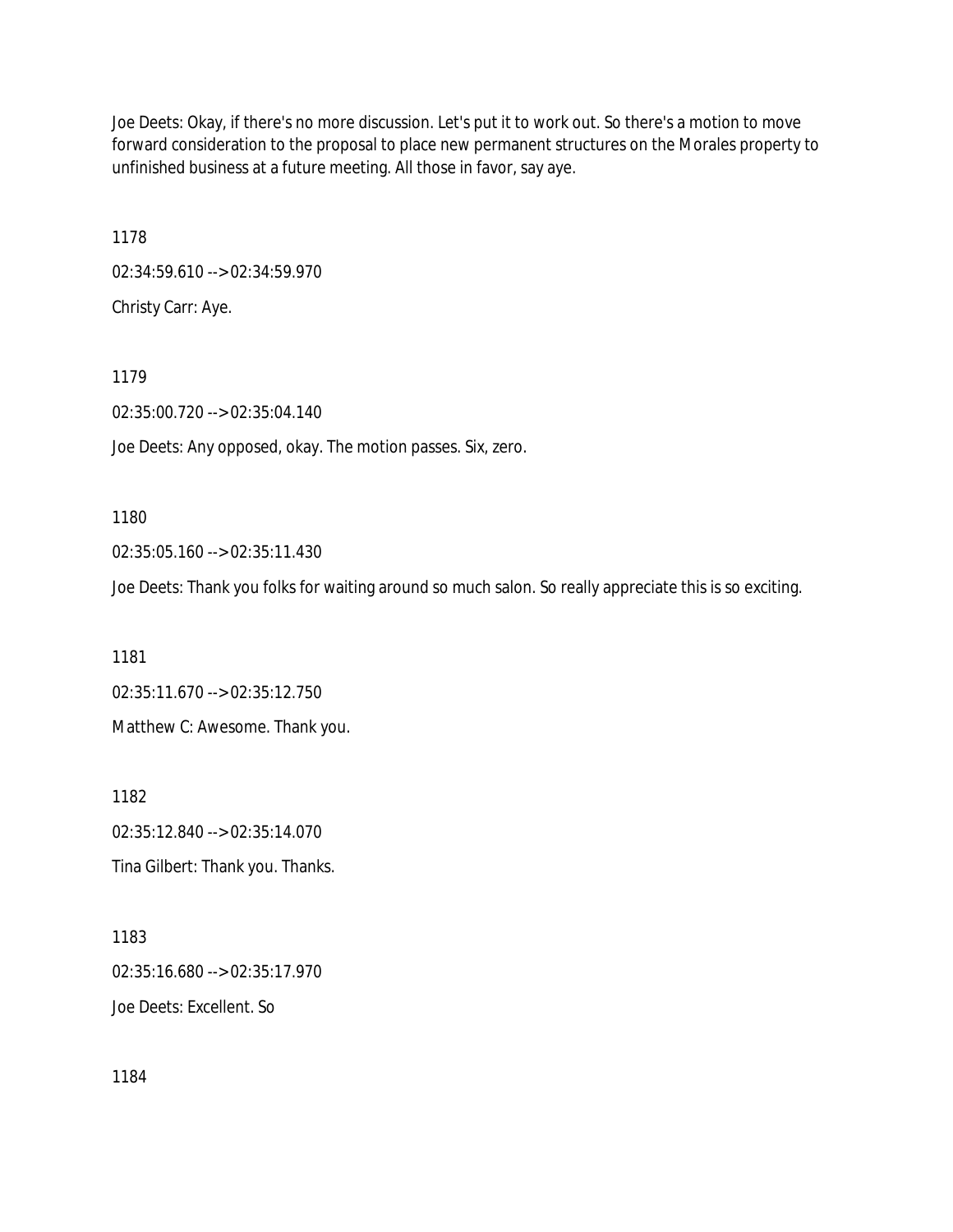02:35:20.160 --> 02:35:28.740

Joe Deets: We will move on to unfinished business item seven, a and sustainable transportation plan update public works.

1185

02:35:30.990 --> 02:35:33.030

Joe Deets: Mark and Jennifer. Good to see you.

1186

02:35:34.590 --> 02:35:35.820

Joe Deets: Mark, do you want to lead on that.

#### 1187

02:35:39.030 --> 02:35:41.520

Chris Wierzbicki: Sorry, I'm actually gonna, I'm actually going to introduce this item for you.

1188

02:35:41.520 --> 02:35:42.900

Joe Deets: Okay, go ahead, Chris.

1189

02:35:43.500 --> 02:35:45.780

Chris Wierzbicki: public works director Christmas Vicki, good to see this evening.

#### 1190

02:35:46.920 --> 02:35:54.810

Chris Wierzbicki: I just wanted to just before we turn it over to Jennifer just wanted to remind you that last time we talked about this sustainable transportation plan you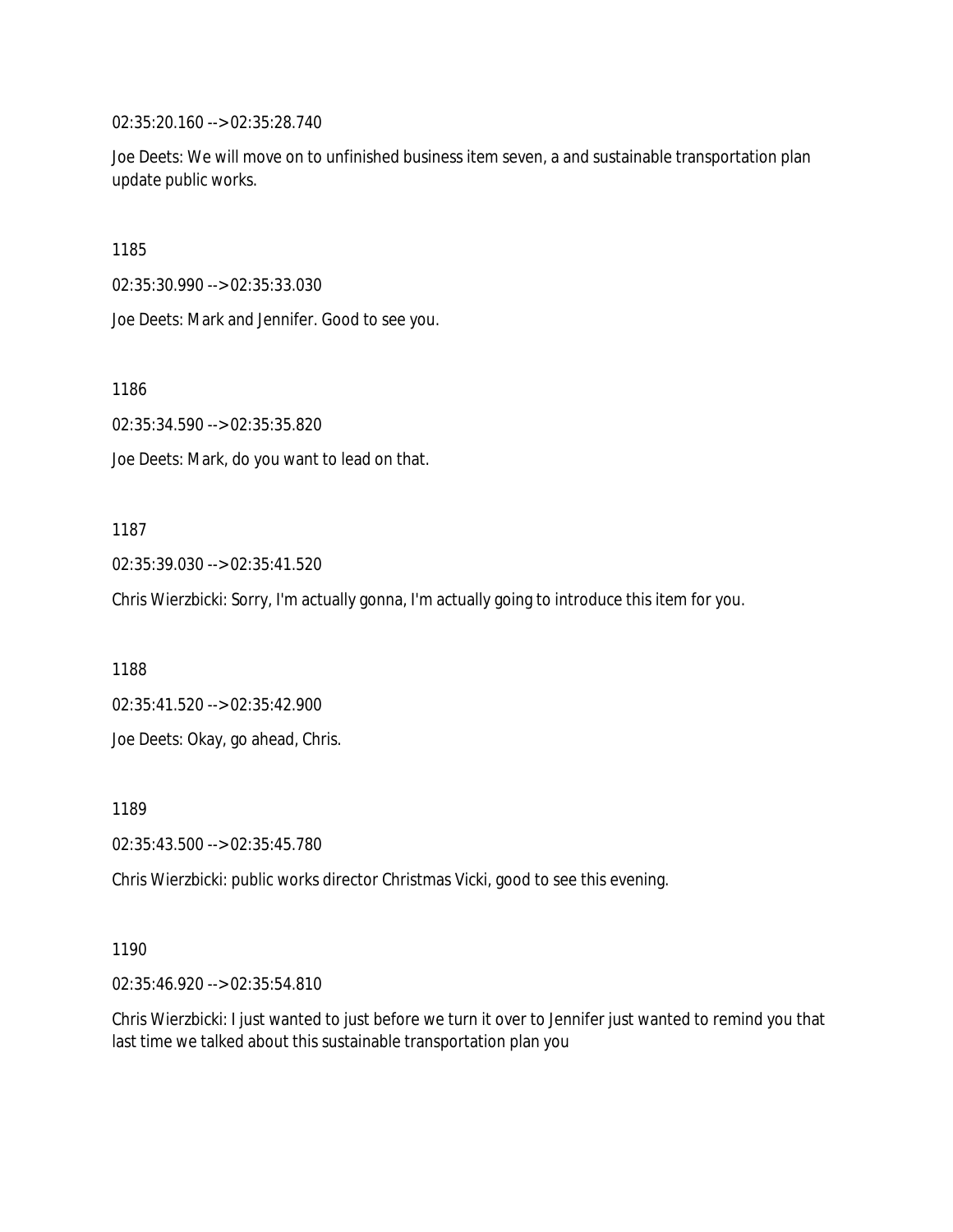02:35:55.590 --> 02:36:03.660

Chris Wierzbicki: Wanted to have some additional opportunities for public comment. So we are going to have a an agenda item on your next regular meeting on the 27th.

1192

02:36:04.170 --> 02:36:14.130

Chris Wierzbicki: Will be able to take some public comment on this plan and the goals, you're going to discuss today and we're also taking public comment at our Task Force meeting on Friday as well.

1193

02:36:15.210 --> 02:36:22.500

Chris Wierzbicki: So normally we would be kind of just presenting you the goals tonight and kind of looking for some head nods on moving forward with the with the goals.

1194

02:36:22.770 --> 02:36:29.190

Chris Wierzbicki: But you're actually because you're going to have an item on your regular agenda. Next week, we decided that you could actually make a decision.

1195

02:36:29.730 --> 02:36:38.190

Chris Wierzbicki: Or have a make a motion and make a vote on the goals next week. So really the goal for today is just to hear from Jennifer about the goals.

1196

02:36:38.610 --> 02:36:48.090

Chris Wierzbicki: And have any questions that you have answered, and then you can move forward with the decision, assuming you're good with it next week. So with that context. I'll turn it over to Jennifer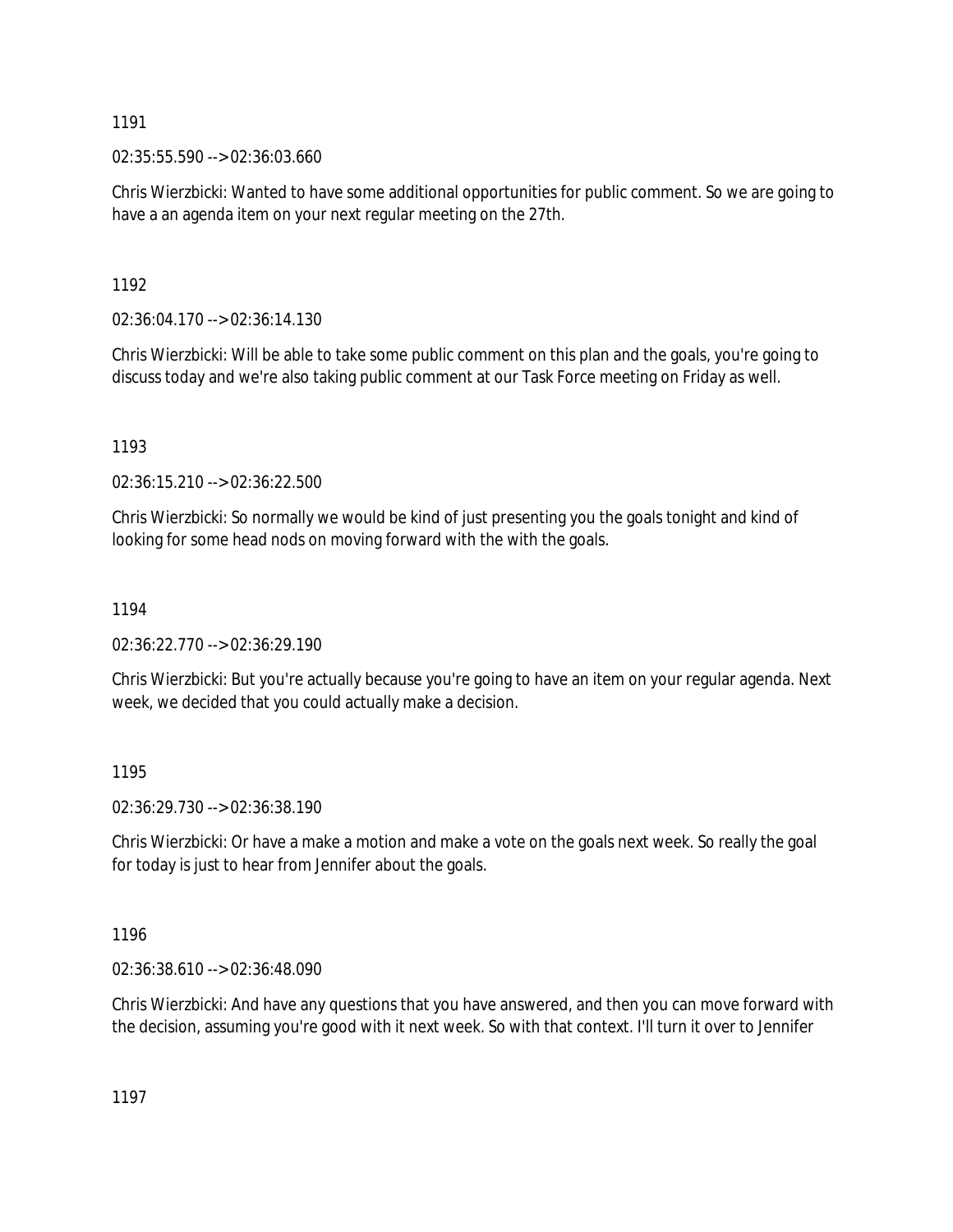02:36:49.200 --> 02:36:53.670

Jennifer Wieland: Excellent. Chris, thank you so much and good evening to all of you. It's great to be back.

1198

02:36:54.630 --> 02:37:03.480

Jennifer Wieland: As we get started tonight I'll move really quickly through these slides and leave some time for discussion. So, as Chris mentioned,

1199

02:37:04.500 --> 02:37:07.200

Jennifer Wieland: When we are focused in tonight on the goals.

1200

02:37:07.590 --> 02:37:17.730

Jennifer Wieland: We want council to keep in mind that what we're looking for our goals that are going to stick through the course of the plan. So, that is why we are bringing these for your final consideration and hopefully adoption next week.

1201

02:37:18.120 --> 02:37:26.910

Jennifer Wieland: The objectives. We'll talk about tonight do still have some flex in them, some of them will need to have specific targets attached to them, but we want to ensure that at this point.

1202

02:37:27.330 --> 02:37:40.950

Jennifer Wieland: We are at a place where Council feels like the goals and the objectives really reflect the feedback that you've given and really set the direction for where you hope this sustainable transportation plan will go at the end of the next six to eight months of work.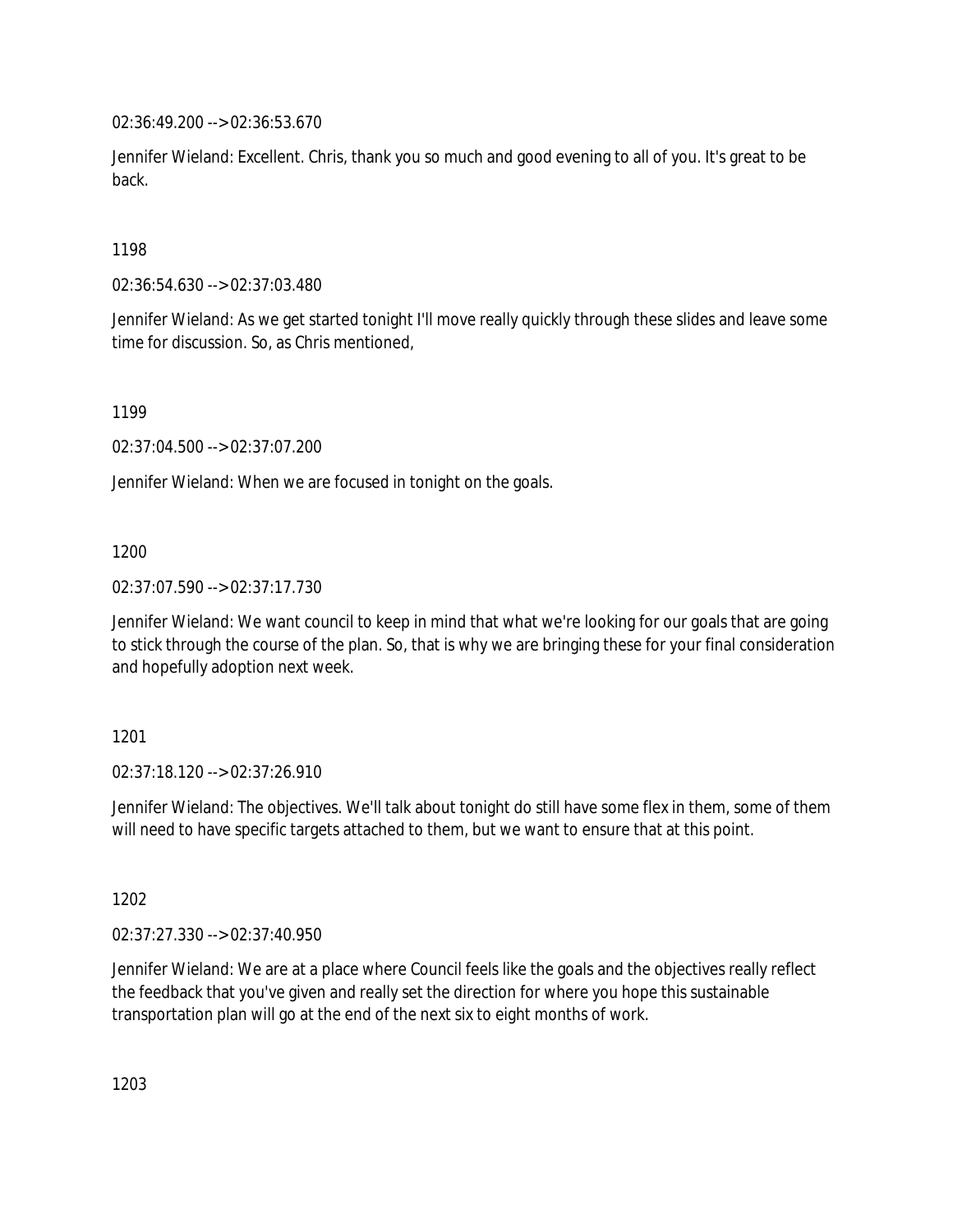02:37:41.880 --> 02:37:49.080

Jennifer Wieland: Just a quick word about how we've shaped these goals. So our sources of input have obviously included many conversations with Council.

1204

02:37:49.470 --> 02:37:58.620

Jennifer Wieland: Best Practices research review of previous plans and current plans as well input from our task force and our technical advisory team and then public feedback.

1205

02:37:59.190 --> 02:38:09.660

Jennifer Wieland: To complement, all of that, the goals we use throughout the planning process, they will help us complete the gap analysis fully developed the evaluation framework that we talked about last month.

1206

02:38:10.110 --> 02:38:21.300

Jennifer Wieland: And then inform the scenario development approach, they'll help us score and select projects programs and policies and ultimately guide the types of investments that you were discussing earlier this evening.

1207

02:38:22.740 --> 02:38:29.370

Jennifer Wieland: So just a quick word about where we are in the overall planning process we focused tonight's discussion simply on the goals.

1208

02:38:29.700 --> 02:38:41.940

Jennifer Wieland: We knew you had a lot on your agenda and you're going to have a level of service workshop right after this. So we wanted to keep this very focused and we'll bring the gap analysis findings back to you in November, after we've had some conversation with our task force.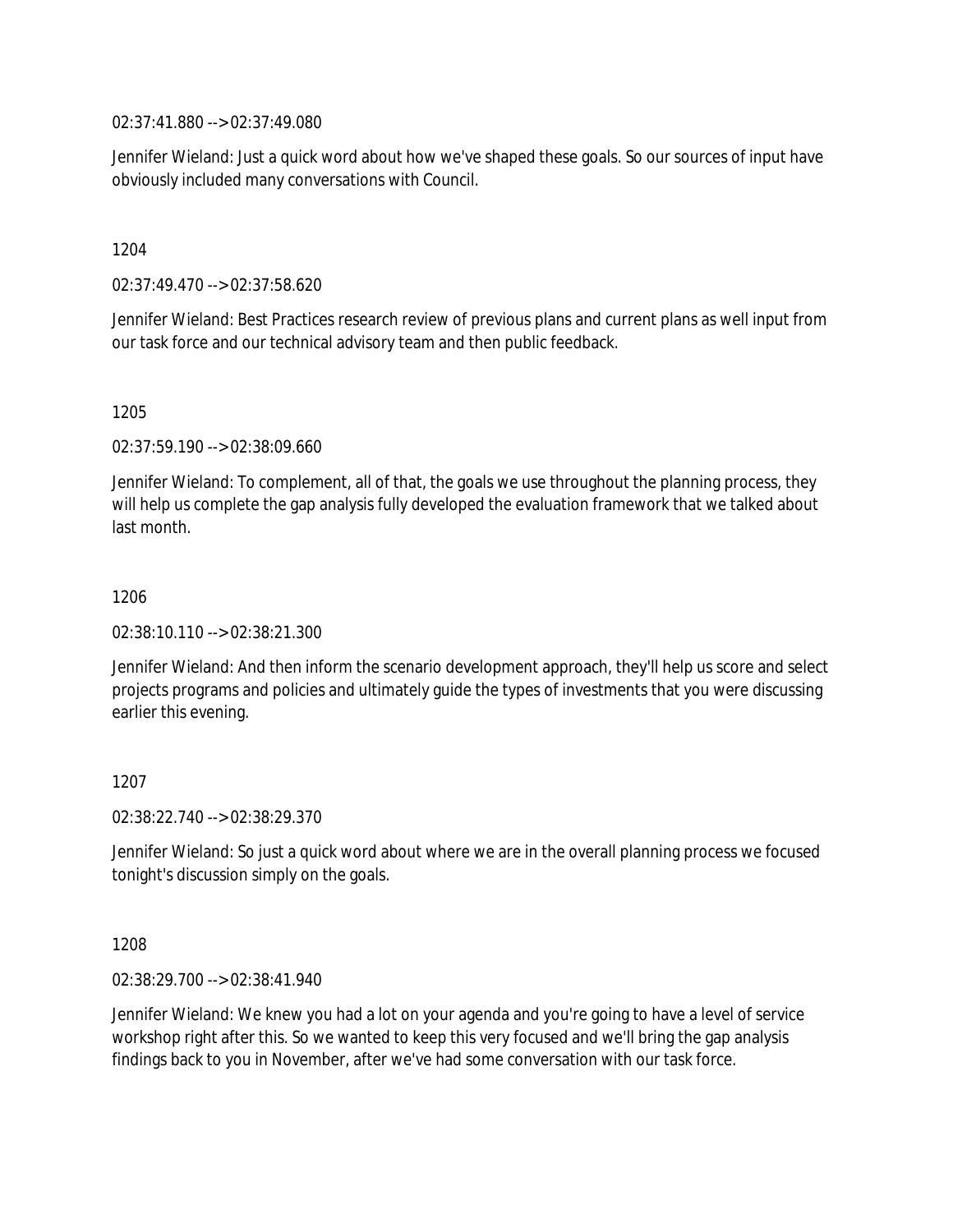02:38:42.390 --> 02:38:57.840

Jennifer Wieland: Later this week. And as we head into the last part of the year. This is when we move into the project identification and development phase and again scenarios in the early part of 2021 with a near term action plan that prioritized list of projects at the end of the day.

1210

02:38:59.070 --> 02:39:09.690

Jennifer Wieland: Just a quick word about a few of our recent activities we did hold a joint meeting with our task force in our technical advisory team in September, which was a great opportunity to bring both of those groups together.

1211

02:39:10.110 --> 02:39:24.570

Jennifer Wieland: We've been hard at work on the gap analysis. And again, we'll be discussing that with our groups later this week and then we engaged our Task Force members in some ground truth thing we shared some of the planned projects that are already on the books from previous plans.

1212

02:39:24.960 --> 02:39:32.280

Jennifer Wieland: We share the input that the public provided through our outreach and asked our Task Force members to go out and about and provide some input.

1213

02:39:32.670 --> 02:39:39.990

Jennifer Wieland: On what they were seeing and how those projects and ideas rang true. So I just want to compliment them for the work they've done on that.

1214

02:39:40.890 --> 02:39:46.680

Jennifer Wieland: So as we move into our discussion of goals and objectives tonight. Again, we want you to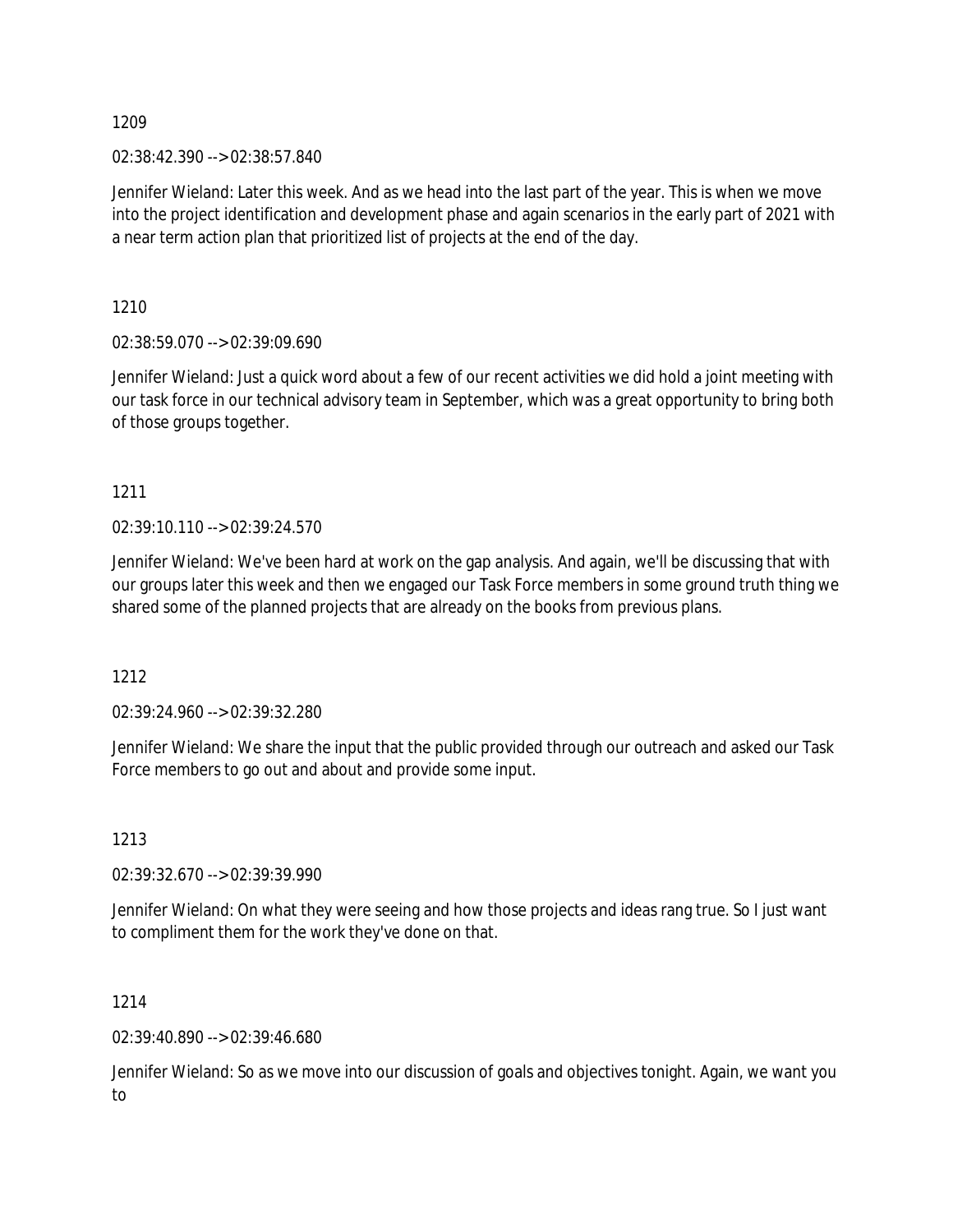02:39:47.130 --> 02:39:59.340

Jennifer Wieland: Keep in mind, the question of whether these really articulate what matters to you what matters to the community and whether you can see them as being helpful to inform how we track our progress and celebrate our success moving forward.

# 1216

02:40:00.780 --> 02:40:13.230

Jennifer Wieland: So the goals again are really pulled from community values. Those have been instrumental in helping to shape the goals and objectives and inform really every element of the plan.

# 1217

02:40:13.620 --> 02:40:18.570

Jennifer Wieland: When we start to talk about the projects programs and policies, those are really the plans strategies.

# 1218

02:40:18.930 --> 02:40:23.280

Jennifer Wieland: Those will be targeted toward the goals. It helps to fill the gaps in needs.

# 1219

02:40:23.580 --> 02:40:32.850

Jennifer Wieland: And then ultimately again. The goals are what we use to help prioritize when it comes time to make the difficult decisions about what comes first. What we can afford and what we can't

# 1220

02:40:33.270 --> 02:40:40.890

Jennifer Wieland: That's another place where the goals come into play. So as we've taken this final pass through the goals and objectives or near final pass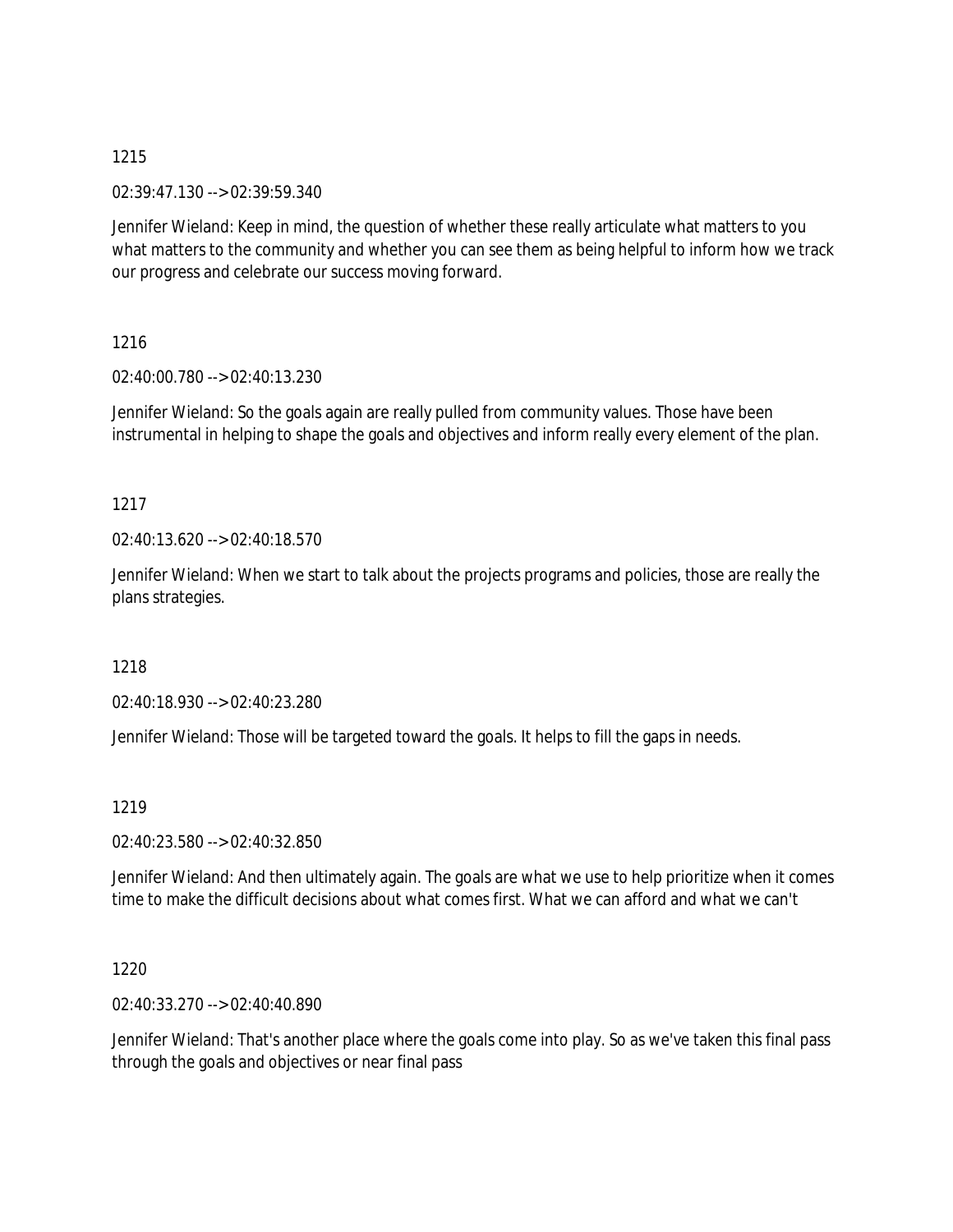02:40:41.250 --> 02:40:48.420

Jennifer Wieland: We've tried to be really clear about what we mean by these terms always as you go through a goal and objective setting process.

1222

02:40:48.750 --> 02:40:56.400

Jennifer Wieland: It gets a little bit muddled what you call a goal, maybe really is an objective and so there's there's a little bit of cleaning up that needs to be done.

1223

02:40:56.730 --> 02:41:02.700

Jennifer Wieland: So I wanted to just start us with a couple of quick definitions in terms of how we will use these moving forward.

### 1224

02:41:03.540 --> 02:41:12.270

Jennifer Wieland: So the goals are lofty and ambitious, they may take us years to reach, but they really should articulate what the community wants to achieve.

1225

02:41:12.810 --> 02:41:17.970

Jennifer Wieland: Our objectives are where we start to get more specific. They are measurable. They are actionable.

1226

02:41:18.270 --> 02:41:30.900

Jennifer Wieland: And they point us to strategies. Sometimes that measurement is more about a direction than a specific target. But as we've reshaped to these outcomes. We tried to or these objectives, we tried to ask ourselves, could we measure them.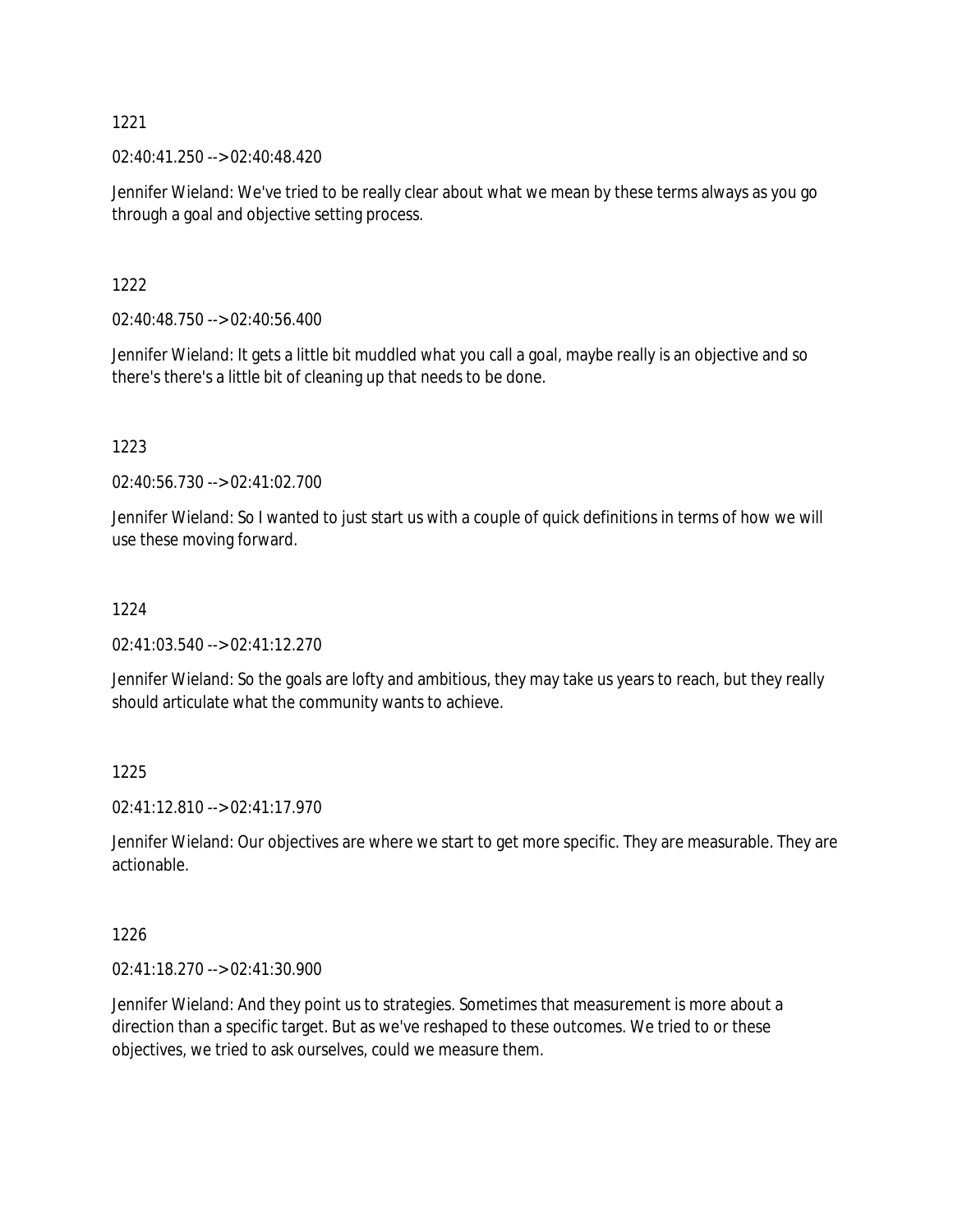02:41:31.350 --> 02:41:41.100

Jennifer Wieland: So that's an important piece to hold up and then the strategies and I'm just going to share an example strategy or two tonight because we've started to develop these with input from the task force.

1228

02:41:41.460 --> 02:41:55.410

Jennifer Wieland: But the strategies really become the guts of the plan. They are the steps that we're going to take to achieving our goals and we'll focus on how we move forward. So we'll, we'll spend a lot more time on strategies, but we will just introduce them for you tonight.

1229

02:41:57.180 --> 02:42:05.280

Jennifer Wieland: So the sources of input, again, I mentioned this at the beginning. We have done some double checking to ensure alignment with the Climate Action Plan.

1230

02:42:05.580 --> 02:42:17.610

Jennifer Wieland: Which does set really clear targets again Council discussions have happened since January and even before we actually formally started the project with some of the best practices work and the good discussions we had with you then.

1231

02:42:18.090 --> 02:42:28.890

Jennifer Wieland: We've had for three conversations with our task force and technical advisory team at which we got input on the goals and then our community feedback in August and September was really instrumental

1232

02:42:30.000 --> 02:42:42.810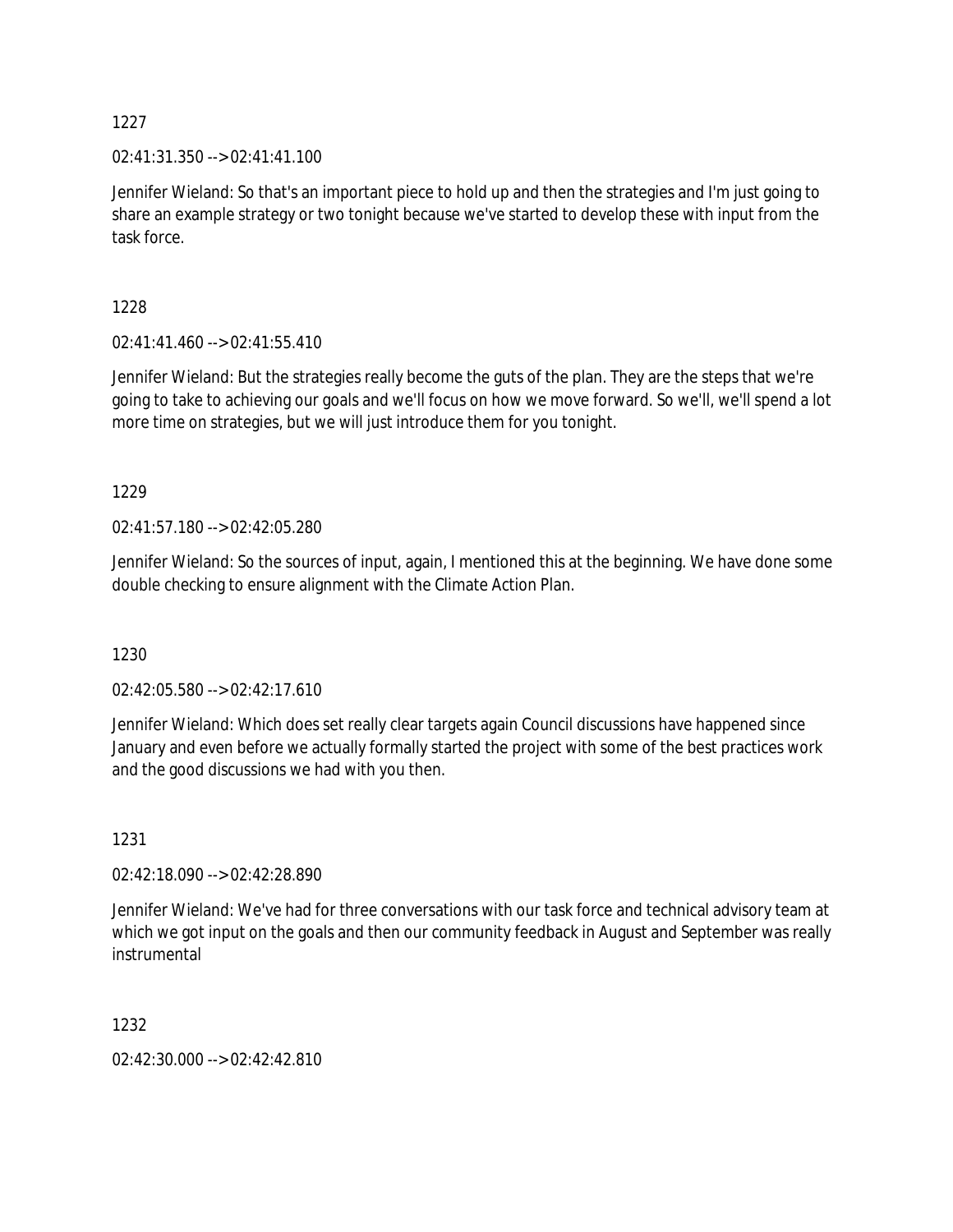Jennifer Wieland: So in front of you tonight. You have six goals. I will note that as we go through these. Some of the objectives have really specific targets and that is largely because they are grounded in another plan.

# 1233

02:42:43.170 --> 02:42:51.210

Jennifer Wieland: Or the data was readily available to set that target for those that don't have a very specific number or target. We've tried at least

### 1234

02:42:51.600 --> 02:43:07.140

Jennifer Wieland: To indicate the directionality that we'd like to see. So increase or decrease complete advance and and lay out a refined set of objectives so that we're not trying to measure everything in the world. But really, those things that are most important.

# 1235

02:43:08.310 --> 02:43:16.050

Jennifer Wieland: So the first goal is climate action and resilience, with the goal being to address the climate crisis to create a more resilient Bainbridge Island.

# 1236

02:43:16.440 --> 02:43:19.830

Jennifer Wieland: This goal has been refined a bit to include resilience

### 1237

02:43:20.430 --> 02:43:30.240

Jennifer Wieland: We have also focused in on our key objectives and the greenhouse gas emissions reduction target that we've talked about previously. So taking action.

### 1238

02:43:30.630 --> 02:43:38.160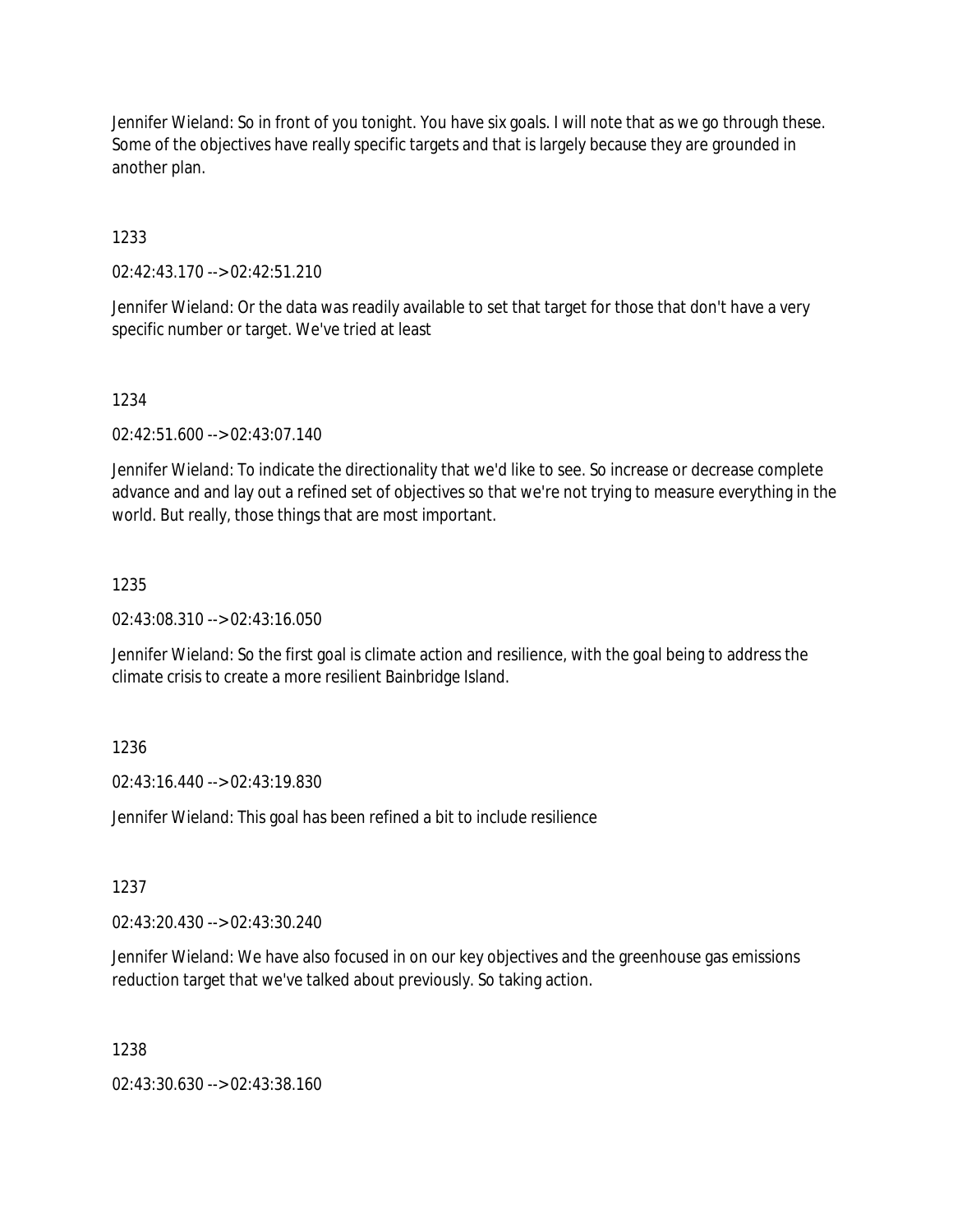Jennifer Wieland: To help achieve the island wide goal of 90% greenhouse gas emissions reduction by 2045 is a core objective.

1239

02:43:38.640 --> 02:43:48.210

Jennifer Wieland: An example strategy is to install charging infrastructure to support electric vehicles. So that just gives you a sense of the types of strategies will be considering for this goal.

1240

02:43:49.290 --> 02:43:54.630

Jennifer Wieland: The second goal is a new one. And this is really a recommendation that came from our task force.

# 1241

02:43:55.170 --> 02:44:02.460

Jennifer Wieland: This natural systems goal is separated from climate and the rural character is separated from the connectivity goal.

# 1242

02:44:03.210 --> 02:44:09.450

Jennifer Wieland: And so this goal is to enhance the health of Bainbridge Island natural systems and honor. It's rural character.

1243

02:44:09.960 --> 02:44:24.240

Jennifer Wieland: The objectives here, focus on minimizing environmental impact, expanding the tree canopy urban canopy is kind of a term of art, but really it means our tree coverage on the island and also thinking about the ways we use green stormwater infrastructure.

1244

02:44:25.980 --> 02:44:33.600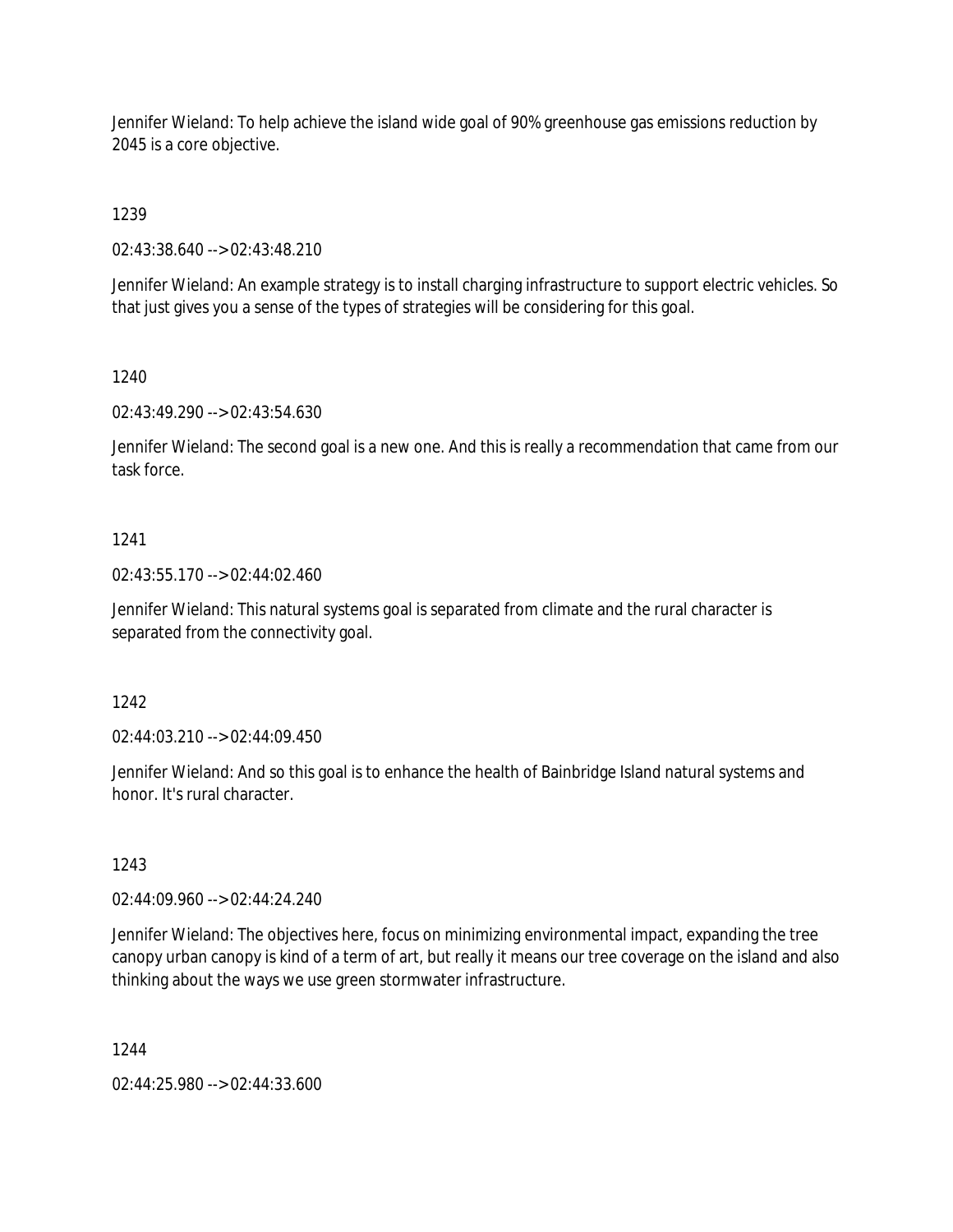Jennifer Wieland: Sample strategy here might be to use native habitat plantings and green infrastructure to create green streets.

1245

02:44:34.710 --> 02:44:37.200

Jennifer Wieland: The third goal is safety and comfort.

# 1246

02:44:37.920 --> 02:44:46.980

Jennifer Wieland: Part of what we've done with this goal is really try and recognize the fact that the comfort of the network. In addition to just where there have been collisions in the past.

1247

02:44:47.310 --> 02:44:56.700

Jennifer Wieland: Is critical in shaping people's transportation behavior. So the goal is to create transportation networks that protect and prioritize the most vulnerable travelers.

1248

02:44:57.120 --> 02:45:08.640

Jennifer Wieland: A key objective here is to achieve zero collisions by 2045 Bainbridge Island averages about 182 crashes per year. That is all modes. And so that is

1249

02:45:09.150 --> 02:45:20.220

Jennifer Wieland: An average over about four years of data. And so we want to be trying to move towards zero collisions and we've expanded this to focus beyond just serious and fatal injuries serious injuries and fatalities.

1250

02:45:21.390 --> 02:45:27.030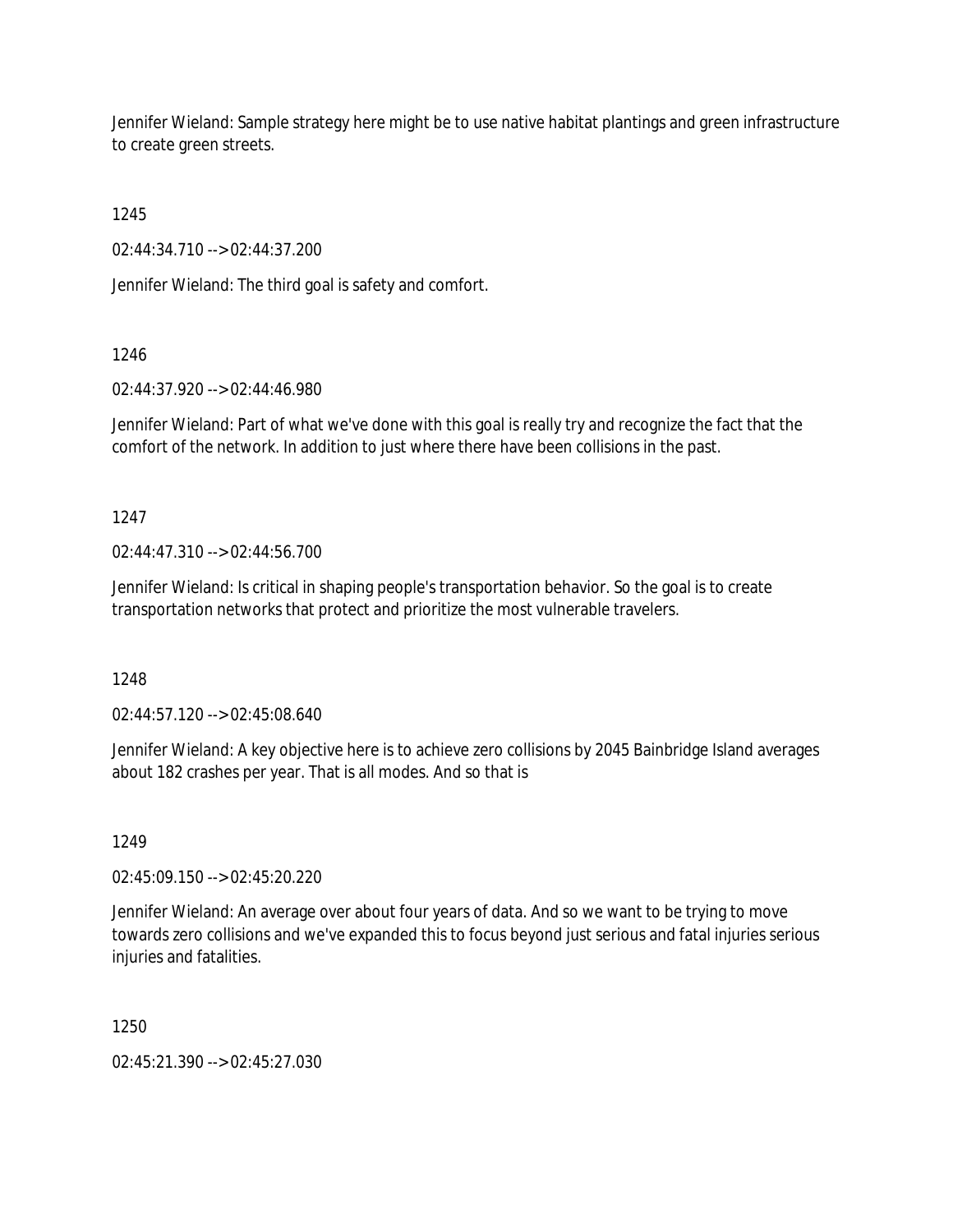Jennifer Wieland: So an example strategy might be to adopt a vision zero policy with a strong educational component

1251

02:45:28.410 --> 02:45:38.460

Jennifer Wieland: The third goal is equity and accessibility, we have tried to be really clear when we talk about equity and what we mean. And this really was some feedback from our task for us.

1252

02:45:38.820 --> 02:45:47.220

Jennifer Wieland: So the goal is to eliminate disproportionate burden in our mobility system focusing on younger and older people, people of color, low income people and women.

# 1253

02:45:48.120 --> 02:45:55.080

Jennifer Wieland: An example of one of the objectives is to increase affordability and reduce overall household transportation costs.

1254

02:45:55.470 --> 02:46:02.070

Jennifer Wieland: So this is a place where we were saying we want to indicate the direction we can establish a baseline here.

1255

02:46:02.460 --> 02:46:13.920

Jennifer Wieland: And that is something that we could do moving forward. An example strategy might be to provide affordable mobility options or subsidies as a way to increase people's access to affordable mobility.

1256

02:46:15.300 --> 02:46:25.980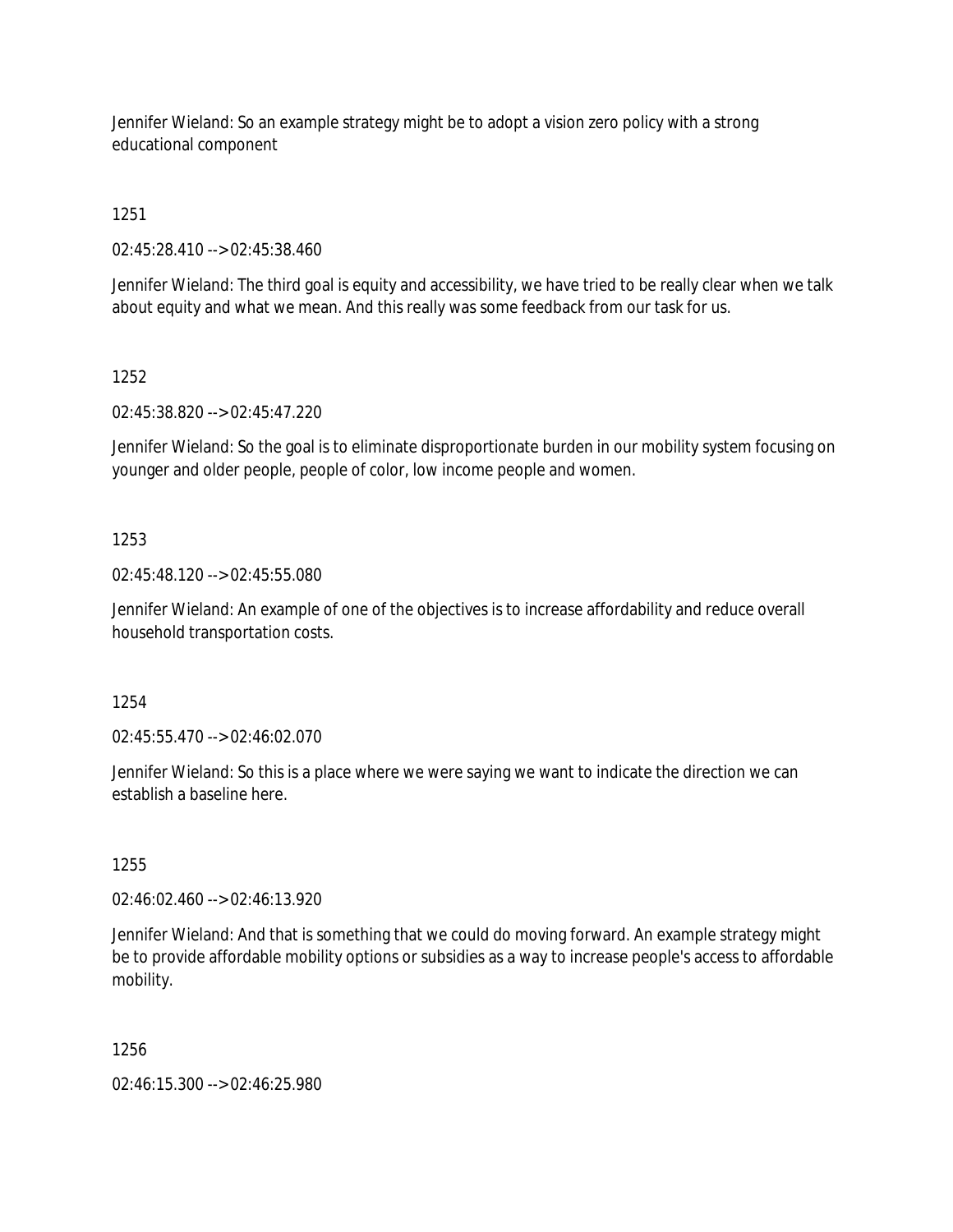Jennifer Wieland: The physical is connected and convenient. Our focus here. This one is is very is largely unchanged. But this goal really focuses on destinations and connections.

1257

02:46:26.340 --> 02:46:32.520

Jennifer Wieland: The goal is to develop an integrated mobility system that connects destinations with sustainable travel options.

# 1258

02:46:33.120 --> 02:46:41.460

Jennifer Wieland: An objective that we might look at is to increase access to schools jobs parks essential services affordable and senior housing and basic life needs.

# 1259

02:46:41.820 --> 02:46:53.250

Jennifer Wieland: So the way that we would set a target, there is to identify the percentage of Bainbridge Island residents that are, for example, within a 10 minute walk or role of some of these places and look to increase that percentage

1260

02:46:53.880 --> 02:46:59.640

Jennifer Wieland: An example strategy here might be filling gaps in the transit network and enhancing first and last mile connections.

1261

02:47:00.600 --> 02:47:06.000

Jennifer Wieland: And then the sixth goal is implementation and funding. This is a place where

1262

02:47:06.660 --> 02:47:13.860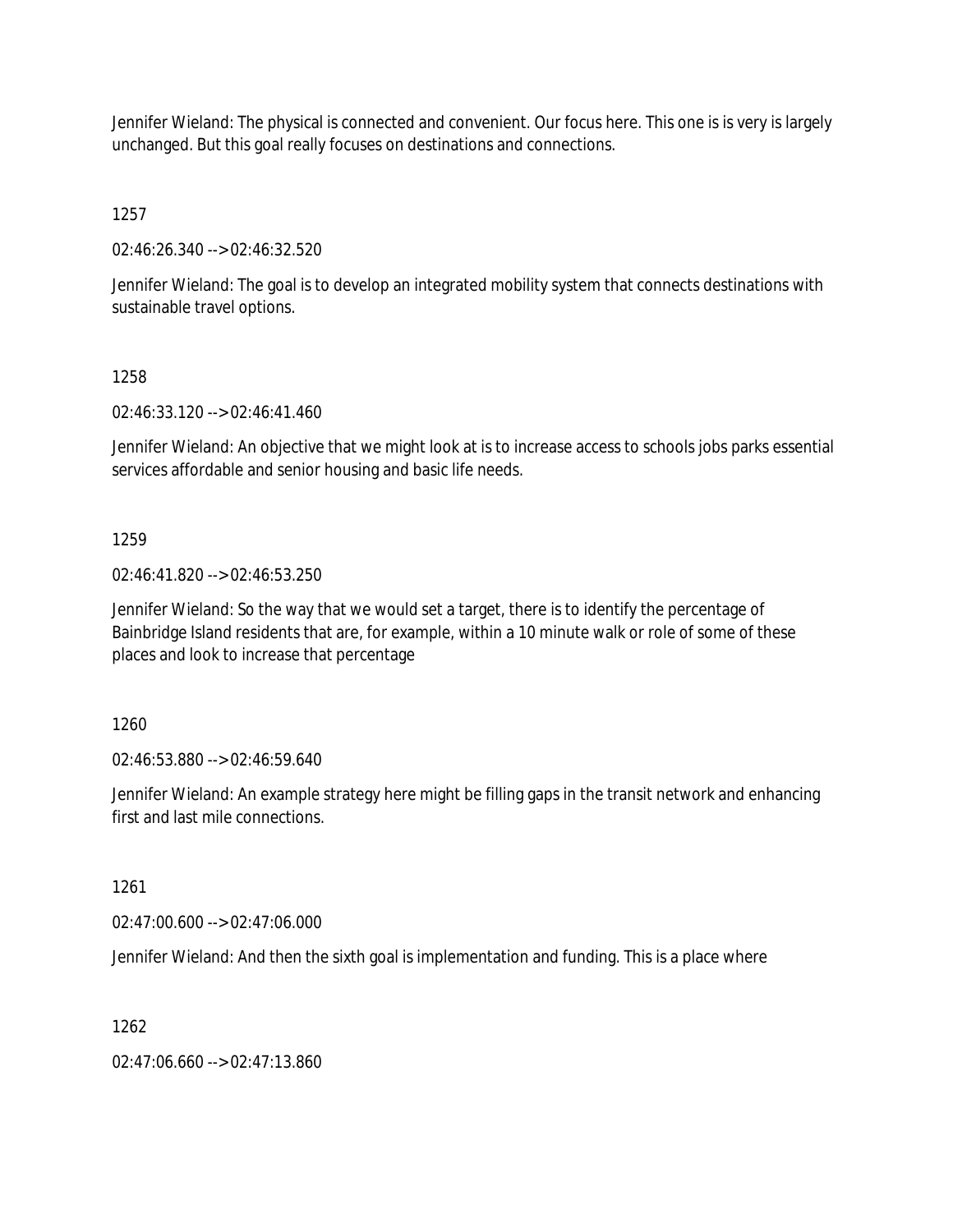Jennifer Wieland: Our task force is really focused from the beginning. They're excited about implementation and they want to help. Think about new funding options.

1263

02:47:14.250 --> 02:47:22.800

Jennifer Wieland: So we've crafted this goal language to focus on expanding available resources to advance community priorities and complete networks.

# 1264

02:47:23.430 --> 02:47:32.550

Jennifer Wieland: It's a little tricky to come up with measurable objectives for implementation and funding, especially when we're early in the plant but one example that we might identify is

# 1265

02:47:32.880 --> 02:47:40.050

Jennifer Wieland: Bringing the existing system into a state of good repair. So this gets it maintenance, which was another element that has really come up for folks.

1266

02:47:40.410 --> 02:47:46.230

Jennifer Wieland: So we can establish the percentage of the system that needs that upgrade and then focus our efforts there.

# 1267

02:47:46.740 --> 02:47:56.250

Jennifer Wieland: A potential strategy would be to expand partnerships to leverage funding opportunities and also to expand the types of funding, we consider and you'll talk more about that later tonight.

# 1268

02:47:57.570 --> 02:48:09.660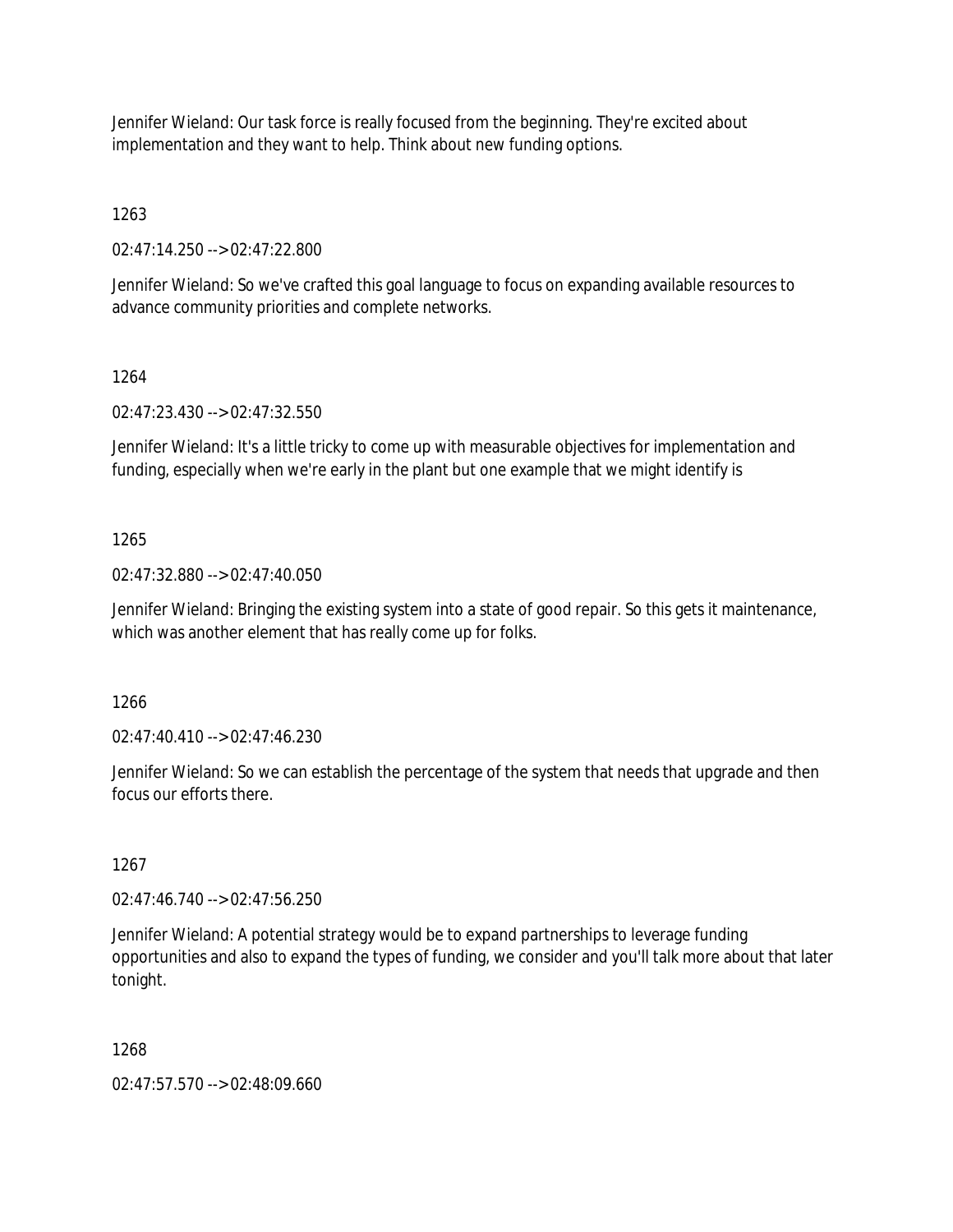Jennifer Wieland: So those are the six goals in a very quick nutshell. As we move forward. Again, we will. We're happy to answer any questions and talk more about this. We would hope for Council approval of these goals next week.

1269

02:48:10.290 --> 02:48:17.730

Jennifer Wieland: As Chris mentioned, we do have our task force and technical advisory team meetings this Friday and will be including public comment. With THAT

1270

02:48:18.120 --> 02:48:24.990

Jennifer Wieland: Will be really focusing in on the gap analysis, this week and continue to work to ground truth what we see in the data.

### 1271

02:48:25.650 --> 02:48:37.530

Jennifer Wieland: And then develop preliminary projects and programs. So we'll have a much more robust discussion with you in November, when we come back with that information and really hope to finalize our evaluation framework to move us forward.

### 1272

02:48:39.000 --> 02:48:42.180

Jennifer Wieland: And with that I would be glad to answer any questions.

1273

02:48:47.010 --> 02:48:50.460

Joe Deets: Thank you Jennifer, I'm COUNCILMEMBER car.

### 1274

02:48:52.710 --> 02:48:58.080

Christy Carr: Yeah, I just have one small question, but I didn't want to thank everybody on the team.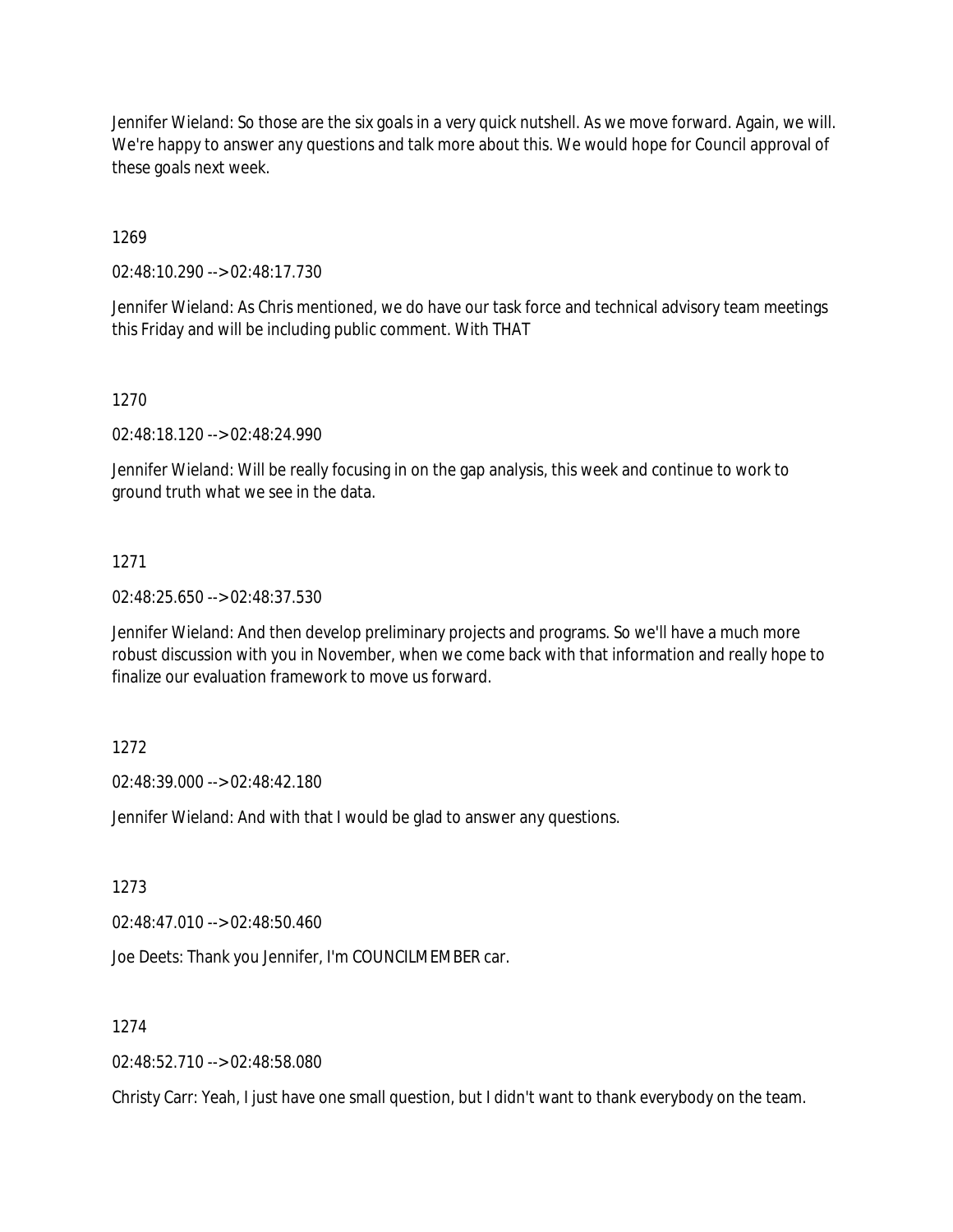02:48:59.340 --> 02:49:10.560

Christy Carr: I only have one question, which is amazing because I know that I gave you guys a long laundry list of comments and it seems like you hit them all. So I really appreciate that.

1276

02:49:11.190 --> 02:49:26.310

Christy Carr: And it and just looking back at the last version of this. I just really appreciate that. It sounds like you've been really responsive, not only to my comments and other council members comments, but also from what you've heard that I've heard

# 1277

02:49:27.540 --> 02:49:35.040

Christy Carr: From the task force meeting. So just a big thanks. It's a big job. And I think you've done a great job of getting your arms around it.

# 1278

02:49:36.720 --> 02:49:47.970

Christy Carr: So the only thing that I had asked about before, and it may be there and I just missed it, but I, I still feel strongly about the importance of education and outreach.

1279

02:49:49.140 --> 02:50:05.370

Christy Carr: And I don't know if that is reflected in any of the goals or strategies, but I just don't want to lose that concept that it's important that everyone in the community, understand the importance of the sustainable transportation plan and then moving forward. The importance of

1280

02:50:06.450 --> 02:50:11.400

Christy Carr: The projects and programs that come out of it, whether or not they're going to be users of it.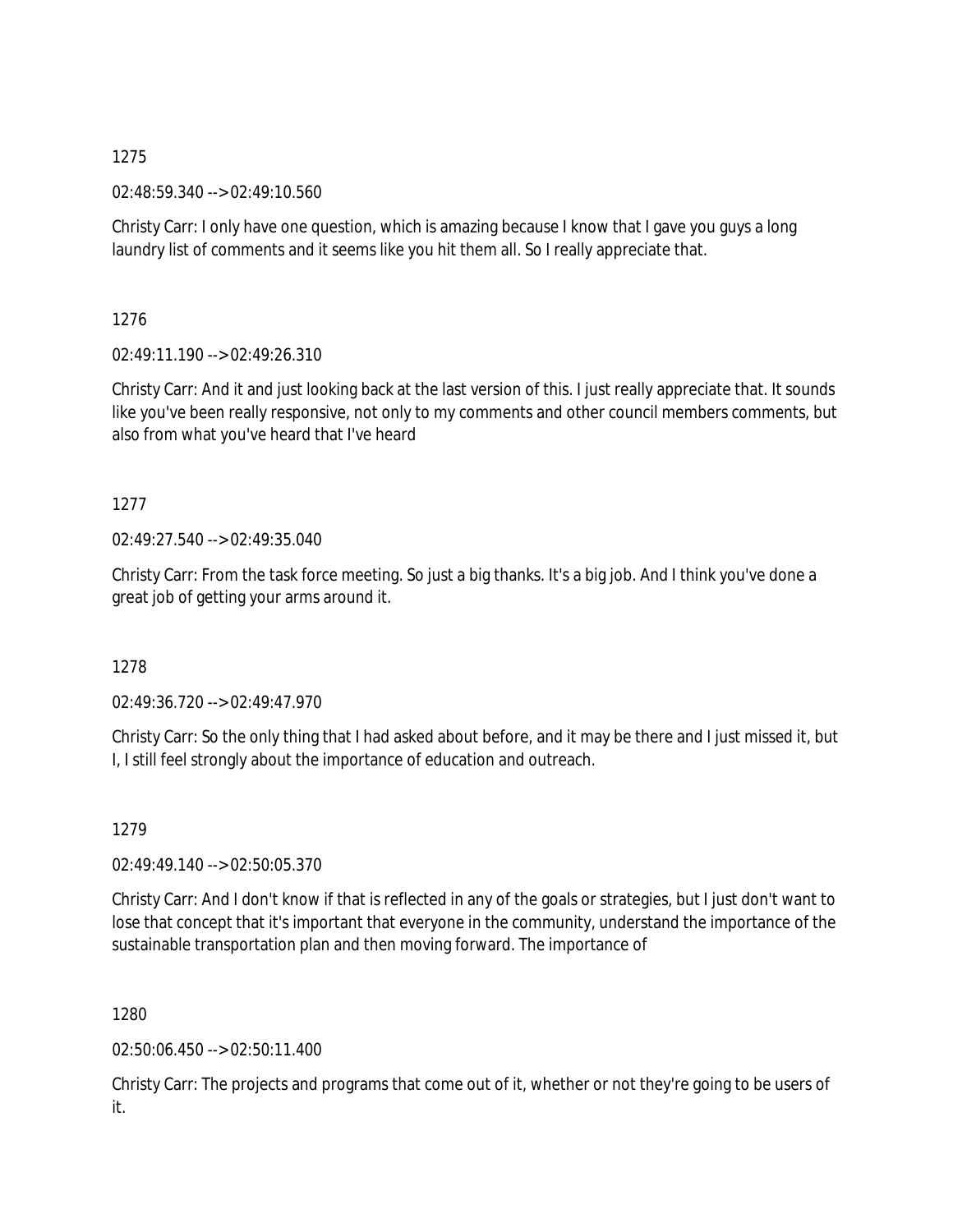02:50:13.110 --> 02:50:20.790

Jennifer Wieland: Thank you for that. And thanks also for your feedback about seeing what you've shared reflected. I'm glad that makes me really happy to hear

1282

02:50:21.690 --> 02:50:32.880

Jennifer Wieland: So in terms of programs and education that those are captured in the strategies and even in the example strategies. We've provided. I think you'll see programs in several different places.

1283

02:50:33.210 --> 02:50:43.230

Jennifer Wieland: We just recognize that programs are so cross cutting they need to touch all of the goals and there are ways to structure programs to really do that. And so we do want to focus on those

1284

02:50:43.560 --> 02:50:55.530

Jennifer Wieland: As a core element of the strategies we will have projects are capital infrastructure maintenance programmatic investments and then also policies as key elements of the strategy. So that's how those are woven in

1285 02:50:57.150 --> 02:50:58.710 Joe Deets: Thank you. Councilmember Polycom

1286

02:51:00.060 --> 02:51:02.130

Michael Pollock: Yeah, just kind of two questions. One,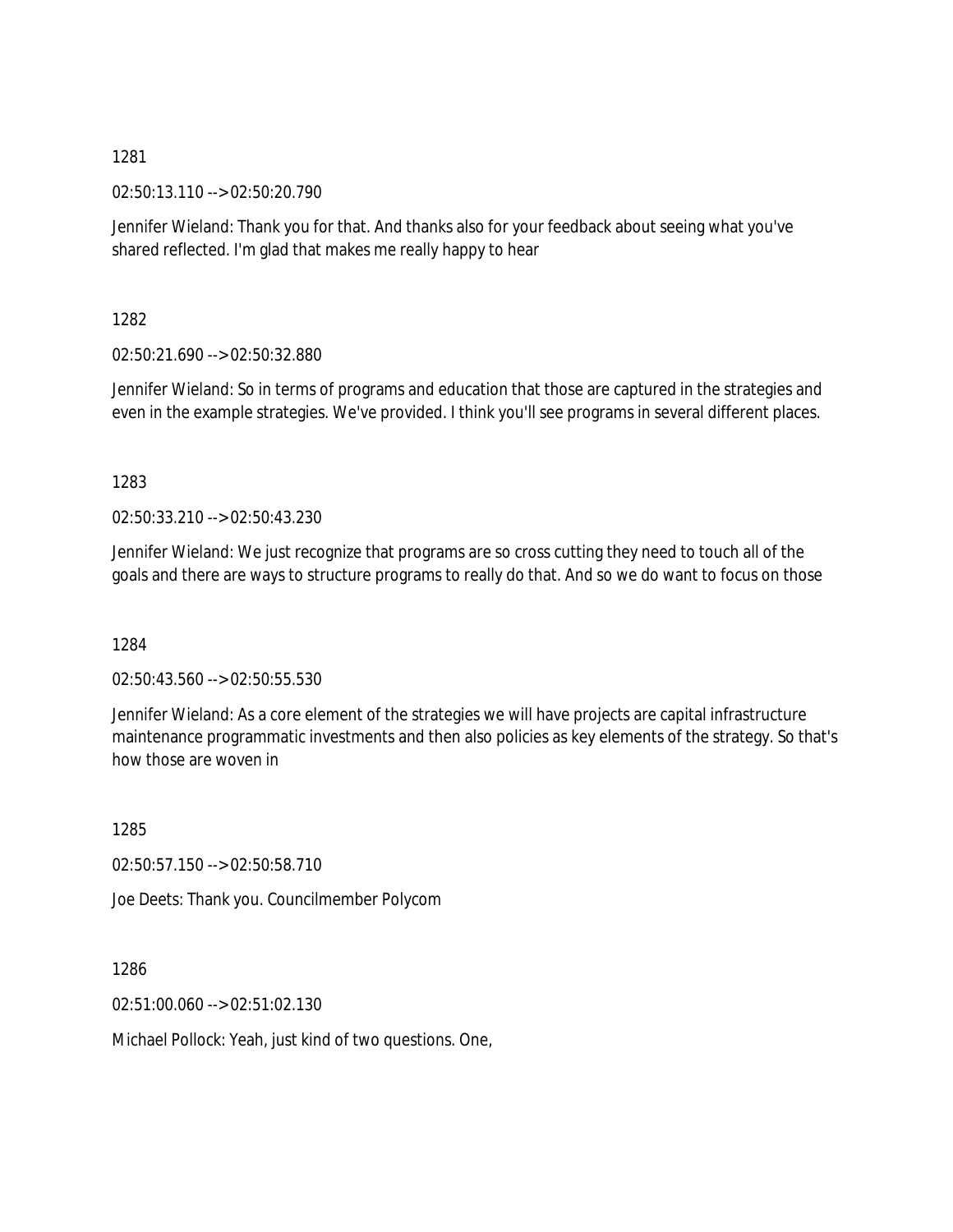02:51:02.610 --> 02:51:11.700

Michael Pollock: I, I am. First of all, I really liked the direction, just in terms of feedback. And this is just the discussion. There's emotion on the table. So, or proposed.

1288

02:51:13.500 --> 02:51:18.990

Michael Pollock: In terms of greenhouse gas emissions. Do you have a framework for signing

1289

02:51:20.130 --> 02:51:26.310

Michael Pollock: Quantitatively but at least qualitatively, which ones are going to get you the biggest sort of greenhouse gas emission bang for the buck.

1290

02:51:29.070 --> 02:51:36.480

Jennifer Wieland: We do. Yeah. So, you know, certainly with a with a transportation plan that focuses on a lot of active transportation investments.

1291

02:51:36.780 --> 02:51:48.540

Jennifer Wieland: And for and for a place like Bainbridge Island. You don't want to use a big regional travel demand model to make that assessment. And so we have a handful of off model tools spreadsheet analyses essentially that

1292

02:51:48.900 --> 02:51:53.520

Jennifer Wieland: We've developed and used over the years and in a lot of different types of communities and so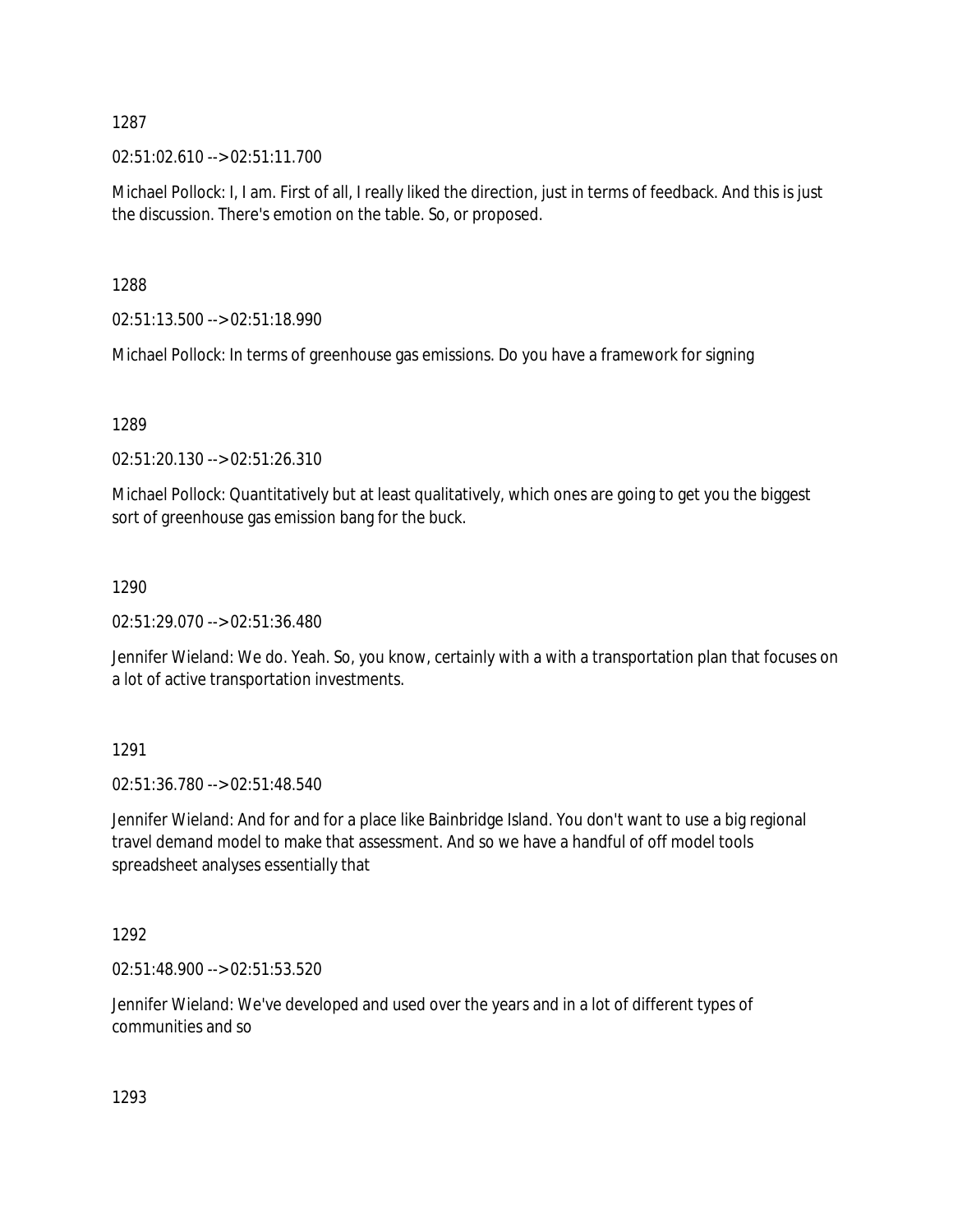02:51:53.910 --> 02:51:59.010

Jennifer Wieland: That is, as we move into the scenarios where we're combining different types of projects and programs.

1294

02:51:59.340 --> 02:52:12.150

Jennifer Wieland: That is when we would look at what are the anticipated greenhouse gas reductions associated with Scenario A versus scenario be versus scenario. See, so yeah, we do have a handful of tools and would certainly be happy to talk more about those

1295

02:52:12.690 --> 02:52:21.240

Michael Pollock: Are great and then and then the second part, I'm thinking well well answer is, you know, I just noticed since since coded that

1296

02:52:22.620 --> 02:52:32.250

Michael Pollock: People are just driving a lot more slowly. And so when we're talking about sustainable transportation kind of occurred to me that that when you're driving

1297

02:52:32.820 --> 02:52:49.800

Michael Pollock: More slowly the impact obviously is a lot less. And so it's a lot more safe and you talk about safety. So I just wondered if you're just getting people to drive more slowly was was was an option, you're considering just yeah okay

1298

02:52:50.160 --> 02:53:01.800

Jennifer Wieland: Yeah. One of the strategies that our Task Force has suggested is reducing speed limits island wide and we know that just changing a sign is not all of it. It requires education. It requires enforcement as well.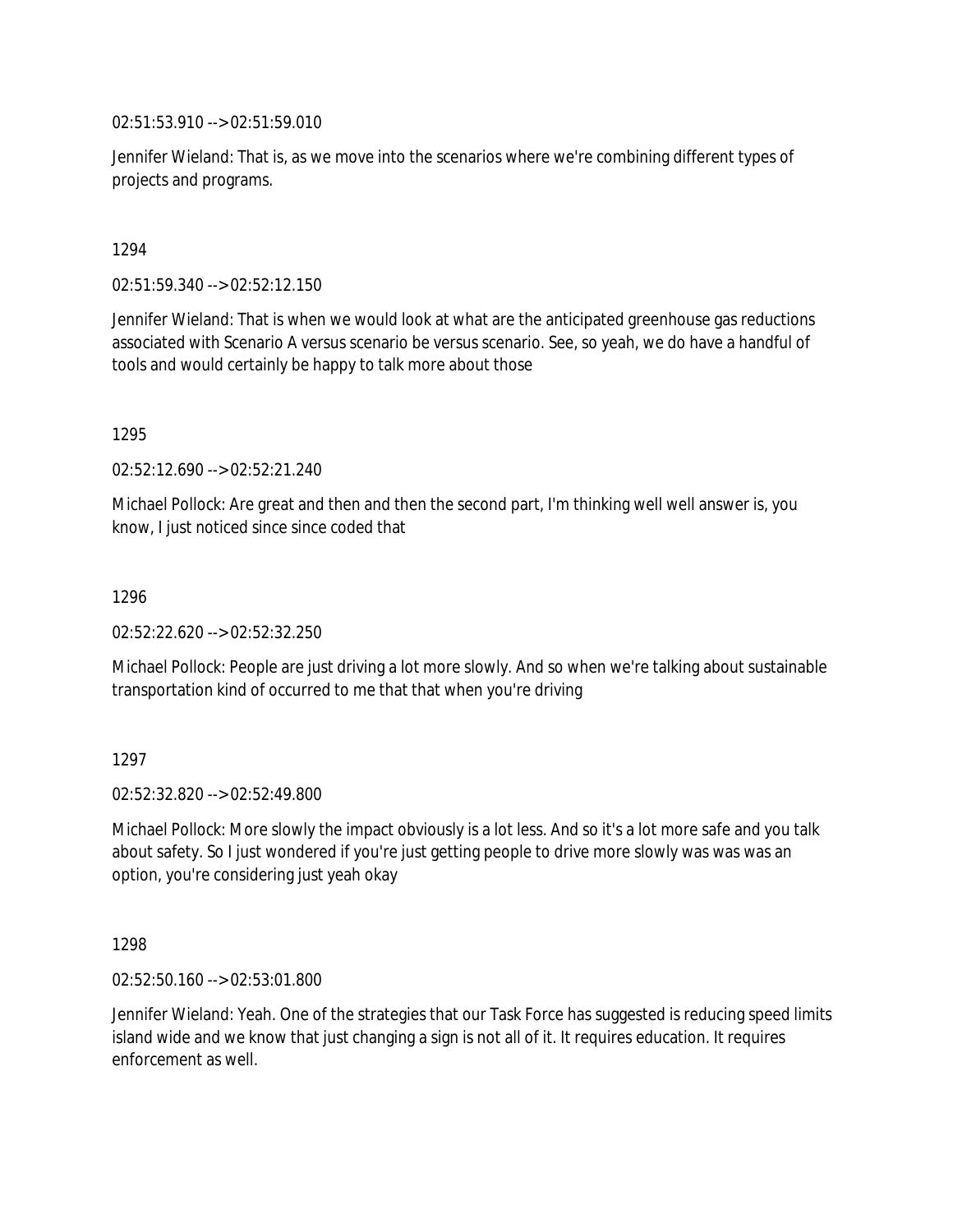02:53:02.340 --> 02:53:12.540

Jennifer Wieland: But I think that is a strategy that is is really important to make the places where people are walking and biking feel more comfortable and for folks who are driving as well, create safe spaces.

1300

02:53:13.650 --> 02:53:17.730

Michael Pollock: Okay. And then the last, last question. Thank you for

1301

02:53:19.260 --> 02:53:29.820

Michael Pollock: Coming to London is in terms of the evolving technology with automatic driving and sort of 5G network and stuff. It seems like

1302

02:53:30.480 --> 02:53:46.170

Michael Pollock: You know, I have a place in general, I have a electric car in it then identify pedestrians. Allah says, Yes, that's right. It's on all the drive and it stops and when I see one or it doesn't have enough room to get past. So I just want her to kind of how that sort of

1303

02:53:48.360 --> 02:53:57.390

Michael Pollock: How you're going to incorporate this is really rapidly evolving technology into some of this, and if that's forcing a rethink of

1304

02:53:58.410 --> 02:54:10.080

Michael Pollock: Maybe how we would use sustainable transportation, not even even two years ago, I just want to make sure we have a plan that's for 2014 not for not for 2020. Mm hmm.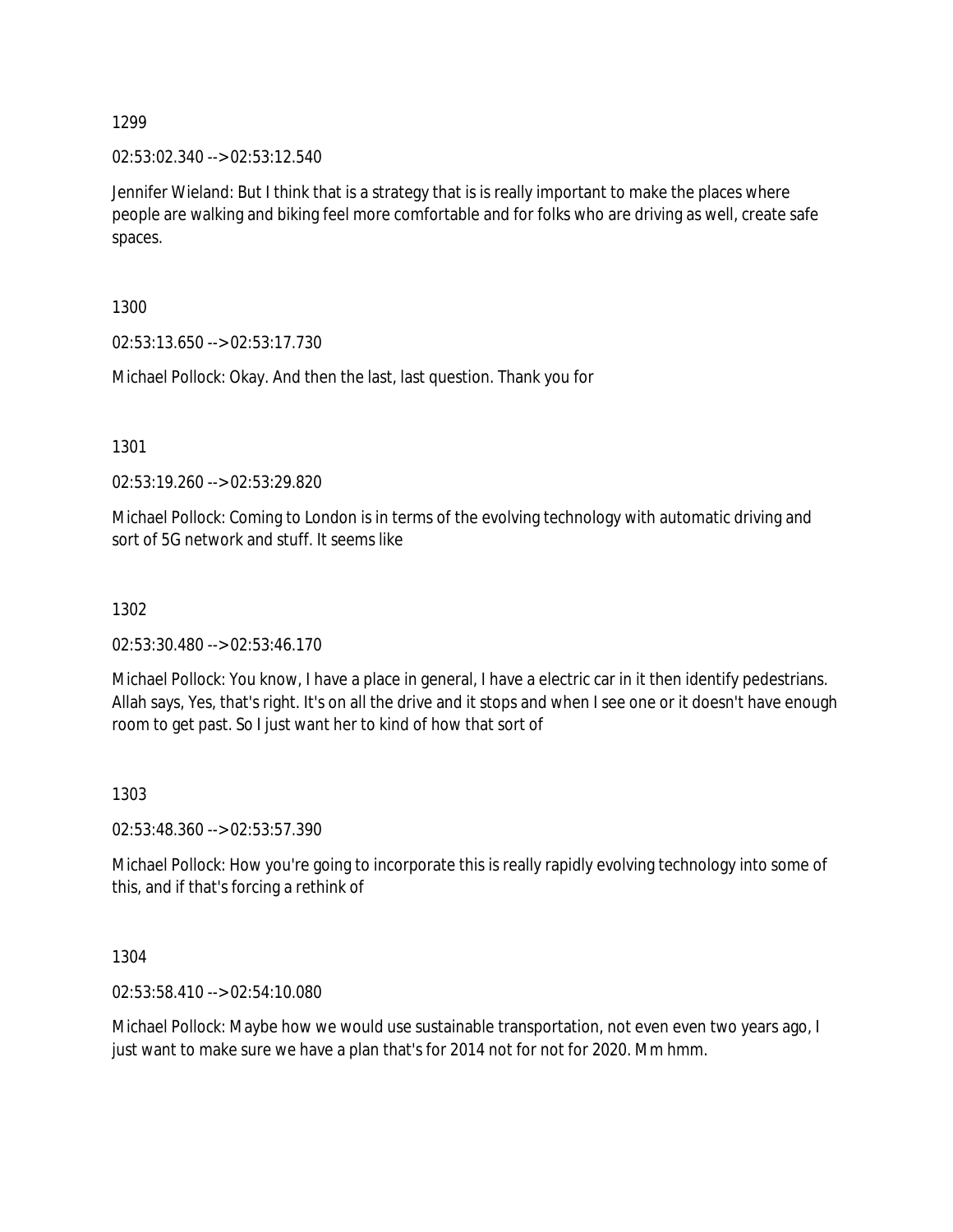02:54:10.590 --> 02:54:16.470

Jennifer Wieland: I would say that those types of technologies really brought in some of the opportunities that are in front of us.

1306

02:54:16.830 --> 02:54:21.390

Jennifer Wieland: But part of the reason that we do focus in on the goals. First and foremost is because

1307

02:54:21.660 --> 02:54:33.060

Jennifer Wieland: Our feeling is that if you use your values to set the goals. It doesn't matter what the technologies are that are available. You're still shaping projects and making decisions in ways that that meet the values of the Community.

1308

02:54:33.510 --> 02:54:38.400

Jennifer Wieland: I think the other important thing when it comes to autonomous vehicles and emerging technologies is that

1309

02:54:38.760 --> 02:54:45.420

Jennifer Wieland: If we are planning and designing our facilities for the folks who are the most vulnerable for people who are walking and biking.

1310

02:54:45.840 --> 02:54:53.760

Jennifer Wieland: Any of the enhancements that may come regarding recognizing pedestrians autonomy shuttles to make those connections to transit easier.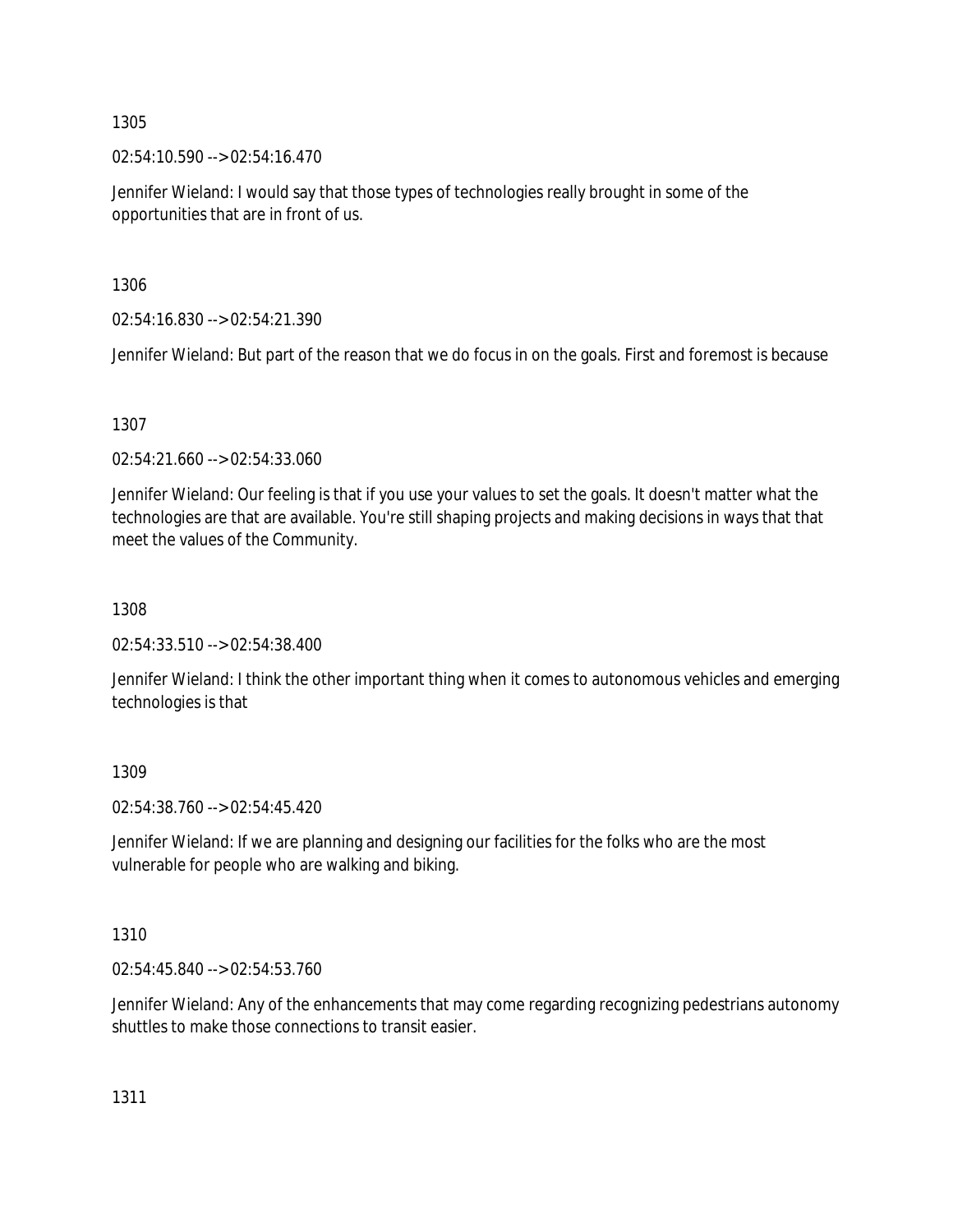02:54:54.150 --> 02:55:03.540

Jennifer Wieland: Those are just benefits they don't get in the way of that safe walking and biking network, nor does the safe walking and biking network get in the way of those technological advancements

1312

02:55:03.870 --> 02:55:09.810

Jennifer Wieland: So I think by planning for the most vulnerable. We are planning for any technology that is going to come. Okay.

1313

02:55:10.230 --> 02:55:11.070

Michael Pollock: Okay, thank you.

1314

02:55:12.210 --> 02:55:13.890

Joe Deets: Thank you. Councilmember NASA

1315

02:55:14.730 --> 02:55:30.030

Rasham Nassar: Yes. Thanks, Jennifer and mark. Nice to see you tonight. Thanks again for your presentation. Um, my question is sort of related to council member politics. I'm sure you're aware of the the mandate that Governor new some past

1316

02:55:31.080 --> 02:55:39.600

Rasham Nassar: The executive order that directed the state to require that by 2035 all new cars and passengers trucks sold in the state of California be zero emission vehicles.

1317

02:55:40.170 --> 02:55:51.900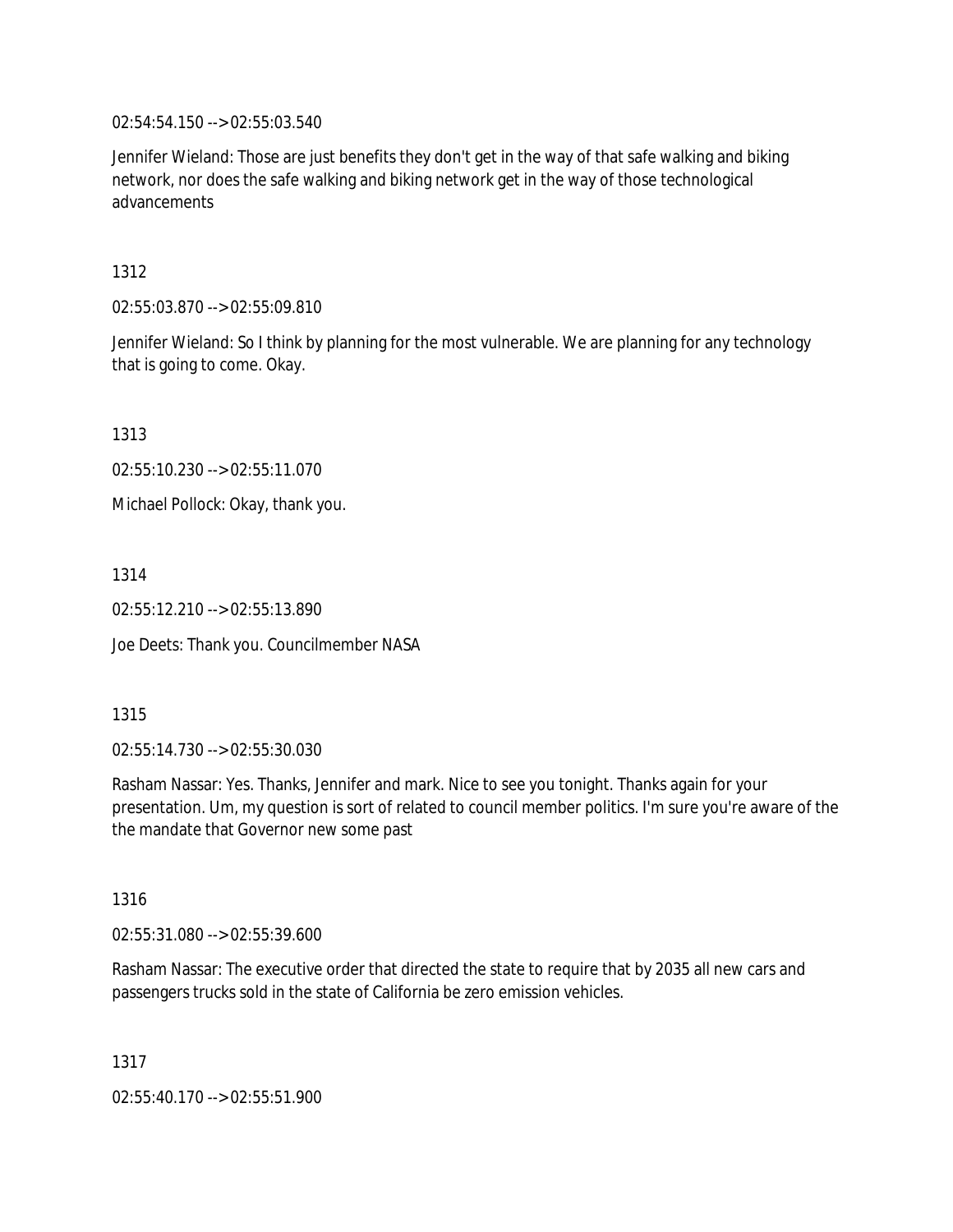Rasham Nassar: So my question is, if you're also taking into consideration possible legislative movement within the state of Washington at that level, that could help facilitate are there are that might

1318

02:55:52.350 --> 02:55:57.210

Rasham Nassar: Premium kind of the city's efforts or or make obsolete our efforts to I'm going to pull up your

#### 1319

02:55:57.960 --> 02:56:04.380

Rasham Nassar: slide here. I think he had something on the climate action and resilience increase the proportion of electric vehicles on the island by 2045

#### 1320

02:56:05.040 --> 02:56:16.050

Rasham Nassar: And if so, if part of our thinking should be to help facilitate that the the removal of gas powered vehicles from the roadways in favor of electric vehicles. If we might

1321

02:56:16.380 --> 02:56:32.610

Rasham Nassar: Want to consider as part of this plan, some sort of electric vehicle subsidy program or gas powered vehicle buyback program. I'm not even sure that the city has a jurisdiction to do that, but are you aware of anything happening or the conversations movement at the state level.

1322

02:56:33.750 --> 02:56:34.680

Rasham Nassar: That might

1323

02:56:35.850 --> 02:56:40.830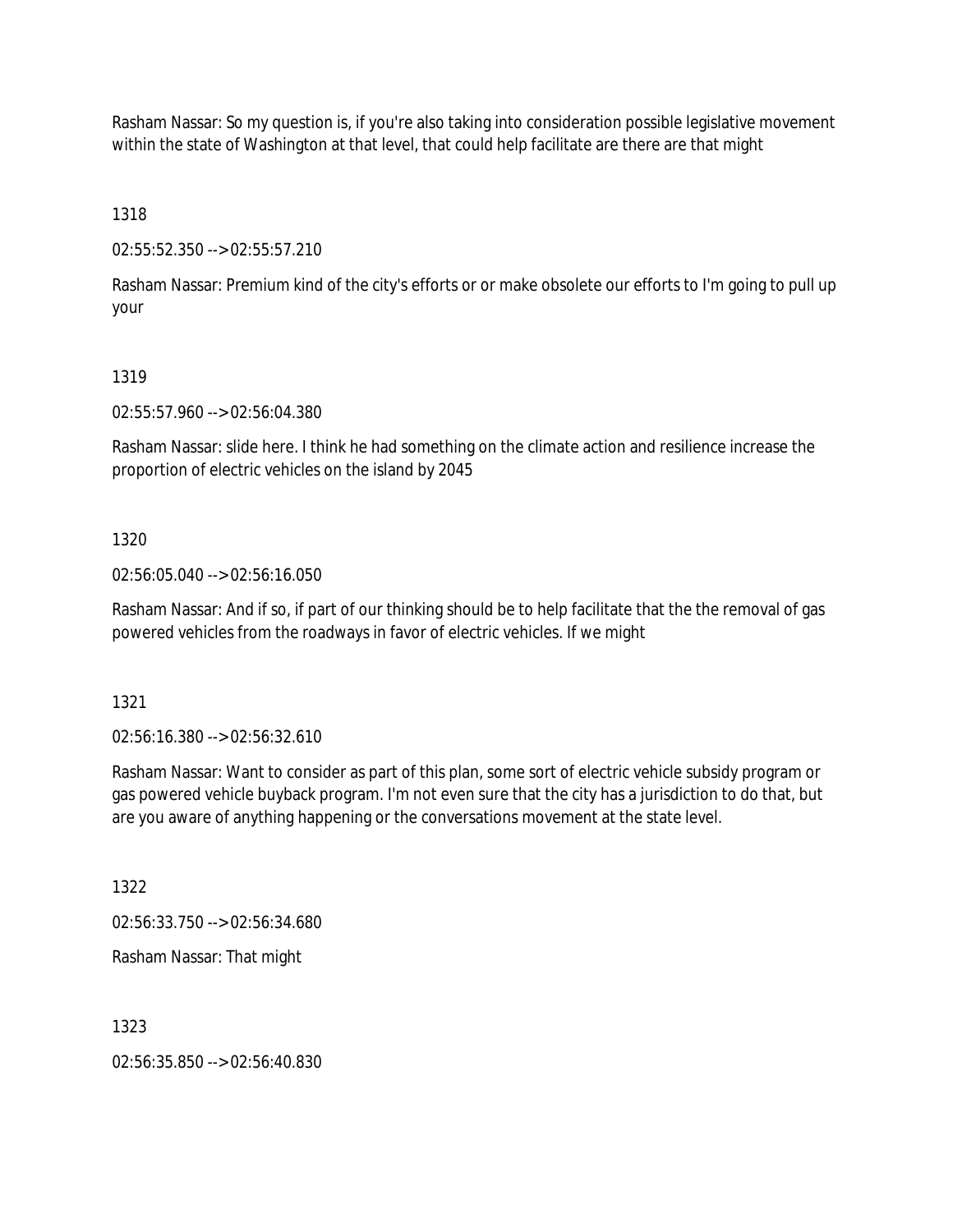Rasham Nassar: You know, help facilitate or change the direction of the same of the sustainable transportation plan.

1324

02:56:42.420 --> 02:56:51.900

Jennifer Wieland: Great question. So that specific objective comes directly from the Climate Action Plan and that is a great area of overlap between a sustainable transportation plan and the Climate Action Plan.

1325

02:56:52.230 --> 02:56:57.810

Jennifer Wieland: I don't know of anything that is currently happening at the Washington State level that would be in the way of that objective.

1326

02:56:58.140 --> 02:57:05.760

Jennifer Wieland: But certainly to your suggestion council member, the idea of an electric vehicle subsidy program is one that has come up through our task force.

1327

02:57:06.630 --> 02:57:14.820

Jennifer Wieland: I haven't heard of a community in Washington state that is exploring a buyback program, coupled with a subsidy program, but

1328

02:57:15.090 --> 02:57:20.760

Jennifer Wieland: I think it would be an excellent program to pursue and then certainly a policy decision if

1329

02:57:21.000 --> 02:57:27.450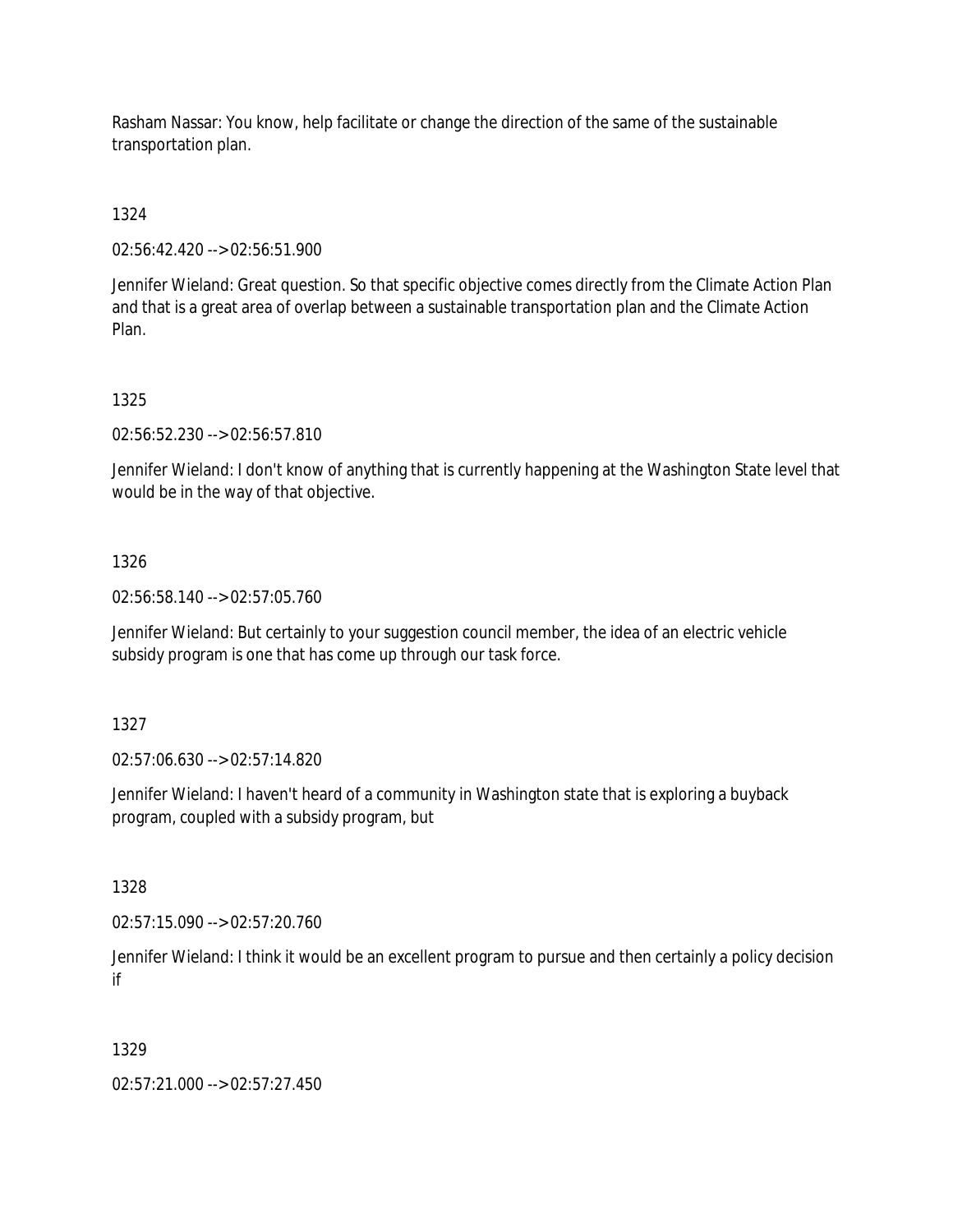Jennifer Wieland: The city of Bainbridge Island wants to advocate for policy at a statewide level or wants to advocate for action at a statewide level.

1330

02:57:27.750 --> 02:57:36.990

Jennifer Wieland: That is something we could tee up for you in a sustainable transportation plan. So I think it would very much be in keeping with both the Climate Action Plan in this. Yeah. Mark, sorry.

# 1331

02:57:37.500 --> 02:57:43.920

Mark Epstein: I was gonna say that's just a great question for our technical advisory team. So our agency partners holds I'll run it by them on Friday.

# 1332

02:57:45.510 --> 02:57:50.460

Rasham Nassar: I thank you Mark. And thank you, Jennifer for that response. I'm just thinking in terms of

1333

02:57:51.090 --> 02:57:55.230

Rasham Nassar: You know what's going to cause the greatest reduction in carbon emissions, the soonest

### 1334

02:57:55.530 --> 02:58:03.840

Rasham Nassar: And I'm completely on board with sustainable transportation and developing our non motorized infrastructure. But when you're talking about changing patterns of behavior.

1335

02:58:04.350 --> 02:58:08.910

Rasham Nassar: Reducing reliability on vehicles. The truth is, is that that's that that may take some time.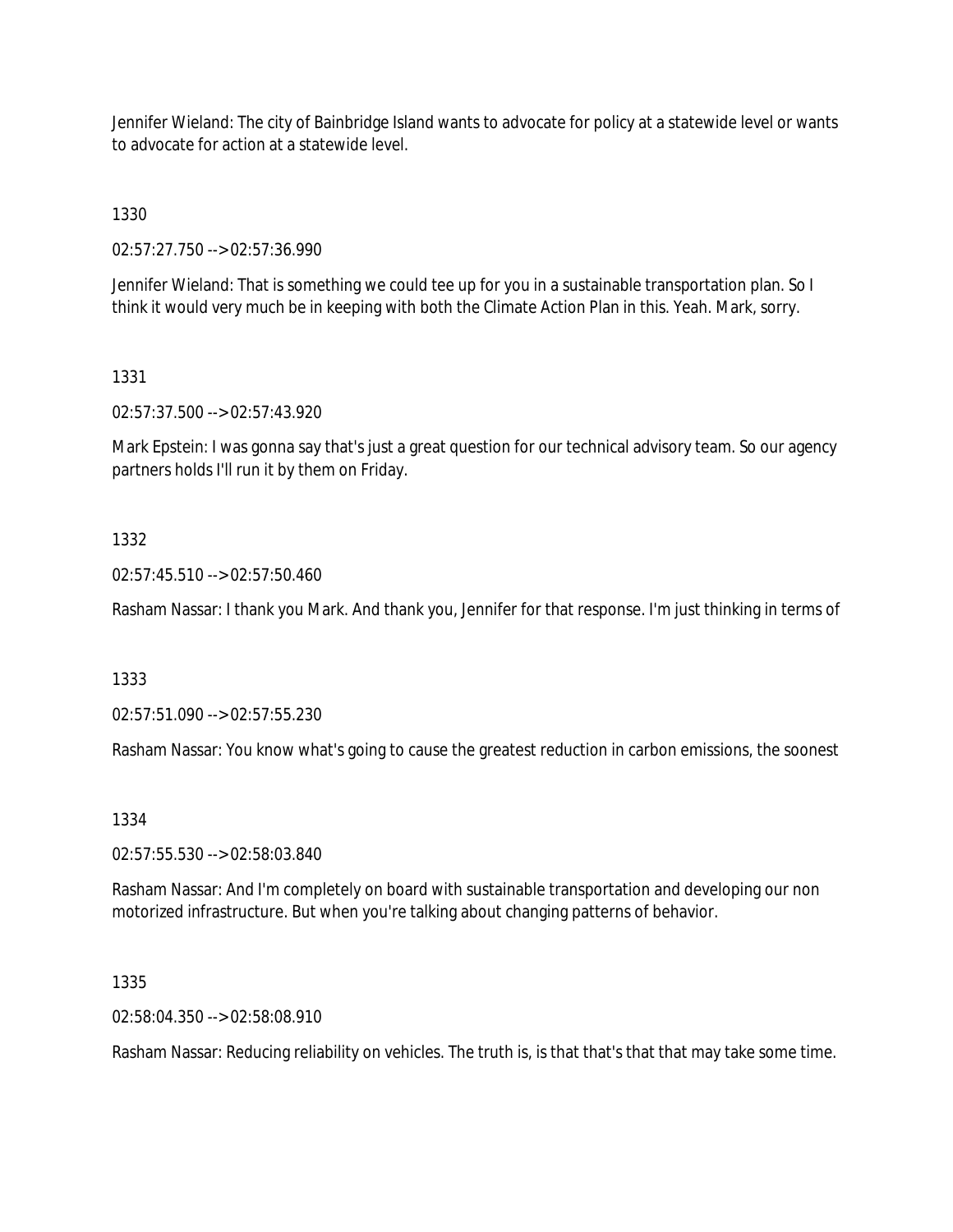02:58:09.300 --> 02:58:19.290

Rasham Nassar: And I think California is a step ahead because they recognize that and their solution is just to put more electric vehicles on the road. And I know there's conversations with PSC or electric provided that would need to happen.

1337

02:58:19.650 --> 02:58:30.090

Rasham Nassar: Again with the city, but I would really appreciate if that were a core area of focus, or at least just an area of focus, as we continue conversations on this plan. So thank you.

1338

02:58:31.320 --> 02:58:33.330

Jennifer Wieland: Great, thank you. We will take that to

1339

02:58:33.360 --> 02:58:39.180

Jennifer Wieland: PSC this Friday and certainly move that forward. Okay.

### 1340

02:58:39.540 --> 02:58:47.760

Joe Deets: Great, thank you. Um, I don't see any other hands up. I think this is excellent. I'm really excited about this all the hard work that you guys have done.

### 1341

02:58:48.960 --> 02:58:58.440

Joe Deets: Jennifer mark the whole sustainable transportation Task Force. Do you have what Mark, I'm looking to you. Do you have what you were looking for for tonight.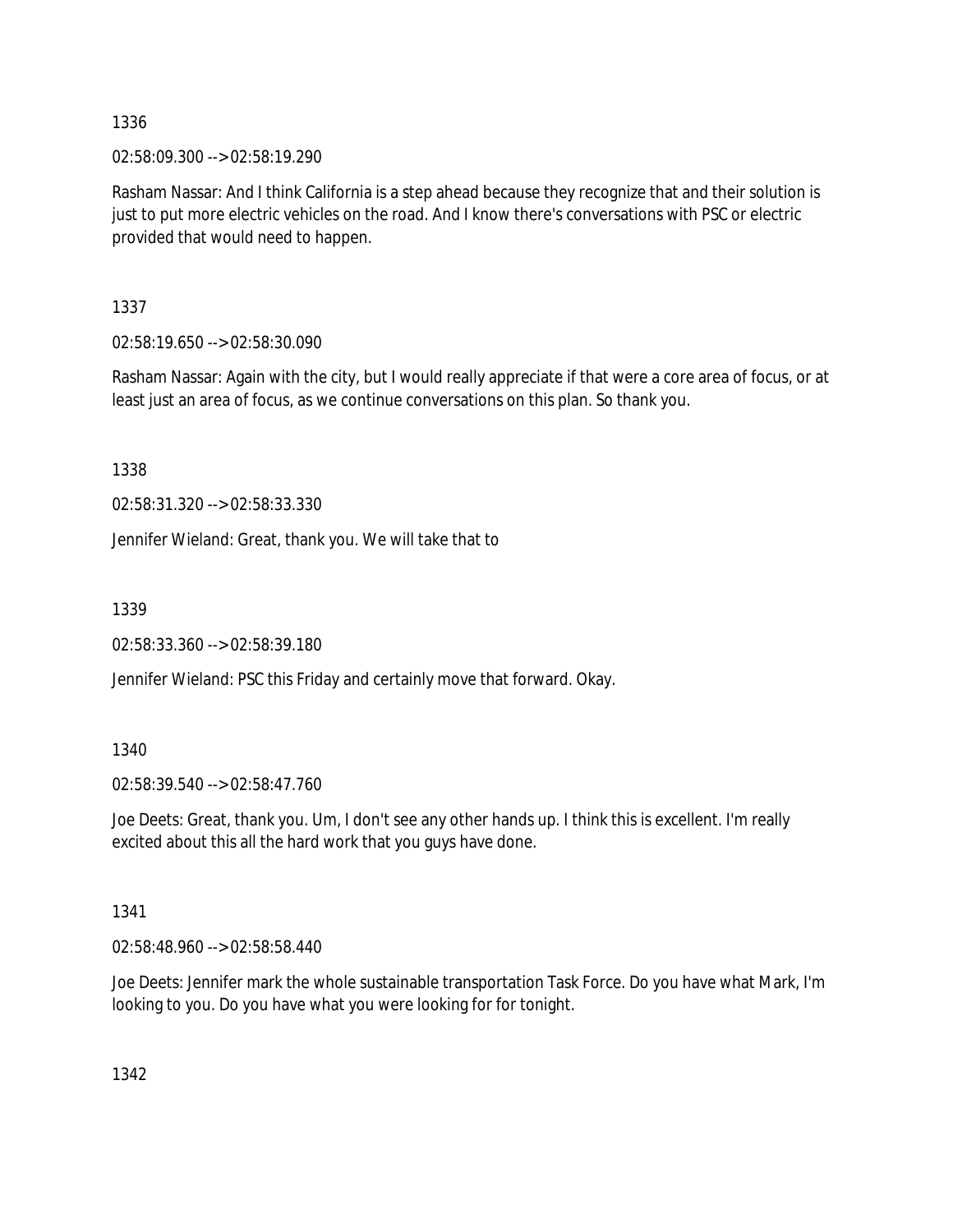02:58:59.490 --> 02:59:07.230

Mark Epstein: That's like we said at the beginning, this is just for discussion and we were hoping to get the approval after your public comment at the meeting next week.

1343

02:59:07.950 --> 02:59:14.490

Joe Deets: Okay. Great. Well, thank you so much. I'm sorry. He had to wait around

1344

02:59:16.620 --> 02:59:19.500

Jennifer Wieland: Thank you. Well, we appreciate it. We'll see you soon. Take care.

1345

02:59:20.430 --> 02:59:21.120

Mark Epstein: It's Council.

1346

02:59:24.810 --> 02:59:26.550

Joe Deets: Okay, well, colleagues,

1347

02:59:27.690 --> 02:59:34.590

Joe Deets: It is about nine o'clock, and we have a whole hour discussion a level of service. So what do you say we do have

1348

02:59:36.000 --> 02:59:39.060

Joe Deets: A break till show we say 905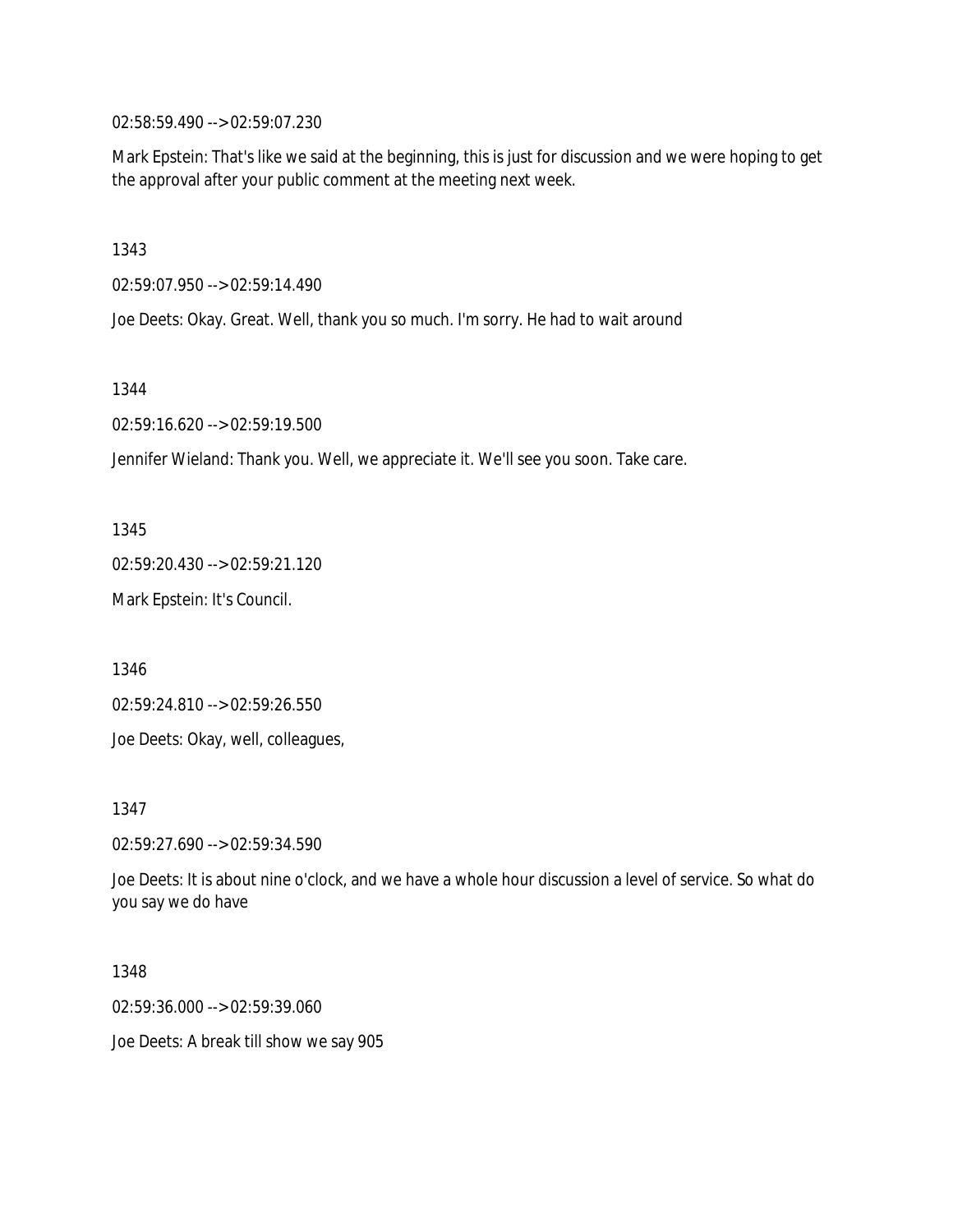1349 02:59:40.410 --> 03:00:37.980 Joe Deets: The sound good. Okay, so we'll break till 905

03:05:09.900 --> 03:05:10.830 Joe Deets: Okay.

1350

1351 03:05:20.280 --> 03:05:21.480 Joe Deets: We'll just wait for

1352 03:05:23.190 --> 03:05:24.630 Joe Deets: Everyone else come back.

1353 03:05:30.570 --> 03:05:31.140 Joe Deets: Christine

1354 03:05:54.930 --> 03:05:57.720 Joe Deets: Just need mayor Schneider and COUNCILMEMBER Pollard

1355 03:06:11.700 --> 03:06:13.320 Joe Deets: Well, perhaps we'll get started because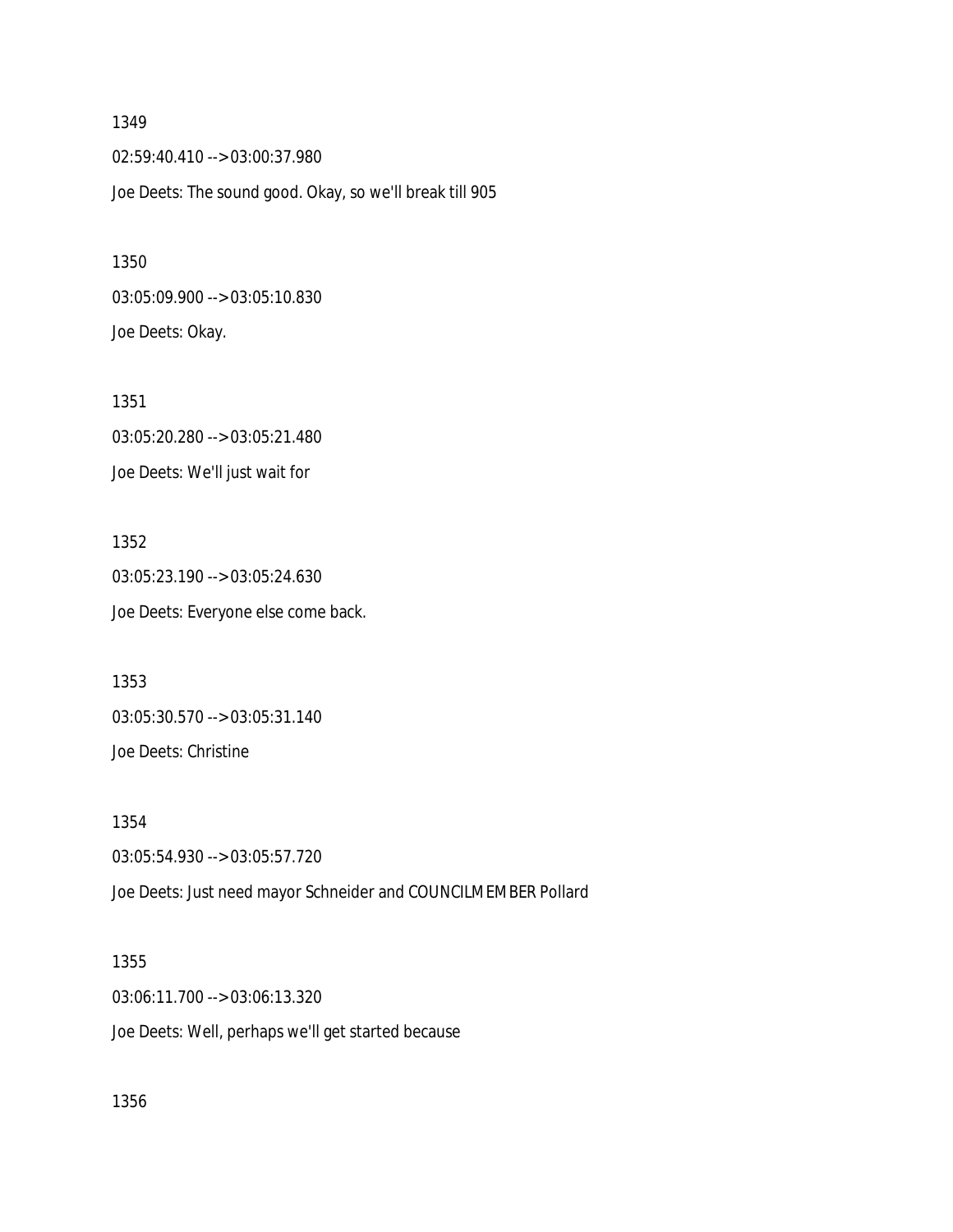03:06:15.030 --> 03:06:18.150

Joe Deets: It's 9060. Thank you.

1357

03:06:19.500 --> 03:06:27.900

Joe Deets: We're going to go ahead and get started. So this is Item seven be. This is a long discussion because it's important transportation level of service discussion.

1358

03:06:29.400 --> 03:06:31.140

Joe Deets: Chris, are you going to lead off on that.

#### 1359

03:06:33.240 --> 03:06:35.520

Chris Wierzbicki: Leaving the Council of Christmas Vicki public works director

1360

03:06:36.870 --> 03:06:38.280

Chris Wierzbicki: I will lead you through this discussion.

1361

03:06:42.030 --> 03:06:42.420

Chris Wierzbicki: Okay.

### 1362

03:06:44.100 --> 03:06:48.750

Chris Wierzbicki: I'm gonna share my screen with you so that we can look at some stuff together.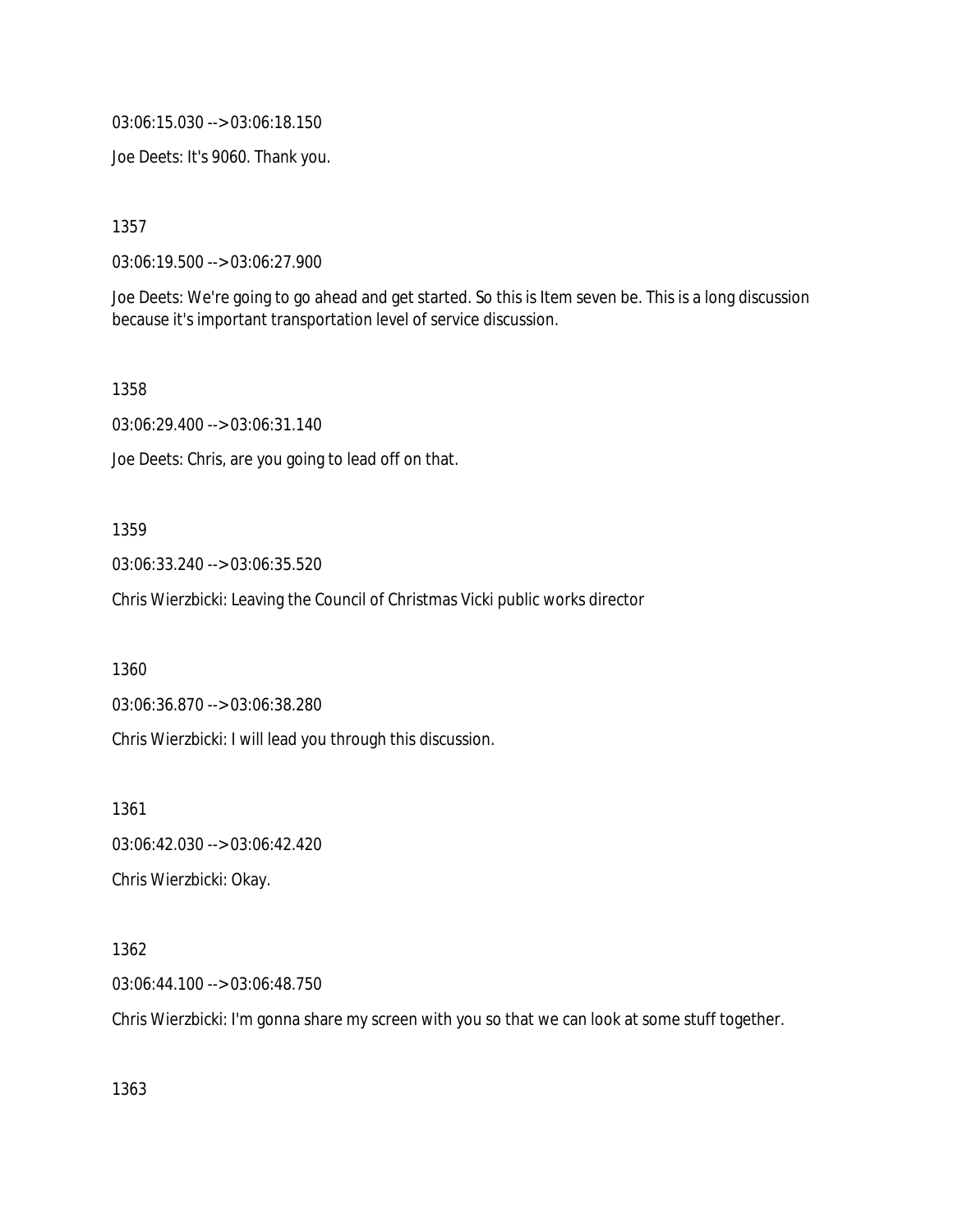03:06:50.490 --> 03:06:51.900 Chris Wierzbicki: And hopefully I can find it.

1364 03:06:55.320 --> 03:06:55.860 Chris Wierzbicki: Here it is.

1365 03:06:57.690 --> 03:06:58.080 Chris Wierzbicki: OK.

1366 03:07:00.870 --> 03:07:02.430 Chris Wierzbicki: As we get into this, I'm going to

1367

03:07:04.110 --> 03:07:10.950

Chris Wierzbicki: just acknowledge that this is a really dense topic, as you mentioned. Councilmember deeds, there is

### 1368

03:07:12.750 --> 03:07:25.230

Chris Wierzbicki: We have an hour set aside for this and I'll do my best to see if we can get through it in an hour. There are, it's kind of broken up into four parts. And I think I'll stop at the end of each of the parts and we can see if anybody has questions or wants to

1369

03:07:26.460 --> 03:07:33.300

Chris Wierzbicki: Weigh in on anything. And that'll break it up a little bit. So, but I'll do my best to get through it. And so we can have the information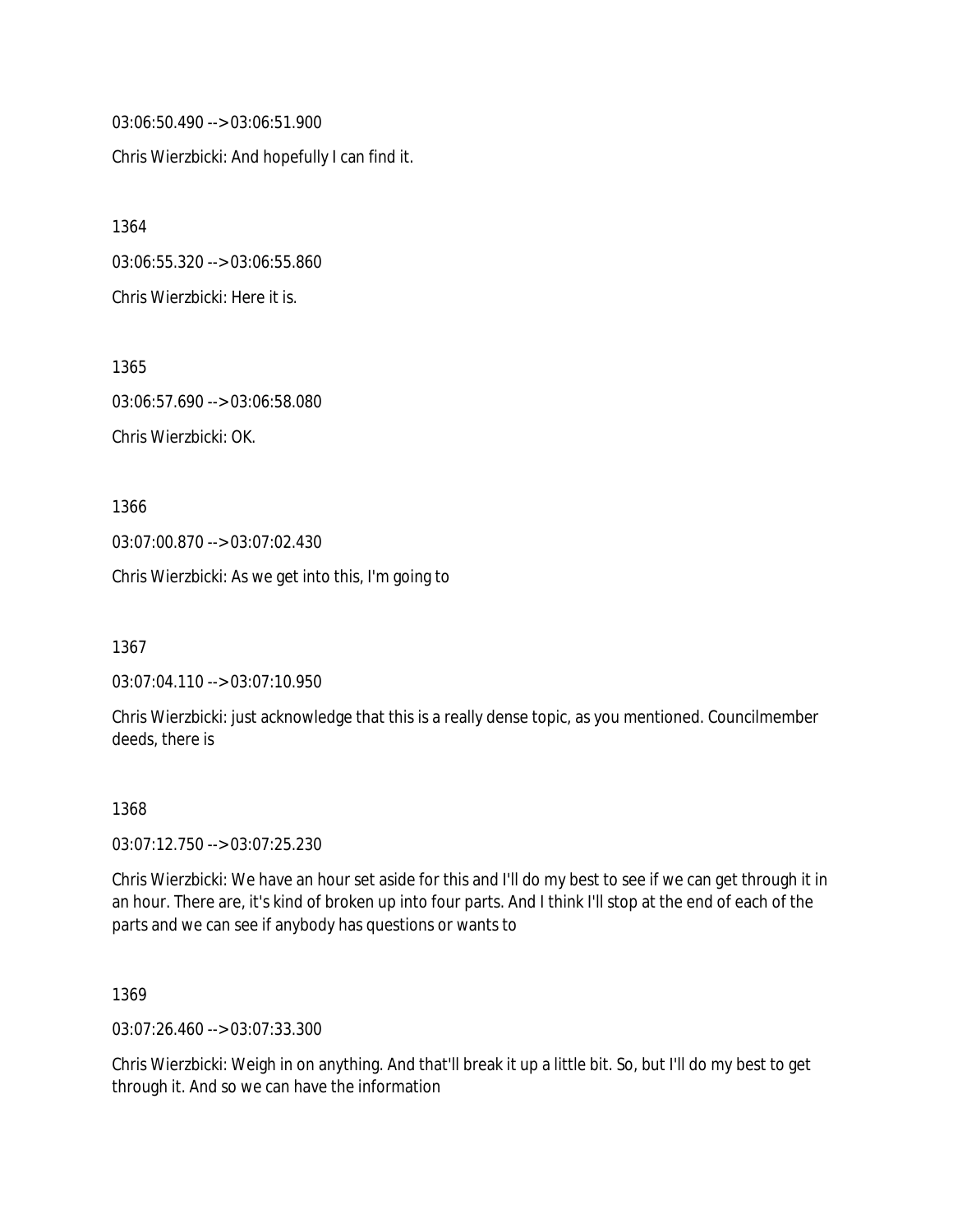03:07:34.320 --> 03:07:36.810

Chris Wierzbicki: Okay, so we're going to hear about transportation levels of service.

1371

03:07:38.610 --> 03:07:39.240

Chris Wierzbicki: And

1372

03:07:40.830 --> 03:07:46.620

Chris Wierzbicki: A couple things that you should all know about this. What we're going to do is we're going to review three different tools tonight. So we're going to look at

1373

03:07:47.130 --> 03:07:52.800

Chris Wierzbicki: Level service. We're going to look at also look at traffic and currency and we're going to look at transportation impact fees.

### 1374

03:07:53.370 --> 03:08:02.580

Chris Wierzbicki: And the reason is because all these things are really interrelated with each other. And like I said, they're, they're kind of dense topics and we're going to try to cover all three of these

1375

03:08:03.810 --> 03:08:05.520

Chris Wierzbicki: And the goal for tonight is to

1376

03:08:06.600 --> 03:08:14.340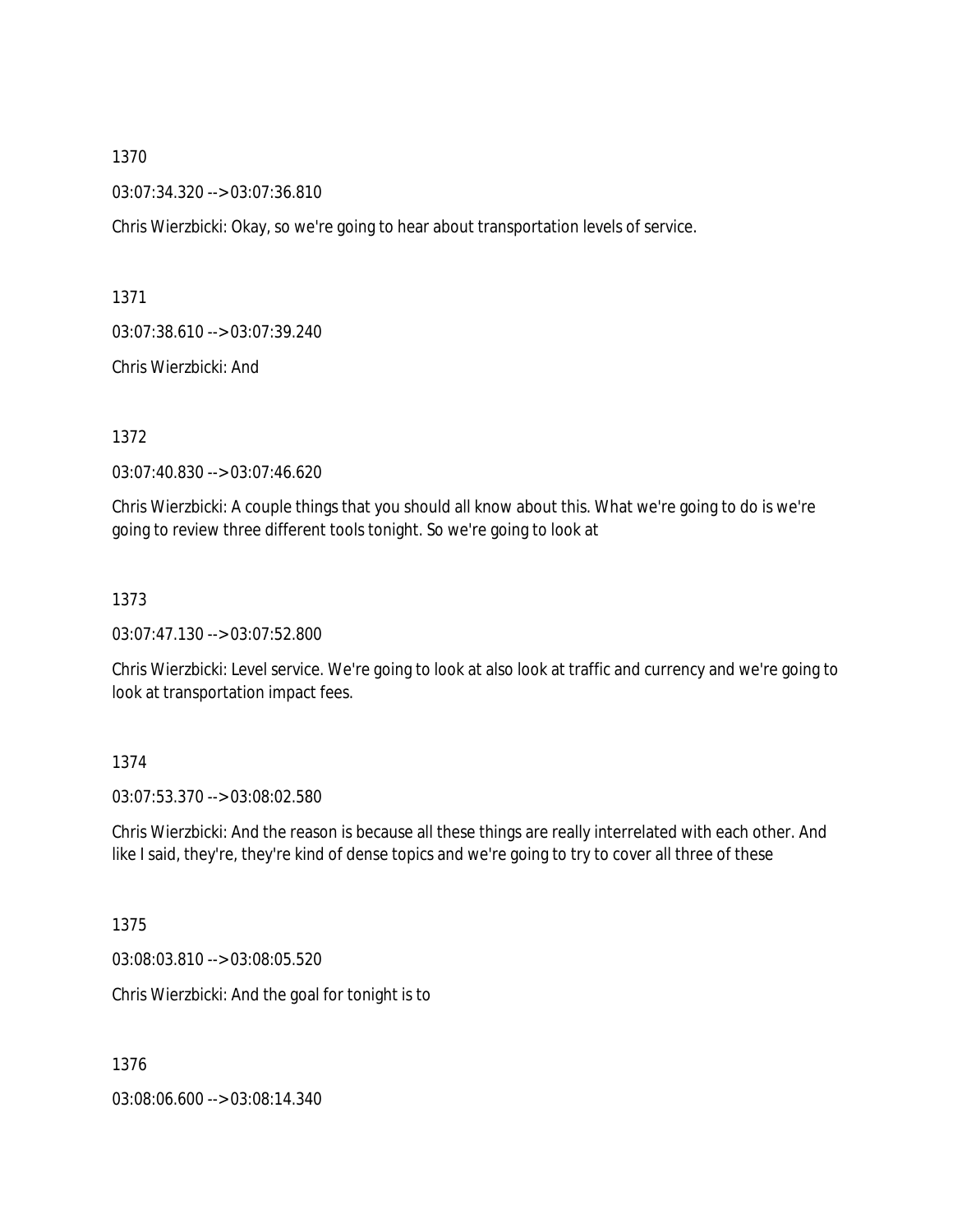Chris Wierzbicki: Understand what these are, how we use them. Currently, so that you can determine if you want to make any changes to how we use these tools.

1377

03:08:15.150 --> 03:08:23.250

Chris Wierzbicki: So we'll and I have some suggestions for you about things directions, you may want to go at near the end of this presentation and

1378

03:08:24.120 --> 03:08:30.210

Chris Wierzbicki: Really kind of really level. And I want you to just kind of understand the concepts. I think that's that's important part of this.

## 1379

03:08:31.080 --> 03:08:42.510

Chris Wierzbicki: And before we get into any of those, those three different subject areas. I would just want to know how the tools fit into the process. Okay, so on city side of things internally to the city organization.

1380

03:08:43.650 --> 03:08:53.010

Chris Wierzbicki: Levels level services embedded in the city's comp plan. So, how we measure level services in the island wide transportation plan, which is part of the comp plan.

1381

03:08:53.550 --> 03:09:02.760

Chris Wierzbicki: And we use that level of service to basically measure the impacts of our land use plan and ensure consistency between land use and transportation

1382

03:09:03.540 --> 03:09:15.180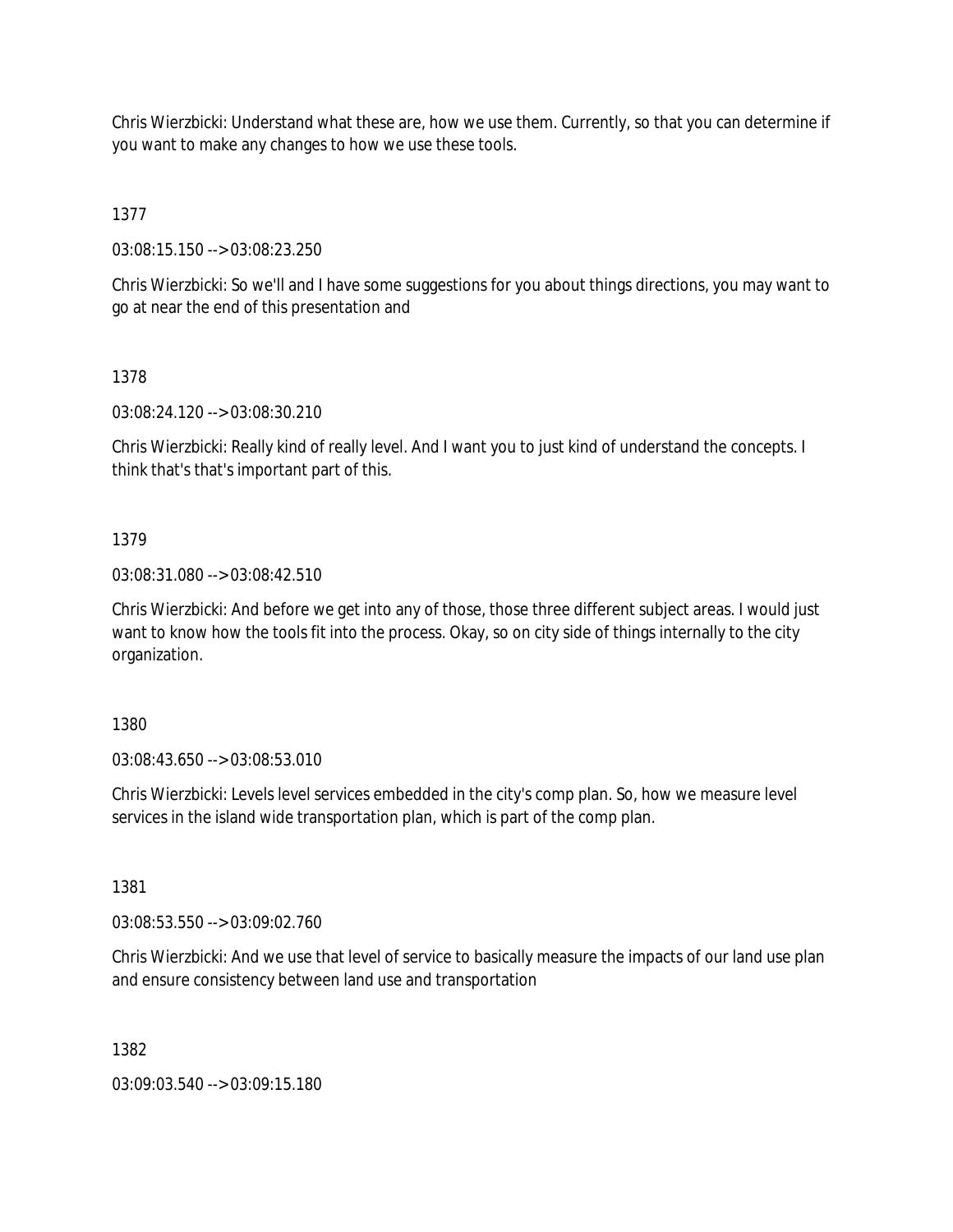Chris Wierzbicki: So the land use plan and the comp plan is the driver for for all this is the driver for the development that happens and the traffic that gets generated as a result of that, and the level services, the tool we use to measure that impacts of that land use.

1383

03:09:16.350 --> 03:09:25.350

Chris Wierzbicki: And based on what levels of service. We want if we see places that need to be upgraded in order to meet certain standards. That's where projects get

1384

03:09:25.830 --> 03:09:39.390

Chris Wierzbicki: Come from this tip. So in some cases we've had projects that come from wanting to upgrade a level of service standard at a particular intersection, or a road we put those into the capital improvement plan. And then at some point those projects get delivered. That's the city side of things.

1385

03:09:41.460 --> 03:09:47.700

Chris Wierzbicki: On the on the private side of things, this, this, these tools also play another role. So for private development.

1386

03:09:48.480 --> 03:09:52.470

Chris Wierzbicki: Private development comes in and you know requests a permit for some type of use.

1387

03:09:53.070 --> 03:10:02.310

Chris Wierzbicki: And we measure their impacts on the transportation system with the level of service standards standards that are in the comp plan that's called concurrency that's we're going to look at that, too.

1388

03:10:03.300 --> 03:10:10.620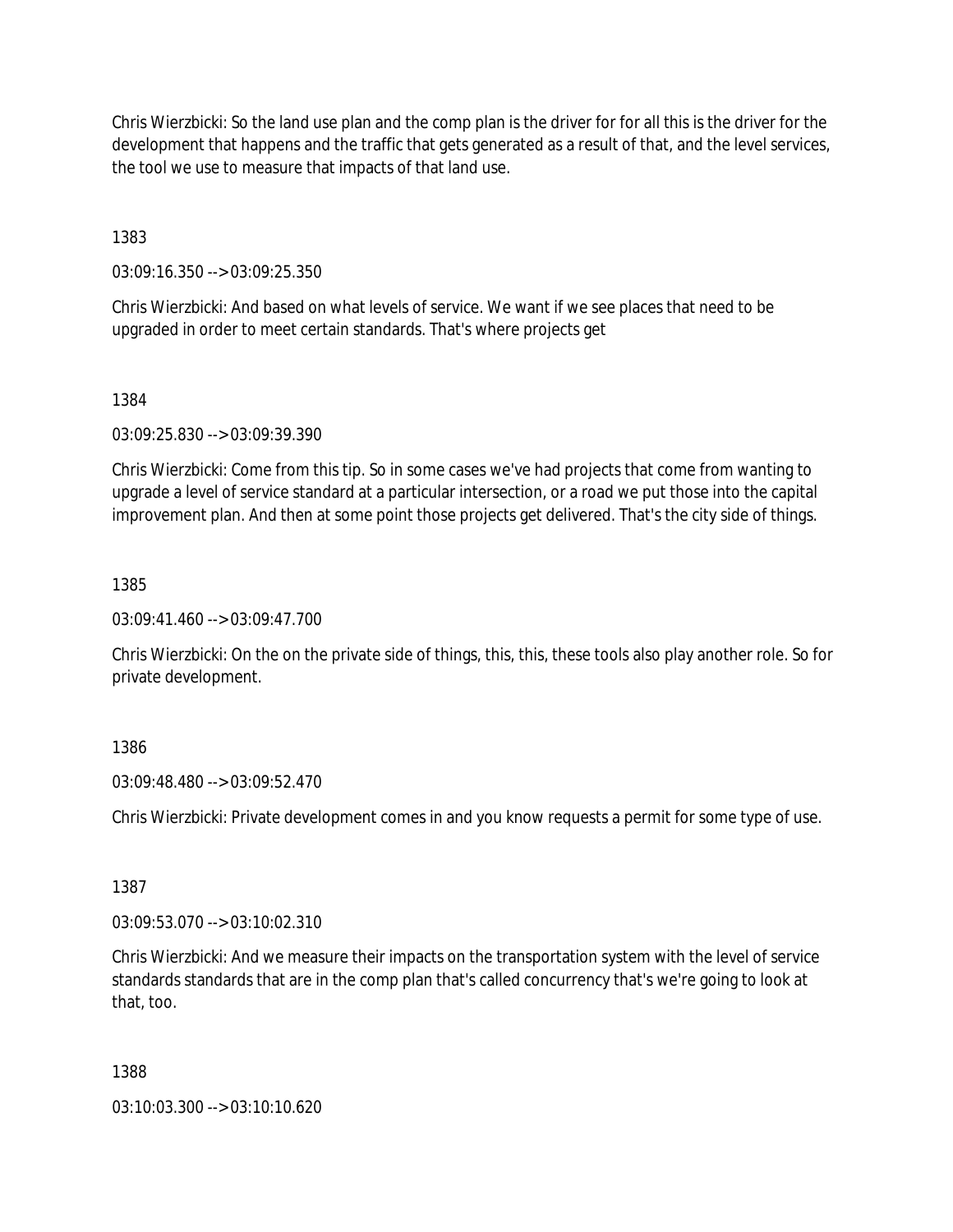Chris Wierzbicki: And sometimes those developers from those projects will build projects for us because there's something they need to do in order to make their project concurrent

1389

03:10:11.430 --> 03:10:20.760

Chris Wierzbicki: With our transportation system and mitigate impacts on transportation, that's the line you see kind of on that on the bottom right there that's developers potentially delivering some projects for us.

### 1390

03:10:22.710 --> 03:10:32.550

Chris Wierzbicki: In addition to that development also pays transportation impacts these separate from the concurrency and then we'll talk more about what transportation impact fees are but

### 1391

03:10:33.690 --> 03:10:42.870

Chris Wierzbicki: They work together. So developers and developers do have to do both of these right and the impact fees go into our tip and helps us deliver projects.

1392

03:10:44.010 --> 03:10:45.240

Chris Wierzbicki: That's kind of where the tools fit.

1393

03:10:47.550 --> 03:10:55.290

Chris Wierzbicki: So we're going to talk about these forward if, like I said, these three different topics and this we're going to kind of follow the same flow so that everyone can keep track of the conversation.

### 1394

03:10:55.920 --> 03:11:03.450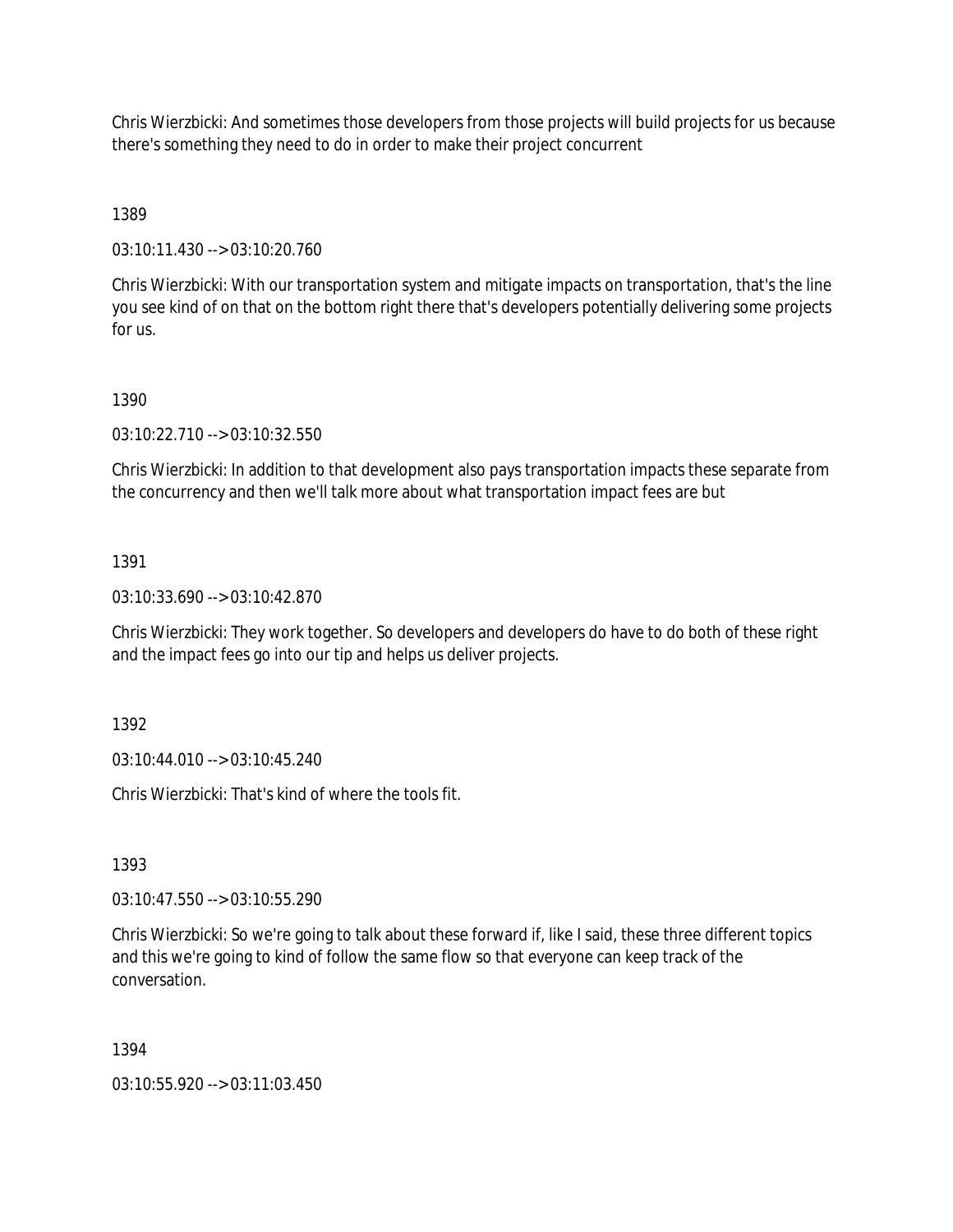Chris Wierzbicki: WHAT IS IT, WHY DO IT DOES THE CITY use it. How does it use it and what are the results and then we can talk about what changes, we might want to make

1395

03:11:05.310 --> 03:11:07.260

Chris Wierzbicki: So first and foremost is levels of service.

1396

03:11:09.030 --> 03:11:22.680

Chris Wierzbicki: So what is it's basically the quality of the transportation system from a user's perspective, right. So if you're a bicyclist your driver, you're out on the road. What are you experiencing out on the road we measure level of service with a rating system.

1397

03:11:23.730 --> 03:11:38.310

Chris Wierzbicki: A means that basically nothing is impeding movement on the road so facilities underutilized, so to speak, and an F is means that the system is highly congested right it's over utilized. There's too many cars too many bicycles or walkers.

1398

03:11:40.050 --> 03:11:53.700

Chris Wierzbicki: There's a kind of a misconception that F and a that F represents a failing condition. It's not, I would say that it's not really failing. It's just that it's full essentially right it's being used to its maximum capacity that's really what what the grading system means

1399

03:11:55.200 --> 03:12:00.270

Chris Wierzbicki: Now, why do we use this level service system. Well, it's required by the growth Management Act.

1400

03:12:01.980 --> 03:12:09.330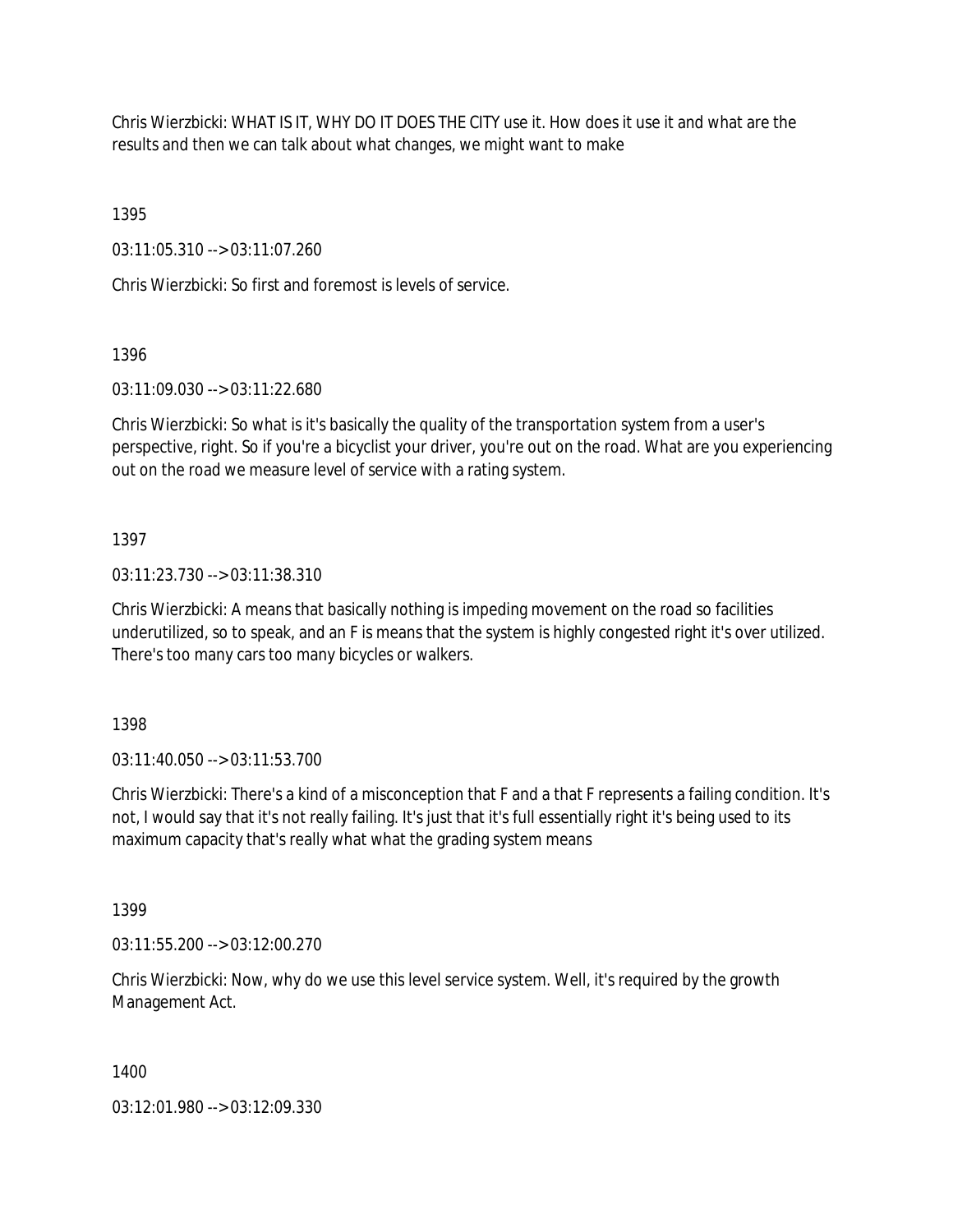Chris Wierzbicki: Growth management says that cities and counties need to have, they need to measure level of service for all their local arterial and all our transit routes.

1401

03:12:11.160 --> 03:12:17.100

Chris Wierzbicki: But GMA doesn't specify how we're supposed to measure LLS. It just says you need to measure it, because you need to be able to

1402

03:12:18.360 --> 03:12:28.680

Chris Wierzbicki: ensure consistency with their land. The land use plan right growth management is really about your land use and growth plan and it's a tool for us to measure the land use plan, but it doesn't tell us how to do that.

1403

03:12:31.200 --> 03:12:35.100

Chris Wierzbicki: So how did we choose to do it. The City right now uses

1404

03:12:36.150 --> 03:12:42.420

Chris Wierzbicki: outlines how to measure level service in the comp plan, like I mentioned in the island wide transportation plan that we measure three different things.

1405

03:12:43.110 --> 03:12:59.940

Chris Wierzbicki: We measure roadway capacity. So how many cars with the volume to capacity ratio of a road that's that's a metric. We measure intersections, which is basically made it in wait time. How long are people waiting at an intersection. If there's a lot of congestion. That's a metric

1406

 $03:13:01.080 \rightarrow 03:13:10.140$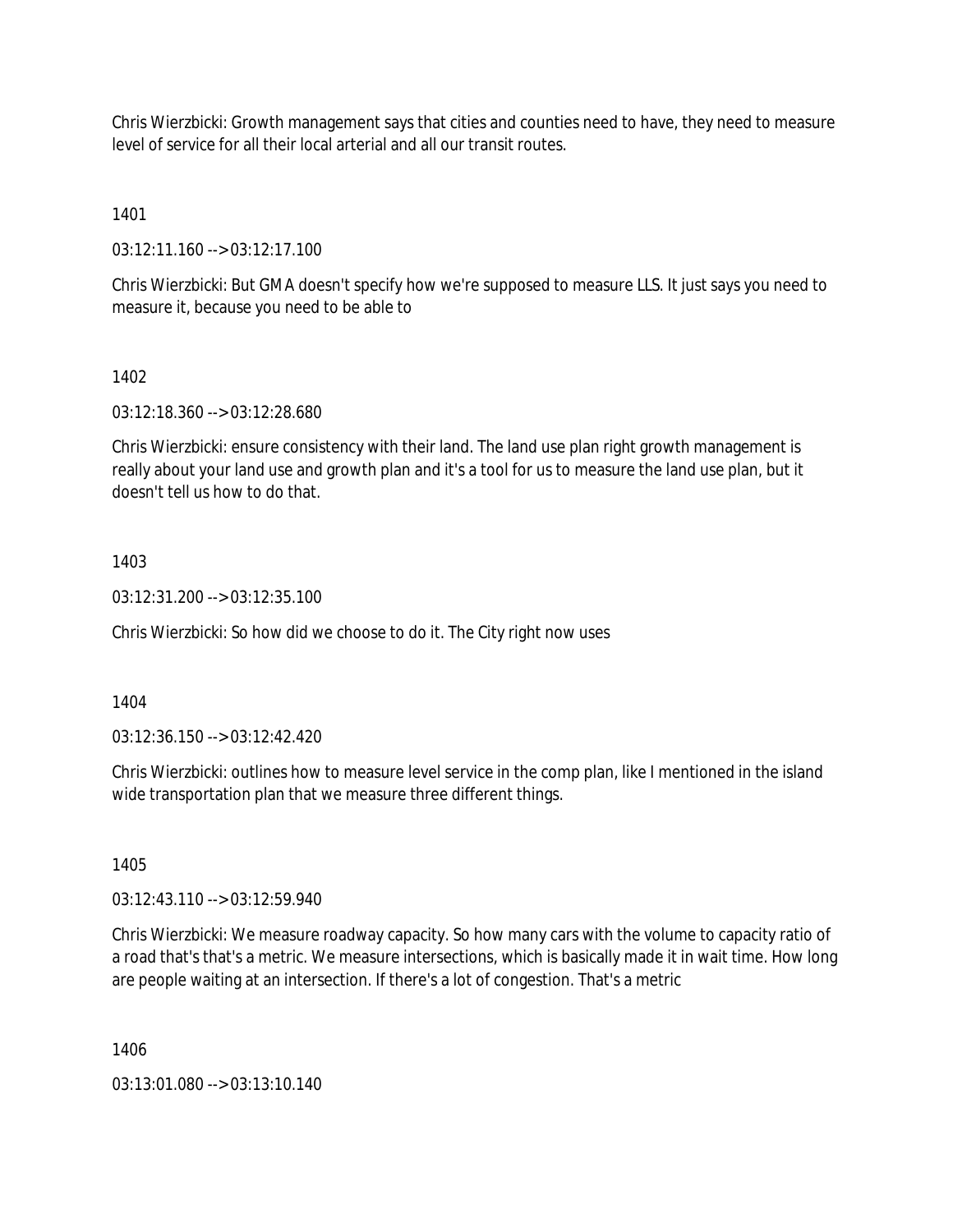Chris Wierzbicki: And we also have a non motorized facility level of service, but it's not a metric. It's what I would call a topology. It's a type of facility.

1407

03:13:11.190 --> 03:13:19.410

Chris Wierzbicki: For example, and I'm just, I don't know if it's necessarily correct but just so you can get a sense of this a type of facility might be on all our collectors.

## 1408

03:13:20.520 --> 03:13:31.650

Chris Wierzbicki: If you have bike lanes on both sides of the road. That would be a facility, if you have like lanes on one side of the road. That would be a B type facility. So it's not really a measurement. It's just a

# 1409

03:13:33.090 --> 03:13:37.260

Chris Wierzbicki: Like I said, a type of non motorized facility on our different types of roads.

### 1410

03:13:40.050 --> 03:13:49.500

Chris Wierzbicki: So how do we use this. Well, as I mentioned, we use it to measure consistency between the land use and transportation plan. That's what we do internally within the city. Right. So that's how we use the tool within the city.

1411

03:13:50.220 --> 03:13:54.690

Chris Wierzbicki: But we also use it to evaluate impacts from development. That's the, that's the external piece.

### 1412

03:13:57.060 --> 03:14:06.480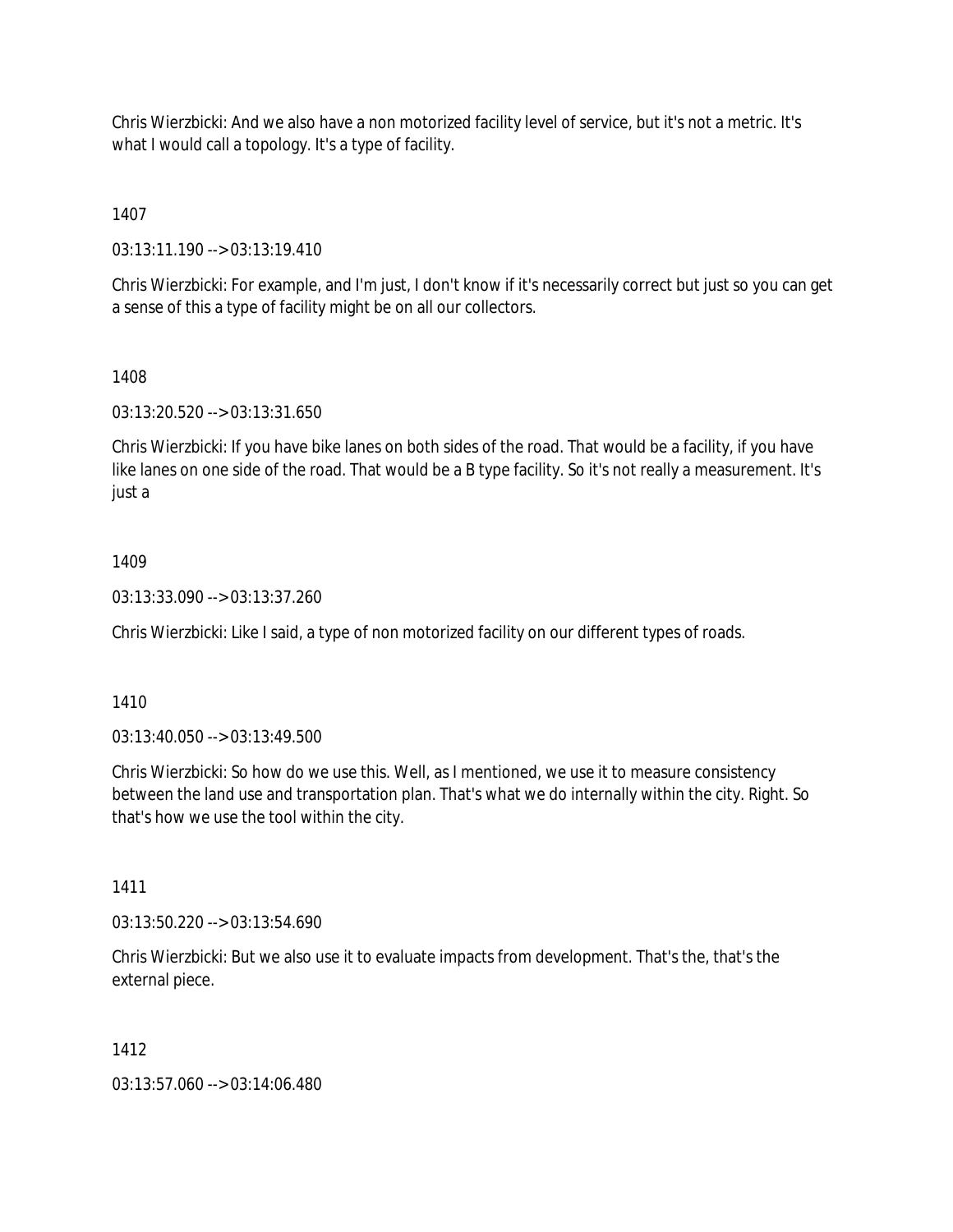Chris Wierzbicki: And the results have been that we have maps in our comp plan that show us what the current and future levels of service for roads and intersections are

1413

03:14:08.910 --> 03:14:10.950

Chris Wierzbicki: As you can see here on the right hand side.

1414

03:14:12.690 --> 03:14:20.370

Chris Wierzbicki: You can all of our intersections and our roadways have maps in the comp plan that show all the different grades for the for the roads and intersections

1415

03:14:21.060 --> 03:14:27.630

Chris Wierzbicki: For the current condition and then whatever the future condition is right in the comp plan today it's 2035. What does it look like in 2035

1416

03:14:28.590 --> 03:14:31.230

Chris Wierzbicki: And what the result of that is, is that the city.

1417

03:14:32.070 --> 03:14:42.840

Chris Wierzbicki: Will sometimes plan for a project to correct or bring up to a standard the correct level of standard a particular intersection or wrote a good example of that is the white way why at Madison round about project.

1418

03:14:43.350 --> 03:14:48.180

Chris Wierzbicki: If you look on that map, you'll see that there's a little E at the intersection of where why Madison meet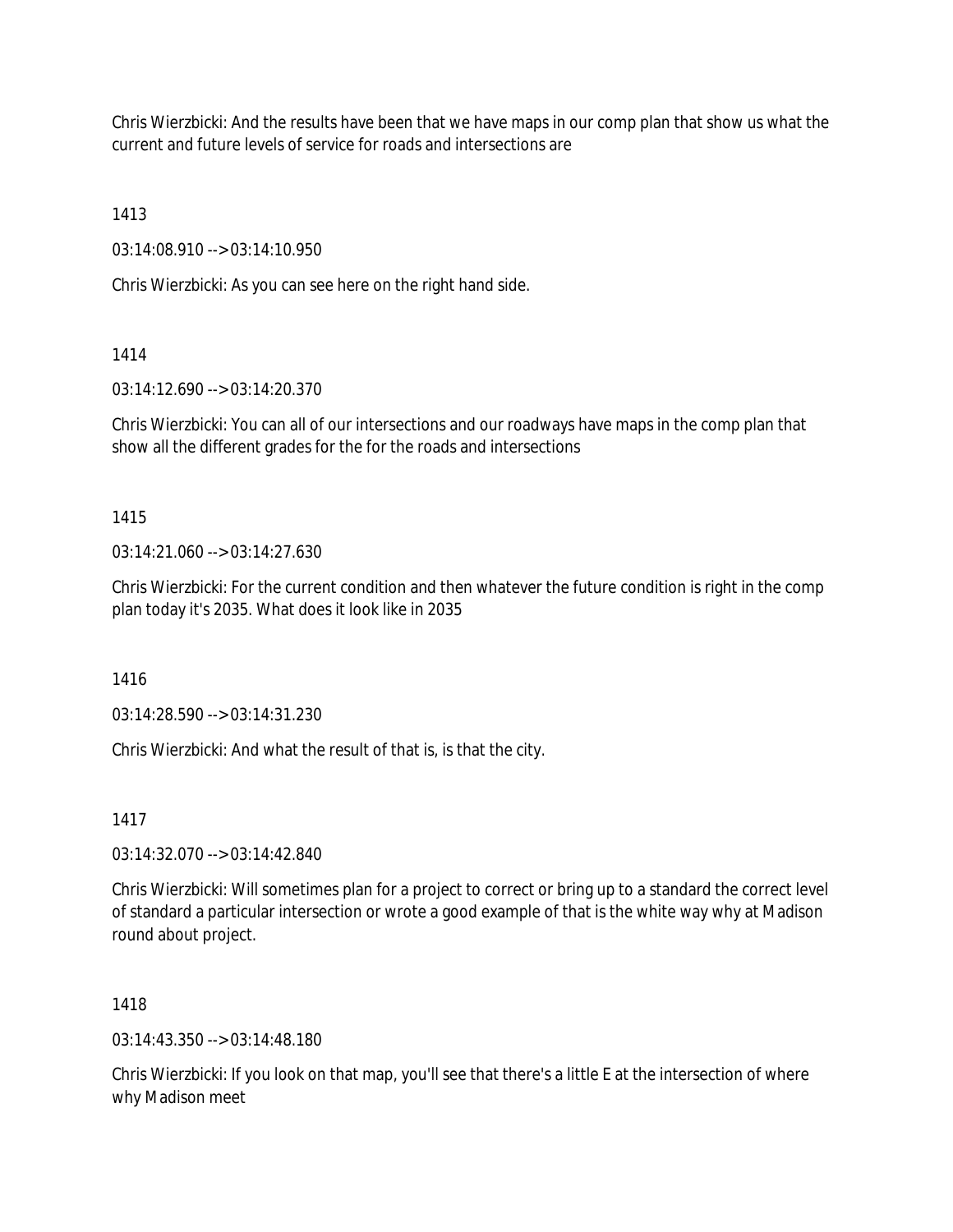03:14:48.960 --> 03:14:57.420

Chris Wierzbicki: While our level of service standard for that intersection. The complaint is d, so that level of service was below what we've set set for a standard

1420

03:14:57.840 --> 03:15:07.530

Chris Wierzbicki: And so we created a project to address that condition and the round about is that project now it's been in the works a long time. It's not the kind of thing happens overnight, but that's how we use it.

1421

03:15:09.000 --> 03:15:15.330

Chris Wierzbicki: Externally, we also use level service, like I said to measure the impacts of development through concurrency and we're going to talk about that part. Next.

1422

03:15:16.380 --> 03:15:27.810

Chris Wierzbicki: So that in a nutshell is level of service. The next thing we'll talk about us concurrency is anybody want to win or ask any questions about that particular piece before we move on.

1423

03:15:31.470 --> 03:15:33.450

Joe Deets: Don't see any questions, Chris.

1424 03:15:35.280 --> 03:15:35.760

Joe Deets: Oh wait.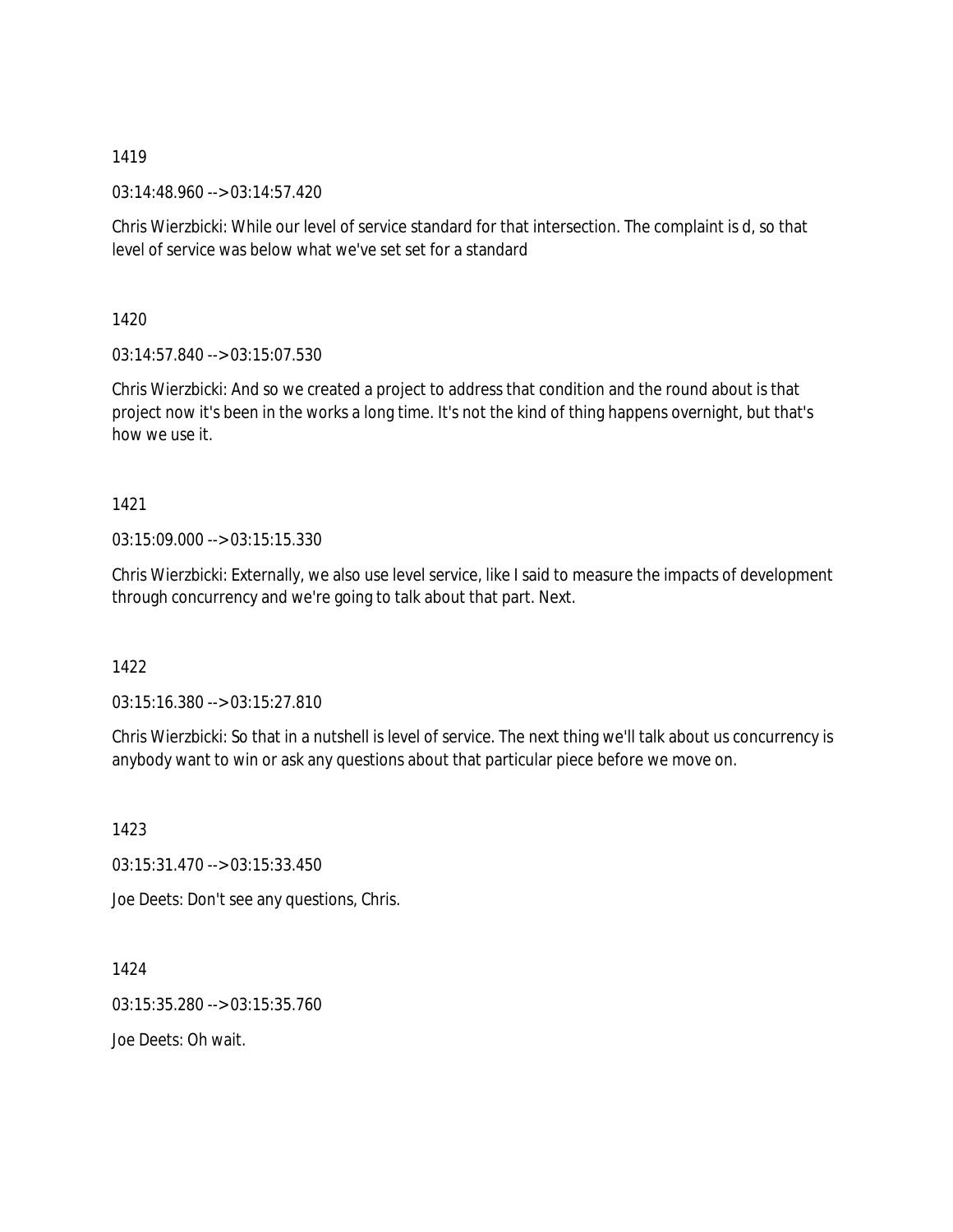03:15:36.810 --> 03:15:37.590

Joe Deets: Mayor Snyder.

1426

03:15:39.150 --> 03:15:48.480

Leslie Schneider: Thank you, Chris. So I just heard you say that a level the Madison why it was in the comp plan as being

1427

03:15:49.890 --> 03:16:01.920

Leslie Schneider: A. D. So in other words, we're fine with it being a level D that is an acceptable standard. And now, because it has fallen below that were upgrading it is, is that right

### 1428

03:16:02.310 --> 03:16:09.930

Leslie Schneider: That's correct kind of gets us away from the, you know, it's substandard or something like that, it, it depends on what we choose for it to be.

### 1429

03:16:10.410 --> 03:16:14.970

Chris Wierzbicki: That's right. And we're going to talk more about how and why you choose those standards, a little bit later.

1430

03:16:15.450 --> 03:16:16.320

Leslie Schneider: Perfect. Thank you.

1431

03:16:19.140 --> 03:16:19.920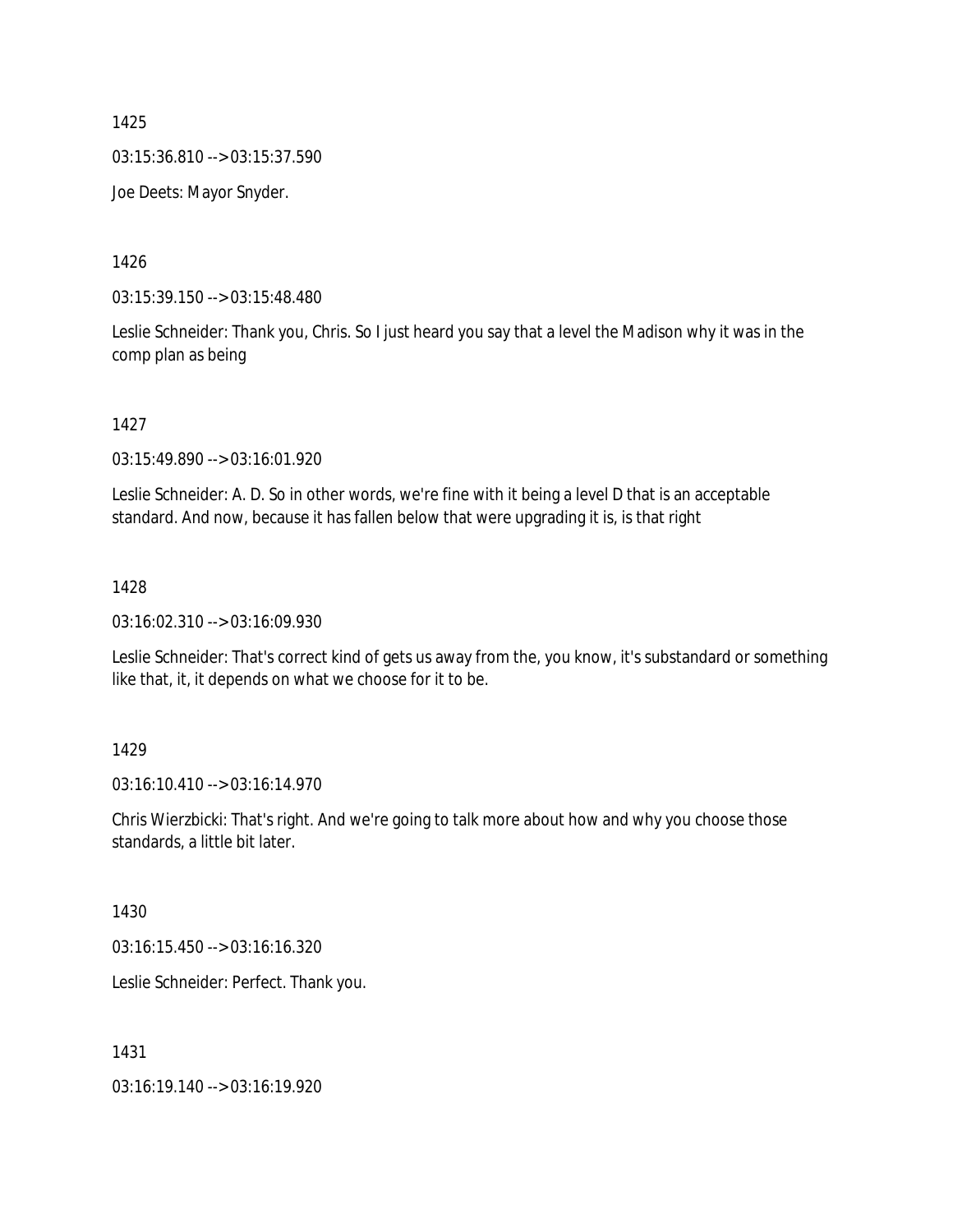Chris Wierzbicki: Okay, we'll move on.

1432

03:16:21.390 --> 03:16:27.090

Chris Wierzbicki: Okay so traffic concurrency is the next thing, and this is about measuring the impacts of private development.

1433

03:16:28.080 --> 03:16:35.670

Chris Wierzbicki: So it's the concurrency is the balance of the transportation facilities and the services relative to the demand. Right. So you've got a system.

1434

03:16:36.000 --> 03:16:43.470

Chris Wierzbicki: And you've got the demand on the system and is the demand greater or less than what the, what the system can provide. That's what concurrency is essentially

1435

03:16:44.640 --> 03:16:47.010

Chris Wierzbicki: And why do we use it again. It's required by the growth management.

1436

03:16:47.970 --> 03:16:59.550

Chris Wierzbicki: We are required to evaluate if developments that come into the city are concurrent with the levels of service that we set up right so growth management requires us to have level service. Then it says, all right, and now you have to measure something

1437

 $03:16:59.790 \rightarrow 03:17:01.560$ 

Chris Wierzbicki: With those levels of service. So we measure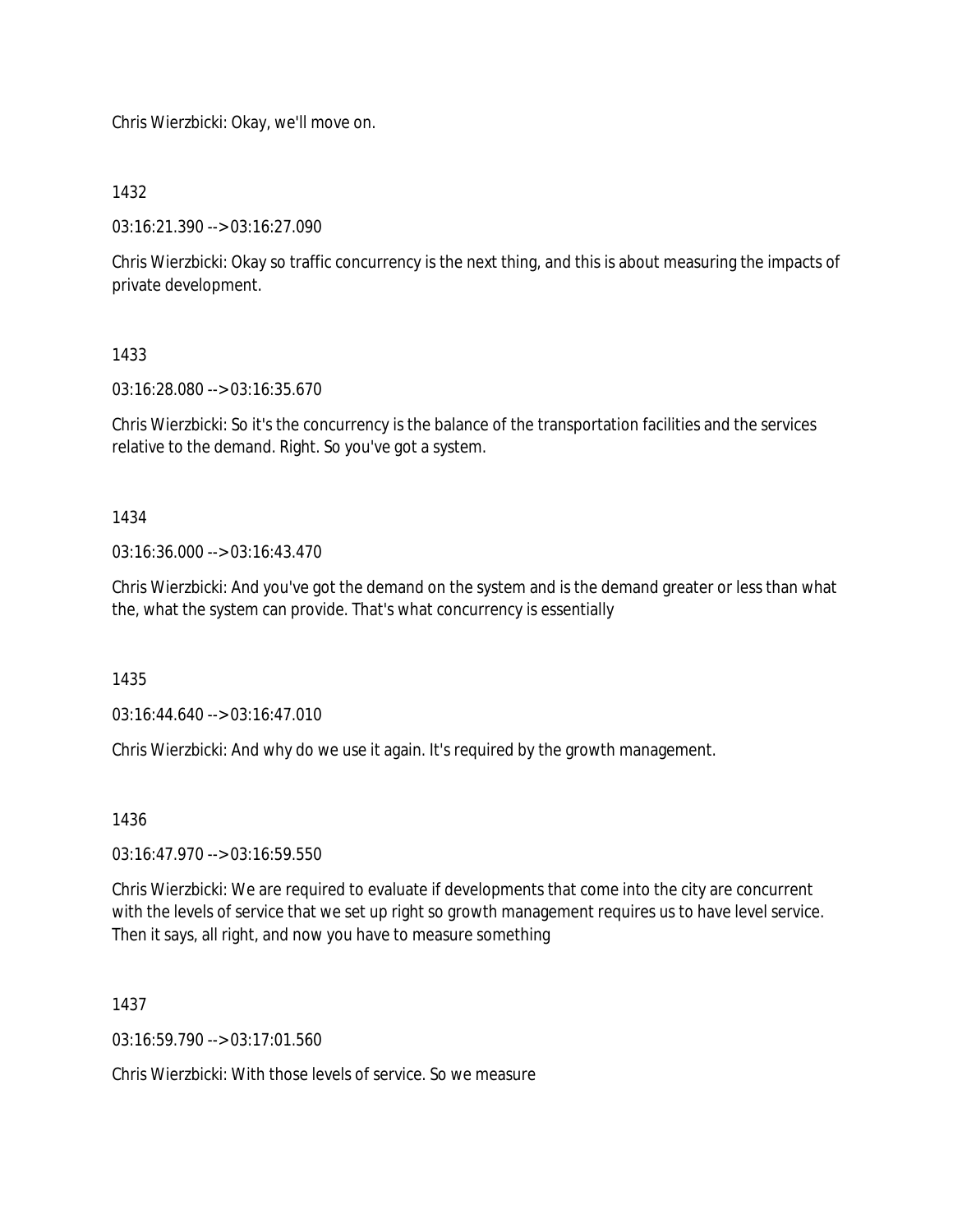03:17:01.680 --> 03:17:03.690

Chris Wierzbicki: Development impacts on the transportation system.

#### 1439

03:17:05.730 --> 03:17:11.130

Chris Wierzbicki: How do we measure. Well, we measure it with a trip generation. So a project, let's say,

#### 1440

03:17:13.680 --> 03:17:23.970

Chris Wierzbicki: A new retail establishment or a restaurant has so many trips associated with the restaurant. We use the Highway Capacity Manual for evaluating how many trips different uses uses create

### 1441

03:17:24.630 --> 03:17:30.600

Chris Wierzbicki: And we measured the three things that are in the comp plan. We measure the roadway capacity we measure the intersection capacity.

### 1442

03:17:31.200 --> 03:17:43.320

Chris Wierzbicki: And then we look at these non motorized level service type apologies for wherever this particular uses located. What that what the facility looks like in front of that facility and we're going to talk more about that later.

### 1443

03:17:46.230 --> 03:18:04.200

Chris Wierzbicki: But we don't measure it for every single use. We only measure it for subdivision applications for site plan reviews and any development that creates more than 50 trips. Overall, or more than 5pm peak trips. So that's trips between five 445 and 545 in the afternoon.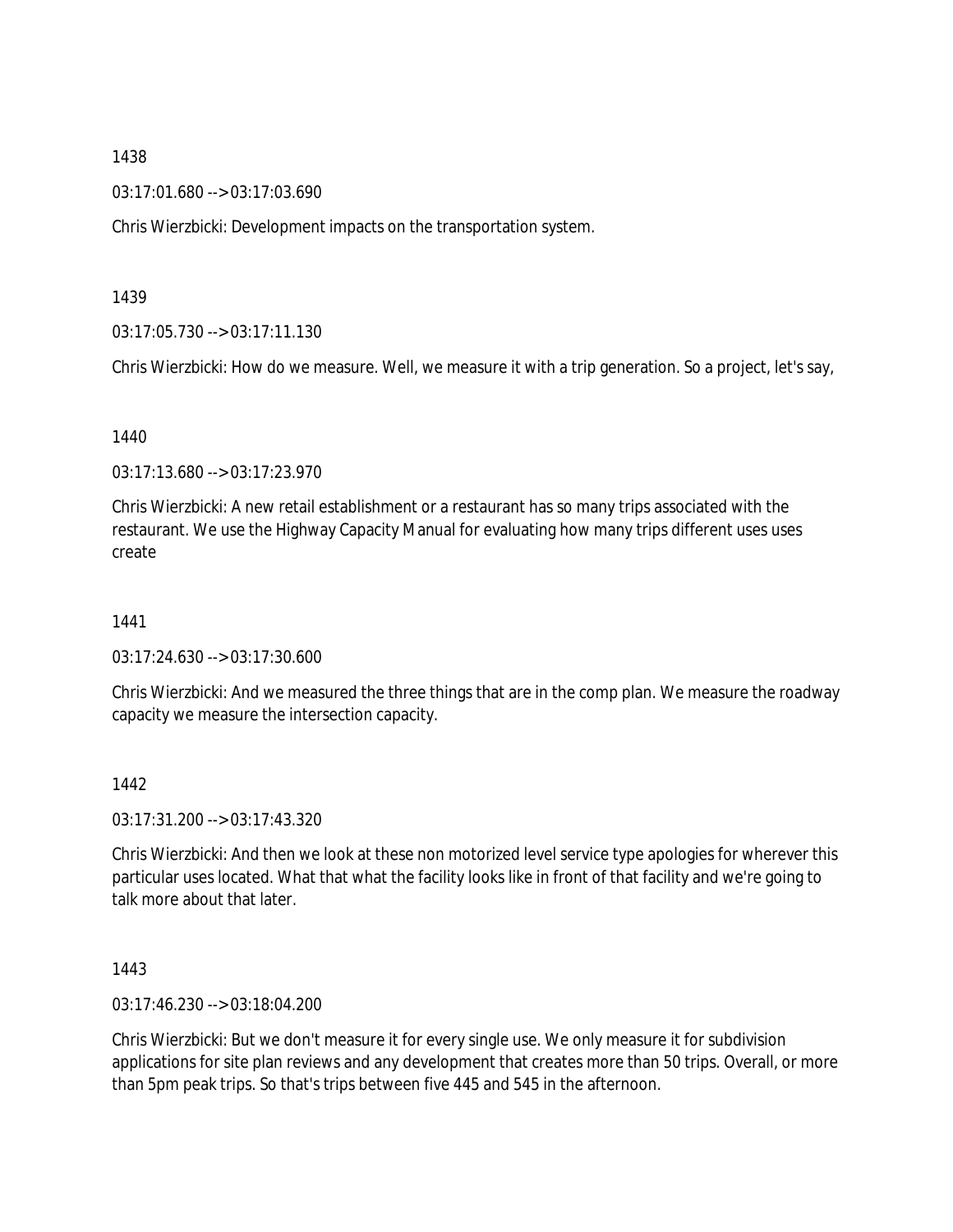03:18:07.590 --> 03:18:19.920

Chris Wierzbicki: So how do we also how to use this well we if a project creates an impact that needs to be mitigated we enact that mitigation through project conditions on the permit and also through the project SEPA conditions.

1445

03:18:21.780 --> 03:18:31.050

Chris Wierzbicki: And the results are that most of elements meet what we call the concurrency test. So when they if a development has more than five trips and it's a subdivision.

1446

03:18:31.500 --> 03:18:38.820

Chris Wierzbicki: They provide a traffic impact analysis. And then we have to say, Does it, does it increase level service standards beyond what we would

1447

03:18:39.510 --> 03:18:49.440

Chris Wierzbicki: Like to see or what we've approved in our comp plan or not. And nine times out of 10 or really 10 times out of 10 almost projects meet the concurrency test.

1448

03:18:50.310 --> 03:18:59.940

Chris Wierzbicki: Some of them sometimes rely on minor tweaks on their development project to pass like some sometimes developments will will downsize slightly or change the way

1449

03:19:00.240 --> 03:19:05.910

Chris Wierzbicki: That traffic flows in and out of their development in order to meet the test, but for the most part, most developments meet the test.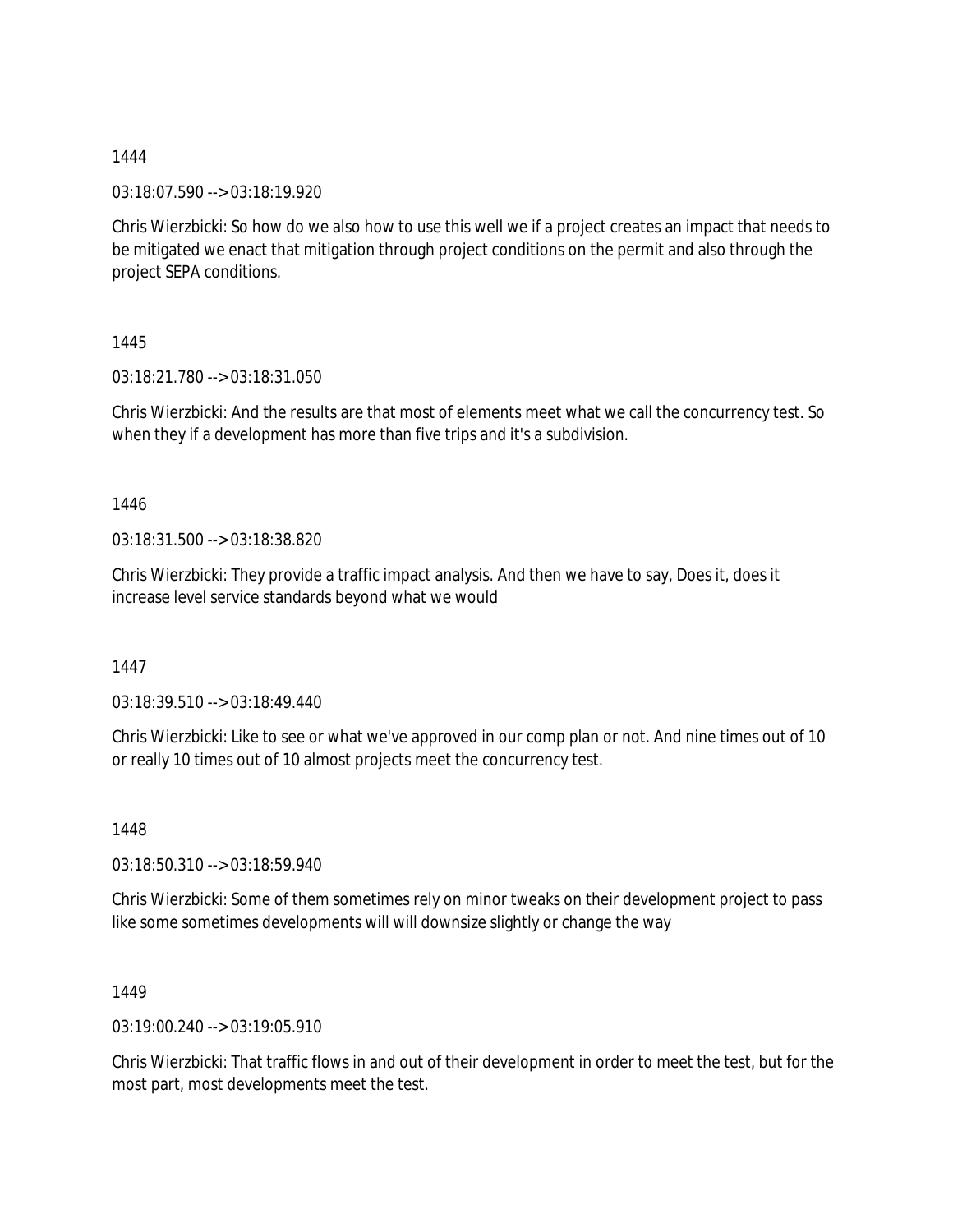03:19:09.330 --> 03:19:10.710

Chris Wierzbicki: It, but in addition to that,

1451

03:19:11.850 --> 03:19:14.730

Chris Wierzbicki: Developments also need to provide those

1452

03:19:15.870 --> 03:19:23.280

Chris Wierzbicki: Need to meet the level of service type ology, right, for non motorized facilities. So we get sometimes we get frontage improvements from a development.

1453

03:19:23.670 --> 03:19:28.890

Chris Wierzbicki: Or we get sometimes internal improvements like trail connections and other types of things. Because if the

1454

03:19:29.610 --> 03:19:37.080

Chris Wierzbicki: Project, for example, is on a road that is supposed to have a bike lane in front of it as because that's it's a level of service be and it's posted bike lane one side

1455

03:19:37.680 --> 03:19:44.670

Chris Wierzbicki: If it doesn't have that facility we can get that development to build that facility within their French, and we do that through the project conditions.

1456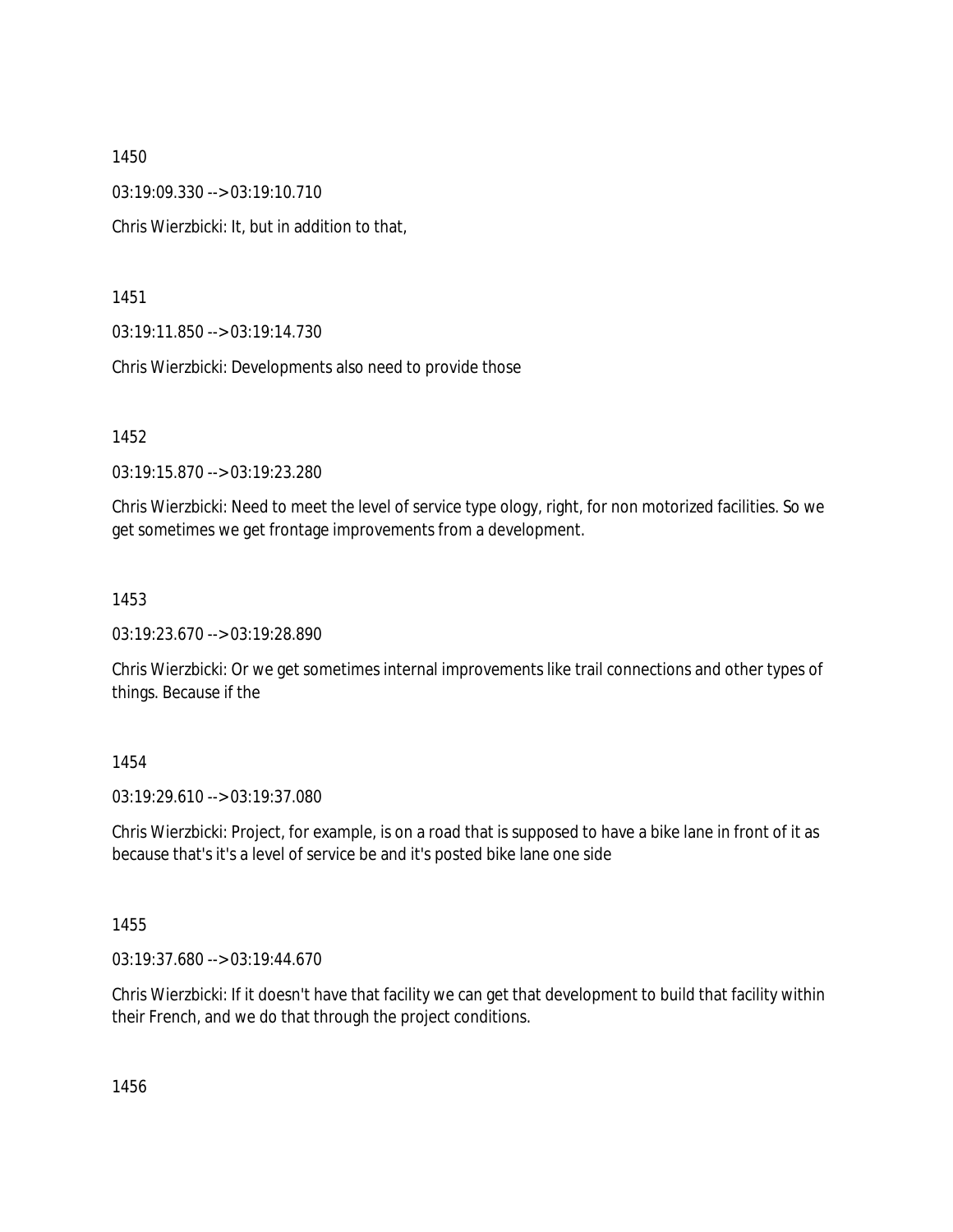03:19:45.600 --> 03:19:55.350

Chris Wierzbicki: So while they're meeting the concurrency test and not doing major transportation investments and projects they are doing smaller investments that are localized to the where the project is

1457

03:19:56.910 --> 03:19:58.620

Chris Wierzbicki: And that is concurrency.

1458

03:19:59.910 --> 03:20:04.950

Chris Wierzbicki: So I'll pause there for a minute. In case anybody wants to ask anything but acting is terrific connects

1459

03:20:06.720 --> 03:20:08.130

Joe Deets: COUNCILMEMBER car has her hand up.

1460

03:20:09.480 --> 03:20:19.140

Christy Carr: Yeah, thanks. I just have a couple of questions. Um, oh, in terms of project types. I'm wondering is that by law, the types that

1461

03:20:20.820 --> 03:20:32.670

Christy Carr: That can be applied to you mentioned subdivisions. I'm curious if that's short and long subdivisions, and then site plan reviews and you didn't say conditional use permit. So I'm just curious about that. And I have another question about frontage

1462

03:20:33.210 --> 03:20:39.720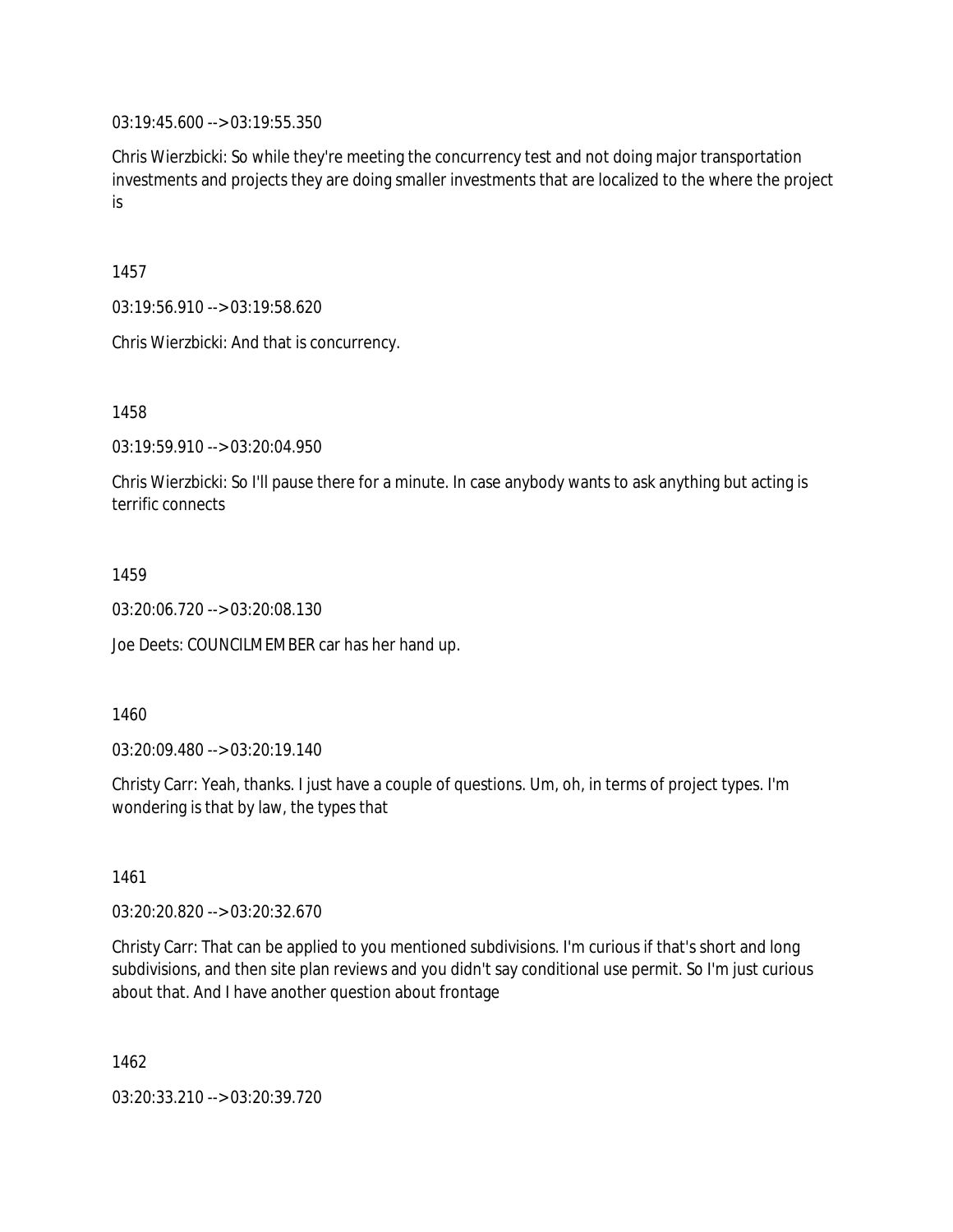Chris Wierzbicki: I don't know if it's by law or not. I could follow up with you on that that may have been something that we've specifically chosen to measure.

1463

03:20:41.280 --> 03:20:45.990

Chris Wierzbicki: And I don't know if it includes short and long class or not, but I can certainly follow up with you on that.

#### 1464

03:20:47.430 --> 03:21:00.000

Christy Carr: Thanks. And then one thing and I don't know how incredibly related is. But in terms of friends EJ improvements. One of the things that I noticed when I'm walking or biking on the island is I can notice where these frontage improvements have taken place and

#### 1465

03:21:00.990 --> 03:21:13.170

Christy Carr: I think that is there a way that we can do. We can we get fee and Lou instead of having the project proponent build the facility because I think that it tends to result in inconsistency.

1466

03:21:13.860 --> 03:21:26.370

Christy Carr: Particularly along shoulders that can kind of present a danger, particularly for unfamiliar unstable writers when when the conditions of a shoulder chain.

1467

03:21:28.620 --> 03:21:30.270

Chris Wierzbicki: Yeah, I would agree that the the

1468

03:21:30.540 --> 03:21:42.360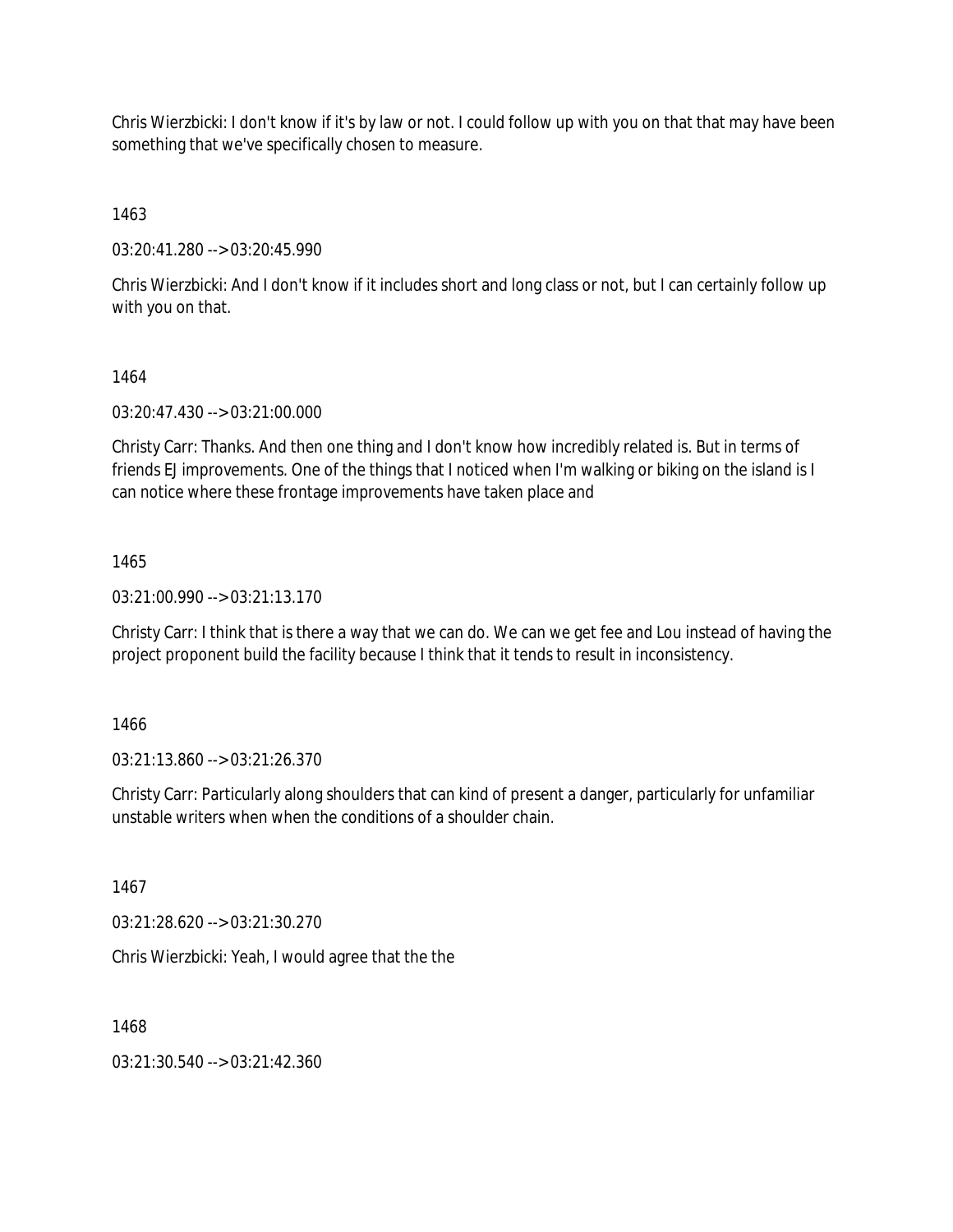Chris Wierzbicki: The furniture components that we received from development often are somewhat disjointed right because they're really related just to the front end of that property and we're going to talk a little bit more about that in a minute.

1469

03:21:43.800 --> 03:21:51.150

Chris Wierzbicki: The with the city could potentially receive the in lieu for some of those improvements. The trouble with that is

## 1470

03:21:52.110 --> 03:22:09.930

Chris Wierzbicki: We, the city has difficulty implementing those projects for the costs at which they would that they can that they are worth essentially city pays prevailing wages and as public works processes and other things and and also has difficulty contracting really small projects like a

1471

03:22:09.930 --> 03:22:12.510

Chris Wierzbicki: \$15,000 200 foot long shoulder

1472

03:22:13.110 --> 03:22:17.790

Chris Wierzbicki: We can do larger projects or we can package some smaller projects together, but being able to

### 1473

03:22:19.320 --> 03:22:28.320

Chris Wierzbicki: Get a \$15,000 contract for a small shoulder piece of work. It's really hard for the city to do meanwhile contractors have the equipment they have the people on and all that to do that.

### 1474

03:22:29.220 --> 03:22:36.270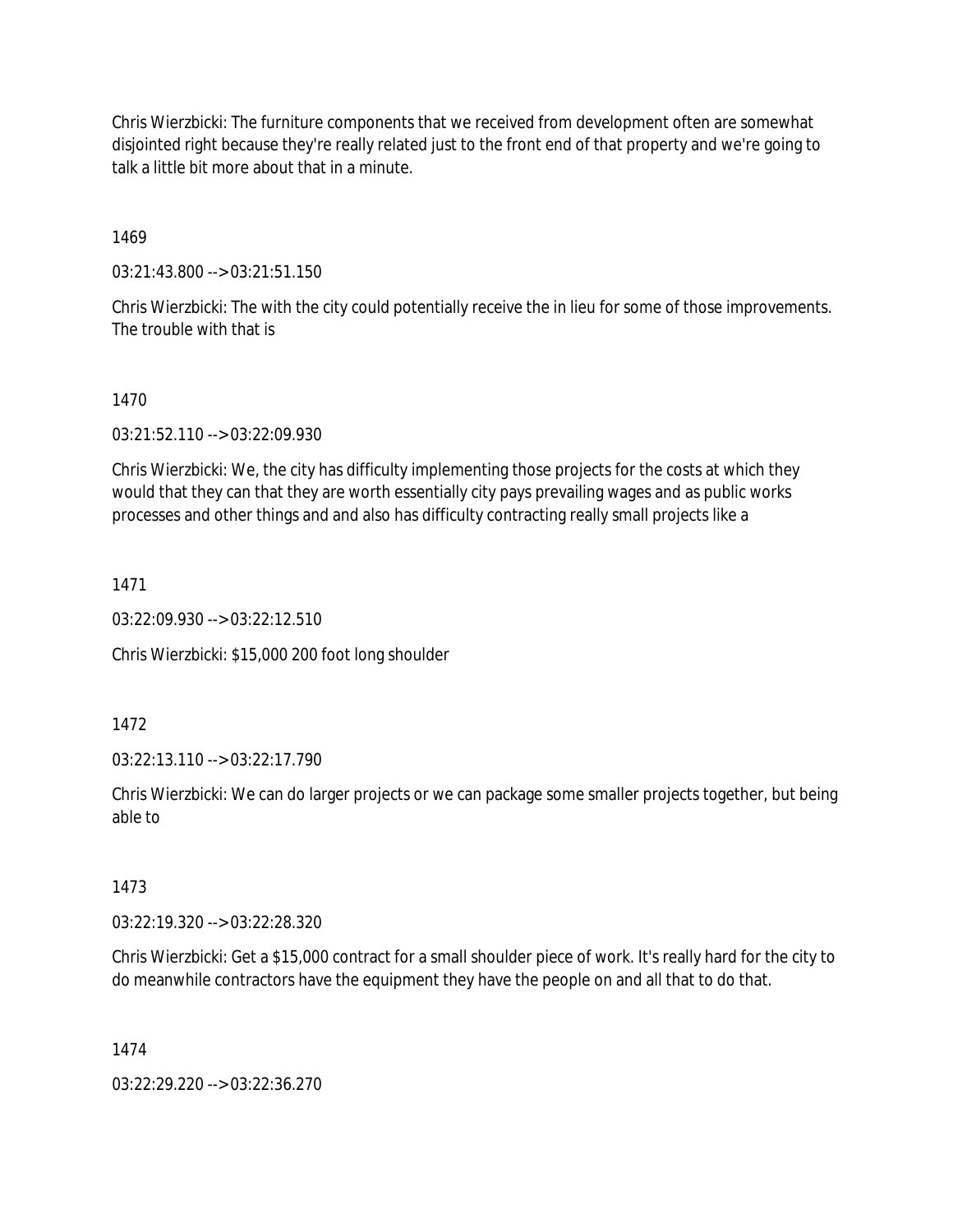Chris Wierzbicki: So they can do it more easily. The weekend, which is, I think, why we have not historically accepted a lot of fee and loop for those improvements.

1475

03:22:42.090 --> 03:22:43.650

Joe Deets: COUNCILMEMBER Pollock.

1476

03:22:45.600 --> 03:22:45.960

Yeah.

1477

03:22:47.070 --> 03:22:50.700

Michael Pollock: Yeah, I am. I kind of had similar questions.

1478

03:22:52.560 --> 03:22:57.510

Michael Pollock: I don't really follow exactly why we can't do a fee in lieu of

1479

03:22:58.830 --> 03:23:07.620

Michael Pollock: Because it just makes a lot more sense to me. It sounds like you're, if I understand you're saying we can't charge enough to actually do the work.

1480

03:23:08.070 --> 03:23:15.270

Michael Pollock: But, you know, you were talking about these small contracts. I'm not, I'm not thinking about that way. I'm thinking about me when you put this in a

1481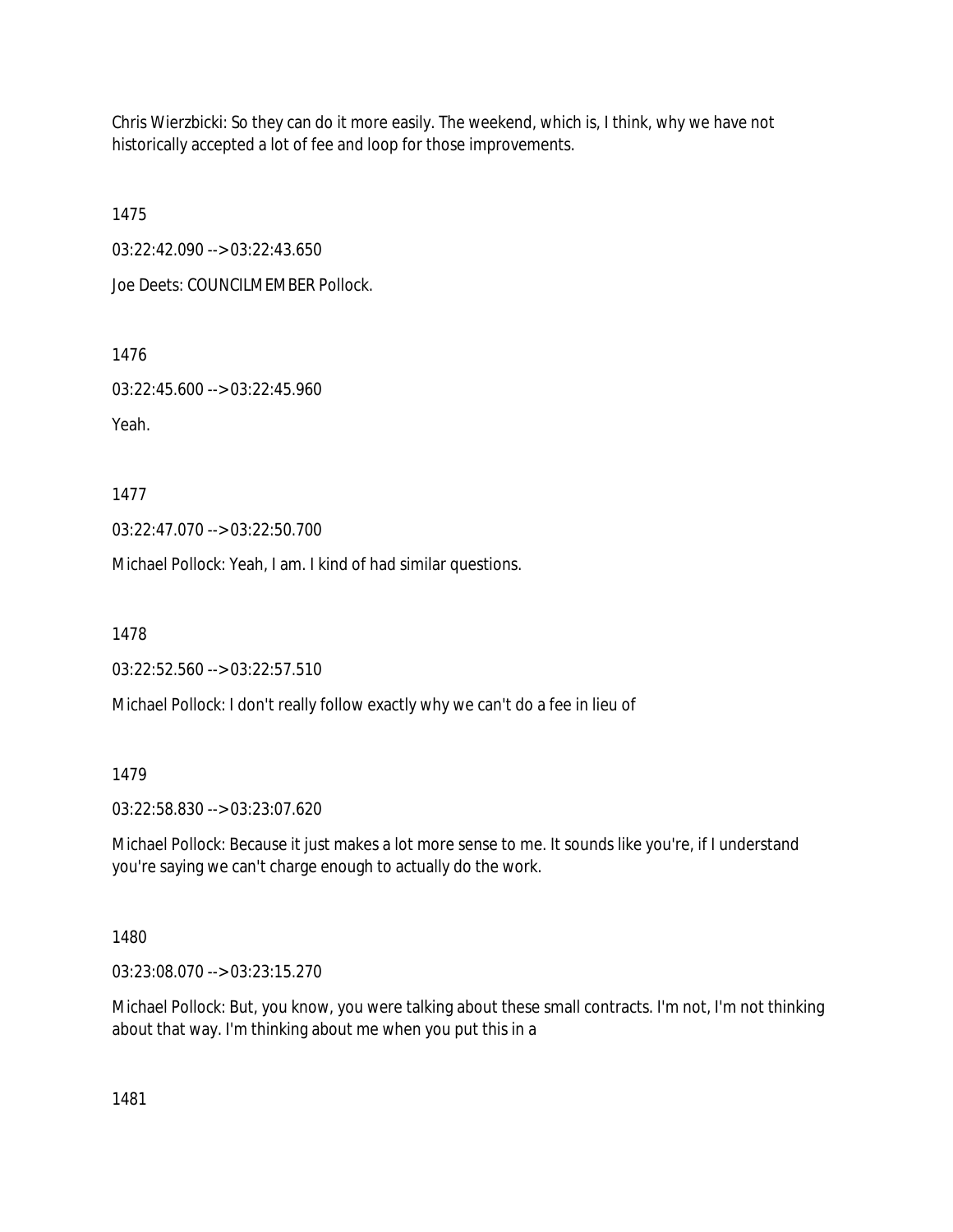03:23:15.750 --> 03:23:16.200

Michael Pollock: In a

1482

03:23:19.290 --> 03:23:31.320

Michael Pollock: Kitty, I guess. And then when you've got enough to do a larger road so you know biplane, let's say, then you do that. So, so I guess the question is do you do need to have

1483

03:23:31.890 --> 03:23:45.120

Michael Pollock: The money the field, let's just say that the fee in lieu of funds do you need to have that be applied to that specific property or can you put it in a generalized fun so that we could

1484

03:23:46.380 --> 03:23:47.460

Michael Pollock: Have improvements.

1485

03:23:49.230 --> 03:23:59.250

Michael Pollock: You know, sort of pick and choose improvements, but we just get my money to do some sort of improvements. Does that I'm realizing I was kind of late, so I don't know if that

1486

03:23:59.340 --> 03:24:00.360 Chris Wierzbicki: might understand

1487

03:24:01.980 --> 03:24:06.030

Chris Wierzbicki: I probably would have to come back to you with maybe some of the mechanics of how we could make that work.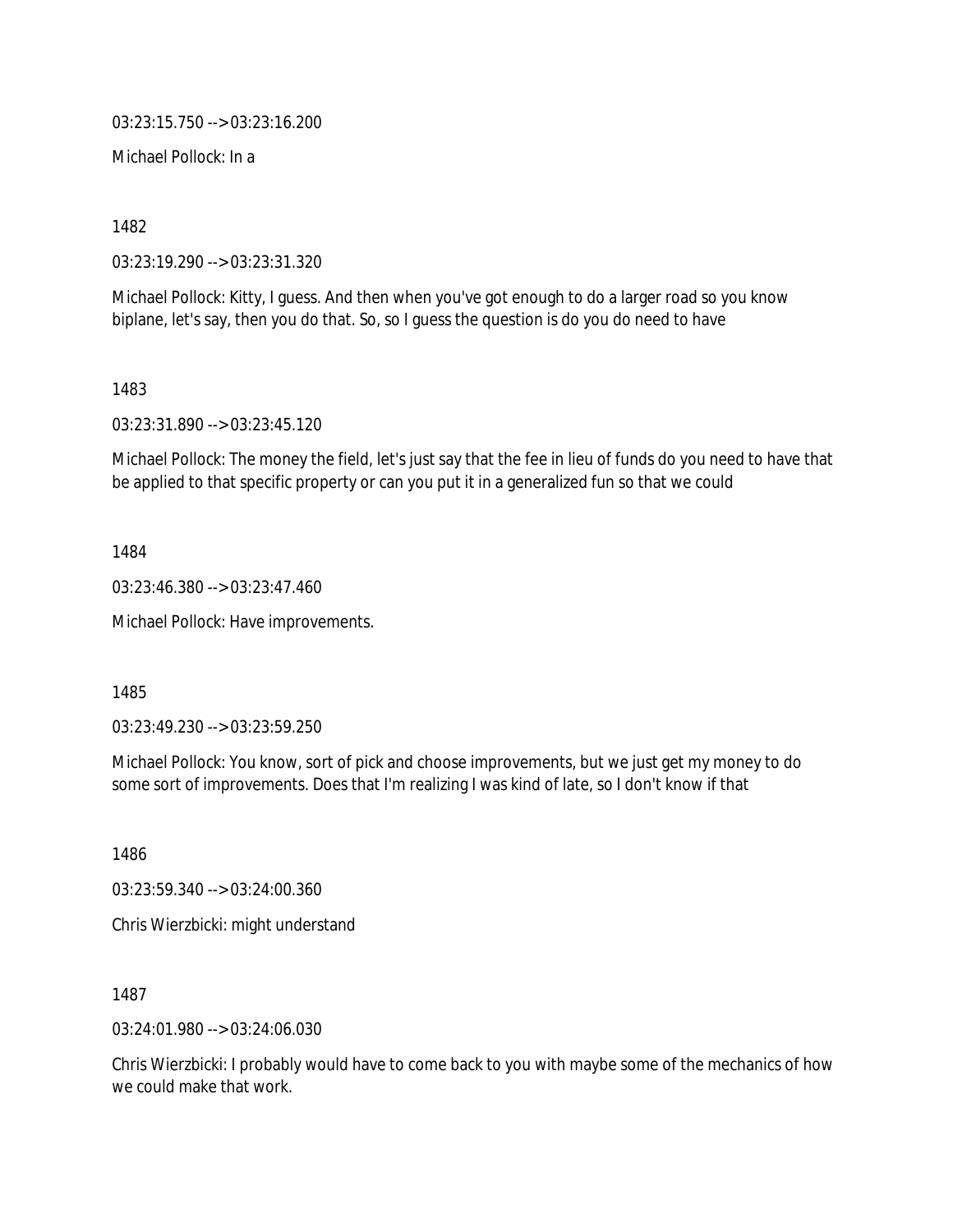03:24:07.620 --> 03:24:14.820

Chris Wierzbicki: I think it could be possible to put money aside for improvements that we're going to get built on a certain quarter.

1489

03:24:16.170 --> 03:24:21.690

Chris Wierzbicki: Although part of the problem with these in the first place is that they're kind of sporadic right. A good example of this is a

1490

03:24:22.020 --> 03:24:29.610

Chris Wierzbicki: Shoulder that a project just build out on tour of anger road right so if you right out there, you'll see that there's a real nice shoulder for just one segment of the road and there's

1491

03:24:29.970 --> 03:24:39.750

Chris Wierzbicki: Really nothing else on that side. Well, there's really not many other developments that are slated to come in on that road that are kind of build the rest of those. So we could put that money aside, but most likely we would

1492

03:24:41.250 --> 03:24:49.890

Chris Wierzbicki: Be funding the remainder of that project with City funds or some other sort of other source because we couldn't necessarily rely on other developments to pay

1493

03:24:50.220 --> 03:24:55.500

Chris Wierzbicki: Into that same pot to do the rest of those improvements, because it could be years before the next segment happens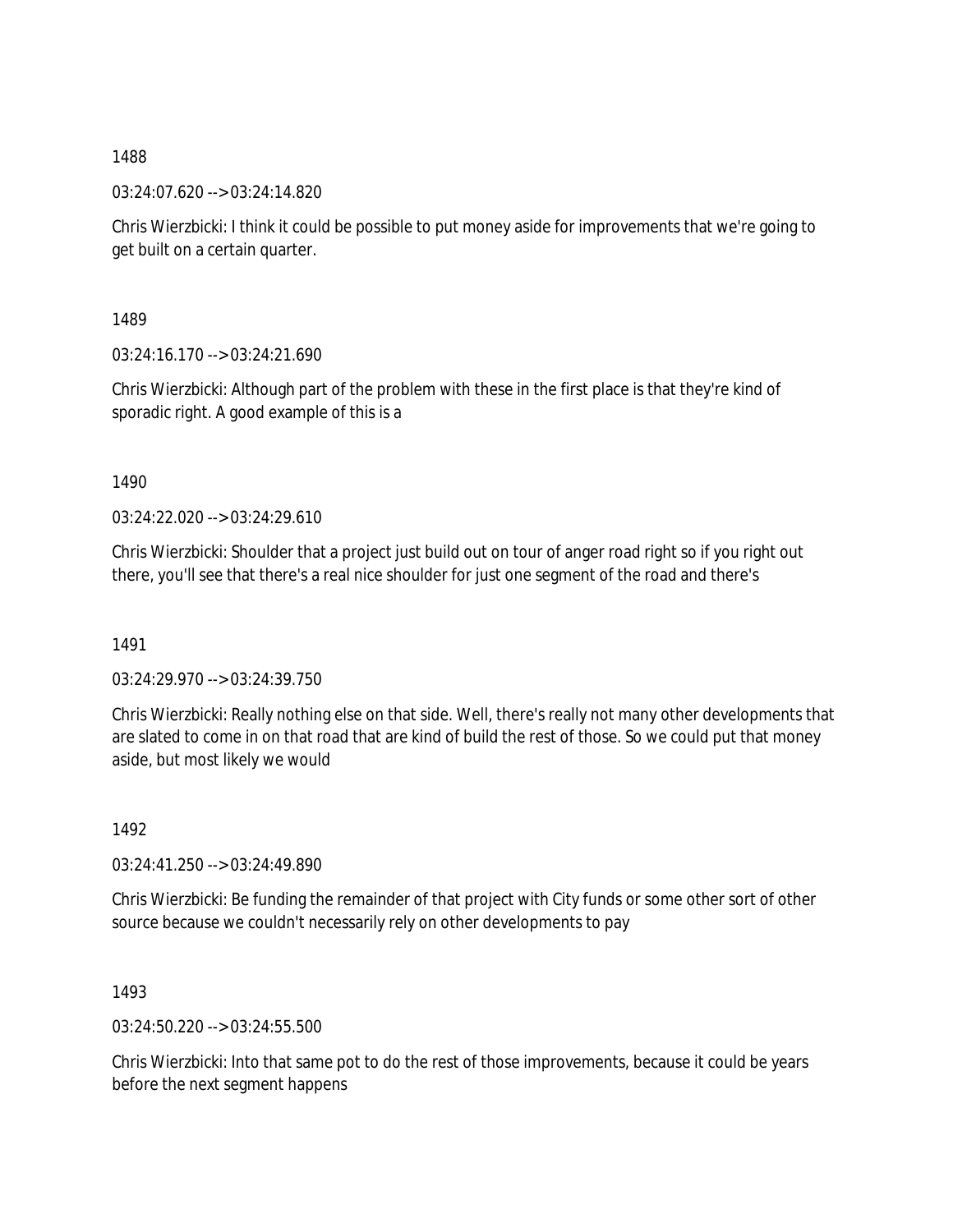03:24:56.070 --> 03:25:01.800

Chris Wierzbicki: But that could be something to consider as part of the sample transportation plan right if we include we identify small gaps.

1495

03:25:02.640 --> 03:25:11.790

Chris Wierzbicki: As which we are doing. Doing the gap analysis, you know, we might be able to sit, you might want to put funds in, you know, combine funds with development funds.

1496

03:25:12.150 --> 03:25:25.200

Chris Wierzbicki: To complete a quarter, rather than a half just a portion of a quarter completed, especially if we can foresee where some of those developments are going to happen and plan for some of that in advance. So I do think there's a there's a middle ground there.

1497

03:25:25.680 --> 03:25:35.970

Michael Pollock: Okay, well, I would sure be happy to hear more about that. Sounds like you might want to do a little digging, but to have it so that, yeah. Essentially, if we're going to do a project.

1498

03:25:37.260 --> 03:25:40.110

Michael Pollock: And we're going to pay for it with with public funds.

1499

03:25:40.650 --> 03:25:52.380

Michael Pollock: If there is a fee in lieu of that that could offset some of the costs that sounds like that's what you're talking about. And I think that's a great idea. I'm but it sounds like you need to figure out the mechanics of that or how the mechanics of that can work.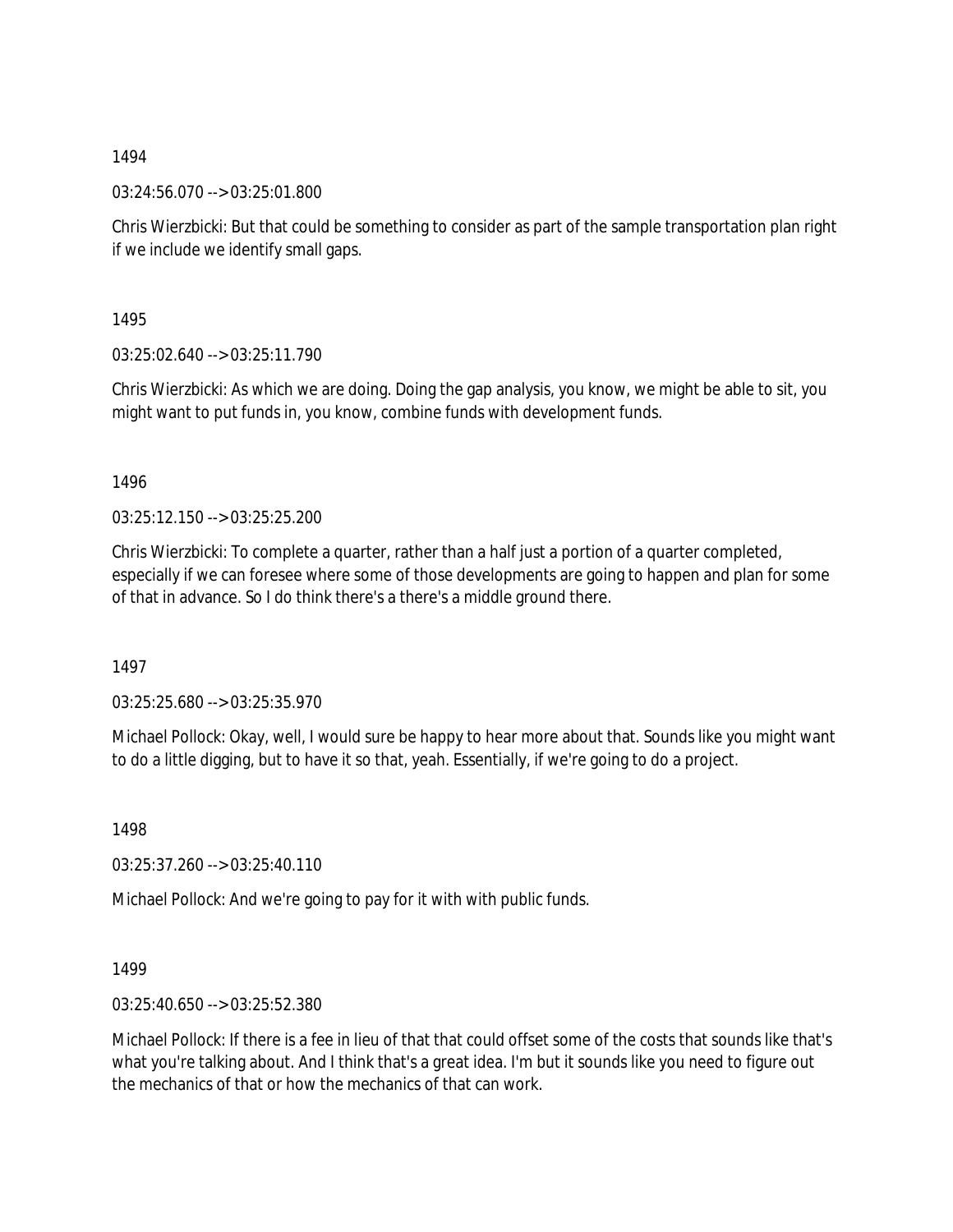03:25:52.890 --> 03:25:56.370

Mark Epstein: But I can just add one thing to that there there is a time constraint.

1501

03:25:56.370 --> 03:26:10.620

Mark Epstein: Any fee that is received for for concurrency so state law says you have to spend those funds towards the project to mitigate those impacts within six years. So we can't just take money and hold it for a long period of time.

1502

03:26:12.090 --> 03:26:12.930

Okay, that's awful.

1503

03:26:14.220 --> 03:26:14.700 Thanks, Mark.

1504

03:26:15.990 --> 03:26:17.790 Joe Deets: Thank you. Councilmember NASA

1505

03:26:20.910 --> 03:26:23.610

Rasham Nassar: Yeah, so I'm a few questions.

1506

03:26:25.080 --> 03:26:26.820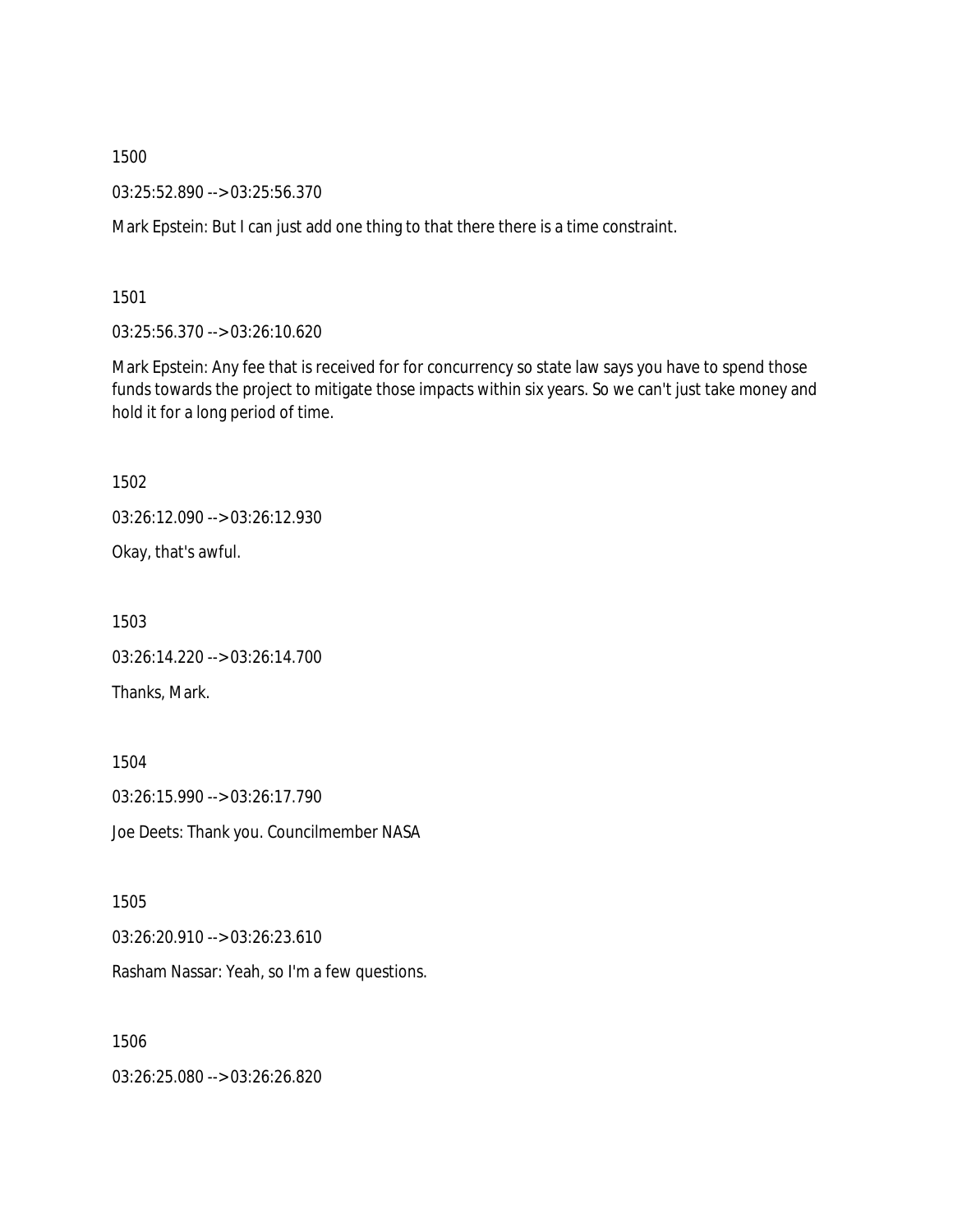Rasham Nassar: public works director. Where's Vicki.

### 1507

03:26:27.840 --> 03:26:38.220

Rasham Nassar: I'm seeing in the slideshow presentation that PDF that was in the agenda materials that it says that the city is already measuring non motorized LLS

### 1508

03:26:38.850 --> 03:26:50.280

Rasham Nassar: How my understanding is that we did not have a non motorized LLS. So where is that coming from what what what metric or criteria is the city currently using. And is that island wide or Justin the winds up or

### 1509

03:26:51.300 --> 03:26:59.790

Chris Wierzbicki: Like I said, it's, it's not a metric, it's a it's a type. So we're not really measuring anything related to non motorized levels of service.

### 1510

03:27:00.150 --> 03:27:11.580

Chris Wierzbicki: And we are typing the different roads that we have with the facilities that we want to see. And I'm sorry I don't have the document here in front of me too, but it is located in the island wide transportation plan. If you look at the

### 1511

03:27:13.140 --> 03:27:22.260

Chris Wierzbicki: chapter on it. I think it's on implementation, you'll see that different street types like collectors or secondary arterial or local roads.

### 1512

03:27:23.430 --> 03:27:33.630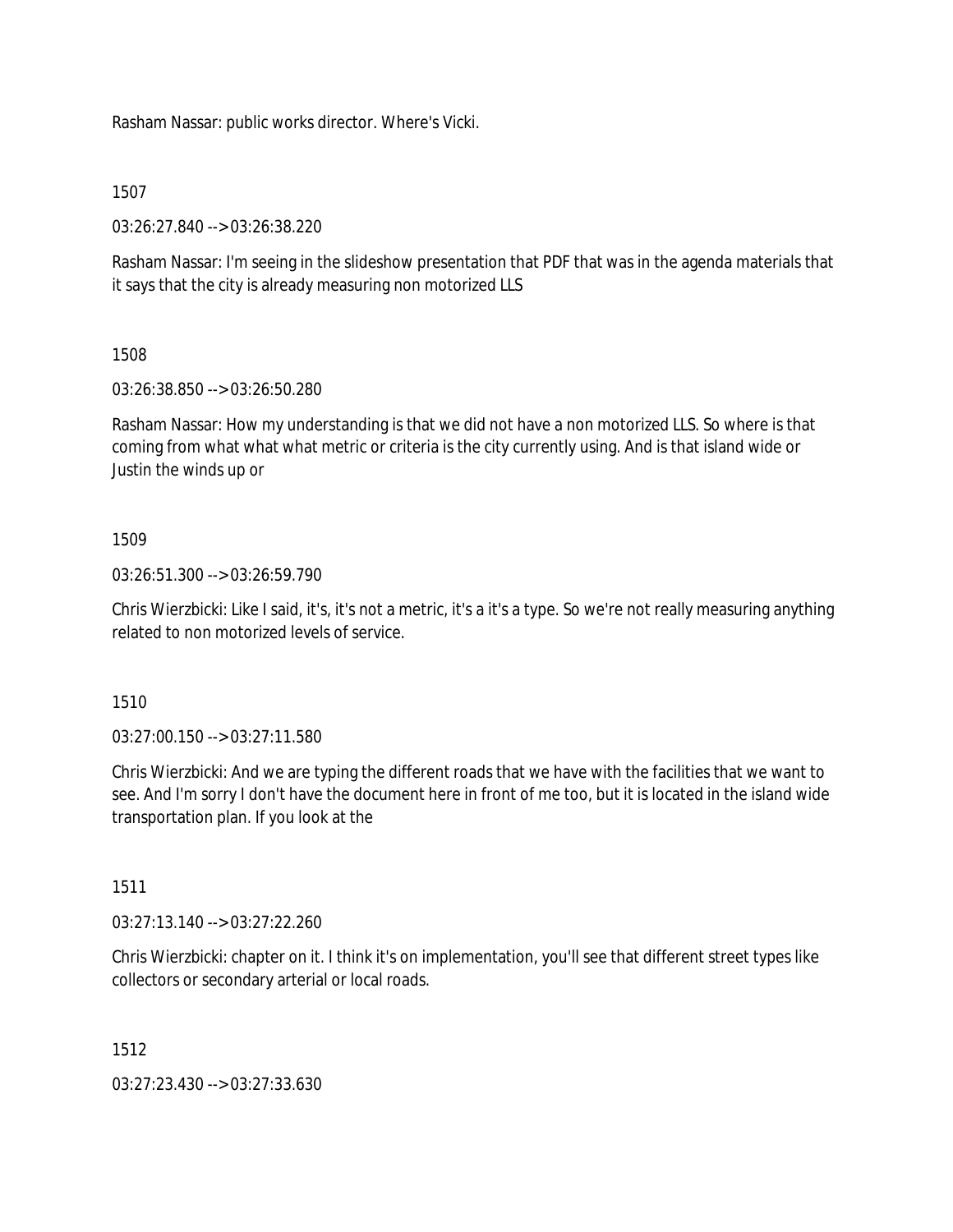Chris Wierzbicki: Have facilities of non motorized facilities identified for those different road type, sometimes it's shoulders one side. Sometimes that jewelers both sides. Sometimes it's sidewalk and bike lanes.

## 1513

03:27:34.620 --> 03:27:50.070

Chris Wierzbicki: And they're given different letter letters. And so when we want a development comes in on a row that has no non motorized facilities. The way that we know what to ask for is by looking at that type ology because we say, all right, this project came in on a collector

1514

03:27:51.120 --> 03:28:01.920

Chris Wierzbicki: The collector, according to the map and this particular location says it should have bike lane sidewalk. So we asked for that as part of the frontage improvements for that development, but we don't measure

1515

03:28:03.210 --> 03:28:04.560

Chris Wierzbicki: That level of service.

### 1516

03:28:05.310 --> 03:28:07.890

Chris Wierzbicki: Right, it's not really measuring. Does that make sense it

1517

03:28:08.190 --> 03:28:11.040

Rasham Nassar: It totally makes sense. So it doesn't become a factor of concurrency.

#### 1518

03:28:11.940 --> 03:28:19.350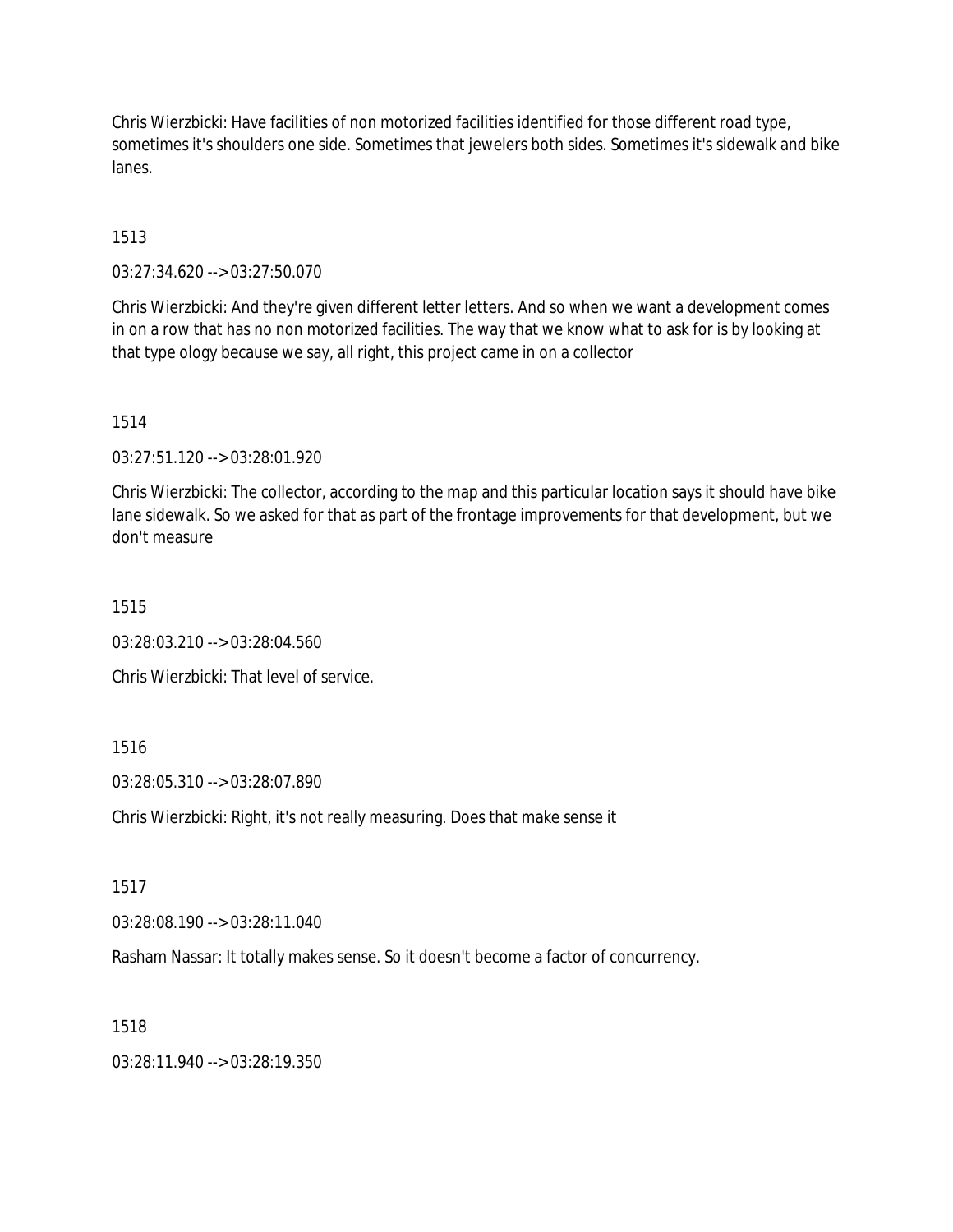Chris Wierzbicki: Well, it kind of does because it's listed as a level of service in our comp plan. So, but it isn't really

1519

03:28:21.210 --> 03:28:25.650

Chris Wierzbicki: It's not measured the same way roadway and intersection concurrency is measured

1520

03:28:26.160 --> 03:28:40.200

Mark Epstein: So councilman transformer. No, sorry. I think can help you with the with the reference on that. It's an odd what transportation plan, it's chapter six and the levels of service for bicycles and Buddhist trains begins on page six dash 70

1521

03:28:43.140 --> 03:28:45.000

Rasham Nassar: Okay, and

1522

03:28:46.380 --> 03:28:47.190

Rasham Nassar: So,

1523

03:28:48.270 --> 03:28:51.480

Rasham Nassar: Maybe I need to hear more. I mean, this is a really this is a

1524

03:28:52.110 --> 03:28:58.590

Rasham Nassar: For me anyways. It's a really complicated subject because I know it does tie into permits for development. I mean, part of the criteria.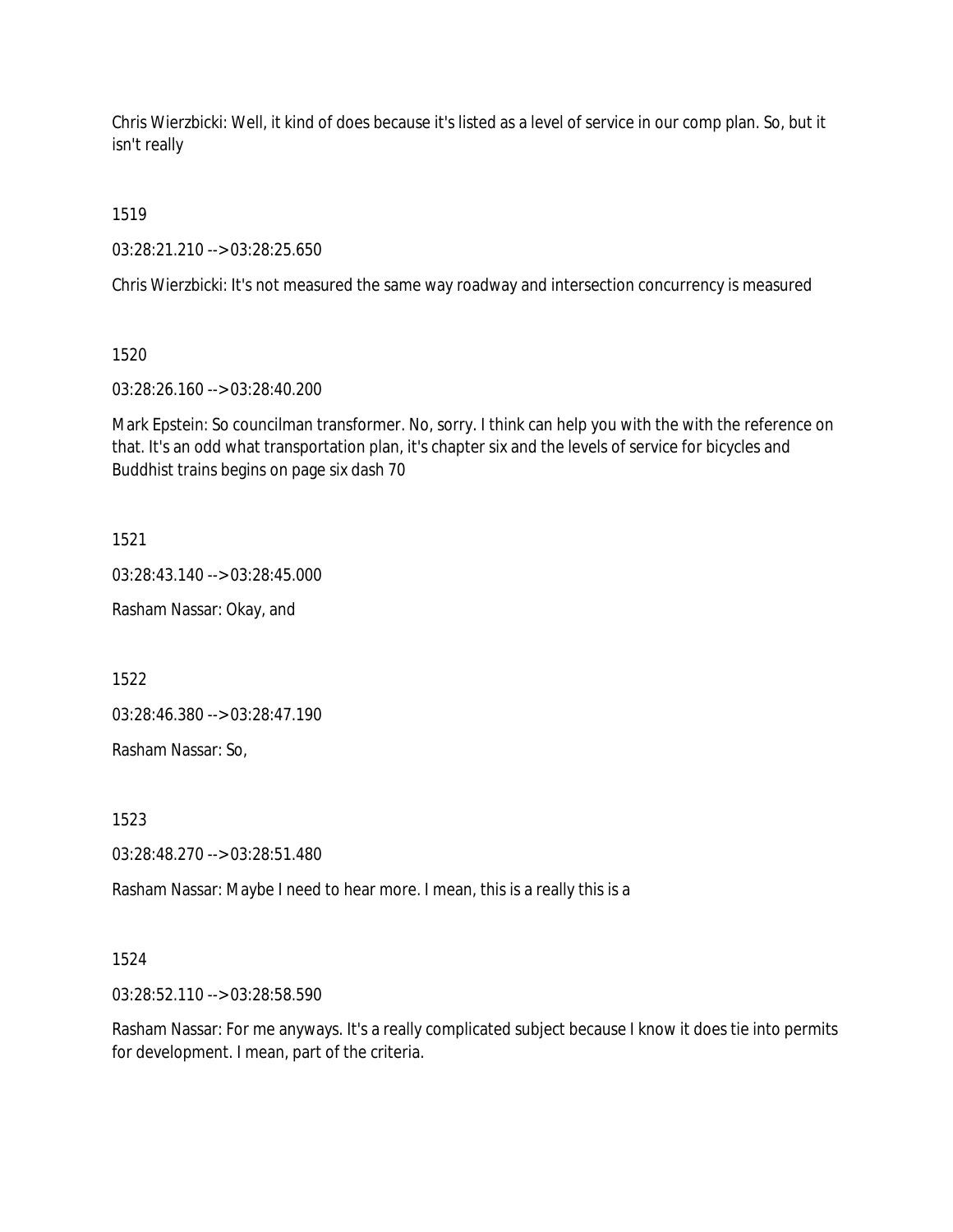03:28:58.950 --> 03:29:13.530

Rasham Nassar: For how the city approves projects, right, is that it meets its it meets the graph, the growth management X concurrency standards. So maybe we can talk a little bit. I mean, I would like, I would like to

1526

03:29:15.930 --> 03:29:21.180

Rasham Nassar: Incorporate non motorized levels of service in a way that is measurable.

1527

03:29:22.080 --> 03:29:33.810

Rasham Nassar: And have that be a part of the criteria in which development projects are permitted and I hear that you say that the city does ask for sidewalk improvements and I've seen that around the island where you have a sidewalk begin and end

1528

03:29:34.140 --> 03:29:51.360

Rasham Nassar: Almost seemingly out of nowhere. Um, but do you have any thoughts about about that, about, you know, incorporating kind of the ideas and the concepts concepts of the sustainable transportation plan and implementing them into how projects move through the permitting pipeline.

1529

03:29:52.230 --> 03:29:52.650

Chris Wierzbicki: Yeah, that we

1530

03:29:53.070 --> 03:29:55.740

Chris Wierzbicki: Were going to talk about that a little later in the presentation. Great.

1531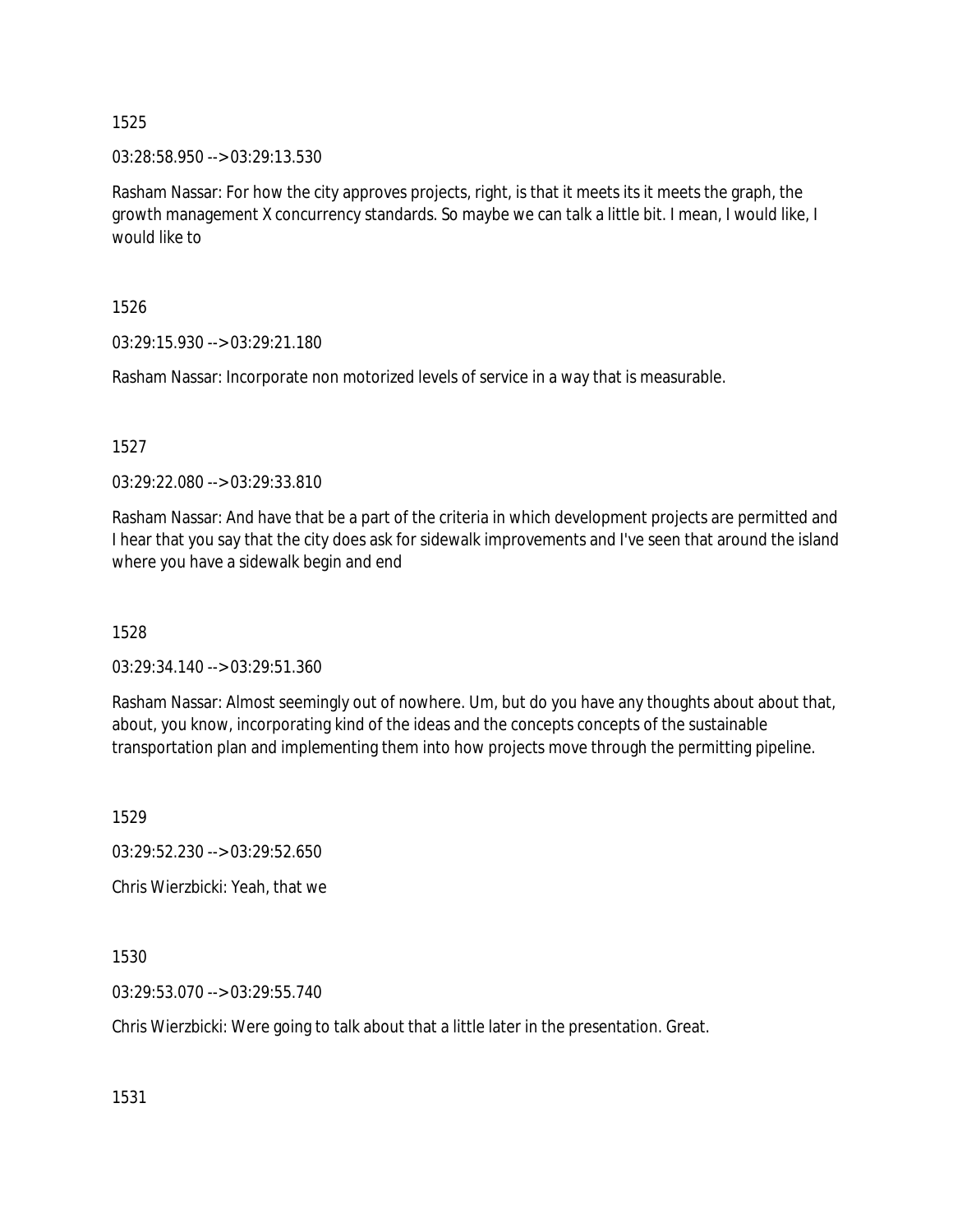03:30:00.060 --> 03:30:01.530

Chris Wierzbicki: Okay, um,

1532

03:30:01.890 --> 03:30:03.210

Joe Deets: I don't see any more hands up.

1533

03:30:03.690 --> 03:30:10.140

Chris Wierzbicki: Okay, let's get through traffic impact these real quick and then we're going to address some of your questions. Councilmember into sorry

#### 1534

03:30:11.940 --> 03:30:30.870

Chris Wierzbicki: So traffic impact fees are another important piece of the puzzle here. So what is so their fees collected to fund improvements that add capacity of the system created by new development that is a really important point because traffic impact fees can only be used to address.

1535

03:30:31.920 --> 03:30:47.610

Chris Wierzbicki: The impacts of growth in the future. They can't be used to remedy existing deficiencies from the past. So you can only look forward to providing more capacity with your transportation impact fees. You can't fix things that exist.

1536

03:30:51.540 --> 03:30:53.430

Joe Deets: Chris, I take it that state law.

1537

03:30:54.060 --> 03:30:55.500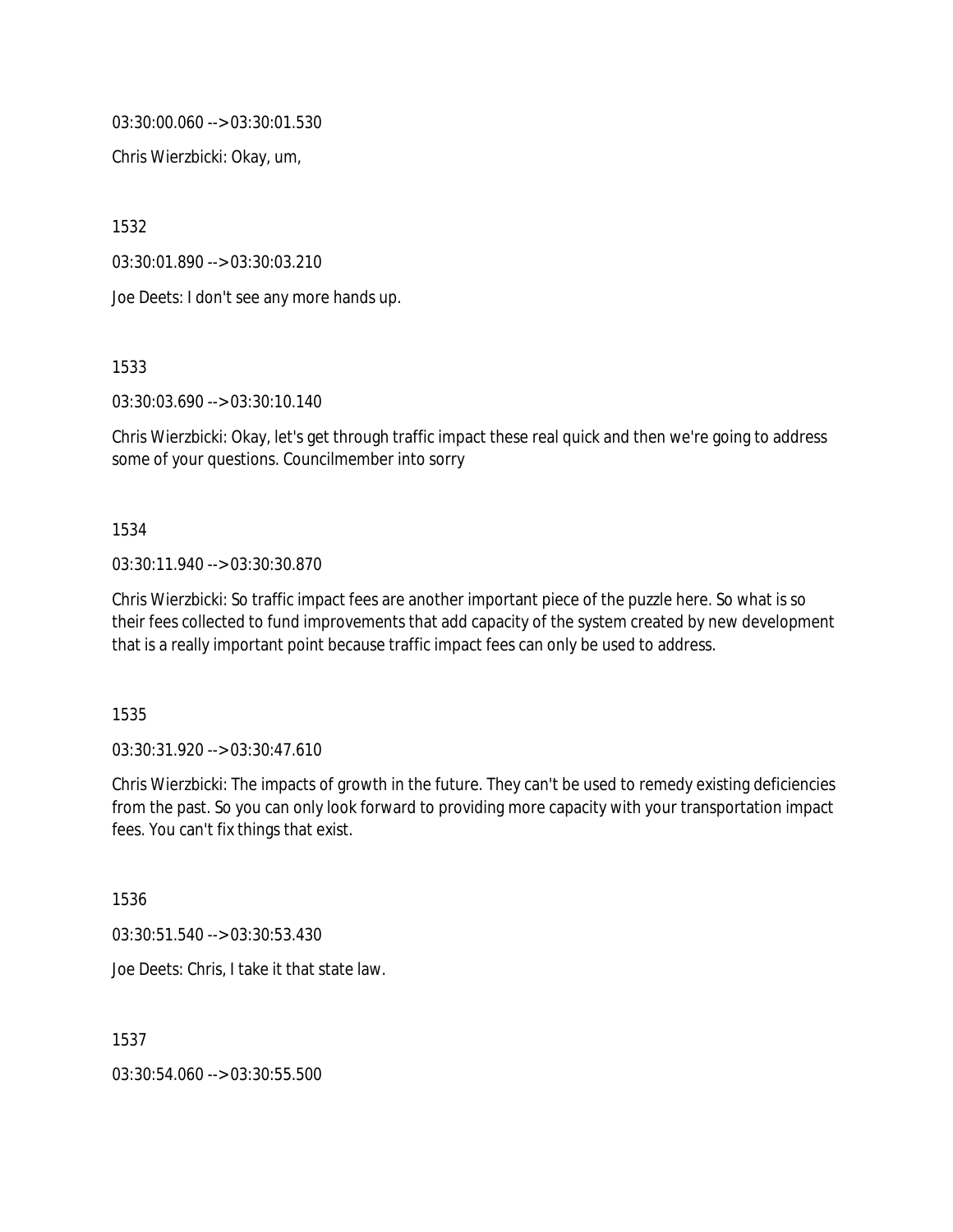Chris Wierzbicki: Yes, that is in the state long

1538

03:30:55.890 --> 03:30:56.880

Joe Deets: Be nice to change that.

1539

03:30:56.910 --> 03:30:58.800 Chris Wierzbicki: Law RC W 3992

1540

03:31:00.000 --> 03:31:01.110

Joe Deets: We're going to tweak and change that.

1541

03:31:01.500 --> 03:31:07.590

Chris Wierzbicki: Yeah, so that's so we use it because it's authorized by state law, but that is how its authorized

1542

03:31:09.960 --> 03:31:24.750

Chris Wierzbicki: We enacted transportation and impact fees in 2015 with the project list and the project list has \$1 amount associated with the growth share of each of those projects. So a lot of our projects are

1543

03:31:26.550 --> 03:31:35.940

Chris Wierzbicki: Maintenance an asset management, plus some capacity usually for non motorized right that's majority of our projects are not motorist projects. So we looked at all our projects.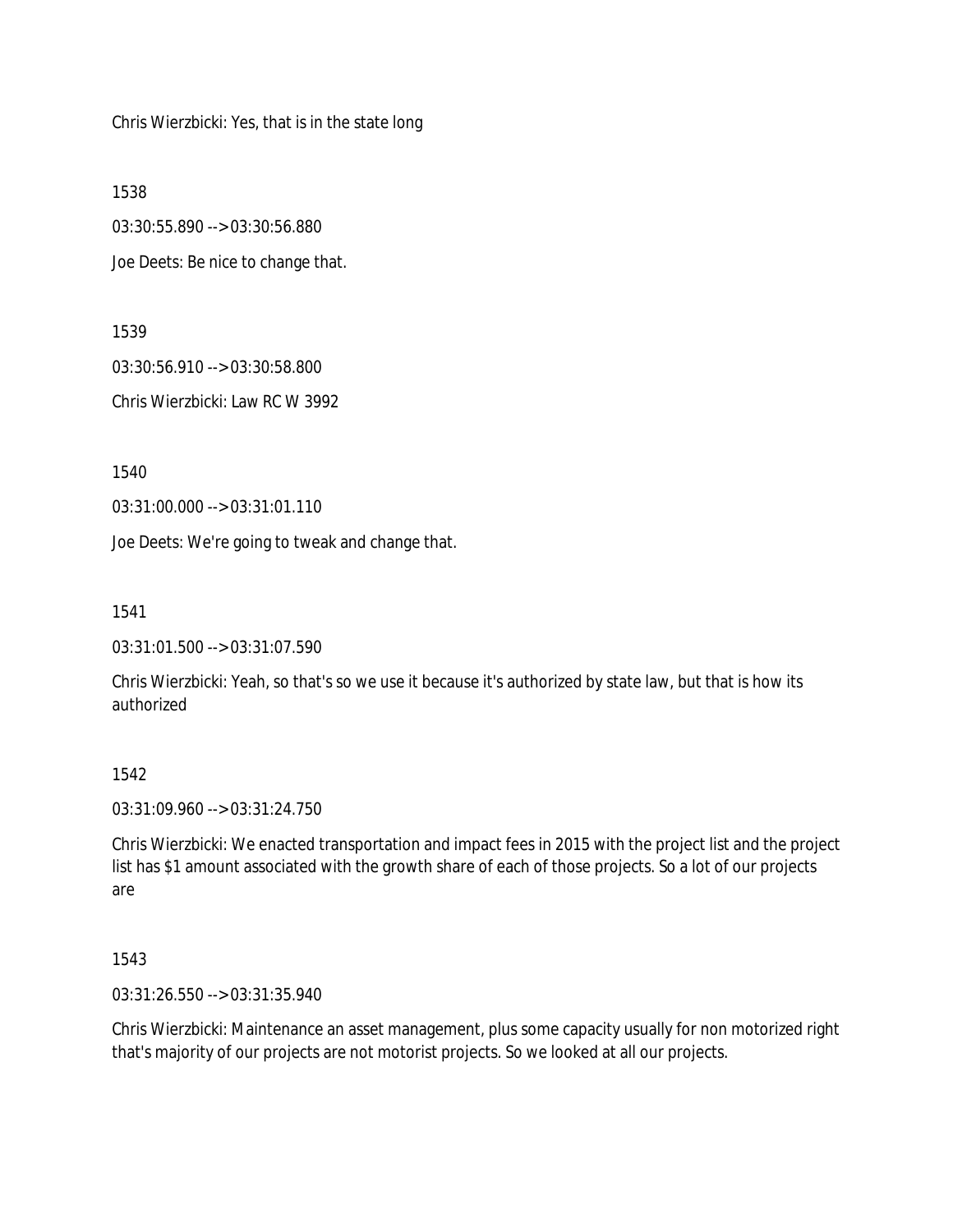03:31:36.540 --> 03:31:43.140

Chris Wierzbicki: That were on the list and developed a share growth share with a portion of the project. That's all we can fund with the TIFF

1545

03:31:44.220 --> 03:31:52.860

Chris Wierzbicki: And then we divided that by how many new trips are going to be generated based upon our land use plan over the next I forget what the time frame is maybe it's 20 years

1546

03:31:54.000 --> 03:31:58.410

Chris Wierzbicki: And then that amount ended up being \$632 a trip.

1547

03:31:59.430 --> 03:32:06.870

Chris Wierzbicki: And so different developments paid different amounts based on whatever their trip generation is a new house pays the full amount 1632

1548

03:32:07.290 --> 03:32:16.350

Chris Wierzbicki: And apartment plays a little bit less a nursing home pays by bed restaurants pay a different way developments all pay a different fee based on on their trip generation.

1549

03:32:17.100 --> 03:32:21.900

Chris Wierzbicki: But it's important. So just as important as recognizing the tips can't fund problems from the past.

1550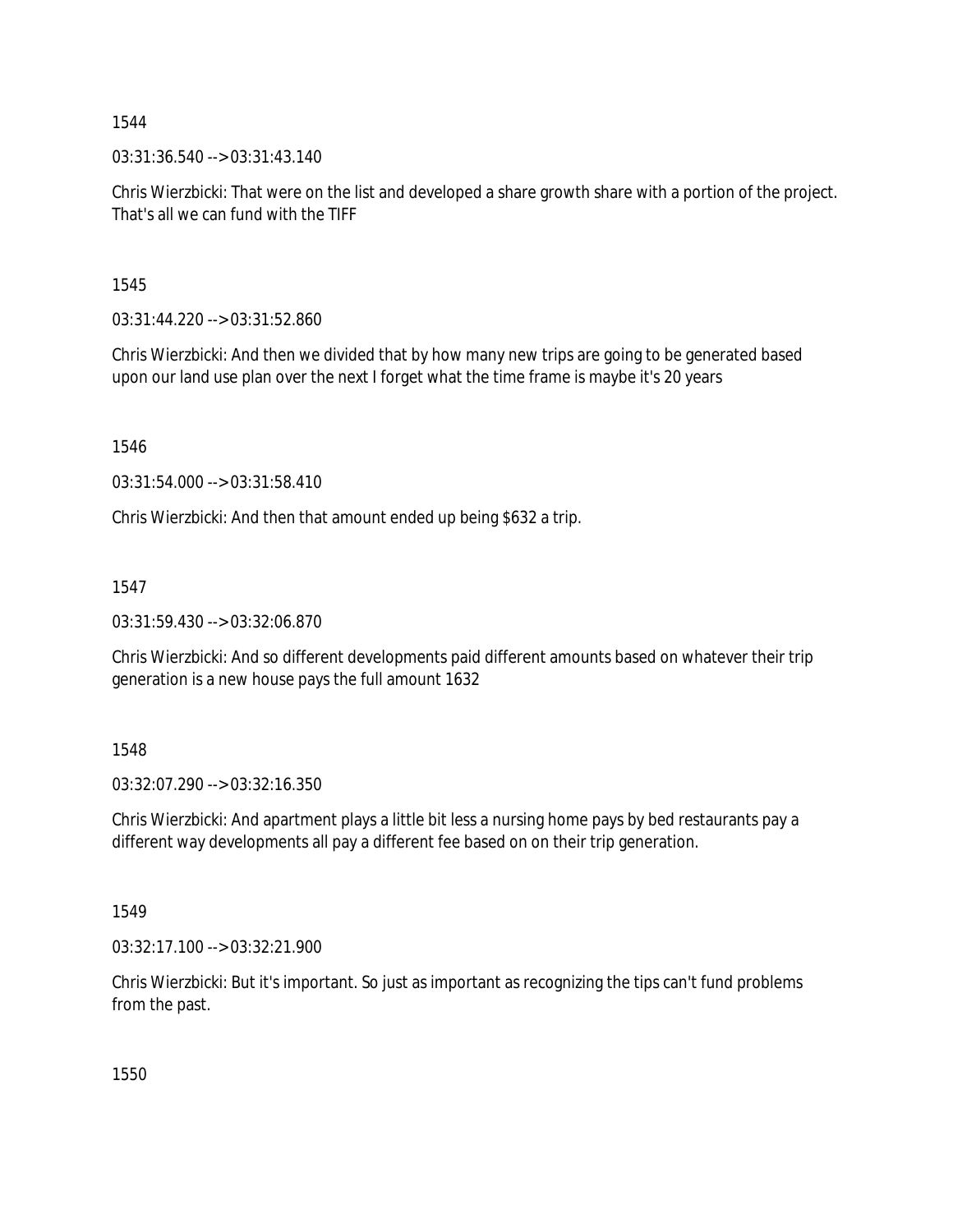03:32:22.410 --> 03:32:30.030

Chris Wierzbicki: Is recognizing that the tip is also not a number. That's just picked out of the air. It's a calculation based on two variables, right.

1551

03:32:30.930 --> 03:32:37.290

Chris Wierzbicki: If the projects in the plan and how much are going to support growth and then how much grow. How many girls trips are going to have

1552

03:32:38.040 --> 03:32:40.920

Chris Wierzbicki: So you do that calculation. And that's how we came up with 1632

### 1553

03:32:41.730 --> 03:32:52.830

Chris Wierzbicki: So you could have a different slate of projects, you could have a different growth plan and come up with a different number. But you can't just pick a number out of the air and say, I think it should be 20 \$500 because that makes more sense. It has to be based on

1554

03:32:54.270 --> 03:32:55.740

Chris Wierzbicki: Those different those variables.

1555

03:32:58.230 --> 03:33:06.510

Chris Wierzbicki: So what are the results from that band. Well, the city collects on average about \$190,000 a year in traffic impact fees, some years. Little less a little bit more

1556

03:33:07.410 --> 03:33:19.560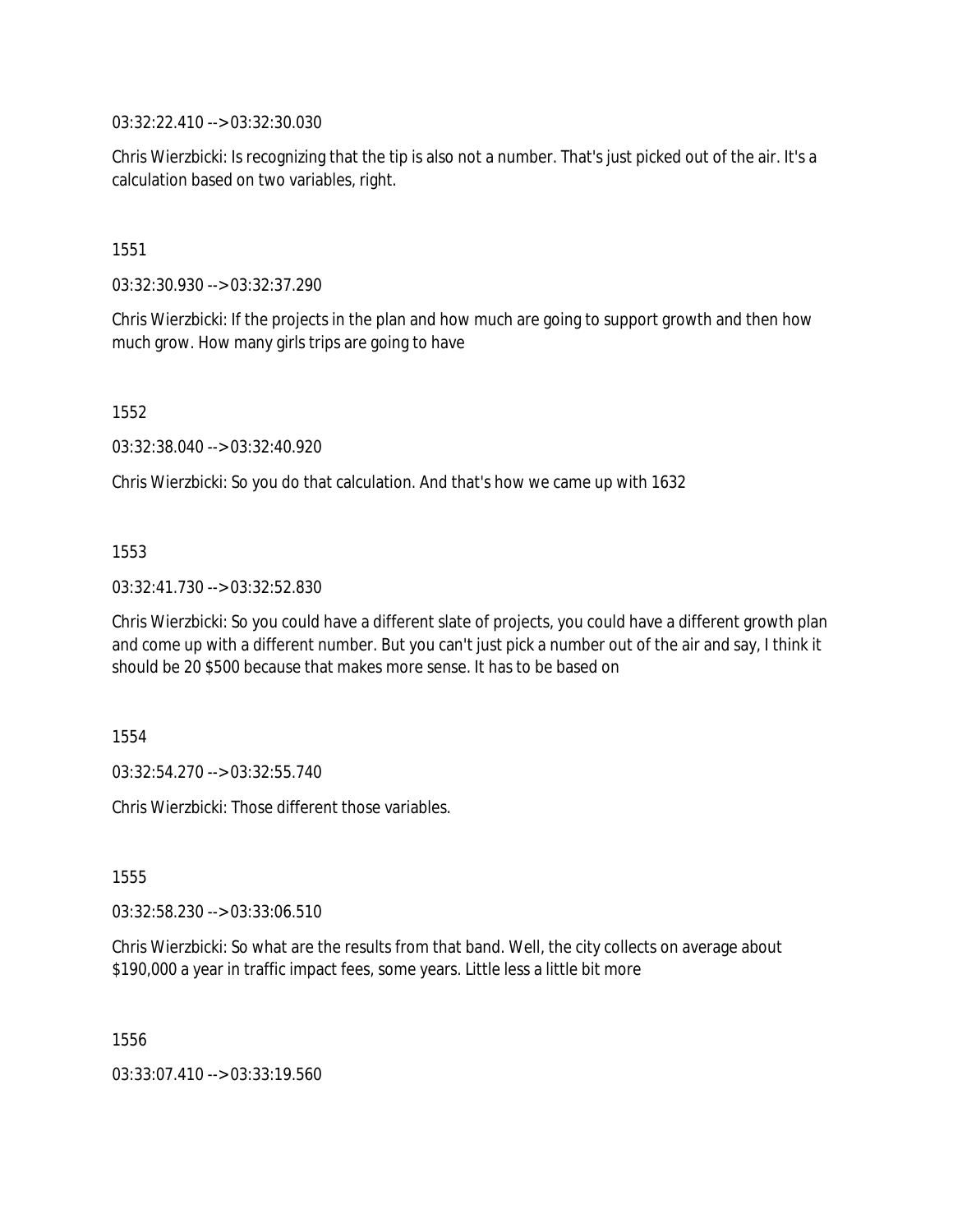Chris Wierzbicki: Our projects use those fees. The word project wink point Olympic drive all those projects have had transportation impact feed money in them. And that's how partly how they got completed.

1557

03:33:21.150 --> 03:33:24.180

Chris Wierzbicki: And that is the end of traffic impact fees. Okay.

1558

03:33:24.420 --> 03:33:27.240

Joe Deets: Thank you. Councilmember high topless.

1559

03:33:29.670 --> 03:33:34.560

Kirsten Hytopoulos: Is it true that our impact fees are lower than, for example, devil pulse close

1560

03:33:35.370 --> 03:33:42.060

Chris Wierzbicki: Yes, they are lower. If you think about the transportation facilities that that Paul's Bo has and the amount of

1561

03:33:43.500 --> 03:33:51.480

Chris Wierzbicki: More development and and trips that that they are generating and the growth projects that they have it makes sense that their

1562

03:33:53.100 --> 03:34:00.870

Chris Wierzbicki: Fee would be more because there's more growth, there's more trips more projects. So you potentially have a higher number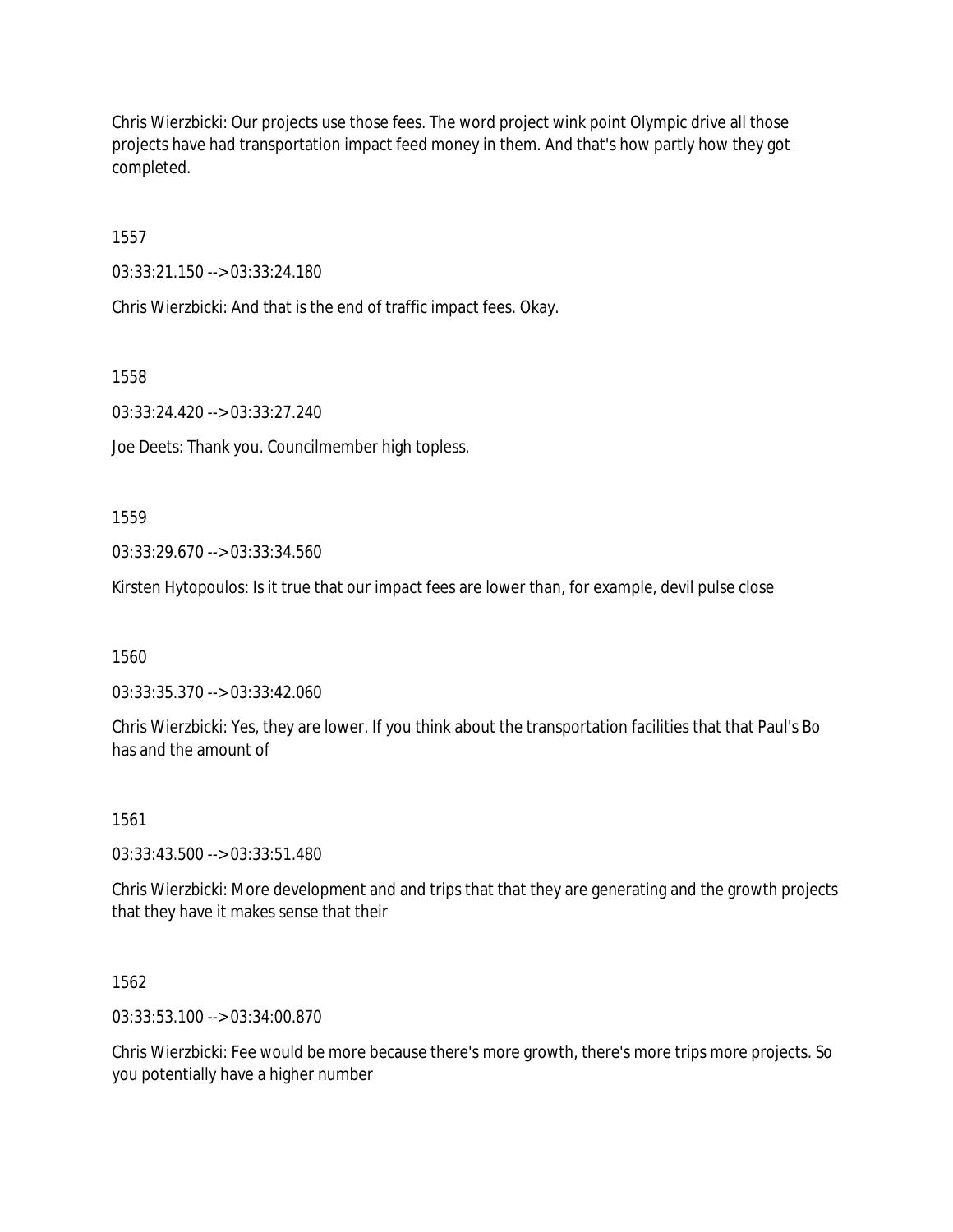03:34:04.950 --> 03:34:06.300

Joe Deets: Okay. Councilmember car.

1564

03:34:08.340 --> 03:34:11.070

Christy Carr: Yeah, that was pretty much my question, too, and

1565

03:34:12.210 --> 03:34:21.780

Christy Carr: I asked this earlier because posto is I think almost twice ours and we're like half the state average, but it sounds like

1566

03:34:24.390 --> 03:34:41.520

Christy Carr: That because of the type of development that we have and the type of trip number of trips that are types of development generate. Is that where we really can't increase that. Is that what I'm hearing just based on our variables here on Bainbridge Island.

1567

03:34:42.840 --> 03:34:58.320

Chris Wierzbicki: Well, you can't necessarily increase it arbitrarily is what I'm saying. So you could increase it if you identify more projects that are going to support gross share of traffic in the future. And you could potentially increase it by if there was

1568

03:34:58.860 --> 03:35:01.140

Chris Wierzbicki: If the comp plan was allowing more trips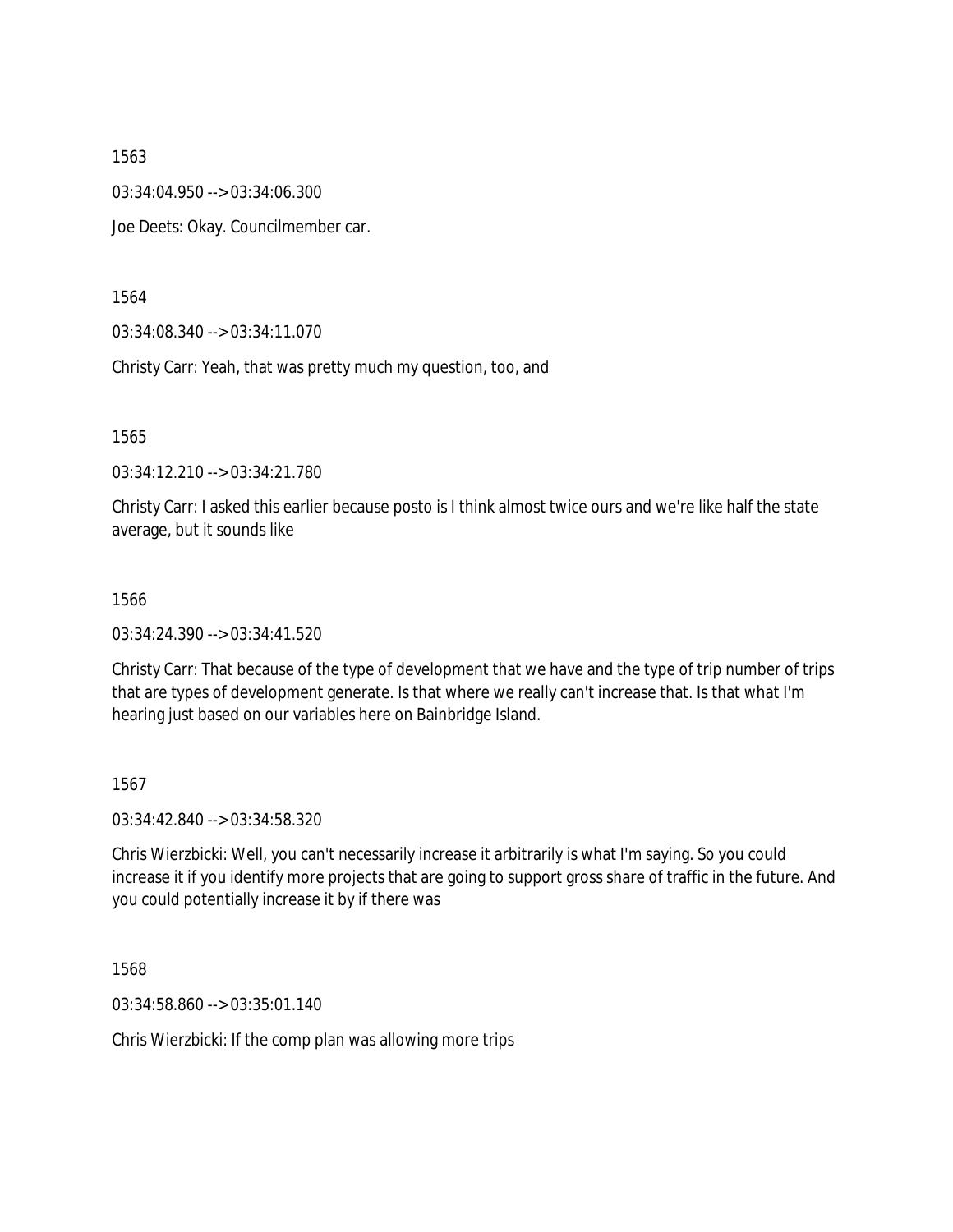03:35:02.490 --> 03:35:10.500

Chris Wierzbicki: And some common you know you do also could be some combination as to that would make the number either go up or down depending on on how that plays out.

1570

03:35:13.170 --> 03:35:13.470

Okay.

1571

03:35:16.800 --> 03:35:18.840

Chris Wierzbicki: Or I should do the last part. We're going to more questions.

1572

03:35:20.730 --> 03:35:22.140

Joe Deets: Mayor cider had her hand up.

1573

03:35:23.820 --> 03:35:37.020

Leslie Schneider: Could you just give us a quick example. I mean, I get the general idea. But, an example would be really good. Like, what kinds of projects are in there now and how might we decide to put more what kinds of new projects are we thinking about

1574

03:35:38.160 --> 03:35:47.370

Chris Wierzbicki: Yeah, so I think I don't know how unique. This is, but I think it is somewhat unique in that Bainbridge has a lot of projects on the list where

1575

03:35:48.000 --> 03:36:02.400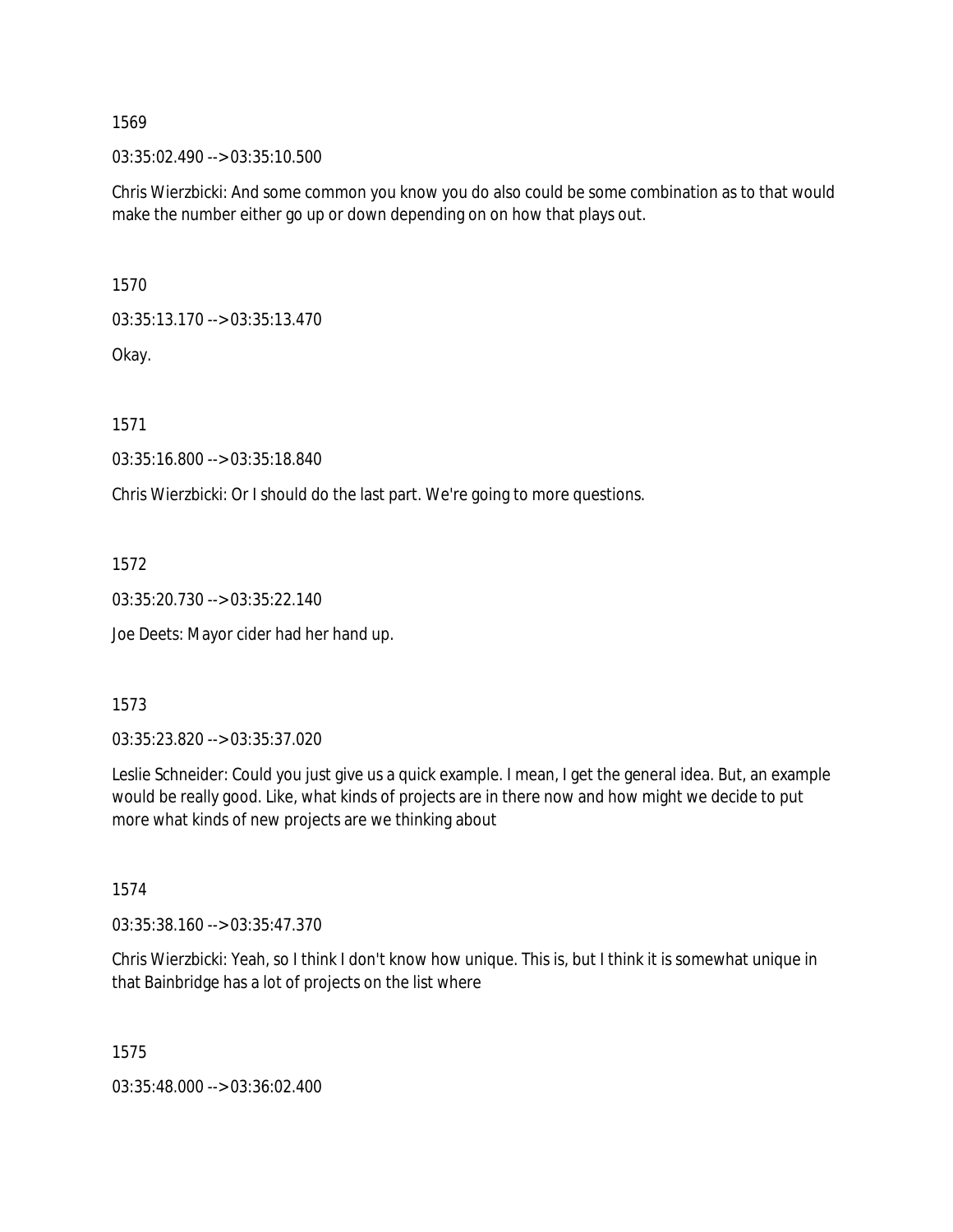Chris Wierzbicki: The majority of the capacity increase was related to non motorized facilities. So an example is, you know, forward Hill song is on the list. So when we reconstructed for already Oh maybe I was in like 2011 or something like that.

1576

03:36:04.020 --> 03:36:07.440

Chris Wierzbicki: The roadway did not have shoulders. Before we build it.

1577

03:36:07.950 --> 03:36:20.730

Chris Wierzbicki: So let's just say the project was \$3 million and the percentage of the amount of roadway that was going to present it to the project that was going to have shoulders and was going to be increasing the capacity of that roadway for more user types.

## 1578

03:36:21.690 --> 03:36:27.840

Chris Wierzbicki: Let's say that was a half a million dollars that half a million dollars is the is the gross share of that project.

1579

03:36:28.440 --> 03:36:37.200

Chris Wierzbicki: So that's, that's the amount that gets eventually all summed up and divided by how many new trips, we're anticipating based on what the development patterns are going to look like.

1580

03:36:37.860 --> 03:36:43.860

Chris Wierzbicki: So, you know, really easy. Examples of this are like Irvine, California, or something like that, where they're building a new

1581

03:36:44.370 --> 03:36:51.720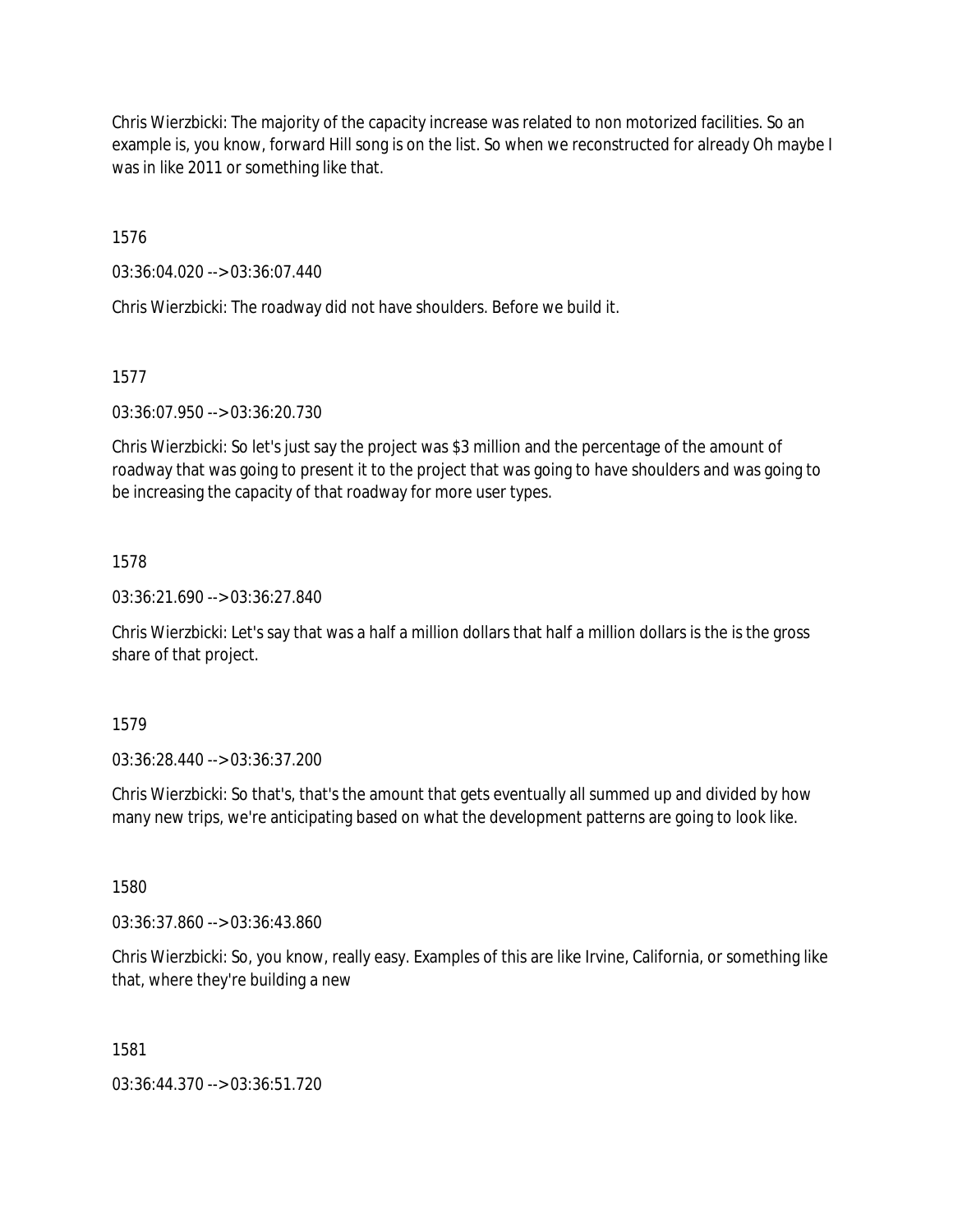Chris Wierzbicki: Us a two lane road and outs, a four lane road. And it's like, well, it's real easy to see that you're going to be able to have, you know, twice as many or cars.

1582

03:36:52.440 --> 03:37:01.050

Chris Wierzbicki: On the road like that and what the gross share of that project has maybe it's, you know, good point, yeah, it's, it's two times whatever the return on the road was but ours are more more

### 1583

03:37:01.500 --> 03:37:12.000

Chris Wierzbicki: Unique because we're now we're adding a lot of vehicle capacity. We're mostly adding non motorized capacity and we have to we have to balance. What that share is we have to make it makes sense.

## 1584

03:37:18.090 --> 03:37:19.680

Joe Deets: Don't see any other questions, Chris.

1585

03:37:21.810 --> 03:37:22.110

Chris Wierzbicki: Okay.

1586

03:37:24.210 --> 03:37:26.070

Chris Wierzbicki: So here's some suggestions about

1587

03:37:27.150 --> 03:37:36.630

Chris Wierzbicki: Where you might want to go with changes. And again, this is pretty high level so we can get a sense of what what do we want to do with this. So there's a couple of different things and it will summarize them at the end.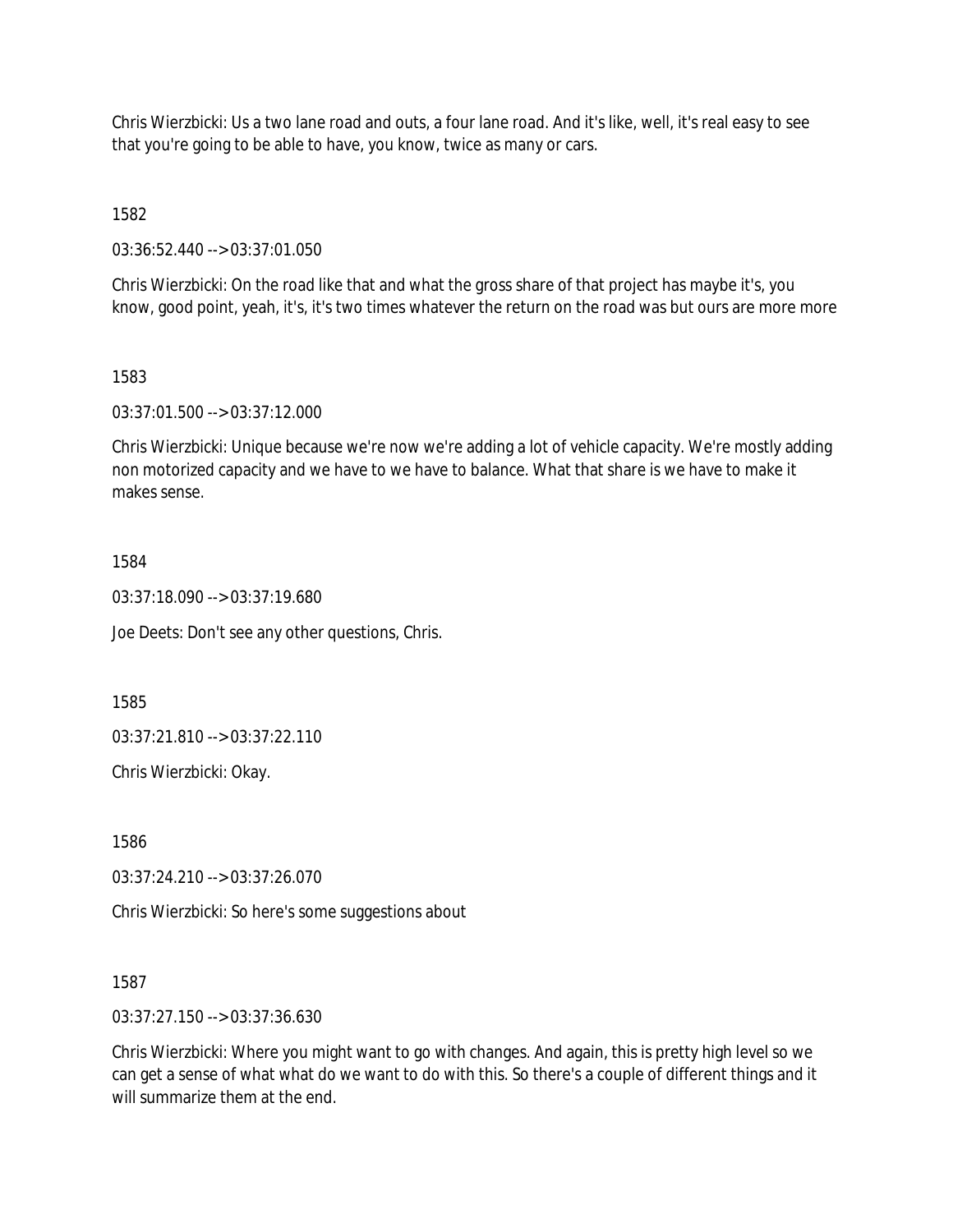03:37:38.190 --> 03:37:40.590

Chris Wierzbicki: So we'll talk about the level of service changes first so

1589

03:37:41.850 --> 03:37:56.670

Chris Wierzbicki: One one change. You can make to level services, you could accept this gets to mayor Schneider's comment you can accept lower level of service standards for roads intersections. Right. You can make all the acceptable standards for all of your intersections E or F, if you wanted to.

1590

03:37:58.530 --> 03:38:08.130

Chris Wierzbicki: And that would, you know, potentially, I guess, increase more vehicle congestion. If you weren't addressing those that those standards there if you're lowering the standards.

1591

03:38:09.240 --> 03:38:16.500

Chris Wierzbicki: But you'd also have less focus on investing in car focus projects, right, because a project like Wyatt or project like sportsman, for example, which I

1592

03:38:16.830 --> 03:38:21.600

Chris Wierzbicki: Think the Council was particularly interested in in why that we were trying to address a level of service need there.

1593

03:38:22.230 --> 03:38:31.020

Chris Wierzbicki: You wouldn't really have to put any projects in this tip that addressed vehicle level of service anymore because or at least not for a while because you lower those thresholds.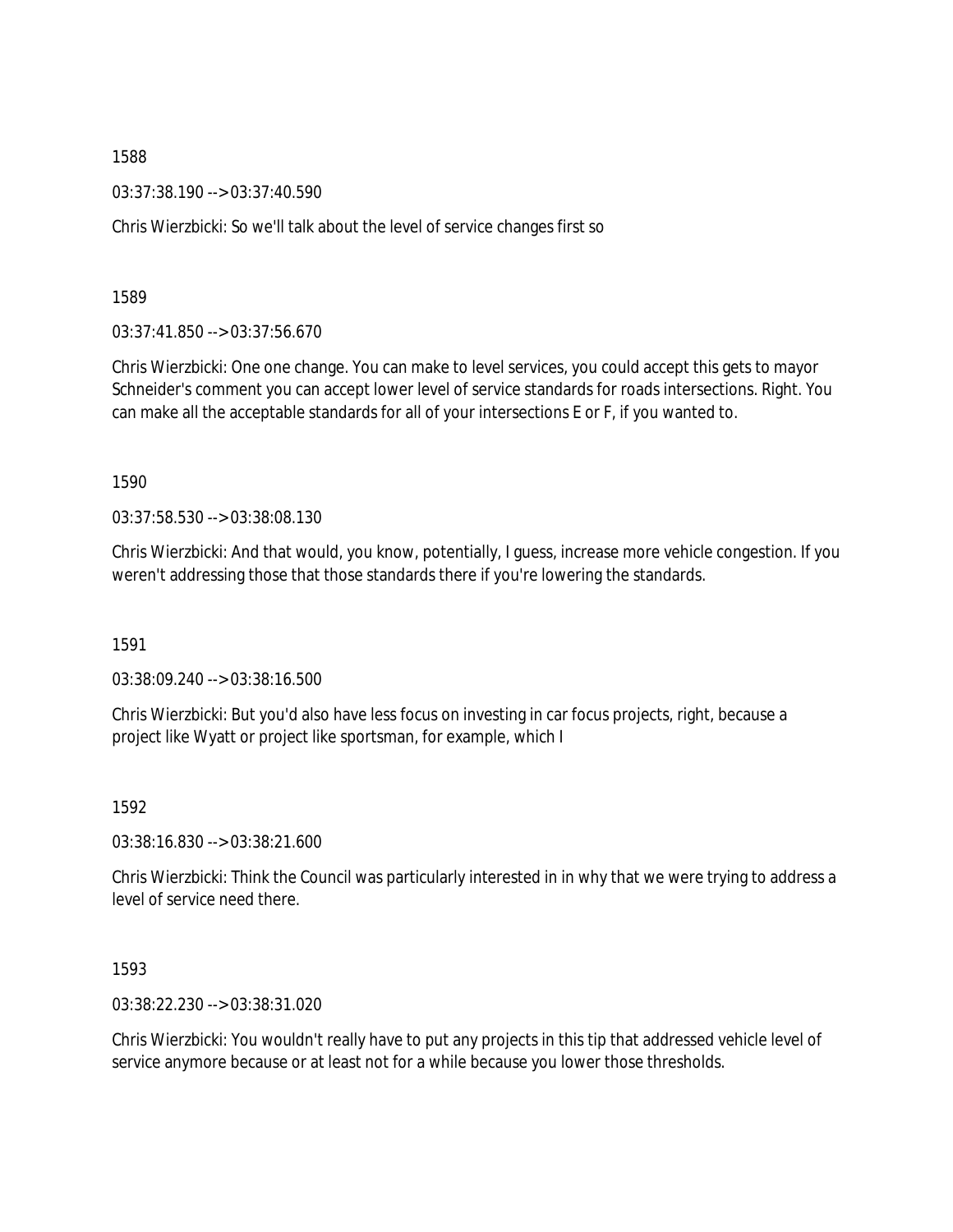03:38:33.690 --> 03:38:44.700

Chris Wierzbicki: Now this is a pretty easy. And we'll talk about the analysis of this at the very end. So let's just leave it at that particular that's one option. It's pretty low effort, but I think kind of low impact to doesn't get you a whole lot

1595

03:38:47.040 --> 03:38:52.290

Chris Wierzbicki: Other thing you could do is you could match this response to council member and Osiris question. So this is

1596

03:38:52.920 --> 03:39:01.740

Chris Wierzbicki: You could match the non motorized level of service type ology that we have right now right in our comp plan, you could match that up to the sustainable transportation plan when it's done.

1597

03:39:02.610 --> 03:39:14.760

Chris Wierzbicki: So you'd have a more intricate analysis of what that type ology is supposed to be for different roads, maybe even break it down by different segments of individual roads as opposed to just whether they're collectors or materials.

1598

03:39:15.660 --> 03:39:19.350

Chris Wierzbicki: You'd get end up getting different front edge and different site on site requirements.

1599

03:39:20.070 --> 03:39:34.170

Chris Wierzbicki: And you'd have also a different scope for any city funded projects do this, we, we go out and build a project and we would have to try to meet that type ology on those roads. This is kind of a medium effort. And I think also about a medium return as well.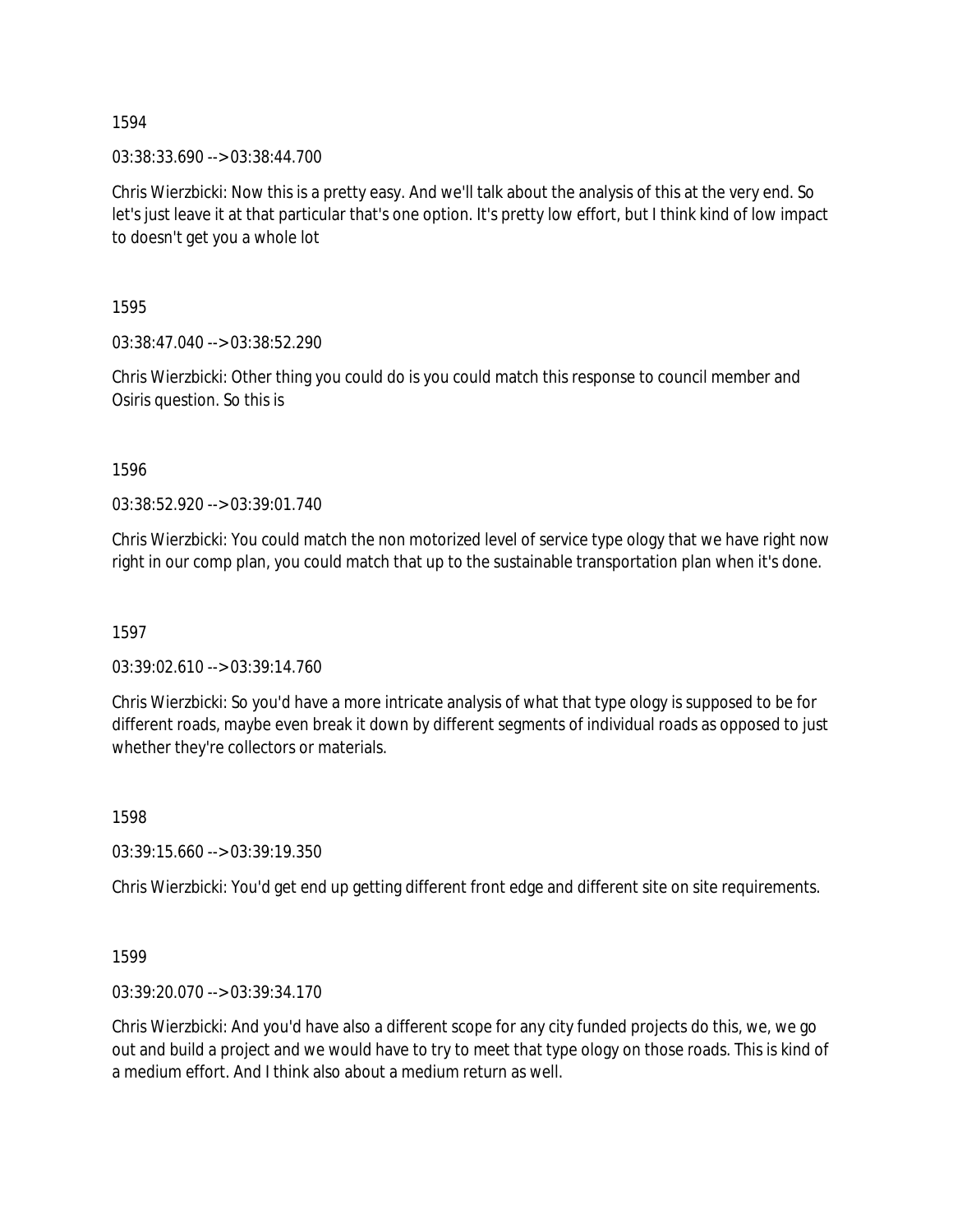03:39:35.880 --> 03:39:44.880

Chris Wierzbicki: Last thing with level service you can do is against COUNCILMEMBER new stars question, you can change to a multi modal measurement right you can measure something else other than vehicles.

1601

03:39:46.260 --> 03:39:51.990

Chris Wierzbicki: GMA doesn't say you have to use vehicle level services. It says, you just have to measure level service. So you could move to

1602

03:39:52.740 --> 03:40:03.780

Chris Wierzbicki: The quality of the environment of the quality of the non motorized environment. You can move to what some cities have looked at his system non motorized system or multimodal system completion.

1603

03:40:04.710 --> 03:40:17.850

Chris Wierzbicki: Like a percentage of how much of that system is complete in different zones of the island. So let's say you broke the island up into 10 zones and one zone had a million dollars worth of projects and none of them are done. Well, you might be able to measure.

1604

03:40:20.100 --> 03:40:26.880

Chris Wierzbicki: The system completion there and and basically create a level of service that says when that gets the, you know, it's going to be a

1605

03:40:28.440 --> 03:40:38.040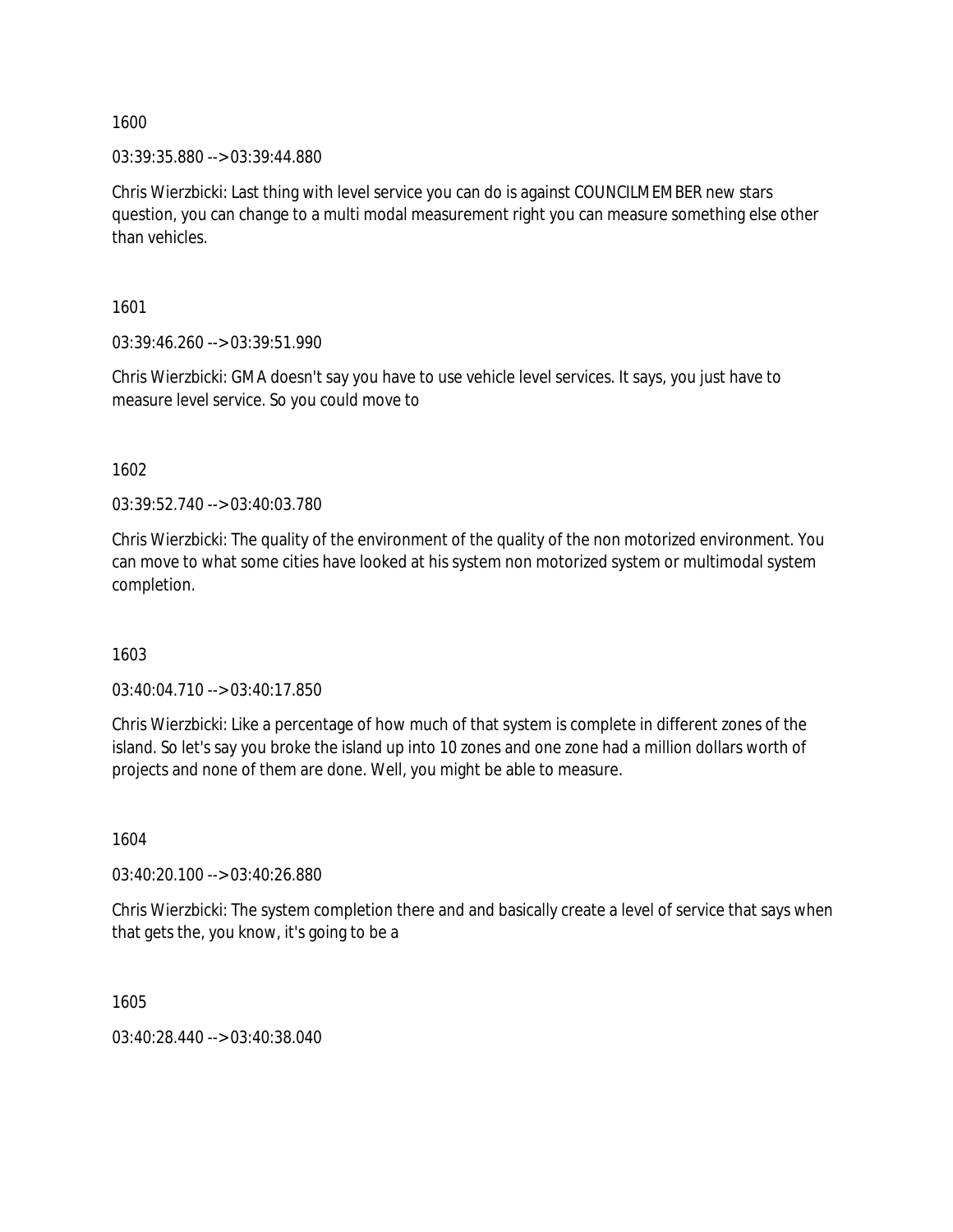Chris Wierzbicki: Higher level of standard how higher level service when we've got a half a million dollars of those projects built in that zone and you would use the STP for that effort. Right. You can build on the STP to do that.

1606

03:40:39.150 --> 03:40:46.560

Chris Wierzbicki: But it would be a separate kind of data driven project to change our level of service to multimodal it's a definitely an effort

1607

03:40:46.980 --> 03:40:58.020

Chris Wierzbicki: To do that, that's separate from anything we're doing outs, and I think it's sizable one I've talked to some other communities about what it takes to do that. And it's we'd have to invest some time and money in it, but I think you'd have a good impact to

1608

03:41:00.240 --> 03:41:06.240

Chris Wierzbicki: So on concurrency, you could raise the thresholds for when development needs to analyze traffic. This kind of gets the council member

1609

03:41:07.650 --> 03:41:20.190

Chris Wierzbicki: Cars question right, you can maybe you can add other permit types to the list. Or you could lower it to, if we're not anything that's 50 trips. Overall, you can lower to anything that provides you know anything that's 30 trips or less.

1610

03:41:22.320 --> 03:41:25.860

Chris Wierzbicki: You could make it harder for developments to pass that test now.

1611

03:41:28.320 --> 03:41:30.720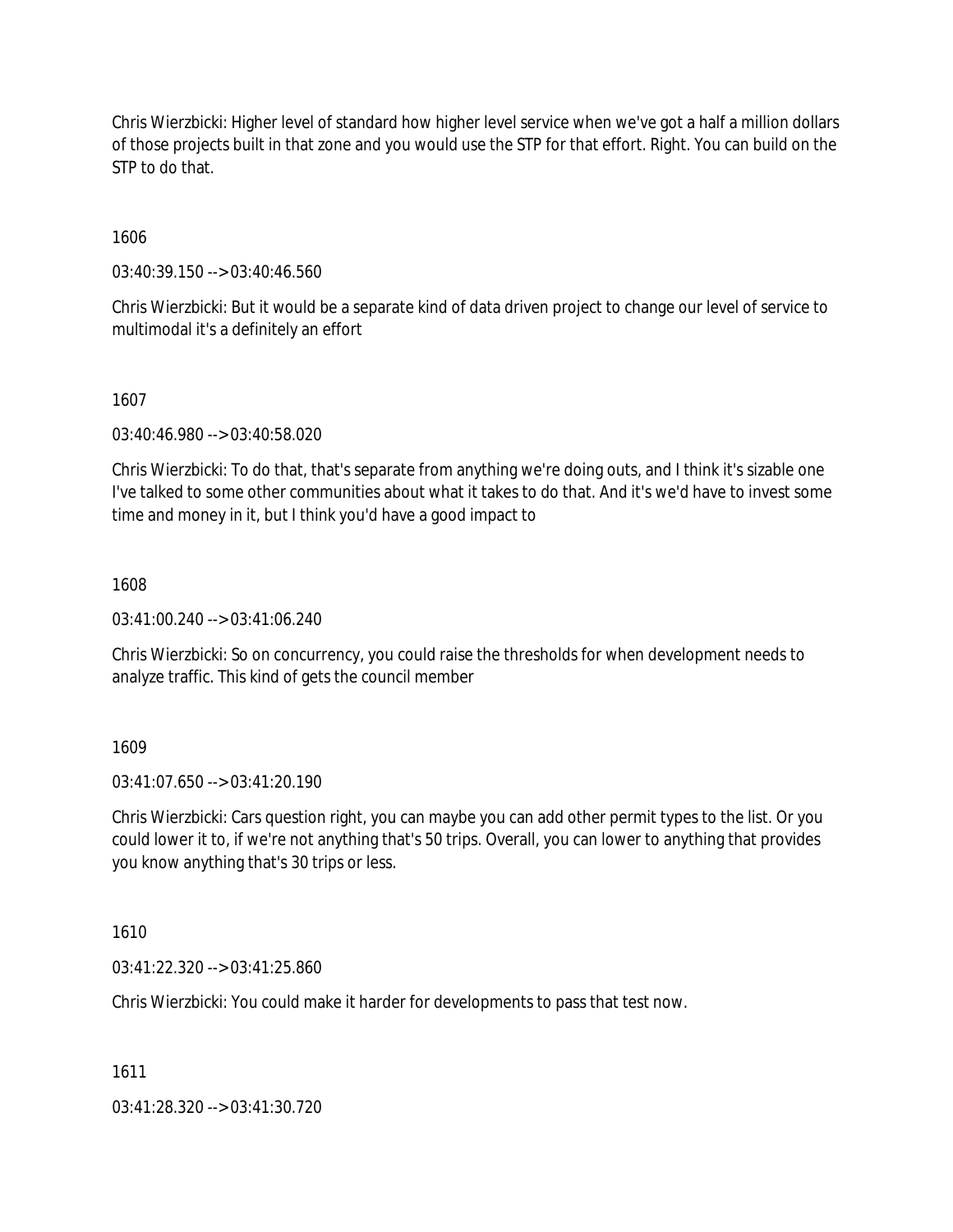Chris Wierzbicki: It's possible that some projects will downsize because

## 1612

03:41:32.160 --> 03:41:36.450

Chris Wierzbicki: You're going to make it harder and more expensive for some of those projects to go through

# 1613

03:41:37.200 --> 03:41:45.060

Chris Wierzbicki: It's also going to make it more difficult for the city meets comp plan goals, right, because part of that plan part of the comp plan is that we want to have growth in certain areas. We don't want to necessarily

## 1614

03:41:45.420 --> 03:41:55.020

Chris Wierzbicki: restrict growth in the areas where we've planned to have it because we've set our thresholds for transportation concurrency too low or too high, and they can't meet it.

## 1615

03:41:55.710 --> 03:42:01.380

Chris Wierzbicki: So there's a bit of a rub there as well so low effort. But again, I'm not really sure what the impacts of that would be.

## 1616

03:42:03.780 --> 03:42:10.140

Chris Wierzbicki: And this is related to level of service. So remember I said that level service and the comp plan for the city's perspective of measuring things

## 1617

03:42:10.470 --> 03:42:23.130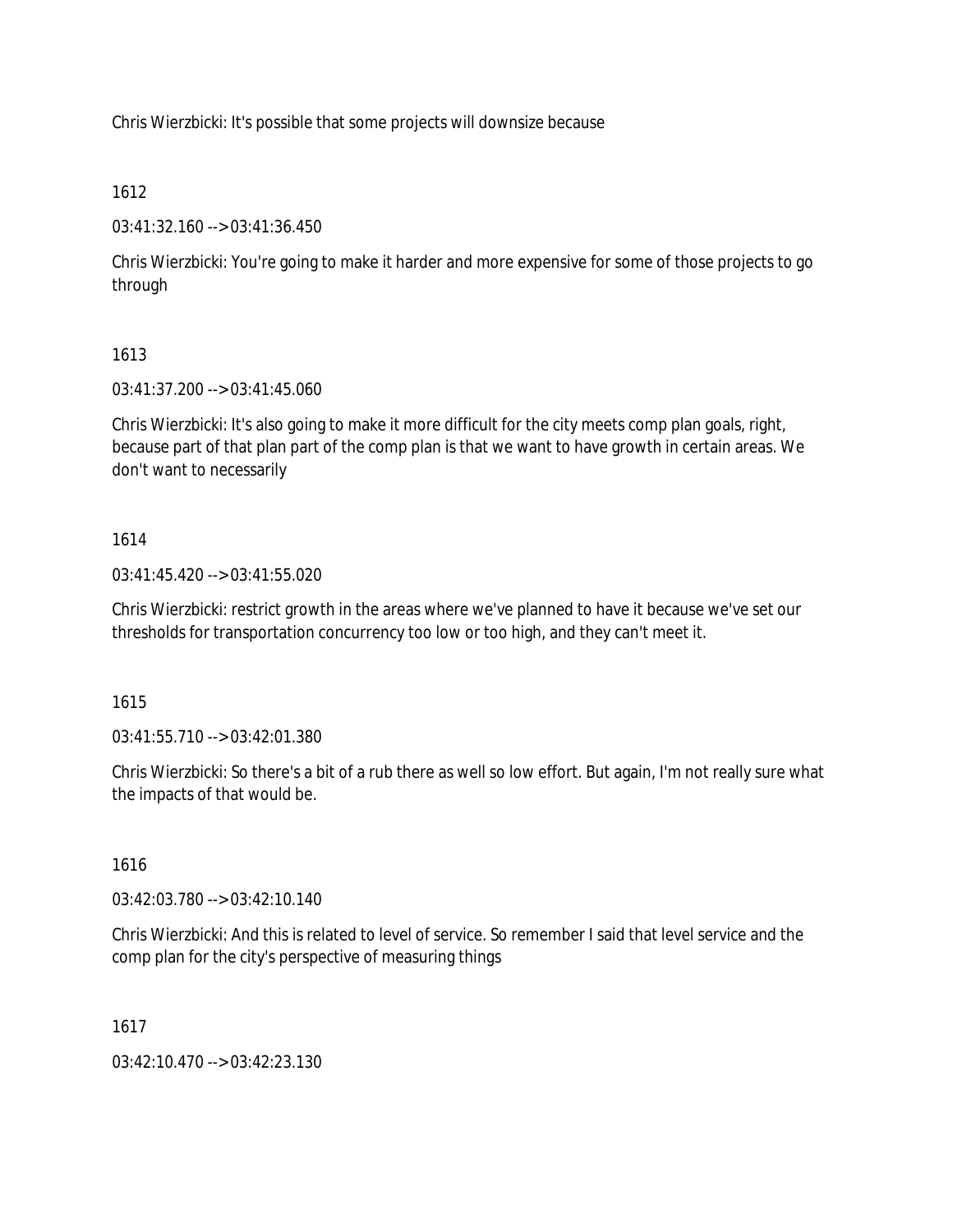Chris Wierzbicki: also relates to development. So if you change the level of service and the way that you measure level service to be multimodal, you have to change your concurrency plan to because they're interrelated. They have to speak to each other. And so you'd have to rejigger our

1618

03:42:24.150 --> 03:42:38.670

Chris Wierzbicki: Concurrency system to match whatever you pick for level of service and your frontage improvements would then potentially match what was in the stamp transportation plan, you might end up being able to have mitigation beyond just the front edge if if you do these two things right.

1619

03:42:39.780 --> 03:42:40.980

Chris Wierzbicki: But again, a big effort.

1620

03:42:42.090 --> 03:42:47.220

Chris Wierzbicki: And maybe kind of immediate impact. And I'll talk about that in a minute. We're almost done with this section.

1621

03:42:48.330 --> 03:42:55.980

Chris Wierzbicki: Lastly, in terms of recommendations. So on the transportation impact fee. I think it makes a lot of sense to update this once the STP is done.

1622

03:42:57.150 --> 03:42:57.840

Chris Wierzbicki: Because

1623

03:42:59.370 --> 03:43:06.360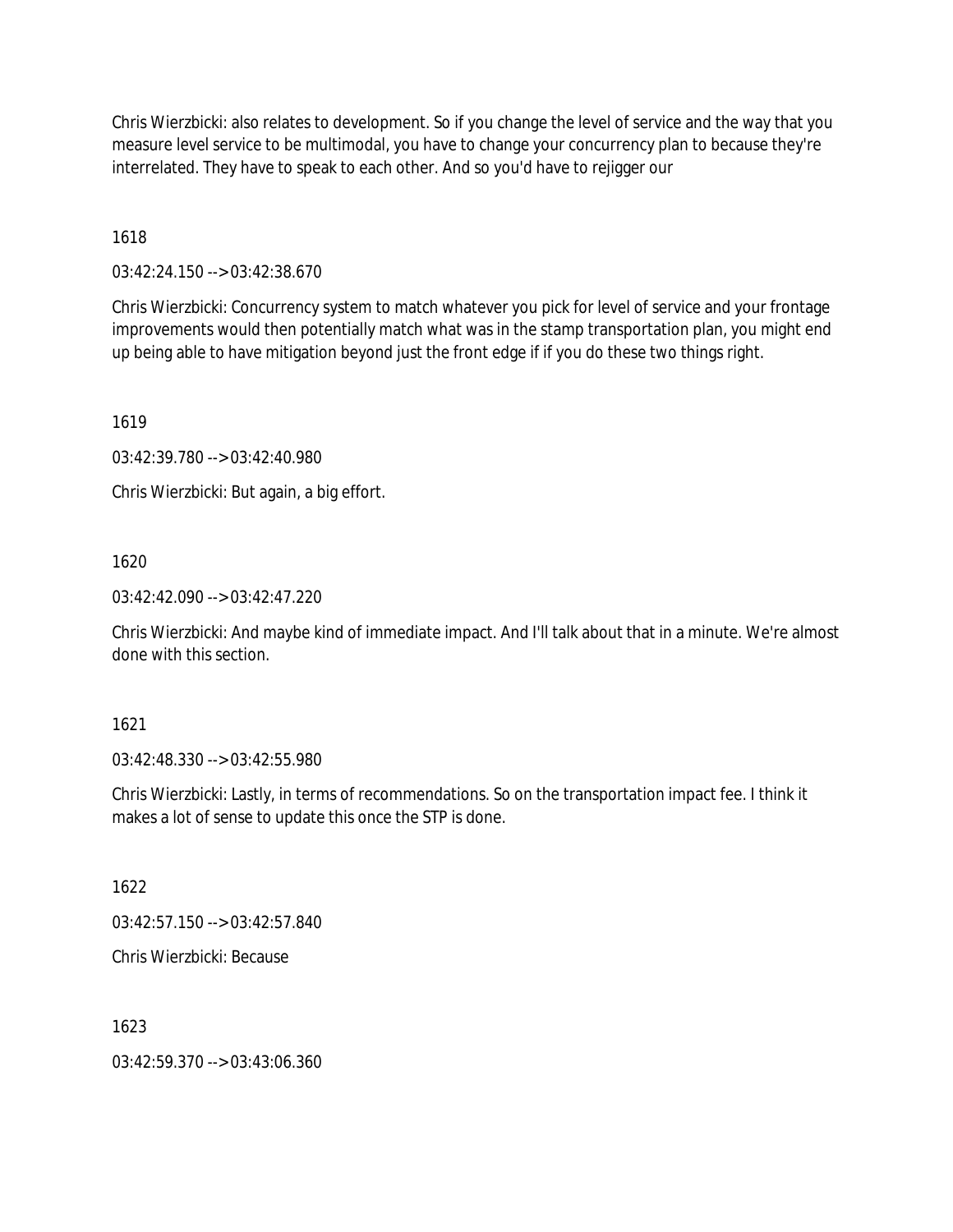Chris Wierzbicki: We've got projects on the list. Now, there's a lot of them are completed so it makes a lot of sense to update this especially when we've got a new slate of projects.

1624

03:43:07.740 --> 03:43:11.130

Chris Wierzbicki: Pretty Sizable effort, but I think it's something that we have to do essentially

1625

03:43:12.570 --> 03:43:21.900

Chris Wierzbicki: So, so here's here's all the different things that I was talking about in kind of level of effort, right. So actually, I'm just going to skip to this next slide because I think we've already kind of covered some of this.

1626

03:43:22.500 --> 03:43:23.850

Joe Deets: So to Chris

1627

03:43:24.090 --> 03:43:31.860

Chris Wierzbicki: Yeah, so this is the last slide. So in terms of in terms of effort and just some, some of my high level recommendations here.

1628

03:43:32.340 --> 03:43:48.240

Chris Wierzbicki: Again, you could accept lower level service for cars. I don't think that's necessarily good policy, it's not really related to multimodal it's, you know, do we really want to be just a city that has a potentially really low standards for for vehicle level service. I don't know.

1629

03:43:49.410 --> 03:43:55.110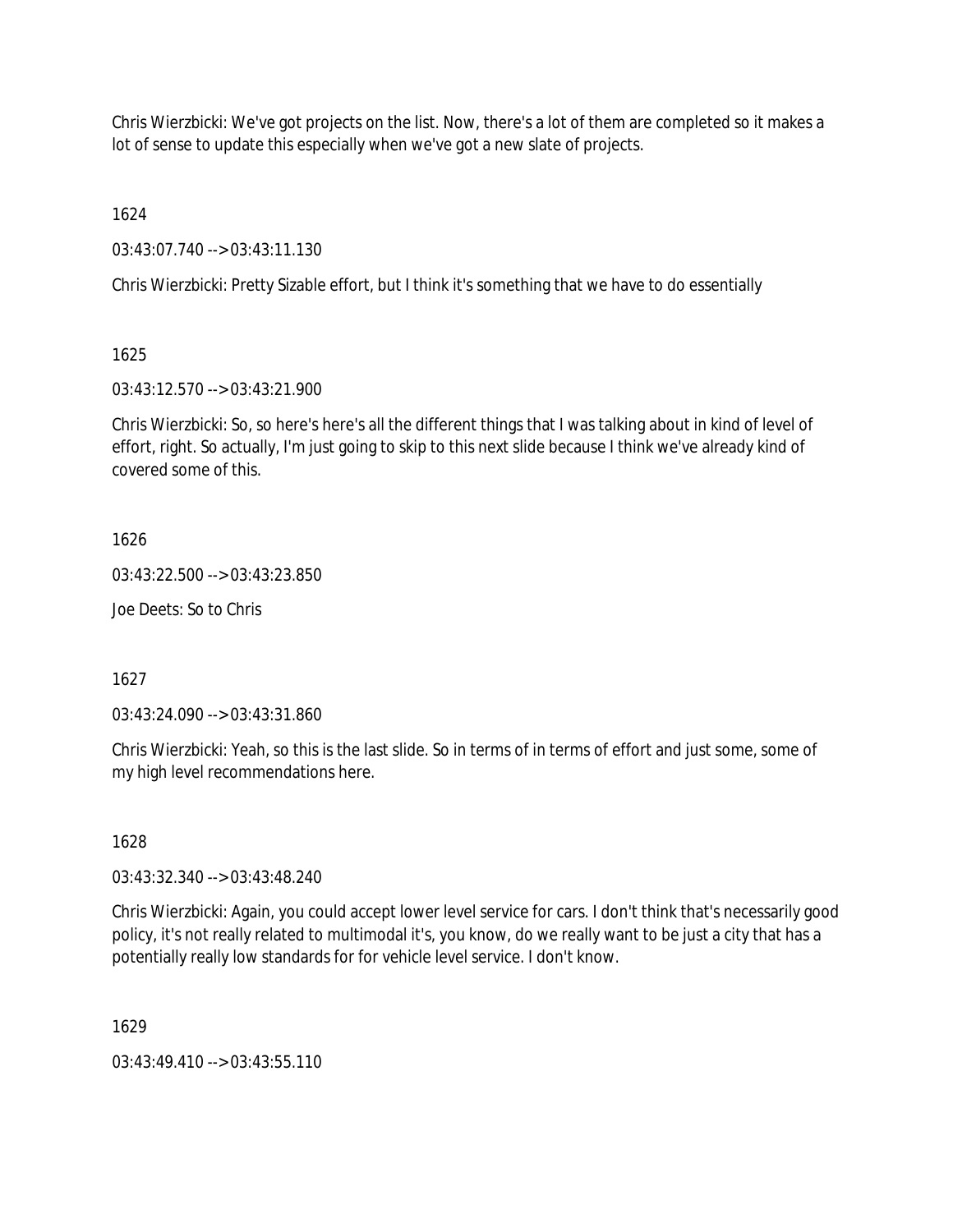Chris Wierzbicki: We could raise thresholds for concurrency. I think that you will have some unintended consequences potentially there, you may have

1630

03:43:55.800 --> 03:44:02.580

Chris Wierzbicki: Some uses like retail uses and tenant improvements for existing facilities that have more than 50 trips, but then are really

1631

03:44:03.060 --> 03:44:13.020

Chris Wierzbicki: Basically small investments for the people who are going to make those improvements, but then they have to pay major fees to meet their concurrency requirements and I think you're going to have a rub. If you do that,

## 1632

03:44:14.640 --> 03:44:28.380

Chris Wierzbicki: Now, in terms of level of service. I think matching what I said the technology that's in the plan now to whatever the STP comes out with. I think that's a good idea. It's pretty low effort we can build upon the low on the sustainable transportation plan.

# 1633

03:44:29.460 --> 03:44:31.260

Chris Wierzbicki: And we can do it once that plan is finished.

1634

03:44:32.640 --> 03:44:34.290

Chris Wierzbicki: And it turns to the traffic impact fee.

1635

03:44:35.340 --> 03:44:41.130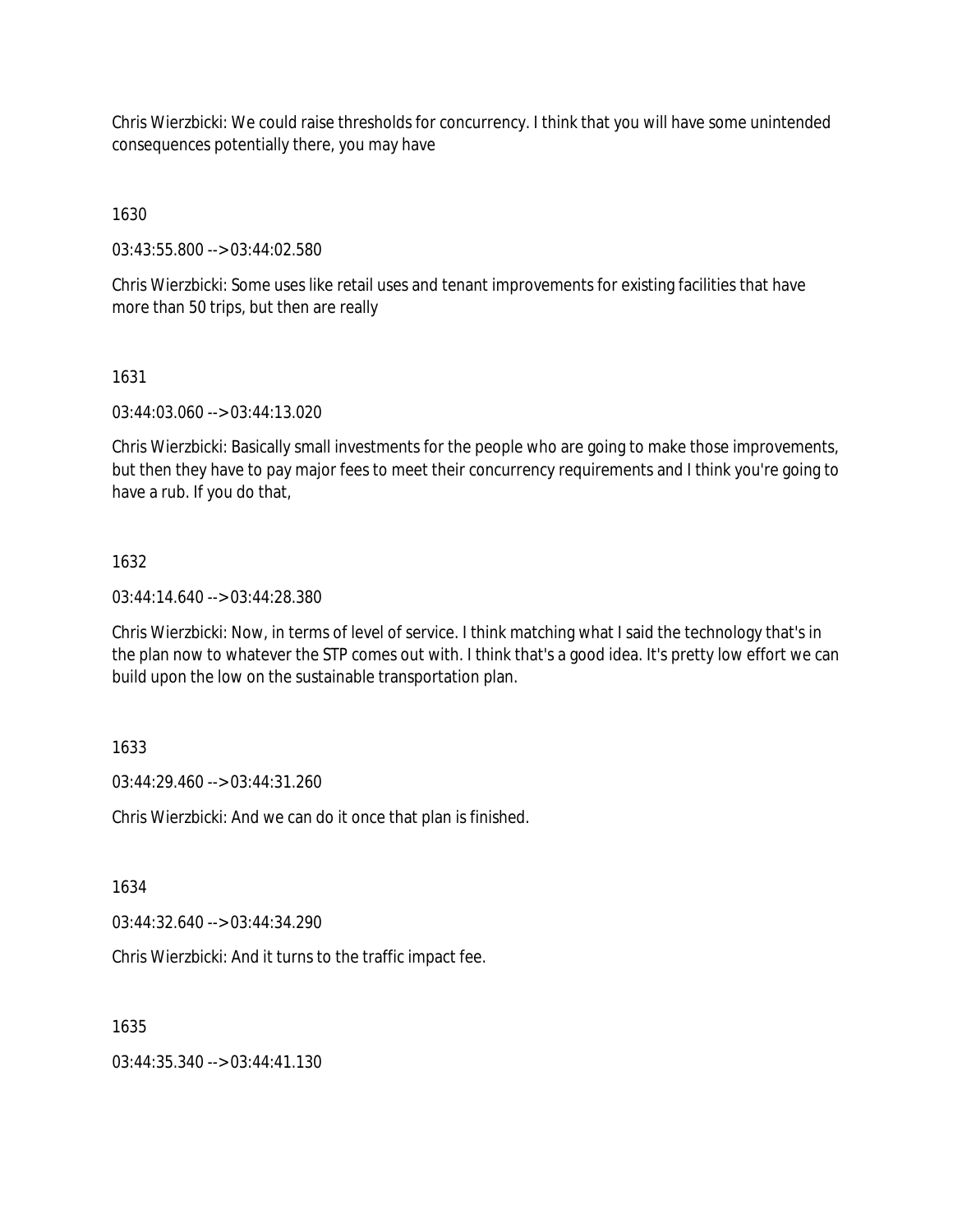Chris Wierzbicki: We basically we have to do this at some point the projects will be done. We're very close to that right now.

1636

03:44:41.520 --> 03:44:54.960

Chris Wierzbicki: So it's a big effort, but we have to update. If we want to keep our transportation impact fees, even if they're at the rate we have today, we're going to have to update it. So we should plan on doing that at some point after the STP is done again and use that as the basis for it.

## 1637

03:44:56.460 --> 03:45:12.150

Chris Wierzbicki: And then lastly, and this is, I think, where the Council really was interested in maybe going is do we want to change our levels of service to measure something other than vehicles, right. So that would be the measurements tool we use plus updating our concurrency program to match that.

## 1638

 $03:45:13.440 \rightarrow 03:45:28.410$ 

Chris Wierzbicki: This makes this makes sense. I think it aligns with the values that we that we share about transportation. But like I said, this is a pretty sizable effort to try to figure out how to develop an our own unique measurement tool for multimodal level service.

# 1639

03:45:29.880 --> 03:45:42.450

Chris Wierzbicki: We have we're gearing the sustainable transportation plan towards setting the foundation for that. But there's another body of work that's required in order to change those two programs over into something that is different from what we have

1640

03:45:43.770 --> 03:45:53.220

Chris Wierzbicki: And I'll leave you with this, which is I'm not entirely sure that changing that multimodal changing to multimodal level service will get us a lot more improvements.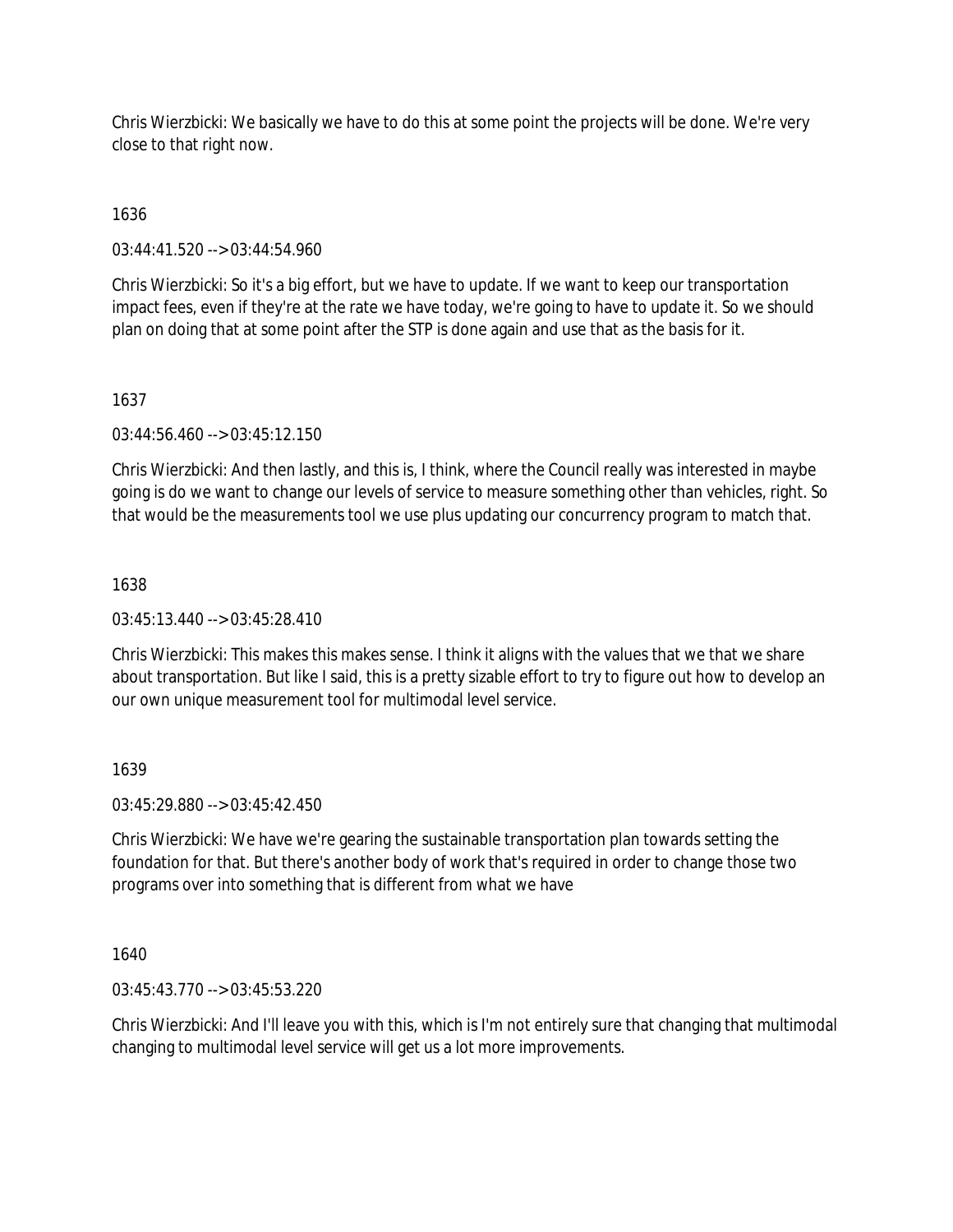03:45:53.850 --> 03:46:04.020

Chris Wierzbicki: I just don't know. I've talked to some other communities about what they've done. And there's kind of mixed results on on whether changing to multimodal really

1642

 $03:46:04.440 \rightarrow 03:46:19.110$ 

Chris Wierzbicki: Has a significantly different impact or a different impact on the ground and what we're getting today. And part of that is comes back to this is like planner speak is this nexus and proportionality issue so particular development.

1643

03:46:20.280 --> 03:46:27.360

Chris Wierzbicki: Can only really provide improvements that have a nexus to the to that development itself. Right, so they're related to the development

1644

03:46:27.870 --> 03:46:31.140

Chris Wierzbicki: And they're proportional to the impact of that developments happening.

1645

03:46:31.800 --> 03:46:45.900

Chris Wierzbicki: And that nexus and proportionality issue comes up a lot when you're trying to extract mitigation, particularly for transportation issues from developers who are building projects and I don't know how much that changes if you move to a multimodal level of service.

1646

03:46:47.100 --> 03:46:59.670

Chris Wierzbicki: And that's part of the reason why I say it's a big effort because I think trying to crack that nut of being able to ask for and receive more than what we're getting. Now, which is basically just frontage improvements is going to be tricky.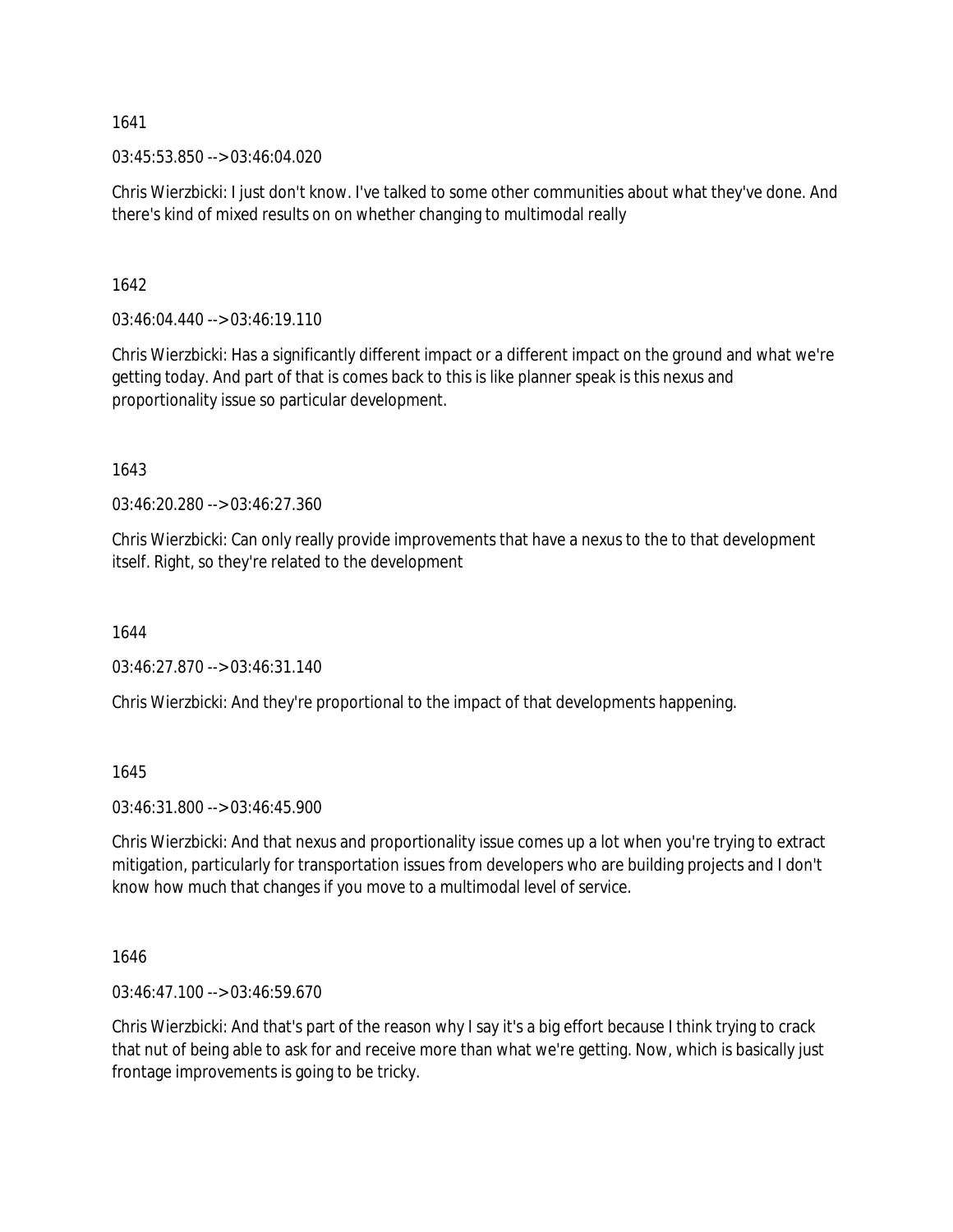$03:47:01.110 \rightarrow 03:47:15.960$ 

Chris Wierzbicki: So we should plan on on if we want to do that. Some, some resources to do that at some time. So I've talked a lot, but it sounds like you've been grasping what I'm, what I'm putting out here. So thank you for your attention. Happy to answer any other questions.

1648

03:47:16.590 --> 03:47:19.950

Joe Deets: Thank you, Chris. Councilmember Nessa has her hand up.

1649

03:47:20.670 --> 03:47:21.390

Rasham Nassar: Yes, thank you.

1650

03:47:22.470 --> 03:47:31.560

Rasham Nassar: Thanks for for making sense of her really complicated subject. I've been looking forward to this conversation for a long time. So glad we're having it.

1651

03:47:32.520 --> 03:47:38.490

Rasham Nassar: In terms of options for consideration. I'm leaning towards concurrency aligns with city wide values.

1652

03:47:39.210 --> 03:47:48.120

Rasham Nassar: High effort and uncertain results. I say that, knowing that a lot of analysis and consideration is going to be needed, as we start down that path I do see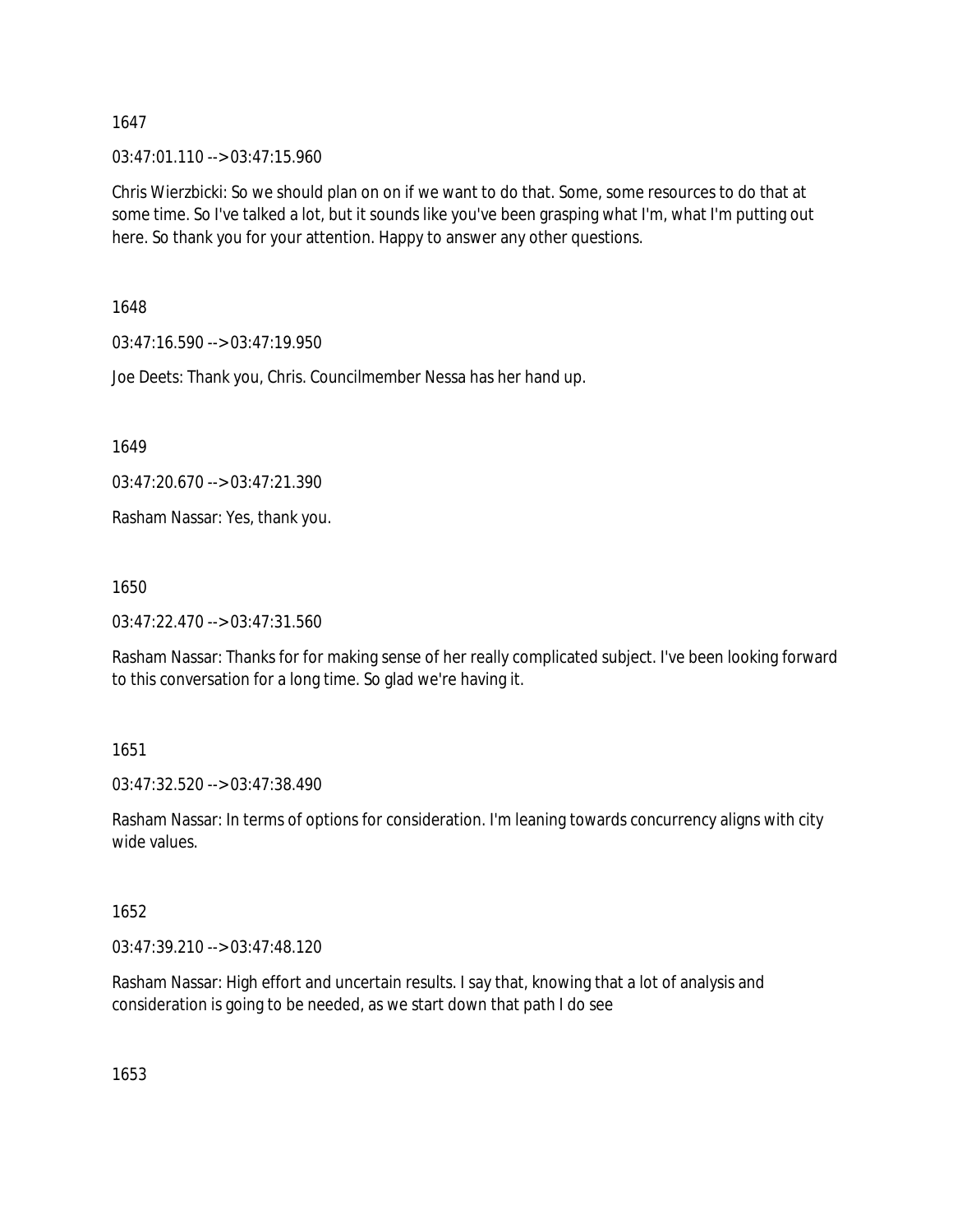03:47:48.750 --> 03:48:00.000

Rasham Nassar: thinking in terms of like a promo abroad goal perspective and you know we've committed to some really strong and ambitious emissions reductions goals.

1654

03:48:00.330 --> 03:48:00.870

By

1655

03:48:03.240 --> 03:48:18.270

Rasham Nassar: That ties into our climate action plan sustainable transportation plan is all about moving people out of cars and into other modes of transit again aligned with our emissions goals so that it makes sense that

1656

03:48:18.750 --> 03:48:34.110

Rasham Nassar: The nature in which we permit projects through concurrency and levels of service would also kind of follow that trend so that it would it would, at least not hinder but would help and assist the other efforts in those other areas.

1657

03:48:34.680 --> 03:48:52.590

Rasham Nassar: And I wonder if you've looked into the city of Bellingham, I know that they have a very progressive approach to bike and non motorized levels of service and as well as measuring for concurrency for those motor so

1658

03:48:53.160 --> 03:49:10.230

Chris Wierzbicki: I spoke to Bellingham, and here's a really interesting tidbit about billing EMS program is that concurrency, like I said, it's really about your land use plan. Right. It's about ensuring consistency and ensuring that projects don't cause a problem for your standards.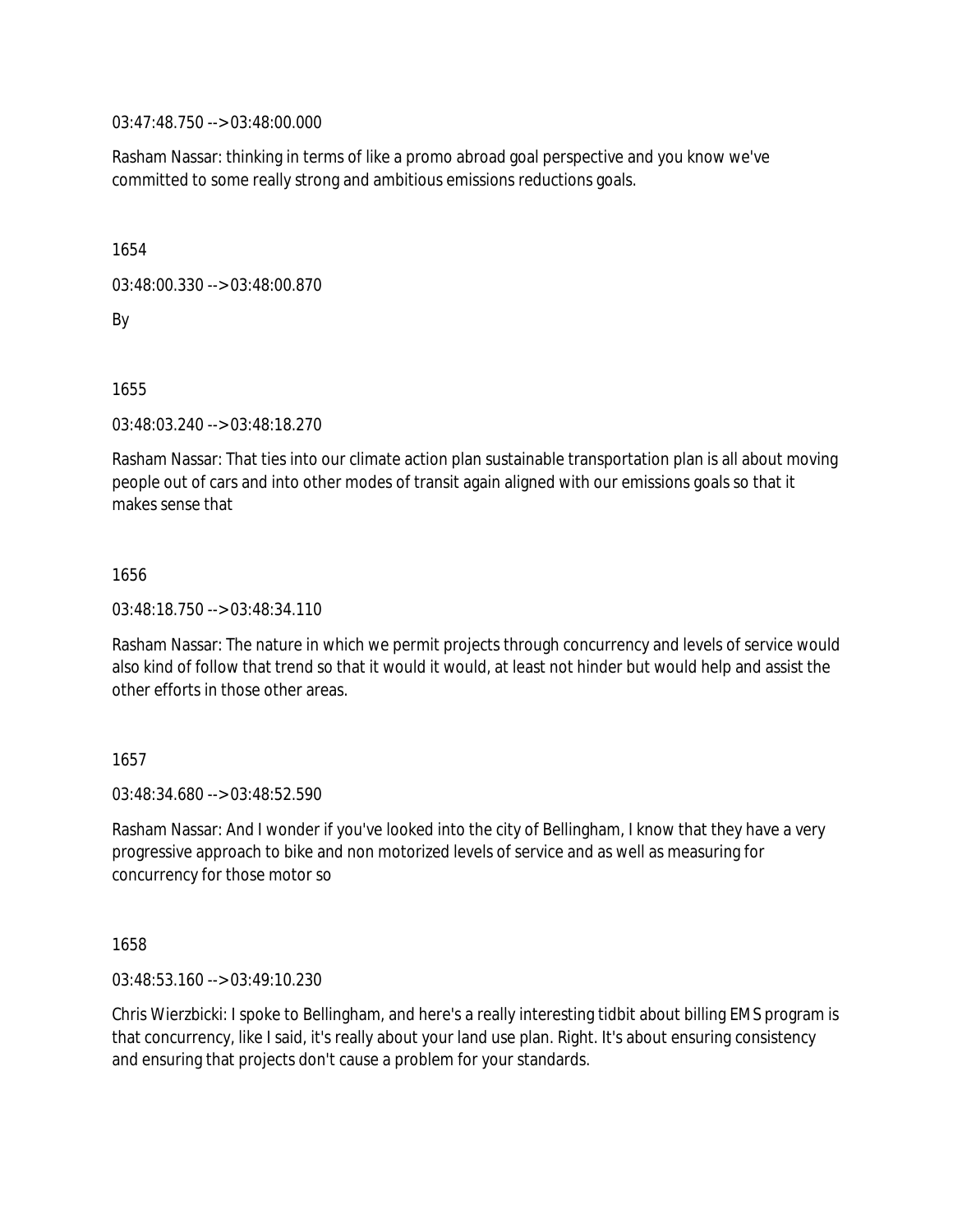03:49:11.250 --> 03:49:23.820

Chris Wierzbicki: That are that you've got outlined in your land use plan and Bellingham, the reason why they created their multi multi modal level of service is because they wanted to focus the development that they were getting into their downtown

1660

03:49:25.230 --> 03:49:30.150

Chris Wierzbicki: They didn't want development, out, in, out, in, it into handling in the hinterlands they wanted it in the core

1661

03:49:30.990 --> 03:49:38.520

Chris Wierzbicki: And nor and projects weren't be a boring weren't able to meet the concurrency tests because there's traffic downtown and everyone's like, well,

1662

03:49:39.030 --> 03:49:47.700

Chris Wierzbicki: I want, I want to build. I want to redevelop downtown, but I can't afford the mitigation for transportation. Because all your intersections are an F.

## 1663

03:49:48.390 --> 03:49:54.450

Chris Wierzbicki: And I'd have to build roundabouts into you know intersections in order to get my project approved and the city said, well,

1664

03:49:54.960 --> 03:50:00.330

Chris Wierzbicki: We don't want that. We want projects to go here. So let's come up with a different model that will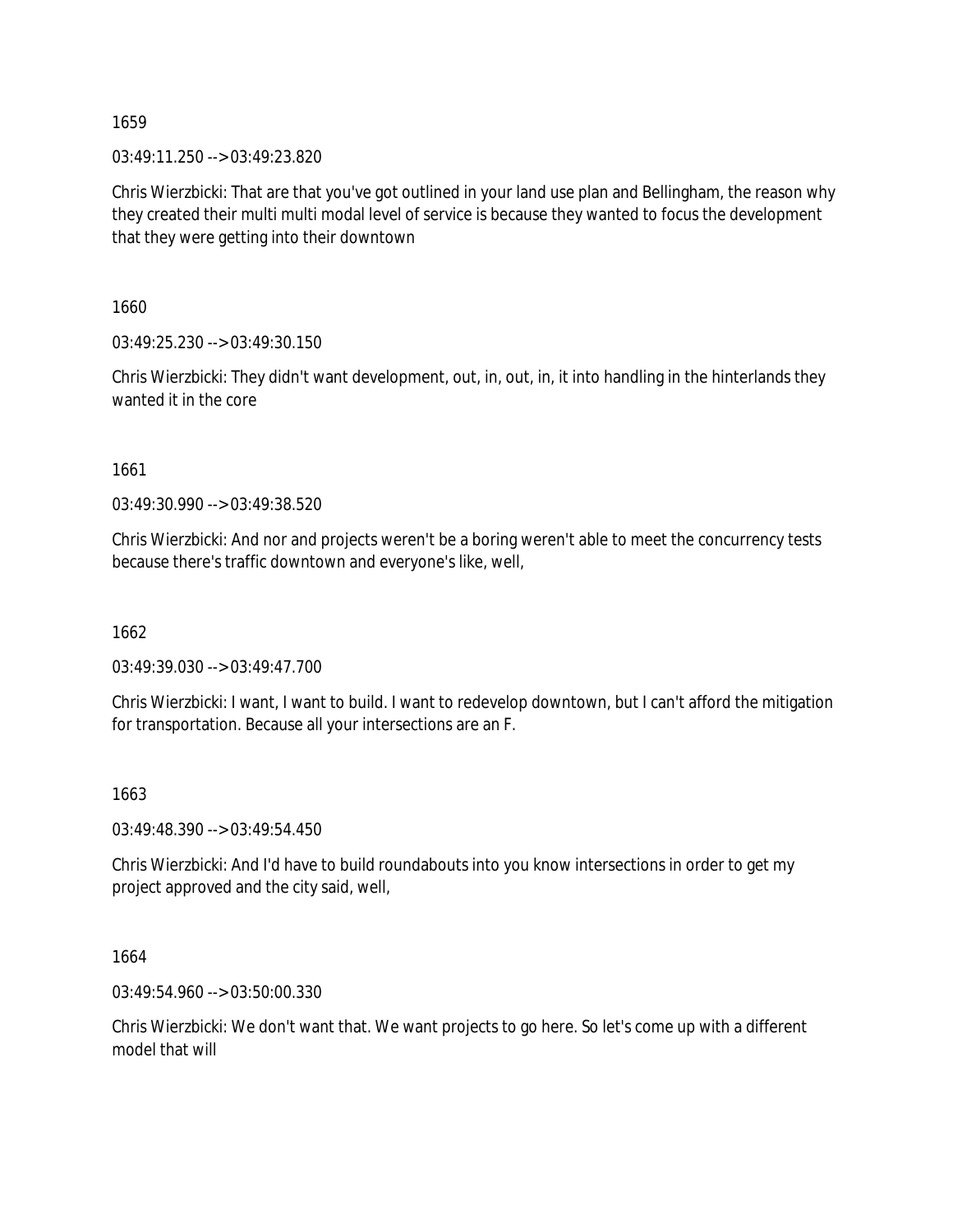03:50:00.600 --> 03:50:11.220

Chris Wierzbicki: allow those developers to take advantage of transit take advantage of sidewalks take advantage of bike lanes and other things that will allow them to build their developments there. So in a way, it's

1666

03:50:12.120 --> 03:50:20.460

Chris Wierzbicki: I will say it's completely different than what we're trying to do, but they had a very different goal in mind, which was to focus the development in a place where they wanted it.

1667

03:50:21.570 --> 03:50:34.860

Chris Wierzbicki: And they use the multi modal service to achieve that. And I think what we're trying to do is a little bit different. We're trying to build out a system in the places where we don't have it and trying to encourage development to

1668

03:50:36.030 --> 03:50:47.610

Chris Wierzbicki: Plan for more multimodal trips and build a system that exists for them to use it and to rely on it outside the core is within the core. We've got a pretty good system. Right. We have a lot of sidewalks. We have a lot of blank lines. It's not complete, but

1669

03:50:49.620 --> 03:50:54.810

Chris Wierzbicki: Majority of what we're trying to do is out away from the core. So anyway,

1670

03:50:55.380 --> 03:51:03.960

Rasham Nassar: And then I had a follow up question about whether or not you've considered sweet moving from a levels of service standard to vehicle miles traveled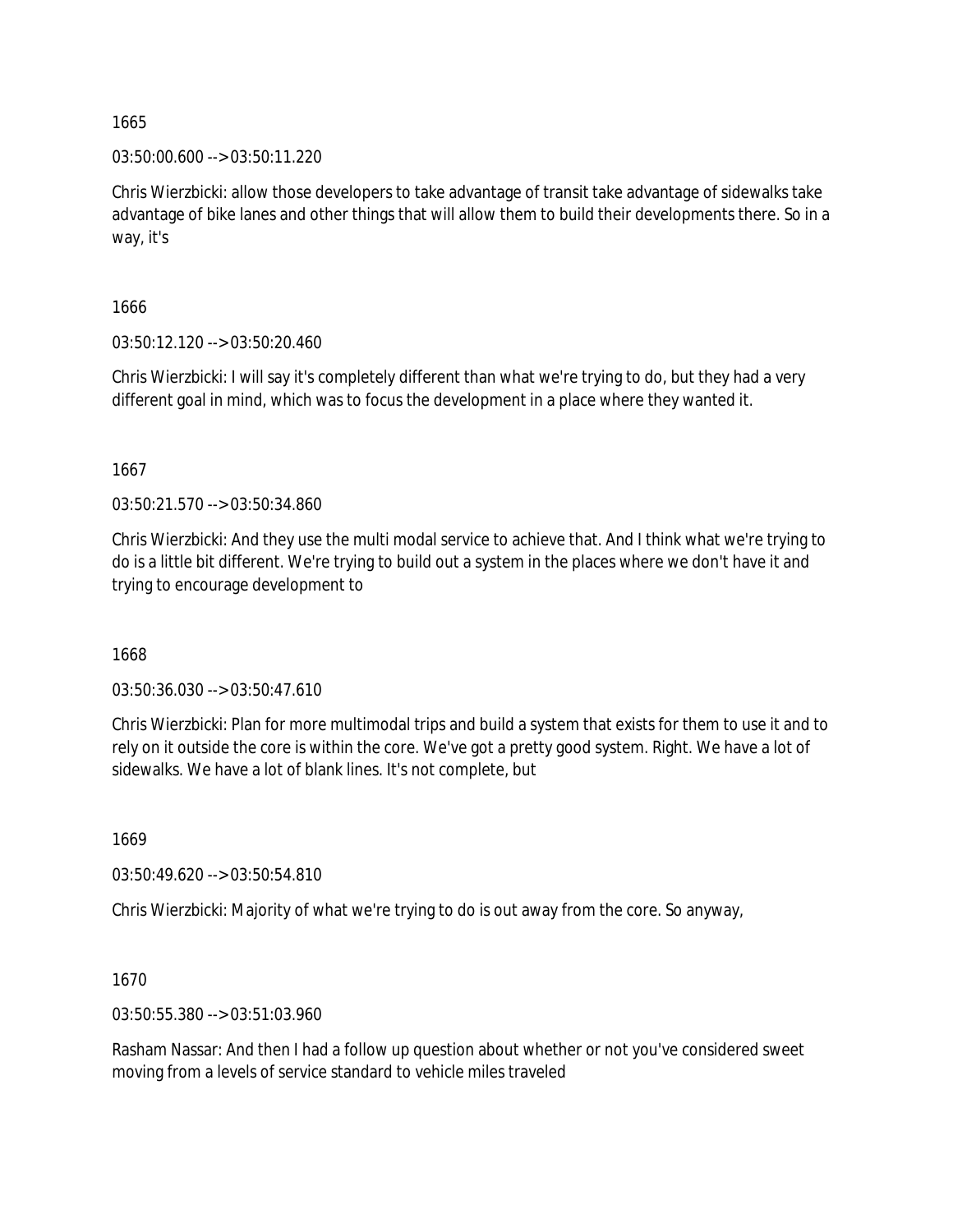$03:51:04.350 \rightarrow 03:51:12.090$ 

Chris Wierzbicki: Is that something that's a vehicle miles traveled. I think would is really better suited for a much larger jurisdictions with a lot of traffic.

1672

03:51:12.840 --> 03:51:23.340

Chris Wierzbicki: If you look at cities like Irvine or San Jose, California. Obviously it's moved to mandate a vehicle miles traveled analysis as as a part of level of service analysis.

1673

03:51:23.670 --> 03:51:34.500

Chris Wierzbicki: They still use the roadway and and intersection analysis as well, but just just for relative purposes. You know, I think I forget which city was it might have been San Jose.

1674

03:51:35.160 --> 03:51:42.270

Chris Wierzbicki: They don't even apply vehicle miles traveled analysis until projects have over 100 peak trips a day.

1675

03:51:43.050 --> 03:51:52.620

Chris Wierzbicki: Right, so we're looking at projects that are like five big trips a day. I mean, is a really significant difference there. But I would, I would encourage us not to move towards that in that direction.

1676

03:51:53.520 --> 03:51:57.750

Rasham Nassar: And and real quickly if my colleagues will allow the there's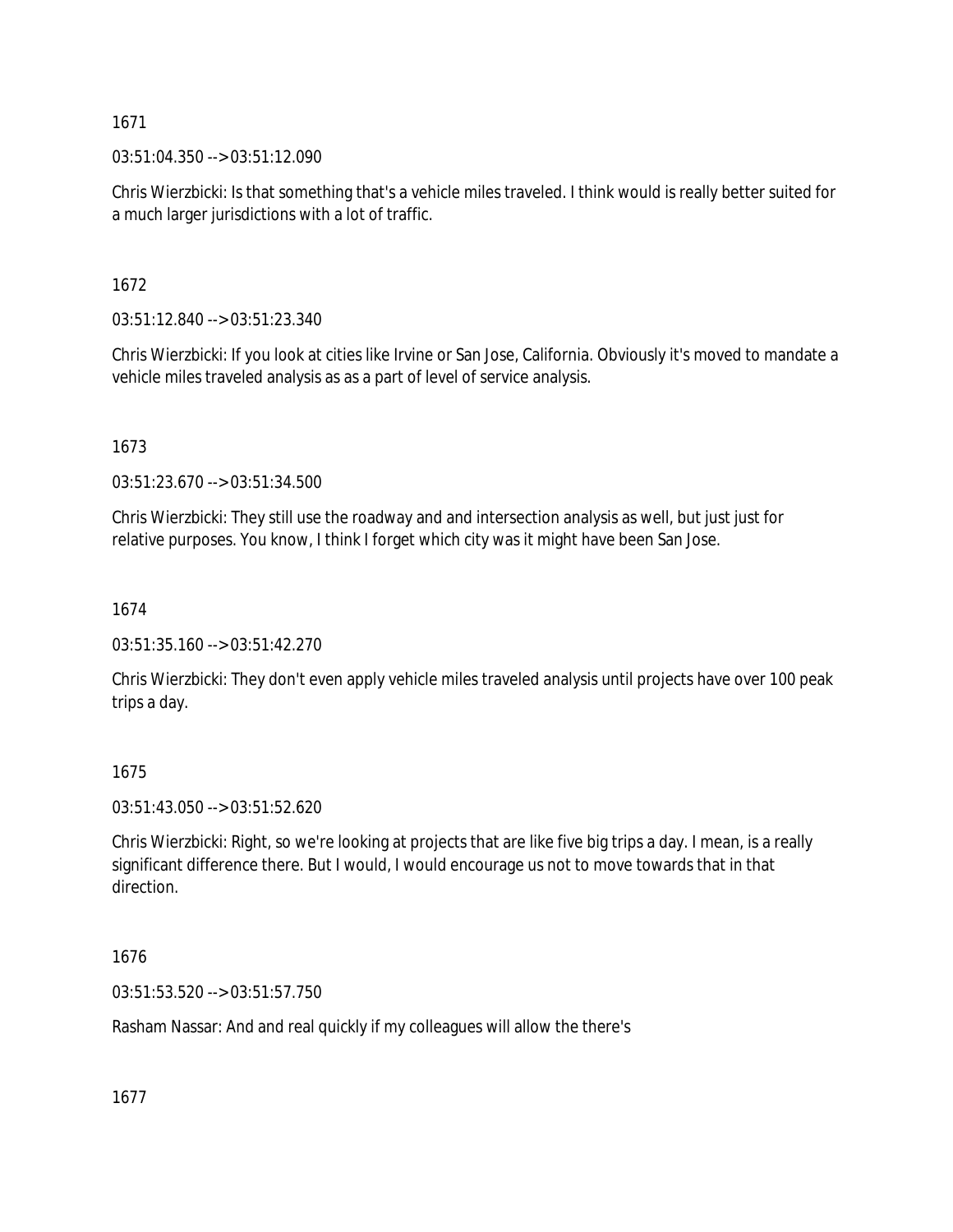03:52:00.060 --> 03:52:10.530

Rasham Nassar: It just want to note that you talked about the classification of our roads and I just want to flag that that might be something that we want to look at and maybe reconsider especially adding

1678

03:52:10.890 --> 03:52:19.350

Rasham Nassar: Roadways you know we're in the more rural areas of the island where we have neighbors that want modest improvements, but not urbanized improvements, things of that nature.

1679

03:52:21.060 --> 03:52:28.380

Rasham Nassar: And if it's getting in the way of concurrency or potentially getting the way of LLS for non motorized and I think that we need to take that, you know, into

1680

03:52:29.160 --> 03:52:48.480

Rasham Nassar: Into consideration, but I want to come back to what what I recall sparked this discussion in my mind. And that was the, the proposal for the round about at New Brooklyn and sportsman club, right, because what we're really getting at is the driver behind what our public works department.

1681

 $03:52:50.490 \rightarrow 03:53:01.710$ 

Rasham Nassar: conceives of that as solutions to enhanced traffic and flow in areas that are outside of our designated urban growth area. If you could call it that, with the Winslow core

1682

03:53:02.220 --> 03:53:09.660

Rasham Nassar: And I recall conversation that took place. I think recently with this council and that was that. Well, hey wait a minute, why are we investing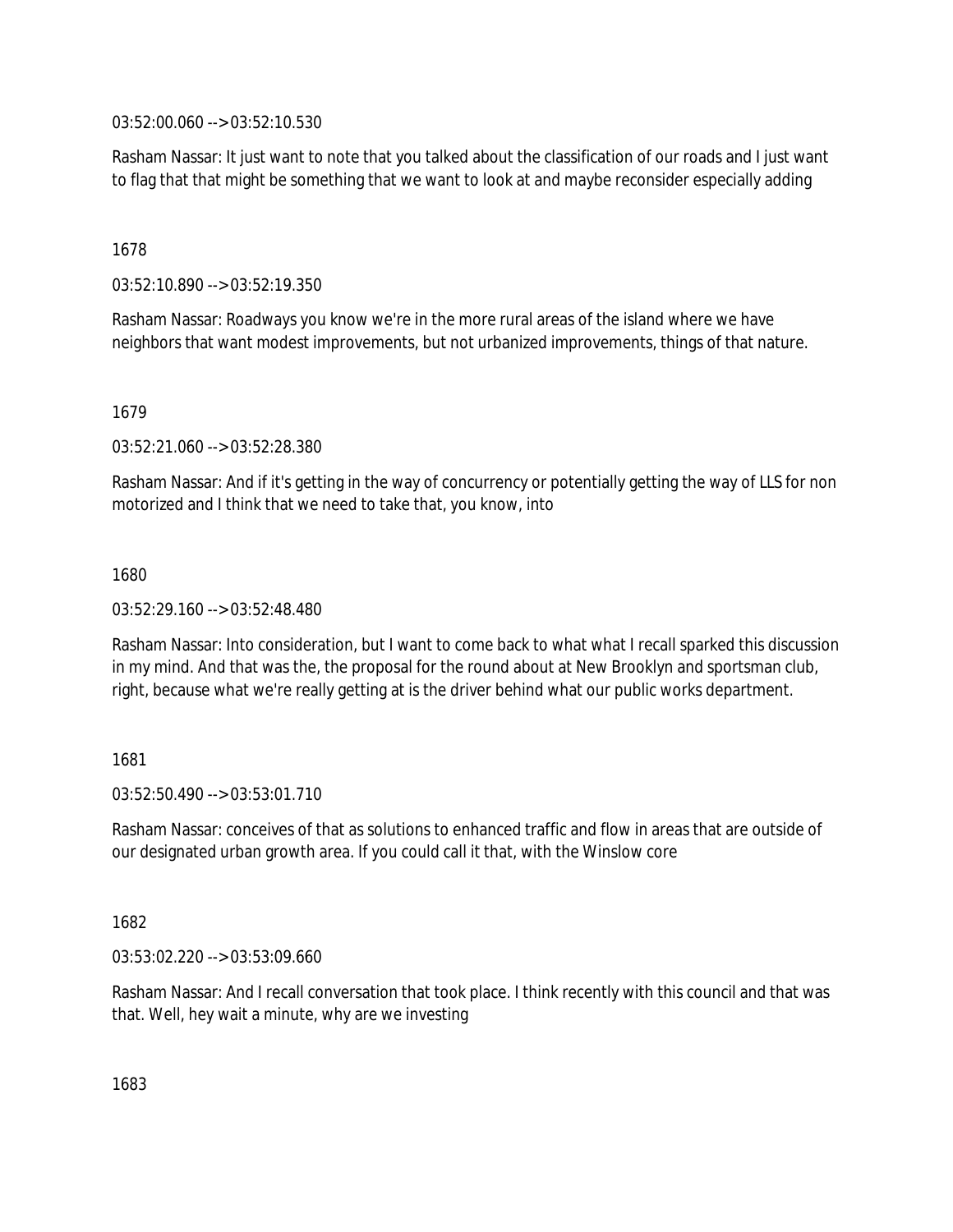03:53:10.380 --> 03:53:20.280

Rasham Nassar: staff resources time city dollars into improving the flow of traffic for motorists when all the other work we're doing everywhere else is to try and get people out of their cars.

1684

03:53:20.880 --> 03:53:28.950

Rasham Nassar: So I just hope that we can kind of keep that broad vision goal in mind as we think our way through LLS and I'm looking to you.

1685

03:53:29.220 --> 03:53:36.960

Rasham Nassar: public works director. Where's Vicki. A hopefully and and mark if if you know if you can take that into into really deep consideration.

1686

03:53:37.740 --> 03:53:51.810

Rasham Nassar: As we move forward in this conversation. I certainly would like to work on this in a in a pretty big and serious way. I don't know if it would fit in with the ST sustainable transportation plan or if it's an aside that Council just needs to take up and add again to a future agenda, but

1687

03:53:53.010 --> 03:54:03.480

Rasham Nassar: I definitely see that we need to make some changes. And we have to look at the stuff including the island wide transportation plan and pull that out of the closet. I know that that's rather hasn't been updated.

1688

03:54:04.050 --> 03:54:12.510

Rasham Nassar: in quite some time. Part of the STP work. So with that, all yield the floor, but thanks again. I'm really happy to have this conversation and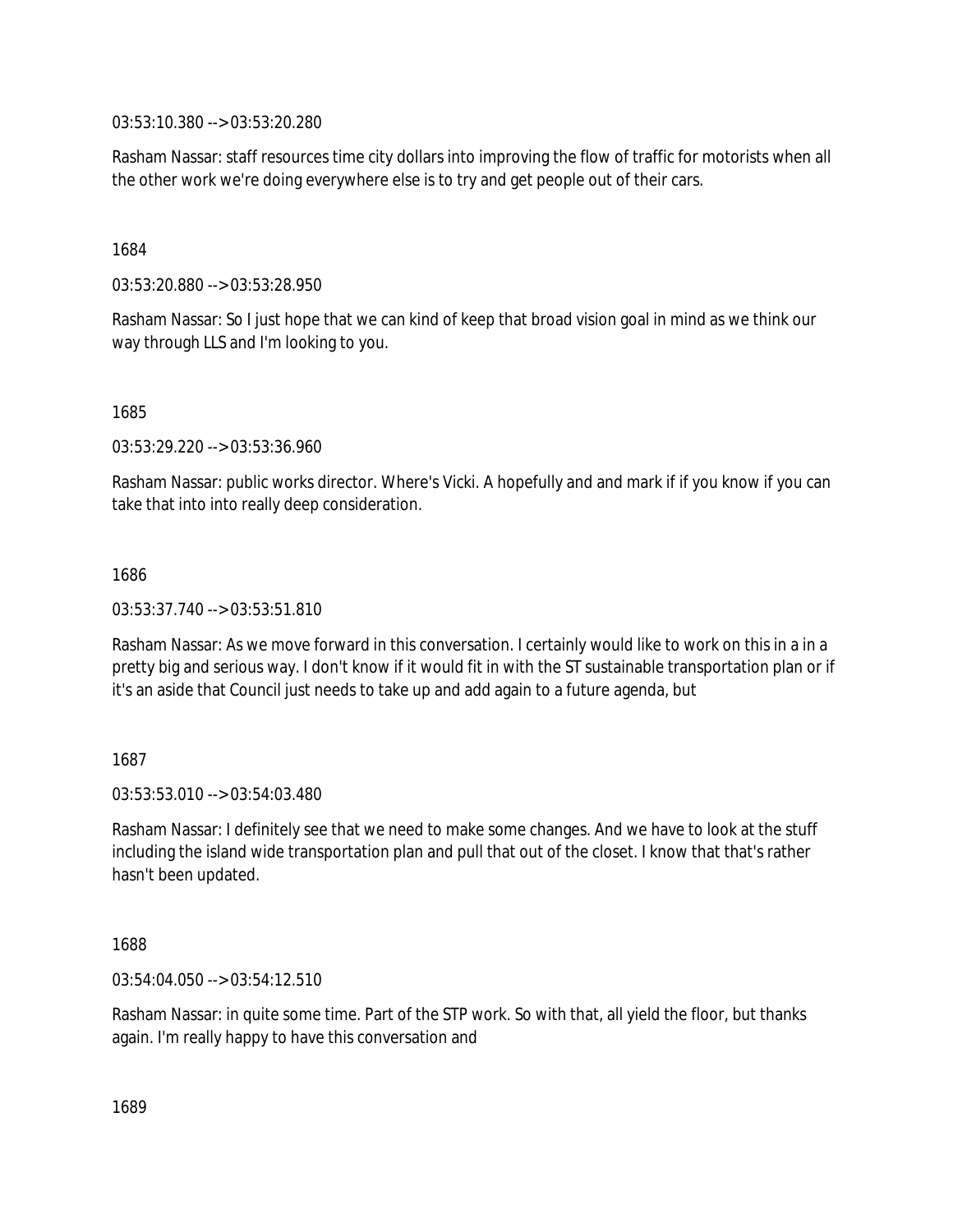03:54:12.570 --> 03:54:14.070

Joe Deets: Thank you, Mayor Schneider.

1690

03:54:15.360 --> 03:54:26.160

Leslie Schneider: Thank you. Actually, I'd like to follow up on COUNCILMEMBER desires question about the the the roundabout at sportsman's club, just as an example of

1691

03:54:27.750 --> 03:54:47.340

Leslie Schneider: How would you sort of with a Monday morning quarterbacking look at those decisions and why that was put in this tip. And what would you justify it again, or are we sort of going, how would you look back and analyze that situation now.

1692

03:54:49.590 --> 03:54:59.970

Chris Wierzbicki: Well, it's a little hard for me to say because I wasn't around when the origin of that project came about and the, you know, decisions that went in behind that. I'm guessing, though, that it looked like.

## 1693

03:55:01.500 --> 03:55:13.380

Chris Wierzbicki: That the levels of service at that intersection, when we looked at. Remember I said that comp plans showed level service today. And then what it was going to be in 2035 I'm guessing that if we look out at 2035 at that intersection

1694

03:55:14.610 --> 03:55:21.600

Chris Wierzbicki: Given certain growth patterns that that intersection was going to fall below our level of service standard for that for that area.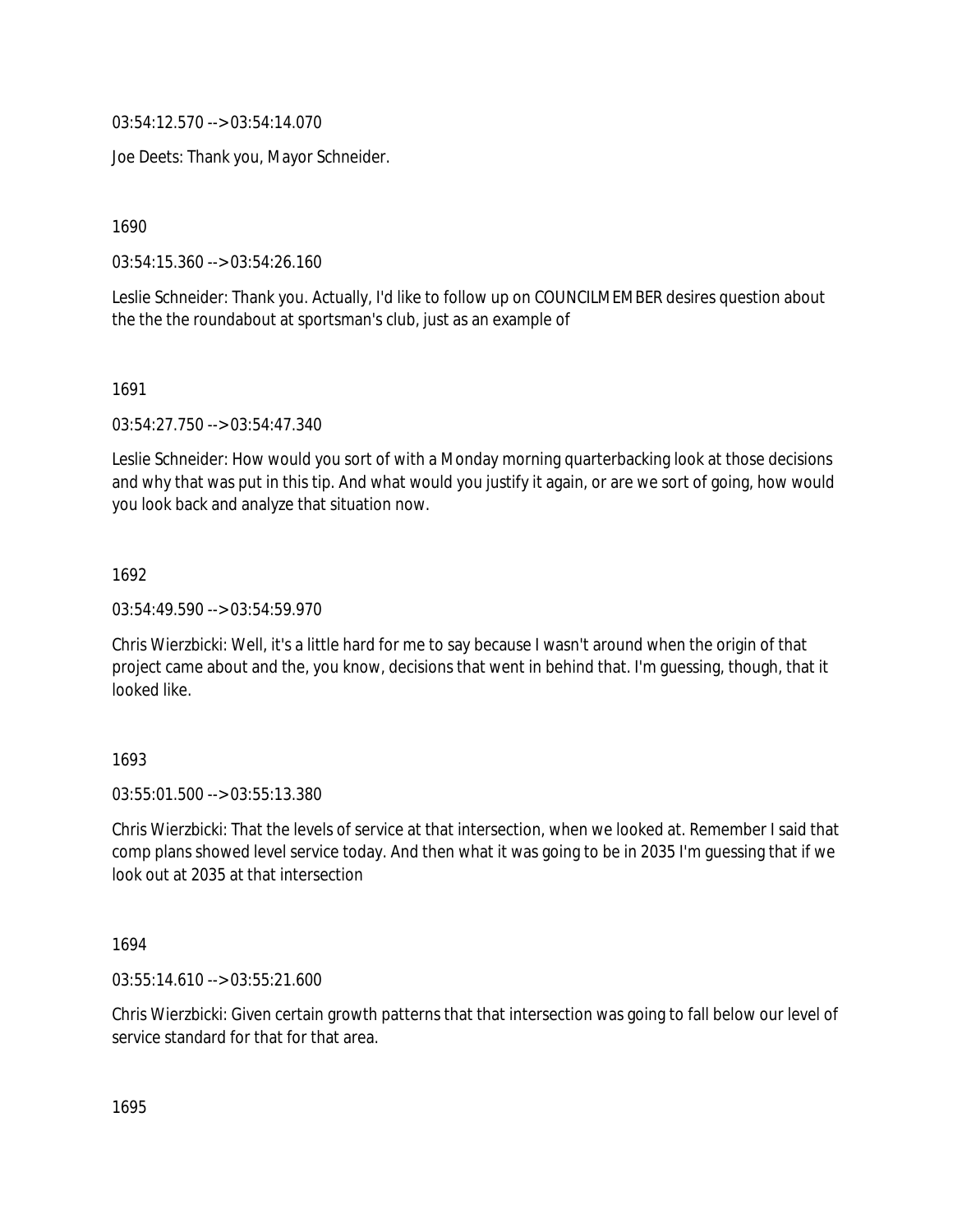03:55:22.260 --> 03:55:34.560

Chris Wierzbicki: And so staff was looking at, you know, ways to address that level of service standard and around about is one way to do that. We don't really like traffic signal. So that's really our only option to mitigate for for intersections

1696

03:55:35.070 --> 03:55:41.130

Chris Wierzbicki: Now what makes that intersection unique and part of the reason why I think we all decided to move away from it was because

1697

03:55:41.700 --> 03:55:57.300

Chris Wierzbicki: The level of the level service that we measure at intersections happens in the afternoon, right, so we've been talking about pn peak times for the most part, but the level service failure, so to speak, or that when that intersection is full. What's happening in the morning.

1698

03:55:57.750 --> 03:55:58.440

Chris Wierzbicki: Because of

1699

03:55:58.500 --> 03:56:09.180

Chris Wierzbicki: School traffic and other sorts of things. And that round about there really wasn't was going to address some of that I still think that there was that there would be a safety component that maybe

1700

03:56:09.690 --> 03:56:19.320

Chris Wierzbicki: improved over the selection that we did end up making but it really wasn't going to solve really a level service problem there because there was so much surging traffic.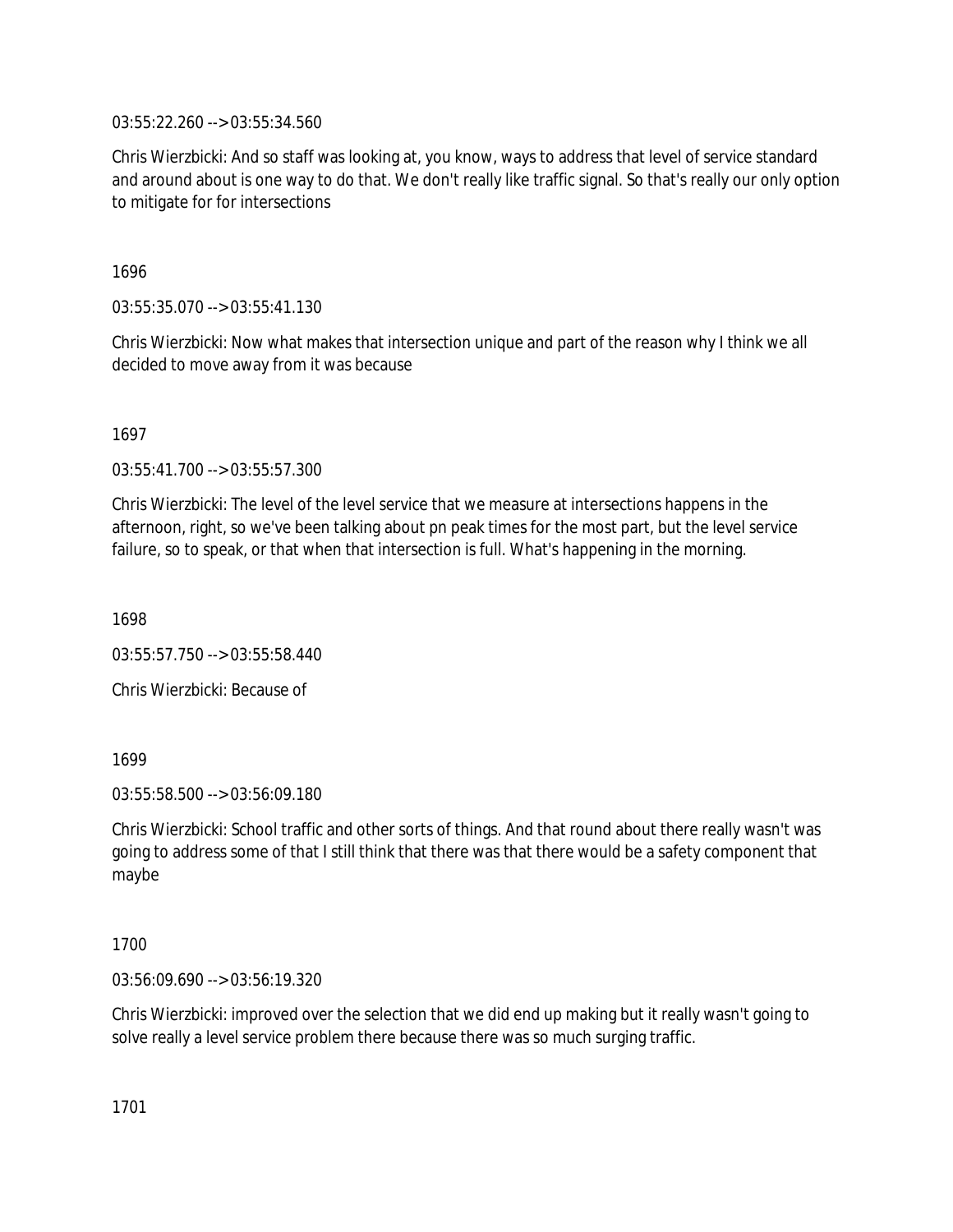03:56:20.010 --> 03:56:31.020

Chris Wierzbicki: That it's just, it's just a hard problem to solve. There's just a lot of uses right there and a lot of traffic and around about is really not was not the right solution for that. But I mean going forward.

## 1702

03:56:32.490 --> 03:56:43.800

Chris Wierzbicki: I think we're in a I think in this within this let's call it this biennium. I don't think we're in it. We're certainly not in a position to where we have any of those correcting level service projects on our tip now.

## 1703

03:56:44.790 --> 03:56:57.540

Chris Wierzbicki: And I think, you know, within the next two years, three years, we could move to a multimodal level of service that kind of takes away our need to want to make vehicle investments in the future. Okay.

1704

03:56:57.840 --> 03:56:59.940

Leslie Schneider: Great, thank you. Okay.

## 1705

03:57:00.330 --> 03:57:13.350

Joe Deets: Um, let's yeah I don't see any other comments I Chris, I would you say you know the as far, it sounds like you're you're looking for some, maybe I don't know explicit policy direction at least obviously feedback but

## 1706

03:57:13.800 --> 03:57:20.820

Joe Deets: It seemed like you were leaning towards changing the level of service to match the sustainable transportation plan.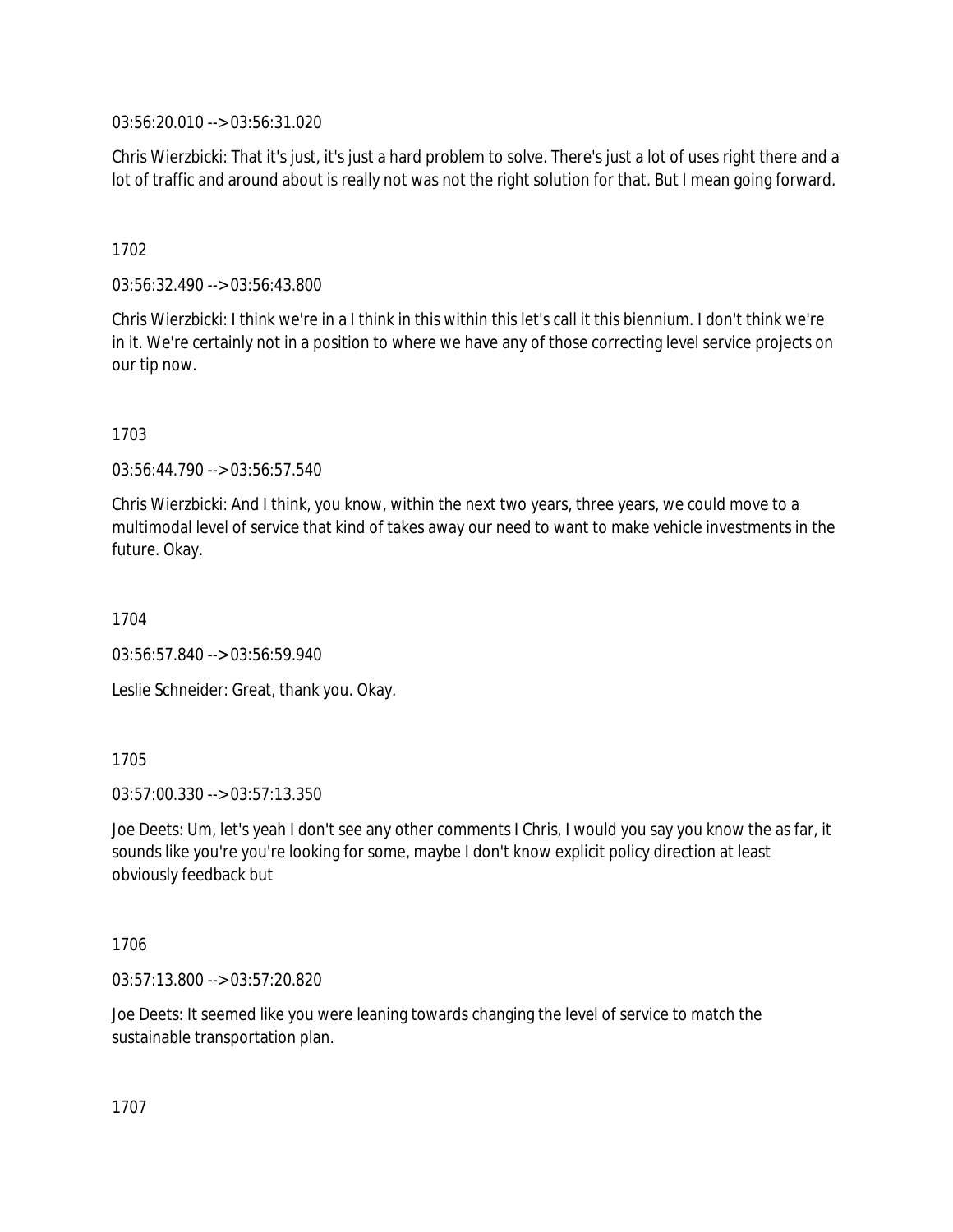03:57:22.140 --> 03:57:24.180

Joe Deets: Lower low effort good policy.

1708

03:57:25.860 --> 03:57:27.990

Joe Deets: Do you think if we did that, would that

1709

03:57:29.430 --> 03:57:38.670

Joe Deets: Be the other say start really starts to achieving some of the results that we would like to see and not get these car centric projects.

1710

03:57:40.800 --> 03:57:41.310

Joe Deets: Put in

1711

03:57:41.640 --> 03:57:54.420

Chris Wierzbicki: Yeah, so, so there's really two different things. Right. The middle item on this slide, this low effort good policy that is basically taking the comp plan type ology we have and just updating that for the for the STP.

1712 03:57:55.290 --> 03:57:55.650 Chris Wierzbicki: Which is

1713 03:57:55.890 --> 03:57:57.060 Chris Wierzbicki: Not a super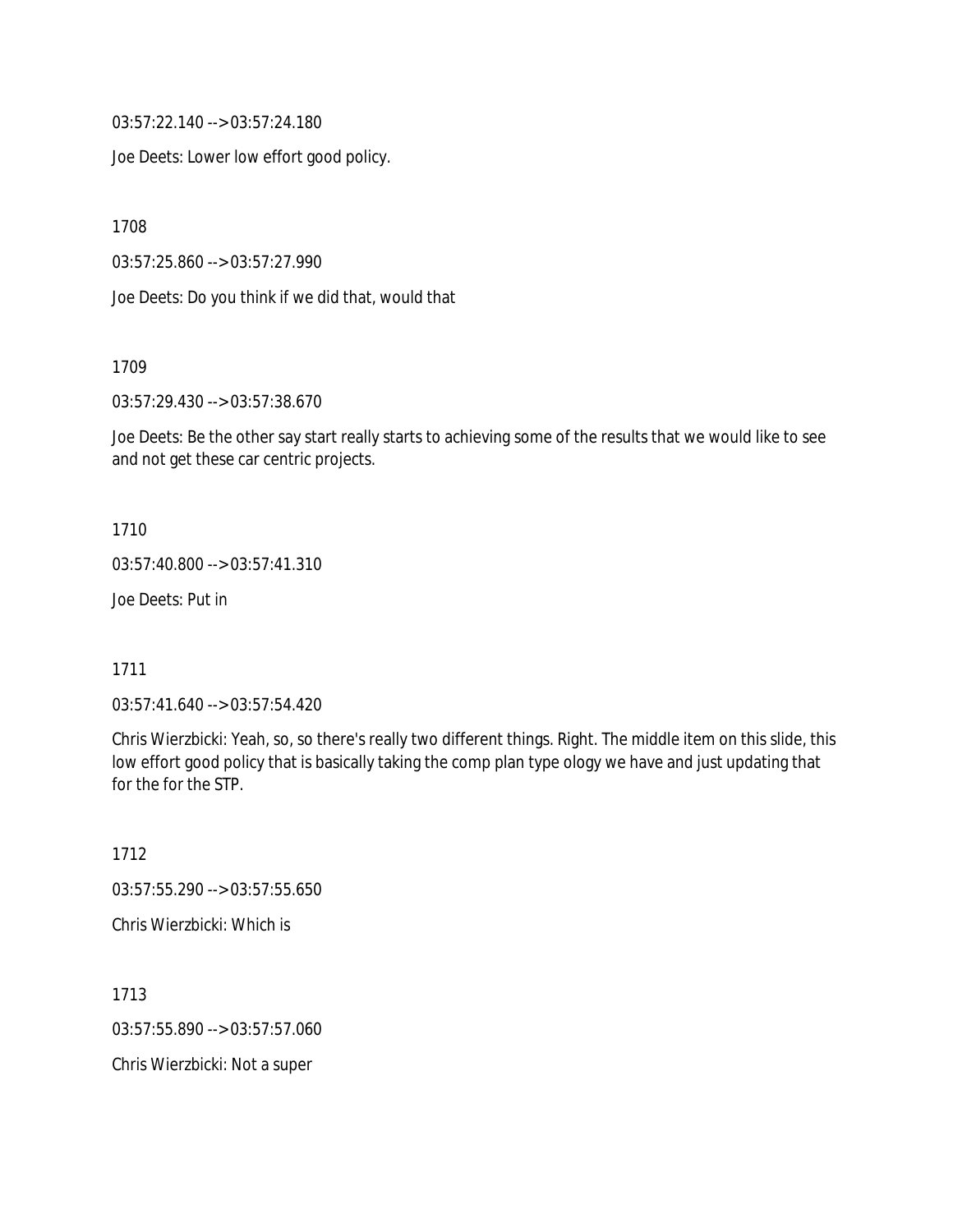03:57:58.650 --> 03:58:08.940

Chris Wierzbicki: High effort that the changing the level of service and moving to multimodal and change the concurrency program that's the higher effort also relying on STP, but that's a, that's a bigger effort.

1715

03:58:09.660 --> 03:58:22.290

Chris Wierzbicki: So it just in terms of what next steps. I would say we put this item on your agenda for next week because we heard from you that you wanted to have public comment. And that's a good way for us to secure an opportunity for public comment.

1716

03:58:24.030 --> 03:58:31.680

Chris Wierzbicki: I don't necessarily have in mind a direction that we need from you on this item right now or or next week, even

1717

03:58:32.730 --> 03:58:39.000

Chris Wierzbicki: If you wanted to you know make kind of a, what I'll call a soft motion towards you know

# 1718

03:58:39.540 --> 03:58:47.970

Chris Wierzbicki: Gearing the sustainable transportation plan towards moving towards a multimodal level service because he would like to eventually get there. I think that would be fine.

1719

03:58:48.960 --> 03:59:04.080

Chris Wierzbicki: I think it makes a lot of sense. If, if that's the direction you want to head in that we revisit this again kind of after the STP is about wrapped up and we have some some things to talk about. Again, I don't think, well, we have much to do in the interim, that makes sense.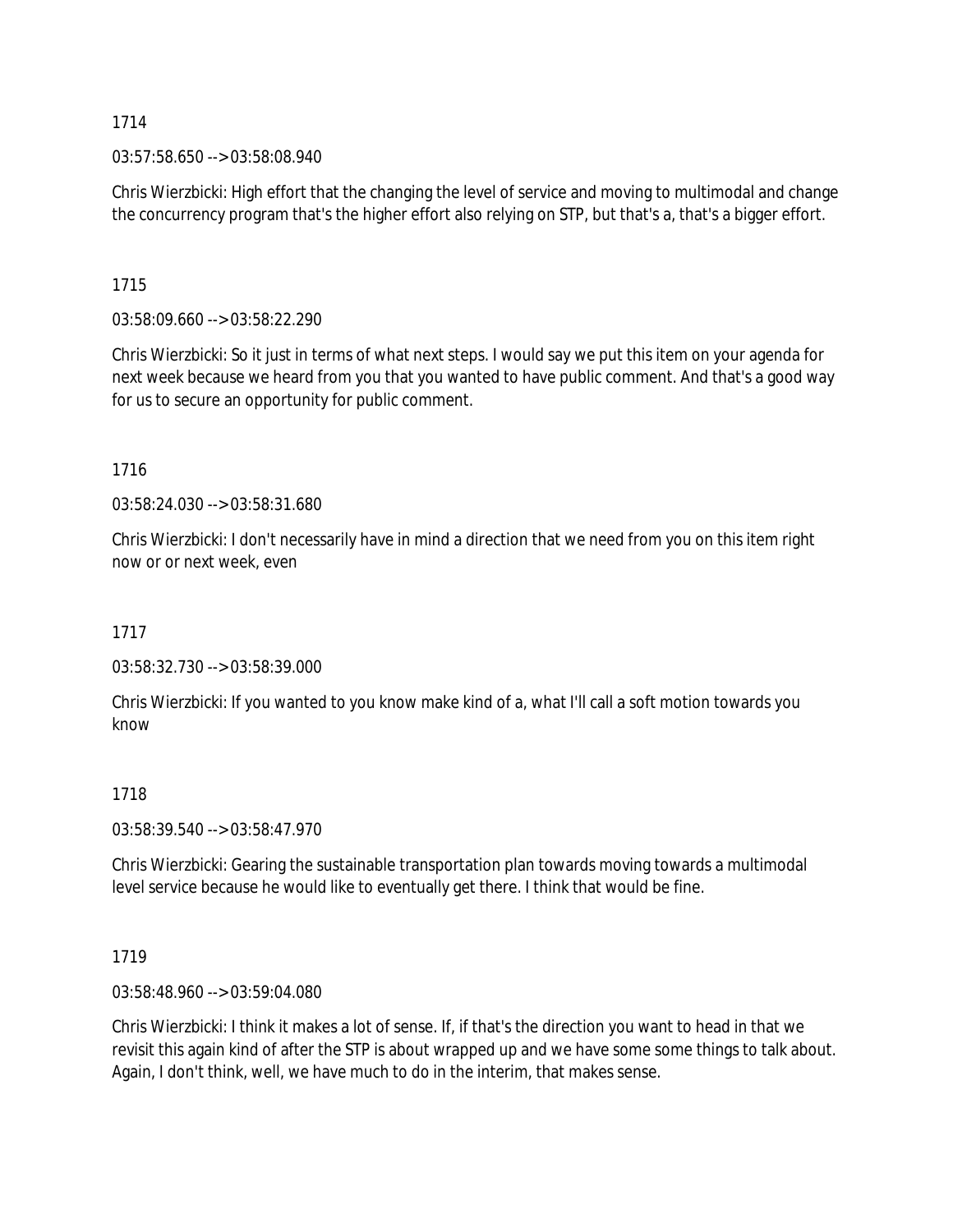03:59:04.950 --> 03:59:10.020

Joe Deets: Yeah, I think so. So obviously this is this is a very valuable discussion.

1721

03:59:10.890 --> 03:59:23.670

Joe Deets: And that you said I don't recall our agenda. So this, this is going to be taking this is gonna be up next week and we'll take public comments will get that and see if we can fold this work in with the sustainable transportation plan.

1722

03:59:25.020 --> 03:59:26.280

Joe Deets: Okay. Councilmember Nessa

1723

03:59:27.120 --> 03:59:33.450

Rasham Nassar: Yes, thank you for allowing me to speak. Third time W merits. I'll make it brief. Um, you mentioned

## 1724

03:59:34.200 --> 03:59:38.760

Rasham Nassar: public works director. Where's Vicki that we don't have CFP funding for this.

## 1725

03:59:39.090 --> 03:59:49.680

Rasham Nassar: And I would I would, I would be happy to argue in favor of adding tip funding for this project. It was actually a council priority in 2018 but didn't gain any traction. And then, of course, you got the pandemic.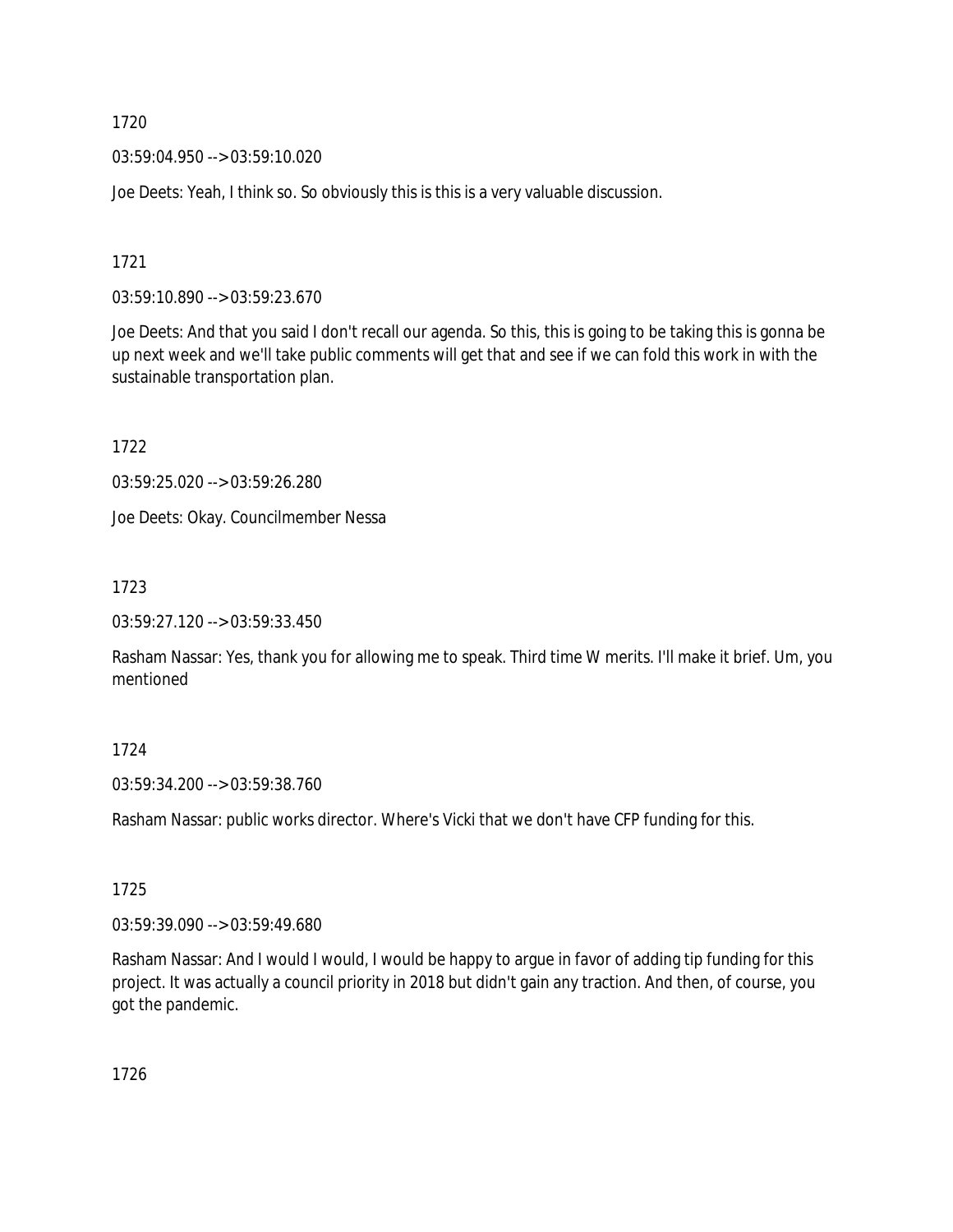03:59:50.280 --> 03:59:58.200

Rasham Nassar: And now that the STP is underway. My, my concern is that it's just going to be pushed off if we're going to wait for completion of the STP, and not make any real

## 1727

03:59:59.520 --> 04:00:15.570

Rasham Nassar: Traction and momentum on this and it's just going to fall, you know, fall off level of priorities again. So is there any. Is there any way to. I mean, is it possible that this work can happen in tandem with the STP, and

1728

04:00:15.630 --> 04:00:23.880

Rasham Nassar: Work is Jennifer, you know, aware of that. Is it is it on their radar. I was told that it was by conversation separately so

#### 1729

04:00:24.450 --> 04:00:31.320

Chris Wierzbicki: Yeah, so I can respond to that. So first of all what I was saying about this tip was that we don't have any projects that are really addressing vehicle level of service.

## 1730

 $04.00.32.160 -> 04.00.42.030$ 

Chris Wierzbicki: capital improvements in this tip if we were to work on this on a multimodal level service that would be an operational expense, not as tip expense. So we can do that outside this tip.

1731

04:00:43.380 --> 04:00:44.070

Chris Wierzbicki: I would say that

1732

04:00:45.420 --> 04:00:53.670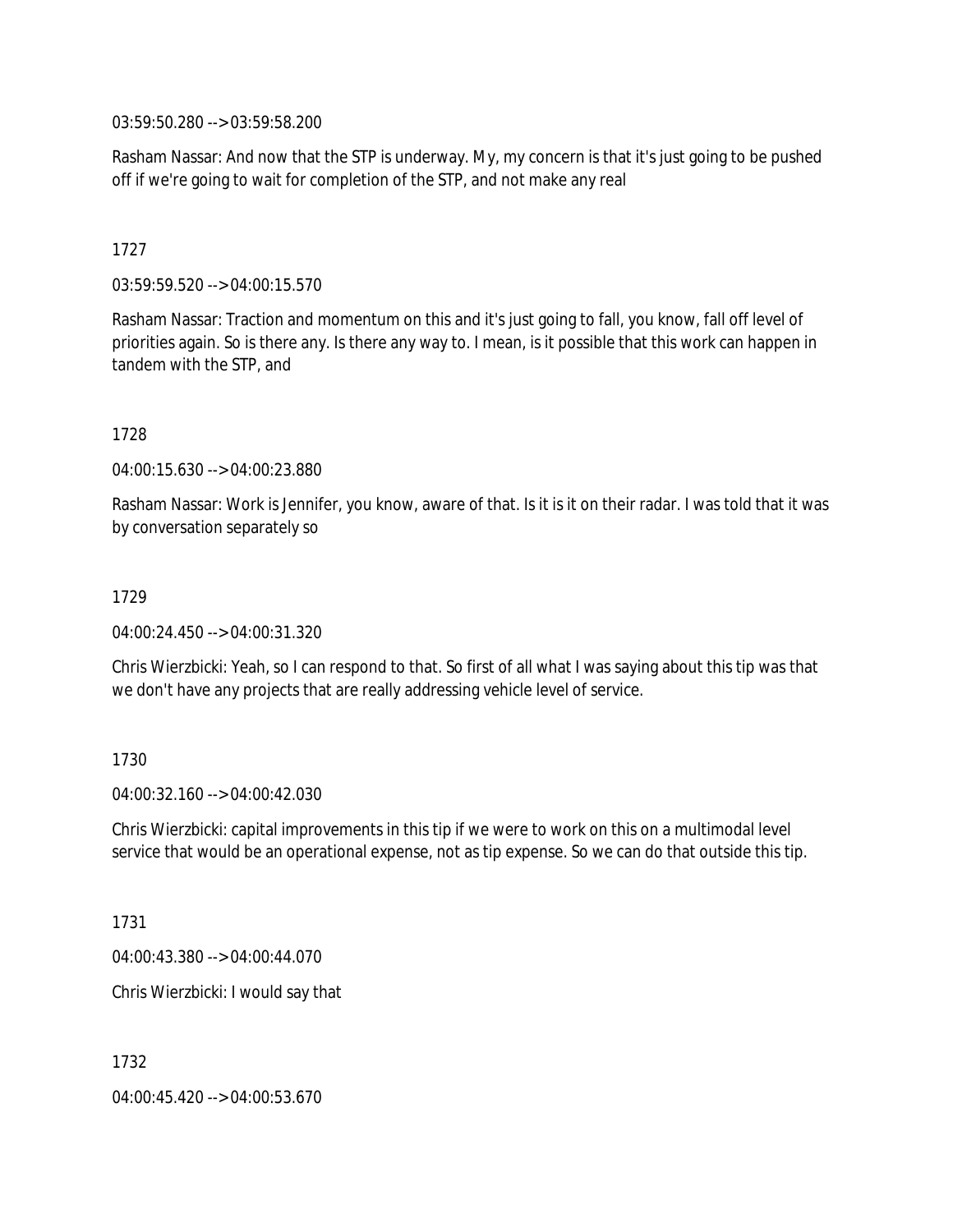Chris Wierzbicki: My preference would be that we wait a little longer until the STP gets a little farther along, you're going to have another discussion as a part of the STP that addresses.

1733

04:00:54.240 --> 04:00:59.280

Chris Wierzbicki: The programmatic options. So you have like a project options right and then you have program programs.

## 1734

04:00:59.790 --> 04:01:11.850

Chris Wierzbicki: This level of service fits into the programmatic options. It fits into the funding of conversation about how we're going to get the projects built and where the money is going to come from. So I would say that if you want to

## 1735

04:01:13.110 --> 04:01:14.910

Chris Wierzbicki: Focus some resources on

1736

04:01:16.860 --> 04:01:23.250

Chris Wierzbicki: Doing a multimodal mobile service exercise, but that's the place where it's kind of come up again in six months. And you can say, oh, this is

1737

04:01:24.300 --> 04:01:29.490

Chris Wierzbicki: This is the thing I was interested in. It's on the list. I want to you know move forward with with

# 1738

04:01:30.600 --> 04:01:32.670

Chris Wierzbicki: taking some action on it. Does that make sense.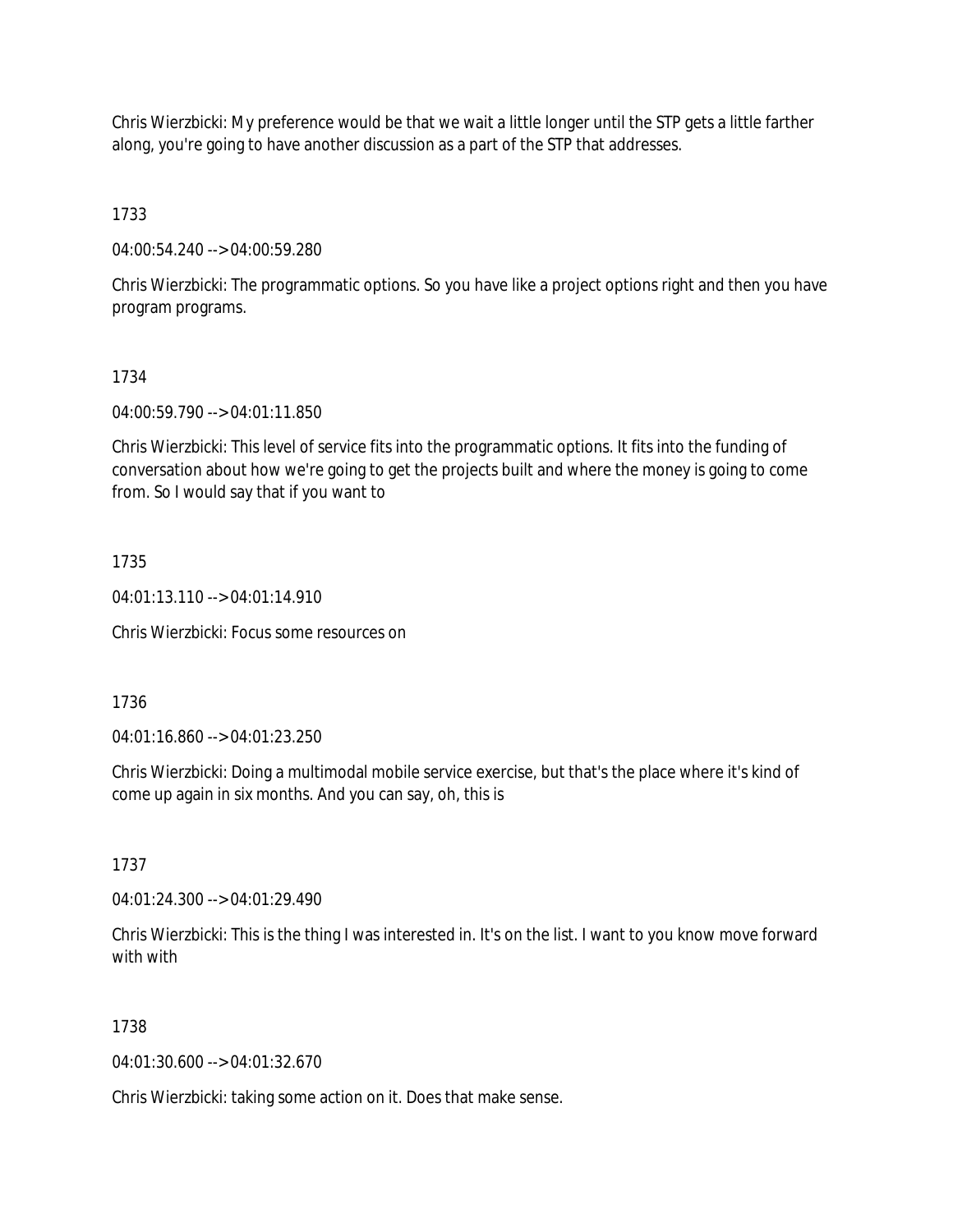## 04:01:34.440 --> 04:01:40.440

Mark Epstein: So as the person is managing the budget on that project. I will like to just chime in that there isn't.

1740

04:01:41.520 --> 04:01:54.930

Mark Epstein: A scope of work or budget item for an in depth dive on level of service as part of the STP, we are going to discuss it and how it might fit in wanting to get to the programs and policies phase, but just be aware. Yeah, it'll

# 1741

04:01:54.960 --> 04:02:00.570

Chris Wierzbicki: Be pretty high, it'll be pretty high level, but it is going to kind of come back into the conversation again when we get closer to the end.

1742

04:02:02.490 --> 04:02:04.650

Rasham Nassar: Okay, and we're going to have us on our agenda next week.

1743

04:02:05.670 --> 04:02:07.620

Chris Wierzbicki: It will be yeses. Okay, great.

# 1744

04:02:08.640 --> 04:02:15.390

Joe Deets: Okay, well thank you are our allocation is just about up. Does anyone have any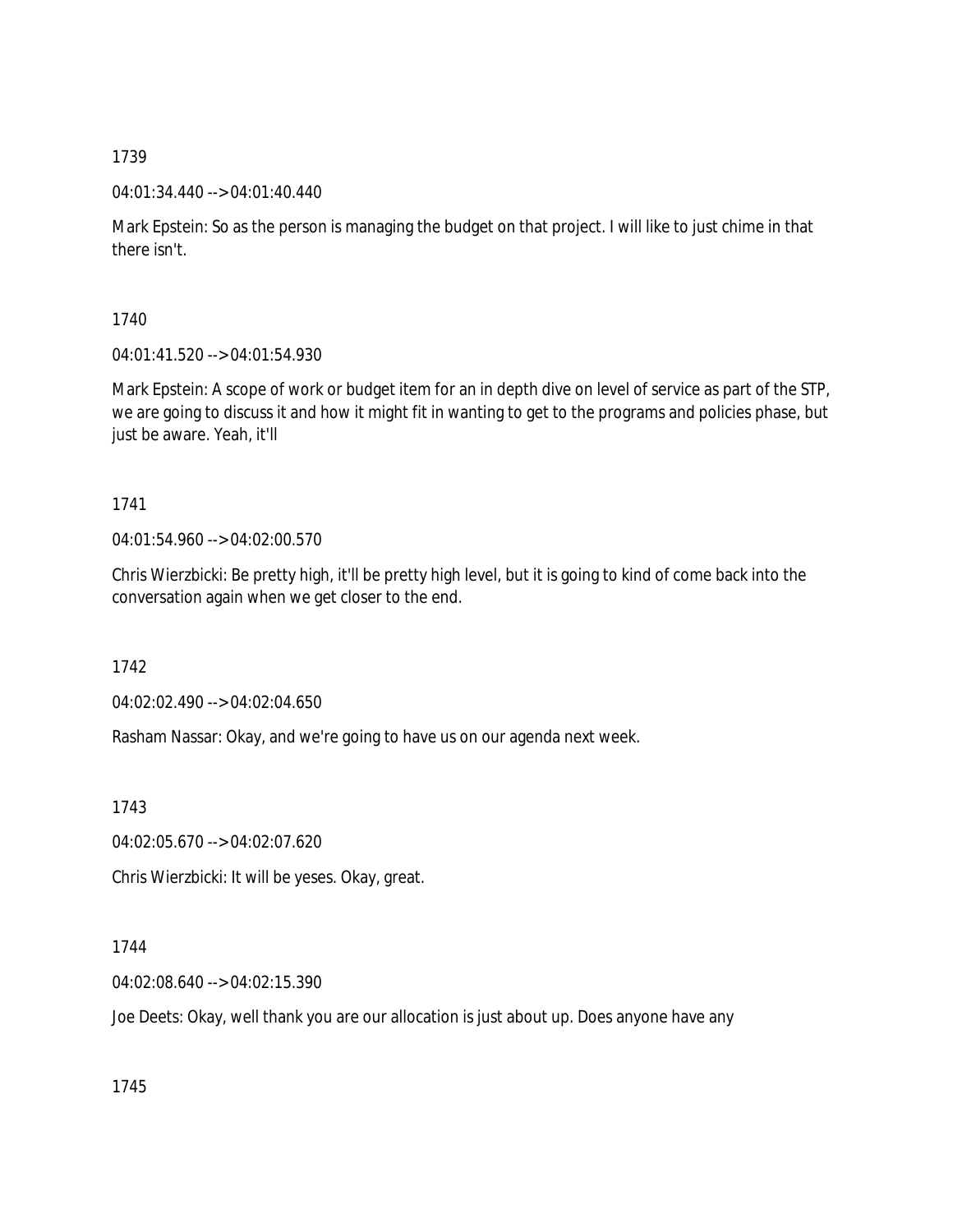04:02:16.830 --> 04:02:19.830

Joe Deets: Final comments or was this a wrap.

1746

04:02:22.380 --> 04:02:31.050

Joe Deets: Okay, I don't see any more questions, Chris. Thank you so much. And I'm Mark as well so very helpful helpful discussion.

1747

04:02:31.830 --> 04:02:32.520

Chris Wierzbicki: Thank you cancel.

1748

04:02:34.410 --> 04:02:34.770

Joe Deets: Okay.

1749

04:02:37.650 --> 04:02:47.700

Joe Deets: Okay, moving on. Next item is 70 because we skipped seven. See if you recall update from joint city council and planning commission land use subcommittee.

1750

04:02:49.920 --> 04:02:50.970

Joe Deets: Who would like to lead on that.

1751

04:02:53.970 --> 04:02:59.190

Christy Carr: I'm happy to give my colleagues, the opportunity to provide you with an update or I can go ahead and do that.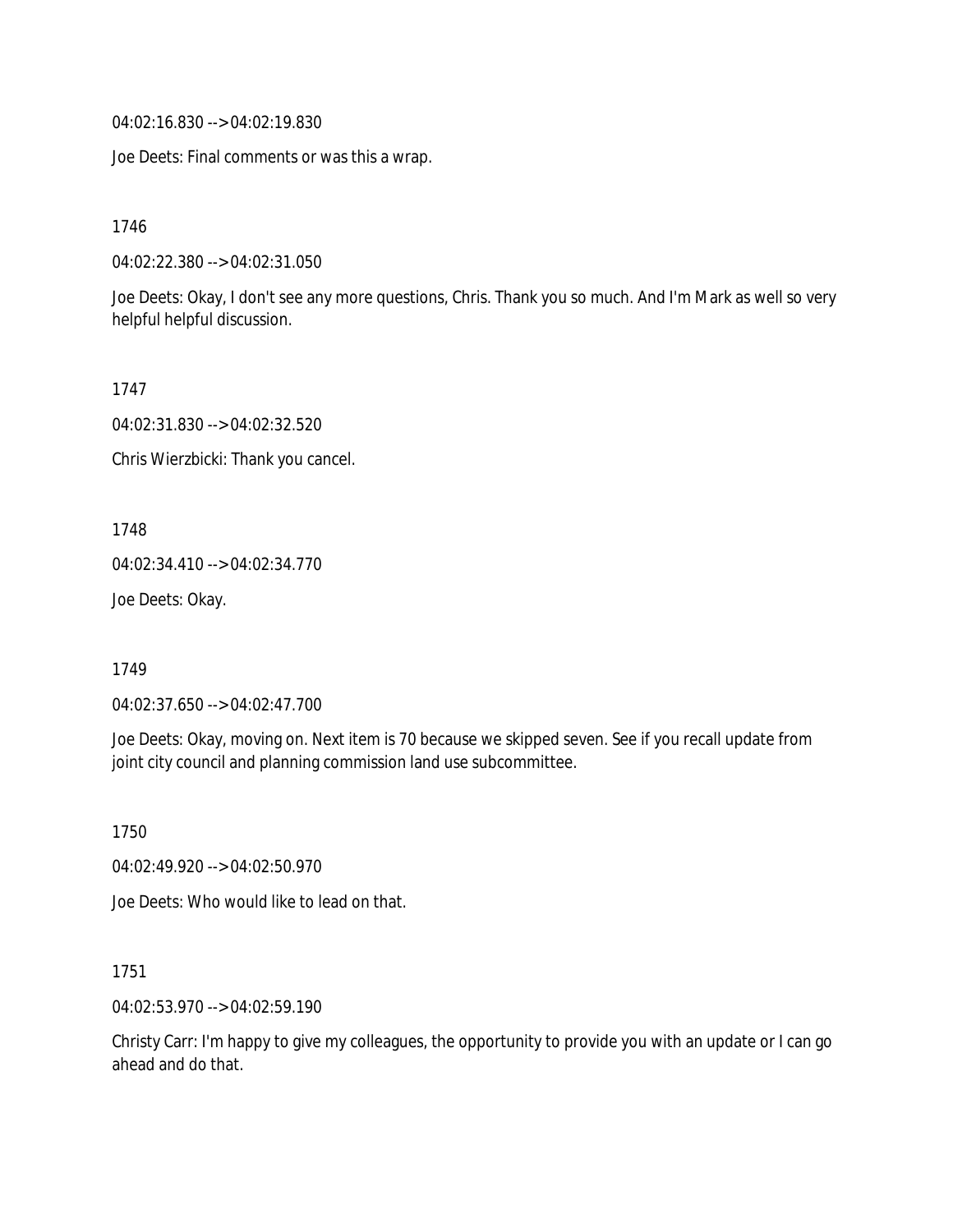04:03:00.870 --> 04:03:02.100

Christy Carr: Don't have much of an update.

1753

04:03:04.380 --> 04:03:13.890

Christy Carr: We met yesterday actually had a really good meeting we focused on table 1809 which is a table of permitted uses in our zoning code.

1754

04:03:14.640 --> 04:03:29.580

Christy Carr: And we focused on permitted and conditionally uses that may be inconsistent with the comprehensive plan. So essentially trying to identify those surprises that may be allowed. Now, either via outright permitted use or conditional use

1755

04:03:30.660 --> 04:03:43.230

Christy Carr: And like the last bit of work that we did, we identified items that can easily and quickly be changed or addressed, and then others that may take more thinking and or require a council policy direction.

1756

04:03:44.970 --> 04:03:48.990

Christy Carr: So we're going to meet again on Monday, and we'll continue going through that table.

1757

04:03:50.970 --> 04:03:53.130

Christy Carr: And that's about the update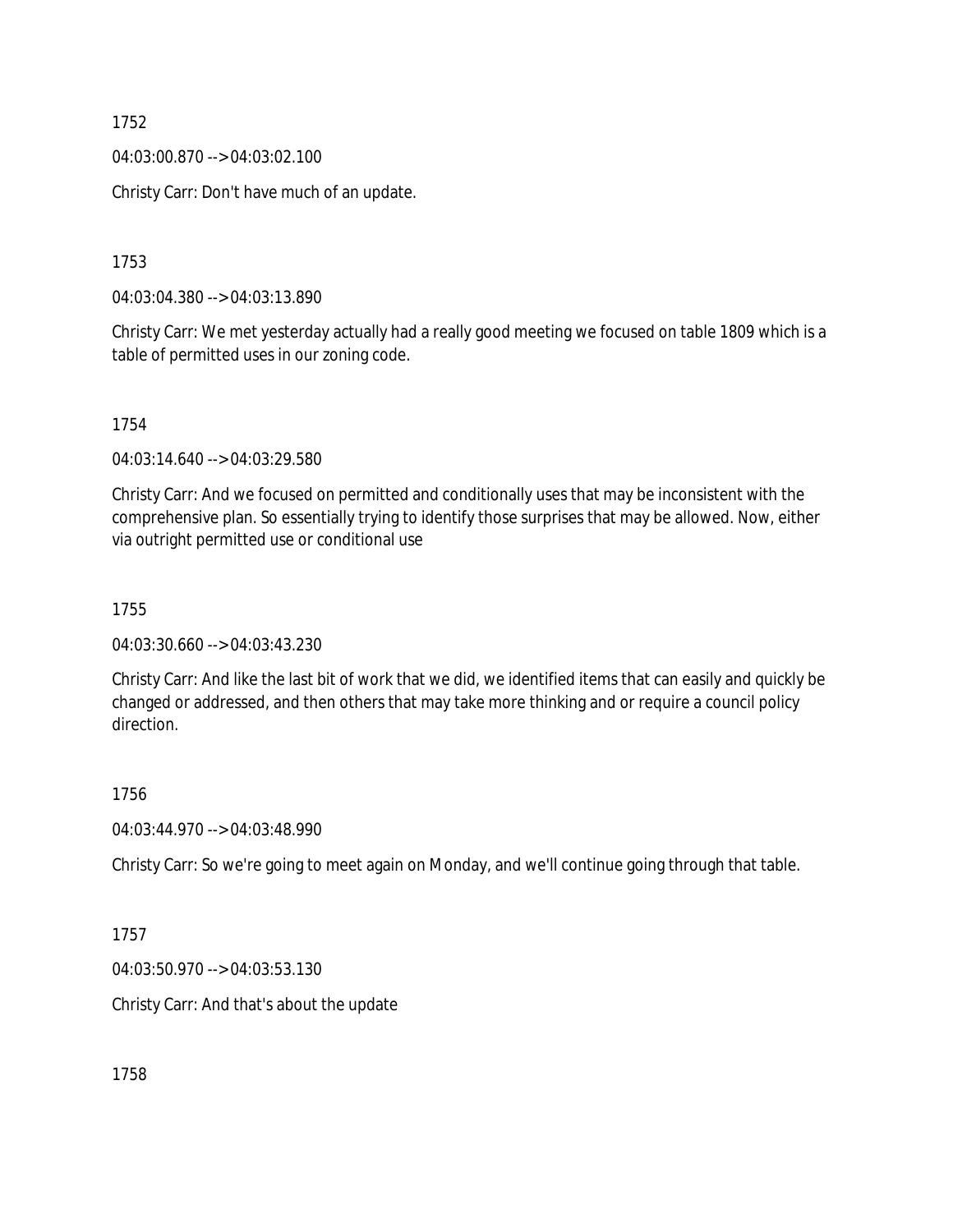04:03:54.780 --> 04:03:56.370

Christy Carr: Happy to answer questions or

1759

04:04:00.300 --> 04:04:01.020

Joe Deets: Mayor Schneider.

1760

04:04:02.790 --> 04:04:06.360

Leslie Schneider: Thank you. Alright. Councilmember car you were going to help me out here.

#### 1761

04:04:07.320 --> 04:04:14.400

Leslie Schneider: Because I told you I would bring something up, and I had it really clear in my head, but I was going to bring up and now it's not quite so clear.

## 1762

04:04:14.940 --> 04:04:30.450

Leslie Schneider: But to give my colleagues, a little bit background as the DMV liaison, we have started to have an interesting conversation about affordable housing and its relationship to the DR B's responsibility for the

1763

04:04:31.470 --> 04:04:37.770

Leslie Schneider: For the design for Bainbridge for enforcing those standards and so

1764

04:04:39.750 --> 04:04:42.630

Leslie Schneider: In a, in a conversation with council member car.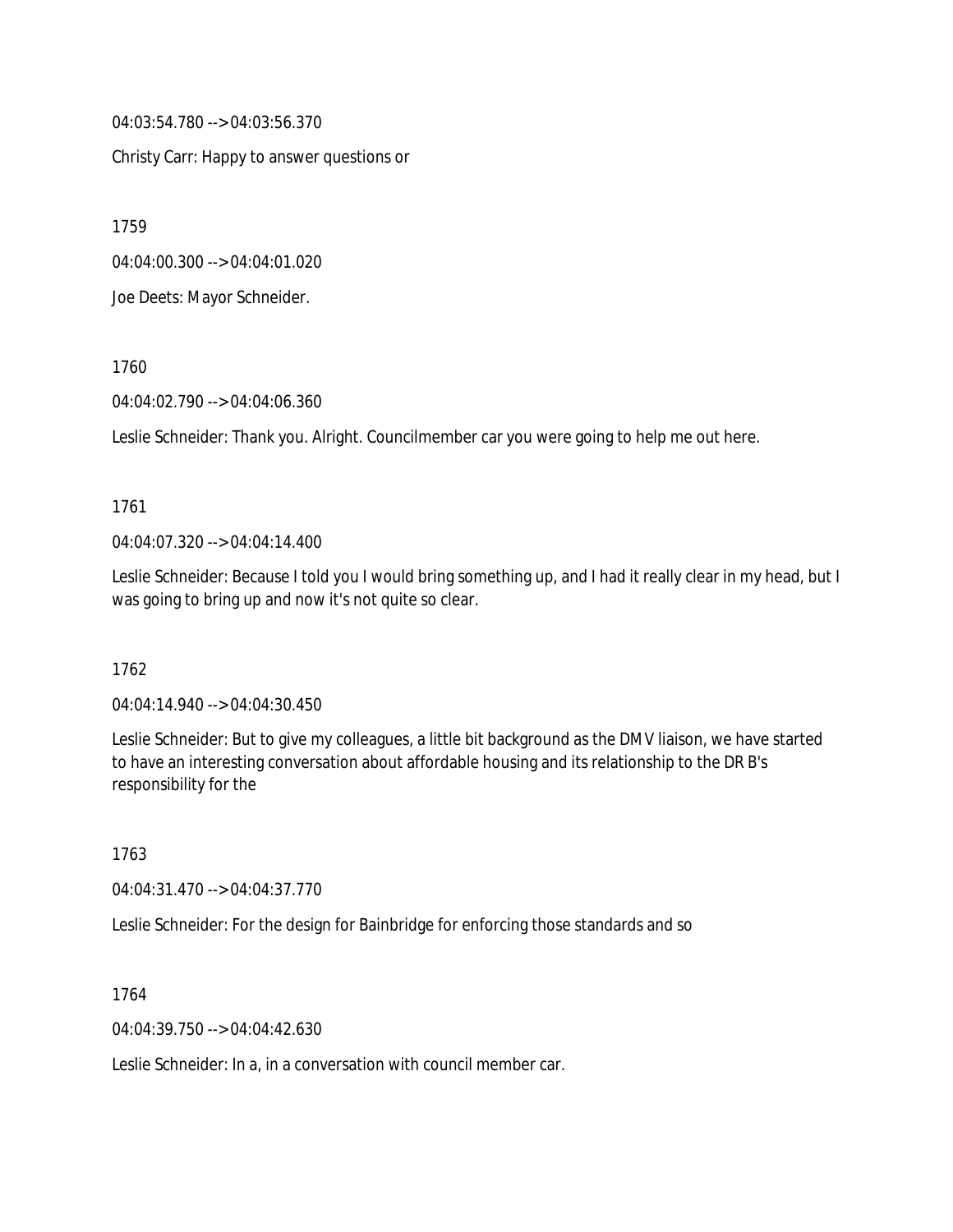04:04:44.760 --> 04:04:51.750

Leslie Schneider: And I've kind of said this to the Dr. Be like, maybe we need to have some Council input to what the

1766

04:04:52.770 --> 04:04:59.340

Leslie Schneider: To sort of how the DMV could look at the design for Bainbridge in the context of affordable housing and

1767

04:05:01.320 --> 04:05:17.460

Leslie Schneider: And so come up with the appropriate balance so COUNCILMEMBER card. Do you want to put words in my mouth, but the the towards what we had discussed in and how your subcommittee might take up this conversation to give recommendations to counsel.

1768

04:05:18.870 --> 04:05:27.780

Christy Carr: Sure. I think the the reason why you brought it up is because I would like to stay kind of on the track that we've been where the joint subcommittee takes

1769

04:05:28.440 --> 04:05:34.470

Christy Carr: Direction from the full council in terms of what it considers I think that the topic that

1770

04:05:35.010 --> 04:05:45.510

Christy Carr: COUNCILMEMBER mayor Schneider has brought up is that currently is related to our work because it's related to kind of have a suite of land use issues and affordable housing.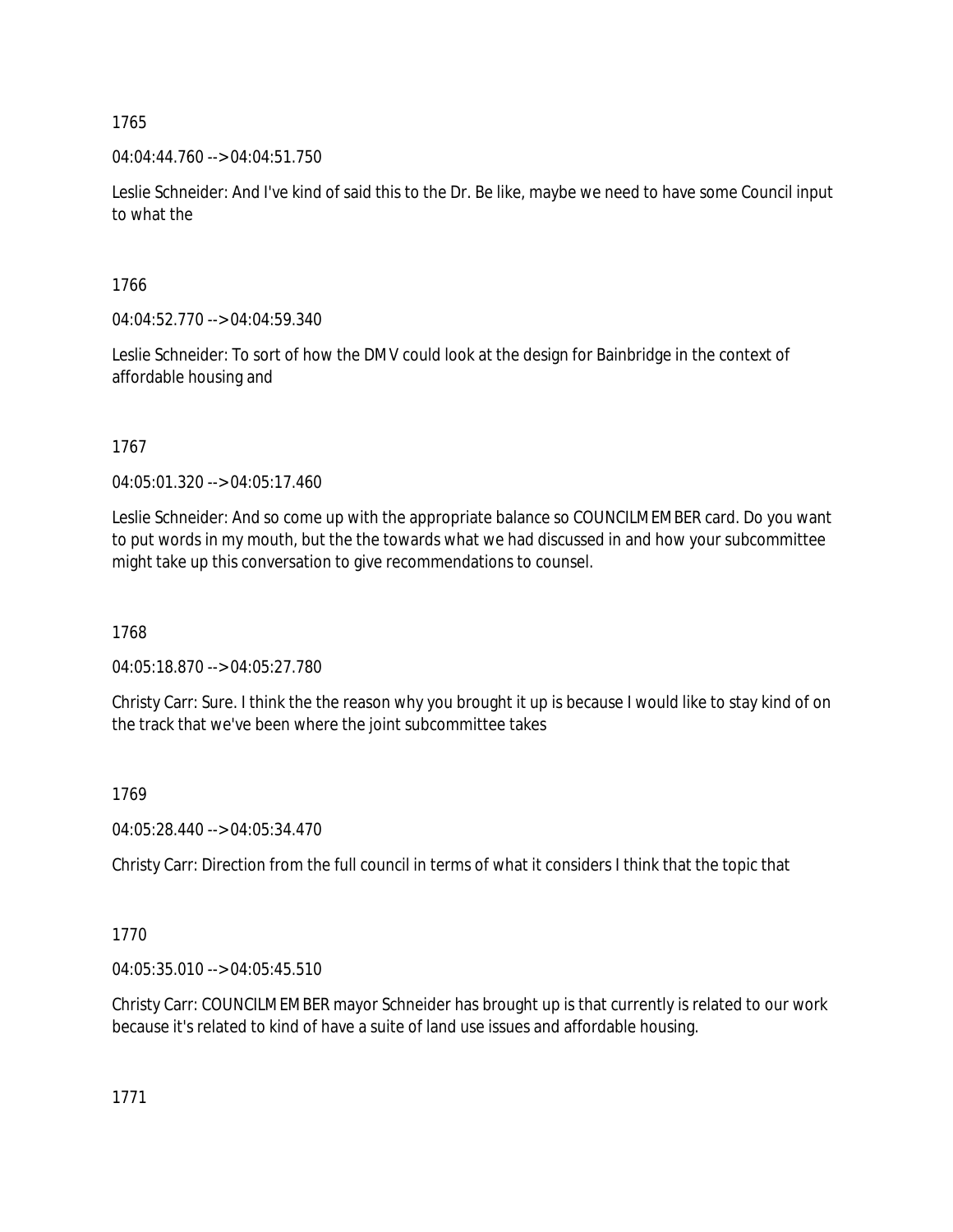04:05:46.170 --> 04:05:56.250

Christy Carr: Tools and we currently have a set of design, design guidelines, which is called design for Bainbridge, and it doesn't differentiate by project type in terms of whether or not

## 1772

04:05:56.820 --> 04:06:06.870

Christy Carr: They need to be followed, or that, for example, and affordable housing project to get more departures as they're called, or exceptions from the design guidelines than any other project.

## 1773

04:06:07.200 --> 04:06:21.990

Christy Carr: And so if counts. If that's something that the Council would be interested in exploring, then I think that that's something that our joint subcommittee is well positioned to discuss some provide a recommendation for the full Council to consider. Perfect. Thank you.

1774

```
04:06:22.740 --> 04:06:23.130
```
Okay.

1775

04:06:24.900 --> 04:06:29.010

Joe Deets: Well, I guess. Sounds like a great idea of customer Pollock.

1776

04:06:31.920 --> 04:06:42.450

Michael Pollock: Yeah I would support that as well. I just wanted to add to the comments in terms of what we grapple with. It was a very productive meeting.

1777

04:06:44.100 --> 04:06:45.150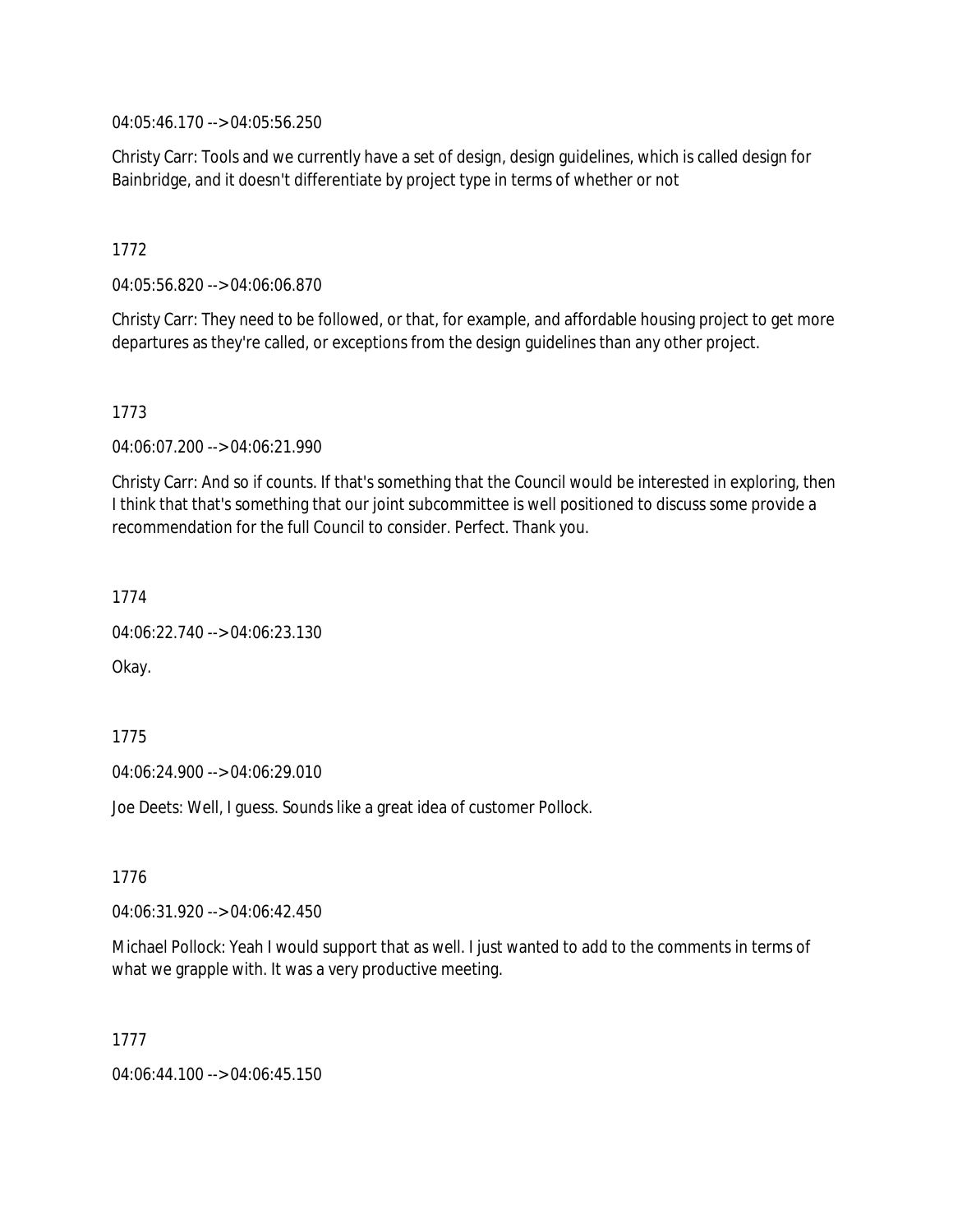Michael Pollock: What we really

## 1778

04:06:48.570 --> 04:07:00.750

Michael Pollock: I just talked about, really, is this table and I'm pointing this out because I think having other council members understand sort of what the challenges are with our land use code is important.

## 1779

04:07:01.890 --> 04:07:14.760

Michael Pollock: And so we have table 1809 little land use table and then in the embedded in that table on the far right is what our views specific standards.

1780

04:07:15.210 --> 04:07:31.620

Michael Pollock: And land use table is divided up by zones and in each zone. There's either it's either in general sense of either a there's a bunch of land use options. It's either a permitted use or a conditional years. And so in that

1781

04:07:32.400 --> 04:07:42.330

Michael Pollock: Each row of a particular use and those columns are all the different zones and you'll have a p for permanent or C for conditional use

1782

04:07:43.110 --> 04:07:54.660

Michael Pollock: Which seems straightforward ish or is prohibited all together. But what seems straightforward. It's just not quite so because you have use specific standards and in the context of

1783

04:07:55.110 --> 04:08:02.580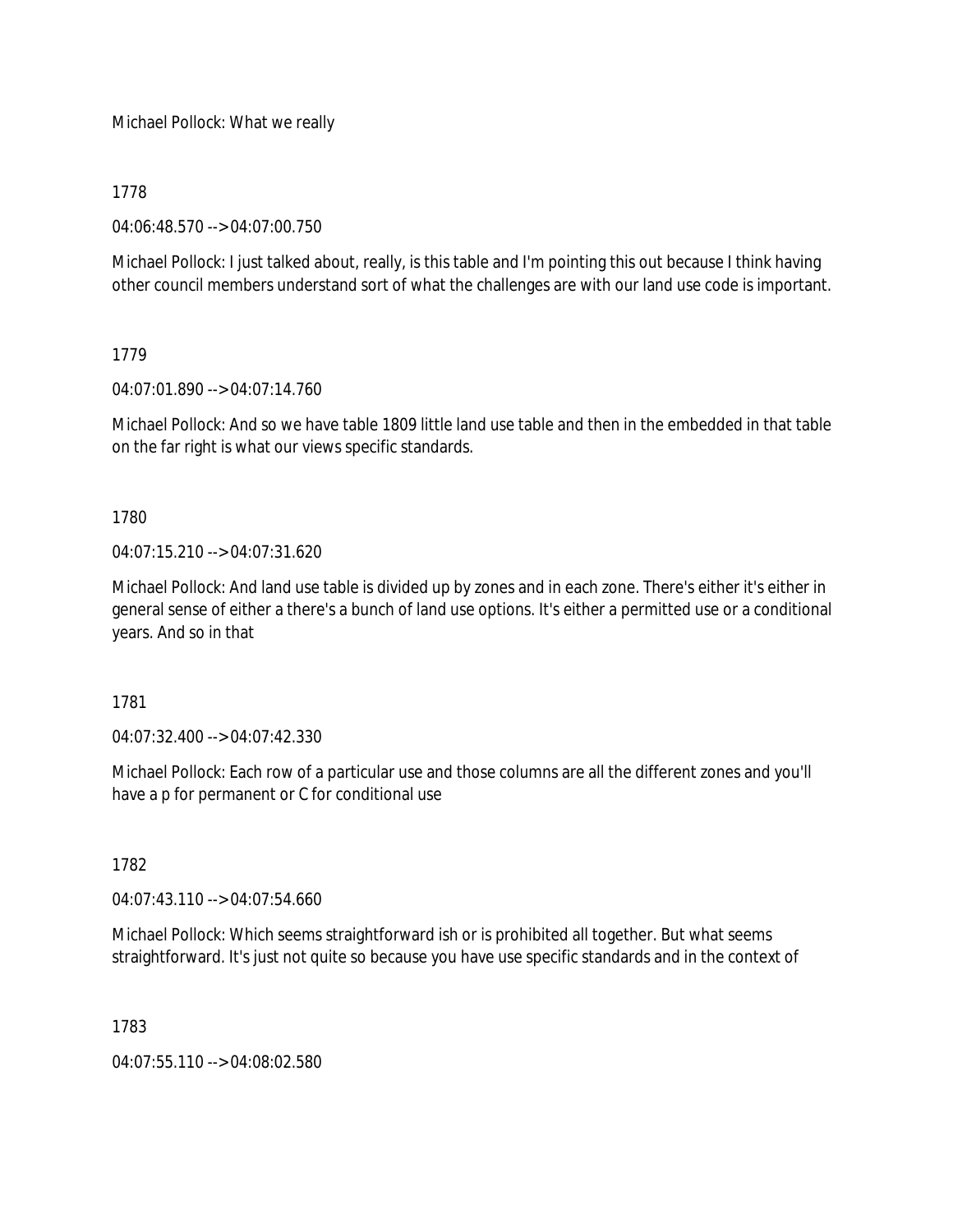Michael Pollock: Conditional use permits, you have to look at those use specific standards to understand what can be allowed, and that's

1784

04:08:02.940 --> 04:08:12.030

Michael Pollock: The Planning Commission really walk us through this and pointed out that that's really kind of where the rubber meets the road is as for those what those use specific standards are

## 1785

04:08:12.990 --> 04:08:19.170

Michael Pollock: In the context of both conditional uses and turn it in uses. And then finally, the other

1786

04:08:19.620 --> 04:08:31.500

Michael Pollock: So there's the land use table. There's they use specific standards. And then the third component of that kind of fits together because this is really the heart of our land use decision making.

1787

04:08:31.920 --> 04:08:42.450

Michael Pollock: Is the definitions and and of various things like we talked about agricultural processing. As an example, and sometimes that stuff is

1788

04:08:42.930 --> 04:08:54.840

Michael Pollock: The terminology is defined. Other times it's not, but the task before sort of us are really, we want to force it off to the planning commission. I think ultimately is

1789

04:08:55.650 --> 04:09:09.060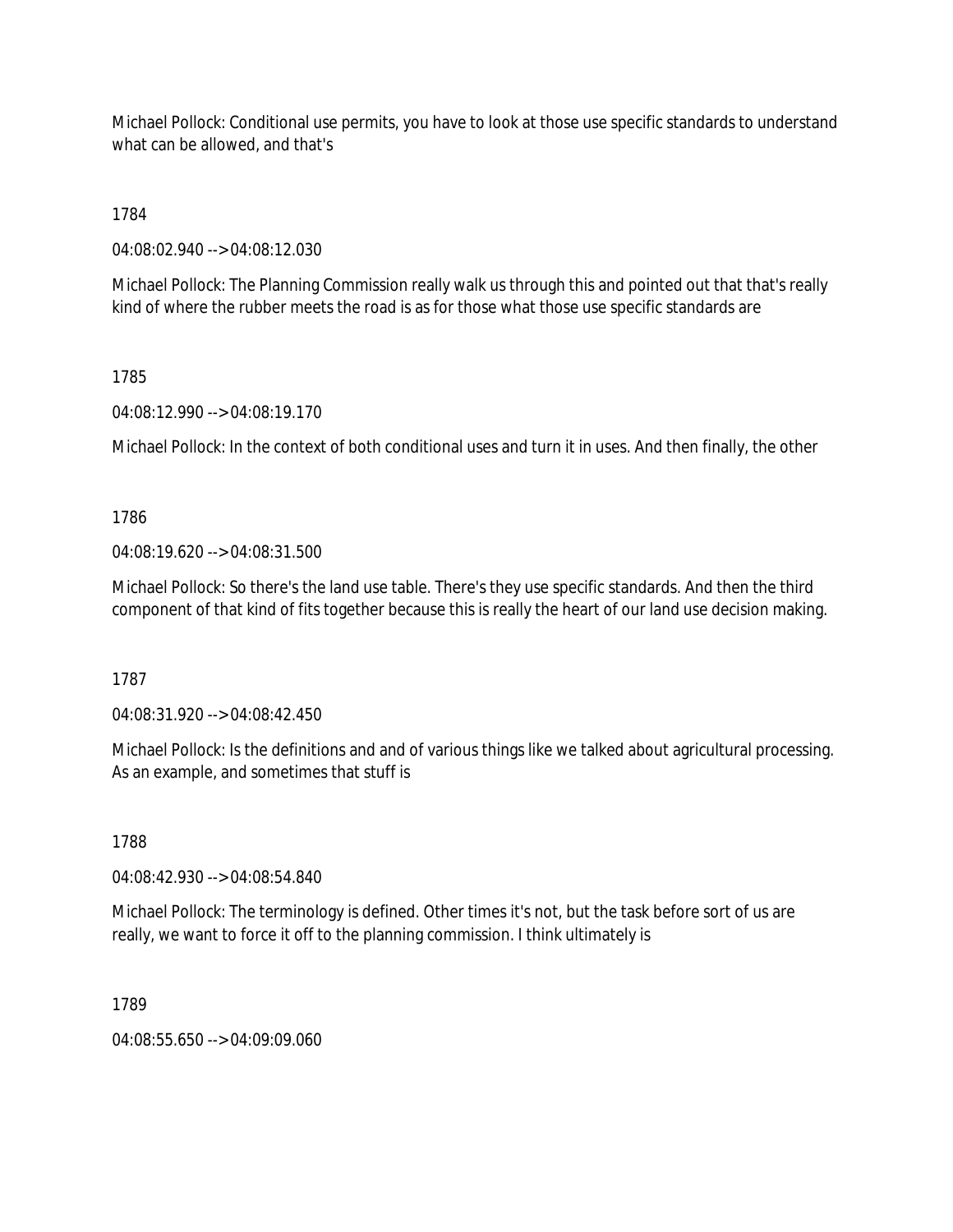Michael Pollock: To take a look at their some 70 plus lamb uses and to look at them and say, Are they properly defined and what are they use specific standards are they, where we want them to be. And then

## 1790

04:09:09.510 --> 04:09:17.670

Michael Pollock: In the table. Shouldn't be a conditional use or a permanent views so there's there's a lot of work to do here, and I think

## 1791

04:09:18.690 --> 04:09:29.370

Michael Pollock: I'll just, I think it was built Chester said basically what millennium. Do we want to finish this up. And so, you know, there is a bit of a triage right

## 1792

04:09:30.540 --> 04:09:35.760

Michael Pollock: Can we go through this. And that's sort of the task we were looking at is, can we go through this and find

## 1793

04:09:36.870 --> 04:09:44.070

Michael Pollock: Things that are that are problematic or poorly defined and do it in a way that we don't just get bogged down

## 1794

04:09:46.620 --> 04:10:02.250

Michael Pollock: Trying out and going through it line by line and looking at those three components. So anyway, it's kind of, it's really sort of exciting. I think it's fun, in a way, but it's also very time consuming and you have to figure out a way to kind of

1795

04:10:03.840 --> 04:10:23.220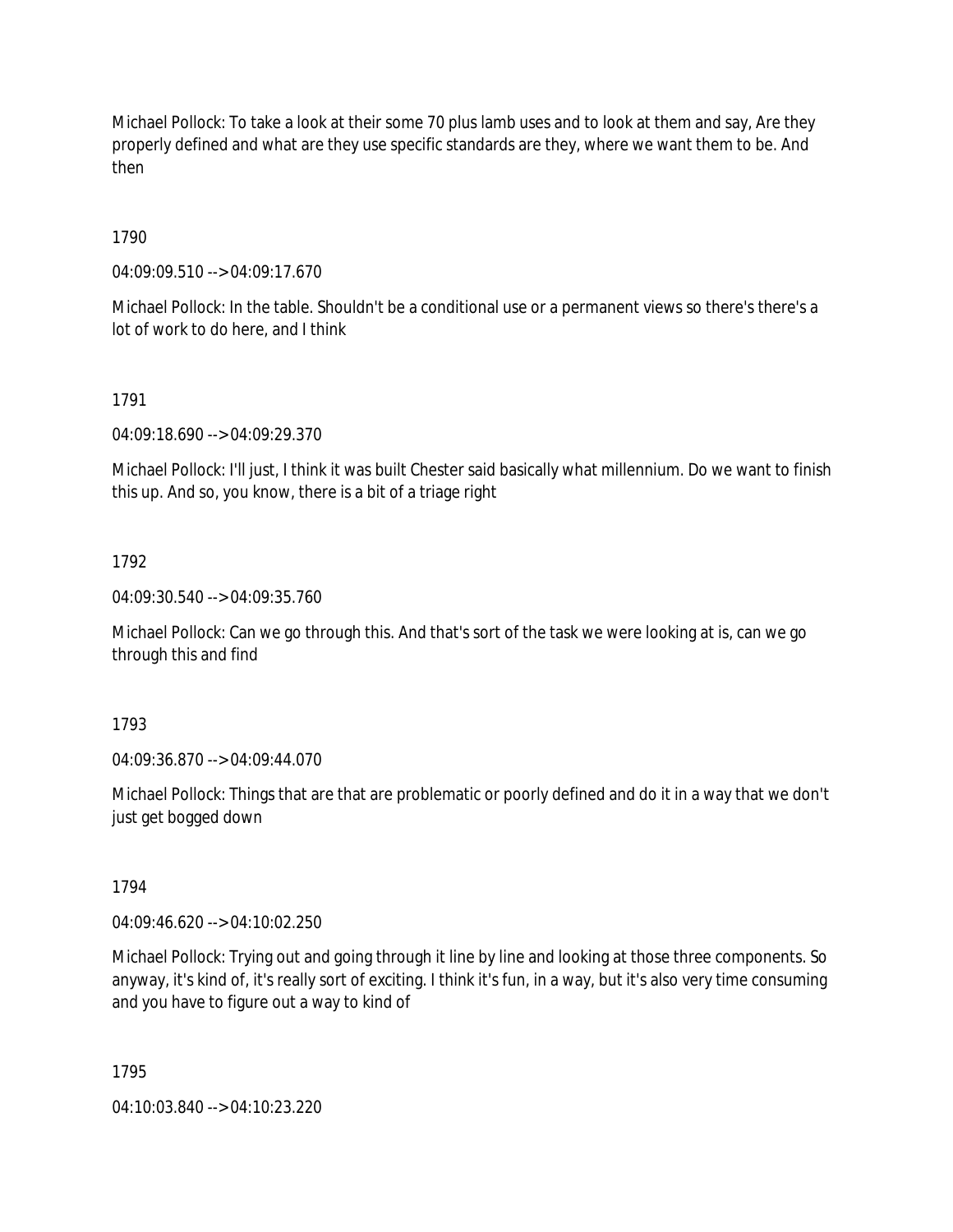Michael Pollock: Be mindful of time as well. So anyway, I just kind of wanted to point that out to the other council members on it slow at dollars 10 o'clock, but it's, it really is the heart of our land use code. So it's worth understanding that those three components. If you're interested in this.

1796

04:10:25.140 --> 04:10:27.720

Joe Deets: Thank you. Councilmember head topless.

1797

04:10:28.140 --> 04:10:33.690

Kirsten Hytopoulos: Um, yeah, I just want to understand what, how would it be handling this this Dr. B or shoe. So to be clear,

## 1798

04:10:34.230 --> 04:10:46.500

Kirsten Hytopoulos: Yeah, I think that that we need to the ultimate outcome needs to be that we, that we should be somehow able to flex the design standards for affordable projects.

1799

04:10:47.400 --> 04:10:56.250

Kirsten Hytopoulos: That seems kind of simple. So what would how would this come to us as the subcommittee. What would, what work would we do that would then go. This seems like

1800

04:10:56.820 --> 04:11:09.180

Kirsten Hytopoulos: Like actually a simple direction from council to the Dr. Be there the design professionals to say for us to say from council to Dr. Be you need to come up with a way to flex

1801

04:11:10.290 --> 04:11:18.090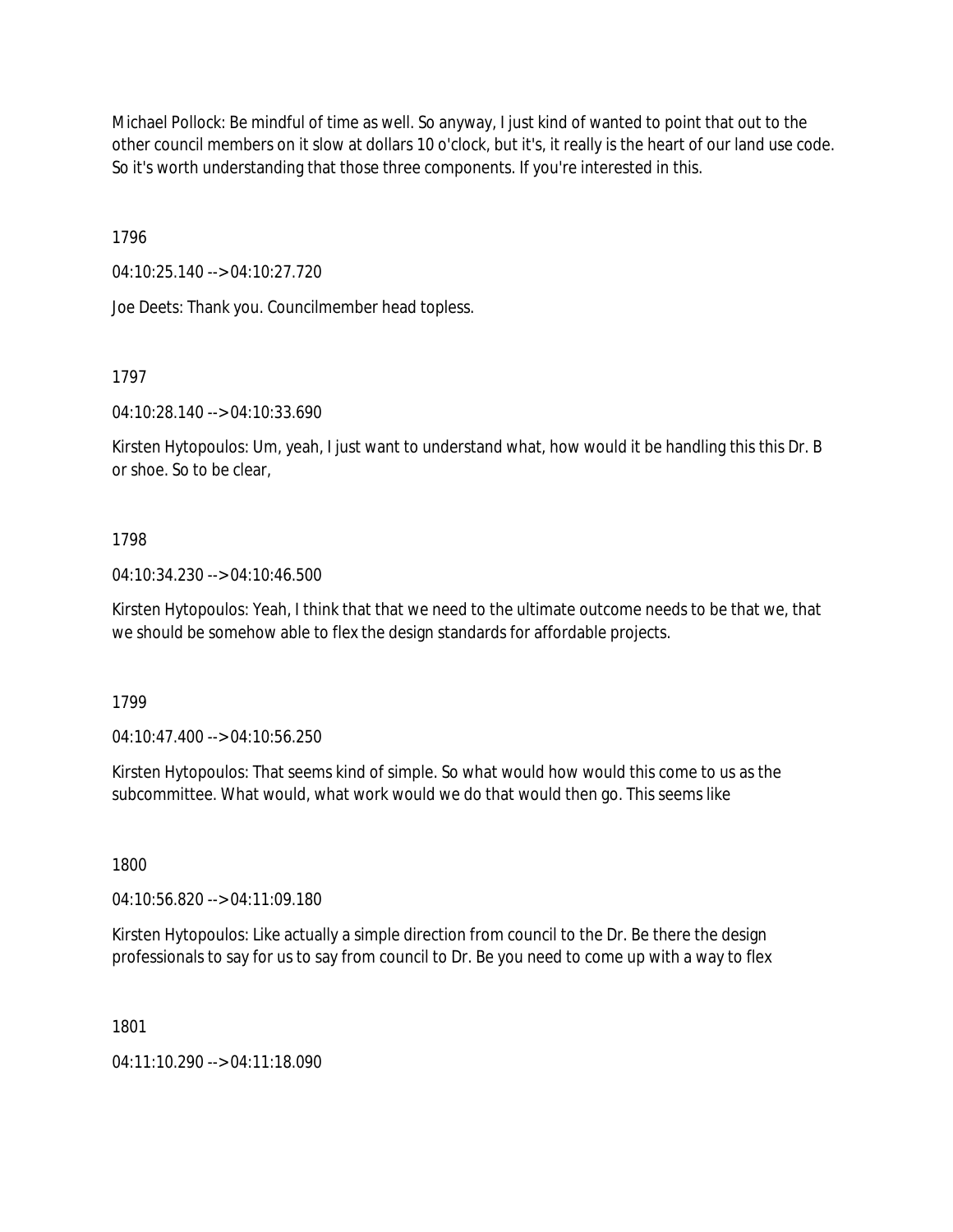Kirsten Hytopoulos: Your guidelines, you need to adjust the guidelines or be prepared to flex the guidelines for formal projects, period.

1802

04:11:18.570 --> 04:11:31.590

Kirsten Hytopoulos: rather than there being an interim it fills up we're going to bounce, bounce, bounce right like because I don't think that we at the subcommittee level have any expertise to be doing any any recommendations. So I guess I need to understand what are we going to do

1803

04:11:32.760 --> 04:11:34.020

Kirsten Hytopoulos: At the subcommittee level.

1804

04:11:35.850 --> 04:11:36.870

Kirsten Hytopoulos: Does that make sense.

1805

04:11:37.350 --> 04:11:45.480

Joe Deets: I think so. Is it me, would it be the question is the question originally was coming to the subcommittee as to what

1806

04:11:46.800 --> 04:12:00.990

Joe Deets: Design Standards perhaps could be loosened under affordable housing and at your, your, your suggestion which is a good one is, well, what does the Dr. Be. Do they have this is their expertise. Do they have some insights as to what could be

1807

04:12:02.130 --> 04:12:12.090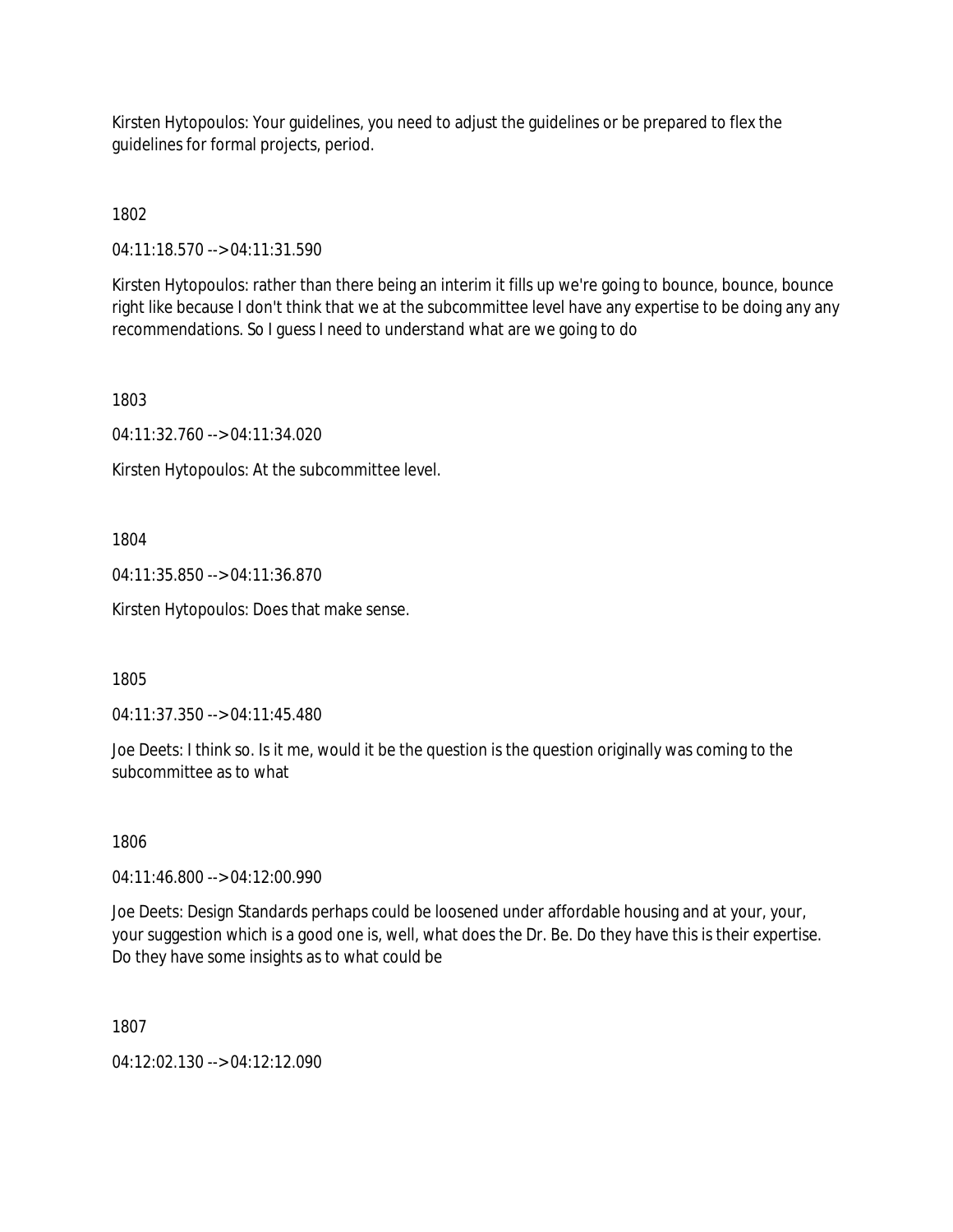Kirsten Hytopoulos: Right. To me, the high level policy question is, does the Council feel that it's appropriate that some design guidelines be flexed, in the name of affordable housing to make

1808

04:12:12.510 --> 04:12:19.320

Kirsten Hytopoulos: It, you know, and so, yes. And here we are, we are the Council, we were saying that if we were down in the Subcommittee, the subcommittee might tell

## 1809

04:12:19.590 --> 04:12:35.310

Kirsten Hytopoulos: Might suggest to the Council that the Council say that the next step is to the DR be Dr. Be please decide where you imagine that those, those, those flexes might happen. Does that make sense. And I don't really know that there is a role for the subcommittee.

1810

04:12:36.000 --> 04:12:37.080

Joe Deets: Okay, I'm

1811

04:12:37.890 --> 04:12:43.830

Kirsten Hytopoulos: Looking to Christie and what do you think, do what do we have a role there for this upcoming at this point, or is it ready to go at this point.

1812

04:12:43.830 --> 04:12:44.040

Kirsten Hytopoulos: From

1813

 $04.12.44.070 - 04.12.46.740$ 

Kirsten Hytopoulos: Us as the Council to the to the DMV at this point.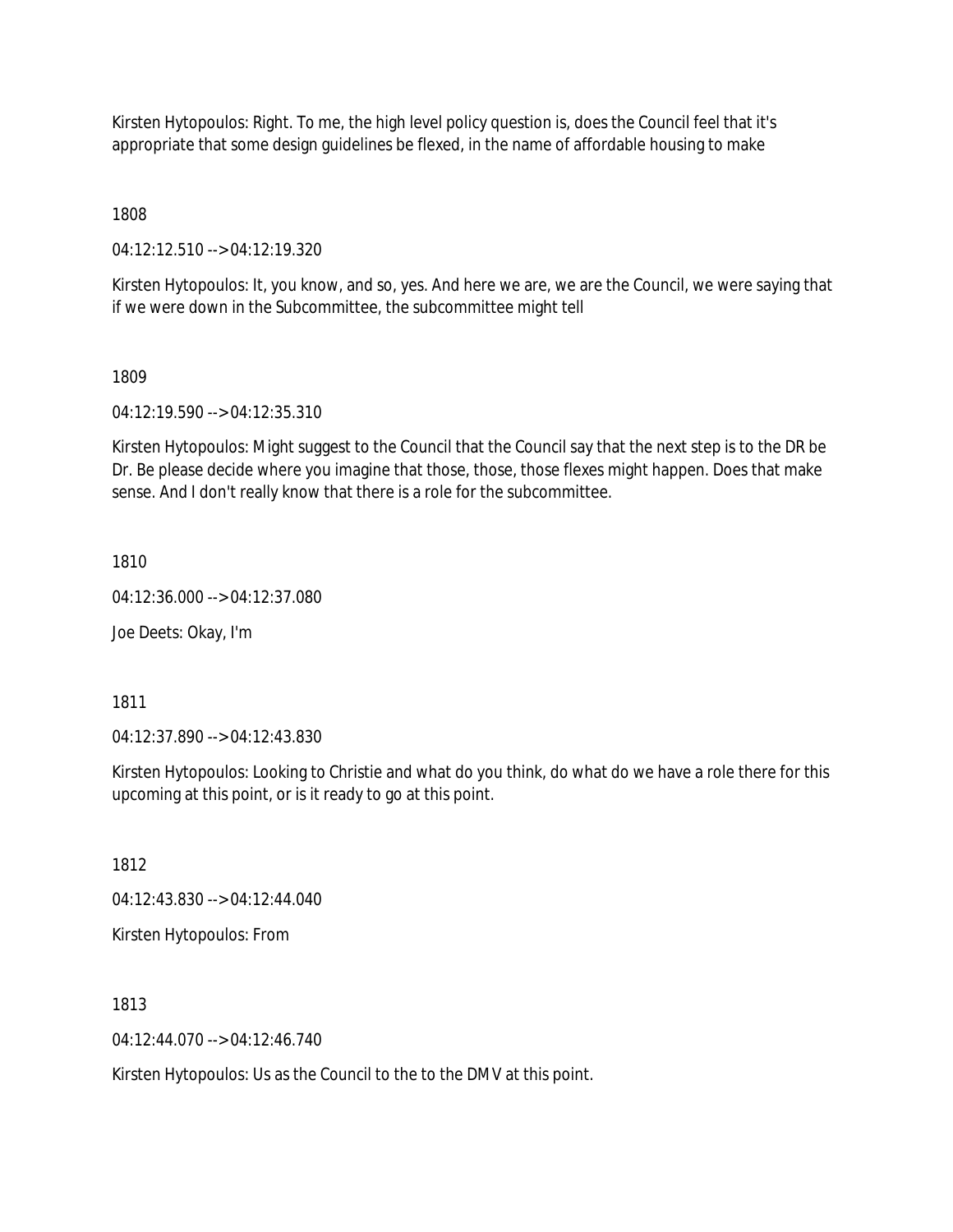1814 04:12:47.820 --> 04:12:49.020 Christy Carr: Well, I don't know that.

1815

04:12:49.470 --> 04:13:01.440

Christy Carr: The full Council will be ready tonight to to give that direction to the DMV. I mean, if they are, then that's one thing. If they aren't, then I think the role of the subcommittee would be to make a recommendation to the Council on that.

1816

04:13:01.830 --> 04:13:14.340

Christy Carr: I think that there might be some sort of framing that the subcommittee could do related to affordable housing as we're discussing it in the greater context of

1817

04:13:15.000 --> 04:13:32.310

Christy Carr: The land use issues were also discussing. So yeah, I get that. The Dr. B are experts on our design guidelines and some of them are architects, but I think that there's, it's definitely I think a policy decision by the Council to direct the Dr. B. To do to do that work.

1818

04:13:32.580 --> 04:13:38.700

Kirsten Hytopoulos: And maybe what I'm doing what I'm guessing is that this may be something that the Council instinctively will get that

1819

04:13:39.330 --> 04:13:52.170

Kirsten Hytopoulos: That it and then maybe already sensing that they may instinctively get that we had the whole body may instinctively get that. Yeah, if, if there is there's cost issues and design guidelines.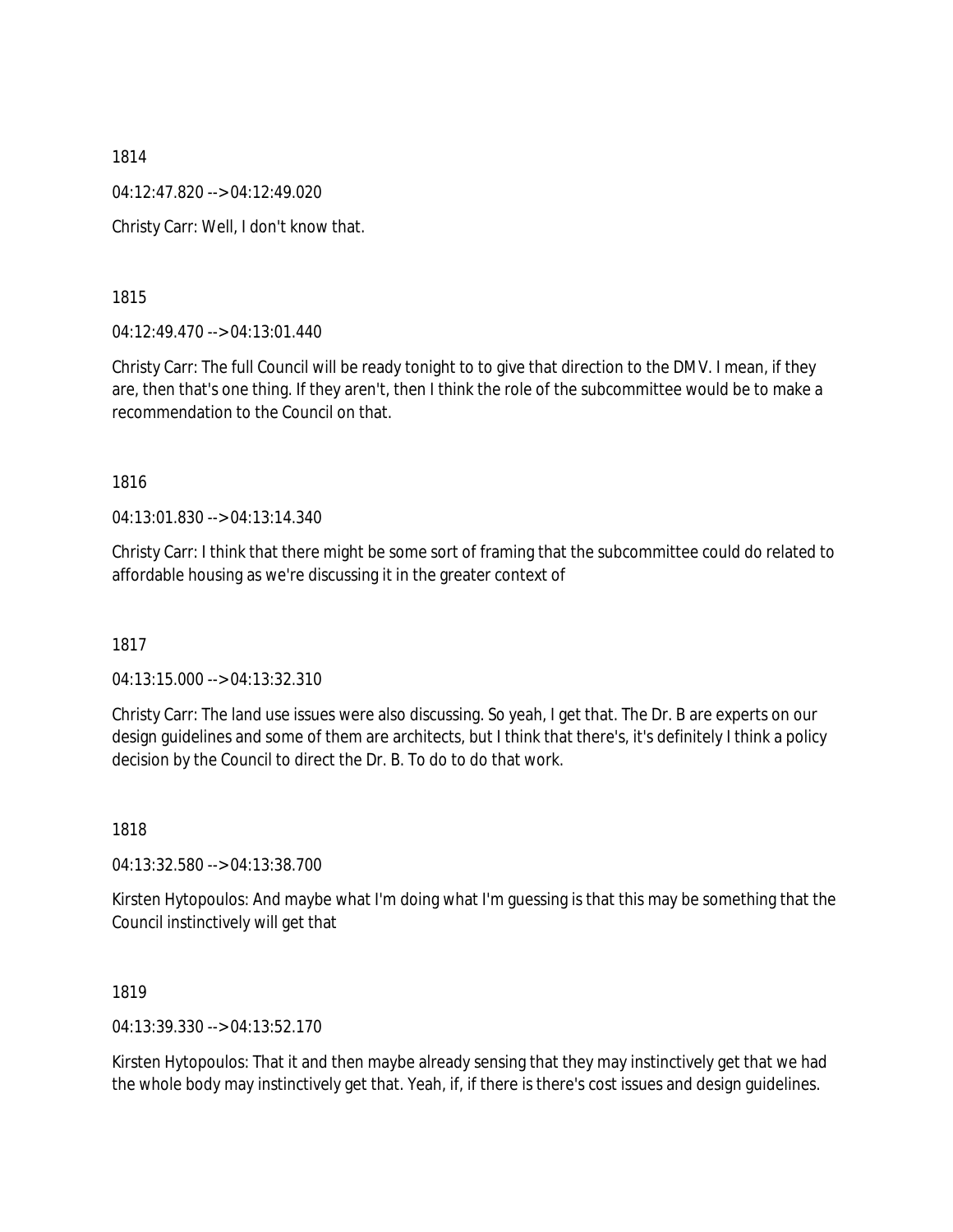04:13:53.190 --> 04:14:05.910

Kirsten Hytopoulos: That would that could be flex to make a project more affordable that that we're open to it. Maybe we shouldn't talk about this now, but I just don't know that there's a lot to discuss at the subcommittee level. So I'm just wondering what are, what are, what are

1821

04:14:07.470 --> 04:14:10.710

Kirsten Hytopoulos: We're sorry you guys, I'm not feeling well tonight. He's even notice.

1822

04:14:13.860 --> 04:14:20.370

Kirsten Hytopoulos: But I just not sure that we have, we're going to walk away with marching orders. I know this marching order to be because it just seems sort of obvious to me.

1823

04:14:20.730 --> 04:14:22.530

Joe Deets: So councilman Nessa

1824

04:14:23.250 --> 04:14:33.840

Rasham Nassar: Yeah, so, um, I like the suggestion I think that we could empower the Dr. B to give us their preliminary recommendation. Let's see what they can come up with.

1825

04:14:34.470 --> 04:14:44.070

Rasham Nassar: I'm interested in learning from them. They are the experts. I think that body of work belongs with the Dr. B. And I'm perfectly comfortable tasking them to come back with counsel with a list of recommendations.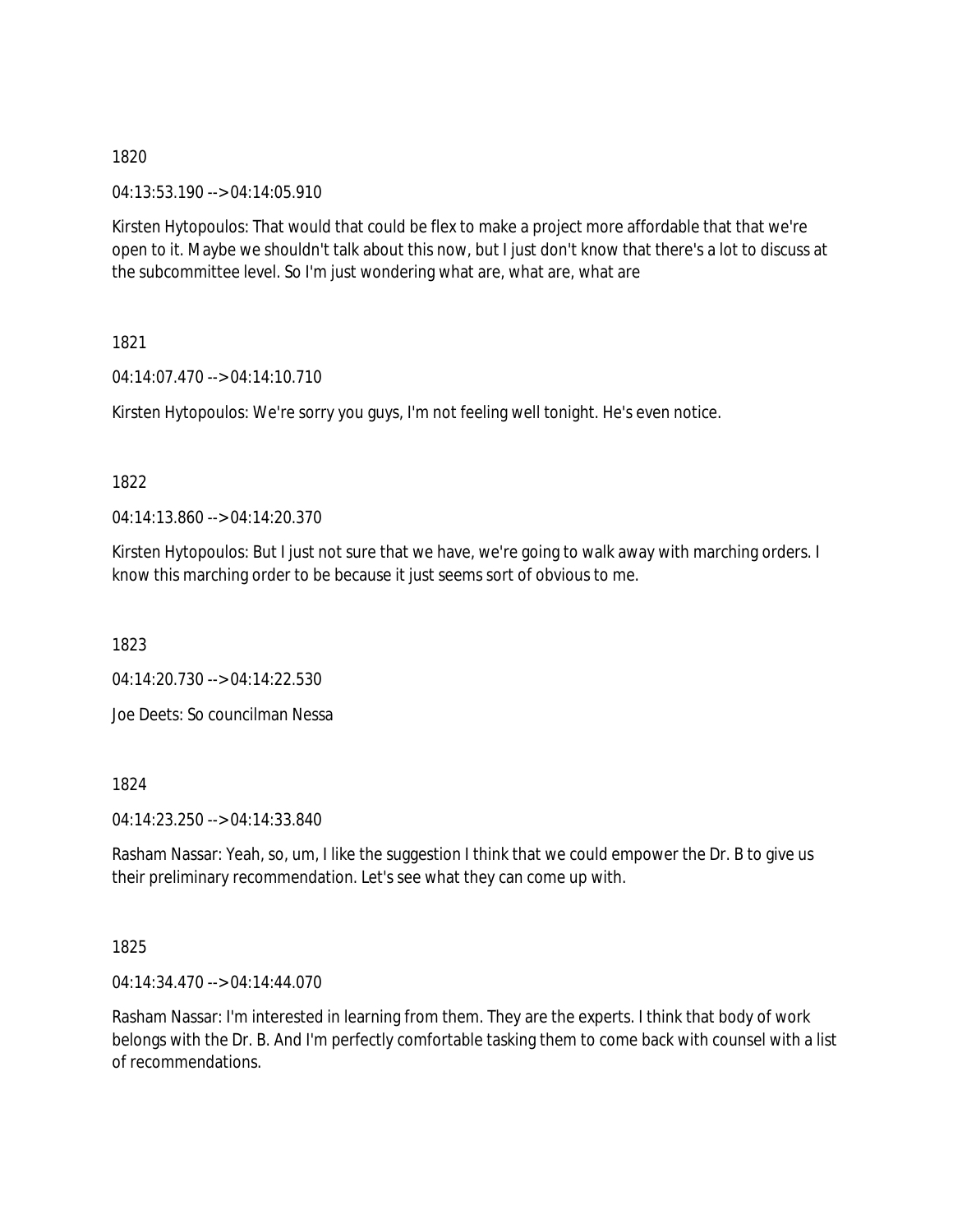04:14:45.150 --> 04:14:54.030

Rasham Nassar: And I would I would trust them to do that. So if we need a motion to do that tonight. I'd be happy to make it. Otherwise, it's just a head nod to the mayor to bring that information back to the Dr. B.

1827

04:14:57.840 --> 04:15:10.590

Joe Deets: So the idea is, is to ask to ask Dr. B. And then, again, this is we're assuming, and I think that this is good to us that we would we lack some rules for affordable housing that's

1828

04:15:11.070 --> 04:15:11.670

Rasham Nassar: Design, guys.

1829

04:15:12.270 --> 04:15:12.600 Joe Deets: Will be

1830

04:15:13.980 --> 04:15:14.190

Rasham Nassar: There.

1831

04:15:14.730 --> 04:15:22.260

Rasham Nassar: Were more. It's more like an exploratory we're I think we're in more of an exploratory phase. It sounds like a Dr. B has already given thought to this so

1832

04:15:22.650 --> 04:15:27.000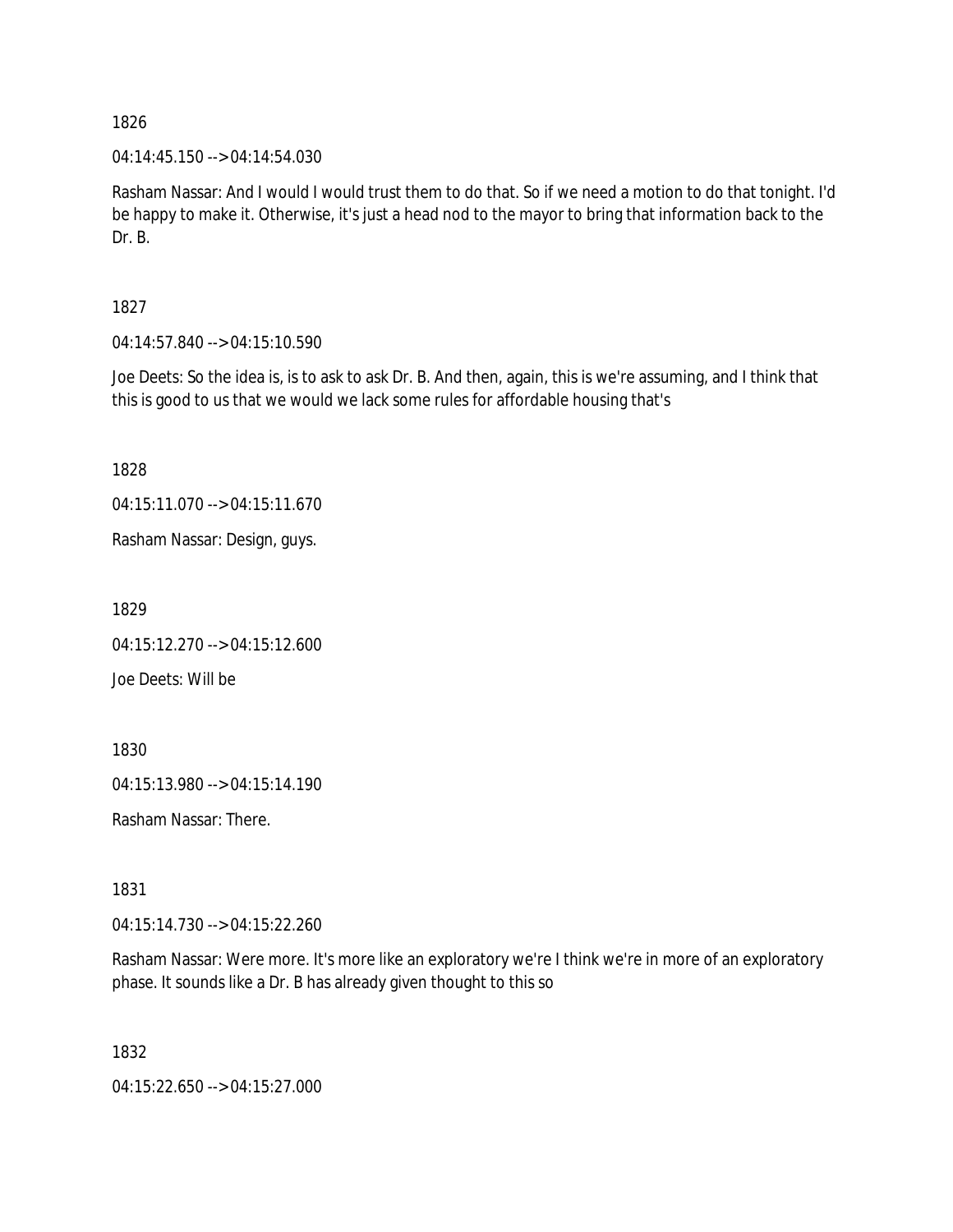Rasham Nassar: I would just be interested to hear from them and maybe it's a joint meeting where we have the chair co chair.

1833

04:15:27.300 --> 04:15:33.600

Rasham Nassar: Of the GRB come to the Council and present, we could start to talk about it as a committee as a whole if that report back belongs

# 1834

04:15:33.990 --> 04:15:45.030

Rasham Nassar: With a subcommittee, then that's fine too but I the mayor is asking for direction. Dr. B wants formal authorization from the Council to begin to explore that body of work and I don't see any reason why we shouldn't give them that.

# 1835

04:15:45.330 --> 04:15:51.000

Kirsten Hytopoulos: And I'm not sure the Dr. B has explored. I think we're saying that I think the issues come up

1836

04:15:51.630 --> 04:15:57.600

Kirsten Hytopoulos: From outside that and I guess what I'm saying is, they're the experts, we would I'm defeated them as the experts on design.

1837

04:15:57.900 --> 04:16:05.010

Kirsten Hytopoulos: If we take this to Planning Commission and Council subcommittee where the high policymakers in the, in the end, the

1838

04:16:05.520 --> 04:16:13.170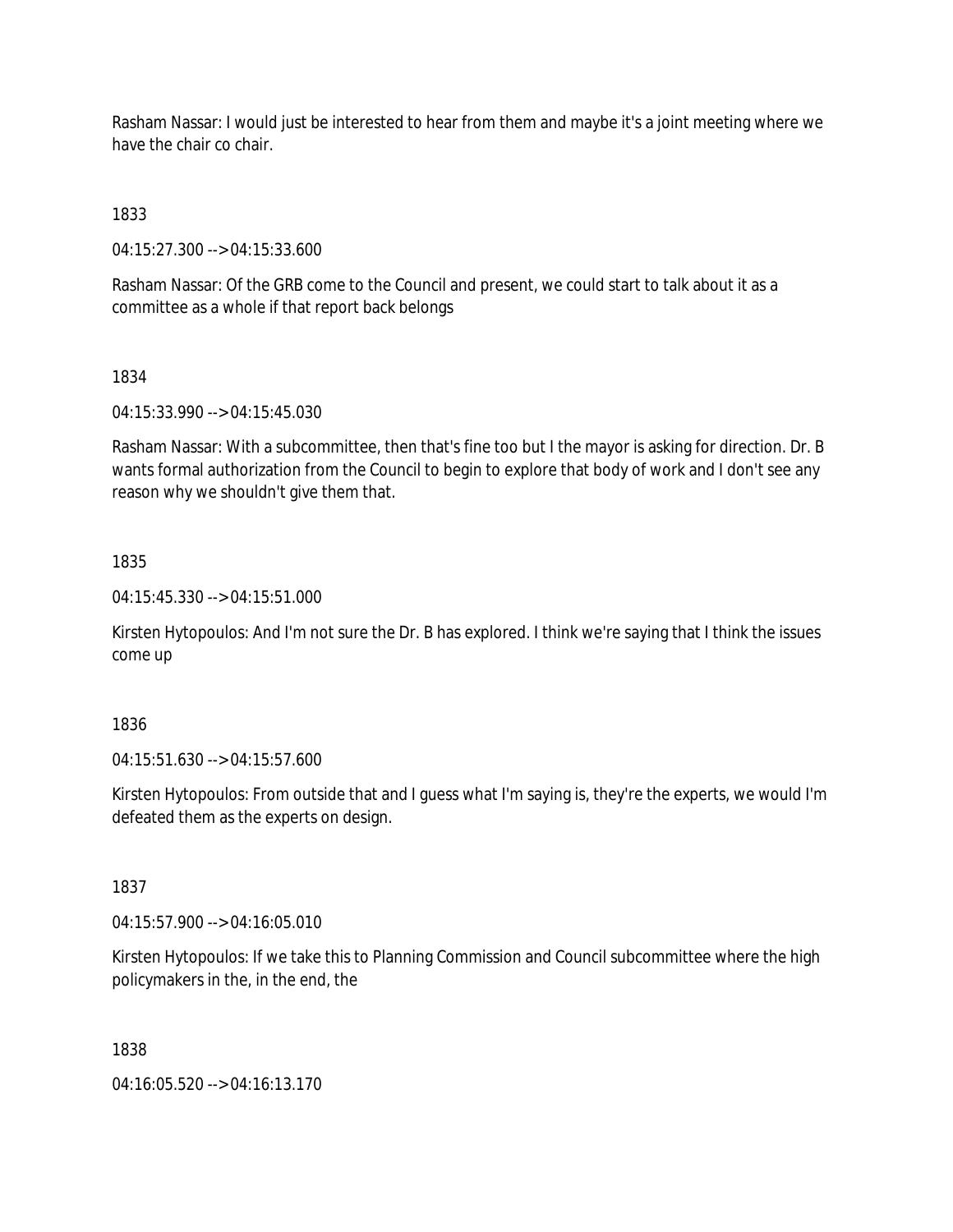Kirsten Hytopoulos: You know the keepers of the code, not the design part of code. And if we're if we're if there's consensus on Council.

1839

04:16:13.560 --> 04:16:33.390

Kirsten Hytopoulos: That it makes sense to us as a policy that we're open as a policy to flexing design, we turn to the design professionals to decide to give us feedback on what parts of the design guidelines, they feel comfortable flexing rather than us proposing the homes so

1840

04:16:33.840 --> 04:16:36.360

Joe Deets: Okay, thank you, city manager had her hand up.

1841

04:16:43.950 --> 04:17:01.920

Morgan Smith: Sorry, I just would encourage council. This is actually a somewhat significant decision not not that it's a final decision, but that you're articulating a request to the DR be for them to spend time and work on developing a recommendation for how design guidelines might be

1842

04:17:02.940 --> 04:17:10.320

Morgan Smith: Different for different kinds of projects and there's probably some planning staff support that would be useful in there's probably some legal support that would be needed.

1843

04:17:10.800 --> 04:17:18.480

Morgan Smith: So if you're going to move forward on this. I have a couple of suggestions. One is I would definitely encourage you to make a motion. So there's easy for folks to understand

1844

04:17:18.930 --> 04:17:32.430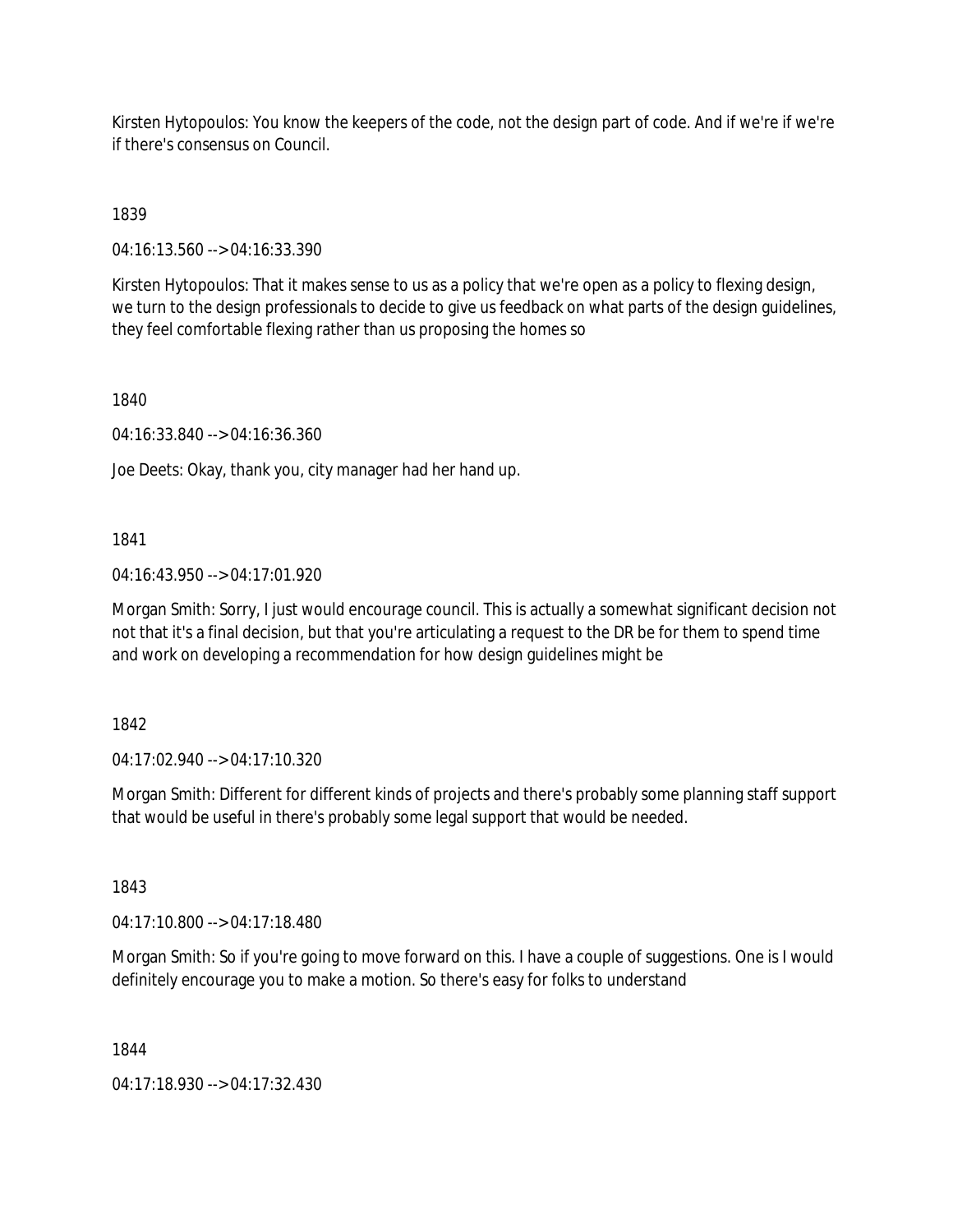Morgan Smith: And secondly, you might consider doing that. Not tonight in the context of this update from the joint subcommittee but added to a future business meeting and be prepared to give it a little more thought and discussion and then move ahead with it. Okay.

1845

04:17:32.970 --> 04:17:33.390

Joe Deets: Thank you.

1846

04:17:33.510 --> 04:17:34.800

Joe Deets: Um, Mayor Schneider.

1847

04:17:37.860 --> 04:17:44.640

Leslie Schneider: I think that sounds good. I think what COUNCILMEMBER car and I were talking about is sort of weighing the

1848

04:17:45.900 --> 04:17:50.820

Leslie Schneider: The options for departures and so um

1849

04:17:52.770 --> 04:17:55.440

Leslie Schneider: I think the thing to think about.

# 1850

04:17:56.310 --> 04:18:09.330

Leslie Schneider: We, we were thinking that the subcommittee could do the thinking. But I agree that it could just come back to counsel and we could just make that that policy recommendation directly. So I guess this goes on a future agenda, then to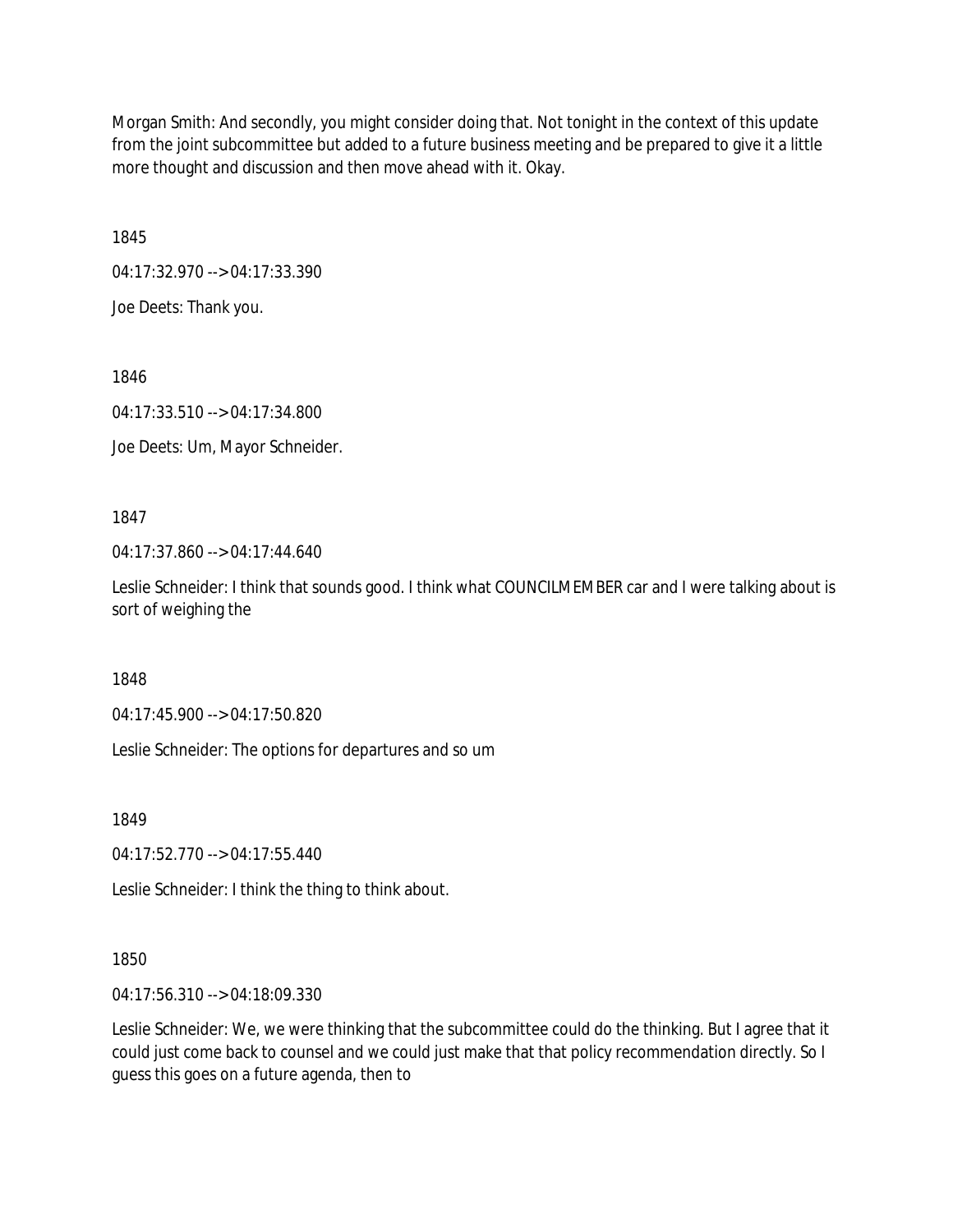04:18:10.200 --> 04:18:18.210

Leslie Schneider: To provide a little bit more time to talk about it and then create emotion and get staff involved.

1852

04:18:20.910 --> 04:18:21.480

Leslie Schneider: So,

1853

04:18:23.070 --> 04:18:29.400

Leslie Schneider: I think going forward. We'll just plan to put this on a on a future agenda item and then we'll come out of it with

1854

04:18:31.020 --> 04:18:36.000

Leslie Schneider: A recommendation that would involve staff. I'm going to say that. And then someone can disagree with me.

1855

04:18:37.290 --> 04:18:38.940

Joe Deets: Thank you. Councilmember car.

1856

04:18:40.980 --> 04:18:51.240

Joe Deets: No. Oh no. Okay. All right. Does it is that does that sound sufficient that we we bring this up in another meeting to discuss

1857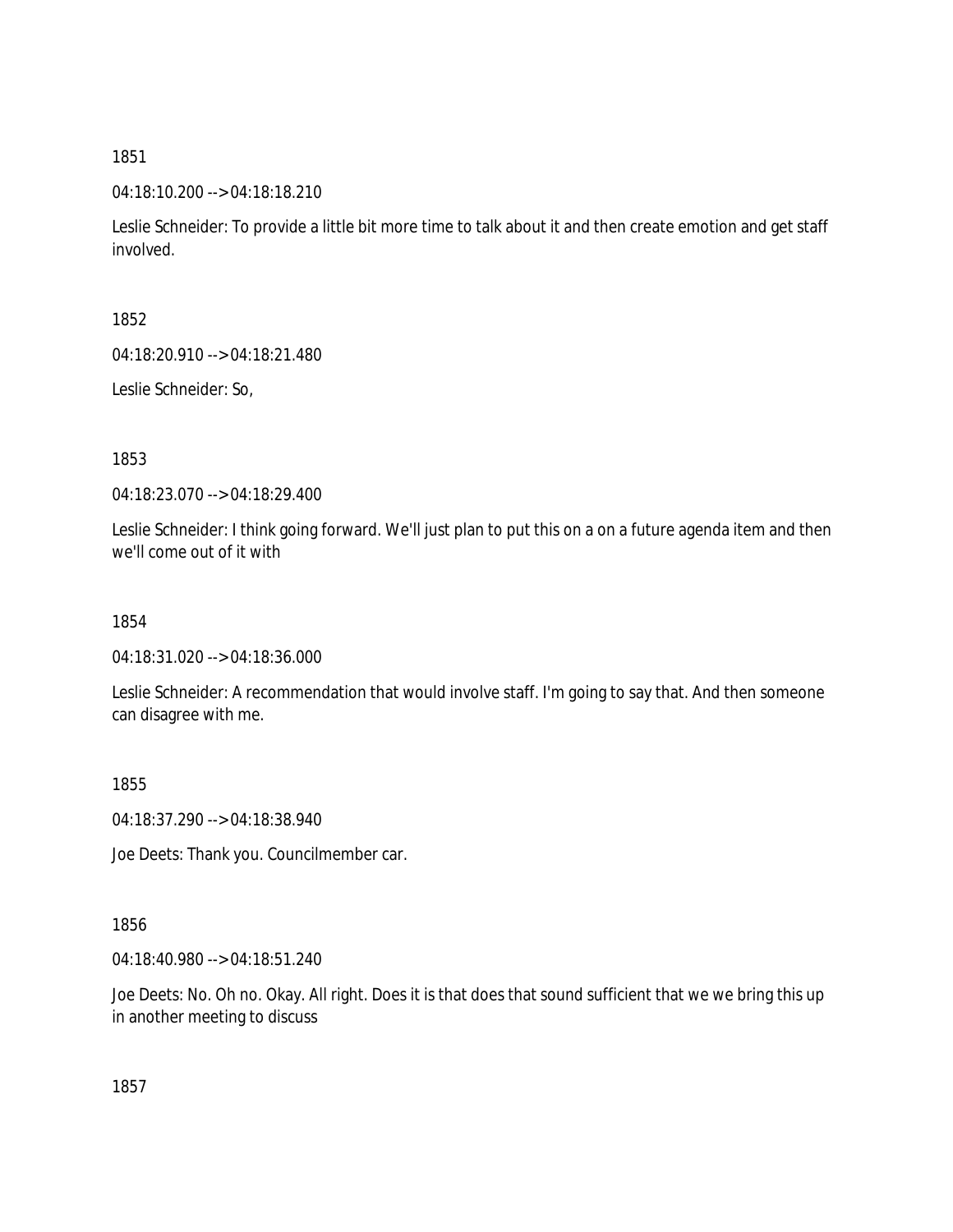04:18:52.980 --> 04:18:56.010

Joe Deets: in a little more detail and then give us some time to think about it.

1858

04:18:57.900 --> 04:19:03.210

Leslie Schneider: Right. I think that was the city managers suggestion and I'm happy to do that.

1859

04:19:04.080 --> 04:19:07.320

Joe Deets: Okay, so we don't need to make a motion for that. No. Okay.

1860 04:19:08.790 --> 04:19:11.490 Joe Deets: Okay. Any other discussion on this.

1861 04:19:13.200 --> 04:19:13.470 Okay.

1862 04:19:14.490 --> 04:19:14.760 Kirsten Hytopoulos: Okay.

1863 04:19:15.000 --> 04:19:18.210 Joe Deets: Thank you. Um, we will move on to

1864 04:19:19.620 --> 04:19:35.730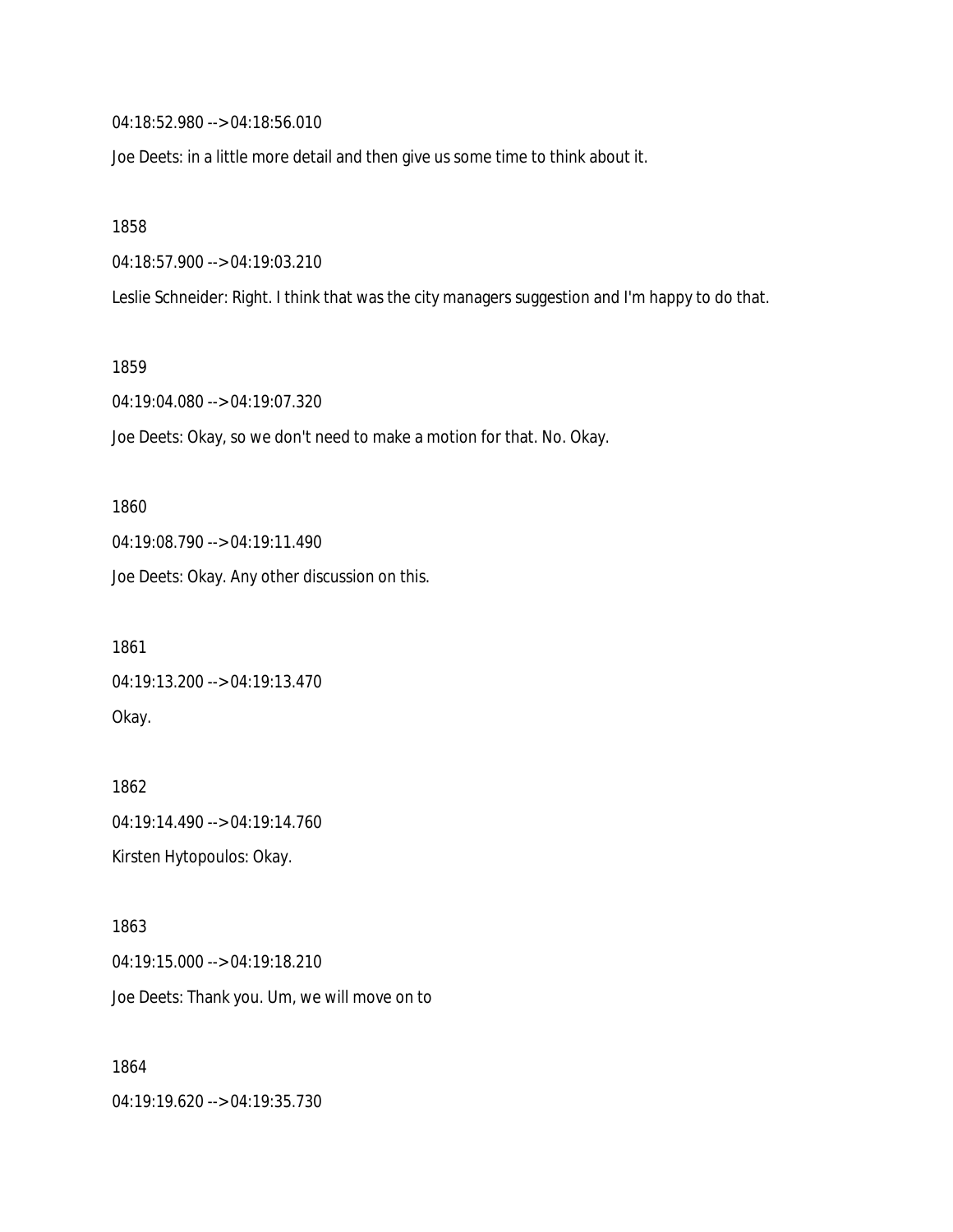Joe Deets: New Business Item eight, a our part and treat you. And it's option to consider for lots less than 12,500 square feet and there are one or two and our 0.4 zoning districts and who is leading us on that.

1865

04:19:36.390 --> 04:19:45.150

Heather Wright: Good evening Council Heather, right, Director of Planning, I will be leading the conversation, but you may see that Nick Snyder or arborist is also with this this evening.

1866

04:19:45.570 --> 04:19:54.570

Heather Wright: He's available to help answer any technical questions you have. I do have a brief presentation and as you know this conversation was requested by Council.

1867

04:19:54.990 --> 04:20:02.340

Heather Wright: It was sparked by a recent clearing activity on to lots that are located in the R1 zoning district off of Olympic the drive.

1868

04:20:02.970 --> 04:20:08.160

Heather Wright: And my purpose of this discussion tonight is to make sure that you understand the regulations that are in place.

1869

04:20:08.580 --> 04:20:16.350

Heather Wright: And to give you enough information to think about how you may want to guide future regulations to potentially prevent such a clearing from occurring.

1870

04:20:17.250 --> 04:20:28.590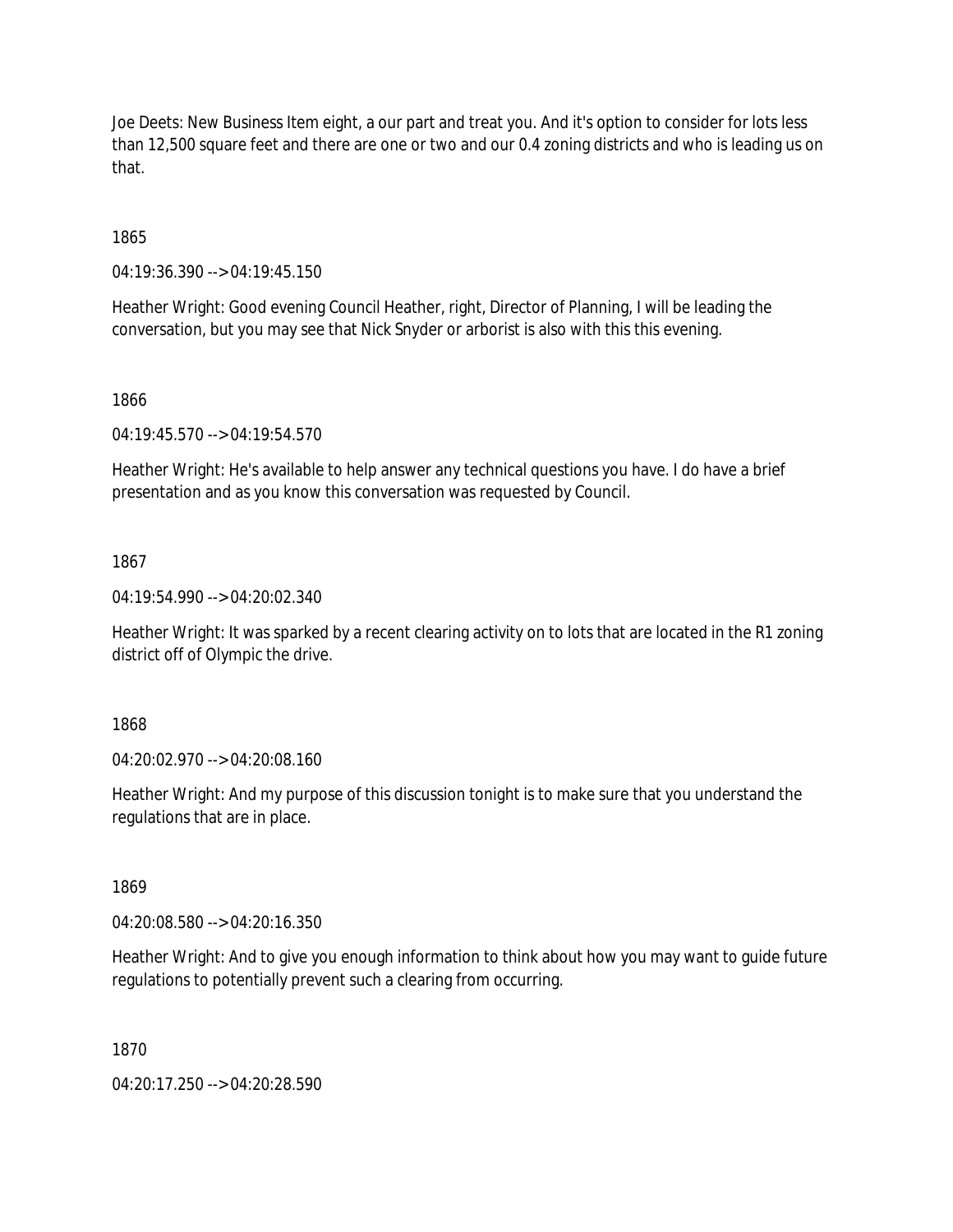Heather Wright: So I have for you and the legislative history that I'll be presenting, I will also provide you some information which was included in your packet on the amount of lots that could potentially be impacted.

1871

04:20:29.070 --> 04:20:40.200

Heather Wright: And I would also like to receive your input, because the timing of this in some ways is good in the sense that we are currently working on trend vegetation regulation amendments and we are

## 1872

04:20:40.710 --> 04:20:52.590

Heather Wright: In the process of doing that and having follow up conversations with our planning commission, so we can plug in any suggestions that you may have, which would eventually come back to you as a future ordinance.

# 1873

04:20:54.060 --> 04:21:00.240

Heather Wright: So to catch you up on the legislative history, as many of you are aware and participated in and

# 1874

04:21:01.320 --> 04:21:08.100

Heather Wright: We updated our critical areas chapter and we added a new chapter called the aqua for recharge area.

## 1875

04:21:08.460 --> 04:21:16.500

Heather Wright: And under that chapter, if they saw is required. And that's when you're developing over a certain threshold or redeveloping requires a star.

## 1876

04:21:16.890 --> 04:21:23.190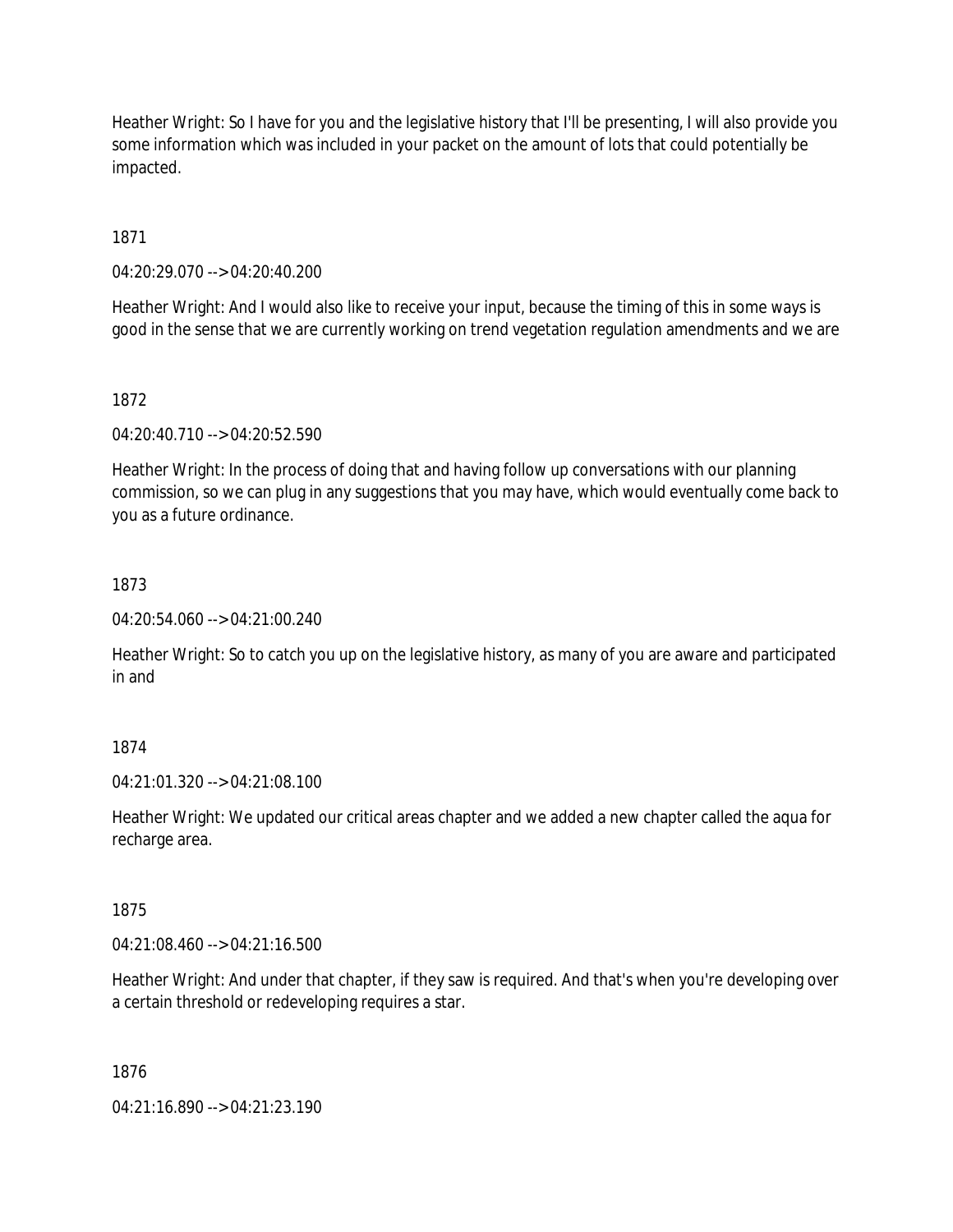Heather Wright: When a star is triggered, then you're also required to designate an orphan and in ARPA is required to

1877

04:21:23.850 --> 04:21:36.900

Heather Wright: Preserve or set aside 65% of the existing native vegetation on a lot up to 65%. So just to give you a quick, real life example, if you had a lot that was 100,000 square feet in size.

1878

04:21:37.200 --> 04:21:45.390

Heather Wright: And the R1, excuse me, the R 0.4 zoning district is completely wooded you wanted to build a home about 2000 square feet.

# 1879

04:21:45.900 --> 04:21:56.220

Heather Wright: And then you would be required to set aside approximately 65,000 square feet of that lot as your ARPA and that would leave a 35,000 square feet remaining for development.

1880

04:21:57.090 --> 04:22:05.580

Heather Wright: There is an exception, though, for those lots and the are one or two and are 0.4 and that is for lots that are less than 12,500 square feet.

1881

04:22:06.300 --> 04:22:16.110

Heather Wright: And from my understanding that that was established as the minimum development area that would be necessary to develop a single family residence and all of the accessory a permanent structures.

1882

04:22:17.010 --> 04:22:27.960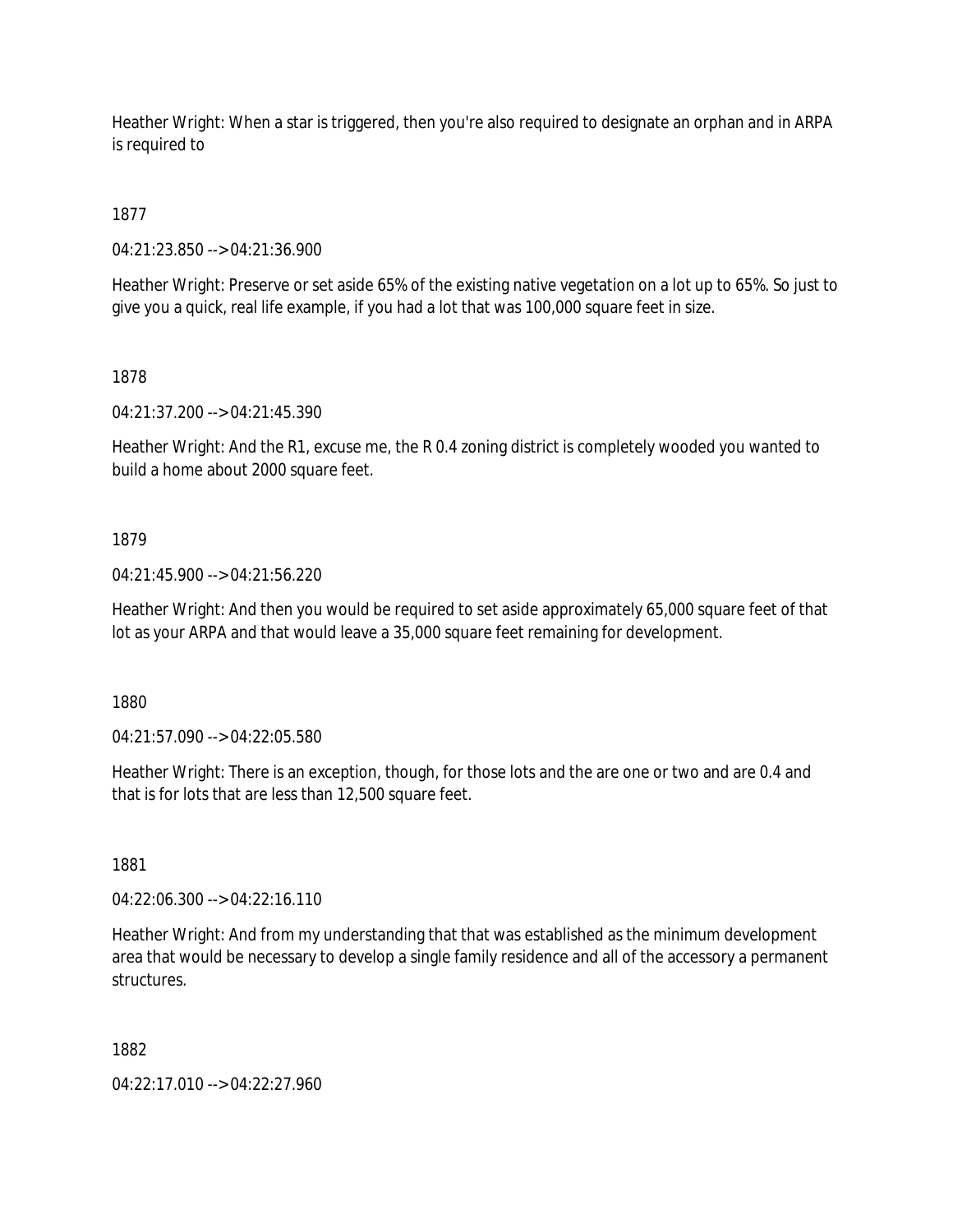Heather Wright: And now we've seen a living example of that on those two locks that were recently cleared. They were less than 12,500 square feet and those lots did not have to set aside any are fun.

1883

04:22:28.710 --> 04:22:40.770

Heather Wright: And there is an exception, of course, to this, if there were was a critical area on that lot then there would, that would require a wetland or stream or steep slope buffer, then there would be some protection requirements.

1884

04:22:41.580 --> 04:22:44.370

Heather Wright: And shortly after we updated the

1885

04:22:45.120 --> 04:22:59.430

Heather Wright: critical areas chapter, we also put in place a new chapter called a tree removal for stewardship stewardship stewardship, excuse me, and vegetation management and because it's so difficult to say. We also call it the TR VM chapter

1886

04:23:00.090 --> 04:23:11.310

Heather Wright: Which is much easier. And this replaced our previous clearing chapter and our vegetation management chapter and in this chapter we established tree units, but it was only required for certain lots

1887

04:23:11.640 --> 04:23:18.810

Heather Wright: Of the ones I'm focusing on for this conversation are the are 2.9 or 3.5 and our 4.3 lots. And the reason I'm

1888

04:23:19.200 --> 04:23:24.150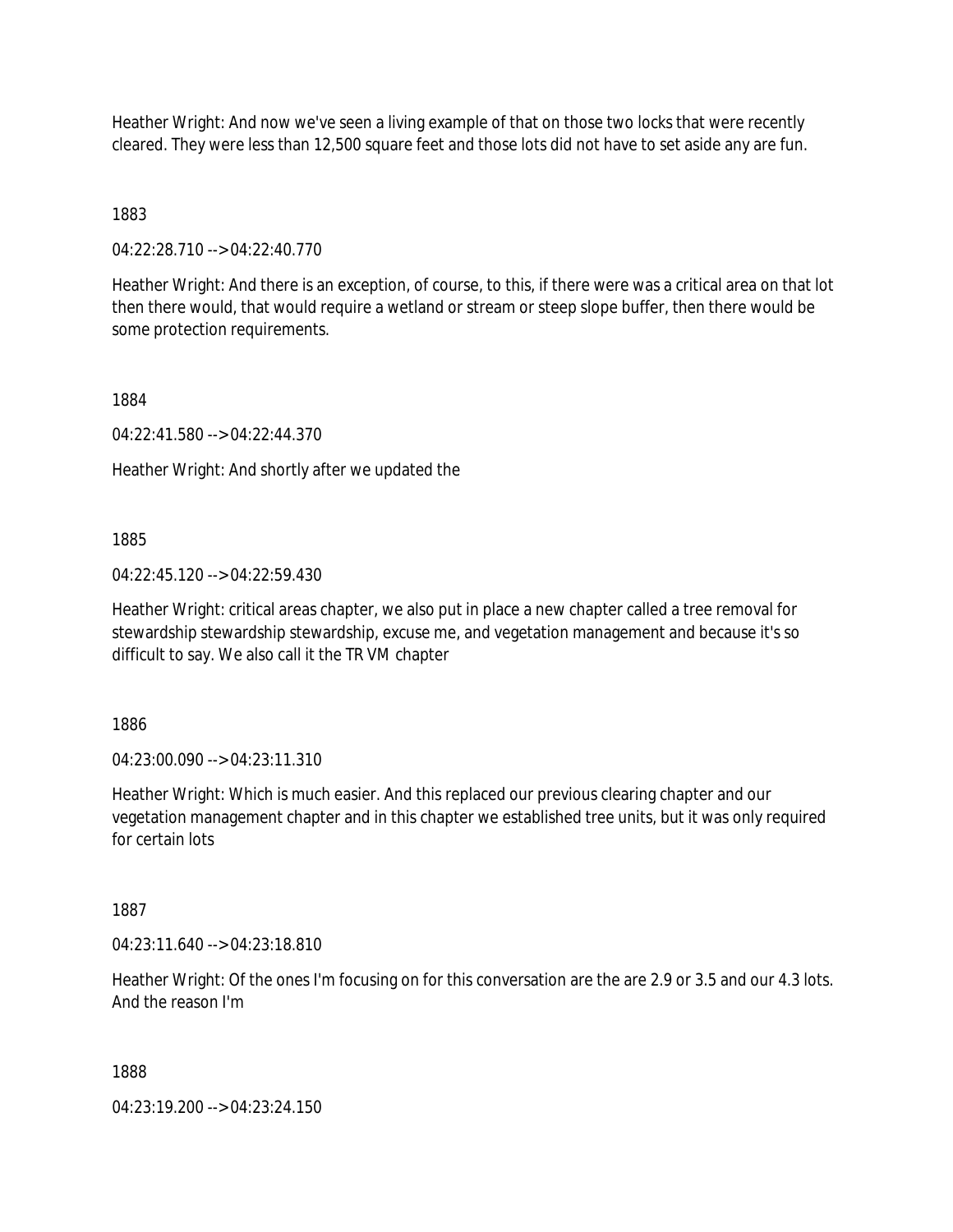Heather Wright: Bringing these to your attention is because these lights are similar in size to the lot that was recently cleared.

1889

04:23:24.570 --> 04:23:40.230

Heather Wright: And in those zoning districts, you are required to have a minimum of 333 units per acre. And that is established, and the event that you are requiring a tree removal permit that it depends on how many how larger lot is

1890

04:23:41.250 --> 04:23:57.690

Heather Wright: And so to kind of recap all the stuff that I just discussed with you for lots in the are one or two and 0.4 zoning districts that are less than 25 there's no ARPA requirement. There's no treatment requirement again exception is if there's a critical area or if it's in Shoreline designation.

1891

04:23:59.010 --> 04:24:05.220

Heather Wright: So what does this mean for the island. How many lots. Do we have their particular that are potentially going to be vulnerable.

1892

04:24:05.880 --> 04:24:18.420

Heather Wright: While we have these regulations in place. So we did some analysis and we found that there are total of 990 lots and the are one two and 0.4 that are 12,500 square feet or less.

1893

04:24:19.320 --> 04:24:24.300

Heather Wright: And of those lots 346 or undeveloped and we're just focusing on those because

1894

04:24:24.750 --> 04:24:33.090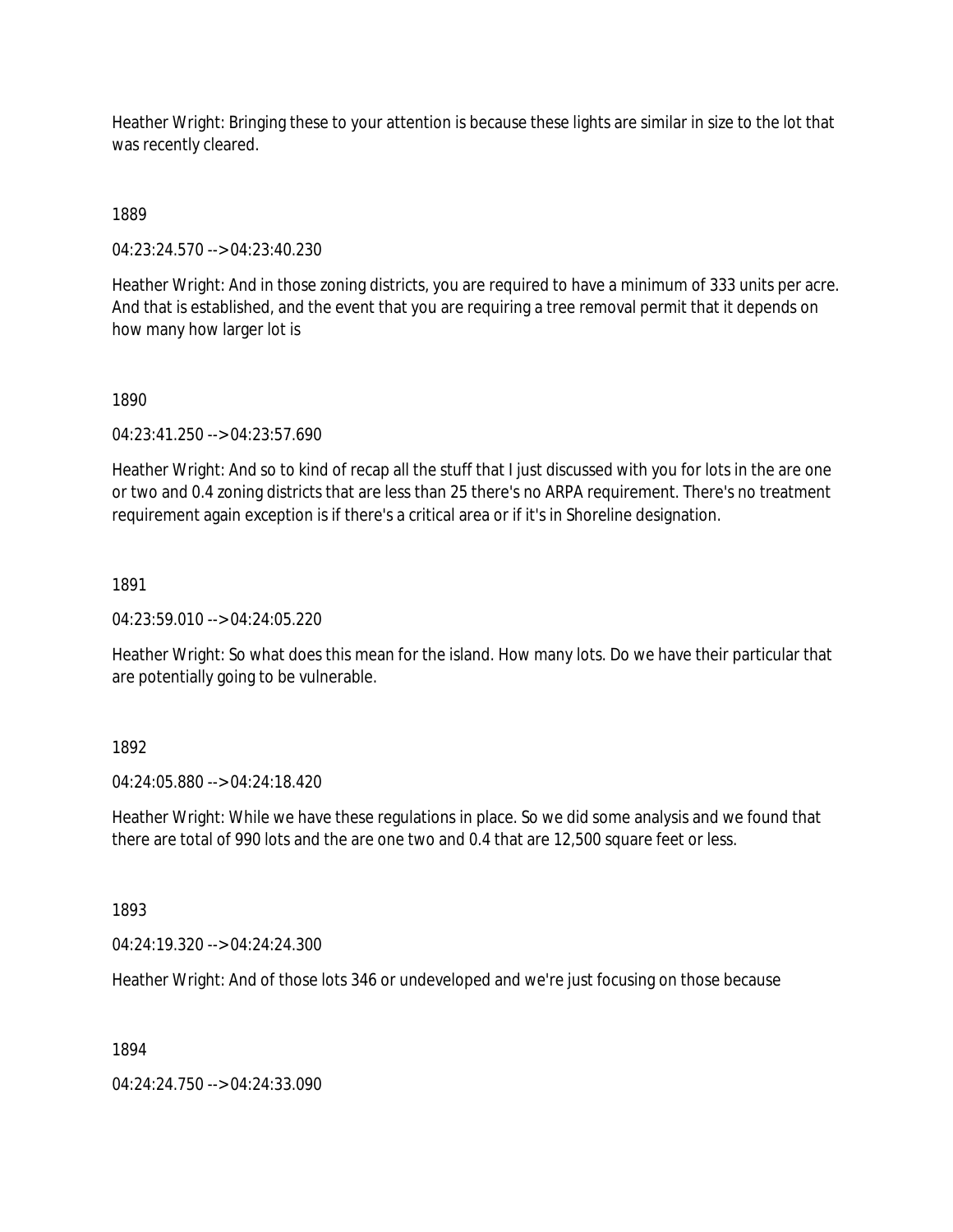Heather Wright: Potentially, the ones that are already developed, we're not going to have the dramatic change, like we saw an Olympic for you. And it was a very dramatic change from what was existing there before.

1895

04:24:33.870 --> 04:24:44.070

Heather Wright: And what we did find this wasn't included in your pocket, but we've got some further analysis done that have those 346 slots 70 of those do not have a critical area. So that means

1896

04:24:44.370 --> 04:24:56.340

Heather Wright: There are potentially 70 lots that are less than 12,500 square feet that could potentially be cleared you some of those lives could be in a subdivision so that analysis we unfortunately don't have access to

## 1897

04:24:56.670 --> 04:25:04.770

Heather Wright: And I mentioned that, because many lots that are in subdivisions have different tree standards that were already in place when the lot was when the flat was finals.

1898

04:25:05.850 --> 04:25:11.880

Heather Wright: So, um, lastly, I just wanted to move on to some potential solutions.

1899

04:25:12.840 --> 04:25:19.920

Heather Wright: Nick is with me and Nick and I had discussed, you know, what is something that we could propose potentially with an ordinance that we have in place.

1900

04:25:20.460 --> 04:25:34.980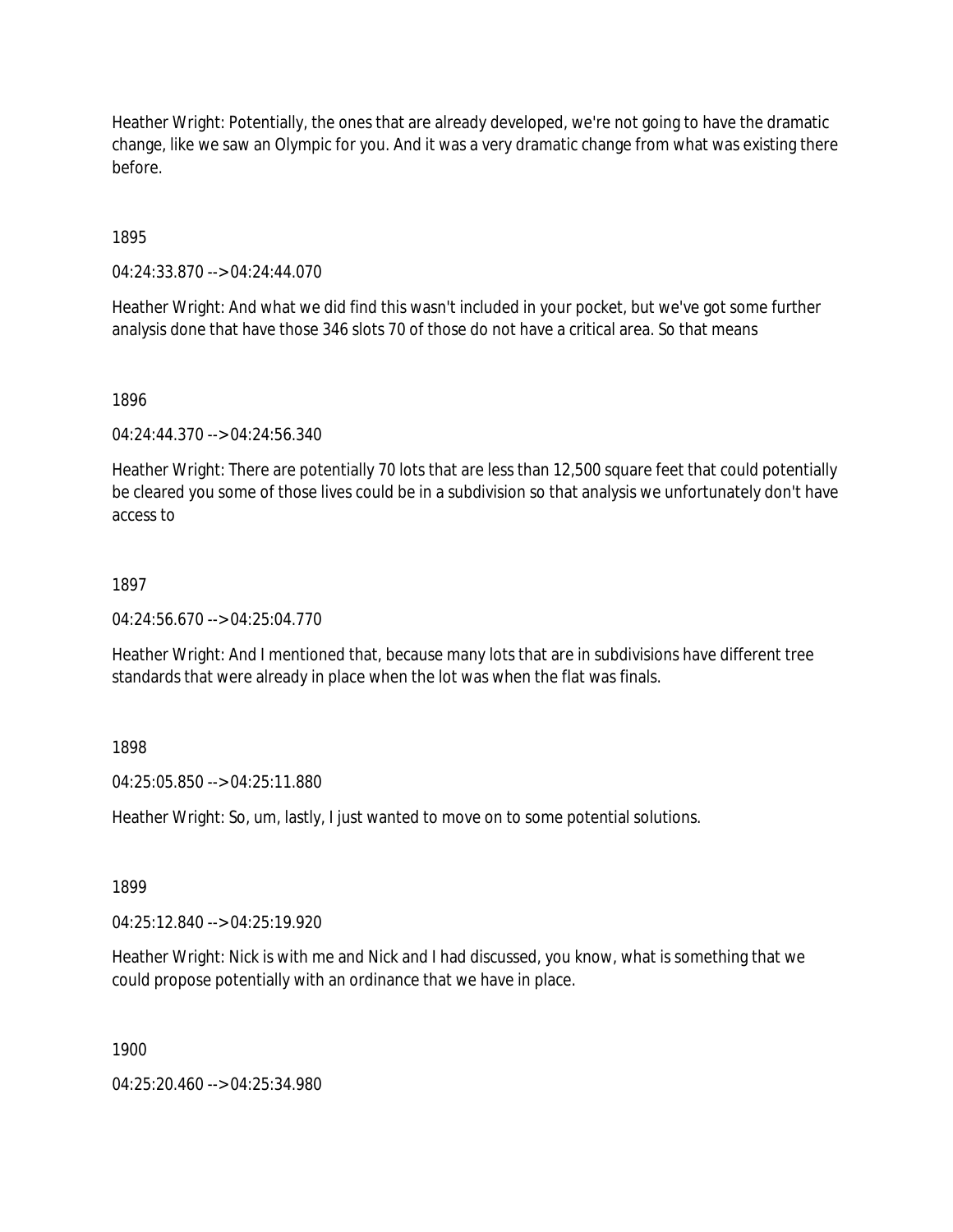Heather Wright: That would be comparable to other standards that we have on the island, and we thought maybe a simple, short term solution would be to require tree units, but it really isn't going to amount to much it for lots that are

1901

04:25:36.270 --> 04:25:45.210

Heather Wright: We're looking at a tree units. And just to give you an eye, a sense of what that means tree units are dependent on the diameter of retreat at Breast tight.

1902

04:25:45.600 --> 04:25:57.570

Heather Wright: So for example, if you had a tree that was 23 inches in diameter, you're going to get approximately five tree units. So maybe there's going to be two trees that are protected. Still not anything very substantial

## 1903

04:25:58.350 --> 04:26:05.070

Heather Wright: But it is comparable to what we have an Amazonian districts that are are the same size is a lot that was recently clear

## 1904

04:26:05.610 --> 04:26:15.570

Heather Wright: And then, of course, I think the other major concern that was raised from this activity was that this was a budding the fairy tale part in the trail system and

1905

04:26:16.350 --> 04:26:24.870

Heather Wright: We don't currently have a buffer to Trails and parks outside of site plan review or subdivision. We don't typically require those for single family residences.

1906

04:26:25.380 --> 04:26:38.580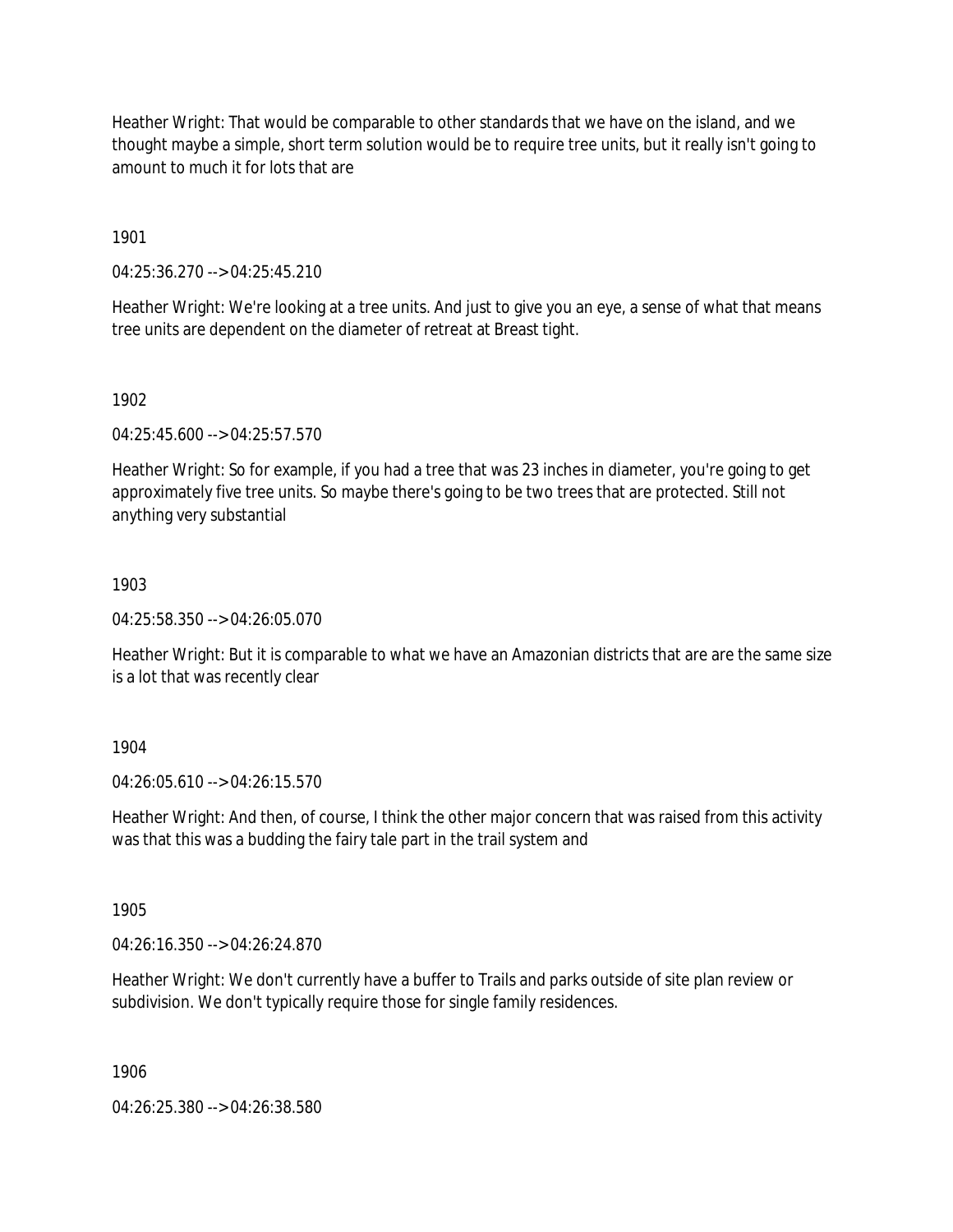Heather Wright: Um, but that is something that Council may also want to discuss or consider, and I'm sure you will have some. Any other ideas you could share. Um, so with that I would like to open it to any questions you may have comments or feedback you

1907

04:26:38.790 --> 04:26:42.960

Joe Deets: Okay, great. Thank you, Heather. Yes. Councilmember Pollock has his hand up.

1908

04:26:46.110 --> 04:26:47.670 Michael Pollock: Thank you, Director

1909

04:26:49.320 --> 04:26:53.130

Michael Pollock: I had had i a fairly simple question.

1910

04:26:55.110 --> 04:26:57.750

Michael Pollock: I'm guessing you guys consider this, which was

1911

04:26:58.830 --> 04:27:15.630

Michael Pollock: Why not just simply applying Arca to these units and then have a reasonable use exception pathway be pursued if they weren't able to build a property and build a home or residence.

1912

04:27:17.130 --> 04:27:21.270

Michael Pollock: On a 12,500 square foot lot because to me, that seems like

1913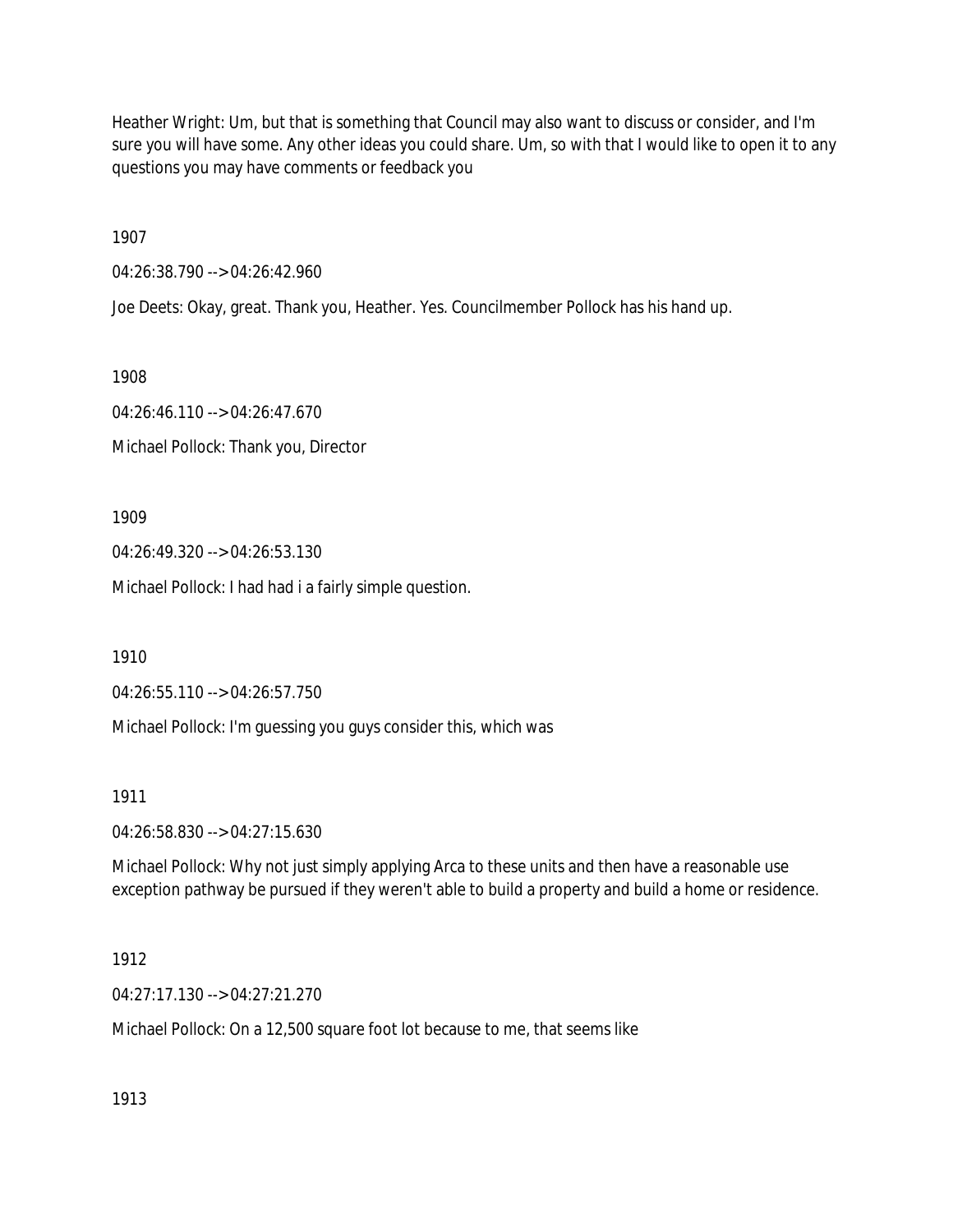04:27:22.800 --> 04:27:32.880

Michael Pollock: There's plenty of room to do that and maybe you can't hit 65% but you might be able to hit 50 or, at least, Hannah. Again, allowing

1914

04:27:34.170 --> 04:27:37.200

Michael Pollock: Reasonable Use. And so, allowing that reduction in our

1915

04:27:38.370 --> 04:27:43.260

Michael Pollock: Under the reasonable use exception, but it but it's sort of, it would apply everywhere possible

## 1916

04:27:44.730 --> 04:27:54.360

Michael Pollock: So I did do consider that or has that was that considered I wasn't, I didn't watch the deliberations and and I guess I'd like your opinion on that option.

## 1917

04:27:57.060 --> 04:28:11.520

Heather Wright: So if that was applied to these lots. It would result in about 4375 square feet of developable area and when the critical areas ordinance was going through

1918

04:28:12.270 --> 04:28:30.720

Heather Wright: At the time, it was decided that the 12,500 square feet, was a more likely amount of developer area that would be necessary part of that is the septic the size requirements for the septic driveway. So when we talk about development area we mean more than just the residents itself.

1919

04:28:31.860 --> 04:28:43.770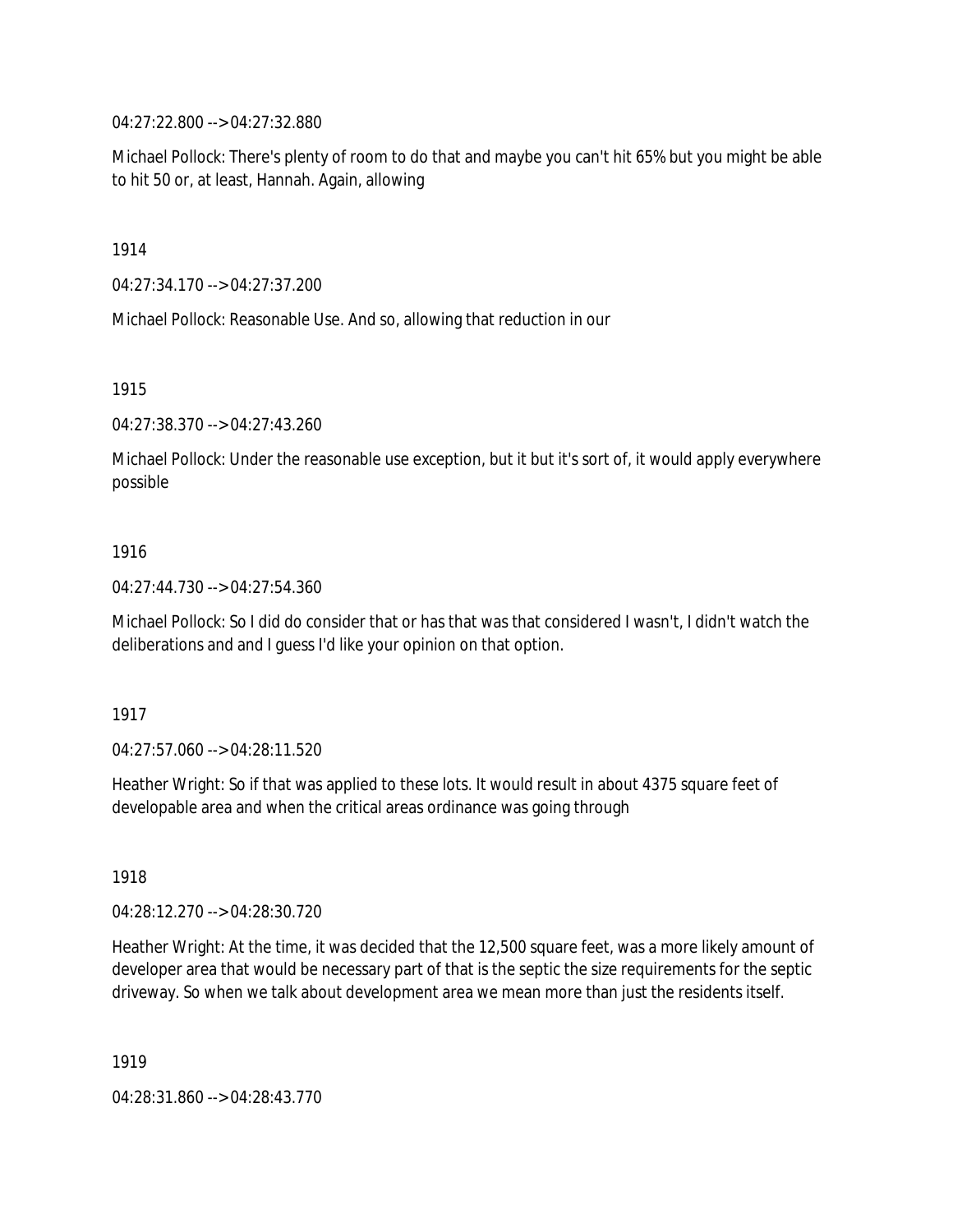Heather Wright: So I wasn't as involved in the ordinance and all the discussions about the 12,500 exception on but that is my understanding of why it was chosen to be

1920

04:28:44.910 --> 04:28:51.420

Heather Wright: Excluded from the ARPA requirements. And as far as just my initial thoughts, it, it seems

1921

04:28:52.860 --> 04:29:03.510

Heather Wright: It would be kind of a difficult standard and would probably push a lot of people into a reasonable use exception and um, I don't know that.

1922

 $04.29.04.170 -> 04.29.14.370$ 

Heather Wright: I don't know if that's the direction that Council would like for for that it again. It's not a lot of lot but I don't know if that's the direction that Council would like for these properties to go through or not.

1923

04:29:15.960 --> 04:29:18.090

Michael Pollock: Okay, can I just to follow.

1924

04:29:18.240 --> 04:29:20.940

Michael Pollock: Follow up on that. I mean, my understanding of the

1925

04:29:20.940 --> 04:29:33.180

Michael Pollock: Problems with what's happening is that very large homes are being built on very small lots. Essentially what we're summer cabins there now.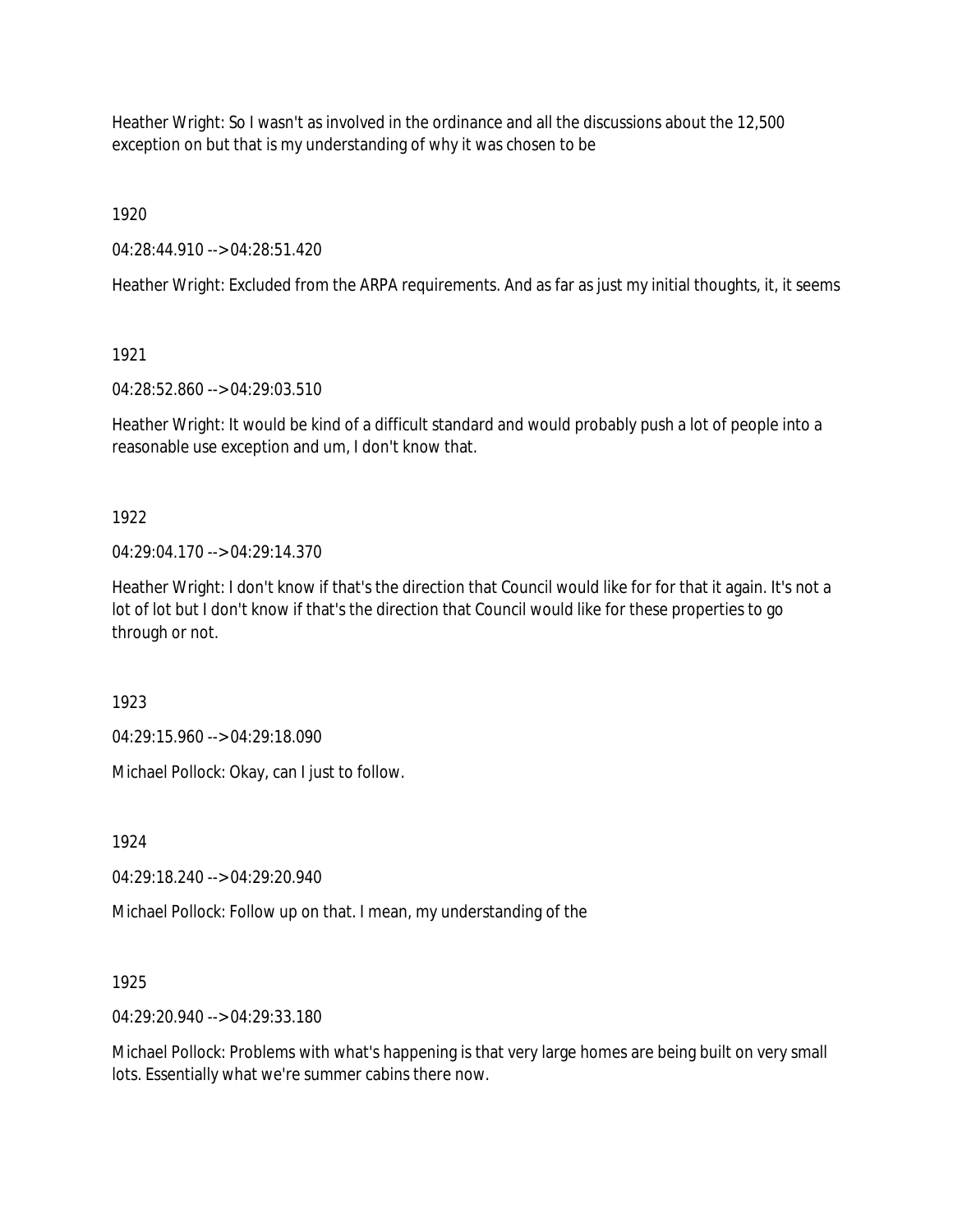1926 04:29:34.260 --> 04:29:35.430 Michael Pollock: homes that are built

1927

04:29:36.780 --> 04:29:39.900

Michael Pollock: That are quite large. And I don't know if some of it is that

1928

04:29:41.280 --> 04:29:54.810

Michael Pollock: You know, in this particular case there was a number of lives. And I don't know if they put the septic on one law and a big home on another side. I'm not exactly sure all the sort of loopholes that were applied, but it just strikes me that that

1929

04:29:56.070 --> 04:30:08.670

Michael Pollock: Building a smaller home would be the simple solution, right. It's a small lot for that zone. So build a small home and and and it's going to work fine. So some way that we could get

1930

04:30:09.120 --> 04:30:16.770

Michael Pollock: Smaller locks in the are one or two to go smaller homes. I think we're kind of address the problem.

1931

04:30:17.190 --> 04:30:24.240

Michael Pollock: What we're saying, so I'm not sure how to get there but dollar you week is a way, it's a reasonable use, but it's not a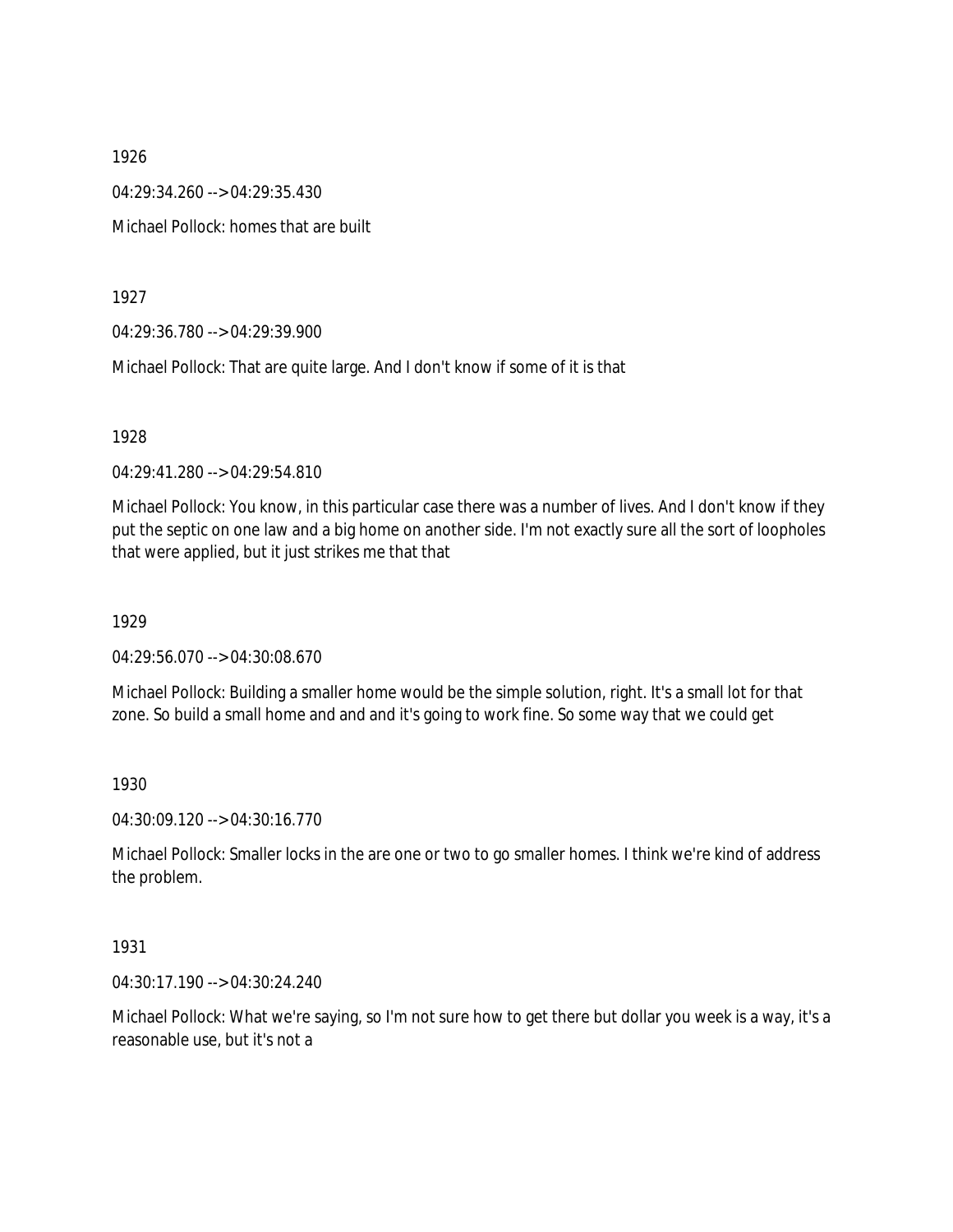04:30:24.720 --> 04:30:37.620

Michael Pollock: Build the biggest home you can build and sell it for as much money as you can make, which is kind of what seems to be going on. So anyway, I just my thoughts you're looking for guidance and some way to

1933

04:30:38.670 --> 04:30:43.980

Michael Pollock: Keep homes from being out of proportion with the size of a lot would be

1934

04:30:45.480 --> 04:30:46.860

Michael Pollock: That's what I like to see

1935

04:30:48.180 --> 04:30:49.530

Michael Pollock: I'm not sure what the nothing is a man

1936

04:30:51.090 --> 04:30:53.220

Joe Deets: Thank you. Councilmember car.

1937

04:30:55.260 --> 04:30:57.450

Christy Carr: Thank you. Thanks for the presentation.

1938

04:30:58.590 --> 04:31:10.050

Christy Carr: I can provide just a little bit of background on the 12,500 square feet in the development of the ARPA regulations. It wasn't 12,500 square foot lots it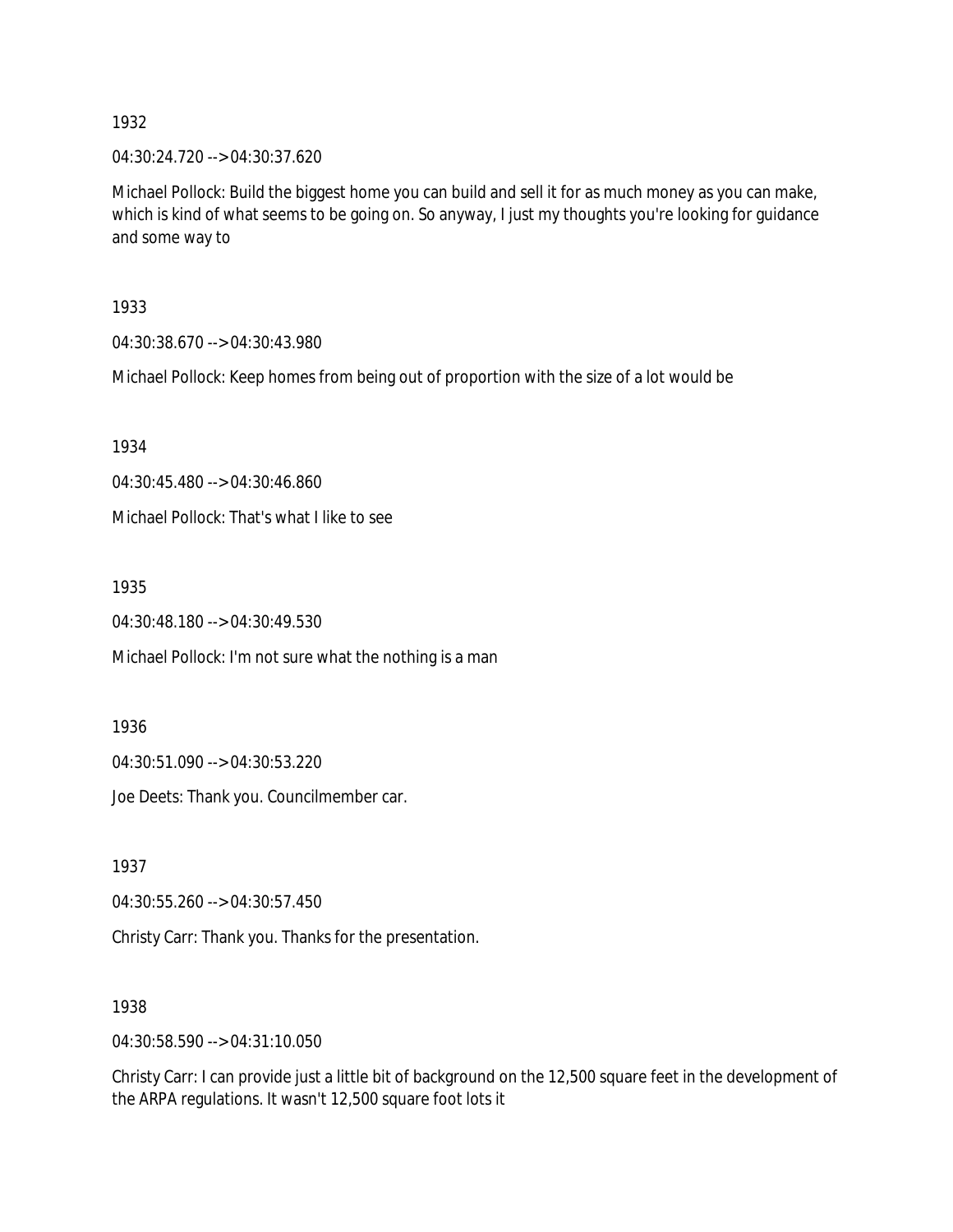04:31:10.050 --> 04:31:16.020

Christy Carr: Was 12,500 square feet. And that was because that was the minimum a lot size and the subdivision standards that were in

1940

04:31:16.020 --> 04:31:17.400

Christy Carr: Place at the time.

1941

04:31:18.540 --> 04:31:26.970

Christy Carr: subdivision standards. As you most all know have subsequently been updated and they've shifted to a home site.

1942

04:31:28.200 --> 04:31:43.620

Christy Carr: Standard and in our one zoning district that homesites standard is less than 12 570 500 to 10,000 and are two at 6500. So I think that one of the things that we could do is potentially look at

1943

04:31:44.670 --> 04:31:52.320

Christy Carr: Creating more consistency for these undersized lots in particular between what that ARPA exemption is

1944

04:31:54.120 --> 04:31:57.990

Christy Carr: Because it was derived from the minimum lot size.

1945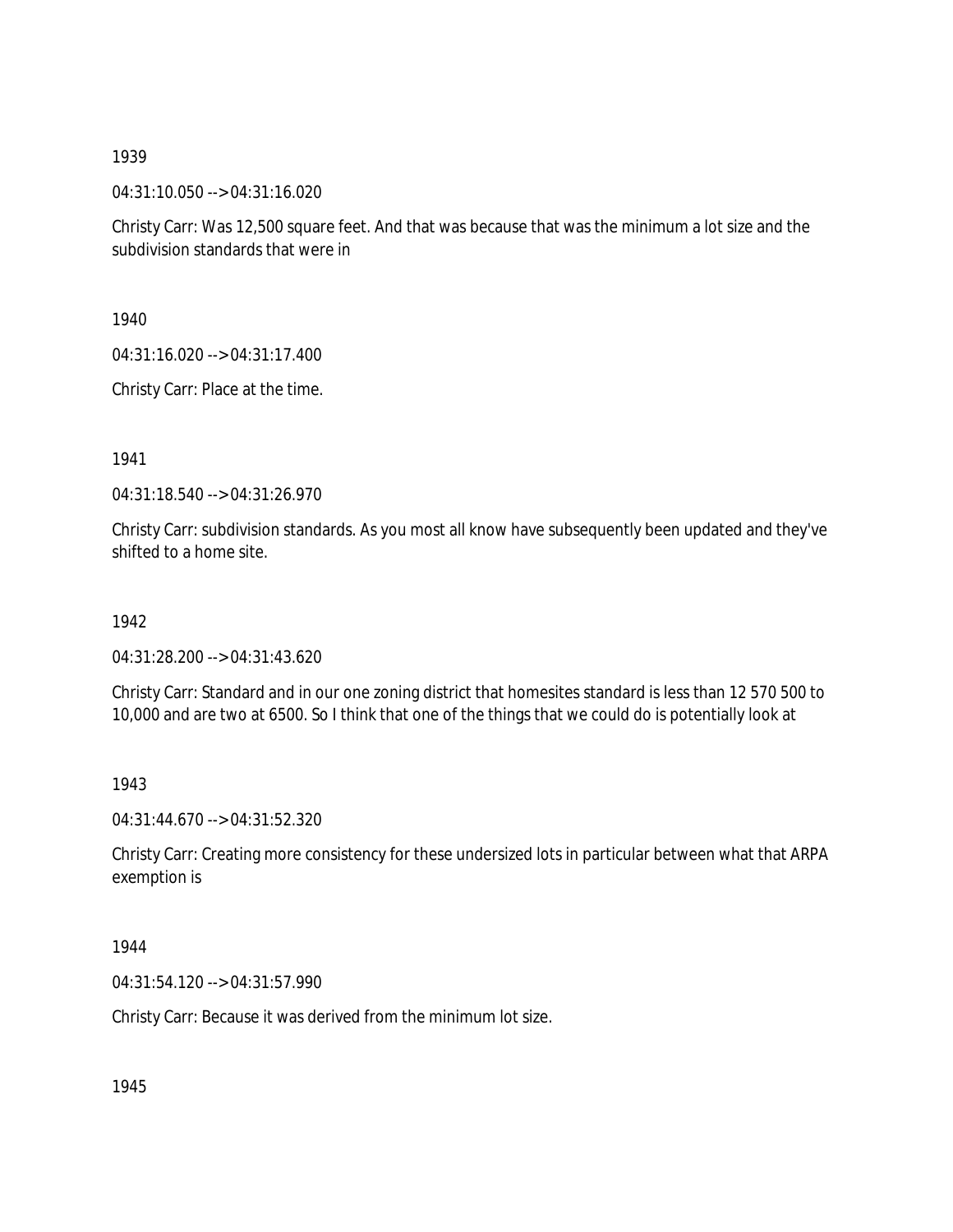04:31:59.250 --> 04:32:01.200

Christy Carr: For the subdivision standards.

1946

04:32:02.670 --> 04:32:10.470

Christy Carr: I don't support the use of tree units, largely because of what was already stated in terms of it's not going to solve the problem.

1947

04:32:11.250 --> 04:32:32.040

Christy Carr: The way that tree and it's are currently applied if you were preserving trees. It's done by the diameter of the tree and nine tree in its is 132 inch diameter press tight tree or or to somewhat smaller trees. So I don't think that we would meet the

1948

04:32:33.240 --> 04:32:34.500

Christy Carr: Problems of this

1949

04:32:36.390 --> 04:32:39.300

Christy Carr: The issues of this problem by using tree units.

1950

04:32:40.320 --> 04:32:51.060

Christy Carr: Tree units as they're currently constructed also allow you to remove trees and replant and if nine tree units are required by would be nine new trees, but those are nine new trees.

1951

04:32:51.540 --> 04:33:00.030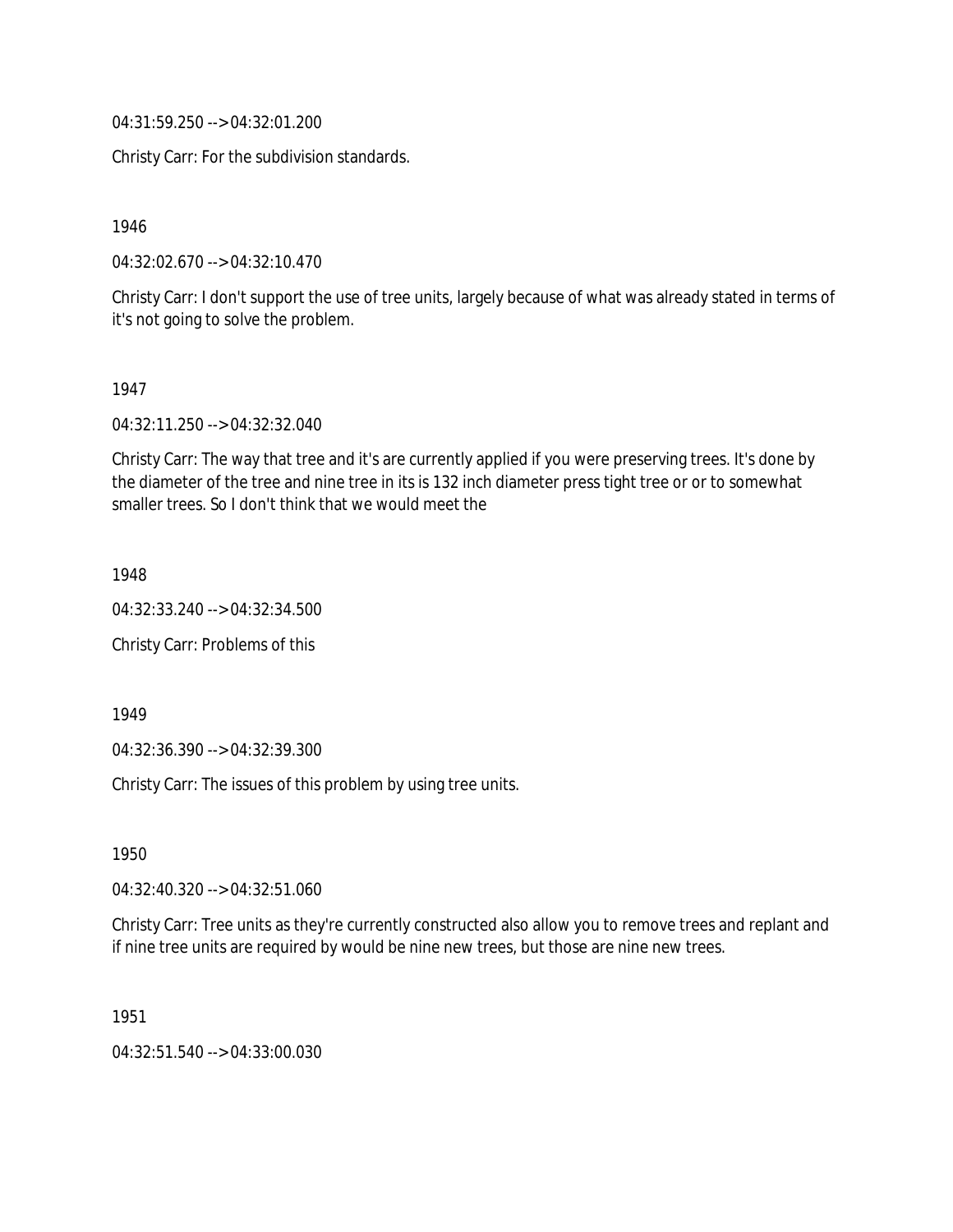Christy Carr: And I don't think that tree units. They're more of an urban construct and I think they're probably appropriate in the zoning districts where they're currently applied.

1952

04:33:00.930 --> 04:33:11.790

Christy Carr: But we're talking about very different zoning districts, the lot sizes may be similar, but the location is very different. These are our conservation areas not our urban residential areas.

1953

04:33:12.030 --> 04:33:20.100

Christy Carr: So I think we need a different standard, but a lot sizes is kind of irrelevant. It's, it's what we want to do with these these lots in the zoning districts

1954

04:33:20.700 --> 04:33:30.510

Christy Carr: Tree in its don't address the ecological function of a tree or the broader site the species, the structural diversity. The size of mature height, etc.

1955

04:33:32.460 --> 04:33:39.090

Christy Carr: And I think that's about what I wanted to say in terms of other ideas. I think

1956

04:33:40.230 --> 04:33:49.740

Christy Carr: Prohibiting significant tree removal unless you can't achieve your allowed lot coverage, which in our one, I believe, is 15%, you should be able to

1957

 $04:33:51.120 \rightarrow 04:34:06.240$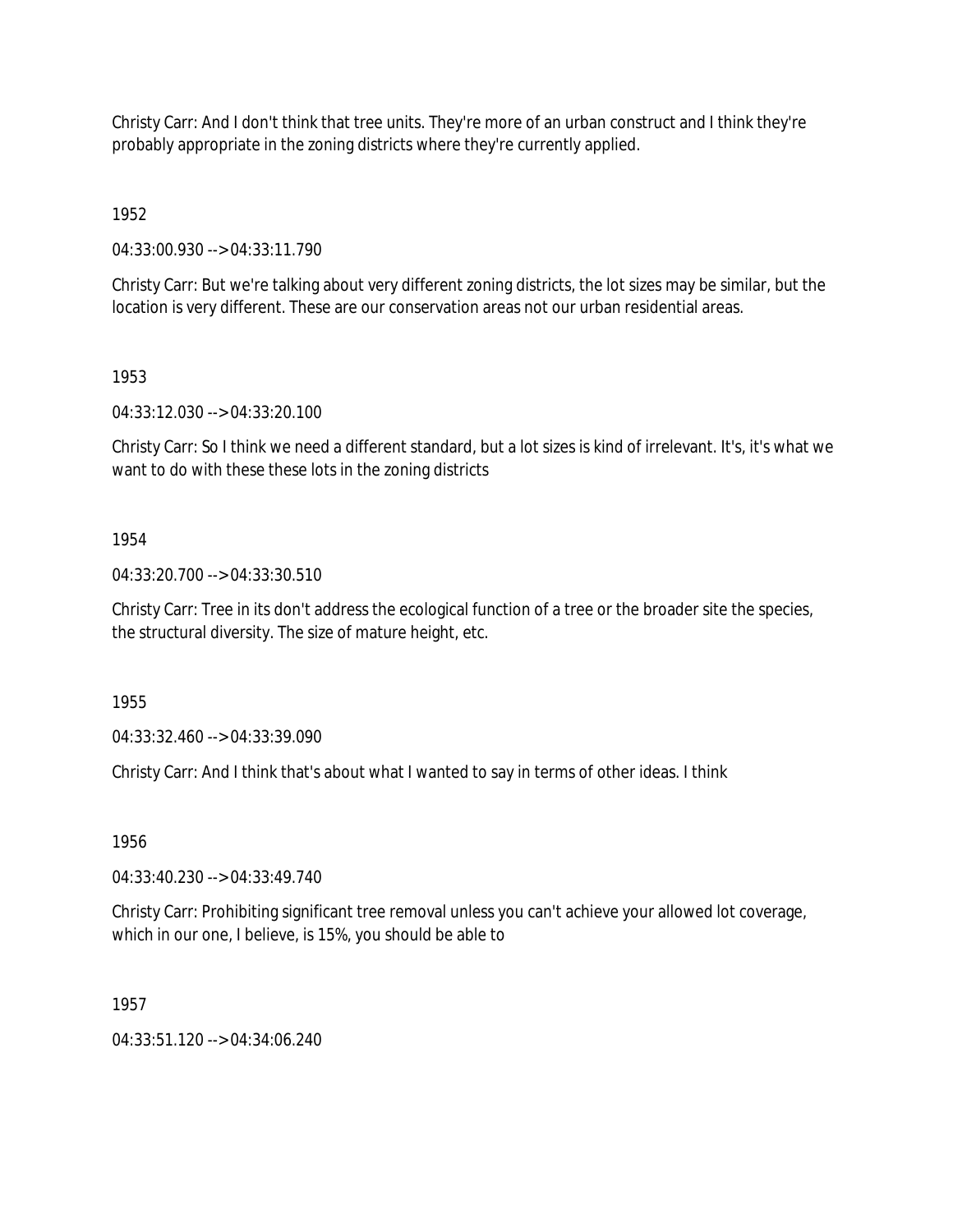Christy Carr: Minimize tree development that way. I think we could require documentation of avoidance and minimization strategies before tree removal is allowed. Again, I think we could lower the ARPA threshold on these undersized last match the home site in those owning districts

1958

04:34:07.290 --> 04:34:16.470

Christy Carr: Not in our UAE, I wouldn't necessarily recommend that. But we may want to require an administrative land use review projects. If a significant number of trees are being removed.

1959

04:34:18.900 --> 04:34:23.280

Christy Carr: So I think those are some other solutions. I'd like the Council to explore before

1960

04:34:24.300 --> 04:34:27.960

Christy Carr: Providing direction to go with tree units.

1961

04:34:29.700 --> 04:34:30.690

Joe Deets: Okay, thank you.

1962

04:34:31.770 --> 04:34:34.620 Joe Deets: Very grateful for that analysis.

1963 04:34:37.320 --> 04:34:38.460 Joe Deets: Oh. Councilmember Nasir

1964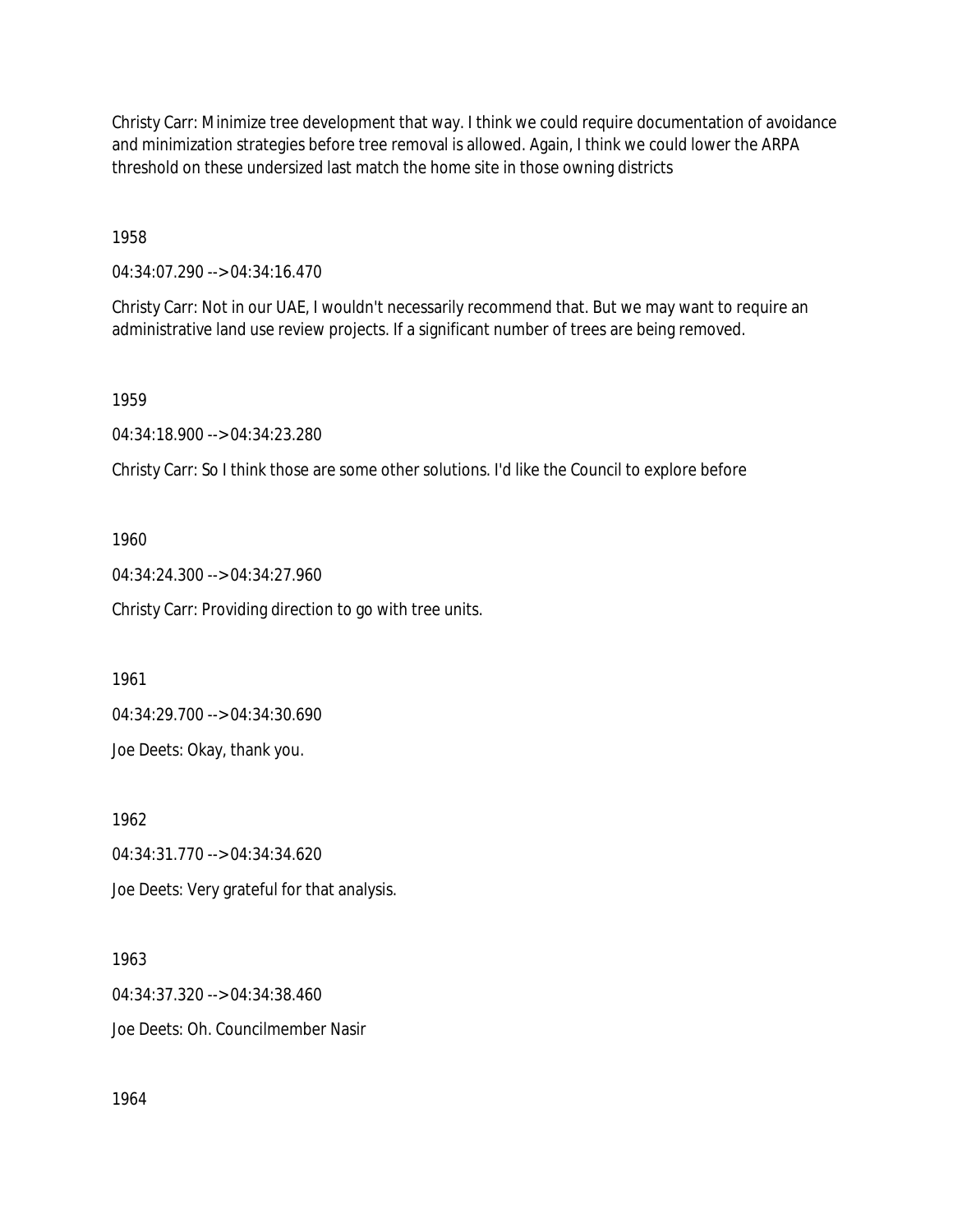04:34:39.330 --> 04:34:44.640

Morgan Smith: Just quickly, Heather, you may want to stop sharing your screen, so that the discussion.

1965

04:34:45.810 --> 04:34:46.230

Morgan Smith: Thank you.

1966

04:34:48.540 --> 04:34:55.140

Rasham Nassar: Yeah, I'm happy to serve more to support the recommendations that were just proposed by council member car.

1967

04:34:56.640 --> 04:35:04.680

Rasham Nassar: That what COUNCILMEMBER car just stated can provide the Council would support that as being the direction that we provide to staff and that we

1968

04:35:06.510 --> 04:35:13.680

Rasham Nassar: Talk about those recommendations, again, a depth at another another date possibly at a business meeting republic and come and provide comment.

1969

04:35:14.490 --> 04:35:26.220

Rasham Nassar: But this is a really significant issue. I think the data that the director has provided substantiates and justifies our continued discussions on this and does warrant near term action.

1970

04:35:27.450 --> 04:35:29.010

Rasham Nassar: So, okay.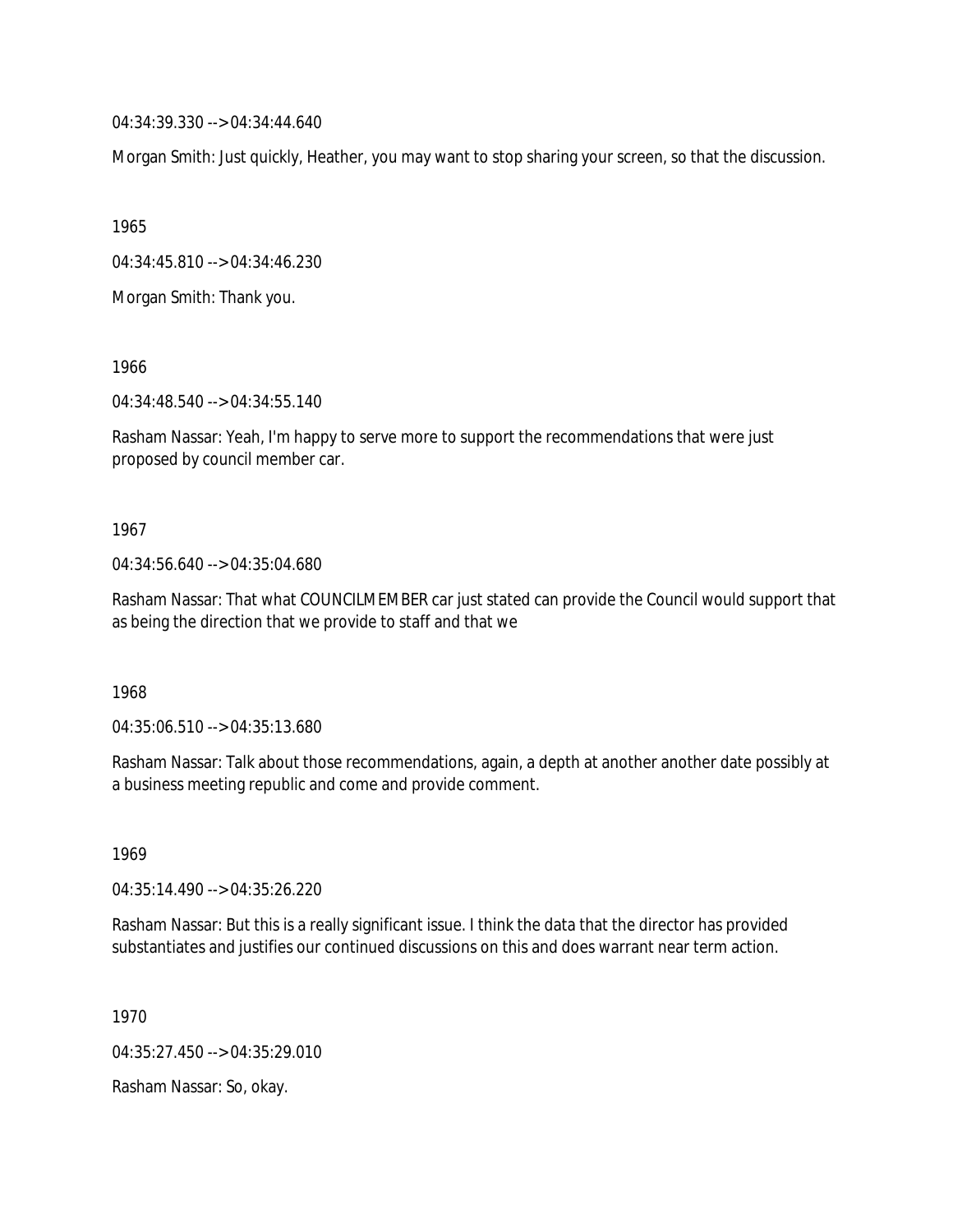04:35:29.040 --> 04:35:38.430

Joe Deets: Thank you. I'm just very quickly do Heather. Do you need emotion from us, or do you think the comments from COUNCILMEMBER cars gives you enough guidance.

1972

04:35:39.360 --> 04:35:49.050

Heather Wright: Thank you, Jerry. And I do think I got some really good direction from COUNCILMEMBER car. And if I could, I would like to receive emotion from council to

1973

04:35:49.650 --> 04:35:54.390

Heather Wright: Take this her suggestions to the planning commission and our current draft ordinance.

1974

04:35:55.050 --> 04:36:05.280

Heather Wright: We are set to go to the planning commission next Thursday. So we will be getting some feedback from them. And this ordinance would ultimately be finally decided on by the city council.

1975

04:36:05.940 --> 04:36:11.310

Heather Wright: So if you'd like to make a motion in that direction. Otherwise, I can bring this back to you all at a future date to discuss that.

1976

04:36:11.730 --> 04:36:22.380

Heather Wright: Further after we've had more time to look at it and I didn't know if Nick wanted to add anything, I just wanted to provide him an opportunity if you had anything to say to any of the recommendations, you've heard, thus far, and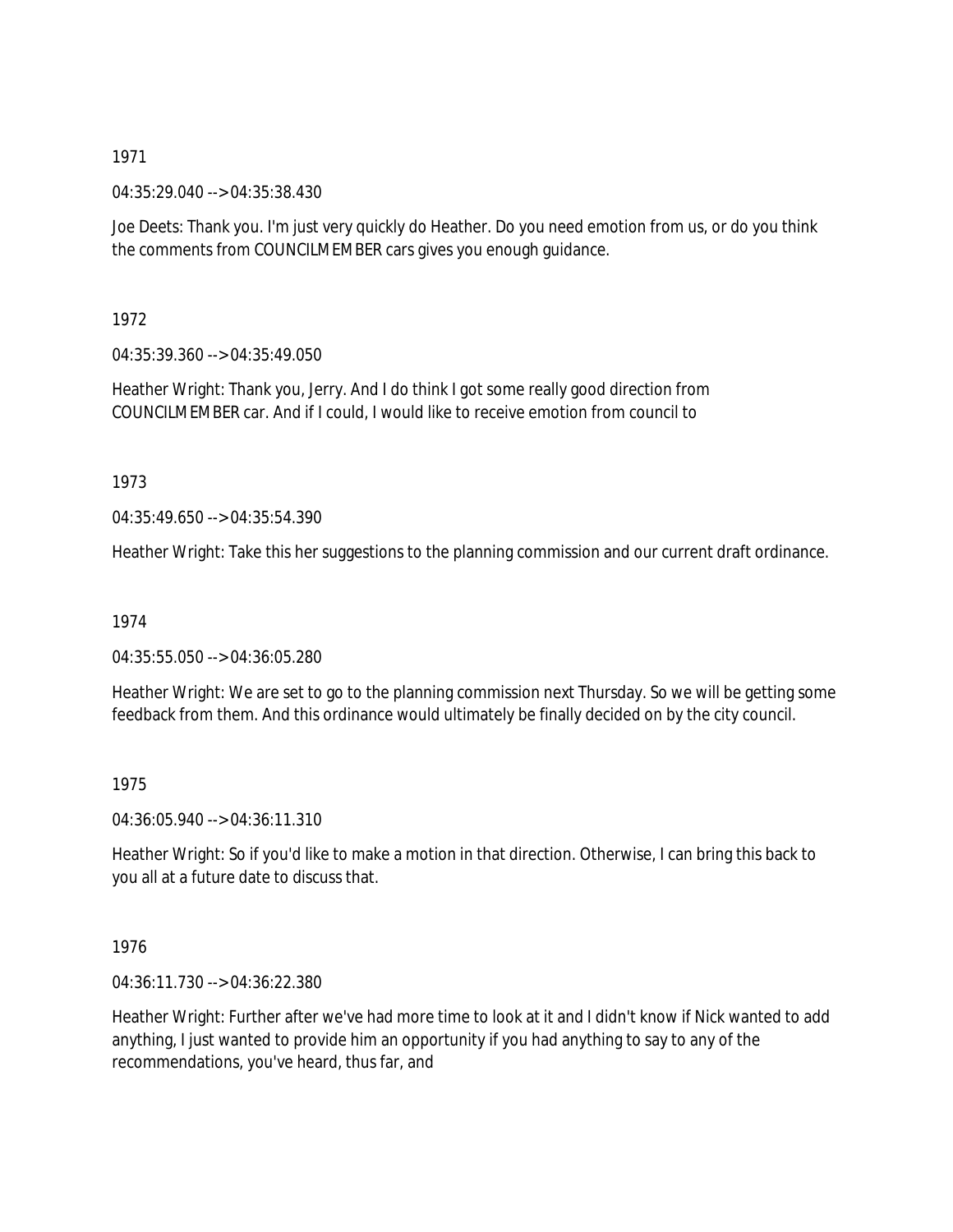04:36:24.060 --> 04:36:34.890

Nick Snyder: I agree. I agree with you, Heather. I think that came up with some really good direction there from COUNCILMEMBER car. So I think those are some good ideas that we can definitely start working with

1978

04:36:36.030 --> 04:36:38.580

Joe Deets: It. Thank you. Councilmember I topless.

1979

04:36:40.260 --> 04:36:49.710

Kirsten Hytopoulos: Um, so I just wanted to to also support the direction by COUNCILMEMBER car and I guess I was wondering where, where is the I thought the ordinance that was

1980

04:36:50.160 --> 04:36:59.190

Kirsten Hytopoulos: I didn't see an ordinance, but I thought the audience is going forward was going to be was going to be proposing tree units. So I must have missed something.

1981

04:37:00.750 --> 04:37:08.790

Joe Deets: I think it was a suggestion I don't recall those action actual ordinance, but I'm COUNCILMEMBER CAR. YOU PREPARED TO MAKE A MOTION.

1982

04:37:11.760 --> 04:37:18.060

Kirsten Hytopoulos: Well, that's the clarification. I think we need though isn't it what what the directors talking about a supporting

1983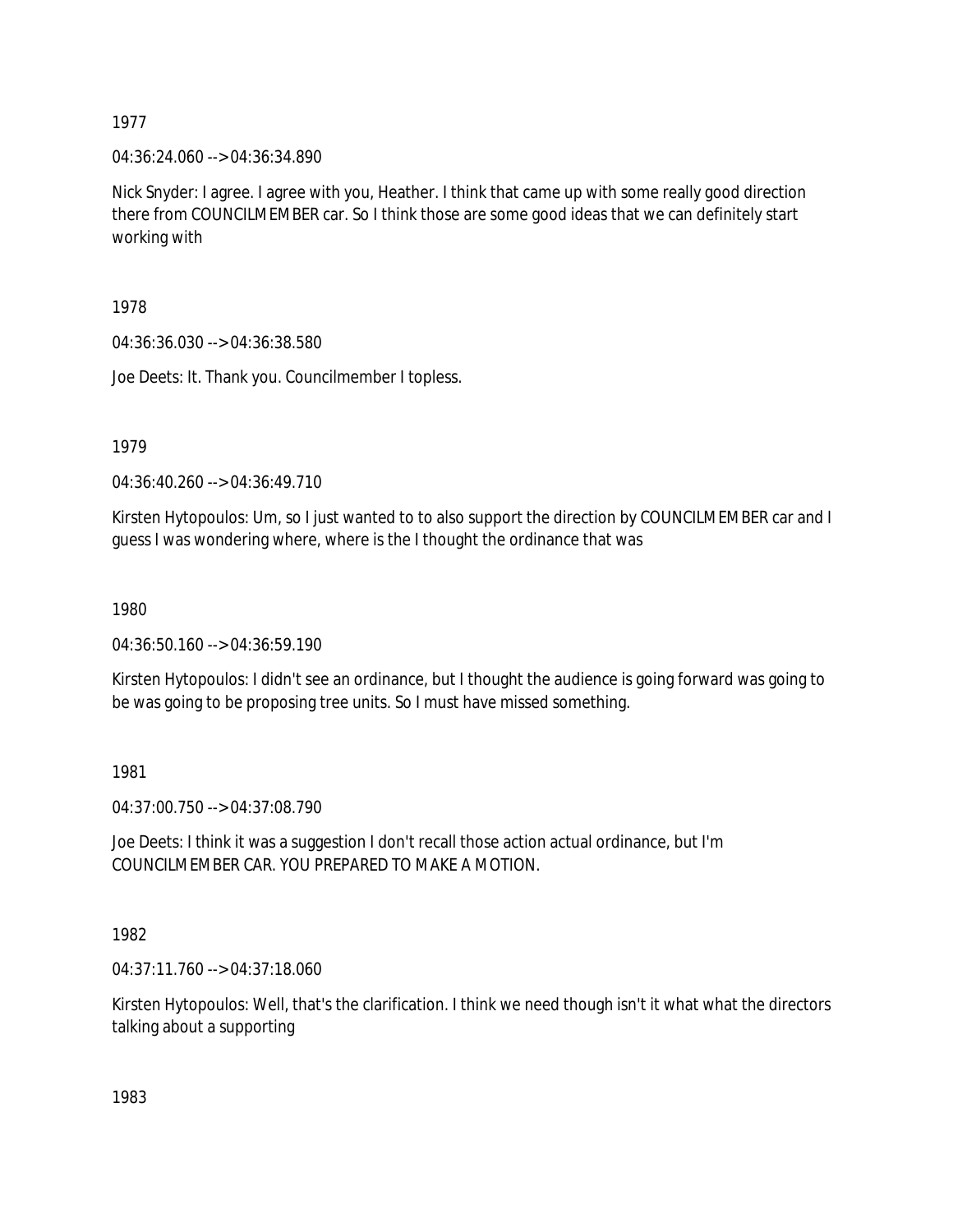04:37:19.230 --> 04:37:24.870

Heather Wright: So we are not at the point where we have a full ordinance drafted, we are going to planning commission next

1984

04:37:25.290 --> 04:37:32.970

Heather Wright: This Thursday to go over draft ordinance, so we can incorporate those changes before we go to the planning commission next Thursday.

1985

04:37:33.480 --> 04:37:47.010

Heather Wright: So we're just in draft form right now. We haven't thought the public hearing that we can get will happen in early November, and then we'll be coming before the Council late November early December, if you'd like us to roll it into our current draft ordinance.

1986

04:37:49.800 --> 04:37:50.040

Joe Deets: Okay.

1987

04:37:52.080 --> 04:37:57.570

Joe Deets: But it sounded like you wanted emotion from us. Councilmember car.

1988

04:37:59.580 --> 04:38:13.320

Christy Carr: I think you I'm having to make a motion, but I'm still actually not clear on what the motion would be I think what I'm most interested in is not is having the planning commission not considered tree units at their next meeting related to this issue.

1989

04:38:14.190 --> 04:38:27.090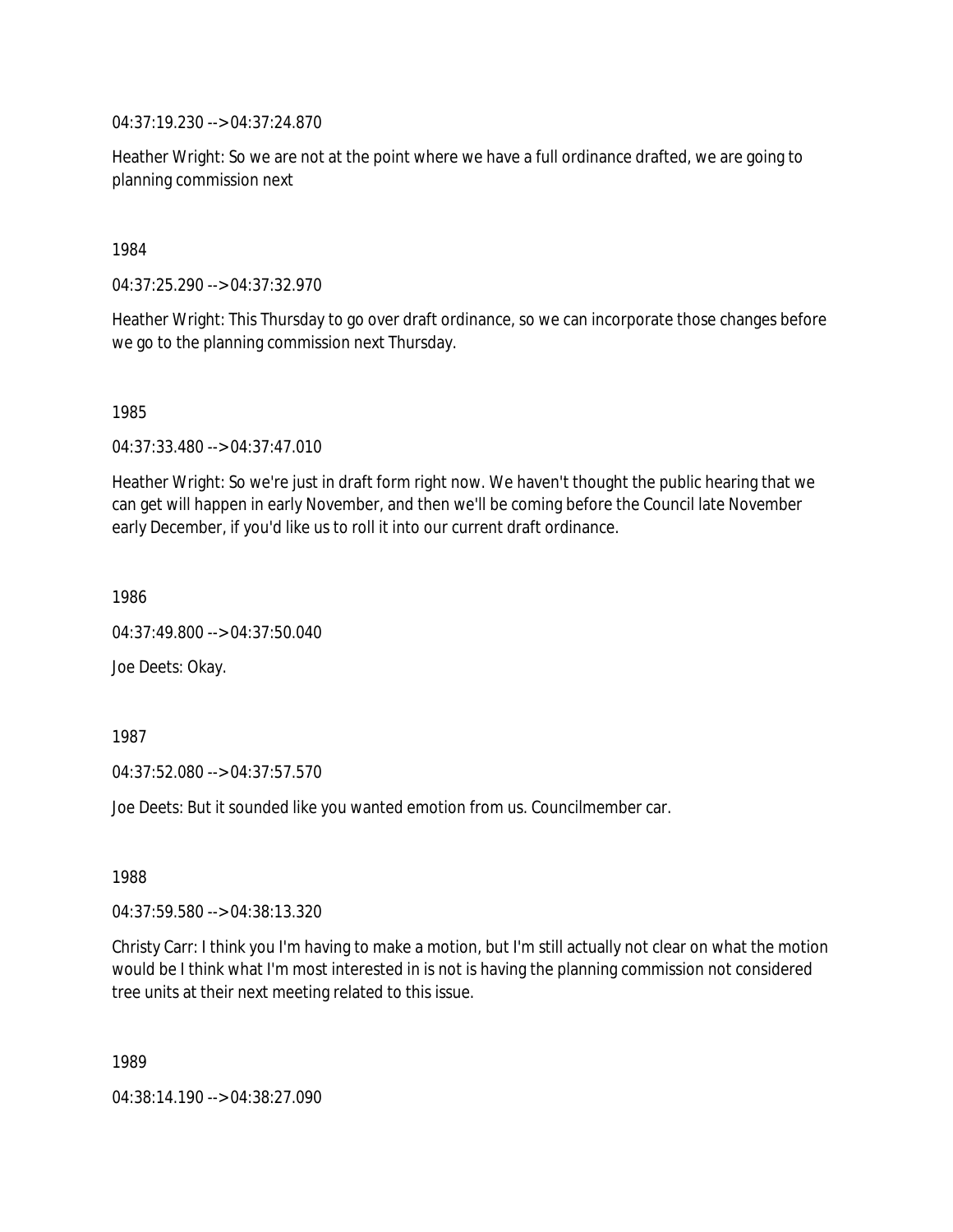Christy Carr: So I'm happy to make that motion. But in terms of what else you'd like to perhaps direction provided via emotion. I guess I just need a little bit more clarity on

1990

04:38:28.380 --> 04:38:29.670

Joe Deets: The city manager has her hand up.

1991

04:38:30.780 --> 04:38:36.180

Morgan Smith: Maybe at this point. It feels like an appropriate direction from council, it could be emotion that

1992

04:38:37.890 --> 04:38:45.240

Morgan Smith: App requested that stat well and it would actually be, I guess we're supposed to have motions that are directed towards me so

1993

04:38:46.710 --> 04:38:59.760

Morgan Smith: TO HAVE A MOTION TO HAVE THE CITY MANAGER work with staff to present planning commission with options for this issue that are alternatives to a tree unit approach.

1994

04:39:01.080 --> 04:39:01.530

Okay.

1995

04:39:02.820 --> 04:39:03.690

Christy Carr: So moved.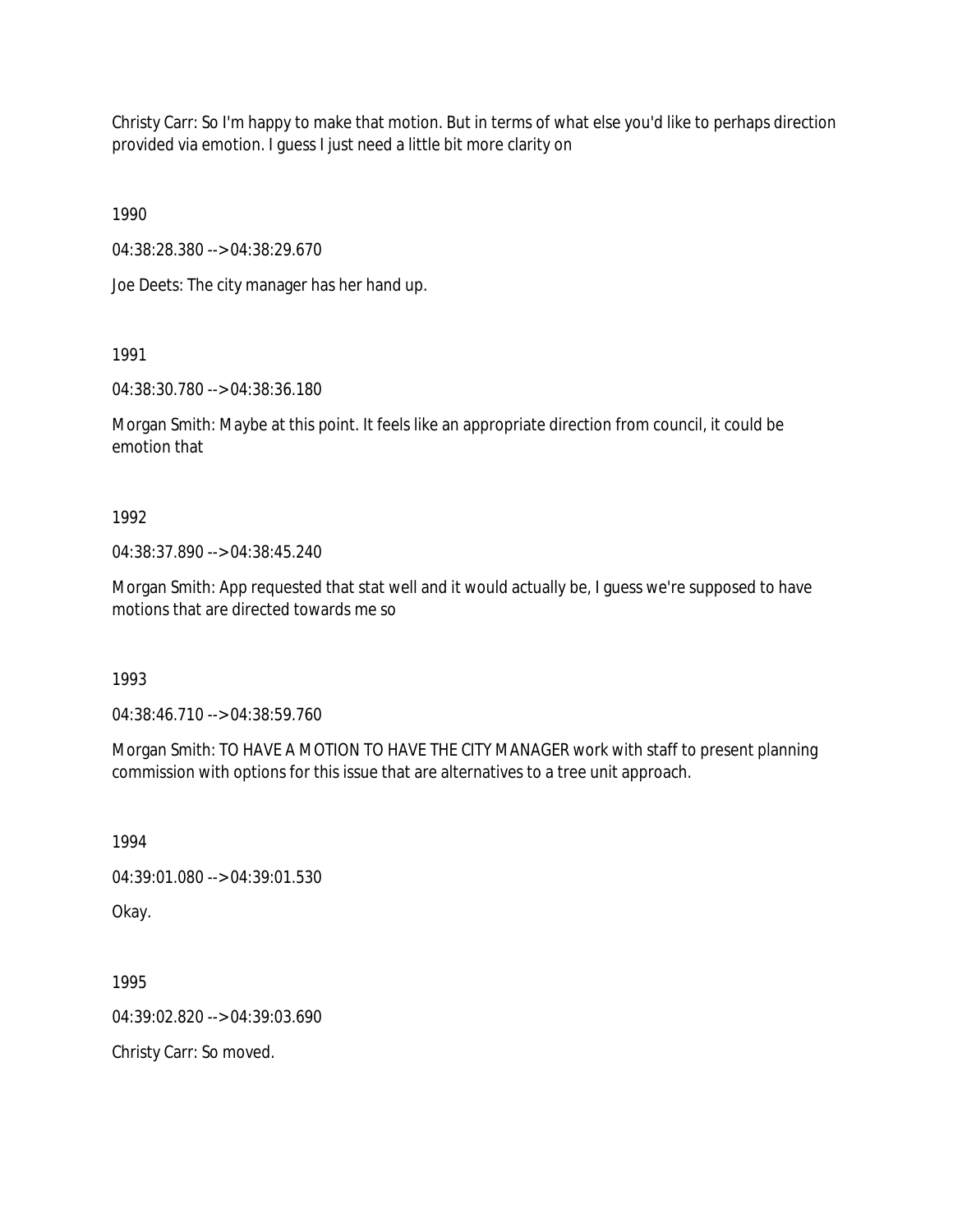04:39:04.410 --> 04:39:04.950 Okay.

1997

04:39:07.020 --> 04:39:09.300

Joe Deets: Okay, any, any discussion of this motion.

1998

04:39:10.410 --> 04:39:10.950

To see

#### 1999

04:39:13.200 --> 04:39:14.580 Joe Deets: COUNCILMEMBER car. Your hands slow

2000

04:39:15.780 --> 04:39:16.110

Joe Deets: No.

2001

04:39:17.220 --> 04:39:18.510

Joe Deets: Capital Mariah topless.

#### 2002

04:39:19.380 --> 04:39:32.610

Kirsten Hytopoulos: I guess just for some from some certainty that it would be maybe helpful if if counsel over car could throw out one or two of the ideas that she had shared titillated such as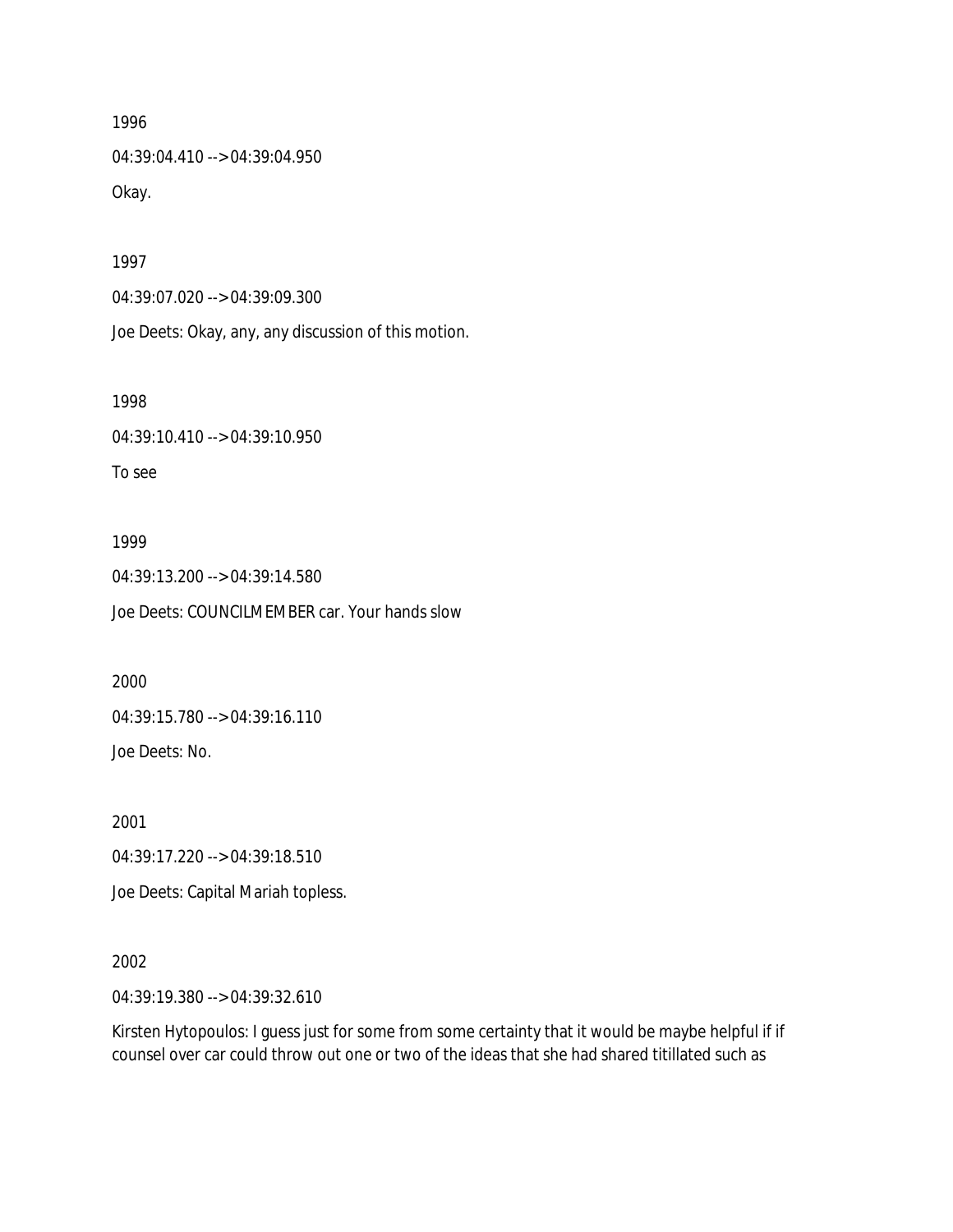04:39:33.780 --> 04:39:37.470

Kirsten Hytopoulos: Creating consistency with the current I'm just not going to get up with the

2004

04:39:37.470 --> 04:39:46.260

Morgan Smith: Correct. And I think those would be hard concepts to capture in emotion and what I took from COUNCILMEMBER cars comments and correct me if I am mistaking

2005

04:39:46.620 --> 04:39:54.750

Morgan Smith: Is that she she suggested two or three alternate approaches that could be useful. Maybe, maybe not to the exclusion of one another.

## 2006

04:39:55.230 --> 04:40:07.620

Morgan Smith: And so I did, I am confident that Heather and Nick heard those and we'll bring take some time to evaluate how they might be constructed and the pros and cons of some of those alternatives.

2007

04:40:08.490 --> 04:40:21.360

Morgan Smith: But I don't think the motion necessarily needs to articulate to those in part because I didn't exactly hear that there was a preference for one one particular tool at this point. Is that a fair representation

2008

04:40:21.900 --> 04:40:22.830

Christy Carr: It's fair to me. Yeah.

2009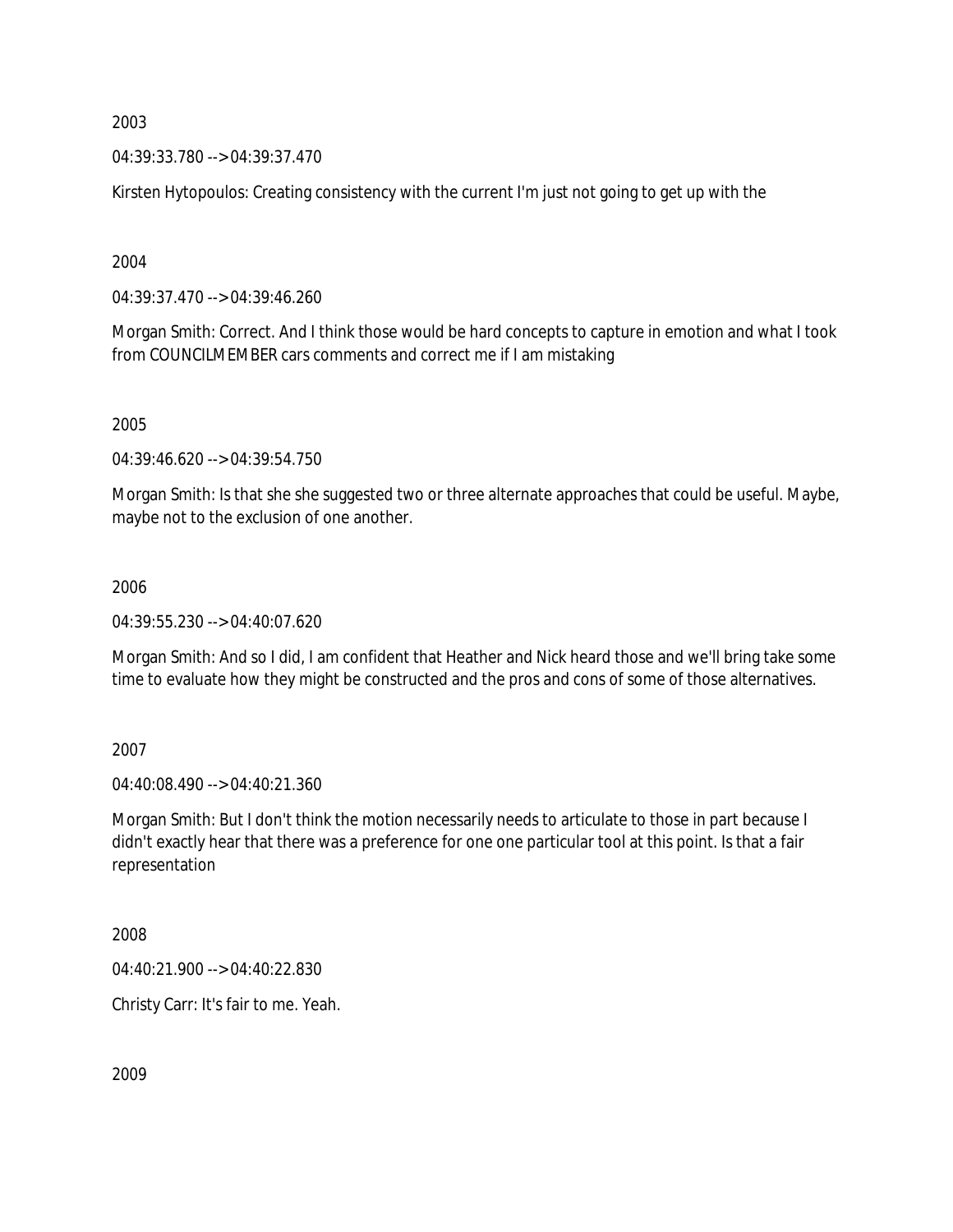04:40:22.860 --> 04:40:23.250 Christy Carr: Okay.

2010 04:40:23.790 --> 04:40:25.260 Morgan Smith: Thank you. Okay.

2012

2011 04:40:26.460 --> 04:40:28.380 Joe Deets: All right, so we have a motion on the table.

04:40:29.760 --> 04:40:33.150 Joe Deets: And let's just go straight to a vote. All those in favor, say aye. 2013 04:40:35.580 --> 04:40:39.630

Joe Deets: Any opposed, okay, the eyes.

2014 04:40:40.680 --> 04:40:44.310 Joe Deets: Did COUNCILMEMBER pilot, did we lose him.

2015 04:40:47.610 --> 04:40:48.150 Joe Deets: Oh well.

2016 04:40:50.670 --> 04:40:51.120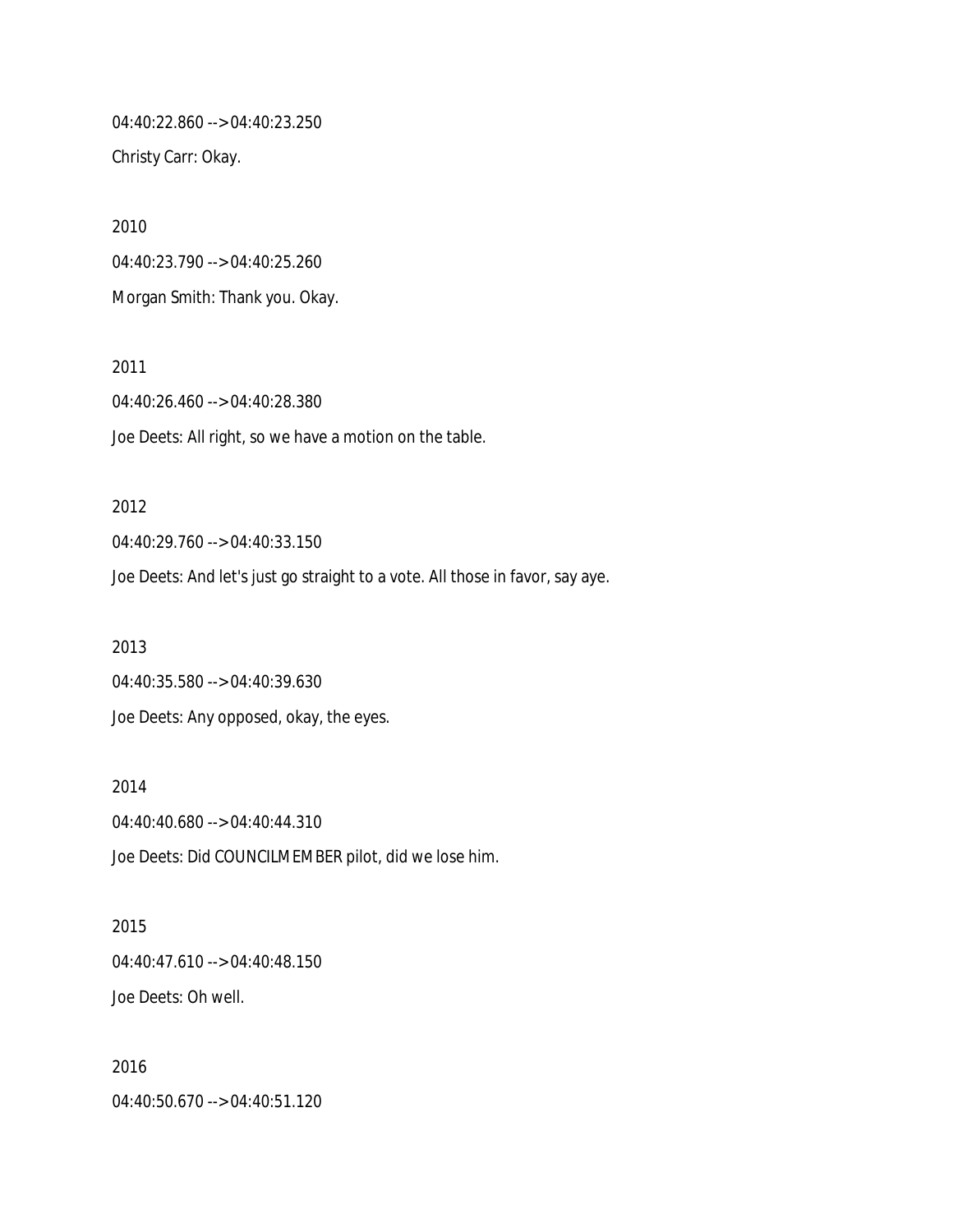Joe Deets: Um,

#### 2017

04:40:51.780 --> 04:40:57.240

Rasham Nassar: If I made Deputy Mayor, I believe he sent you a message. I just blocked at my video because he called

## 2018

04:40:57.480 --> 04:41:01.080

Joe Deets: You couldn't go I turned my phone off because, well,

#### 2019

04:41:02.460 --> 04:41:05.790

Rasham Nassar: Internet connection issues just trying to reconnect.

2020

04:41:06.330 --> 04:41:08.340

Joe Deets: Okay. Well, anyway, the motion past

2021 04:41:10.110 --> 04:41:11.250 Joe Deets: Five zero so

2022 04:41:11.700 --> 04:41:12.660 Joe Deets: COUNCILMEMBER car.

2023 04:41:13.920 --> 04:41:17.250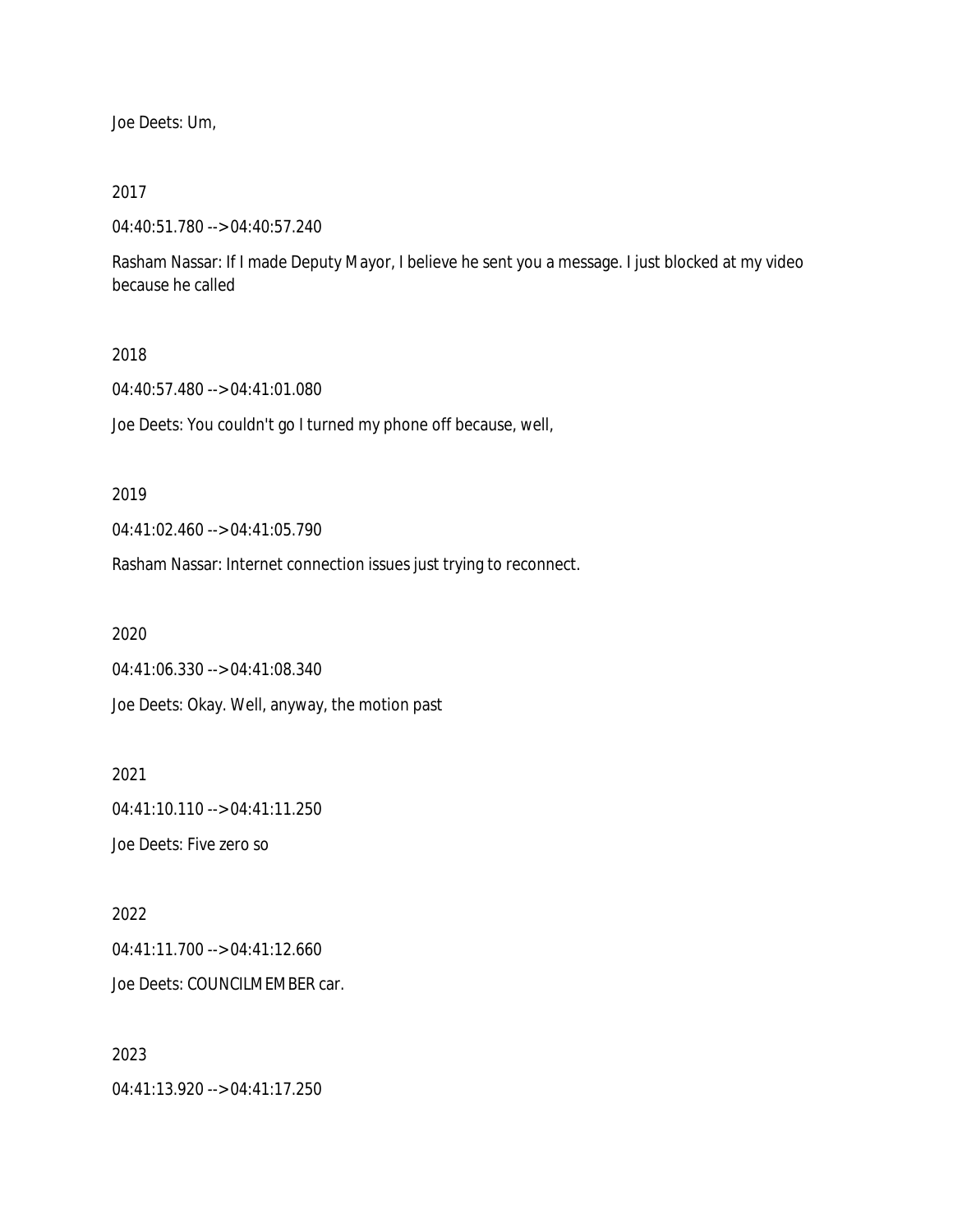Christy Carr: I could I just verify that there was a second to the emotion.

2024

04:41:19.650 --> 04:41:20.490 Christy Carr: There was. Thank you.

2025

04:41:22.380 --> 04:41:22.770

Joe Deets: Okay.

2026

04:41:23.370 --> 04:41:25.920

Joe Deets: And so me. Sorry for the clerk.

2027

04:41:26.340 --> 04:41:31.290

Morgan Smith: That's a good question and couldn't. Can we confirm which council member was the second for the record.

2028

04:41:39.270 --> 04:41:41.910

Christy Carr: I saw council member Mendoza, Sar raise your hand when I

2029

04:41:41.940 --> 04:41:44.130

Morgan Smith: Okay, good. That works.

2030

04:41:45.480 --> 04:41:49.980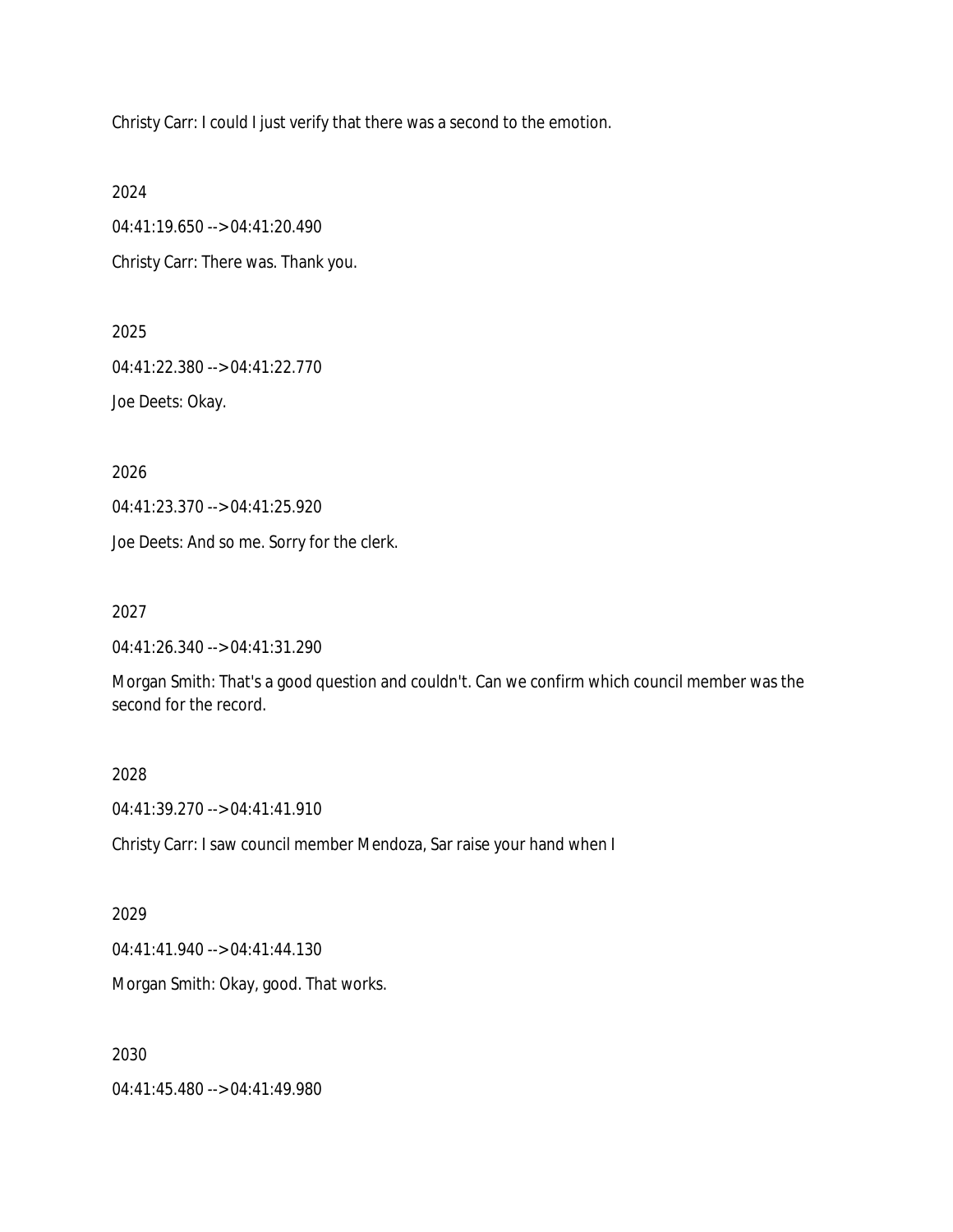Joe Deets: Can we do that and I'm sorry, I should have kept my eyes out for whoever

2031

04:41:50.040 --> 04:41:56.250

Morgan Smith: So we're all we're all helping get to cross the finish line at this point it's emotion from the

2032

04:41:56.580 --> 04:42:09.960

Morgan Smith: Council members and star seconded by a council of I'm sorry bush by COUNCILMEMBER car seconded by council member and us our cows metabolic had dropped off momentarily. So the vote was five to zero for approval.

2033

04:42:10.470 --> 04:42:10.890

Joe Deets: Okay.

2034

04:42:11.430 --> 04:42:16.470

Joe Deets: Very good. Okay. Very good. Thank you, Heather. Nick, good to see you.

2035

04:42:16.980 --> 04:42:18.330

Heather Wright: Thank you very much. Good evening.

## 2036

04:42:18.360 --> 04:42:21.210

Joe Deets: AND GOOD TO SEE YOU BACK. Councilmember Pollock.

2037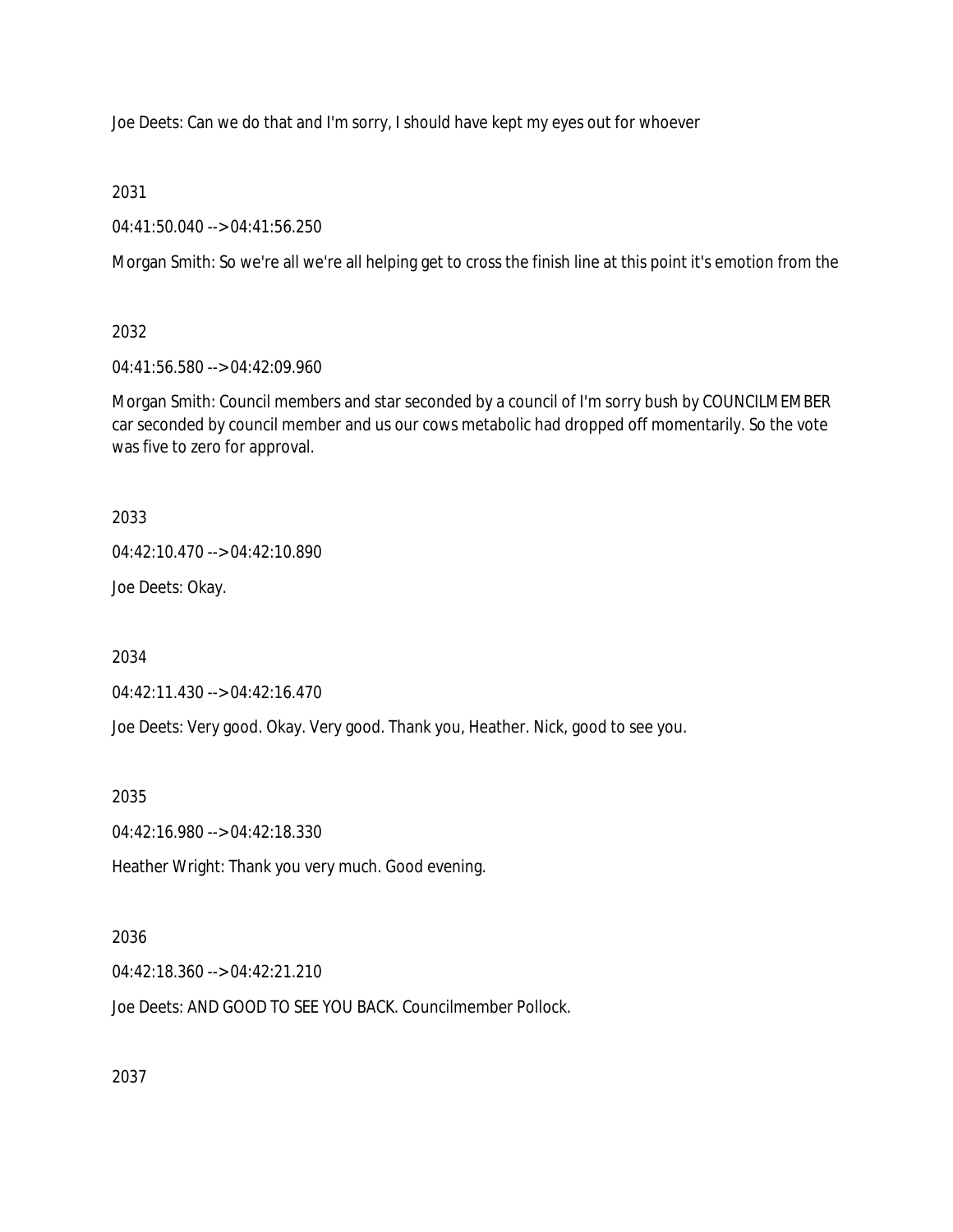04:42:22.440 --> 04:42:25.650

Joe Deets: So we're going to go to our last item of the evening.

2038

04:42:26.730 --> 04:42:32.850

Joe Deets: Before good of the order item nine, a proposed process for filling up coming Council vacancy.

2039

04:42:34.470 --> 04:42:36.660 Joe Deets: Sorry, my phone, man. Mayor cider.

2040 04:42:40.140 --> 04:42:41.550 Joe Deets: This is why I don't have my phone on

2041 04:42:44.490 --> 04:42:44.820 Joe Deets: Okay.

2042 04:42:44.910 --> 04:42:45.450 Leslie Schneider: All right.

2043 04:42:45.780 --> 04:42:50.070 Leslie Schneider: Well, let's see if we can wrap this up kind of quickly so

2044 04:42:52.140 --> 04:43:12.960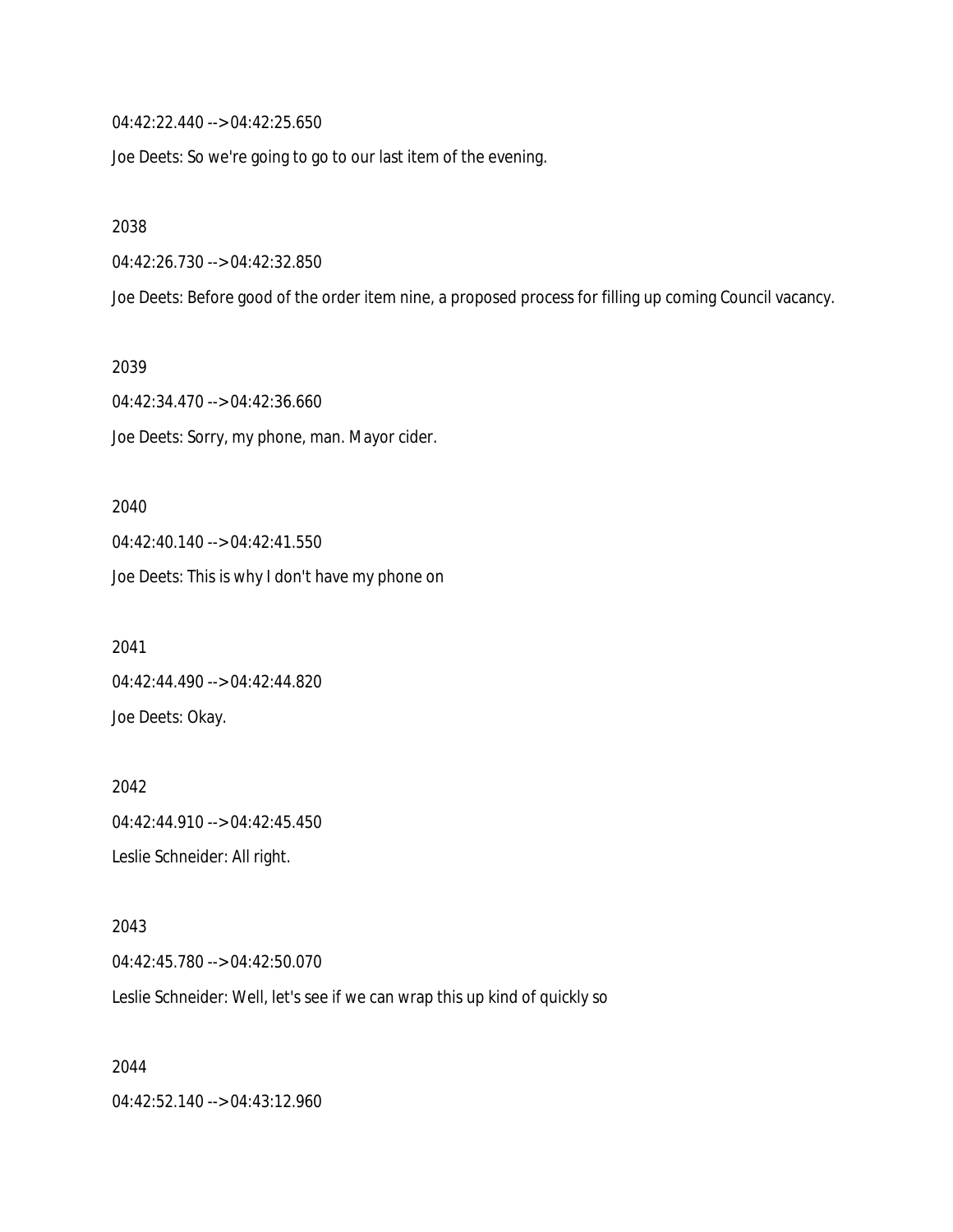Leslie Schneider: There is a number of materials in the packet about the process that we followed last time for Council vacancy and those have been updated with the idea that we might go ahead and give our city manager direction to get the position opened and promoted for a replacement council member

2045

04:43:15.300 --> 04:43:18.690

Leslie Schneider: Is for consideration is we've got a lot coming up.

2046

04:43:19.980 --> 04:43:22.590

Leslie Schneider: Complicated by the holidays and so

2047

04:43:24.120 --> 04:43:39.180

Leslie Schneider: We know that there is a possibility for being able to select a city manager, maybe, but that's going to be a bigger process than selecting a council member before the end of the year, I guess was the part that I was going to

2048

04:43:39.180 --> 04:43:52.590

Leslie Schneider: Say, so for consideration is get this process started. And it doesn't lock us into any given timeline, but it does give us an option for a fast timeline that could replace a council member

2049

04:43:53.790 --> 04:43:58.440

Leslie Schneider: By the end of the year. And so the draft timeline.

2050

 $04.44.00.300 -> 04.44.09.270$ 

Leslie Schneider: Would be to get the display ad into the Bay Bridge review starting looks like all this timeline starts on October 19 which is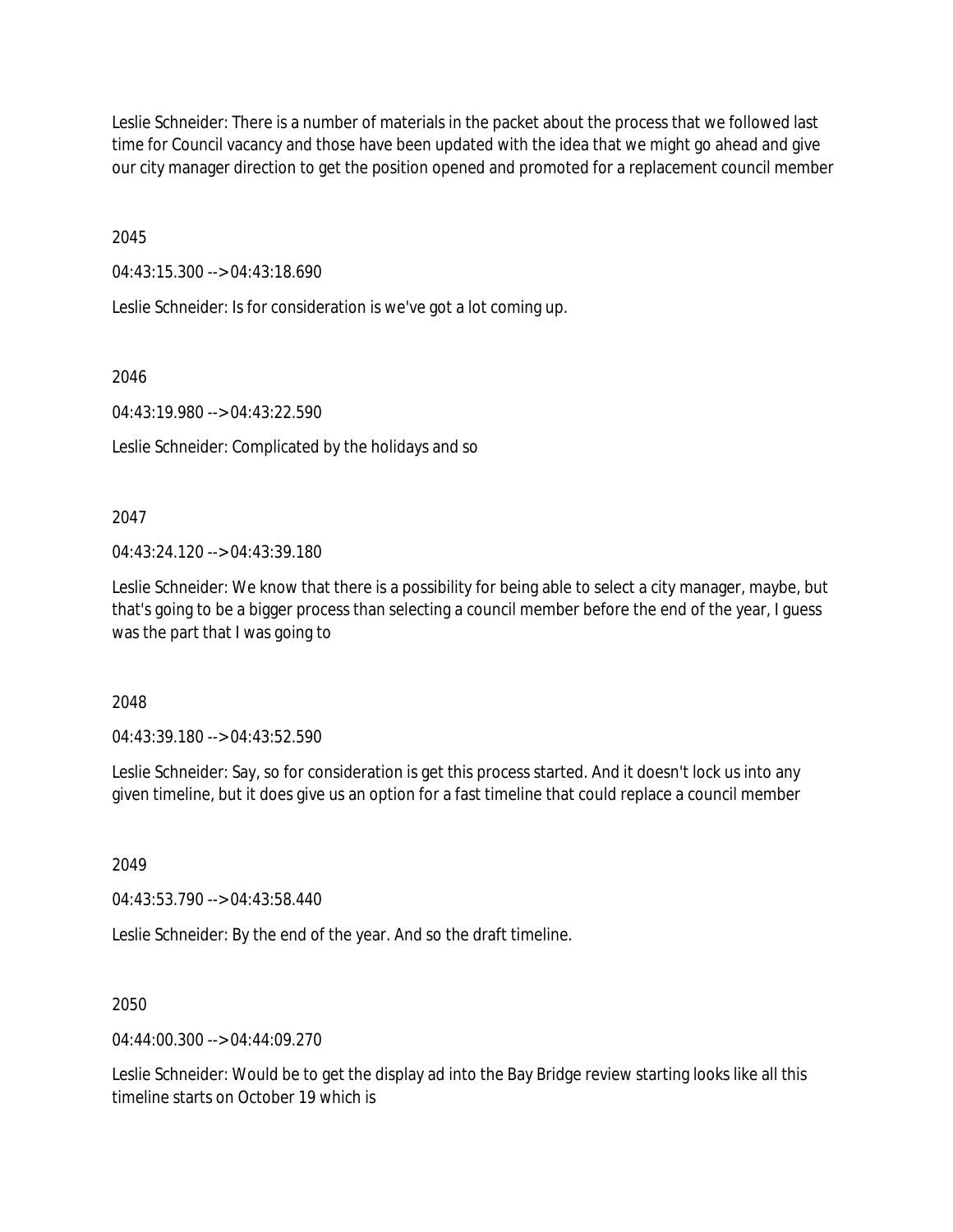04:44:10.560 --> 04:44:11.220

Leslie Schneider: Yesterday,

2052

04:44:13.020 --> 04:44:23.640

Leslie Schneider: I think what that means is, is that there is like a reservation in place for an ad that could go into tomorrow that would then be published by Friday.

2053

04:44:25.020 --> 04:44:33.600

Leslie Schneider: Correct me if I'm wrong on that. But, so I think there was a little bit of homework done in anticipation, but it's up to us to decide whether we get this going. Sooner than later.

2054

04:44:36.600 --> 04:44:41.970

Leslie Schneider: I'm going to just kind of be quiet and look for questions, because I'm not sure what sort of with

2055

04:44:43.410 --> 04:44:46.200

Leslie Schneider: What sort of film objections, there might be so

2056

04:44:48.180 --> 04:44:50.880

Joe Deets: Okay, thank you. Councilmember Nestor.

2057

04:44:51.600 --> 04:44:57.420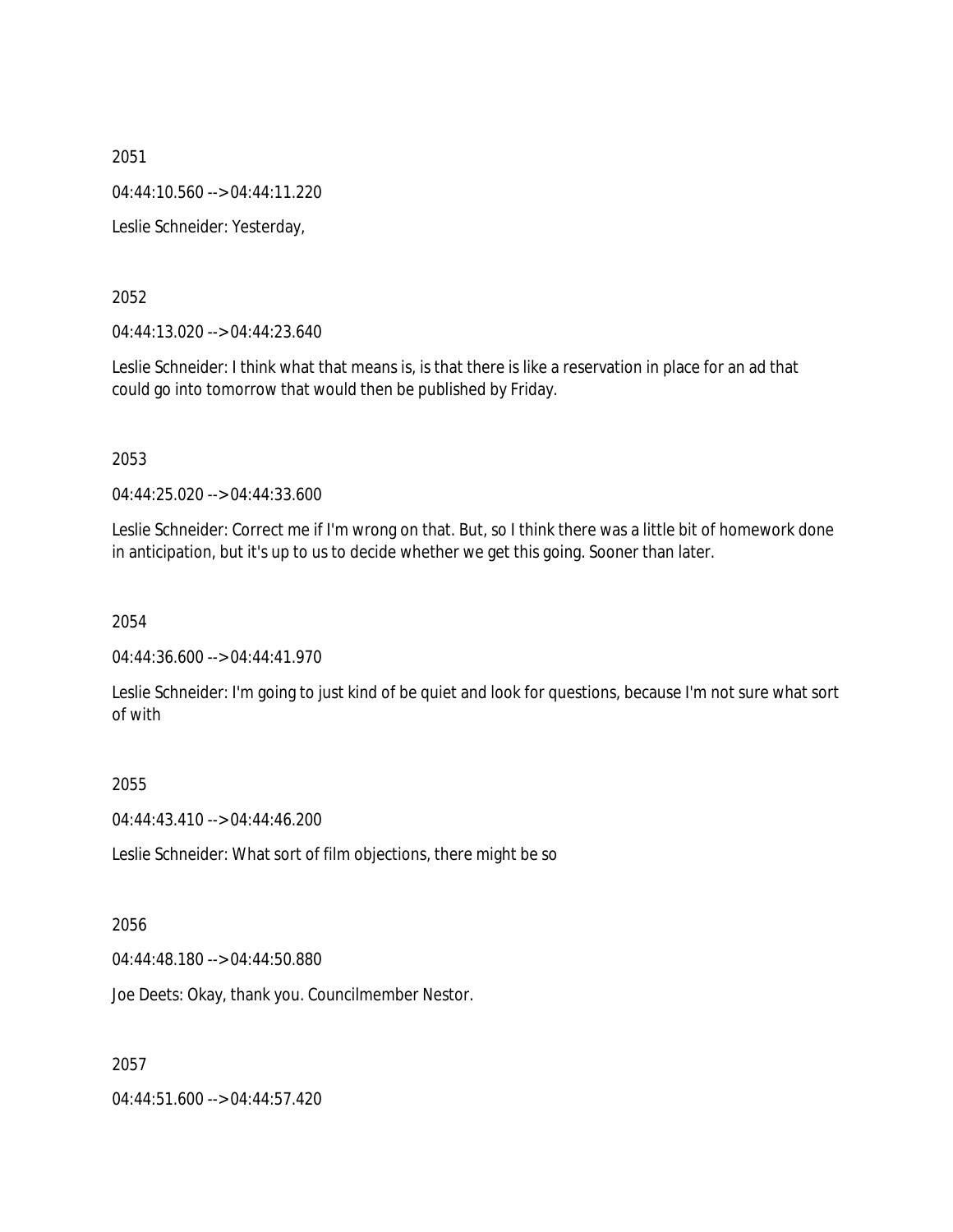Rasham Nassar: I moved to approve the process for building the upcoming Council vacancy and authorize the city manager to initiate the application process.

2058

04:44:59.160 --> 04:45:00.930

Joe Deets: Second COUNCILMEMBER palette.

2059

04:45:02.580 --> 04:45:12.810

Joe Deets: The Sikh well as for okay camp similar topics. I do have just a point of discussion to the city attorney is this person.

2060

04:45:14.160 --> 04:45:19.500

Joe Deets: I had thought that, you know, say we do give the role the position to somebody

2061

04:45:20.790 --> 04:45:30.270

Joe Deets: How long is their term is it doesn't, it sounds like. Does it, does it or does it not feel the full term of COUNCILMEMBER Medina.

2062

04:45:31.680 --> 04:45:43.170

Joe Levan: He does not based on the timing of the vacancy, it would. The first one would be up for election at the next municipal election which is 2021

2063

04:45:44.790 --> 04:45:45.120

Joe Deets: Okay.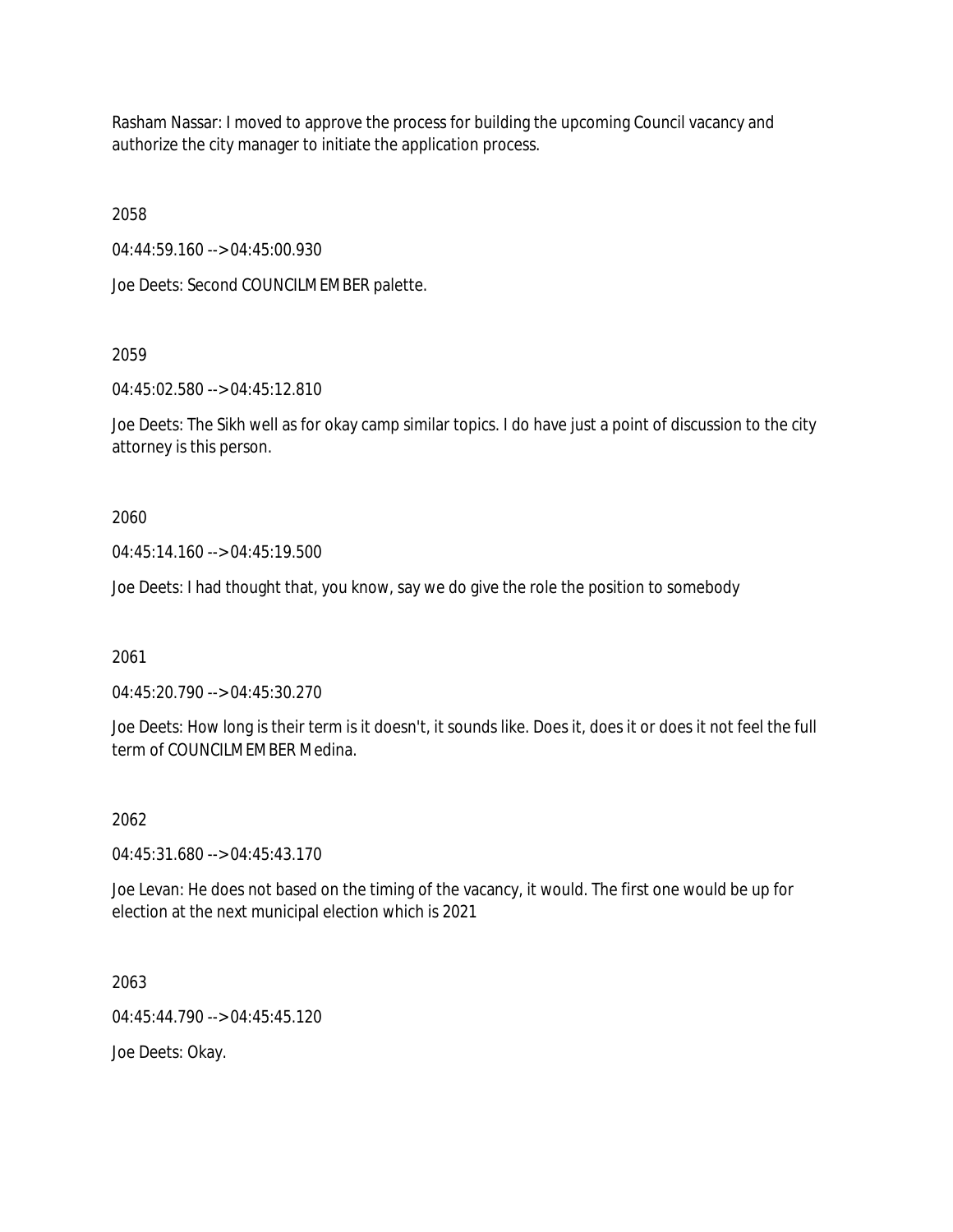04:45:45.150 --> 04:45:53.700

Joe Levan: That person could certainly run for the position, but they wouldn't fill out three years I provided information to the Council on that topic.

2065

 $04:45:54.180 \rightarrow 04:46:02.070$ 

Joe Deets: Yeah, I saw that. So I guess my request would be that sort of information should be included in the application so people know what there.

2066

04:46:02.460 --> 04:46:11.220

Joe Levan: It is. It's in there it is in there. And just so you all know to just so everyone knows that quite another question about timing.

2067

04:46:11.820 --> 04:46:20.640

Joe Levan: And looks like the Council is going to be moving fairly quickly on this, but you probably all know that under State law you have 90 days to make the

2068

04:46:21.120 --> 04:46:29.160

Joe Levan: Appointment if you don't do what the 90 days in the county makes the appointment so I'm sure you're aware of that, just to make sure you know that. Yeah, okay.

2069

04:46:29.730 --> 04:46:40.920

Joe Levan: 30 days from when the vacancy is actually created which it has not yet been created because it is not that the, the day of the resignation has not occurred yet.

2070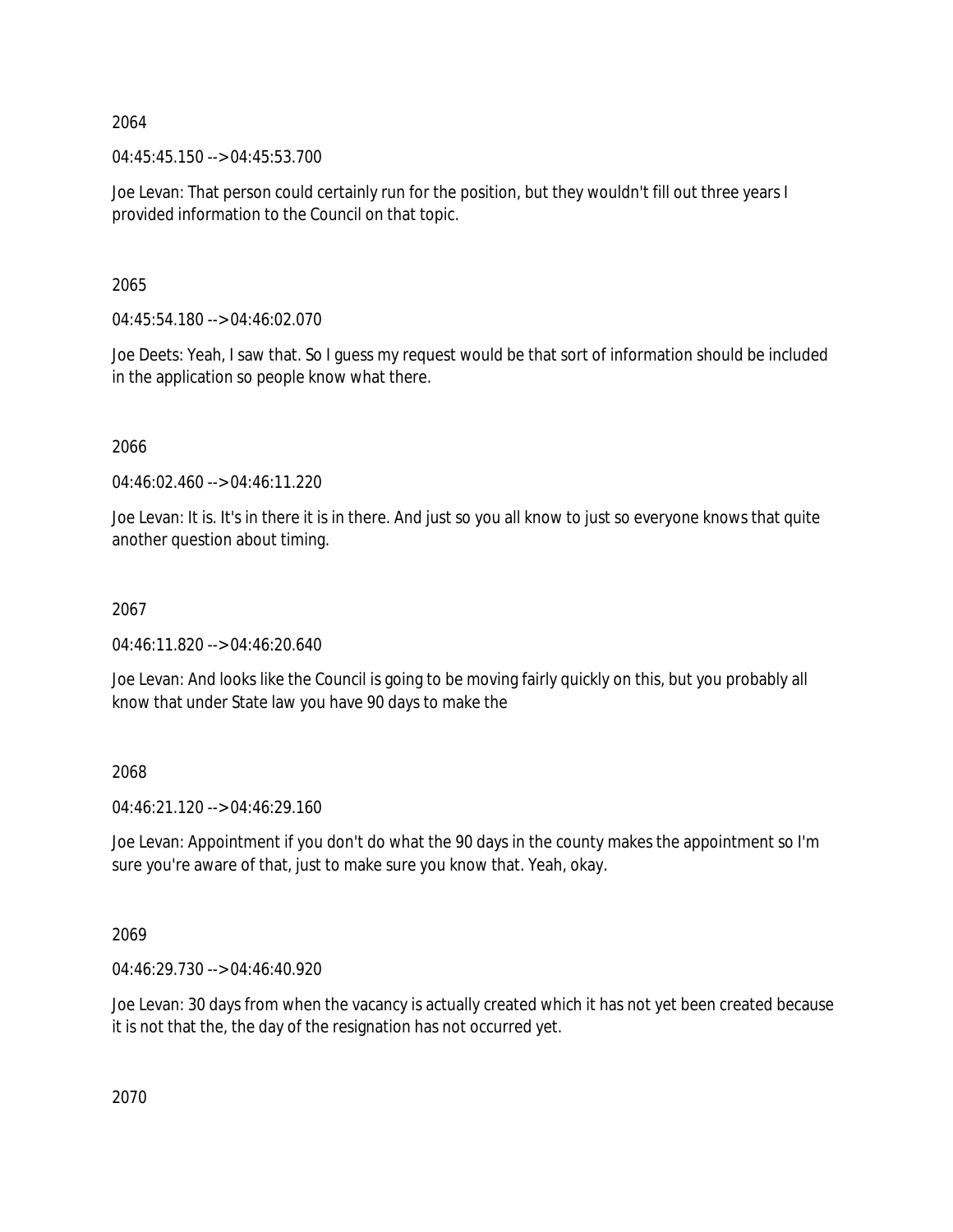04:46:41.250 --> 04:46:42.690

Joe Deets: So November.

2071

04:46:44.070 --> 04:46:46.380

Joe Deets: Thing. Councilmember topless.

2072

04:46:47.490 --> 04:46:53.610

Kirsten Hytopoulos: So I'm curious, will the display ad clarify how long the position will the person will serve

#### 2073

#### 04:46:57.870 --> 04:47:10.710

Morgan Smith: Oh, we can see how much information we can fit in the display ad, usually what we like to do is just call it the opportunity and highlight the key points and then point people to the website and the application for more details.

2074

04:47:11.610 --> 04:47:17.160

Kirsten Hytopoulos: And then I just was going to point out just, I mean, I think we're all. It sounds like we're all on board and moving forward, you know, just

2075

04:47:18.150 --> 04:47:24.840

Kirsten Hytopoulos: Quickly, but for the public sake. I mean, I think, where the reasons to get this filled right away is to give the person who applies a chance to

2076

04:47:25.440 --> 04:47:29.100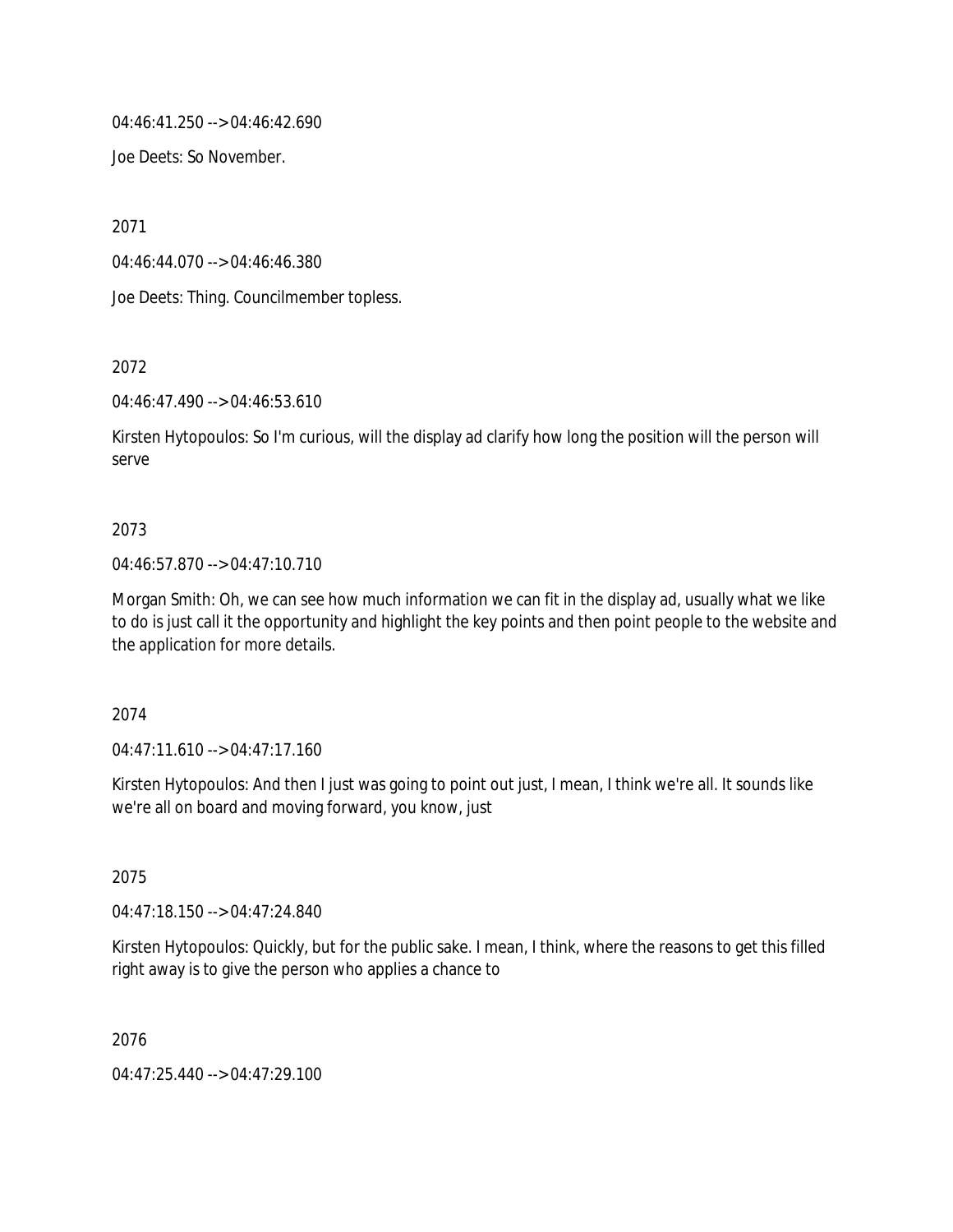Kirsten Hytopoulos: You know, really experience the position long enough to decide whether they want to

## 2077

04:47:29.490 --> 04:47:39.660

Kirsten Hytopoulos: You know, run a campaign, as you know, and to announce, they want to do that in the spring. So let's get someone in here long enough that they can make such an important decision. So I think that's a good reason to get

#### 2078

04:47:39.660 --> 04:47:39.990

Going

## 2079

04:47:41.520 --> 04:47:46.470

Joe Deets: Okay. Um, I think we need to do emotion. Does anyone want to do that.

2080

04:47:49.590 --> 04:47:51.270

Leslie Schneider: Emotion on the table. Yeah.

2081

04:47:51.330 --> 04:47:55.470

Joe Deets: Is there already. I want. Sorry, did we make the motion and second it your

## 2082

04:47:55.650 --> 04:48:01.650

Joe Deets: Emotions like that. Sorry. Okay. I apologize. Okay, all those in favor of the motion please say aye.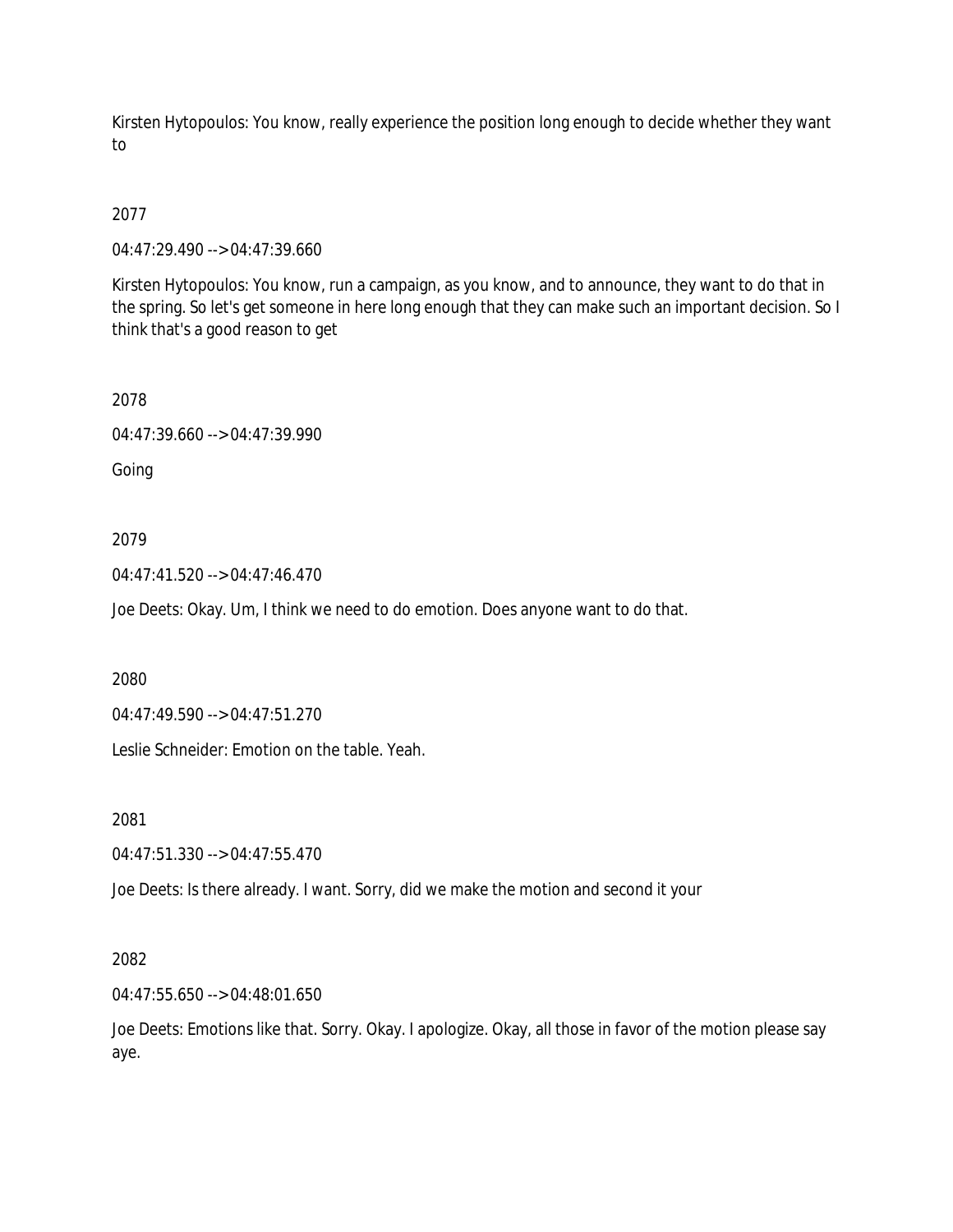04:48:02.460 --> 04:48:12.150

Joe Deets: Aye. Any opposed, okay, it's a it's six zero eyes. Well great. Okay, well, we will move forward with that.

2084

04:48:13.860 --> 04:48:14.220

Leslie Schneider: I think

2085

04:48:15.540 --> 04:48:17.070

Joe Deets: Last item is item 10

2086

04:48:17.550 --> 04:48:18.540 Joe Deets: Good of the order

2087

04:48:20.040 --> 04:48:23.250

Joe Deets: And does anyone have anything to go to the order, other than

2088

04:48:25.320 --> 04:48:26.400

Joe Deets: Other than it was long night.

2089 04:48:28.950 --> 04:48:30.480

Joe Deets: Customer topless.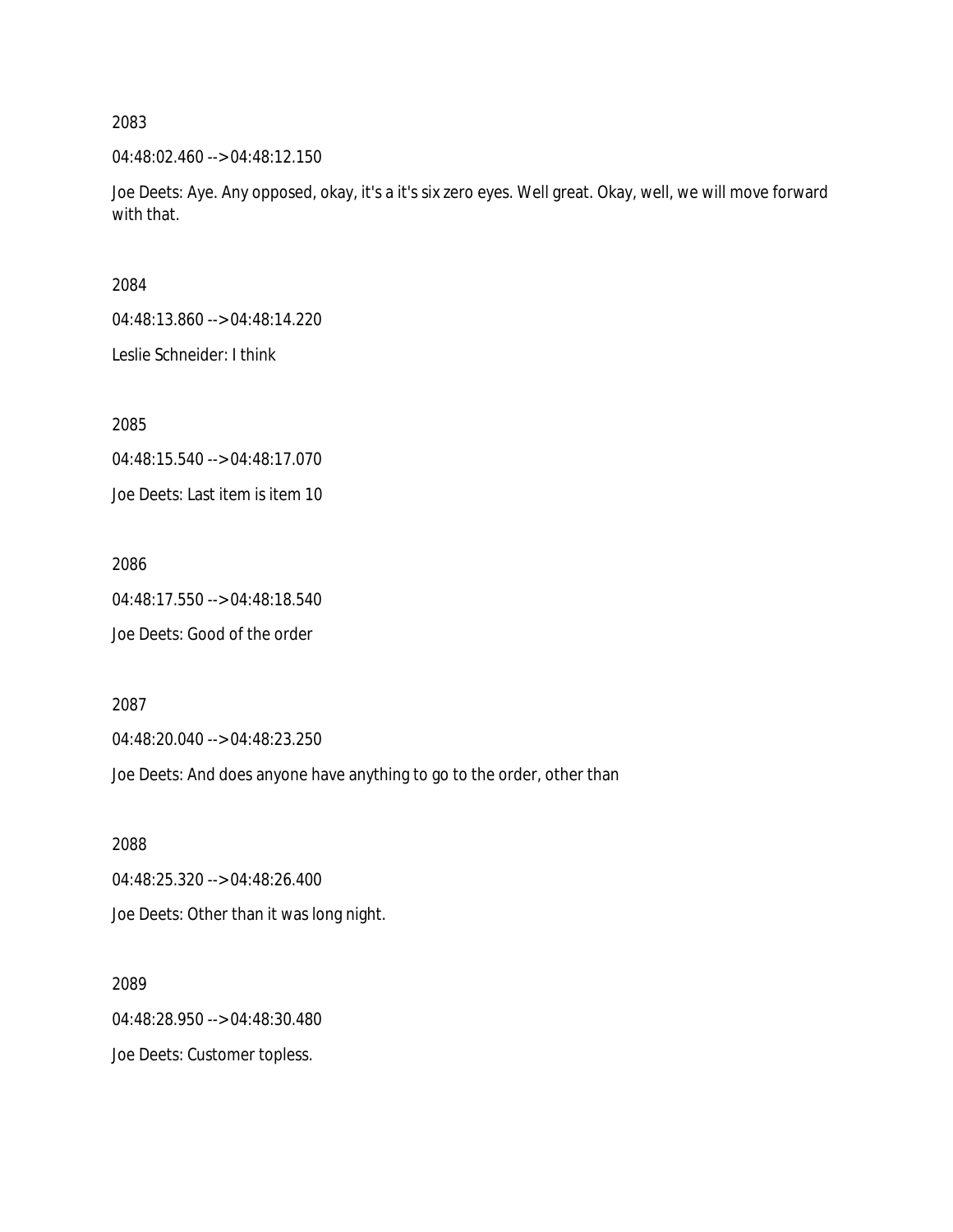04:48:32.010 --> 04:48:39.090

Kirsten Hytopoulos: I would request that you keep your phone on cuz I texted you to say, I wasn't feeling well. I wanted to drop out.

2091

04:48:39.090 --> 04:48:40.920

Kirsten Hytopoulos: Like two hours ago.

2092

04:48:41.130 --> 04:48:42.570

Kirsten Hytopoulos: Okay, but

2093

04:48:42.630 --> 04:48:43.320

Joe Deets: Hey, you know,

2094

04:48:44.160 --> 04:48:51.390

Kirsten Hytopoulos: You for two hours. I'm in put up with my weirdness for the rest of the night. So, but it would be helpful to be able to reach you.

2095

04:48:51.480 --> 04:49:08.190

Joe Deets: As my call found okay i Point taken. And yeah, I'm definitely my problem is this phone makes a lot of noise. So, and I thought that was and it's as chair. You don't tend to mute yourself as much. So anyway, point taken. Thank you. Councilmember Pollock.

2096

04:49:08.880 --> 04:49:18.450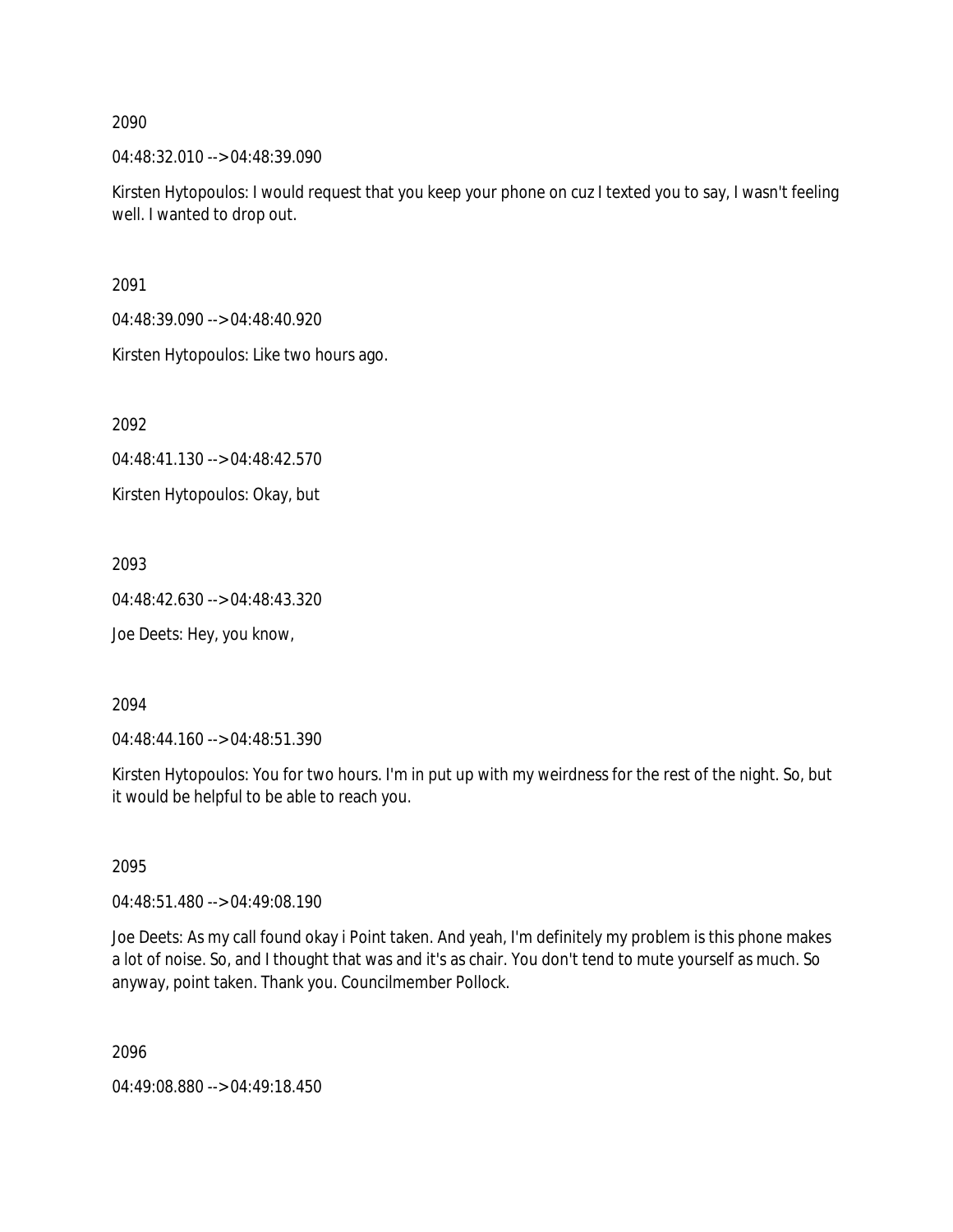Michael Pollock: Yeah, yeah, it was kind of a weird thing. I just lost the internet service. And so, yeah, being able to at least meet us everyone in the meeting.

2097

04:49:18.930 --> 04:49:34.020

Michael Pollock: OK, yeah, it's OK. But also, I just wanted to thank you, Debbie America meeting well run it was really long almost five hours, but he did try to move things along. And if you hadn't I guess it would probably be midnight. So

### 2098

04:49:37.350 --> 04:49:42.330

Joe Deets: I was trying to apply some of the things we learned last Saturday but you know

### 2099

04:49:43.470 --> 04:49:57.780

Joe Deets: And by the way, I encourage all of us to kind of review the parliamentary training and also since bringing that up. Should we encourage sending out that materials to our committee citizen advisory committees.

2100

04:49:58.830 --> 04:50:10.710

Michael Pollock: Yeah i and I'm glad you brought that up. I thought that that would be really good. And I don't know if we want to make it mandatory or just advisory that they watch it.

2101

04:50:11.130 --> 04:50:24.150

Michael Pollock: But I do think it would help. And this really set for set the expectations of what sort of conduct is expected. So how to run a meeting and everything. So yeah, I wouldn't support that.

2102

04:50:25.470 --> 04:50:26.160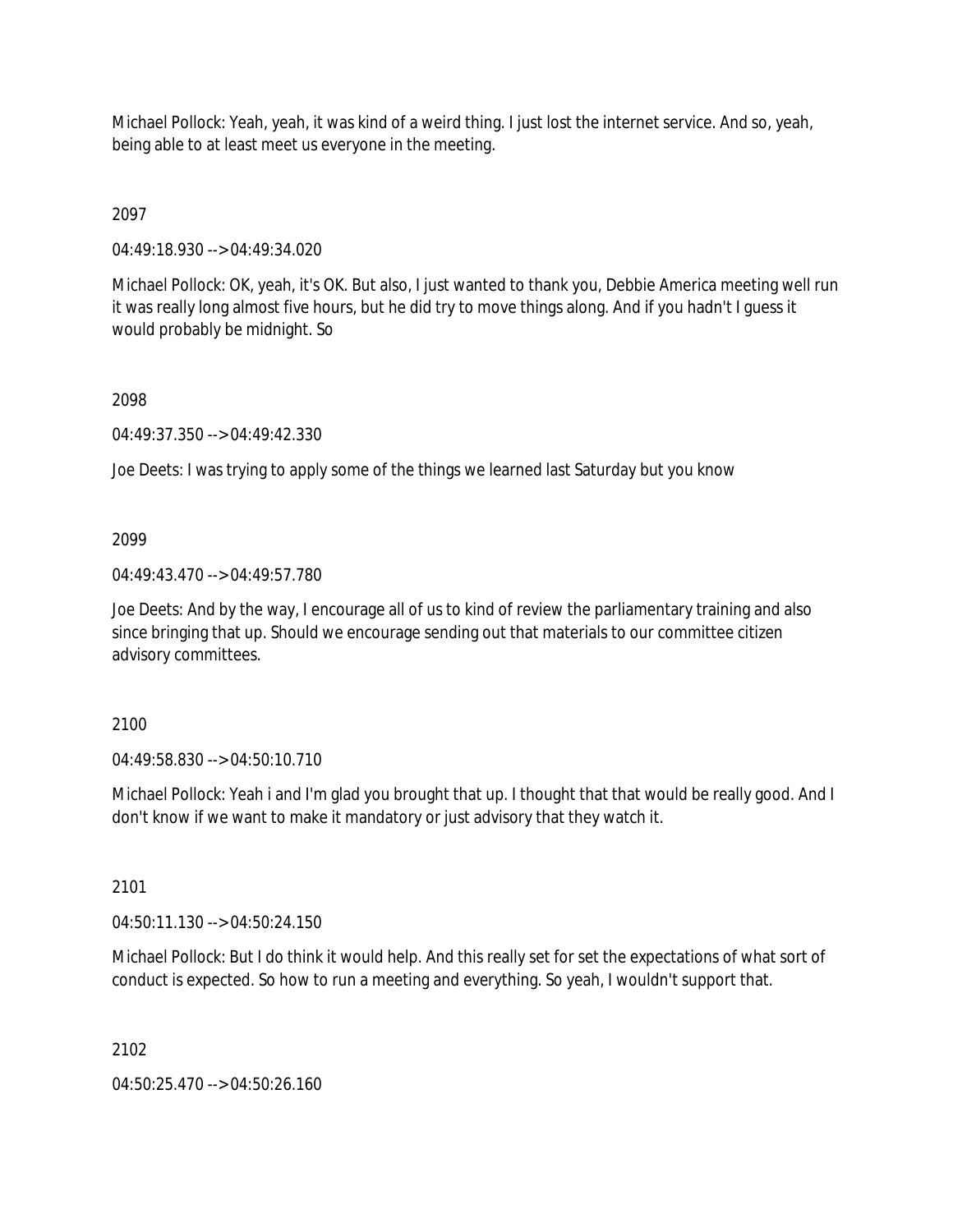Joe Deets: Mayor Schneider.

2103

04:50:28.110 --> 04:50:35.190

Leslie Schneider: So I support that as well. And it, it also reminded me of another conversation I had recently. So

### 2104

04:50:36.570 --> 04:50:58.050

Leslie Schneider: We just had a whole slew of new advisory council assignments, you know, and a lot of those new members. We don't really have anything stated for onboarding those new members and it could be that they could feel much better supported if we got them going with a little bit more. And so

### 2105

04:51:00.060 --> 04:51:11.070

Leslie Schneider: A suggestion could be that for now until we think of something better. Maybe we could just make a recommendation to the the chairs of the committee.

2106

04:51:11.430 --> 04:51:12.240

Leslie Schneider: That they

2107

04:51:12.330 --> 04:51:16.950

Leslie Schneider: Offer a one on one to all incoming committee members to kind of

2108

04:51:18.150 --> 04:51:18.990

Leslie Schneider: State, what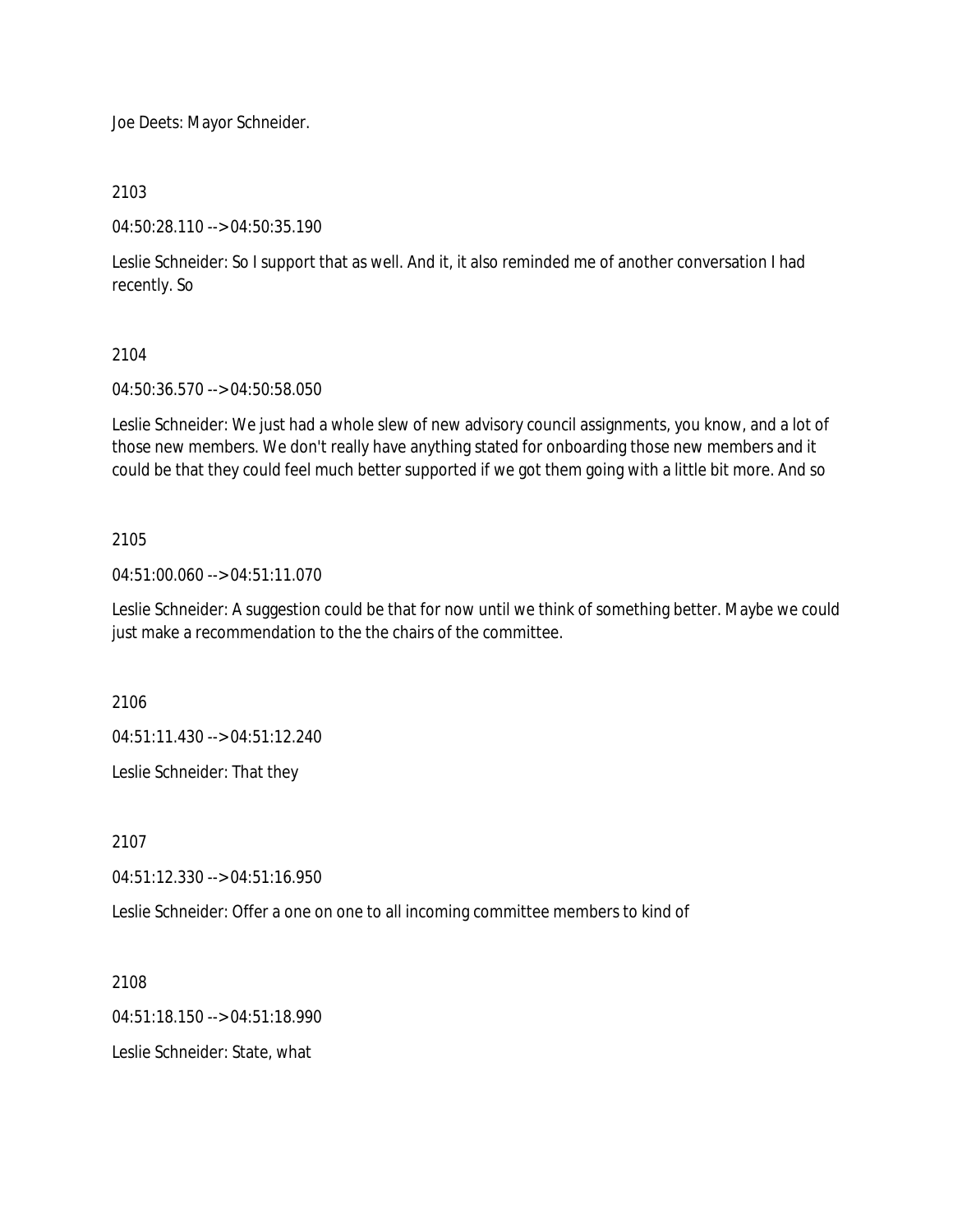04:51:20.520 --> 04:51:34.650

Leslie Schneider: You know, just bring them up to speed on whatever it could be the current work. It could be, you know, issues of communication or or whatever and maybe invite another council member to do. I'm sorry, invite another committee member so

2110

04:51:35.730 --> 04:51:55.230

Leslie Schneider: Basically any an easy way to onboard a new member could be just to suggest that the chair and another member of that committee provide a one on one to that to that incoming council member. Is that something that we could just put out there kind of quickly to take advantage of.

2111

04:51:57.900 --> 04:52:03.540

Leslie Schneider: Some additional support to a whole bunch of new committee members right now.

2112

04:52:07.590 --> 04:52:08.640

Joe Deets: Council member public

2113

04:52:09.360 --> 04:52:14.130

Michael Pollock: Yeah, I would say, yeah, that makes sense. I'm just wondering if

# 2114

04:52:14.760 --> 04:52:28.860

Michael Pollock: Maybe you could just go ahead and do that. And I don't know that you're going to need our permission. But if you have a sense of the Council that that's a good idea. I would just say yeah right up right up a procedure and then and then we can follow it.

2115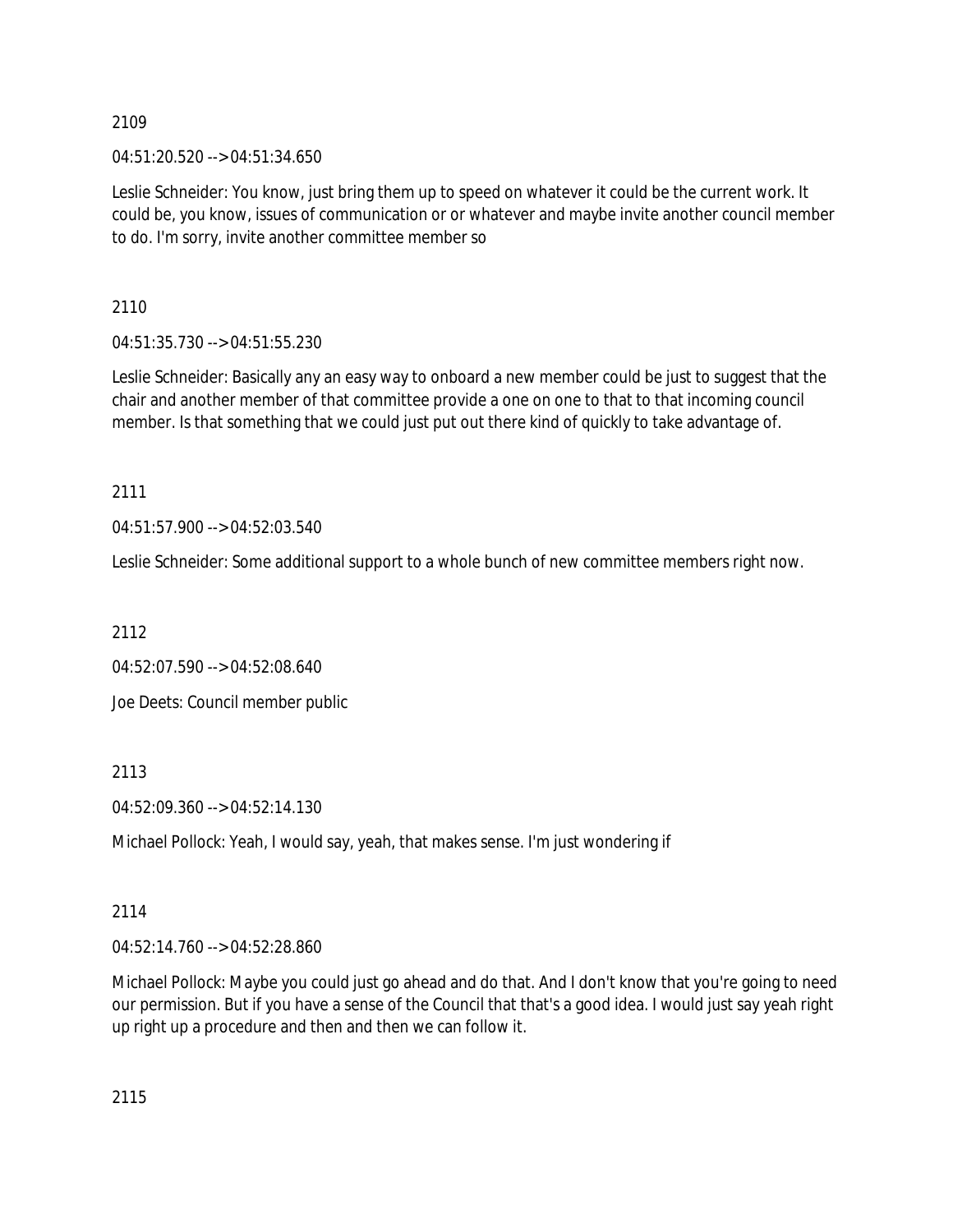04:52:31.200 --> 04:52:33.960

Michael Pollock: But I like, I like your thinking on that.

2116

04:52:34.590 --> 04:52:35.970

Leslie Schneider: Okay, great. Thank you.

2117

04:52:36.420 --> 04:52:44.820

Joe Deets: Okay, so that, plus the parliamentary training that goes out to all the committee members. So particularly well we can start with the chairs at least and

2118

04:52:45.450 --> 04:52:46.140

Joe Deets: Encourage them.

2119

04:52:46.800 --> 04:52:49.800

Joe Deets: Okay, a city attorney.

2120

04:52:52.590 --> 04:52:57.570

Joe Levan: One quick thing from your train from Saturday, that I think you all saw tonight.

#### 2121

04:52:58.620 --> 04:53:06.810

Joe Levan: Which is, if you can have motions pre prepared as best you can, you know, and actually write them out because they know to speed things along.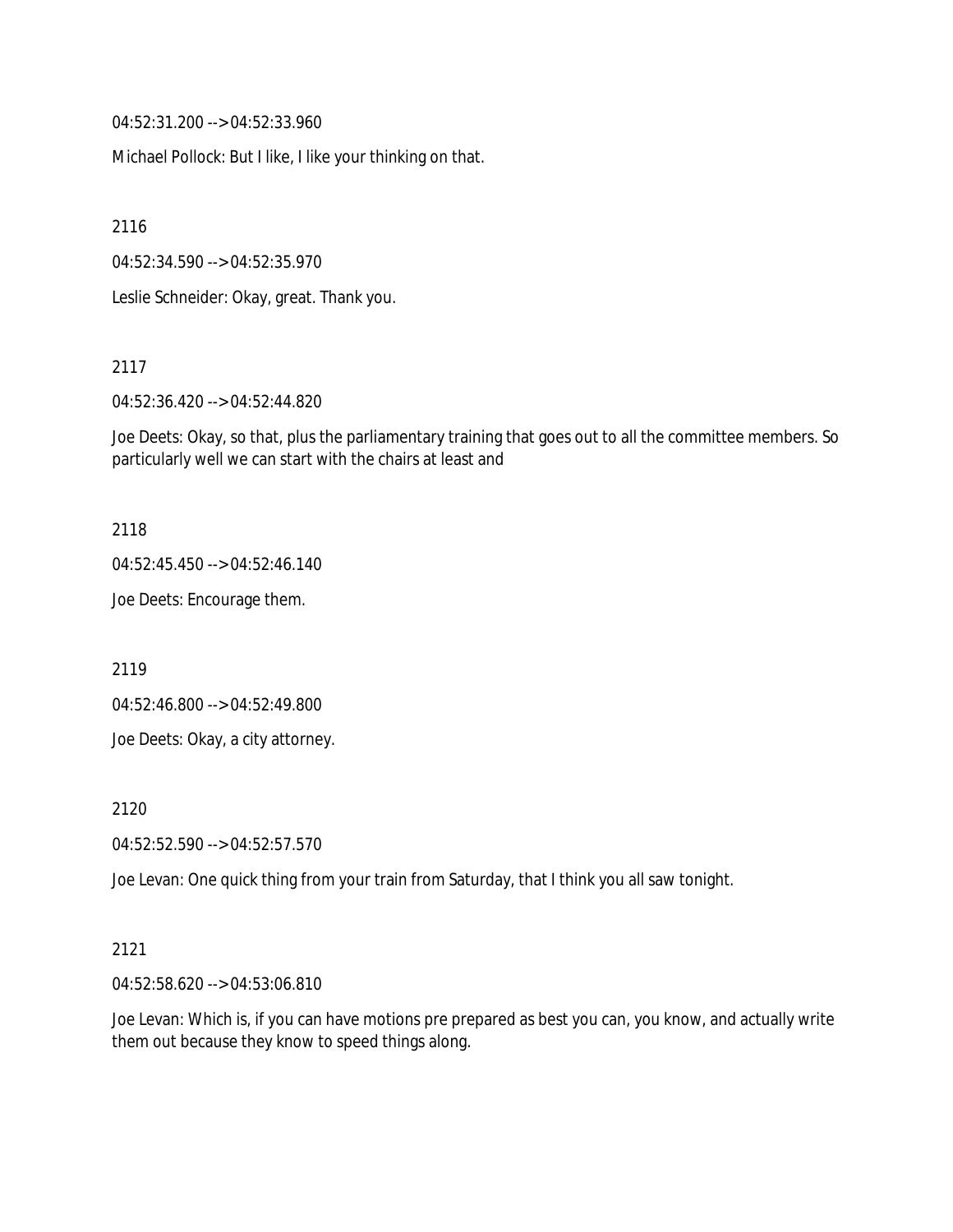04:53:07.230 --> 04:53:11.430

Joe Levan: And, you know, maybe in the future. We have an even have those were as and McFarland suggested

# 2123

04:53:11.760 --> 04:53:21.870

Joe Levan: Where the core could even post those and or have those available, you know, on a screen or something. But for now, at least if you could have them prepared and even if you can provide them to the clerk beforehand.

2124

04:53:22.350 --> 04:53:28.410

Joe Levan: As Dan McFarland suggested I think that was a really good suggestion. And I've certainly seen that work really well with other city council's

2125

04:53:28.890 --> 04:53:40.080

Joe Levan: So that we saw how it played out tonight. We're just gets difficult when you're trying to remember what the motion was and and certainly you're going to make amendments along the fly and you can do that, but the more preparation, the better. Just for efficiency.

2126

04:53:41.610 --> 04:53:42.840

Joe Deets: Very good advice. Okay.

2127

04:53:44.070 --> 04:53:44.460

Joe Deets: All right.

2128